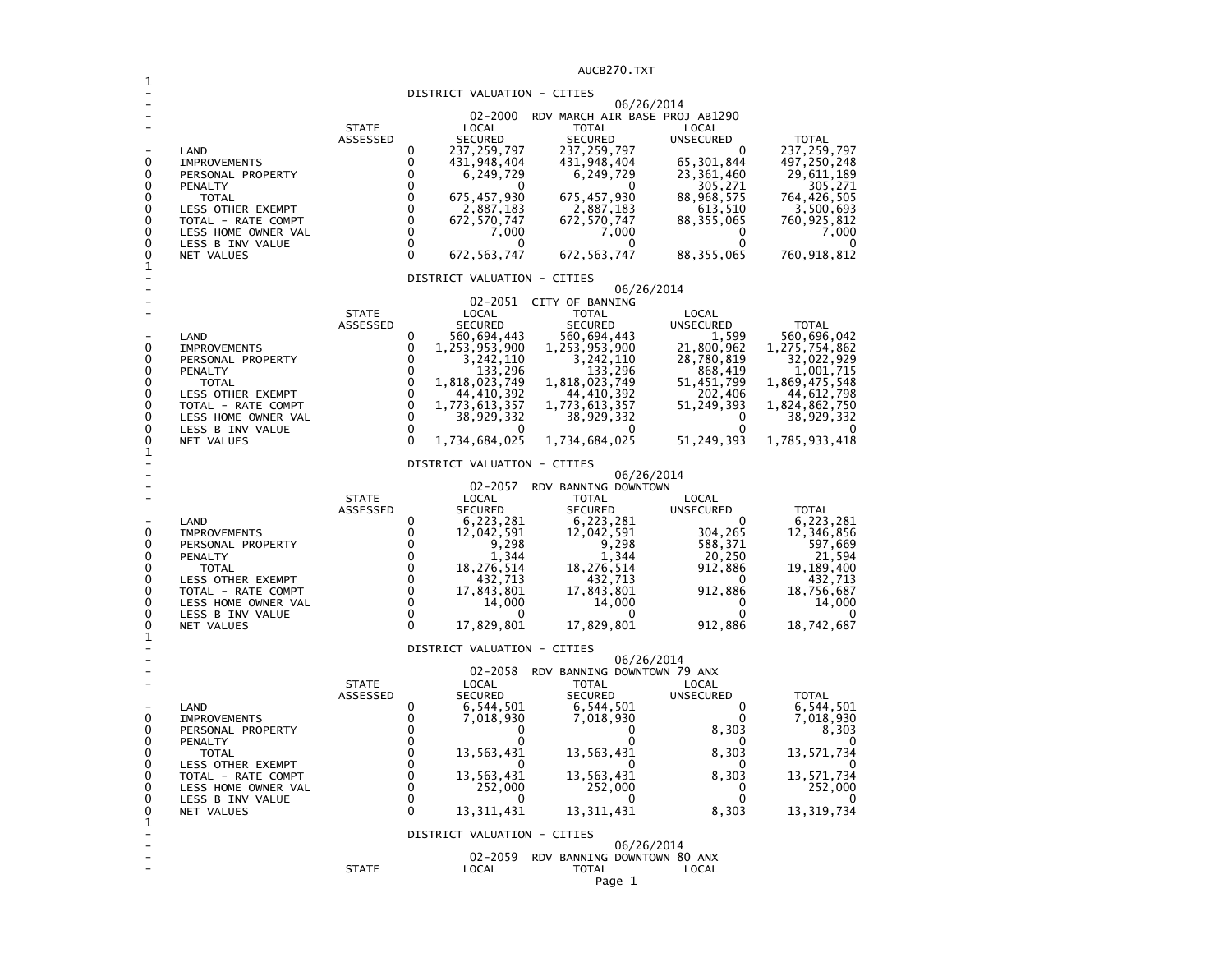|                          |                                         |                          |                      |                               | AUCB270.TXT                              |                           |                             |
|--------------------------|-----------------------------------------|--------------------------|----------------------|-------------------------------|------------------------------------------|---------------------------|-----------------------------|
|                          | LAND                                    | ASSESSED                 | 0                    | <b>SECURED</b><br>45,531,580  | SECURED<br>45,531,580                    | <b>UNSECURED</b><br>0     | TOTAL<br>45,531,580         |
| 0                        | <b>IMPROVEMENTS</b>                     |                          | 0                    | 46, 324, 455                  | 46, 324, 455                             | 2,874,137                 | 49,198,592                  |
| 0                        | PERSONAL PROPERTY                       |                          | 0                    | 96,465                        | 96,465                                   | 7,031,995                 | 7,128,460                   |
| 0                        | PENALTY                                 |                          | 0                    | 50,781                        | 50,781                                   | 299,923                   | 350,704                     |
| 0<br>0                   | <b>TOTAL</b><br>LESS OTHER EXEMPT       |                          | 0<br>0               | 92,003,281<br>4,198,409       | 92,003,281<br>4,198,409                  | 10,206,055<br>178,800     | 102, 209, 336<br>4,377,209  |
| 0                        | TOTAL - RATE COMPT                      |                          | 0                    | 87,804,872                    | 87,804,872                               | 10,027,255                | 97,832,127                  |
| 0                        | LESS HOME OWNER VAL                     |                          | $\mathbf 0$          | 399,174                       | 399,174                                  | 0                         | 399,174                     |
| 0                        | LESS B INV VALUE                        |                          | 0<br>$\Omega$        | 0                             | 0                                        | 0                         |                             |
| 0<br>1                   | NET VALUES                              |                          |                      | 87,405,698                    | 87,405,698                               | 10,027,255                | 97, 432, 953                |
|                          |                                         |                          |                      | DISTRICT VALUATION - CITIES   | 06/26/2014                               |                           |                             |
|                          |                                         |                          |                      | 02-2060                       | RDV BANNING MIDWAY                       |                           |                             |
|                          |                                         | <b>STATE</b><br>ASSESSED |                      | LOCAL<br><b>SECURED</b>       | <b>TOTAL</b><br><b>SECURED</b>           | LOCAL<br>UNSECURED        | <b>TOTAL</b>                |
|                          | LAND                                    |                          | 0                    | 21,380,452                    | 21,380,452                               | 1,599                     | 21,382,051                  |
| 0                        | <b>IMPROVEMENTS</b>                     |                          | 0                    | 26,909,585                    | 26,909,585                               | 2,512,164                 | 29,421,749                  |
| 0                        | PERSONAL PROPERTY                       |                          | 0<br>0               | 16,498<br>$\Omega$            | 16,498                                   | 2,022,536                 | 2,039,034                   |
| 0<br>0                   | PENALTY<br><b>TOTAL</b>                 |                          | 0                    | 48,306,535                    | 0<br>48,306,535                          | 102,342<br>4,638,641      | 102,342<br>52,945,176       |
| 0                        | LESS OTHER EXEMPT                       |                          | $\mathbf 0$          |                               |                                          | 0                         |                             |
| 0                        | TOTAL - RATE COMPT                      |                          | $\mathbf 0$          | 48,306,535                    | 48,306,535                               | 4,638,641                 | 52,945,176                  |
| 0<br>0                   | LESS HOME OWNER VAL<br>LESS B INV VALUE |                          | $\Omega$<br>$\Omega$ | 21,000<br>0                   | 21,000<br>$\mathbf{0}$                   | 0<br>$\Omega$             | 21,000<br>0                 |
| 0                        | NET VALUES                              |                          | $\Omega$             | 48,285,535                    | 48,285,535                               | 4,638,641                 | 52,924,176                  |
| 1                        |                                         |                          |                      | DISTRICT VALUATION - CITIES   |                                          |                           |                             |
|                          |                                         |                          |                      |                               | 06/26/2014                               |                           |                             |
|                          |                                         |                          |                      |                               | 02-2061 RDV BANNING DWN/MID 03ANX AB1290 |                           |                             |
|                          |                                         | <b>STATE</b><br>ASSESSED |                      | LOCAL<br><b>SECURED</b>       | <b>TOTAL</b><br><b>SECURED</b>           | LOCAL<br><b>UNSECURED</b> | <b>TOTAL</b>                |
|                          | LAND                                    |                          | 0                    | 109, 362, 258                 | 109, 362, 258                            | 0                         | 109, 362, 258               |
| 0                        | <b>IMPROVEMENTS</b>                     |                          | 0                    | 221,808,114                   | 221,808,114                              | 12, 514, 585              | 234, 322, 699               |
| 0                        | PERSONAL PROPERTY                       |                          | 0                    | 1,010,032                     | 1,010,032                                | 13,765,217                | 14,775,249                  |
| 0<br>0                   | PENALTY<br>TOTAL                        |                          | 0<br>0               | 56,789<br>332,237,193         | 56,789<br>332,237,193                    | 391,677<br>26,671,479     | 448,466<br>358,908,672      |
| 0                        | LESS OTHER EXEMPT                       |                          | $\mathbf 0$          | 16,407,976                    | 16,407,976                               | 0                         | 16,407,976                  |
| 0                        | TOTAL - RATE COMPT                      |                          | $\mathbf 0$          | 315,829,217                   | 315,829,217                              | 26,671,479                | 342,500,696                 |
| 0                        | LESS HOME OWNER VAL                     |                          | $\ddot{\mathbf{0}}$  | 4,592,186                     | 4,592,186                                | 0                         | 4,592,186                   |
| 0<br>0                   | LESS B INV VALUE<br>NET VALUES          |                          | 0<br>$\Omega$        | 0<br>311,237,031              | 0<br>311, 237, 031                       | 0<br>26,671,479           | 337,908,510                 |
| 1                        |                                         |                          |                      |                               |                                          |                           |                             |
|                          |                                         |                          |                      | DISTRICT VALUATION - CITIES   | 06/26/2014                               |                           |                             |
|                          |                                         |                          |                      | 02-2102                       | CITY OF BEAUMONT ANX                     |                           |                             |
|                          |                                         | <b>STATE</b>             |                      | LOCAL                         | TOTAL                                    | LOCAL                     |                             |
|                          | LAND                                    | ASSESSED                 | 0                    | <b>SECURED</b><br>988,526,696 | <b>SECURED</b><br>988,526,696            | UNSECURED<br>0            | <b>TOTAL</b><br>988,526,696 |
| 0                        | <b>IMPROVEMENTS</b>                     |                          | 0                    | 2,353,618,851                 | 2,353,618,851                            | 25, 137, 139              | 2,378,755,990               |
| 0                        | PERSONAL PROPERTY                       |                          | 0                    | 6,050,283                     | 6,050,283                                | 42, 148, 616              | 48,198,899                  |
| 0<br>0                   | PENALTY<br>TOTAL                        |                          | 0<br>0               | 58,343<br>3, 348, 254, 173    | 58,343<br>3, 348, 254, 173               | 1,395,089<br>68,680,844   | 1,453,432<br>3,416,935,017  |
| 0                        | LESS OTHER EXEMPT                       |                          | $\mathbf 0$          | 63,400,110                    | 63,400,110                               | 2,667,462                 | 66,067,572                  |
| 0                        | TOTAL - RATE COMPT                      |                          | 0                    | 3,284,854,063                 | 3,284,854,063                            | 66,013,382                | 3,350,867,445               |
| 0                        | LESS HOME OWNER VAL                     |                          | $\mathbf 0$          | 43,508,636                    | 43,508,636                               | 0                         | 43,508,636                  |
| 0<br>0                   | LESS B INV VALUE<br>NET VALUES          |                          | 0<br>$\Omega$        | 3, 241, 345, 427              | 0<br>3,241,345,427                       | 0<br>66,013,382           | 3,307,358,809               |
| 1<br>$\overline{a}$      |                                         |                          |                      | DISTRICT VALUATION - CITIES   |                                          |                           |                             |
|                          |                                         |                          |                      |                               | 06/26/2014                               |                           |                             |
| $\overline{\phantom{a}}$ |                                         | <b>STATE</b>             |                      | 02-2103<br>LOCAL              | RDV BEAUMONT PROJ<br><b>TOTAL</b>        | LOCAL                     |                             |
|                          |                                         | ASSESSED                 |                      | <b>SECURED</b>                | <b>SECURED</b>                           | UNSECURED                 | TOTAL                       |
|                          | LAND                                    |                          | 0                    | 182,761,584                   | 182,761,584                              | 0                         | 182,761,584                 |
| 0<br>0                   | <b>IMPROVEMENTS</b>                     |                          | 0<br>0               | 335,851,179<br>518,914        | 335,851,179                              | 13,082,014                | 348,933,193                 |
| 0                        | PERSONAL PROPERTY<br>PENALTY            |                          | 0                    | 53,353                        | 518,914<br>53,353                        | 21,722,038<br>1,112,935   | 22,240,952<br>1,166,288     |
|                          |                                         |                          |                      |                               | Page 2                                   |                           |                             |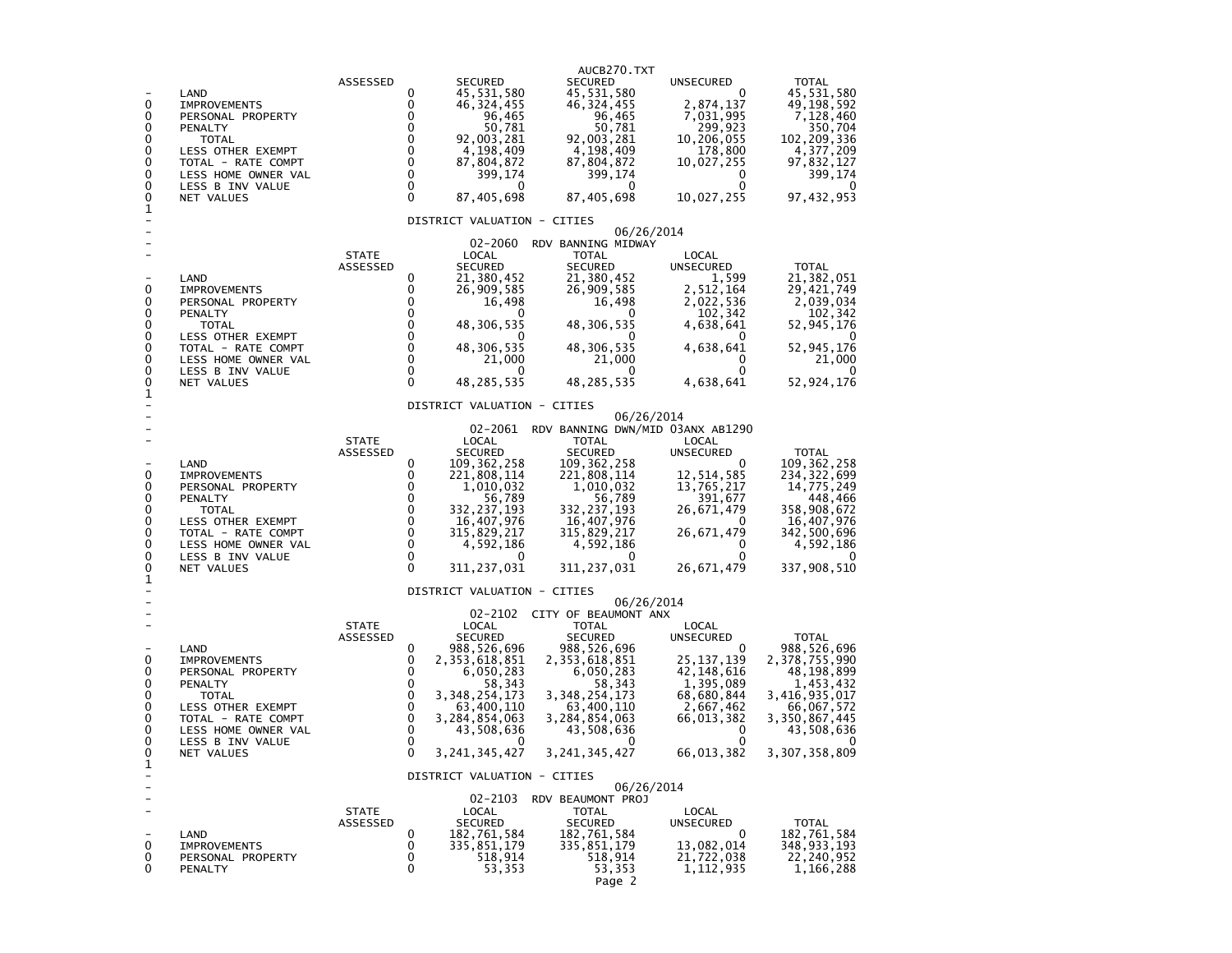| 0<br>0<br>0<br>0<br>0<br>0<br>1                | <b>TOTAL</b><br>LESS OTHER EXEMPT<br>TOTAL - RATE COMPT<br>LESS HOME OWNER VAL<br>LESS B INV VALUE<br>NET VALUES                                                                |                          | 0<br>519,185,030<br>$\Omega$<br>24,430,209<br>$\Omega$<br>494,754,821<br>0<br>5,508,436<br>0<br>0<br>489,246,385<br>DISTRICT VALUATION - CITIES                                                                                                                                                                         | AUCB270.TXT<br>519,185,030<br>24,430,209<br>494,754,821<br>5,508,436<br>0<br>489,246,385                                                                                                                | 35,916,987<br>96,068<br>35,820,919<br>0<br>0<br>35,820,919                                                                          | 555,102,017<br>24,526,277<br>530, 575, 740<br>5,508,436<br>525,067,304                                                                        |
|------------------------------------------------|---------------------------------------------------------------------------------------------------------------------------------------------------------------------------------|--------------------------|-------------------------------------------------------------------------------------------------------------------------------------------------------------------------------------------------------------------------------------------------------------------------------------------------------------------------|---------------------------------------------------------------------------------------------------------------------------------------------------------------------------------------------------------|-------------------------------------------------------------------------------------------------------------------------------------|-----------------------------------------------------------------------------------------------------------------------------------------------|
| 0<br>0<br>0<br>0<br>0<br>0<br>0<br>0<br>0<br>1 | LAND<br><b>IMPROVEMENTS</b><br>PERSONAL PROPERTY<br>PENALTY<br>TOTAL<br>LESS OTHER EXEMPT<br>TOTAL - RATE COMPT<br>LESS HOME OWNER VAL<br>LESS B INV VALUE<br>NET VALUES        | <b>STATE</b><br>ASSESSED | 02-2152<br>LOCAL<br><b>SECURED</b><br>0<br>225,240,709<br>0<br>438,786,041<br>0<br>10,558,078<br>0<br>432,123<br>0<br>675,016,951<br>0<br>61,990,532<br>0<br>613,026,419<br>0<br>10,541,464<br>$\mathbf 0$<br>$\mathbf 0$<br>602,484,955                                                                                | 06/26/2014<br>CITY OF BLYTHE ANX<br><b>TOTAL</b><br><b>SECURED</b><br>225,240,709<br>438,786,041<br>10,558,078<br>432,123<br>675,016,951<br>61,990,532<br>613,026,419<br>10,541,464<br>0<br>602,484,955 | LOCAL<br><b>UNSECURED</b><br>0<br>7,828,934<br>16, 160, 361<br>240,522<br>24,229,817<br>4,238<br>24,225,579<br>0<br>0<br>24,225,579 | <b>TOTAL</b><br>225,240,709<br>446,614,975<br>26,718,439<br>672,645<br>699,246,768<br>61,994,770<br>637,251,998<br>10,541,464<br>626,710,534  |
| 0<br>0<br>0<br>0<br>0<br>0<br>0<br>0<br>0<br>1 | LAND<br><b>IMPROVEMENTS</b><br>PERSONAL PROPERTY<br>PENALTY<br>TOTAL<br>LESS OTHER EXEMPT<br>TOTAL - RATE COMPT<br>LESS HOME OWNER VAL<br>LESS B INV VALUE<br>NET VALUES        | <b>STATE</b><br>ASSESSED | DISTRICT VALUATION - CITIES<br>02-2153<br>LOCAL<br><b>SECURED</b><br>0<br>33,204,507<br>0<br>90, 911, 353<br>0<br>841,729<br>0<br>35,237<br>0<br>124,992,826<br>0<br>23,759,216<br>0<br>101,233,610<br>0<br>677,865<br>0<br>0<br>$\Omega$<br>100,555,745                                                                | 06/26/2014<br>RDV BLYTHE 1<br><b>TOTAL</b><br><b>SECURED</b><br>33,204,507<br>90,911,353<br>841,729<br>35,237<br>124,992,826<br>23,759,216<br>101, 233, 610<br>677,865<br>0<br>100, 555, 745            | LOCAL<br>UNSECURED<br>0<br>3,485,955<br>3,990,313<br>140,164<br>7,616,432<br>4,238<br>7,612,194<br>0<br>0<br>7,612,194              | <b>TOTAL</b><br>33,204,507<br>94, 397, 308<br>4,832,042<br>175,401<br>132,609,258<br>23,763,454<br>108,845,804<br>677,865<br>0<br>108,167,939 |
| 0<br>0<br>0<br>0<br>0<br>0<br>0<br>0<br>0<br>1 | LAND<br><b>IMPROVEMENTS</b><br>PERSONAL PROPERTY<br>PENALTY<br><b>TOTAL</b><br>LESS OTHER EXEMPT<br>TOTAL - RATE COMPT<br>LESS HOME OWNER VAL<br>LESS B INV VALUE<br>NET VALUES | <b>STATE</b><br>ASSESSED | DISTRICT VALUATION - CITIES<br>02-2154<br>LOCAL<br><b>SECURED</b><br>0<br>22,395,097<br>0<br>72,963,623<br>0<br>1,577,344<br>0<br>95,277<br>$\mathbf 0$<br>97,031,341<br>$\mathbf 0$<br>18,208,276<br>0<br>78,823,065<br>$\mathbf 0$<br>928,200<br>$\mathbf 0$<br>$\Omega$<br>77,894,865<br>DISTRICT VALUATION - CITIES | 06/26/2014<br>RDV BLYTHE AMND 1<br><b>TOTAL</b><br>SECURED<br>22,395,097<br>72,963,623<br>1,577,344<br>95,277<br>97,031,341<br>18,208,276<br>78,823,065<br>928,200<br>0<br>77,894,865                   | LOCAL<br>UNSECURED<br>0<br>2,104,132<br>3,918,987<br>24,783<br>6,047,902<br>$\Omega$<br>6,047,902<br>0<br>0<br>6,047,902            | <b>TOTAL</b><br>22,395,097<br>75,067,755<br>5,496,331<br>120,060<br>103,079,243<br>18,208,276<br>84,870,967<br>928,200<br>83, 942, 767        |
| 0<br>0<br>0<br>0<br>0<br>0<br>0<br>0           | LAND<br><b>IMPROVEMENTS</b><br>PERSONAL PROPERTY<br>PENALTY<br><b>TOTAL</b><br>LESS OTHER EXEMPT<br>TOTAL - RATE COMPT<br>LESS HOME OWNER VAL<br>LESS B INV VALUE               | STATE<br>ASSESSED        | 02-2155<br>LOCAL<br><b>SECURED</b><br>0<br>19,799,798<br>0<br>23,656,957<br>0<br>1,238,550<br>0<br>769<br>0<br>44,696,074<br>0<br>229,380<br>0<br>44,466,694<br>0<br>397,600<br>0<br>0                                                                                                                                  | 06/26/2014<br>RDV BLYTHE AMND 2 AB1290<br><b>TOTAL</b><br><b>SECURED</b><br>19,799,798<br>23,656,957<br>1,238,550<br>769<br>44,696,074<br>229,380<br>44,466,694<br>397,600<br>0<br>Page 3               | LOCAL<br><b>UNSECURED</b><br>0<br>171,022<br>7,997,797<br>2,120<br>8,170,939<br>0<br>8,170,939<br>0<br>0                            | <b>TOTAL</b><br>19,799,798<br>23,827,979<br>9,236,347<br>2,889<br>52,867,013<br>229,380<br>52,637,633<br>397,600<br>0                         |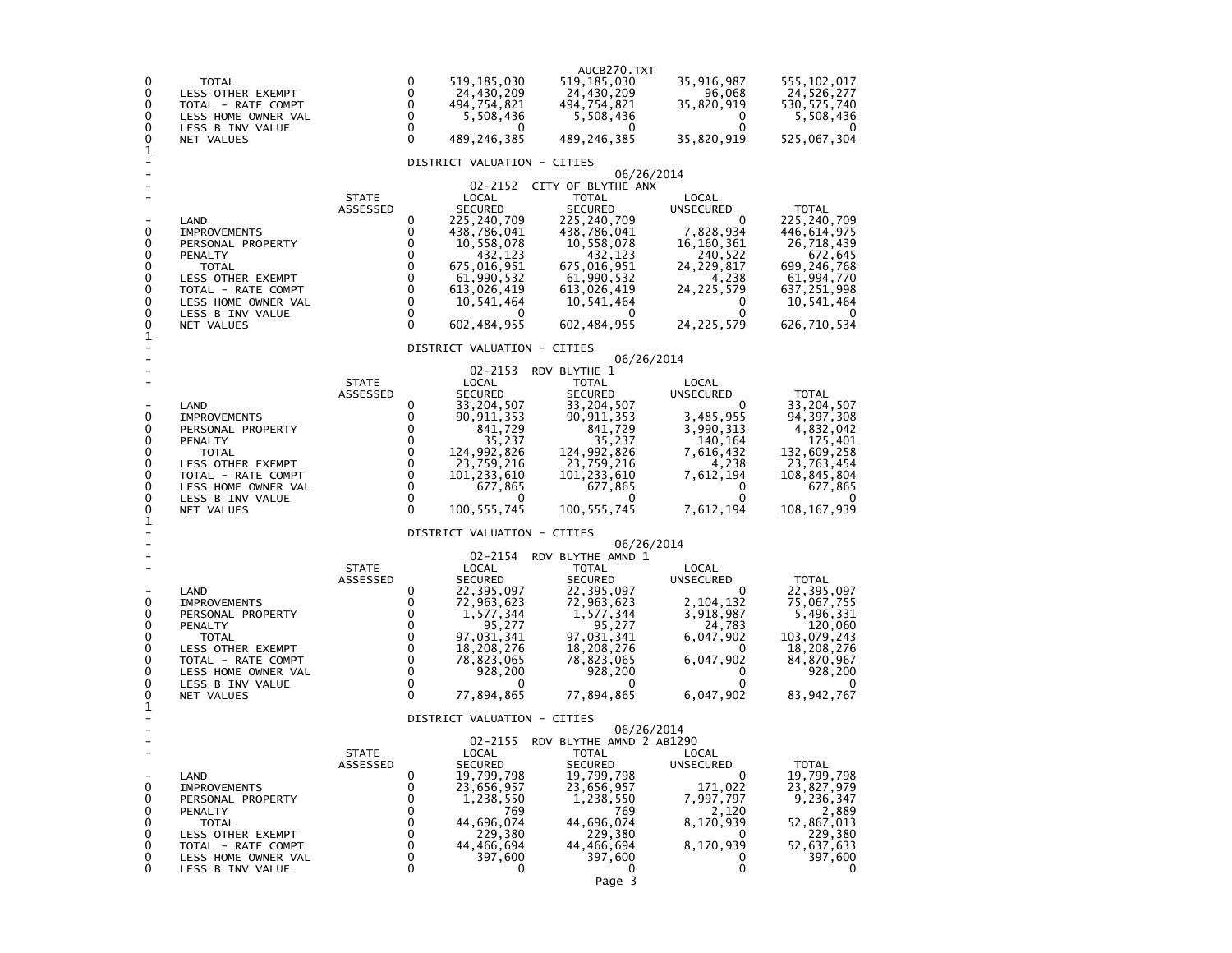| 0<br>1                                                   | NET VALUES                                                                                                                                                                             |                          | $\Omega$                                                                                                            | 44,069,094                                                                                                                                                                | AUCB270.TXT<br>44,069,094                                                                                                                                                  | 8,170,939                                                                                                                                                                    | 52,240,033                                                                                                                               |
|----------------------------------------------------------|----------------------------------------------------------------------------------------------------------------------------------------------------------------------------------------|--------------------------|---------------------------------------------------------------------------------------------------------------------|---------------------------------------------------------------------------------------------------------------------------------------------------------------------------|----------------------------------------------------------------------------------------------------------------------------------------------------------------------------|------------------------------------------------------------------------------------------------------------------------------------------------------------------------------|------------------------------------------------------------------------------------------------------------------------------------------|
|                                                          |                                                                                                                                                                                        |                          |                                                                                                                     | DISTRICT VALUATION - CITIES                                                                                                                                               |                                                                                                                                                                            |                                                                                                                                                                              |                                                                                                                                          |
| 0<br>0<br>0<br>0<br>0<br>0<br>0<br>0<br>0<br>$\mathbf 1$ | LAND<br><b>IMPROVEMENTS</b><br>PERSONAL PROPERTY<br>PENALTY<br><b>TOTAL</b><br>LESS OTHER EXEMPT<br>TOTAL - RATE COMPT<br>LESS HOME OWNER VAL<br>LESS B INV VALUE<br><b>NET VALUES</b> | <b>STATE</b><br>ASSESSED | 0<br>$\Omega$<br>0<br>$\Omega$<br>$\Omega$<br>$\Omega$<br>$\mathbf 0$<br>$\Omega$<br>$\Omega$<br>$\Omega$           | LOCAL<br><b>SECURED</b><br>45,400,536<br>67,764,313<br>4,064,998<br>22,368<br>117,252,215<br>2,967,065<br>114,285,150<br>1,780,800<br>112,504,350                         | <b>TOTAL</b><br><b>SECURED</b><br>45,400,536<br>67,764,313<br>4,064,998<br>22,368<br>117, 252, 215<br>2,967,065<br>114,285,150<br>1,780,800<br>112,504,350                 | 06/26/2014<br>02-2156 RDV BLYTHE PROJ 1 AMND 3 AB1290<br>LOCAL<br><b>UNSECURED</b><br>0<br>1,512,300<br>2,584,142<br>26,592<br>4,123,034<br>4,123,034<br>0<br>0<br>4,123,034 | <b>TOTAL</b><br>45,400,536<br>69,276,613<br>6,649,140<br>48,960<br>121, 375, 249<br>2,967,065<br>118,408,184<br>1,780,800<br>116,627,384 |
|                                                          |                                                                                                                                                                                        |                          |                                                                                                                     | DISTRICT VALUATION - CITIES                                                                                                                                               |                                                                                                                                                                            | 06/26/2014                                                                                                                                                                   |                                                                                                                                          |
| 0<br>0<br>0<br>0<br>0<br>0<br>0<br>0<br>0<br>1           | LAND<br><b>IMPROVEMENTS</b><br>PERSONAL PROPERTY<br>PENALTY<br>TOTAL<br>LESS OTHER EXEMPT<br>TOTAL - RATE COMPT<br>LESS HOME OWNER VAL<br>LESS B INV VALUE<br>NET VALUES               | <b>STATE</b><br>ASSESSED | 0<br>0<br>$\Omega$<br>$\Omega$<br>$\mathbf 0$<br>$\mathbf 0$<br>$\Omega$<br>$\Omega$<br>$\mathbf 0$<br>$\mathbf{0}$ | 02-2157<br>LOCAL<br><b>SECURED</b><br>5,684,068<br>7,717,500<br>O<br>O<br>13,401,568<br>32,000<br>13,369,568<br>845,060<br>O<br>12,524,508<br>DISTRICT VALUATION - CITIES | <b>TOTAL</b><br><b>SECURED</b><br>5,684,068<br>7,717,500<br>0<br>O<br>13,401,568<br>32,000<br>13,369,568<br>845,060<br>O<br>12,524,508                                     | RDV BLYTHE PROJ 1 ANX 03 AB1290<br>LOCAL<br><b>UNSECURED</b><br>0<br>0<br>$\mathbf{0}$<br>0<br>0<br>0<br>$\mathbf{0}$<br>0<br>0<br>$\mathbf{0}$<br>06/26/2014                | <b>TOTAL</b><br>5,684,068<br>7,717,500<br>0<br>13,401,568<br>32,000<br>13,369,568<br>845,060<br>0<br>12,524,508                          |
|                                                          | LAND                                                                                                                                                                                   | <b>STATE</b><br>ASSESSED | 0                                                                                                                   | LOCAL<br><b>SECURED</b><br>266,331,684                                                                                                                                    | 02-2170 CITY OF CALIMESA<br><b>TOTAL</b><br><b>SECURED</b><br>266,331,684                                                                                                  | LOCAL<br><b>UNSECURED</b>                                                                                                                                                    | <b>TOTAL</b><br>266,331,684                                                                                                              |
| 0<br>0<br>0<br>0<br>0<br>0<br>0<br>0                     | <b>IMPROVEMENTS</b><br>PERSONAL PROPERTY<br>PENALTY<br><b>TOTAL</b><br>LESS OTHER EXEMPT<br>TOTAL - RATE COMPT<br>LESS HOME OWNER VAL<br>LESS B INV VALUE                              |                          | $\Omega$<br>$\Omega$<br>0<br>$\Omega$<br>$\Omega$<br>$\mathbf 0$<br>$\mathbf 0$<br>$\Omega$                         | 395, 264, 126<br>510,340<br>9,319<br>662,115,469<br>21,009,933<br>641, 105, 536<br>11,529,766                                                                             | 395,264,126<br>510,340<br>9,319<br>662, 115, 469<br>21,009,933<br>641, 105, 536<br>11,529,766                                                                              | 6,551,977<br>5,775,042<br>194,136<br>12,521,155<br>111,979<br>12,409,176<br>O                                                                                                | 401,816,103<br>6,285,382<br>203,455<br>674,636,624<br>21, 121, 912<br>653,514,712<br>11,529,766<br>$\Omega$                              |
| 0<br>1                                                   | <b>NET VALUES</b>                                                                                                                                                                      |                          | $\Omega$                                                                                                            | 629, 575, 770                                                                                                                                                             | 629, 575, 770                                                                                                                                                              | 12,409,176                                                                                                                                                                   | 641,984,946                                                                                                                              |
|                                                          |                                                                                                                                                                                        |                          |                                                                                                                     | DISTRICT VALUATION - CITIES                                                                                                                                               |                                                                                                                                                                            | 06/26/2014                                                                                                                                                                   |                                                                                                                                          |
| 0<br>0<br>0<br>0<br>0<br>0<br>0<br>0<br>$_1^0$           | LAND<br><b>IMPROVEMENTS</b><br>PERSONAL PROPERTY<br>PENALTY<br><b>TOTAL</b><br>LESS OTHER EXEMPT<br>TOTAL - RATE COMPT<br>LESS HOME OWNER VAL<br>LESS B INV VALUE<br>NET VALUES        | <b>STATE</b><br>ASSESSED | $\Omega$<br>0<br>0<br>$\Omega$<br>$\Omega$<br>0<br>$\Omega$<br>$\Omega$<br>$\mathbf 0$<br>$\Omega$                  | 02-2172<br>LOCAL<br><b>SECURED</b><br>20,631,920<br>17,474,297<br>211,582<br>38,317,799<br>38,317,799<br>133,000<br>38,184,799<br>DISTRICT VALUATION - CITIES             | RDV CALIMESA PROJ 1<br>TOTAL<br><b>SECURED</b><br>20,631,920<br>17,474,297<br>211,582<br>$\mathbf{\Omega}$<br>38, 317, 799<br>38, 317, 799<br>133,000<br>O<br>38, 184, 799 | LOCAL<br><b>UNSECURED</b><br>1,860,555<br>879,338<br>38,143<br>2,778,036<br>2,778,036<br>0<br>0<br>2,778,036                                                                 | <b>TOTAL</b><br>20,631,920<br>19,334,852<br>1,090,920<br>38,143<br>41,095,835<br>41,095,835<br>133,000<br>40,962,835                     |
|                                                          |                                                                                                                                                                                        |                          |                                                                                                                     |                                                                                                                                                                           | 02-2173 CALIMESA CITY FIRE                                                                                                                                                 | 06/26/2014                                                                                                                                                                   |                                                                                                                                          |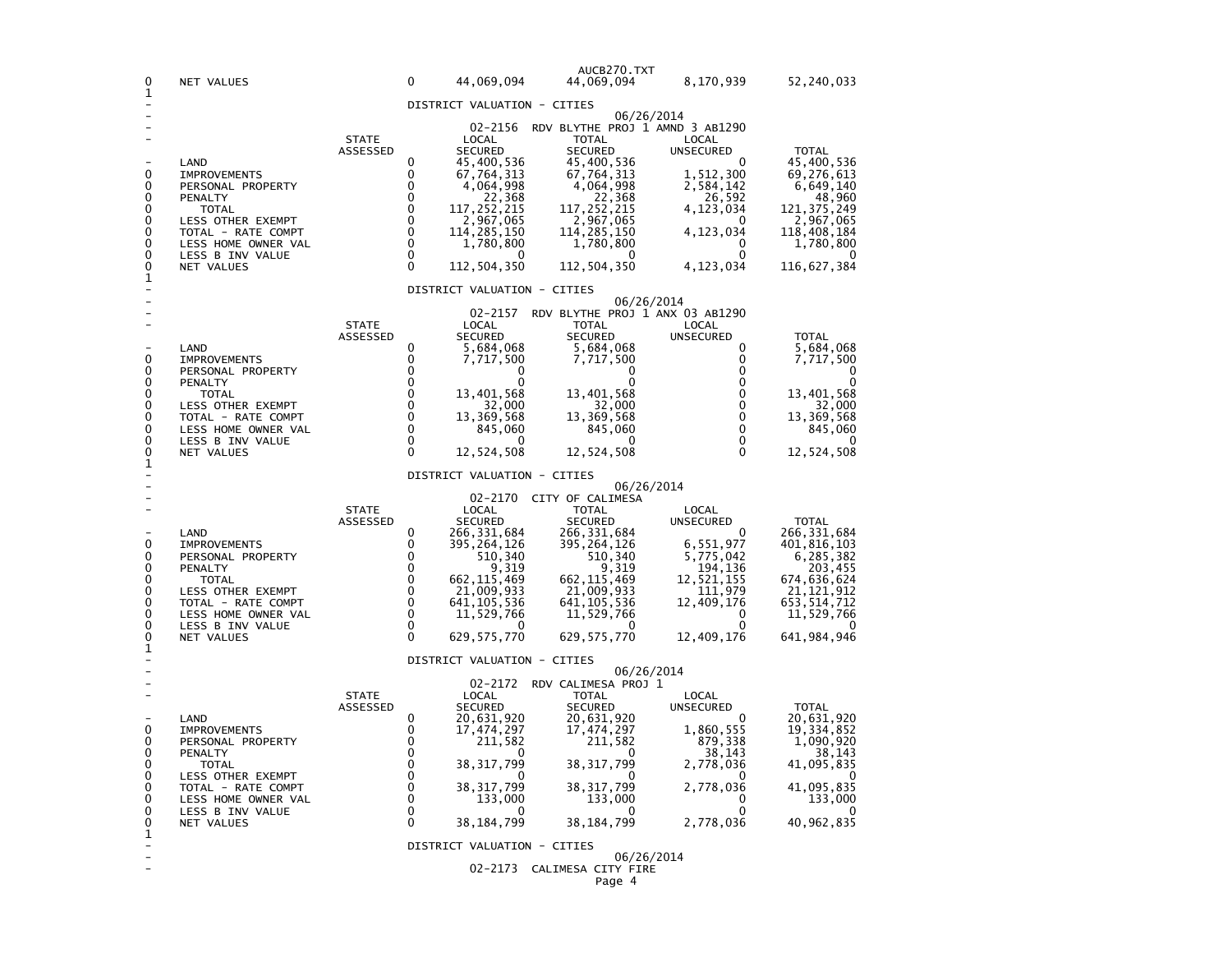| 0<br>0<br>0<br>0<br>0<br>0<br>0<br>0<br>0<br>1 | LAND<br><b>IMPROVEMENTS</b><br>PERSONAL PROPERTY<br><b>PENALTY</b><br><b>TOTAL</b><br>LESS OTHER EXEMPT<br>TOTAL - RATE COMPT<br>LESS HOME OWNER VAL<br>LESS B INV VALUE<br>NET VALUES | <b>STATE</b><br>ASSESSED | 0<br>0<br>0<br>0<br>0<br>0<br>$\mathbf 0$<br>$\mathbf 0$<br>$\Omega$<br>$\Omega$ | LOCAL<br><b>SECURED</b><br>266, 331, 684<br>395,264,126<br>510,340<br>9,319<br>662, 115, 469<br>21,009,933<br>641, 105, 536<br>11,529,766<br>0<br>629, 575, 770<br>DISTRICT VALUATION - CITIES                              | AUCB270.TXT<br>TOTAL<br><b>SECURED</b><br>266, 331, 684<br>395, 264, 126<br>510,340<br>9,319<br>662, 115, 469<br>21,009,933<br>641, 105, 536<br>11,529,766<br>0<br>629, 575, 770<br>06/26/2014                                | LOCAL<br>UNSECURED<br>0<br>6,551,977<br>5,775,042<br>194,136<br>12,521,155<br>111,979<br>12,409,176<br>0<br>0<br>12,409,176 | <b>TOTAL</b><br>266, 331, 684<br>401,816,103<br>6,285,382<br>203,455<br>674,636,624<br>21, 121, 912<br>653,514,712<br>11,529,766<br>0<br>641, 984, 946  |
|------------------------------------------------|----------------------------------------------------------------------------------------------------------------------------------------------------------------------------------------|--------------------------|----------------------------------------------------------------------------------|-----------------------------------------------------------------------------------------------------------------------------------------------------------------------------------------------------------------------------|-------------------------------------------------------------------------------------------------------------------------------------------------------------------------------------------------------------------------------|-----------------------------------------------------------------------------------------------------------------------------|---------------------------------------------------------------------------------------------------------------------------------------------------------|
| 0<br>0<br>0<br>0<br>0<br>0<br>0<br>0<br>0<br>1 | LAND<br><b>IMPROVEMENTS</b><br>PERSONAL PROPERTY<br>PENALTY<br>TOTAL<br>LESS OTHER EXEMPT<br>TOTAL - RATE COMPT<br>LESS HOME OWNER VAL<br>LESS B INV VALUE<br><b>NET VALUES</b>        | <b>STATE</b><br>ASSESSED | 0<br>0<br>0<br>0<br>0<br>0<br>0<br>$\mathbf 0$<br>0<br>$\Omega$                  | 02-2174<br>LOCAL<br><b>SECURED</b><br>35,610,445<br>50, 523, 794<br>0<br>0<br>86, 134, 239<br>3,089,054<br>83,045,185<br>2,635,239<br>0<br>80,409,946                                                                       | Calimesa RDV Proj 2<br><b>TOTAL</b><br><b>SECURED</b><br>35,610,445<br>50,523,794<br>0<br>86, 134, 239<br>3,089,054<br>83,045,185<br>2,635,239<br>0<br>80,409,946                                                             | LOCAL<br>UNSECURED<br>0<br>0<br>1,919<br>0<br>1,919<br>0<br>1,919<br>0<br>0<br>1,919                                        | <b>TOTAL</b><br>35,610,445<br>50,523,794<br>1,919<br>0<br>86, 136, 158<br>3,089,054<br>83,047,104<br>2,635,239<br>$^{(1)}$<br>80,411,865                |
| 0<br>0<br>0<br>0<br>0<br>0<br>0<br>0<br>0<br>1 | LAND<br>IMPROVEMENTS<br>PERSONAL PROPERTY<br>PENALTY<br><b>TOTAL</b><br>LESS OTHER EXEMPT<br>TOTAL - RATE COMPT<br>LESS HOME OWNER VAL<br>LESS B INV VALUE<br>NET VALUES               | <b>STATE</b><br>ASSESSED | 0<br>0<br>0<br>0<br>0<br>0<br>$\mathbf 0$<br>0<br>0<br>$\Omega$                  | DISTRICT VALUATION - CITIES<br>02-2190<br>LOCAL<br><b>SECURED</b><br>465,730,506<br>1,046,087,216<br>79,773<br>7,432<br>1,511,904,927<br>6,662,060<br>1,505,242,867<br>15,853,600<br>0<br>1,489,389,267                     | 06/26/2014<br>CITY OF CANYON LAKE<br><b>TOTAL</b><br><b>SECURED</b><br>465,730,506<br>1,046,087,216<br>79,773<br>7,432<br>1,511,904,927<br>6,662,060<br>1,505,242,867<br>15,853,600<br>0<br>1,489,389,267                     | LOCAL<br>UNSECURED<br>0<br>1,810,216<br>11,924,195<br>79,146<br>13,813,557<br>24,681<br>13,788,876<br>0<br>0<br>13,788,876  | <b>TOTAL</b><br>465,730,506<br>1,047,897,432<br>12,003,968<br>86,578<br>1,525,718,484<br>6,686,741<br>1,519,031,743<br>15,853,600<br>1,503,178,143      |
| 0<br>0<br>0<br>0<br>0<br>0<br>0<br>0<br>0<br>1 | LAND<br><b>IMPROVEMENTS</b><br>PERSONAL PROPERTY<br>PENALTY<br><b>TOTAL</b><br>LESS OTHER EXEMPT<br>TOTAL - RATE COMPT<br>LESS HOME OWNER VAL<br>LESS B INV VALUE<br>NET VALUES        | <b>STATE</b><br>ASSESSED | 0<br>0<br>0<br>0<br>0<br>0<br>$\mathbf 0$<br>$\mathbf 0$<br>$\Omega$<br>0        | DISTRICT VALUATION - CITIES<br>LOCAL<br><b>SECURED</b><br>465,730,506<br>1,046,087,216<br>79,773<br>7.432<br>1,511,904,927<br>6,662,060<br>1,505,242,867<br>15,853,600<br>0<br>1,489,389,267<br>DISTRICT VALUATION - CITIES | 06/26/2014<br>02-2191 CITY OF CANYON LAKE FIRE<br>TOTAL<br><b>SECURED</b><br>465,730,506<br>1,046,087,216<br>79,773<br>7,432<br>1,511,904,927<br>6,662,060<br>1,505,242,867<br>15,853,600<br>0<br>1,489,389,267<br>06/26/2014 | LOCAL<br>UNSECURED<br>0<br>1,810,216<br>11,924,195<br>79,146<br>13,813,557<br>24,681<br>13,788,876<br>0<br>0<br>13,788,876  | <b>TOTAL</b><br>465,730,506<br>1,047,897,432<br>12,003,968<br>86,578<br>1,525,718,484<br>6,686,741<br>1,519,031,743<br>15,853,600<br>0<br>1,503,178,143 |
| 0<br>0                                         | LAND<br><b>IMPROVEMENTS</b><br>PERSONAL PROPERTY                                                                                                                                       | <b>STATE</b><br>ASSESSED | 0<br>0<br>0                                                                      | 02-2224<br>LOCAL<br><b>SECURED</b><br>1,072,912,586<br>2,701,025,122<br>4,576,005                                                                                                                                           | CATHEDRAL CITY FIRE<br><b>TOTAL</b><br>SECURED<br>1,072,912,586<br>2,701,025,122<br>4,576,005<br>Page 5                                                                                                                       | LOCAL<br>UNSECURED<br>478,536<br>42,618,643<br>48,150,211                                                                   | <b>TOTAL</b><br>1,073,391,122<br>2,743,643,765<br>52,726,216                                                                                            |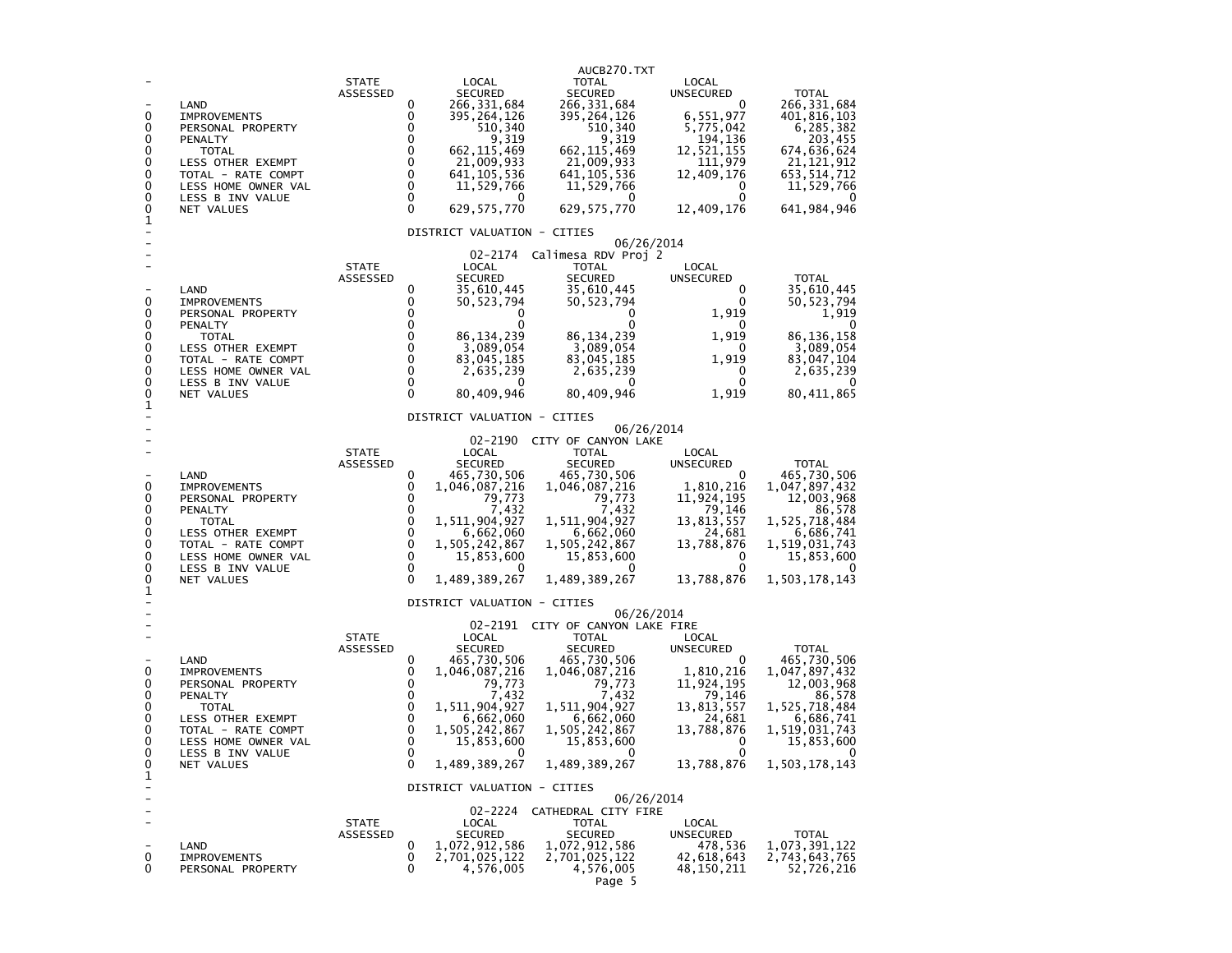| 0<br>0<br>0<br>0<br>0<br>0<br>0<br>1              | PENALTY<br>TOTAL<br>LESS OTHER EXEMPT<br>TOTAL - RATE COMPT<br>LESS HOME OWNER VAL<br>LESS B INV VALUE<br>NET VALUES                                                     |                          | 0<br>164,071<br>0<br>3,778,677,784<br>0<br>126,759,346<br>0<br>3,651,918,438<br>$\mathbf 0$<br>45,793,128<br>0<br>$^{(1)}$<br>$\Omega$<br>3,606,125,310                                                                                                                                                             | AUCB270.TXT<br>164,071<br>3,778,677,784<br>126,759,346<br>3,651,918,438<br>45,793,128<br>0<br>3,606,125,310                                                                                             | 998,957<br>92,246,347<br>1,337,620<br>90,908,727<br>0<br>0<br>90,908,727                                                                                   | 1,163,028<br>3,870,924,131<br>128,096,966<br>3,742,827,165<br>45,793,128<br>3,697,034,037                                                                 |
|---------------------------------------------------|--------------------------------------------------------------------------------------------------------------------------------------------------------------------------|--------------------------|---------------------------------------------------------------------------------------------------------------------------------------------------------------------------------------------------------------------------------------------------------------------------------------------------------------------|---------------------------------------------------------------------------------------------------------------------------------------------------------------------------------------------------------|------------------------------------------------------------------------------------------------------------------------------------------------------------|-----------------------------------------------------------------------------------------------------------------------------------------------------------|
| 0<br>0<br>0<br>0<br>0<br>0<br>0<br>0<br>0<br>1    | LAND<br><b>IMPROVEMENTS</b><br>PERSONAL PROPERTY<br>PENALTY<br>TOTAL<br>LESS OTHER EXEMPT<br>TOTAL - RATE COMPT<br>LESS HOME OWNER VAL<br>LESS B INV VALUE<br>NET VALUES | <b>STATE</b><br>ASSESSED | DISTRICT VALUATION - CITIES<br>02-2225<br>LOCAL<br><b>SECURED</b><br>0<br>1,072,912,586<br>0<br>2,701,025,122<br>0<br>4,576,005<br>0<br>164,071<br>0<br>3,778,677,784<br>0<br>126,759,346<br>0<br>3,651,918,438<br>0<br>45,793,128<br>0<br>0<br>3,606,125,310                                                       | CITY OF CATHEDRAL CITY<br><b>TOTAL</b><br><b>SECURED</b><br>1,072,912,586<br>2,701,025,122<br>4,576,005<br>164,071<br>3,778,677,784<br>126,759,346<br>3,651,918,438<br>45,793,128<br>0<br>3,606,125,310 | 06/26/2014<br>LOCAL<br><b>UNSECURED</b><br>478,536<br>42,618,643<br>48,150,211<br>998,957<br>92,246,347<br>1,337,620<br>90,908,727<br>0<br>0<br>90,908,727 | <b>TOTAL</b><br>1,073,391,122<br>2,743,643,765<br>52,726,216<br>1,163,028<br>3,870,924,131<br>128,096,966<br>3,742,827,165<br>45,793,128<br>3,697,034,037 |
| 0<br>0<br>0<br>0<br>0<br>0<br>0<br>0<br>0<br>1    | LAND<br><b>IMPROVEMENTS</b><br>PERSONAL PROPERTY<br>PENALTY<br>TOTAL<br>LESS OTHER EXEMPT<br>TOTAL - RATE COMPT<br>LESS HOME OWNER VAL<br>LESS B INV VALUE<br>NET VALUES | <b>STATE</b><br>ASSESSED | DISTRICT VALUATION - CITIES<br>02-2226<br>LOCAL<br><b>SECURED</b><br>0<br>66,773,715<br>0<br>145, 347, 380<br>0<br>1,784,903<br>0<br>152,630<br>0<br>214,058,628<br>$\Omega$<br>16,058,624<br>$\mathbf 0$<br>198,000,004<br>$\Omega$<br>224,538<br>0<br>0<br>$\Omega$<br>197,775,466<br>DISTRICT VALUATION - CITIES | RDV CATHEDRAL CITY<br><b>TOTAL</b><br><b>SECURED</b><br>66,773,715<br>145, 347, 380<br>1,784,903<br>152,630<br>214,058,628<br>16,058,624<br>198,000,004<br>224,538<br>0<br>197,775,466                  | 06/26/2014<br>LOCAL<br>UNSECURED<br>662<br>8,899,501<br>13, 364, 754<br>175,373<br>22,440,290<br>326,132<br>22, 114, 158<br>0<br>0<br>22, 114, 158         | <b>TOTAL</b><br>66,774,377<br>154,246,881<br>15, 149, 657<br>328,003<br>236,498,918<br>16,384,756<br>220,114,162<br>224,538<br>$\Omega$<br>219,889,624    |
| 0<br>0<br>0<br>0<br>0<br>0<br>0<br>0<br>0<br>1    | LAND<br><b>IMPROVEMENTS</b><br>PERSONAL PROPERTY<br>PENALTY<br>TOTAL<br>LESS OTHER EXEMPT<br>TOTAL - RATE COMPT<br>LESS HOME OWNER VAL<br>LESS B INV VALUE<br>NET VALUES | <b>STATE</b><br>ASSESSED | 02-2227<br>LOCAL<br><b>SECURED</b><br>143,022,072<br>0<br>0<br>448,791,973<br>0<br>54,399<br>0<br>2,576<br>0<br>591,871,020<br>0<br>2,150,487<br>0<br>589,720,533<br>$\mathbf 0$<br>9,186,800<br>0<br>$^{\circ}$<br>$\Omega$<br>580,533,733                                                                         | RDV CATHEDRAL CITY 2<br><b>TOTAL</b><br><b>SECURED</b><br>143,022,072<br>448,791,973<br>54,399<br>2,576<br>591,871,020<br>2,150,487<br>589,720,533<br>9,186,800<br>0<br>580, 533, 733                   | 06/26/2014<br>LOCAL<br>UNSECURED<br>3,121<br>2,980,448<br>3,240,127<br>156,139<br>6,379,835<br>$^{\circ}$<br>6,379,835<br>0<br>0<br>6,379,835              | <b>TOTAL</b><br>143,025,193<br>451,772,421<br>3,294,526<br>158,715<br>598,250,855<br>2,150,487<br>596,100,368<br>9,186,800<br>0<br>586,913,568            |
| $\overline{a}$<br>0<br>0<br>0<br>0<br>0<br>0<br>0 | LAND<br><b>IMPROVEMENTS</b><br>PERSONAL PROPERTY<br>PENALTY<br>TOTAL<br>LESS OTHER EXEMPT<br>TOTAL - RATE COMPT<br>LESS HOME OWNER VAL                                   | <b>STATE</b><br>ASSESSED | DISTRICT VALUATION - CITIES<br>02-2229<br>LOCAL<br><b>SECURED</b><br>0<br>903, 185, 542<br>0<br>2, 145, 345, 842<br>0<br>2,734,703<br>0<br>8,665<br>0<br>3,051,274,752<br>0<br>108,174,348<br>0<br>2,943,100,404<br>0<br>36,068,190                                                                                 | RDV CATHEDRAL CITY 3<br><b>TOTAL</b><br><b>SECURED</b><br>903,185,542<br>2,145,345,842<br>2,734,703<br>8,665<br>3,051,274,752<br>108,174,348<br>2,943,100,404<br>36,068,190<br>Page 6                   | 06/26/2014<br>LOCAL<br>UNSECURED<br>0<br>19,364,849<br>31,287,461<br>667,445<br>51, 319, 755<br>1,011,488<br>50,308,267<br>0                               | TOTAL<br>903,185,542<br>2,164,710,691<br>34,022,164<br>676,110<br>3,102,594,507<br>109,185,836<br>2,993,408,671<br>36,068,190                             |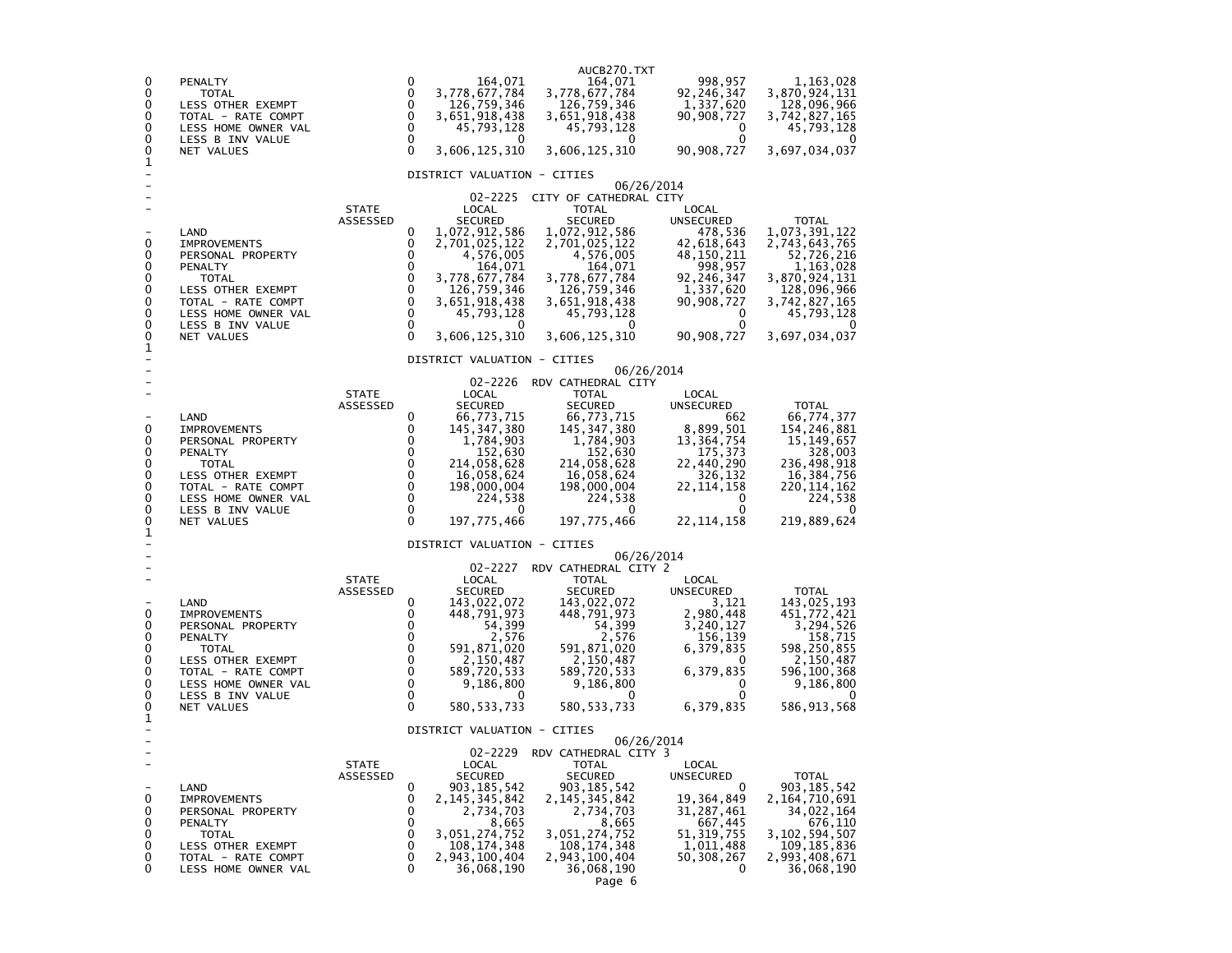|        |                                           |                          |                            |                                | AUCB270.TXT                                       |                            |                              |
|--------|-------------------------------------------|--------------------------|----------------------------|--------------------------------|---------------------------------------------------|----------------------------|------------------------------|
| 0<br>0 | LESS B INV VALUE<br>NET VALUES            |                          | $\Omega$<br>$\Omega$       | O<br>2,907,032,214             | 0<br>2,907,032,214                                | 50,308,267                 | 2,957,340,481                |
| 1      |                                           |                          |                            | DISTRICT VALUATION - CITIES    |                                                   |                            |                              |
|        |                                           |                          |                            |                                | 02-2231 CATHEDRAL PROJ 1 AMND 4 AB1290            | 06/26/2014                 |                              |
|        |                                           | <b>STATE</b>             |                            | LOCAL                          | <b>TOTAL</b>                                      | LOCAL                      |                              |
|        | LAND                                      | ASSESSED                 | 0                          | <b>SECURED</b><br>1,479,906    | <b>SECURED</b><br>1,479,906                       | <b>UNSECURED</b><br>0      | <b>TOTAL</b><br>1,479,906    |
| 0<br>0 | <b>IMPROVEMENTS</b><br>PERSONAL PROPERTY  |                          | 0<br>$\Omega$              | 2,760,666<br>2,000             | 2,760,666<br>2,000                                | 0<br>$\Omega$              | 2,760,666<br>2,000           |
| 0      | PENALTY                                   |                          | $\Omega$                   | 200                            | 200                                               | 0                          | 200                          |
| 0<br>0 | <b>TOTAL</b><br>LESS OTHER EXEMPT         |                          | $\mathbf 0$<br>0           | 4,242,772<br>$\Omega$          | 4,242,772<br>0                                    | 0<br>0                     | 4,242,772<br>0               |
| 0<br>0 | TOTAL - RATE COMPT<br>LESS HOME OWNER VAL |                          | $\Omega$<br>$\Omega$       | 4, 242, 772<br>56,000          | 4, 242, 772<br>56,000                             | 0<br>0                     | 4, 242, 772<br>56,000        |
| 0<br>0 | LESS B INV VALUE<br><b>NET VALUES</b>     |                          | $\Omega$<br>$\mathbf{0}$   | 0<br>4,186,772                 | 0                                                 | $\mathbf 0$<br>$\mathbf 0$ | 0                            |
| 1      |                                           |                          |                            |                                | 4,186,772                                         |                            | 4,186,772                    |
|        |                                           |                          |                            | DISTRICT VALUATION - CITIES    |                                                   | 06/26/2014                 |                              |
|        |                                           | <b>STATE</b>             |                            | LOCAL                          | 02-2252 CITY OF COACHELLA ANX<br><b>TOTAL</b>     | LOCAL                      |                              |
|        |                                           | ASSESSED                 | 0                          | <b>SECURED</b>                 | <b>SECURED</b>                                    | <b>UNSECURED</b>           | <b>TOTAL</b>                 |
| 0      | LAND<br><b>IMPROVEMENTS</b>               |                          | 0                          | 479,803,577<br>1,041,156,027   | 479,803,577<br>1,041,156,027                      | 2,316<br>28,078,931        | 479,805,893<br>1,069,234,958 |
| 0<br>0 | PERSONAL PROPERTY<br>PENALTY              |                          | $\Omega$<br>$\mathbf{0}$   | 11,304,279<br>288,203          | 11,304,279<br>288,203                             | 34,561,886<br>464,250      | 45,866,165<br>752,453        |
| 0<br>0 | <b>TOTAL</b><br><b>LESS OTHER EXEMPT</b>  |                          | $\mathbf 0$<br>$\mathbf 0$ | 1,532,552,086<br>124, 557, 478 | 1,532,552,086<br>124, 557, 478                    | 63, 107, 383<br>471,156    | 1,595,659,469<br>125,028,634 |
| 0      | TOTAL - RATE COMPT                        |                          | $\mathbf 0$                | 1,407,994,608                  | 1,407,994,608                                     | 62,636,227                 | 1,470,630,835                |
| 0<br>0 | LESS HOME OWNER VAL<br>LESS B INV VALUE   |                          | 0<br>$\mathbf 0$           | 20,451,439<br>O                | 20,451,439<br>O                                   | 0<br>0                     | 20,451,439<br>O              |
| 0<br>1 | NET VALUES                                |                          | $\Omega$                   | 1,387,543,169                  | 1, 387, 543, 169                                  | 62,636,227                 | 1,450,179,396                |
|        |                                           |                          |                            | DISTRICT VALUATION - CITIES    |                                                   | 06/26/2014                 |                              |
|        |                                           | <b>STATE</b>             |                            | LOCAL                          | 02-2253 RDV COACHELLA PROJ AREA 1<br><b>TOTAL</b> | LOCAL                      |                              |
|        |                                           | ASSESSED                 |                            | SECURED                        | <b>SECURED</b>                                    | <b>UNSECURED</b>           | <b>TOTAL</b>                 |
| 0      | LAND<br><b>IMPROVEMENTS</b>               |                          | 0<br>0                     | 19, 343, 599<br>45,663,279     | 19,343,599<br>45,663,279                          | 5,469,768                  | 19,343,599<br>51,133,047     |
| 0<br>0 | PERSONAL PROPERTY<br>PENALTY              |                          | $\Omega$<br>$\mathbf 0$    | 5,232,134<br>268,231           | 5,232,134<br>268,231                              | 8,886,298<br>17,258        | 14,118,432<br>285,489        |
| 0<br>0 | <b>TOTAL</b>                              |                          | $\Omega$<br>$\Omega$       | 70,507,243                     | 70,507,243                                        | 14, 373, 324               | 84,880,567                   |
| 0      | LESS OTHER EXEMPT<br>TOTAL - RATE COMPT   |                          | $\Omega$                   | 70,507,243                     | 70,507,243                                        | $\Omega$<br>14, 373, 324   | $\Omega$<br>84,880,567       |
| 0<br>0 | LESS HOME OWNER VAL<br>LESS B INV VALUE   |                          | 0<br>$\mathbf 0$           | 0<br>∩                         | 0<br>∩                                            | 0<br>0                     | 0<br>O                       |
| 0<br>1 | NET VALUES                                |                          | $\Omega$                   | 70,507,243                     | 70,507,243                                        | 14, 373, 324               | 84,880,567                   |
|        |                                           |                          |                            | DISTRICT VALUATION - CITIES    |                                                   | 06/26/2014                 |                              |
|        |                                           |                          |                            | 02-2254                        | RDV COACHELLA PROJ AREA 2                         |                            |                              |
|        |                                           | <b>STATE</b><br>ASSESSED |                            | LOCAL<br>SECURED               | TOTAL<br><b>SECURED</b>                           | LOCAL<br>UNSECURED         | <b>TOTAL</b>                 |
| 0      | LAND<br><b>IMPROVEMENTS</b>               |                          | 0<br>0                     | 58,287,802<br>80,755,152       | 58,287,802<br>80,755,152                          | 2,316<br>5,905,370         | 58,290,118<br>86,660,522     |
| 0<br>0 | PERSONAL PROPERTY<br>PENALTY              |                          | $\Omega$<br>$\mathbf 0$    | 787,739<br>2,219               | 787,739<br>2,219                                  | 4,968,600<br>106,933       | 5,756,339<br>109,152         |
| 0      | <b>TOTAL</b>                              |                          | $\Omega$                   | 139,832,912                    | 139,832,912                                       | 10,983,219                 | 150,816,131                  |
| 0<br>0 | LESS OTHER EXEMPT<br>TOTAL - RATE COMPT   |                          | $\Omega$<br>$\Omega$       | 9,599,404<br>130, 233, 508     | 9,599,404<br>130, 233, 508                        | $\Omega$<br>10,983,219     | 9,599,404<br>141, 216, 727   |
| 0<br>0 | LESS HOME OWNER VAL<br>LESS B INV VALUE   |                          | $\mathbf 0$<br>0           | 938,000<br>0                   | 938,000<br>0                                      | 0                          | 938,000                      |
| 0<br>1 | NET VALUES                                |                          | $\Omega$                   | 129, 295, 508                  | 129, 295, 508                                     | 10,983,219                 | 140, 278, 727                |
|        |                                           |                          |                            | DISTRICT VALUATION - CITIES    |                                                   | 06/26/2014                 |                              |
|        |                                           |                          |                            |                                |                                                   |                            |                              |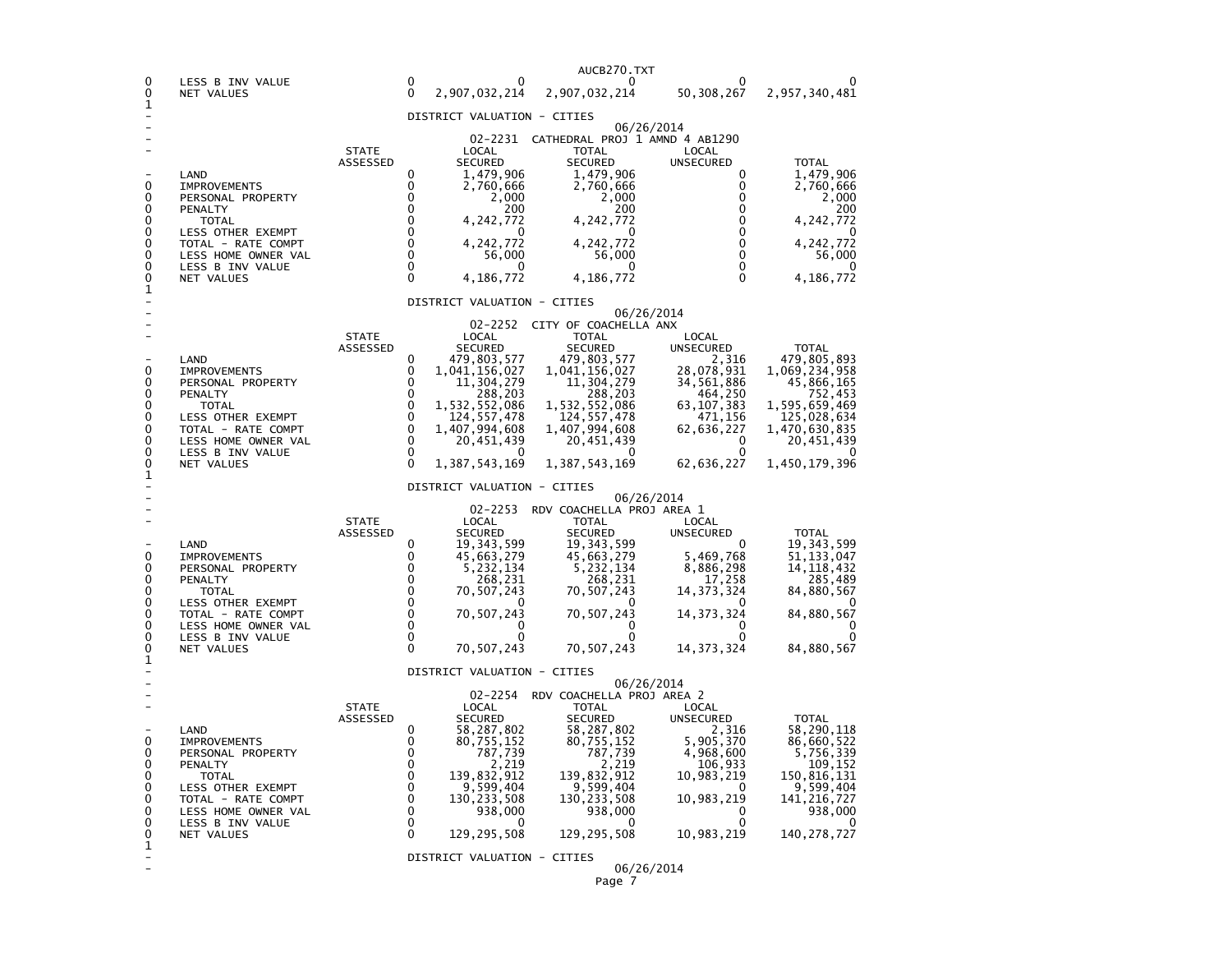| 0<br>0<br>0<br>0<br>0<br>0<br>0<br>0<br>0<br>1 | LAND<br><b>IMPROVEMENTS</b><br>PERSONAL PROPERTY<br>PENALTY<br>TOTAL<br>LESS OTHER EXEMPT<br>TOTAL - RATE COMPT<br>LESS HOME OWNER VAL<br>LESS B INV VALUE<br>NET VALUES        | <b>STATE</b><br>ASSESSED        | 0<br>0<br>0<br>0<br>$\Omega$<br>$\Omega$<br>$\Omega$<br>$\Omega$<br>$\Omega$<br>$\Omega$ | 02-2255<br>LOCAL<br><b>SECURED</b><br>4,011,986<br>115,000<br>0<br>0<br>4,126,986<br>4,126,986<br>0<br>0<br>4,126,986                                                     | AUCB270.TXT<br>RDV COACHELLA PROJ 2-85 ANX<br>TOTAL<br><b>SECURED</b><br>4,011,986<br>115,000<br>0<br>0<br>4,126,986<br>4,126,986<br>0<br>0<br>4,126,986                                              | LOCAL<br><b>UNSECURED</b><br>0<br>0<br>0<br>0<br>$\mathbf 0$<br>0<br>0<br>$\mathbf{0}$<br>0<br>$\mathbf{0}$                   | <b>TOTAL</b><br>4,011,986<br>115,000<br>0<br>0<br>4,126,986<br>4,126,986<br>0<br>0<br>4,126,986                                                |
|------------------------------------------------|---------------------------------------------------------------------------------------------------------------------------------------------------------------------------------|---------------------------------|------------------------------------------------------------------------------------------|---------------------------------------------------------------------------------------------------------------------------------------------------------------------------|-------------------------------------------------------------------------------------------------------------------------------------------------------------------------------------------------------|-------------------------------------------------------------------------------------------------------------------------------|------------------------------------------------------------------------------------------------------------------------------------------------|
|                                                |                                                                                                                                                                                 |                                 |                                                                                          | DISTRICT VALUATION - CITIES                                                                                                                                               | 06/26/2014                                                                                                                                                                                            |                                                                                                                               |                                                                                                                                                |
| 0<br>0<br>0<br>0<br>0<br>0<br>0<br>0<br>0<br>1 | LAND<br><b>IMPROVEMENTS</b><br>PERSONAL PROPERTY<br>PENALTY<br><b>TOTAL</b><br>LESS OTHER EXEMPT<br>TOTAL - RATE COMPT<br>LESS HOME OWNER VAL<br>LESS B INV VALUE<br>NET VALUES | <b>STATE</b><br>ASSESSED        | 0<br>0<br>0<br>0<br>$\mathbf 0$<br>0<br>0<br>0<br>0<br>$\Omega$                          | 02-2256<br>LOCAL<br><b>SECURED</b><br>69,652,550<br>224,091,279<br>4,768,916<br>8,376<br>298,521,121<br>53,640,224<br>244,880,897<br>5,538,820<br>$\Omega$<br>239,342,077 | RDV COACHELLA PROJ 3<br>TOTAL<br><b>SECURED</b><br>69,652,550<br>224,091,279<br>4,768,916<br>8,376<br>298,521,121<br>53,640,224<br>244,880,897<br>5,538,820<br>$\Omega$<br>239, 342, 077              | LOCAL<br>UNSECURED<br>0<br>4,515,048<br>4,526,489<br>140,870<br>9,182,407<br>33,000<br>9,149,407<br>0<br>0<br>9,149,407       | <b>TOTAL</b><br>69,652,550<br>228,606,327<br>9,295,405<br>149,246<br>307,703,528<br>53,673,224<br>254,030,304<br>5,538,820<br>0<br>248,491,484 |
|                                                |                                                                                                                                                                                 |                                 |                                                                                          | DISTRICT VALUATION - CITIES                                                                                                                                               |                                                                                                                                                                                                       |                                                                                                                               |                                                                                                                                                |
| 0<br>0<br>0<br>0<br>0<br>0<br>0<br>0<br>0<br>1 | LAND<br><b>IMPROVEMENTS</b><br>PERSONAL PROPERTY<br>PENALTY<br><b>TOTAL</b><br>LESS OTHER EXEMPT<br>TOTAL - RATE COMPT<br>LESS HOME OWNER VAL<br>LESS B INV VALUE<br>NET VALUES | <b>STATE</b><br>ASSESSED        | 0<br>0<br>$\Omega$<br>$\Omega$<br>$\Omega$<br>0<br>$\Omega$<br>0<br>0<br>$\Omega$        | $02 - 2257$<br>LOCAL<br><b>SECURED</b><br>112,773,510<br>314,782,745<br>399,486<br>3,600<br>427,959,341<br>56,706,739<br>371,252,602<br>7,061,419<br>0<br>364,191,183     | 06/26/2014<br>RDV COACHELLA PROJ 4<br><b>TOTAL</b><br><b>SECURED</b><br>112,773,510<br>314,782,745<br>399,486<br>3,600<br>427, 959, 341<br>56,706,739<br>371,252,602<br>7,061,419<br>O<br>364,191,183 | LOCAL<br>UNSECURED<br>0<br>10,815,599<br>14,513,721<br>116,258<br>25,445,578<br>438,156<br>25,007,422<br>0<br>0<br>25,007,422 | <b>TOTAL</b><br>112,773,510<br>325,598,344<br>14,913,207<br>119,858<br>453,404,919<br>57,144,895<br>396,260,024<br>7,061,419<br>389,198,605    |
|                                                |                                                                                                                                                                                 |                                 |                                                                                          | DISTRICT VALUATION - CITIES                                                                                                                                               | 06/26/2014                                                                                                                                                                                            |                                                                                                                               |                                                                                                                                                |
| 0<br>0<br>0<br>0                               | LAND<br><b>IMPROVEMENTS</b><br>PERSONAL PROPERTY<br>PENALTY<br><b>TOTAL</b>                                                                                                     | <b>STATE</b><br>ASSESSED        | 0<br>0<br>0<br>$\Omega$<br>$\Omega$                                                      | 02-2293<br>LOCAL<br><b>SECURED</b><br>9,849,423<br>23,540,864<br>$\Omega$<br>33,390,287                                                                                   | CFD CORONA 2004-1<br><b>TOTAL</b><br><b>SECURED</b><br>9,849,423<br>23,540,864<br>0<br>33,390,287                                                                                                     | LOCAL<br><b>UNSECURED</b><br>0<br>0<br>0<br>0<br>$\mathbf 0$                                                                  | <b>TOTAL</b><br>9,849,423<br>23,540,864<br>0<br>33,390,287                                                                                     |
| 0<br>0<br>$\Omega$<br>0<br>0                   | LESS OTHER EXEMPT<br>TOTAL - RATE COMPT<br>LESS HOME OWNER VAL<br>LESS B INV VALUE<br>NET VALUES                                                                                |                                 | 0<br>$\Omega$<br>$\Omega$<br>0<br>$\Omega$                                               | 33,390,287<br>259,000<br>0<br>33, 131, 287                                                                                                                                | 33, 390, 287<br>1259,000<br>0<br>33, 131, 287                                                                                                                                                         | 0<br>0<br>0<br>0<br>$\Omega$                                                                                                  | 0<br>33,390,287<br>259,000<br>0<br>33, 131, 287                                                                                                |
| 1                                              |                                                                                                                                                                                 |                                 |                                                                                          | DISTRICT VALUATION - CITIES                                                                                                                                               |                                                                                                                                                                                                       |                                                                                                                               |                                                                                                                                                |
| $\overline{\phantom{0}}$<br>0                  | LAND<br><b>IMPROVEMENTS</b>                                                                                                                                                     | <b>STATE</b><br><b>ASSESSED</b> | 0<br>0                                                                                   | 02-2294<br>LOCAL<br><b>SECURED</b><br>6,646,013<br>167,322,826                                                                                                            | 06/26/2014<br>CFD CORONA 2002-4<br><b>TOTAL</b><br><b>SECURED</b><br>6,646,013<br>167, 322, 826<br>Page 8                                                                                             | LOCAL<br>UNSECURED<br>0<br>15,649,125                                                                                         | <b>TOTAL</b><br>6,646,013<br>182,971,951                                                                                                       |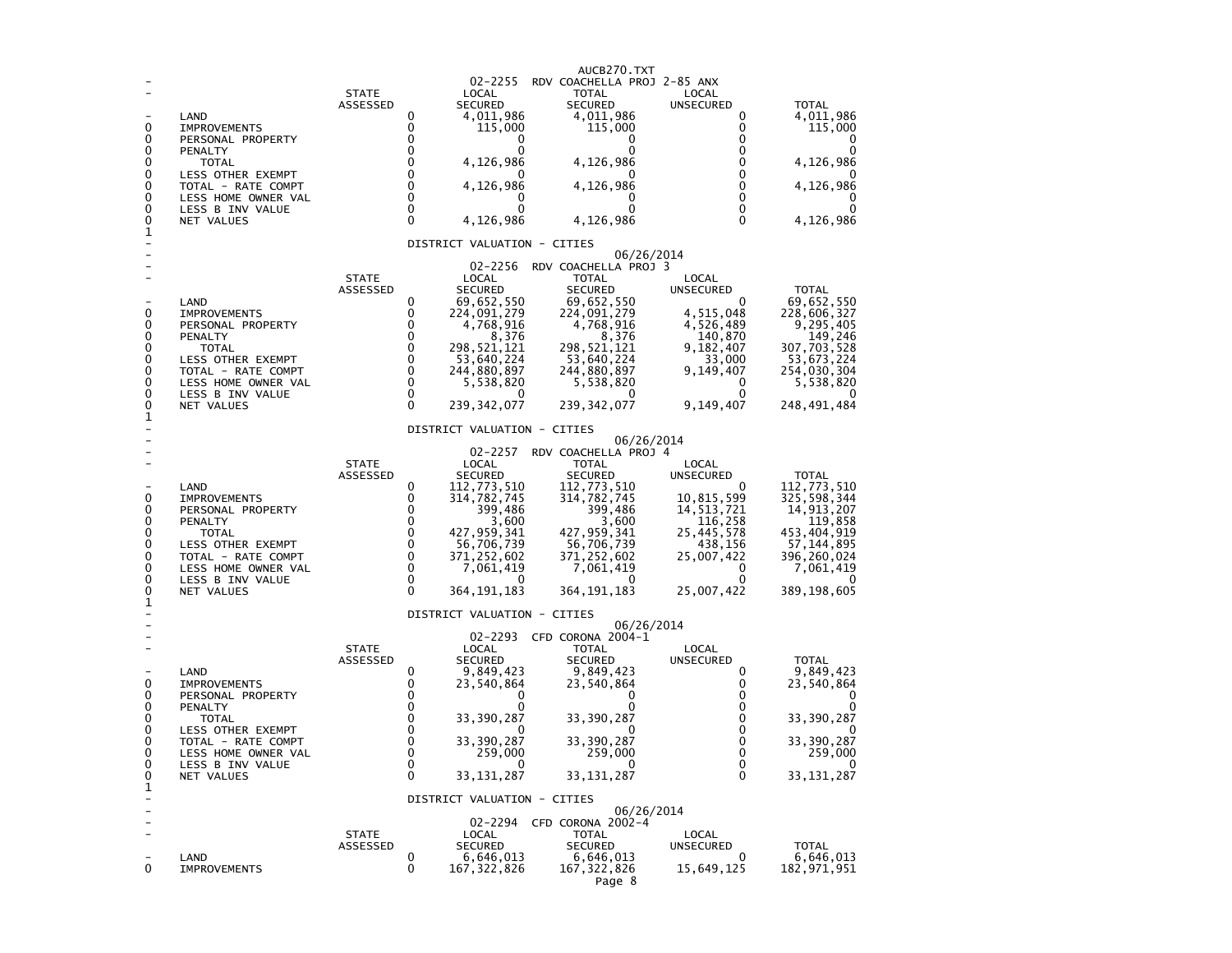|        |                                              |                          |                            |                               | AUCB270.TXT                   |                           |                              |
|--------|----------------------------------------------|--------------------------|----------------------------|-------------------------------|-------------------------------|---------------------------|------------------------------|
| 0<br>0 | PERSONAL PROPERTY                            |                          | 0<br>$\mathbf 0$           | 0<br>0                        | 0<br>0                        | 9,785,727<br>63,803       | 9,785,727<br>63,803          |
| 0<br>0 | PENALTY<br><b>TOTAL</b><br>LESS OTHER EXEMPT |                          | $\mathbf 0$<br>0           | 173,968,839                   | 173,968,839                   | 25,498,655                | 199,467,494                  |
| 0<br>0 | TOTAL - RATE COMPT<br>LESS HOME OWNER VAL    |                          | $\mathbf 0$<br>$\Omega$    | 173,968,839<br>0              | 173,968,839<br>0              | 25,498,655<br>0           | 199,467,494                  |
| 0<br>0 | LESS B INV VALUE                             |                          | $\mathbf 0$<br>$\Omega$    | 0<br>173,968,839              | 0<br>173,968,839              | 25,498,655                | 0<br>199,467,494             |
| 1      | NET VALUES                                   |                          |                            | DISTRICT VALUATION - CITIES   |                               |                           |                              |
|        |                                              |                          |                            |                               |                               | 06/26/2014                |                              |
|        |                                              | <b>STATE</b>             |                            | 02-2295<br>LOCAL              | CFD CORONA<br>TOTAL           | 02-1 DOS LAGOS<br>LOCAL   |                              |
|        |                                              | ASSESSED                 |                            | <b>SECURED</b>                | SECURED                       | <b>UNSECURED</b>          | <b>TOTAL</b>                 |
| 0      | LAND<br><b>IMPROVEMENTS</b>                  |                          | 0<br>0                     | 102,432,428<br>165,028,665    | 102,432,428<br>165,028,665    | 0<br>8,109,179            | 102,432,428<br>173, 137, 844 |
| 0      | PERSONAL PROPERTY                            |                          | 0                          | 0                             | 0                             | 5,698,499                 | 5,698,499                    |
| 0<br>0 | PENALTY<br><b>TOTAL</b>                      |                          | 0<br>0                     | 0<br>267,461,093              | 267,461,093                   | 107,081<br>13,914,759     | 107,081<br>281,375,852       |
| 0      | LESS OTHER EXEMPT                            |                          | 0                          | 124,932                       | 124,932                       |                           | 124,932                      |
| 0<br>0 | TOTAL - RATE COMPT<br>LESS HOME OWNER VAL    |                          | 0<br>0                     | 267, 336, 161                 | 267, 336, 161                 | 13,914,759<br>0           | 281,250,920                  |
| 0      | LESS B INV VALUE                             |                          | 0                          | 1,258,600<br>$\mathbf{U}$     | 1,258,600<br>0                | Ω                         | 1,258,600                    |
| 0<br>1 | NET VALUES                                   |                          | 0                          | 266,077,561                   | 266,077,561                   | 13,914,759                | 279,992,320                  |
|        |                                              |                          |                            | DISTRICT VALUATION - CITIES   |                               | 06/26/2014                |                              |
|        |                                              |                          |                            | 02-2296                       | CFD CORONA 01-2               |                           |                              |
|        |                                              | <b>STATE</b><br>ASSESSED |                            | LOCAL<br><b>SECURED</b>       | TOTAL<br><b>SECURED</b>       | LOCAL<br><b>UNSECURED</b> | <b>TOTAL</b>                 |
|        | LAND                                         |                          | 0                          | 11,148,311                    | 11,148,311                    | 0                         | 11,148,311                   |
| 0<br>0 | <b>IMPROVEMENTS</b><br>PERSONAL PROPERTY     |                          | 0<br>0                     | 39,786,212<br>0               | 39,786,212<br>0               | 0<br>67,304               | 39,786,212<br>67,304         |
| 0      | PENALTY                                      |                          | $\mathbf 0$                |                               |                               | 1.400                     | 1,400                        |
| 0<br>0 | <b>TOTAL</b><br>LESS OTHER EXEMPT            |                          | $\mathbf 0$<br>$\mathbf 0$ | 50,934,523                    | 50,934,523<br>$\Omega$        | 68,704<br>0               | 51,003,227                   |
| 0      | TOTAL - RATE COMPT                           |                          | 0                          | 50,934,523                    | 50,934,523                    | 68,704                    | 51,003,227                   |
| 0<br>0 | LESS HOME OWNER VAL<br>LESS B INV VALUE      |                          | $\mathbf 0$<br>$\Omega$    | 495,600                       | 495,600                       | $\mathbf{0}$<br>0         | 495,600                      |
| 0<br>1 | NET VALUES                                   |                          | $\Omega$                   | 50,438,923                    | 50,438,923                    | 68,704                    | 50,507,627                   |
|        |                                              |                          |                            | DISTRICT VALUATION - CITIES   |                               |                           |                              |
|        |                                              |                          |                            | 02-2297                       | RDV CORONA TEMESCAL CYN       | 06/26/2014                |                              |
|        |                                              | <b>STATE</b>             |                            | LOCAL                         | TOTAL                         | LOCAL                     |                              |
|        | LAND                                         | ASSESSED                 | 0                          | <b>SECURED</b><br>103,386,439 | <b>SECURED</b><br>103,386,439 | UNSECURED                 | <b>TOTAL</b><br>103,386,439  |
| 0      | <b>IMPROVEMENTS</b>                          |                          | 0                          | 166,070,158                   | 166,070,158                   | 11,819,320                | 177,889,478                  |
| 0<br>0 | PERSONAL PROPERTY<br>PENALTY                 |                          | 0<br>0                     | 0<br>0                        | 0<br>0                        | 6,912,202<br>107,081      | 6,912,202<br>107,081         |
| 0      | TOTAL                                        |                          | 0                          | 269,456,597                   | 269,456,597                   | 18,838,603                | 288,295,200                  |
| 0<br>0 | LESS OTHER EXEMPT<br>TOTAL - RATE COMPT      |                          | $\mathbf 0$<br>$\mathbf 0$ | 124,932<br>269, 331, 665      | 124,932<br>269, 331, 665      | 18,838,603                | 124,932<br>288,170,268       |
| 0      | LESS HOME OWNER VAL                          |                          | 0                          | 1,258,600                     | 1,258,600                     | 0                         | 1,258,600                    |
| 0<br>0 | LESS B INV VALUE<br>NET VALUES               |                          | 0<br>$\Omega$              | 268,073,065                   | 268,073,065                   | 18,838,603                | 286,911,668                  |
| 1      |                                              |                          |                            | DISTRICT VALUATION - CITIES   |                               |                           |                              |
|        |                                              |                          |                            | 02-2298                       | CFD CORONA-EAGLE GLEN II 00-1 | 06/26/2014                |                              |
|        |                                              | <b>STATE</b>             |                            | LOCAL                         | TOTAL                         | LOCAL                     |                              |
|        | LAND                                         | ASSESSED                 | 0                          | <b>SECURED</b><br>51,262,200  | <b>SECURED</b><br>51,262,200  | UNSECURED<br>0            | <b>TOTAL</b><br>51,262,200   |
| 0      | <b>IMPROVEMENTS</b>                          |                          | 0                          | 119,633,816                   | 119,633,816                   | 643,925                   | 120,277,741                  |
| 0<br>0 | PERSONAL PROPERTY<br>PENALTY                 |                          | 0<br>0                     | 0<br>0                        | 0<br>0                        | 278,096<br>25,800         | 278,096<br>25,800            |
| 0      | TOTAL                                        |                          | 0                          | 170,896,016                   | 170,896,016                   | 947,821                   | 171,843,837                  |
| 0<br>0 | LESS OTHER EXEMPT                            |                          | 0<br>0                     | 124,932<br>170,771,084        | 124,932                       | 0<br>947,821              | 124,932                      |
|        | TOTAL - RATE COMPT                           |                          |                            |                               | 170,771,084<br>Page 9         |                           | 171,718,905                  |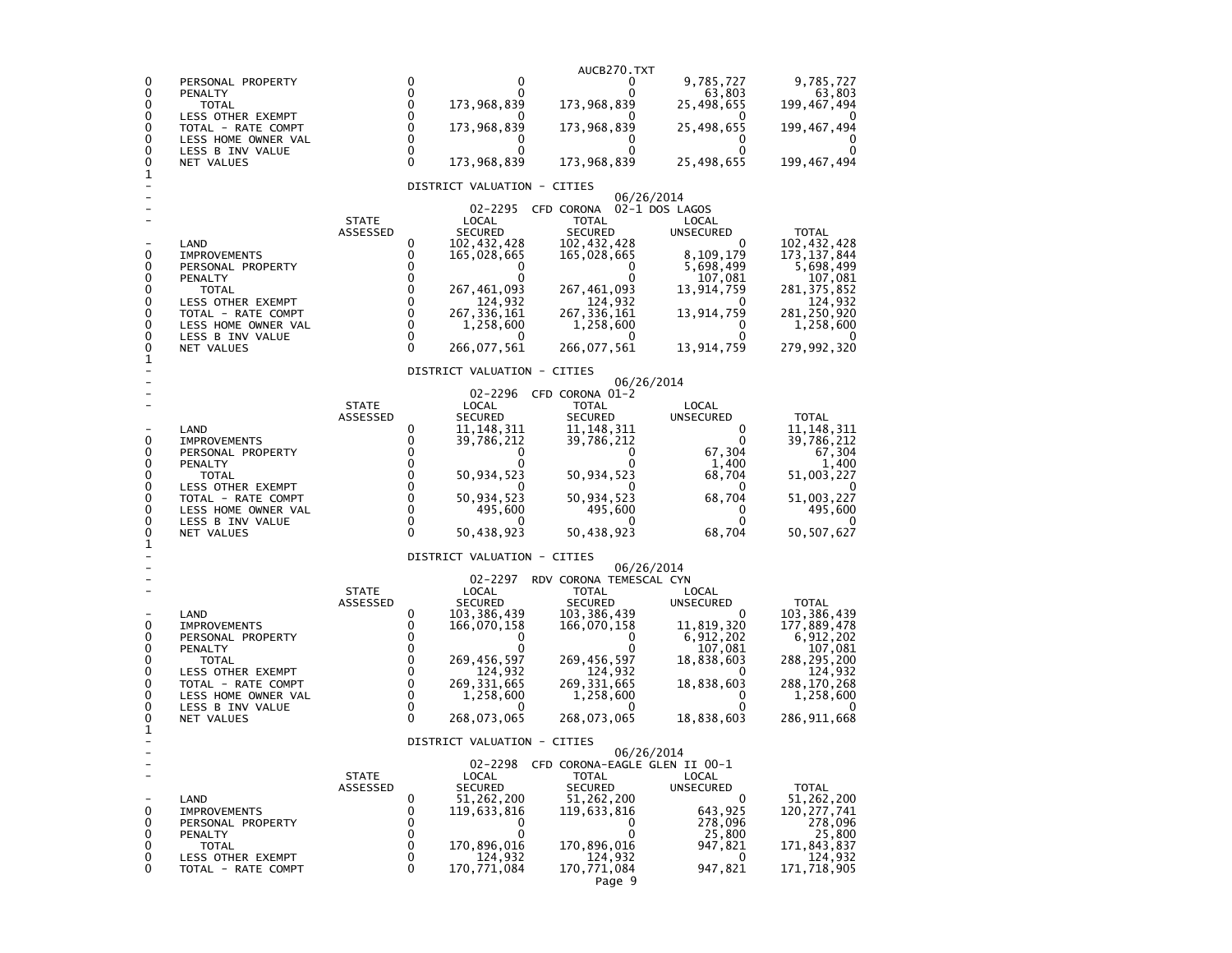| 0<br>0<br>0                               | LESS HOME OWNER VAL<br>LESS B INV VALUE<br>NET VALUES                                                                                                             |                          | 0<br>0<br>0                                                            | 1,538,600<br>0<br>169, 232, 484                                                                                                                    | AUCB270.TXT<br>1,538,600<br>0<br>169, 232, 484                                                                                                                                             | 0<br>0<br>947,821                                                                                                                        | 1,538,600<br>170, 180, 305                                                                                                                 |
|-------------------------------------------|-------------------------------------------------------------------------------------------------------------------------------------------------------------------|--------------------------|------------------------------------------------------------------------|----------------------------------------------------------------------------------------------------------------------------------------------------|--------------------------------------------------------------------------------------------------------------------------------------------------------------------------------------------|------------------------------------------------------------------------------------------------------------------------------------------|--------------------------------------------------------------------------------------------------------------------------------------------|
| 1                                         |                                                                                                                                                                   |                          |                                                                        | DISTRICT VALUATION - CITIES                                                                                                                        |                                                                                                                                                                                            |                                                                                                                                          |                                                                                                                                            |
| 0<br>0                                    | LAND<br><b>IMPROVEMENTS</b><br>PERSONAL PROPERTY                                                                                                                  | <b>STATE</b><br>ASSESSED | 0<br>0<br>0                                                            | LOCAL<br><b>SECURED</b><br>144,431,621<br>371,419,703<br>548,701                                                                                   | 02-2299 CFD CORONA-EAGLE GLEN<br><b>TOTAL</b><br><b>SECURED</b><br>144, 431, 621<br>371,419,703<br>548,701                                                                                 | 06/26/2014<br>LOCAL<br><b>UNSECURED</b><br>0<br>1,468,757<br>3,267,521                                                                   | <b>TOTAL</b><br>144, 431, 621<br>372,888,460<br>3,816,222                                                                                  |
| 0<br>0<br>0<br>0<br>0<br>0                | PENALTY<br><b>TOTAL</b><br>LESS OTHER EXEMPT<br>TOTAL - RATE COMPT<br>LESS HOME OWNER VAL<br>LESS B INV VALUE                                                     |                          | 0<br>$\mathbf 0$<br>$\mathbf 0$<br>$\mathbf 0$<br>$\Omega$<br>$\Omega$ | 76,687<br>516,476,712<br>562,195<br>515,914,517<br>4,837,000                                                                                       | 76,687<br>516,476,712<br>562,195<br>515, 914, 517<br>4,837,000<br>$\Omega$                                                                                                                 | 60,760<br>4,797,038<br>0<br>4,797,038<br>0<br>0                                                                                          | 137,447<br>521,273,750<br>562,195<br>520,711,555<br>4,837,000                                                                              |
| 0                                         | NET VALUES                                                                                                                                                        |                          | $\Omega$                                                               | 511,077,517                                                                                                                                        | 511,077,517                                                                                                                                                                                | 4,797,038                                                                                                                                | 515,874,555                                                                                                                                |
| 1                                         |                                                                                                                                                                   |                          |                                                                        | DISTRICT VALUATION - CITIES                                                                                                                        |                                                                                                                                                                                            |                                                                                                                                          |                                                                                                                                            |
|                                           |                                                                                                                                                                   | <b>STATE</b>             |                                                                        | 02-2300<br>LOCAL                                                                                                                                   | RDV CORONA DOWNTOWN AB1290<br>TOTAL                                                                                                                                                        | 06/26/2014<br>LOCAL                                                                                                                      |                                                                                                                                            |
| 0<br>0<br>0<br>0                          | LAND<br><b>IMPROVEMENTS</b><br>PERSONAL PROPERTY<br>PENALTY<br>TOTAL                                                                                              | ASSESSED                 | 0<br>0<br>$\Omega$<br>0<br>0                                           | <b>SECURED</b><br>141,301,958<br>256,331,050<br>18, 174, 120<br>43,833<br>415,850,961                                                              | SECURED<br>141, 301, 958<br>256,331,050<br>18, 174, 120<br>43,833<br>415,850,961                                                                                                           | <b>UNSECURED</b><br>0<br>6,740,765<br>14,486,415<br>661,770<br>21,888,950                                                                | <b>TOTAL</b><br>141,301,958<br>263,071,815<br>32,660,535<br>705,603<br>437,739,911                                                         |
| 0<br>0<br>0<br>0<br>0<br>1                | LESS OTHER EXEMPT<br>TOTAL - RATE COMPT<br>LESS HOME OWNER VAL<br>LESS B INV VALUE<br>NET VALUES                                                                  |                          | 0<br>0<br>0<br>$\mathbf{0}$<br>$\Omega$                                | 21,001,355<br>394,849,606<br>2,111,403<br>0<br>392,738,203                                                                                         | 21,001,355<br>394,849,606<br>2,111,403<br>O<br>392,738,203                                                                                                                                 | 0<br>21,888,950<br>0<br>0<br>21,888,950                                                                                                  | 21,001,355<br>416,738,556<br>2,111,403<br>414,627,153                                                                                      |
|                                           |                                                                                                                                                                   |                          |                                                                        | DISTRICT VALUATION - CITIES                                                                                                                        |                                                                                                                                                                                            | 06/26/2014                                                                                                                               |                                                                                                                                            |
| 0<br>0<br>0<br>0<br>0<br>0<br>0<br>0      | LAND<br><b>IMPROVEMENTS</b><br>PERSONAL PROPERTY<br>PENALTY<br>TOTAL<br>LESS OTHER EXEMPT<br>TOTAL - RATE COMPT<br>LESS HOME OWNER VAL<br>LESS B INV VALUE        | <b>STATE</b><br>ASSESSED | 0<br>0<br>0<br>0<br>0<br>0<br>$\mathbf{0}$<br>$\mathbf{0}$<br>$\Omega$ | LOCAL<br>SECURED<br>4,695,054,256<br>11,646,956,321<br>229,678,898<br>601,110<br>16,572,290,585<br>297,257,947<br>16, 275, 032, 638<br>141,975,000 | 02-2301 CITY OF CORONA<br><b>TOTAL</b><br>SECURED<br>4,695,054,256<br>11,646,956,321<br>229,678,898<br>601,110<br>16,572,290,585<br>297, 257, 947<br>16, 275, 032, 638<br>141,975,000<br>0 | LOCAL<br>UNSECURED<br>32,281<br>507,257,438<br>506,086,421<br>13,278,514<br>1,026,654,654<br>3,832,028<br>1,022,822,626<br>0<br>$\Omega$ | TOTAL<br>4,695,086,537<br>12, 154, 213, 759<br>735,765,319<br>13,879,624<br>17,598,945,239<br>301,089,975<br>17,297,855,264<br>141,975,000 |
| 0<br>1                                    | NET VALUES                                                                                                                                                        |                          | $\Omega$                                                               | 16, 133, 057, 638                                                                                                                                  | 16, 133, 057, 638                                                                                                                                                                          | 1,022,822,626                                                                                                                            | 17, 155, 880, 264                                                                                                                          |
|                                           |                                                                                                                                                                   |                          |                                                                        | DISTRICT VALUATION - CITIES<br>02-2302                                                                                                             | RDV CORONA DOWNTOWN RENEWAL PROJ                                                                                                                                                           | 06/26/2014                                                                                                                               |                                                                                                                                            |
| 0<br>0<br>0<br>0<br>0<br>0<br>0<br>0<br>0 | LAND<br>IMPROVEMENTS<br>PERSONAL PROPERTY<br>PENALTY<br>TOTAL<br>LESS OTHER EXEMPT<br>TOTAL - RATE COMPT<br>LESS HOME OWNER VAL<br>LESS B INV VALUE<br>NET VALUES | <b>STATE</b><br>ASSESSED | 0<br>0<br>0<br>0<br>0<br>0<br>0<br>0<br>0<br>0                         | LOCAL<br><b>SECURED</b><br>3,989,287<br>15,803,090<br>0<br>0<br>19,792,377<br>420,192<br>19,372,185<br>$\mathbf{U}$<br>0<br>19,372,185             | <b>TOTAL</b><br><b>SECURED</b><br>3,989,287<br>15,803,090<br>0<br>0<br>19,792,377<br>420,192<br>19,372,185<br>0<br>0<br>19,372,185                                                         | LOCAL<br>UNSECURED<br>0<br>1,050,412<br>840,158<br>29,734<br>1,920,304<br>0<br>1,920,304<br>0<br>0<br>1,920,304                          | TOTAL<br>3,989,287<br>16,853,502<br>840,158<br>29,734<br>21,712,681<br>420,192<br>21,292,489<br>U<br>0<br>21,292,489                       |
| 1                                         |                                                                                                                                                                   |                          |                                                                        | DISTRICT VALUATION - CITIES                                                                                                                        |                                                                                                                                                                                            |                                                                                                                                          |                                                                                                                                            |
|                                           |                                                                                                                                                                   |                          |                                                                        |                                                                                                                                                    | Page 10                                                                                                                                                                                    |                                                                                                                                          |                                                                                                                                            |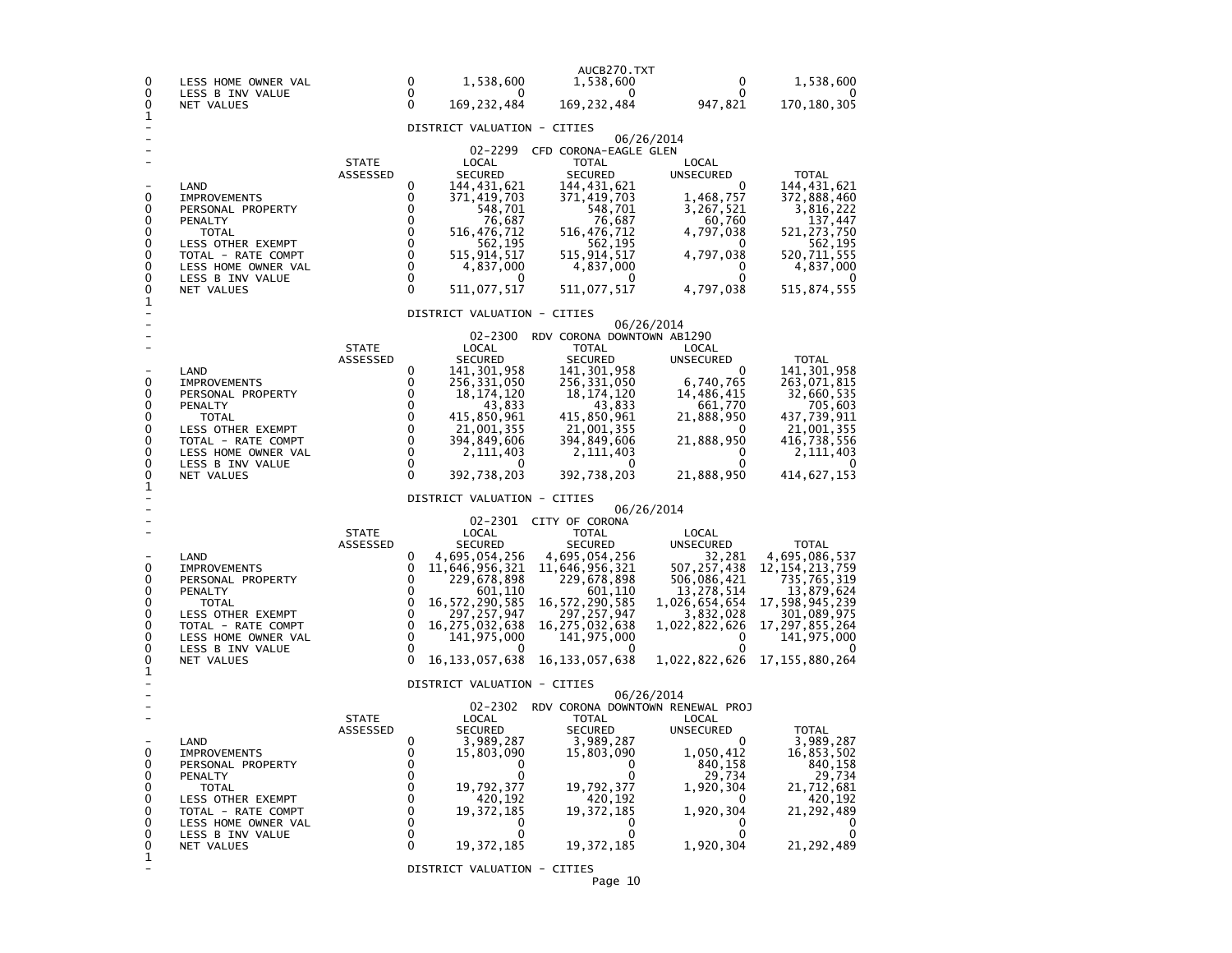|                                                |                                                                                                                                                                                        |                          |                                                                        |                                                                                                                                                                                                           | AUCB270.TXT                                                                                                                                                                                                 |                                                                                                                                                        |                                                                                                                                                                       |
|------------------------------------------------|----------------------------------------------------------------------------------------------------------------------------------------------------------------------------------------|--------------------------|------------------------------------------------------------------------|-----------------------------------------------------------------------------------------------------------------------------------------------------------------------------------------------------------|-------------------------------------------------------------------------------------------------------------------------------------------------------------------------------------------------------------|--------------------------------------------------------------------------------------------------------------------------------------------------------|-----------------------------------------------------------------------------------------------------------------------------------------------------------------------|
| 0<br>0<br>0<br>0<br>0<br>0<br>0<br>0<br>0<br>1 | LAND<br><b>IMPROVEMENTS</b><br>PERSONAL PROPERTY<br>PENALTY<br>TOTAL<br>LESS OTHER EXEMPT<br>TOTAL - RATE COMPT<br>LESS HOME OWNER VAL<br>LESS B INV VALUE<br>NET VALUES               | <b>STATE</b><br>ASSESSED | 0<br>0<br>0<br>0<br>0<br>0<br>0<br>0<br>0<br>$\Omega$                  | 02-2304<br>LOCAL<br><b>SECURED</b><br>338,263,568<br>859,935,943<br>6,759,632<br>319,104<br>1,205,278,247<br>4,708,247<br>1,200,570,000<br>6,246,800<br>0<br>1,194,323,200<br>DISTRICT VALUATION - CITIES | RDV CORONA PROJ A<br><b>TOTAL</b><br><b>SECURED</b><br>338,263,568<br>859,935,943<br>6,759,632<br>319,104<br>1, 205, 278, 247<br>4,708,247<br>1,200,570,000<br>6,246,800<br>0<br>1, 194, 323, 200           | 06/26/2014<br>LOCAL<br>UNSECURED<br>655<br>59,555,980<br>62,434,545<br>2,649,637<br>124,640,817<br>0<br>124,640,817<br>0<br>0<br>124,640,817           | <b>TOTAL</b><br>338,264,223<br>919,491,923<br>69,194,177<br>2,968,741<br>1,329,919,064<br>4,708,247<br>1,325,210,817<br>6,246,800<br>0<br>1,318,964,017               |
|                                                |                                                                                                                                                                                        |                          |                                                                        |                                                                                                                                                                                                           |                                                                                                                                                                                                             | 06/26/2014                                                                                                                                             |                                                                                                                                                                       |
| 0<br>0<br>0<br>0<br>0<br>0<br>0<br>0<br>0      | LAND<br><b>IMPROVEMENTS</b><br>PERSONAL PROPERTY<br>PENALTY<br><b>TOTAL</b><br>LESS OTHER EXEMPT<br>TOTAL - RATE COMPT<br>LESS HOME OWNER VAL<br>LESS B INV VALUE<br><b>NET VALUES</b> | <b>STATE</b><br>ASSESSED | 0<br>0<br>$\Omega$<br>0<br>0<br>0<br>0<br>$\mathbf 0$<br>0<br>$\Omega$ | 02-2305<br>LOCAL<br><b>SECURED</b><br>3,571,595,289<br>8,947,161,776<br>227, 537, 102<br>524,423<br>12,746,818,590<br>288, 114, 113<br>12,458,704,477<br>108,634,000<br>12,350,070,477                    | CORONA LTG MAINT 84-1<br><b>TOTAL</b><br>SECURED<br>3,571,595,289<br>8, 947, 161, 776<br>227,537,102<br>524,423<br>12,746,818,590<br>288,114,113<br>12, 458, 704, 477<br>108,634,000<br>0<br>12,350,070,477 | LOCAL<br><b>UNSECURED</b><br>17,266<br>357,222,464<br>411,138,703<br>11,186,798<br>779,565,231<br>3,796,048<br>775,769,183<br>0<br>0<br>775,769,183    | <b>TOTAL</b><br>3,571,612,555<br>9,304,384,240<br>638,675,805<br>11,711,221<br>13,526,383,821<br>291,910,161<br>13, 234, 473, 660<br>108,634,000<br>13, 125, 839, 660 |
| 1                                              |                                                                                                                                                                                        |                          |                                                                        | DISTRICT VALUATION - CITIES                                                                                                                                                                               |                                                                                                                                                                                                             |                                                                                                                                                        |                                                                                                                                                                       |
| 0<br>0<br>0<br>0<br>0<br>0<br>0<br>0<br>0<br>1 | LAND<br><b>IMPROVEMENTS</b><br>PERSONAL PROPERTY<br>PENALTY<br><b>TOTAL</b><br>LESS OTHER EXEMPT<br>TOTAL - RATE COMPT<br>LESS HOME OWNER VAL<br>LESS B INV VALUE<br>NET VALUES        | <b>STATE</b><br>ASSESSED | 0<br>0<br>0<br>0<br>0<br>$\pmb{0}$<br>0<br>0<br>0<br>$\Omega$          | 02-2307<br>LOCAL<br><b>SECURED</b><br>1,545,186,018<br>3,897,508,802<br>1,544,578<br>5,012<br>5,444,244,410<br>17,815,400<br>5,426,429,010<br>60,012,400<br>0<br>5,366,416,610                            | CORONA LTG MAINT 84-2<br><b>TOTAL</b><br><b>SECURED</b><br>1,545,186,018<br>3,897,508,802<br>1,544,578<br>5,012<br>5,444,244,410<br>17,815,400<br>5,426,429,010<br>60,012,400<br>$\Omega$<br>5,366,416,610  | 06/26/2014<br>LOCAL<br><b>UNSECURED</b><br>3,036<br>46, 217, 704<br>31,360,609<br>1,580,098<br>79, 161, 447<br>0<br>79,161,447<br>0<br>0<br>79,161,447 | <b>TOTAL</b><br>1,545,189,054<br>3,943,726,506<br>32,905,187<br>1,585,110<br>5,523,405,857<br>17,815,400<br>5,505,590,457<br>60,012,400<br>5,445,578,057              |
|                                                |                                                                                                                                                                                        |                          |                                                                        | DISTRICT VALUATION - CITIES                                                                                                                                                                               |                                                                                                                                                                                                             |                                                                                                                                                        |                                                                                                                                                                       |
| 0<br>0<br>0<br>0<br>0<br>0<br>0<br>0<br>0      | LAND<br><b>IMPROVEMENTS</b><br>PERSONAL PROPERTY<br>PENALTY<br>TOTAL<br>LESS OTHER EXEMPT<br>TOTAL - RATE COMPT<br>LESS HOME OWNER VAL<br>LESS B INV VALUE<br>NET VALUES               | <b>STATE</b><br>ASSESSED | 0<br>0<br>0<br>0<br>0<br>0<br>$\Omega$<br>0<br>0<br>0                  | 02-2308<br>LOCAL<br><b>SECURED</b><br>39,604,394<br>89, 923, 544<br>34,609<br>0<br>129,562,547<br>640,542<br>128,922,005<br>0<br>0<br>128,922,005                                                         | RDV CORONA PROJ A-85 ANX<br><b>TOTAL</b><br><b>SECURED</b><br>39,604,394<br>89, 923, 544<br>34,609<br>0<br>129,562,547<br>640,542<br>128,922,005<br>0<br>0<br>128,922,005                                   | 06/26/2014<br>LOCAL<br>UNSECURED<br>0<br>33, 111, 340<br>9,533,685<br>2,564,519<br>45,209,544<br>0<br>45,209,544<br>0<br>0<br>45,209,544               | <b>TOTAL</b><br>39,604,394<br>123,034,884<br>9,568,294<br>2,564,519<br>174,772,091<br>640,542<br>174, 131, 549<br>0<br>0<br>174, 131, 549                             |
| 1<br>۳                                         |                                                                                                                                                                                        |                          |                                                                        | DISTRICT VALUATION - CITIES                                                                                                                                                                               |                                                                                                                                                                                                             |                                                                                                                                                        |                                                                                                                                                                       |
| ÷<br>÷                                         | LAND                                                                                                                                                                                   | <b>STATE</b><br>ASSESSED | 0                                                                      | 02-2309<br>LOCAL<br><b>SECURED</b><br>60,677,817                                                                                                                                                          | RDV CORONA PROJ A-AMND 4<br><b>TOTAL</b><br>SECURED<br>60,677,817<br>Page 11                                                                                                                                | 06/26/2014<br>LOCAL<br><b>UNSECURED</b><br>$\mathbf 0$                                                                                                 | <b>TOTAL</b><br>60,677,817                                                                                                                                            |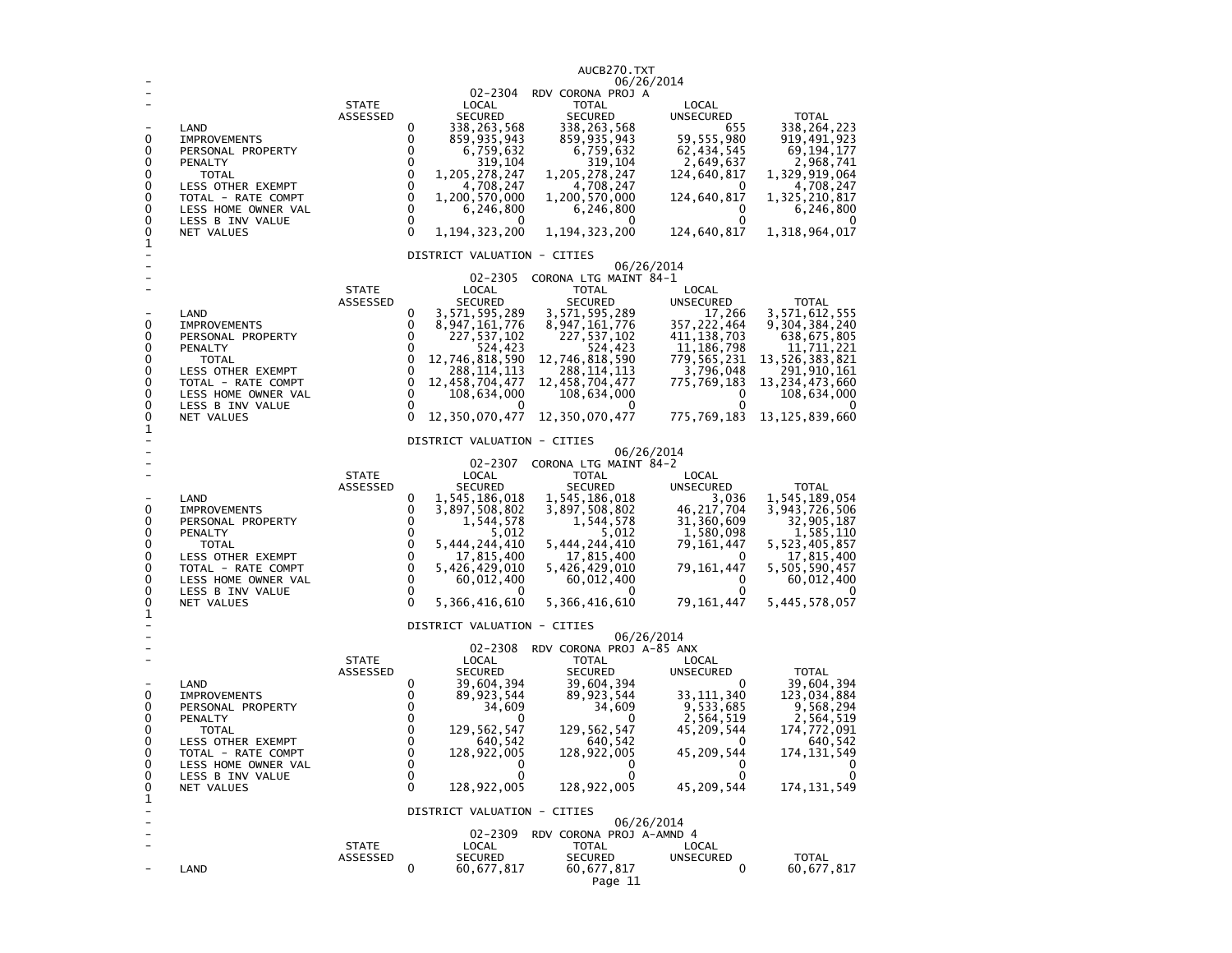| 205, 397, 022<br>0<br>164,710,476<br>164,710,476<br>40,686,546<br>0<br><b>IMPROVEMENTS</b><br>0<br>0<br>19,762,947<br>19,762,947<br>18,905,955<br>38,668,902<br>PERSONAL PROPERTY<br>0<br>0<br>34,415<br>34,415<br>PENALTY<br>0<br>0<br>245, 151, 240<br>59,626,916<br>304,778,156<br>0<br>245, 151, 240<br><b>TOTAL</b><br>$\mathbf 0$<br>0<br>LESS OTHER EXEMPT<br>$\mathbf 0$<br>245,151,240<br>245, 151, 240<br>59,626,916<br>0<br>304,778,156<br>TOTAL - RATE COMPT<br>$\mathbf 0$<br>0<br>91,000<br>91,000<br>91,000<br>LESS HOME OWNER VAL<br>0<br>$\mathbf 0$<br>0<br>LESS B INV VALUE<br>0<br>0<br>0<br>0<br>$\Omega$<br>245,060,240<br>245,060,240<br>304,687,156<br>0<br>59,626,916<br>NET VALUES<br>1<br>DISTRICT VALUATION - CITIES<br>06/26/2014<br>02-2310<br>RDV CORONA MAIN ST SO<br><b>STATE</b><br>LOCAL<br><b>TOTAL</b><br>LOCAL<br><b>SECURED</b><br><b>SECURED</b><br>ASSESSED<br><b>UNSECURED</b><br><b>TOTAL</b><br>0<br>25, 371, 675<br>25, 371, 675<br>25, 371, 675<br>LAND<br>0<br>0<br>0<br>5,467,084<br>70, 135, 716<br><b>IMPROVEMENTS</b><br>64,668,632<br>64,668,632<br>0<br>5,556,295<br>0<br>742,957<br>742,957<br>4,813,338<br>PERSONAL PROPERTY<br>0<br>133,248<br>0<br>PENALTY<br>0<br>133,248<br>0<br>0<br>90,783,264<br>90,783,264<br>101, 196, 934<br>0<br>10,413,670<br><b>TOTAL</b><br>0<br>0<br>597,415<br>597,415<br>597,415<br>LESS OTHER EXEMPT<br>0<br>0<br>0<br>90, 185, 849<br>90,185,849<br>10, 413, 670<br>100,599,519<br>TOTAL - RATE COMPT<br>0<br>0<br>0<br>LESS HOME OWNER VAL<br>0<br>0<br>$\mathbf 0$<br>0<br>LESS B INV VALUE<br>0<br>0<br>0<br>0<br>$\Omega$<br>90, 185, 849<br>90, 185, 849<br>10,413,670<br>100,599,519<br>0<br>NET VALUES<br>1<br>DISTRICT VALUATION - CITIES<br>06/26/2014<br>02-2311<br>CFD CITY OF CORONA 86-1<br><b>STATE</b><br>LOCAL<br><b>TOTAL</b><br>LOCAL<br>ASSESSED<br><b>SECURED</b><br><b>SECURED</b><br><b>TOTAL</b><br>UNSECURED<br>LAND<br>0<br>299,028,112<br>299,028,112<br>299,028,112<br>0<br>0<br>734,627,178<br>734,627,178<br>0<br>1,563,629<br>736,190,807<br><b>IMPROVEMENTS</b><br>0<br>0<br>88.725<br>88,725<br>2.069.198<br>2,157,923<br>PERSONAL PROPERTY<br>0<br>0<br>56,280<br>56,280<br>PENALTY<br>$\mathbf 0$<br>0<br>1,033,744,015<br>1,033,744,015<br>3,689,107<br>1,037,433,122<br><b>TOTAL</b><br>$\mathbf 0$<br>0<br>1,061,923<br>1,061,923<br>1,061,923<br>LESS OTHER EXEMPT<br>0<br>$\mathbf 0$<br>3,689,107<br>TOTAL - RATE COMPT<br>1,032,682,092<br>1,032,682,092<br>1,036,371,199<br>$\mathbf 0$<br>0<br>11,888,800<br>11,888,800<br>11,888,800<br>LESS HOME OWNER VAL<br>0<br>$\mathbf 0$<br>0<br>LESS B INV VALUE<br>0<br>0<br>0<br>$\Omega$<br>1,020,793,292<br>1,020,793,292<br>3,689,107<br>1,024,482,399<br>NET VALUES<br>1<br>DISTRICT VALUATION - CITIES<br>06/26/2014<br>02-2312<br>CFD CITY OF CORONA 86-2<br><b>STATE</b><br>LOCAL<br><b>TOTAL</b><br>LOCAL<br>ASSESSED<br><b>SECURED</b><br><b>SECURED</b><br>UNSECURED<br>TOTAL<br>LAND<br>0<br>163,519,246<br>163,519,246<br>163,519,246<br>0<br>0<br>753<br>0<br>455,758,850<br>455,758,850<br>455,759,603<br><b>IMPROVEMENTS</b><br>0<br>262,569<br>0<br>262,569<br>PERSONAL PROPERTY<br>0<br>0<br>0<br>0<br>PENALTY<br>200<br>200<br>0<br>619, 541, 618<br>0<br>619,278,096<br>619,278,096<br>263,522<br><b>TOTAL</b><br>$\mathbf 0$<br>5,520,703<br>5, 520, 703<br>613, 757, 393<br>0<br><b>LESS OTHER EXEMPT</b><br>5,520,703<br>$^{\circ}$ |   |                    |   |             | AUCB270.TXT |         |             |
|-------------------------------------------------------------------------------------------------------------------------------------------------------------------------------------------------------------------------------------------------------------------------------------------------------------------------------------------------------------------------------------------------------------------------------------------------------------------------------------------------------------------------------------------------------------------------------------------------------------------------------------------------------------------------------------------------------------------------------------------------------------------------------------------------------------------------------------------------------------------------------------------------------------------------------------------------------------------------------------------------------------------------------------------------------------------------------------------------------------------------------------------------------------------------------------------------------------------------------------------------------------------------------------------------------------------------------------------------------------------------------------------------------------------------------------------------------------------------------------------------------------------------------------------------------------------------------------------------------------------------------------------------------------------------------------------------------------------------------------------------------------------------------------------------------------------------------------------------------------------------------------------------------------------------------------------------------------------------------------------------------------------------------------------------------------------------------------------------------------------------------------------------------------------------------------------------------------------------------------------------------------------------------------------------------------------------------------------------------------------------------------------------------------------------------------------------------------------------------------------------------------------------------------------------------------------------------------------------------------------------------------------------------------------------------------------------------------------------------------------------------------------------------------------------------------------------------------------------------------------------------------------------------------------------------------------------------------------------------------------------------------------------------------------------------------------------------------------------------------------------------------------------------------------------------------------------------------------------------------------------------------------------------------------------------------------------------------------------------------------------------------------------------------------------------------------|---|--------------------|---|-------------|-------------|---------|-------------|
|                                                                                                                                                                                                                                                                                                                                                                                                                                                                                                                                                                                                                                                                                                                                                                                                                                                                                                                                                                                                                                                                                                                                                                                                                                                                                                                                                                                                                                                                                                                                                                                                                                                                                                                                                                                                                                                                                                                                                                                                                                                                                                                                                                                                                                                                                                                                                                                                                                                                                                                                                                                                                                                                                                                                                                                                                                                                                                                                                                                                                                                                                                                                                                                                                                                                                                                                                                                                                                           |   |                    |   |             |             |         |             |
|                                                                                                                                                                                                                                                                                                                                                                                                                                                                                                                                                                                                                                                                                                                                                                                                                                                                                                                                                                                                                                                                                                                                                                                                                                                                                                                                                                                                                                                                                                                                                                                                                                                                                                                                                                                                                                                                                                                                                                                                                                                                                                                                                                                                                                                                                                                                                                                                                                                                                                                                                                                                                                                                                                                                                                                                                                                                                                                                                                                                                                                                                                                                                                                                                                                                                                                                                                                                                                           |   |                    |   |             |             |         |             |
|                                                                                                                                                                                                                                                                                                                                                                                                                                                                                                                                                                                                                                                                                                                                                                                                                                                                                                                                                                                                                                                                                                                                                                                                                                                                                                                                                                                                                                                                                                                                                                                                                                                                                                                                                                                                                                                                                                                                                                                                                                                                                                                                                                                                                                                                                                                                                                                                                                                                                                                                                                                                                                                                                                                                                                                                                                                                                                                                                                                                                                                                                                                                                                                                                                                                                                                                                                                                                                           |   |                    |   |             |             |         |             |
|                                                                                                                                                                                                                                                                                                                                                                                                                                                                                                                                                                                                                                                                                                                                                                                                                                                                                                                                                                                                                                                                                                                                                                                                                                                                                                                                                                                                                                                                                                                                                                                                                                                                                                                                                                                                                                                                                                                                                                                                                                                                                                                                                                                                                                                                                                                                                                                                                                                                                                                                                                                                                                                                                                                                                                                                                                                                                                                                                                                                                                                                                                                                                                                                                                                                                                                                                                                                                                           |   |                    |   |             |             |         |             |
|                                                                                                                                                                                                                                                                                                                                                                                                                                                                                                                                                                                                                                                                                                                                                                                                                                                                                                                                                                                                                                                                                                                                                                                                                                                                                                                                                                                                                                                                                                                                                                                                                                                                                                                                                                                                                                                                                                                                                                                                                                                                                                                                                                                                                                                                                                                                                                                                                                                                                                                                                                                                                                                                                                                                                                                                                                                                                                                                                                                                                                                                                                                                                                                                                                                                                                                                                                                                                                           |   |                    |   |             |             |         |             |
|                                                                                                                                                                                                                                                                                                                                                                                                                                                                                                                                                                                                                                                                                                                                                                                                                                                                                                                                                                                                                                                                                                                                                                                                                                                                                                                                                                                                                                                                                                                                                                                                                                                                                                                                                                                                                                                                                                                                                                                                                                                                                                                                                                                                                                                                                                                                                                                                                                                                                                                                                                                                                                                                                                                                                                                                                                                                                                                                                                                                                                                                                                                                                                                                                                                                                                                                                                                                                                           |   |                    |   |             |             |         |             |
|                                                                                                                                                                                                                                                                                                                                                                                                                                                                                                                                                                                                                                                                                                                                                                                                                                                                                                                                                                                                                                                                                                                                                                                                                                                                                                                                                                                                                                                                                                                                                                                                                                                                                                                                                                                                                                                                                                                                                                                                                                                                                                                                                                                                                                                                                                                                                                                                                                                                                                                                                                                                                                                                                                                                                                                                                                                                                                                                                                                                                                                                                                                                                                                                                                                                                                                                                                                                                                           |   |                    |   |             |             |         |             |
|                                                                                                                                                                                                                                                                                                                                                                                                                                                                                                                                                                                                                                                                                                                                                                                                                                                                                                                                                                                                                                                                                                                                                                                                                                                                                                                                                                                                                                                                                                                                                                                                                                                                                                                                                                                                                                                                                                                                                                                                                                                                                                                                                                                                                                                                                                                                                                                                                                                                                                                                                                                                                                                                                                                                                                                                                                                                                                                                                                                                                                                                                                                                                                                                                                                                                                                                                                                                                                           |   |                    |   |             |             |         |             |
|                                                                                                                                                                                                                                                                                                                                                                                                                                                                                                                                                                                                                                                                                                                                                                                                                                                                                                                                                                                                                                                                                                                                                                                                                                                                                                                                                                                                                                                                                                                                                                                                                                                                                                                                                                                                                                                                                                                                                                                                                                                                                                                                                                                                                                                                                                                                                                                                                                                                                                                                                                                                                                                                                                                                                                                                                                                                                                                                                                                                                                                                                                                                                                                                                                                                                                                                                                                                                                           |   |                    |   |             |             |         |             |
|                                                                                                                                                                                                                                                                                                                                                                                                                                                                                                                                                                                                                                                                                                                                                                                                                                                                                                                                                                                                                                                                                                                                                                                                                                                                                                                                                                                                                                                                                                                                                                                                                                                                                                                                                                                                                                                                                                                                                                                                                                                                                                                                                                                                                                                                                                                                                                                                                                                                                                                                                                                                                                                                                                                                                                                                                                                                                                                                                                                                                                                                                                                                                                                                                                                                                                                                                                                                                                           |   |                    |   |             |             |         |             |
|                                                                                                                                                                                                                                                                                                                                                                                                                                                                                                                                                                                                                                                                                                                                                                                                                                                                                                                                                                                                                                                                                                                                                                                                                                                                                                                                                                                                                                                                                                                                                                                                                                                                                                                                                                                                                                                                                                                                                                                                                                                                                                                                                                                                                                                                                                                                                                                                                                                                                                                                                                                                                                                                                                                                                                                                                                                                                                                                                                                                                                                                                                                                                                                                                                                                                                                                                                                                                                           |   |                    |   |             |             |         |             |
|                                                                                                                                                                                                                                                                                                                                                                                                                                                                                                                                                                                                                                                                                                                                                                                                                                                                                                                                                                                                                                                                                                                                                                                                                                                                                                                                                                                                                                                                                                                                                                                                                                                                                                                                                                                                                                                                                                                                                                                                                                                                                                                                                                                                                                                                                                                                                                                                                                                                                                                                                                                                                                                                                                                                                                                                                                                                                                                                                                                                                                                                                                                                                                                                                                                                                                                                                                                                                                           |   |                    |   |             |             |         |             |
|                                                                                                                                                                                                                                                                                                                                                                                                                                                                                                                                                                                                                                                                                                                                                                                                                                                                                                                                                                                                                                                                                                                                                                                                                                                                                                                                                                                                                                                                                                                                                                                                                                                                                                                                                                                                                                                                                                                                                                                                                                                                                                                                                                                                                                                                                                                                                                                                                                                                                                                                                                                                                                                                                                                                                                                                                                                                                                                                                                                                                                                                                                                                                                                                                                                                                                                                                                                                                                           |   |                    |   |             |             |         |             |
|                                                                                                                                                                                                                                                                                                                                                                                                                                                                                                                                                                                                                                                                                                                                                                                                                                                                                                                                                                                                                                                                                                                                                                                                                                                                                                                                                                                                                                                                                                                                                                                                                                                                                                                                                                                                                                                                                                                                                                                                                                                                                                                                                                                                                                                                                                                                                                                                                                                                                                                                                                                                                                                                                                                                                                                                                                                                                                                                                                                                                                                                                                                                                                                                                                                                                                                                                                                                                                           |   |                    |   |             |             |         |             |
|                                                                                                                                                                                                                                                                                                                                                                                                                                                                                                                                                                                                                                                                                                                                                                                                                                                                                                                                                                                                                                                                                                                                                                                                                                                                                                                                                                                                                                                                                                                                                                                                                                                                                                                                                                                                                                                                                                                                                                                                                                                                                                                                                                                                                                                                                                                                                                                                                                                                                                                                                                                                                                                                                                                                                                                                                                                                                                                                                                                                                                                                                                                                                                                                                                                                                                                                                                                                                                           |   |                    |   |             |             |         |             |
|                                                                                                                                                                                                                                                                                                                                                                                                                                                                                                                                                                                                                                                                                                                                                                                                                                                                                                                                                                                                                                                                                                                                                                                                                                                                                                                                                                                                                                                                                                                                                                                                                                                                                                                                                                                                                                                                                                                                                                                                                                                                                                                                                                                                                                                                                                                                                                                                                                                                                                                                                                                                                                                                                                                                                                                                                                                                                                                                                                                                                                                                                                                                                                                                                                                                                                                                                                                                                                           |   |                    |   |             |             |         |             |
|                                                                                                                                                                                                                                                                                                                                                                                                                                                                                                                                                                                                                                                                                                                                                                                                                                                                                                                                                                                                                                                                                                                                                                                                                                                                                                                                                                                                                                                                                                                                                                                                                                                                                                                                                                                                                                                                                                                                                                                                                                                                                                                                                                                                                                                                                                                                                                                                                                                                                                                                                                                                                                                                                                                                                                                                                                                                                                                                                                                                                                                                                                                                                                                                                                                                                                                                                                                                                                           |   |                    |   |             |             |         |             |
|                                                                                                                                                                                                                                                                                                                                                                                                                                                                                                                                                                                                                                                                                                                                                                                                                                                                                                                                                                                                                                                                                                                                                                                                                                                                                                                                                                                                                                                                                                                                                                                                                                                                                                                                                                                                                                                                                                                                                                                                                                                                                                                                                                                                                                                                                                                                                                                                                                                                                                                                                                                                                                                                                                                                                                                                                                                                                                                                                                                                                                                                                                                                                                                                                                                                                                                                                                                                                                           |   |                    |   |             |             |         |             |
|                                                                                                                                                                                                                                                                                                                                                                                                                                                                                                                                                                                                                                                                                                                                                                                                                                                                                                                                                                                                                                                                                                                                                                                                                                                                                                                                                                                                                                                                                                                                                                                                                                                                                                                                                                                                                                                                                                                                                                                                                                                                                                                                                                                                                                                                                                                                                                                                                                                                                                                                                                                                                                                                                                                                                                                                                                                                                                                                                                                                                                                                                                                                                                                                                                                                                                                                                                                                                                           |   |                    |   |             |             |         |             |
|                                                                                                                                                                                                                                                                                                                                                                                                                                                                                                                                                                                                                                                                                                                                                                                                                                                                                                                                                                                                                                                                                                                                                                                                                                                                                                                                                                                                                                                                                                                                                                                                                                                                                                                                                                                                                                                                                                                                                                                                                                                                                                                                                                                                                                                                                                                                                                                                                                                                                                                                                                                                                                                                                                                                                                                                                                                                                                                                                                                                                                                                                                                                                                                                                                                                                                                                                                                                                                           |   |                    |   |             |             |         |             |
|                                                                                                                                                                                                                                                                                                                                                                                                                                                                                                                                                                                                                                                                                                                                                                                                                                                                                                                                                                                                                                                                                                                                                                                                                                                                                                                                                                                                                                                                                                                                                                                                                                                                                                                                                                                                                                                                                                                                                                                                                                                                                                                                                                                                                                                                                                                                                                                                                                                                                                                                                                                                                                                                                                                                                                                                                                                                                                                                                                                                                                                                                                                                                                                                                                                                                                                                                                                                                                           |   |                    |   |             |             |         |             |
|                                                                                                                                                                                                                                                                                                                                                                                                                                                                                                                                                                                                                                                                                                                                                                                                                                                                                                                                                                                                                                                                                                                                                                                                                                                                                                                                                                                                                                                                                                                                                                                                                                                                                                                                                                                                                                                                                                                                                                                                                                                                                                                                                                                                                                                                                                                                                                                                                                                                                                                                                                                                                                                                                                                                                                                                                                                                                                                                                                                                                                                                                                                                                                                                                                                                                                                                                                                                                                           |   |                    |   |             |             |         |             |
|                                                                                                                                                                                                                                                                                                                                                                                                                                                                                                                                                                                                                                                                                                                                                                                                                                                                                                                                                                                                                                                                                                                                                                                                                                                                                                                                                                                                                                                                                                                                                                                                                                                                                                                                                                                                                                                                                                                                                                                                                                                                                                                                                                                                                                                                                                                                                                                                                                                                                                                                                                                                                                                                                                                                                                                                                                                                                                                                                                                                                                                                                                                                                                                                                                                                                                                                                                                                                                           |   |                    |   |             |             |         |             |
|                                                                                                                                                                                                                                                                                                                                                                                                                                                                                                                                                                                                                                                                                                                                                                                                                                                                                                                                                                                                                                                                                                                                                                                                                                                                                                                                                                                                                                                                                                                                                                                                                                                                                                                                                                                                                                                                                                                                                                                                                                                                                                                                                                                                                                                                                                                                                                                                                                                                                                                                                                                                                                                                                                                                                                                                                                                                                                                                                                                                                                                                                                                                                                                                                                                                                                                                                                                                                                           |   |                    |   |             |             |         |             |
|                                                                                                                                                                                                                                                                                                                                                                                                                                                                                                                                                                                                                                                                                                                                                                                                                                                                                                                                                                                                                                                                                                                                                                                                                                                                                                                                                                                                                                                                                                                                                                                                                                                                                                                                                                                                                                                                                                                                                                                                                                                                                                                                                                                                                                                                                                                                                                                                                                                                                                                                                                                                                                                                                                                                                                                                                                                                                                                                                                                                                                                                                                                                                                                                                                                                                                                                                                                                                                           |   |                    |   |             |             |         |             |
|                                                                                                                                                                                                                                                                                                                                                                                                                                                                                                                                                                                                                                                                                                                                                                                                                                                                                                                                                                                                                                                                                                                                                                                                                                                                                                                                                                                                                                                                                                                                                                                                                                                                                                                                                                                                                                                                                                                                                                                                                                                                                                                                                                                                                                                                                                                                                                                                                                                                                                                                                                                                                                                                                                                                                                                                                                                                                                                                                                                                                                                                                                                                                                                                                                                                                                                                                                                                                                           |   |                    |   |             |             |         |             |
|                                                                                                                                                                                                                                                                                                                                                                                                                                                                                                                                                                                                                                                                                                                                                                                                                                                                                                                                                                                                                                                                                                                                                                                                                                                                                                                                                                                                                                                                                                                                                                                                                                                                                                                                                                                                                                                                                                                                                                                                                                                                                                                                                                                                                                                                                                                                                                                                                                                                                                                                                                                                                                                                                                                                                                                                                                                                                                                                                                                                                                                                                                                                                                                                                                                                                                                                                                                                                                           |   |                    |   |             |             |         |             |
|                                                                                                                                                                                                                                                                                                                                                                                                                                                                                                                                                                                                                                                                                                                                                                                                                                                                                                                                                                                                                                                                                                                                                                                                                                                                                                                                                                                                                                                                                                                                                                                                                                                                                                                                                                                                                                                                                                                                                                                                                                                                                                                                                                                                                                                                                                                                                                                                                                                                                                                                                                                                                                                                                                                                                                                                                                                                                                                                                                                                                                                                                                                                                                                                                                                                                                                                                                                                                                           |   |                    |   |             |             |         |             |
|                                                                                                                                                                                                                                                                                                                                                                                                                                                                                                                                                                                                                                                                                                                                                                                                                                                                                                                                                                                                                                                                                                                                                                                                                                                                                                                                                                                                                                                                                                                                                                                                                                                                                                                                                                                                                                                                                                                                                                                                                                                                                                                                                                                                                                                                                                                                                                                                                                                                                                                                                                                                                                                                                                                                                                                                                                                                                                                                                                                                                                                                                                                                                                                                                                                                                                                                                                                                                                           |   |                    |   |             |             |         |             |
|                                                                                                                                                                                                                                                                                                                                                                                                                                                                                                                                                                                                                                                                                                                                                                                                                                                                                                                                                                                                                                                                                                                                                                                                                                                                                                                                                                                                                                                                                                                                                                                                                                                                                                                                                                                                                                                                                                                                                                                                                                                                                                                                                                                                                                                                                                                                                                                                                                                                                                                                                                                                                                                                                                                                                                                                                                                                                                                                                                                                                                                                                                                                                                                                                                                                                                                                                                                                                                           |   |                    |   |             |             |         |             |
|                                                                                                                                                                                                                                                                                                                                                                                                                                                                                                                                                                                                                                                                                                                                                                                                                                                                                                                                                                                                                                                                                                                                                                                                                                                                                                                                                                                                                                                                                                                                                                                                                                                                                                                                                                                                                                                                                                                                                                                                                                                                                                                                                                                                                                                                                                                                                                                                                                                                                                                                                                                                                                                                                                                                                                                                                                                                                                                                                                                                                                                                                                                                                                                                                                                                                                                                                                                                                                           | 0 | TOTAL - RATE COMPT | 0 | 613,757,393 |             | 263,522 | 614,020,915 |
| $\mathbf 0$<br>0<br>7,364,000<br>7,364,000<br>0<br>7,364,000<br>LESS HOME OWNER VAL<br>0<br>0<br>LESS B INV VALUE<br>0<br>0<br>0                                                                                                                                                                                                                                                                                                                                                                                                                                                                                                                                                                                                                                                                                                                                                                                                                                                                                                                                                                                                                                                                                                                                                                                                                                                                                                                                                                                                                                                                                                                                                                                                                                                                                                                                                                                                                                                                                                                                                                                                                                                                                                                                                                                                                                                                                                                                                                                                                                                                                                                                                                                                                                                                                                                                                                                                                                                                                                                                                                                                                                                                                                                                                                                                                                                                                                          |   |                    |   |             |             |         |             |
| $\Omega$<br>606, 393, 393<br>606, 393, 393<br>606,656,915<br>0<br>263,522<br>NET VALUES<br>1                                                                                                                                                                                                                                                                                                                                                                                                                                                                                                                                                                                                                                                                                                                                                                                                                                                                                                                                                                                                                                                                                                                                                                                                                                                                                                                                                                                                                                                                                                                                                                                                                                                                                                                                                                                                                                                                                                                                                                                                                                                                                                                                                                                                                                                                                                                                                                                                                                                                                                                                                                                                                                                                                                                                                                                                                                                                                                                                                                                                                                                                                                                                                                                                                                                                                                                                              |   |                    |   |             |             |         |             |
| DISTRICT VALUATION - CITIES<br>06/26/2014                                                                                                                                                                                                                                                                                                                                                                                                                                                                                                                                                                                                                                                                                                                                                                                                                                                                                                                                                                                                                                                                                                                                                                                                                                                                                                                                                                                                                                                                                                                                                                                                                                                                                                                                                                                                                                                                                                                                                                                                                                                                                                                                                                                                                                                                                                                                                                                                                                                                                                                                                                                                                                                                                                                                                                                                                                                                                                                                                                                                                                                                                                                                                                                                                                                                                                                                                                                                 |   |                    |   |             |             |         |             |
| 02-2313<br>CFD CITY OF CORONA 89-1                                                                                                                                                                                                                                                                                                                                                                                                                                                                                                                                                                                                                                                                                                                                                                                                                                                                                                                                                                                                                                                                                                                                                                                                                                                                                                                                                                                                                                                                                                                                                                                                                                                                                                                                                                                                                                                                                                                                                                                                                                                                                                                                                                                                                                                                                                                                                                                                                                                                                                                                                                                                                                                                                                                                                                                                                                                                                                                                                                                                                                                                                                                                                                                                                                                                                                                                                                                                        |   |                    |   |             |             |         |             |
| <b>STATE</b><br>LOCAL<br><b>TOTAL</b><br>LOCAL<br>ASSESSED<br><b>SECURED</b><br><b>SECURED</b><br><b>UNSECURED</b><br><b>TOTAL</b>                                                                                                                                                                                                                                                                                                                                                                                                                                                                                                                                                                                                                                                                                                                                                                                                                                                                                                                                                                                                                                                                                                                                                                                                                                                                                                                                                                                                                                                                                                                                                                                                                                                                                                                                                                                                                                                                                                                                                                                                                                                                                                                                                                                                                                                                                                                                                                                                                                                                                                                                                                                                                                                                                                                                                                                                                                                                                                                                                                                                                                                                                                                                                                                                                                                                                                        |   |                    |   |             |             |         |             |
| 0<br>LAND<br>248,307,117<br>248,307,117<br>248,307,117<br>$\Omega$                                                                                                                                                                                                                                                                                                                                                                                                                                                                                                                                                                                                                                                                                                                                                                                                                                                                                                                                                                                                                                                                                                                                                                                                                                                                                                                                                                                                                                                                                                                                                                                                                                                                                                                                                                                                                                                                                                                                                                                                                                                                                                                                                                                                                                                                                                                                                                                                                                                                                                                                                                                                                                                                                                                                                                                                                                                                                                                                                                                                                                                                                                                                                                                                                                                                                                                                                                        |   |                    |   |             |             |         |             |
| 0<br>1,147,123<br>0<br><b>IMPROVEMENTS</b><br>681,298,163<br>681,298,163<br>682,445,286<br>0<br>75,740<br>0<br>75,740<br>1,929,296<br>2,005,036<br>PERSONAL PROPERTY                                                                                                                                                                                                                                                                                                                                                                                                                                                                                                                                                                                                                                                                                                                                                                                                                                                                                                                                                                                                                                                                                                                                                                                                                                                                                                                                                                                                                                                                                                                                                                                                                                                                                                                                                                                                                                                                                                                                                                                                                                                                                                                                                                                                                                                                                                                                                                                                                                                                                                                                                                                                                                                                                                                                                                                                                                                                                                                                                                                                                                                                                                                                                                                                                                                                      |   |                    |   |             |             |         |             |
| 0<br>0<br>0<br>0<br>21,311<br>21,311<br>PENALTY<br>0<br>929,681,020<br>929,681,020<br>0<br>3,097,730<br>932,778,750<br>TOTAL                                                                                                                                                                                                                                                                                                                                                                                                                                                                                                                                                                                                                                                                                                                                                                                                                                                                                                                                                                                                                                                                                                                                                                                                                                                                                                                                                                                                                                                                                                                                                                                                                                                                                                                                                                                                                                                                                                                                                                                                                                                                                                                                                                                                                                                                                                                                                                                                                                                                                                                                                                                                                                                                                                                                                                                                                                                                                                                                                                                                                                                                                                                                                                                                                                                                                                              |   |                    |   |             |             |         |             |
| 0<br>0<br>4,729,249<br>4,729,249<br>4,729,249<br>LESS OTHER EXEMPT<br>0<br>Page 12                                                                                                                                                                                                                                                                                                                                                                                                                                                                                                                                                                                                                                                                                                                                                                                                                                                                                                                                                                                                                                                                                                                                                                                                                                                                                                                                                                                                                                                                                                                                                                                                                                                                                                                                                                                                                                                                                                                                                                                                                                                                                                                                                                                                                                                                                                                                                                                                                                                                                                                                                                                                                                                                                                                                                                                                                                                                                                                                                                                                                                                                                                                                                                                                                                                                                                                                                        |   |                    |   |             |             |         |             |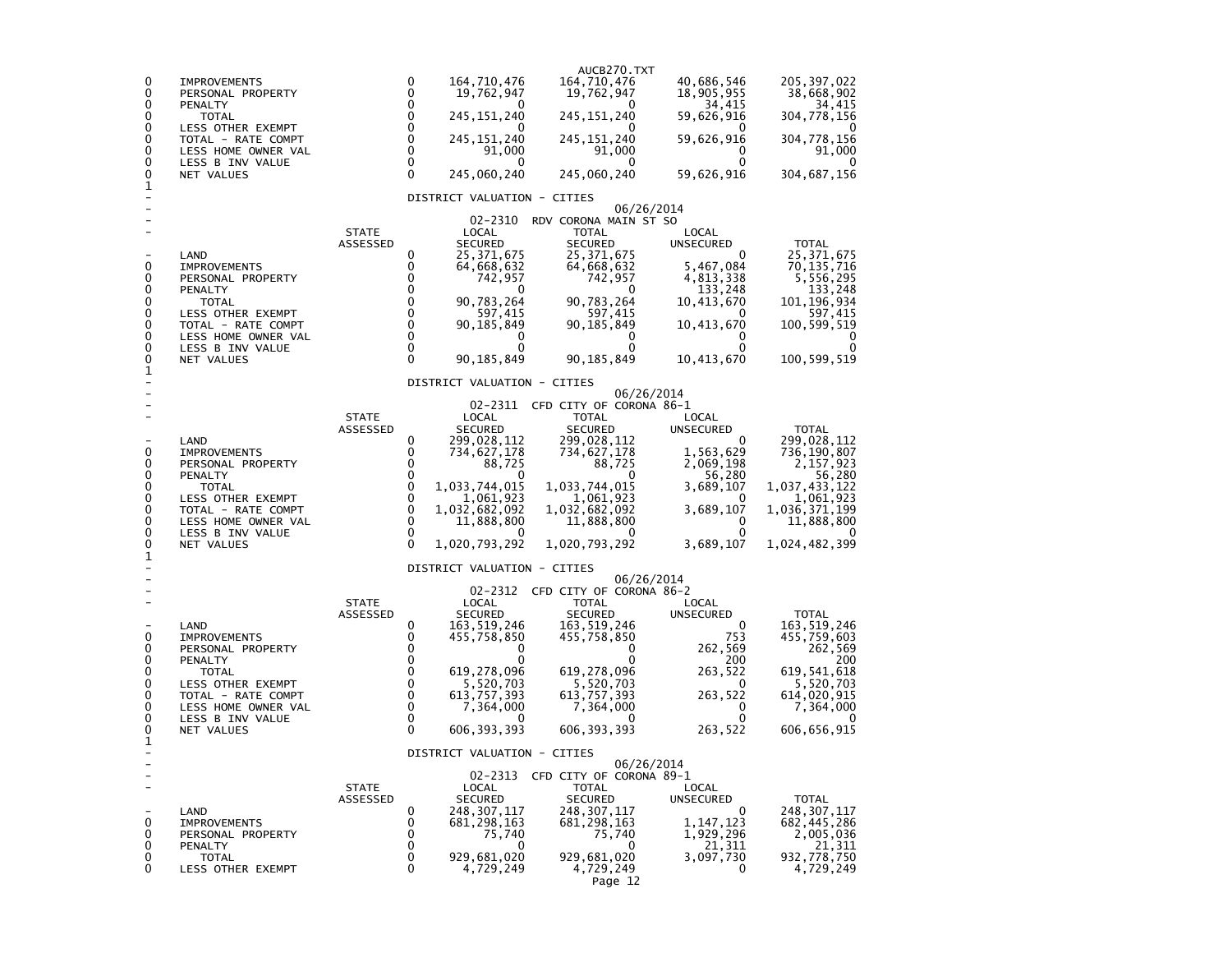| 0<br>0<br>0<br>0                                         | TOTAL - RATE COMPT<br>LESS HOME OWNER VAL<br>LESS B INV VALUE<br>NET VALUES                                                                                                     |                          | 0<br>0<br>0<br>0                                                                           | 924,951,771<br>10,544,800<br>0<br>914,406,971                                                                                                                                                           | AUCB270.TXT<br>924,951,771<br>10,544,800<br>0<br>914,406,971                                                                                                                                           | 3,097,730<br>0<br>0<br>3,097,730                                                                                                   | 928,049,501<br>10,544,800<br>0<br>917,504,701                                                                                                     |
|----------------------------------------------------------|---------------------------------------------------------------------------------------------------------------------------------------------------------------------------------|--------------------------|--------------------------------------------------------------------------------------------|---------------------------------------------------------------------------------------------------------------------------------------------------------------------------------------------------------|--------------------------------------------------------------------------------------------------------------------------------------------------------------------------------------------------------|------------------------------------------------------------------------------------------------------------------------------------|---------------------------------------------------------------------------------------------------------------------------------------------------|
| 1                                                        |                                                                                                                                                                                 |                          |                                                                                            | DISTRICT VALUATION - CITIES                                                                                                                                                                             |                                                                                                                                                                                                        |                                                                                                                                    |                                                                                                                                                   |
| 0<br>0<br>0<br>0<br>0<br>0<br>0<br>0<br>0                | LAND<br><b>IMPROVEMENTS</b><br>PERSONAL PROPERTY<br>PENALTY<br><b>TOTAL</b><br>LESS OTHER EXEMPT<br>TOTAL - RATE COMPT<br>LESS HOME OWNER VAL<br>LESS B INV VALUE<br>NET VALUES | <b>STATE</b><br>ASSESSED | 0<br>$\Omega$<br>$\Omega$<br>$\Omega$<br>$\Omega$<br>0<br>0<br>0<br>0<br>$\Omega$          | 02-2314<br>LOCAL<br><b>SECURED</b><br>131,449,632<br>361,459,608<br>0<br>0<br>492,909,240<br>562,195<br>492.347.045<br>5,454,400<br>0<br>486,892,645                                                    | CFD CITY OF CORONA 89-1 IMP 1<br><b>TOTAL</b><br><b>SECURED</b><br>131,449,632<br>361,459,608<br>o<br>492.909.240<br>562,195<br>492, 347, 045<br>5,454,400<br>$\mathbf{0}$<br>486,892,645              | 06/26/2014<br>LOCAL<br><b>UNSECURED</b><br>0<br>$\Omega$<br>359,653<br>700<br>360,353<br>0<br>360,353<br>0<br>$\Omega$<br>360, 353 | <b>TOTAL</b><br>131,449,632<br>361,459,608<br>359,653<br>700<br>493,269,593<br>562,195<br>492,707,398<br>5,454,400<br>0<br>487,252,998            |
| 1                                                        |                                                                                                                                                                                 |                          |                                                                                            | DISTRICT VALUATION - CITIES                                                                                                                                                                             |                                                                                                                                                                                                        |                                                                                                                                    |                                                                                                                                                   |
| 0<br>0<br>0<br>0<br>0<br>0<br>0<br>0<br>0<br>1           | LAND<br><b>IMPROVEMENTS</b><br>PERSONAL PROPERTY<br>PENALTY<br><b>TOTAL</b><br>LESS OTHER EXEMPT<br>TOTAL - RATE COMPT<br>LESS HOME OWNER VAL<br>LESS B INV VALUE<br>NET VALUES | <b>STATE</b><br>ASSESSED | 0<br>0<br>0<br>$\mathbf 0$<br>0<br>0<br>$\mathbf 0$<br>$\mathbf 0$<br>$\Omega$<br>$\Omega$ | 02-2315<br>LOCAL<br><b>SECURED</b><br>408,364,593<br>1, 172, 485, 499<br>101,693<br>10,169<br>1,580,961,954<br>4,984,087<br>1,575,977,867<br>19,635,000<br>1,556,342,867<br>DISTRICT VALUATION - CITIES | CFD CITY OF CORONA 90-1<br><b>TOTAL</b><br><b>SECURED</b><br>408, 364, 593<br>1, 172, 485, 499<br>101,693<br>10,169<br>1,580,961,954<br>4,984,087<br>1,575,977,867<br>19,635,000<br>0<br>1,556,342,867 | 06/26/2014<br>LOCAL<br>UNSECURED<br>0<br>0<br>1,107,940<br>300<br>1,108,240<br>0<br>1,108,240<br>0<br>0<br>1,108,240               | <b>TOTAL</b><br>408,364,593<br>1,172,485,499<br>1,209,633<br>10.469<br>1,582,070,194<br>4,984,087<br>1,577,086,107<br>19,635,000<br>1,557,451,107 |
|                                                          |                                                                                                                                                                                 | <b>STATE</b>             |                                                                                            | 02-2316<br>LOCAL                                                                                                                                                                                        | CFD CITY OF CORONA 90-1 IMP 1<br><b>TOTAL</b>                                                                                                                                                          | 06/26/2014<br>LOCAL                                                                                                                |                                                                                                                                                   |
| 0<br>0<br>0                                              | LAND<br><b>IMPROVEMENTS</b><br>PERSONAL PROPERTY                                                                                                                                | ASSESSED                 | 0<br>0<br>0<br>0                                                                           | <b>SECURED</b><br>12,940,341<br>47,288,682<br>O<br>0                                                                                                                                                    | <b>SECURED</b><br>12,940,341<br>47,288,682<br>0<br>0                                                                                                                                                   | UNSECURED<br>0<br>0<br>83,095<br>0                                                                                                 | <b>TOTAL</b><br>12,940,341<br>47,288,682<br>83,095<br>$\Omega$                                                                                    |
| 0                                                        | PENALTY<br>TOTAL                                                                                                                                                                |                          | 0                                                                                          | 60,229,023                                                                                                                                                                                              | 60,229,023                                                                                                                                                                                             | 83,095                                                                                                                             | 60,312,118                                                                                                                                        |
| 0<br>0<br>0<br>0                                         | LESS OTHER EXEMPT<br>TOTAL - RATE COMPT<br>LESS HOME OWNER VAL                                                                                                                  |                          | 0<br>$\mathbf 0$<br>0<br>0                                                                 | 60,229,023<br>593,600<br>0                                                                                                                                                                              | 60,229,023<br>593,600<br>0                                                                                                                                                                             | $\mathbf{0}$<br>83,095<br>0<br>0                                                                                                   | 60, 312, 118<br>593,600<br>O                                                                                                                      |
| 0                                                        | LESS B INV VALUE<br>NET VALUES                                                                                                                                                  |                          | $\Omega$                                                                                   | 59,635,423                                                                                                                                                                                              | 59,635,423                                                                                                                                                                                             | 83,095                                                                                                                             | 59,718,518                                                                                                                                        |
| 1                                                        |                                                                                                                                                                                 |                          |                                                                                            | DISTRICT VALUATION - CITIES                                                                                                                                                                             |                                                                                                                                                                                                        |                                                                                                                                    |                                                                                                                                                   |
|                                                          |                                                                                                                                                                                 |                          |                                                                                            | 02-2318                                                                                                                                                                                                 | RDV CORONA PROJ A-AMEND II                                                                                                                                                                             | 06/26/2014                                                                                                                         |                                                                                                                                                   |
| $\mathbf 0$<br>0<br>0<br>0<br>0<br>0<br>0<br>0<br>0<br>1 | LAND<br><b>IMPROVEMENTS</b><br>PERSONAL PROPERTY<br>PENALTY<br><b>TOTAL</b><br>LESS OTHER EXEMPT<br>TOTAL - RATE COMPT<br>LESS HOME OWNER VAL<br>LESS B INV VALUE<br>NET VALUES | <b>STATE</b><br>ASSESSED | 0<br>0<br>0<br>0<br>0<br>$\mathbf 0$<br>0<br>0<br>0<br>0                                   | LOCAL<br><b>SECURED</b><br>92, 377, 080<br>146, 987, 199<br>1,899,628<br>82,827<br>241, 346, 734<br>1,238,261<br>240,108,473<br>21,000<br>0<br>240,087,473                                              | <b>TOTAL</b><br><b>SECURED</b><br>92, 377, 080<br>146, 987, 199<br>1,899,628<br>82,827<br>241, 346, 734<br>1,238,261<br>240,108,473<br>21,000<br>0<br>240,087,473                                      | LOCAL<br><b>UNSECURED</b><br>0<br>9,160,870<br>12,832,936<br>459,304<br>22,453,110<br>91,521<br>22,361,589<br>0<br>0<br>22,361,589 | <b>TOTAL</b><br>92, 377, 080<br>156, 148, 069<br>14,732,564<br>542,131<br>263,799,844<br>1,329,782<br>262,470,062<br>21,000<br>0<br>262,449,062   |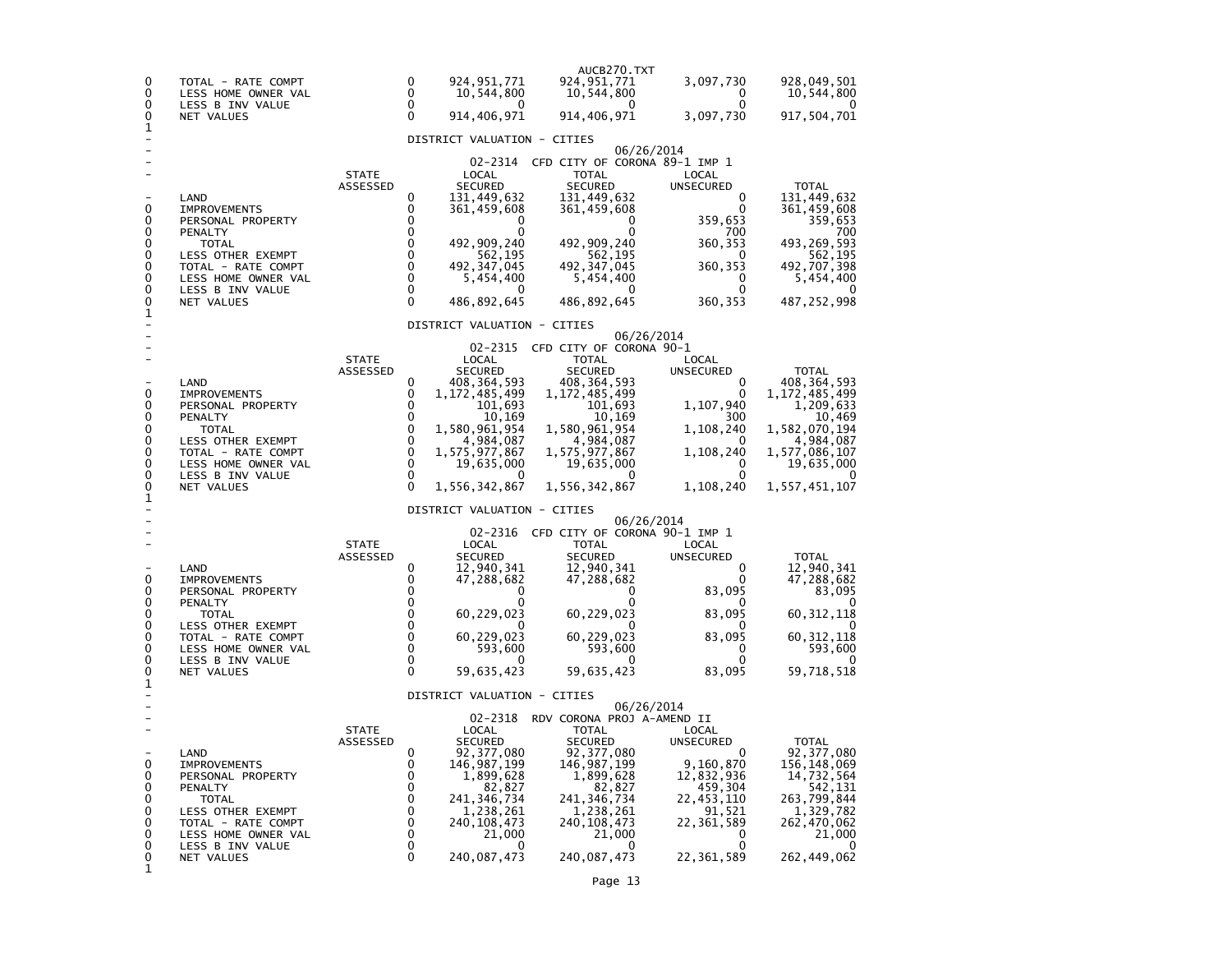|                            |                                         |                          |                            |                                | AUCB270.TXT                                         |                           |                               |
|----------------------------|-----------------------------------------|--------------------------|----------------------------|--------------------------------|-----------------------------------------------------|---------------------------|-------------------------------|
|                            |                                         |                          |                            | DISTRICT VALUATION - CITIES    | 06/26/2014                                          |                           |                               |
|                            |                                         |                          |                            |                                | 02-2319 CFD CITY OF CORONA 89-1 IMP 2               |                           |                               |
|                            |                                         | <b>STATE</b><br>ASSESSED |                            | LOCAL<br><b>SECURED</b>        | <b>TOTAL</b><br><b>SECURED</b>                      | LOCAL<br><b>UNSECURED</b> | <b>TOTAL</b>                  |
|                            | LAND                                    |                          | $\Omega$                   | 64, 526, 776                   | 64,526,776                                          | <sup>0</sup>              |                               |
| 0                          | <b>IMPROVEMENTS</b>                     |                          | $\mathbf 0$                | 168,082,925                    | 168,082,925<br>75,740                               | 1, 147, 123               | 64, 526, 776<br>169, 230, 048 |
| 0<br>0                     | PERSONAL PROPERTY<br>PENALTY            |                          | $\mathbf 0$<br>0           | 75,740<br>0                    | <sup>0</sup>                                        | 1,469,118<br>20,611       | 1,544,858<br>20,611           |
| 0                          | <b>TOTAL</b>                            |                          | $\mathbf 0$                | 232,685,441                    | 232,685,441                                         | 2,636,852                 | 235,322,293                   |
| 0<br>$\mathbf 0$           | LESS OTHER EXEMPT<br>TOTAL - RATE COMPT |                          | $\mathbf 0$<br>$\mathbf 0$ | 4,167,054<br>228,518,387       | 4, 167, 054<br>228,518,387                          | 0                         | 4,167,054<br>231,155,239      |
| 0                          | LESS HOME OWNER VAL                     |                          | $\mathbf 0$                | 2,895,200                      | 2,895,200                                           | 2,636,852<br>0            | 2,895,200                     |
| 0                          | LESS B INV VALUE                        |                          | $\mathbf 0$                | $\Omega$                       | $\Omega$                                            | 0                         |                               |
| 0<br>$\mathbf{1}$          | NET VALUES                              |                          | $\Omega$                   | 225, 623, 187                  | 225, 623, 187                                       | 2,636,852                 | 228,260,039                   |
|                            |                                         |                          |                            | DISTRICT VALUATION - CITIES    |                                                     |                           |                               |
|                            |                                         |                          |                            |                                | 06/26/2014<br>02-2320 CFD CITY OF CORONA 89-1 IMP 3 |                           |                               |
|                            |                                         | <b>STATE</b>             |                            | LOCAL                          | <b>TOTAL</b>                                        | LOCAL                     |                               |
|                            |                                         | ASSESSED                 |                            | <b>SECURED</b>                 | <b>SECURED</b>                                      | UNSECURED                 | <b>TOTAL</b>                  |
| 0                          | LAND<br>IMPROVEMENTS                    |                          | 0<br>0                     | 52,330,709<br>151,755,630      | 52, 330, 709<br>151,755,630                         | $\Omega$<br>0             | 52, 330, 709<br>151, 755, 630 |
| $\mathbf{0}$               | PERSONAL PROPERTY                       |                          | $\Omega$                   | 0                              | 0                                                   | 100,525                   | 100,525                       |
| 0                          | PENALTY                                 |                          | $\mathbf 0$                | $\Omega$                       | $\Omega$                                            | $^{\circ}$                | $\Omega$                      |
| 0<br>0                     | <b>TOTAL</b><br>LESS OTHER EXEMPT       |                          | $\mathbf 0$<br>$\mathbf 0$ | 204,086,339                    | 204,086,339                                         | 100,525<br>0              | 204, 186, 864                 |
| 0                          | TOTAL - RATE COMPT                      |                          | $\mathbf 0$                | 204,086,339                    | 204,086,339                                         | 100,525                   | 204, 186, 864                 |
| $\mathbf 0$<br>$\mathbf 0$ | LESS HOME OWNER VAL<br>LESS B INV VALUE |                          | $\mathbf 0$<br>$\mathbf 0$ | 2,195,200<br>0                 | 2,195,200<br>0                                      | $\Omega$<br>$\Omega$      | 2,195,200<br>O                |
| 0                          | NET VALUES                              |                          | $\Omega$                   | 201,891,139                    | 201,891,139                                         | 100,525                   | 201,991,664                   |
| 1                          |                                         |                          |                            |                                |                                                     |                           |                               |
|                            |                                         |                          |                            | DISTRICT VALUATION - CITIES    | 06/26/2014                                          |                           |                               |
|                            |                                         |                          |                            |                                | 02-2321 CITY OF DESERT HOT SPRINGS                  |                           |                               |
|                            |                                         | <b>STATE</b><br>ASSESSED |                            | LOCAL<br><b>SECURED</b>        | <b>TOTAL</b><br><b>SECURED</b>                      | LOCAL<br>UNSECURED        | <b>TOTAL</b>                  |
|                            | LAND                                    |                          | $\Omega$                   | 421, 314, 437<br>929, 695, 501 | 421, 314, 437                                       | 847                       | 421, 315, 284                 |
| $\Omega$<br>0              | <b>IMPROVEMENTS</b>                     |                          | $\Omega$                   |                                | 929,695,501                                         | 13,463,675                | 943, 159, 176                 |
| 0                          | PERSONAL PROPERTY<br>PENALTY            |                          | 0<br>$\mathbf 0$           | 2,444,896<br>83,569            | 2,444,896<br>83,569                                 | 12,829,655<br>346,389     | 15, 274, 551<br>429,958       |
| 0                          | <b>TOTAL</b>                            |                          | $\pmb{0}$                  | 1,353,538,403                  | 1,353,538,403                                       | 26,640,566                | 1,380,178,969                 |
| 0<br>0                     | LESS OTHER EXEMPT<br>TOTAL - RATE COMPT |                          | $\pmb{0}$<br>0             | 47,930,352<br>1,305,608,051    | 47,930,352<br>1,305,608,051                         | 582,462<br>26,058,104     | 48, 512, 814<br>1,331,666,155 |
| 0                          | LESS HOME OWNER VAL                     |                          | $\mathbf 0$                | 19,076,918                     | 19,076,918                                          | 0                         | 19,076,918                    |
| 0                          | LESS B INV VALUE                        |                          | $\mathbf 0$                |                                |                                                     |                           |                               |
| 0<br>$\mathbf{1}$          | NET VALUES                              |                          | $\Omega$                   | 1,286,531,133                  | 1,286,531,133                                       | 26,058,104                | 1, 312, 589, 237              |
|                            |                                         |                          |                            | DISTRICT VALUATION - CITIES    |                                                     |                           |                               |
|                            |                                         |                          |                            |                                | 06/26/2014<br>02-2323 RDV DESERT HOT SPRINGS        | 1                         |                               |
|                            |                                         | <b>STATE</b>             |                            | LOCAL                          | TOTAL                                               | LOCAL                     |                               |
|                            |                                         | <b>ASSESSED</b>          |                            | <b>SECURED</b>                 | <b>SECURED</b>                                      | UNSECURED                 | <b>TOTAL</b>                  |
| 0                          | LAND<br><b>IMPROVEMENTS</b>             |                          | 0<br>0                     | 68,501,665<br>153, 471, 309    | 68,501,665<br>153, 471, 309                         | 847<br>11,037,731         | 68, 502, 512<br>164, 509, 040 |
| 0                          | PERSONAL PROPERTY                       |                          | $\mathbf 0$                | 1,044,445                      | 1,044,445                                           | 9,708,779                 | 10,753,224                    |
| 0                          | PENALTY                                 |                          | $\pmb{0}$                  | 6,298                          | 6,298                                               | 297,267                   | 303,565                       |
| $\mathbf 0$<br>0           | <b>TOTAL</b><br>LESS OTHER EXEMPT       |                          | $\pmb{0}$<br>0             | 223,023,717<br>8,752,221       | 223,023,717<br>8,752,221                            | 21,044,624<br>580,337     | 244,068,341<br>9,332,558      |
| 0                          | TOTAL - RATE COMPT                      |                          | 0                          | 214, 271, 496                  | 214, 271, 496                                       | 20,464,287                | 234,735,783                   |
| $\mathbf{0}$<br>$\Omega$   | LESS HOME OWNER VAL                     |                          | $\mathbf 0$<br>$\Omega$    | 2,385,600                      | 2,385,600                                           | 0<br>$\Omega$             | 2,385,600                     |
| 0                          | LESS B INV VALUE<br>NET VALUES          |                          | $\Omega$                   | 0<br>211,885,896               | 0<br>211,885,896                                    | 20,464,287                | 232, 350, 183                 |
| 1                          |                                         |                          |                            |                                |                                                     |                           |                               |
|                            |                                         |                          |                            | DISTRICT VALUATION - CITIES    | 06/26/2014                                          |                           |                               |
|                            |                                         |                          |                            |                                | 02-2324 CITY OF DHS MUNI LTG DIST                   |                           |                               |
|                            |                                         | <b>STATE</b>             |                            | LOCAL                          | <b>TOTAL</b>                                        | LOCAL                     | <b>TOTAL</b>                  |
|                            |                                         | ASSESSED                 |                            | <b>SECURED</b>                 | <b>SECURED</b><br>$\sim$                            | UNSECURED                 |                               |

## Page 14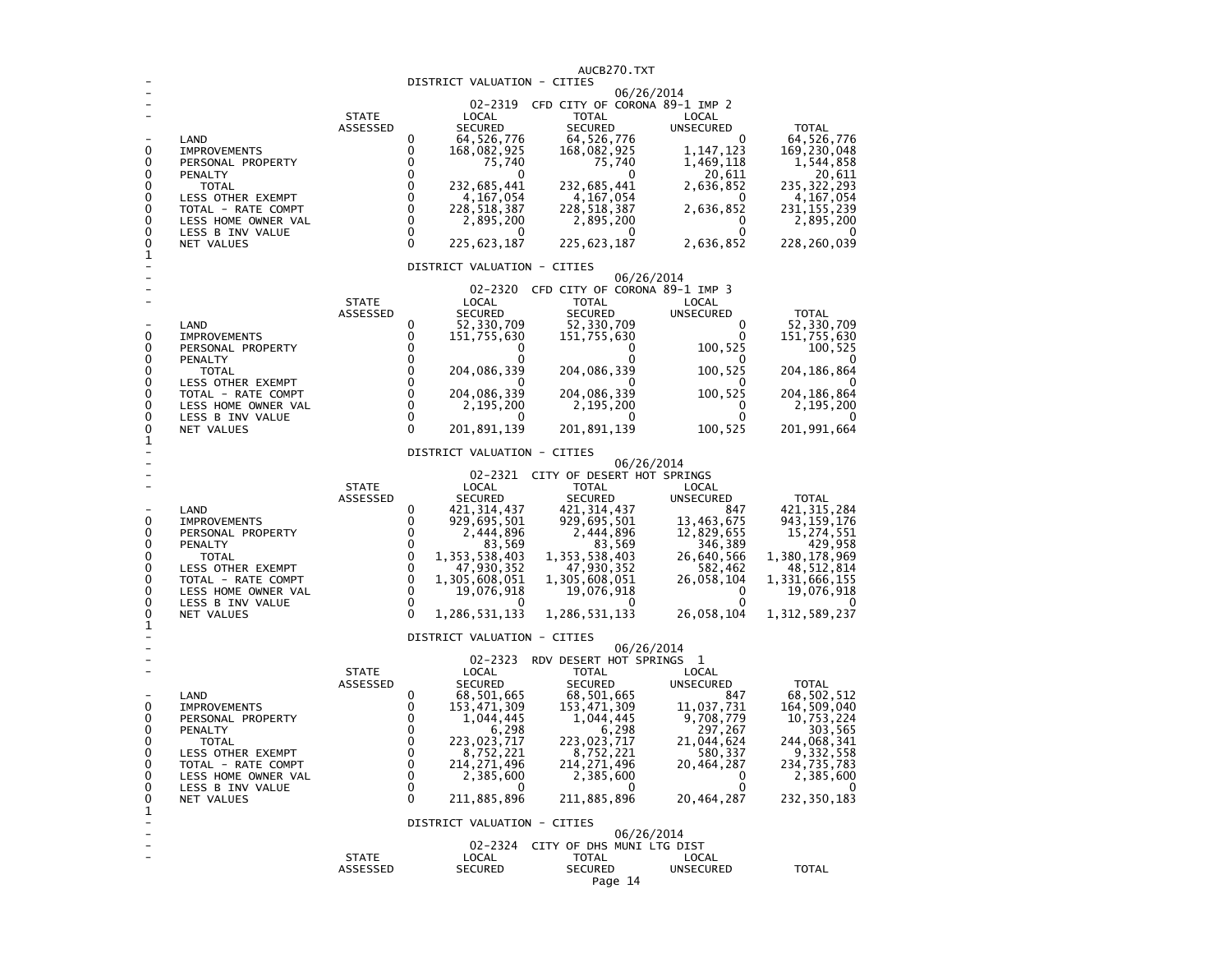| 0<br>0<br>0<br>0<br>0<br>0<br>0<br>0<br>0<br>1            | LAND<br><b>IMPROVEMENTS</b><br>PERSONAL PROPERTY<br>PENALTY<br><b>TOTAL</b><br>LESS OTHER EXEMPT<br>TOTAL - RATE COMPT<br>LESS HOME OWNER VAL<br>LESS B INV VALUE<br>NET VALUES        |                          | 0<br>$\Omega$<br>$\Omega$<br>0<br>$\mathbf{0}$<br>0<br>$\mathbf 0$<br>$\mathbf 0$<br>$\mathbf{0}$<br>$\Omega$     | 253,131,935<br>733,097,869<br>2,384,540<br>83,569<br>988,697,913<br>45,838,855<br>942,859,058<br>14,812,000<br>0<br>928,047,058<br>DISTRICT VALUATION - CITIES            | AUCB270.TXT<br>253, 131, 935<br>733,097,869<br>2,384,540<br>83,569<br>988,697,913<br>45,838,855<br>942,859,058<br>14,812,000<br>0<br>928, 047, 058                                                  | 847<br>11,921,374<br>11,700,944<br>311,089<br>23,934,254<br>582,462<br>23,351,792<br>0<br>0<br>23,351,792                                            | 253, 132, 782<br>745,019,243<br>14,085,484<br>394,658<br>1,012,632,167<br>46, 421, 317<br>966, 210, 850<br>14,812,000<br>951, 398, 850               |
|-----------------------------------------------------------|----------------------------------------------------------------------------------------------------------------------------------------------------------------------------------------|--------------------------|-------------------------------------------------------------------------------------------------------------------|---------------------------------------------------------------------------------------------------------------------------------------------------------------------------|-----------------------------------------------------------------------------------------------------------------------------------------------------------------------------------------------------|------------------------------------------------------------------------------------------------------------------------------------------------------|------------------------------------------------------------------------------------------------------------------------------------------------------|
| 0<br>0<br>0<br>0<br>0<br>0<br>0<br>0<br>0                 | LAND<br><b>IMPROVEMENTS</b><br>PERSONAL PROPERTY<br>PENALTY<br><b>TOTAL</b><br>LESS OTHER EXEMPT<br>TOTAL - RATE COMPT<br>LESS HOME OWNER VAL<br>LESS B INV VALUE<br>NET VALUES        | <b>STATE</b><br>ASSESSED | 0<br>0<br>0<br>$\mathbf 0$<br>$\mathbf 0$<br>$\mathbf 0$<br>$\mathbf 0$<br>$\mathbf 0$<br>$\mathbf 0$<br>$\Omega$ | 02-2325<br>LOCAL<br><b>SECURED</b><br>271,555,855<br>770,320,550<br>2,384,540<br>83,569<br>1,044,344,514<br>46,151,186<br>998,193,328<br>15,475,600<br>0<br>982,717,728   | DHS LLMD 1 ZN A<br><b>TOTAL</b><br><b>SECURED</b><br>271,555,855<br>770, 320, 550<br>2,384,540<br>83,569<br>1,044,344,514<br>46, 151, 186<br>998,193,328<br>15,475,600<br>0<br>982, 717, 728        | 06/26/2014<br>LOCAL<br>UNSECURED<br>847<br>11,921,374<br>11,711,837<br>311,089<br>23,945,147<br>582,462<br>23,362,685<br>0<br>$\Omega$<br>23,362,685 | <b>TOTAL</b><br>271,556,702<br>782, 241, 924<br>14,096,377<br>394,658<br>1,068,289,661<br>46,733,648<br>1,021,556,013<br>15,475,600<br>1,006,080,413 |
| 1                                                         |                                                                                                                                                                                        |                          |                                                                                                                   | DISTRICT VALUATION - CITIES                                                                                                                                               |                                                                                                                                                                                                     |                                                                                                                                                      |                                                                                                                                                      |
| 0<br>0<br>0<br>0<br>0<br>0<br>0<br>0<br>0<br>1            | LAND<br><b>IMPROVEMENTS</b><br>PERSONAL PROPERTY<br>PENALTY<br><b>TOTAL</b><br><b>LESS OTHER EXEMPT</b><br>TOTAL - RATE COMPT<br>LESS HOME OWNER VAL<br>LESS B INV VALUE<br>NET VALUES | <b>STATE</b><br>ASSESSED | 0<br>0<br>0<br>$\mathbf 0$<br>$\mathbf 0$<br>$\mathbf 0$<br>$\mathbf 0$<br>$\mathbf 0$<br>$\mathbf 0$<br>$\Omega$ | LOCAL<br><b>SECURED</b><br>20,840,744<br>39,628,013<br>80,089<br>883<br>60,549,729<br>3,025,551<br>57,524,178<br>35,000<br>0<br>57,489,178<br>DISTRICT VALUATION - CITIES | 02-2326 CITY OF DHS LLMD 1 ZNB<br><b>TOTAL</b><br><b>SECURED</b><br>20,840,744<br>39,628,013<br>80,089<br>883<br>60,549,729<br>3,025,551<br>57, 524, 178<br>35,000<br>0<br>57,489,178<br>06/26/2014 | 06/26/2014<br>LOCAL<br><b>UNSECURED</b><br>847<br>3,239,447<br>3,211,834<br>167,981<br>6,620,109<br>548,463<br>6,071,646<br>0<br>0<br>6,071,646      | <b>TOTAL</b><br>20,841,591<br>42,867,460<br>3,291,923<br>168,864<br>67,169,838<br>3,574,014<br>63,595,824<br>35,000<br>0<br>63,560,824               |
| 0<br>0<br>0<br>0<br>0<br>0<br>0<br>0<br>0<br>$\mathbf{1}$ | LAND<br><b>IMPROVEMENTS</b><br>PERSONAL PROPERTY<br>PENALTY<br><b>TOTAL</b><br>LESS OTHER EXEMPT<br>TOTAL - RATE COMPT<br>LESS HOME OWNER VAL<br>LESS B INV VALUE<br>NET VALUES        | <b>STATE</b><br>ASSESSED | 0<br>0<br>$\Omega$<br>$\Omega$<br>$\Omega$<br>0<br>0<br>0<br>0<br>$\Omega$                                        | 02-2327<br>LOCAL<br><b>SECURED</b><br>24,940,976<br>87,205,843<br>148,597<br>9,021<br>112, 304, 437<br>12,695,347<br>99,609,090<br>1,839,600<br>0<br>97,769,490           | RDV DESERT HOT SPRINGS 2<br>TOTAL<br><b>SECURED</b><br>24,940,976<br>87,205,843<br>148,597<br>9,021<br>112, 304, 437<br>12,695,347<br>99,609,090<br>1,839,600<br>0<br>97,769,490                    | LOCAL<br>UNSECURED<br>0<br>86,000<br>678,996<br>6,500<br>771,496<br>2,125<br>769,371<br>0<br>$\mathbf{0}$<br>769,371                                 | <b>TOTAL</b><br>24,940,976<br>87,291,843<br>827,593<br>15.521<br>113,075,933<br>12,697,472<br>100, 378, 461<br>1,839,600<br>98,538,861               |
| 0<br>0<br>0<br>0                                          | LAND<br><b>IMPROVEMENTS</b><br>PERSONAL PROPERTY<br><b>PENALTY</b><br><b>TOTAL</b>                                                                                                     | <b>STATE</b><br>ASSESSED | 0<br>0<br>0<br>$\Omega$<br>0                                                                                      | DISTRICT VALUATION - CITIES<br>02-2328<br>LOCAL<br><b>SECURED</b><br>101,960,773<br>325,345,523<br>1, 114, 742<br>66,875<br>428,487,913                                   | RDV DHS 1&2 98 ANX AB1290<br><b>TOTAL</b><br><b>SECURED</b><br>101,960,773<br>325, 345, 523<br>1,114,742<br>66,875<br>428,487,913<br>Page 15                                                        | 06/26/2014<br>LOCAL<br><b>UNSECURED</b><br>0<br>797,643<br>1,255,798<br>7,322<br>2,060,763                                                           | TOTAL<br>101,960,773<br>326,143,166<br>2,370,540<br>74,197<br>430,548,676                                                                            |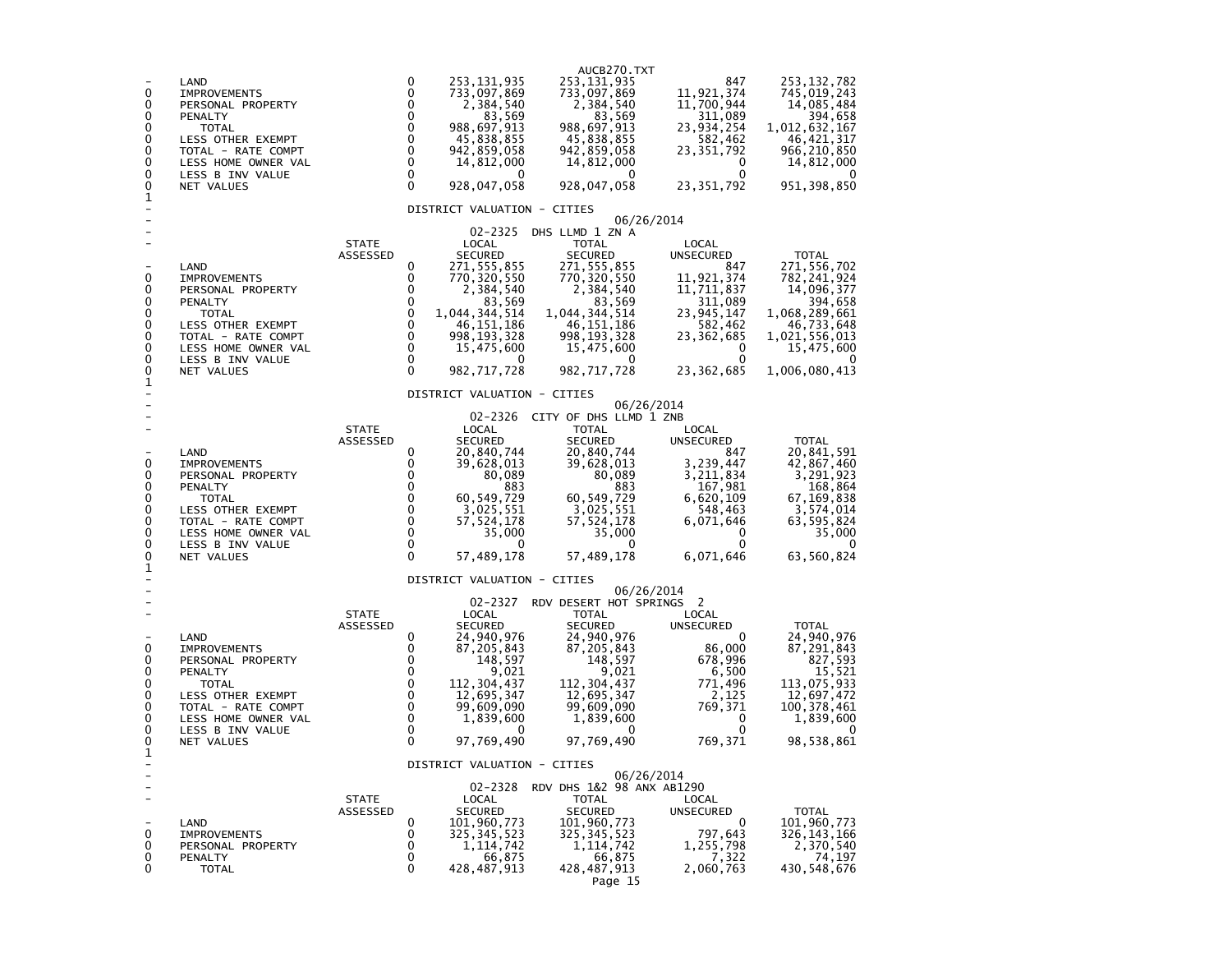| 0<br>0<br>0<br>0<br>0                          | LESS OTHER EXEMPT<br>TOTAL - RATE COMPT<br>LESS HOME OWNER VAL<br>LESS B INV VALUE<br>NET VALUES                                                                                |                                 | 0<br>0<br>0<br>0<br>$\Omega$                                       | 12,849,996<br>415,637,917<br>6,749,400<br>O<br>408,888,517                                                                                                                                                | AUCB270.TXT<br>12,849,996<br>415,637,917<br>6,749,400<br>0<br>408,888,517                                                                                                                                                   | O<br>2,060,763<br>0<br>0<br>2,060,763                                                                                                                       | 12,849,996<br>417,698,680<br>6,749,400<br>0<br>410,949,280                                                                                                    |
|------------------------------------------------|---------------------------------------------------------------------------------------------------------------------------------------------------------------------------------|---------------------------------|--------------------------------------------------------------------|-----------------------------------------------------------------------------------------------------------------------------------------------------------------------------------------------------------|-----------------------------------------------------------------------------------------------------------------------------------------------------------------------------------------------------------------------------|-------------------------------------------------------------------------------------------------------------------------------------------------------------|---------------------------------------------------------------------------------------------------------------------------------------------------------------|
| 1                                              |                                                                                                                                                                                 |                                 |                                                                    | DISTRICT VALUATION - CITIES                                                                                                                                                                               |                                                                                                                                                                                                                             |                                                                                                                                                             |                                                                                                                                                               |
| 0<br>0<br>0<br>0<br>0<br>0<br>0<br>0<br>0<br>1 | LAND<br><b>IMPROVEMENTS</b><br>PERSONAL PROPERTY<br>PENALTY<br>TOTAL<br>LESS OTHER EXEMPT<br>TOTAL - RATE COMPT<br>LESS HOME OWNER VAL<br>LESS B INV VALUE<br>NET VALUES        | <b>STATE</b><br>ASSESSED        | 0<br>0<br>0<br>$\Omega$<br>0<br>0<br>0<br>0<br>0<br>$\Omega$       | $02 - 2330$<br>LOCAL<br><b>SECURED</b><br>7,178,755<br>39,269,273<br>0<br>0<br>46, 448, 028<br>124,932<br>46, 323, 096<br>865,200<br>0<br>45,457,896<br>DISTRICT VALUATION - CITIES                       | CFD DHS CITY PUBLIC SAFETY<br>TOTAL<br><b>SECURED</b><br>7,178,755<br>39,269,273<br>0<br>0<br>46,448,028<br>124,932<br>46,323,096<br>865,200<br>0<br>45,457,896                                                             | 06/26/2014<br>LOCAL<br>UNSECURED<br>$\Omega$<br>0<br>92,308<br>0<br>92,308<br>0<br>92,308<br>0<br>0<br>92,308                                               | <b>TOTAL</b><br>7,178,755<br>39,269,273<br>92,308<br>0<br>46,540,336<br>124,932<br>46,415,404<br>865,200<br>0<br>45,550,204                                   |
| 0<br>0<br>0<br>0<br>0<br>0<br>0<br>0<br>0      | LAND<br><b>IMPROVEMENTS</b><br>PERSONAL PROPERTY<br>PENALTY<br><b>TOTAL</b><br>LESS OTHER EXEMPT<br>TOTAL - RATE COMPT<br>LESS HOME OWNER VAL<br>LESS B INV VALUE<br>NET VALUES | <b>STATE</b><br><b>ASSESSED</b> | 0<br>0<br>0<br>0<br>0<br>0<br>0<br>0<br>$\mathbf 0$<br>$\Omega$    | 02-2352<br>LOCAL<br><b>SECURED</b><br>1,492,024,982<br>2,961,378,531<br>10,348,839<br>83,245<br>4,463,835,597<br>62,862,640<br>4,400,972,957<br>41,993,723<br>$\Omega$<br>4, 358, 979, 234                | CITY OF LAKE ELSINORE ANX<br>TOTAL<br><b>SECURED</b><br>1,492,024,982<br>2,961,378,531<br>10,348,839<br>83,245<br>4,463,835,597<br>62,862,640<br>4,400,972,957<br>41,993,723<br>0<br>4, 358, 979, 234                       | 06/26/2014<br>LOCAL<br><b>UNSECURED</b><br>6,289<br>68,988,717<br>65,962,689<br>1,343,164<br>136,300,859<br>374,955<br>135,925,904<br>0<br>0<br>135,925,904 | TOTAL<br>1,492,031,271<br>3,030,367,248<br>76,311,528<br>1,426,409<br>4,600,136,456<br>63,237,595<br>4,536,898,861<br>41,993,723<br>$\Omega$<br>4,494,905,138 |
| 1<br>0<br>0<br>0<br>0<br>0<br>0<br>0<br>0<br>0 | LAND<br><b>IMPROVEMENTS</b><br>PERSONAL PROPERTY<br>PENALTY<br>TOTAL<br>LESS OTHER EXEMPT<br>TOTAL - RATE COMPT<br>LESS HOME OWNER VAL<br>LESS B INV VALUE<br>NET VALUES        | <b>STATE</b><br>ASSESSED        | 0<br>0<br>0<br>0<br>0<br>0<br>0<br>0<br>0<br>0                     | DISTRICT VALUATION - CITIES<br>02-2353<br>LOCAL<br><b>SECURED</b><br>209, 322, 176<br>429,816,982<br>1,541,958<br>17,473<br>640,698,589<br>28, 324, 430<br>612, 374, 159<br>3,532,200<br>0<br>608,841,959 | RDV RANCHO LAGUNA 1<br>TOTAL<br><b>SECURED</b><br>209, 322, 176<br>429,816,982<br>1,541,958<br>17,473<br>640,698,589<br>28, 324, 430<br>612,374,159<br>3,532,200<br>$\Omega$<br>608,841,959                                 | 06/26/2014<br>LOCAL<br>UNSECURED<br>6,289<br>16,299,411<br>18,695,285<br>724,717<br>35,725,702<br>0<br>35,725,702<br>0<br>0<br>35,725,702                   | TOTAL<br>209,328,465<br>446,116,393<br>20, 237, 243<br>742,190<br>676,424,291<br>28,324,430<br>648,099,861<br>3,532,200<br>$\mathbf{U}$<br>644, 567, 661      |
| 1<br>0<br>0<br>0<br>0<br>0<br>0<br>0<br>0<br>0 | LAND<br><b>IMPROVEMENTS</b><br>PERSONAL PROPERTY<br>PENALTY<br>TOTAL<br>LESS OTHER EXEMPT<br>TOTAL - RATE COMPT<br>LESS HOME OWNER VAL<br>LESS B INV VALUE<br>NET VALUES        | <b>STATE</b><br>ASSESSED        | 0<br>0<br>$\mathbf 0$<br>0<br>$\mathbf 0$<br>0<br>0<br>0<br>0<br>0 | DISTRICT VALUATION -<br>02-2354<br>LOCAL<br><b>SECURED</b><br>381, 495, 377<br>710,618,854<br>2,356,026<br>39,821<br>1,094,510,078<br>23,787,348<br>1,070,722,730<br>9,175,486<br>0<br>1,061,547,244      | <b>CITIES</b><br>RDV RANCHO LAGUNA 2<br><b>TOTAL</b><br><b>SECURED</b><br>381, 495, 377<br>710,618,854<br>2,356,026<br>39,821<br>1,094,510,078<br>23,787,348<br>1,070,722,730<br>9,175,486<br>0<br>1,061,547,244<br>Page 16 | 06/26/2014<br>LOCAL<br>UNSECURED<br>0<br>19,967,505<br>26, 163, 167<br>483,115<br>46, 613, 787<br>371,252<br>46,242,535<br>0<br>0<br>46, 242, 535           | <b>TOTAL</b><br>381, 495, 377<br>730,586,359<br>28,519,193<br>522,936<br>1, 141, 123, 865<br>24,158,600<br>1,116,965,265<br>9,175,486<br>1, 107, 789, 779     |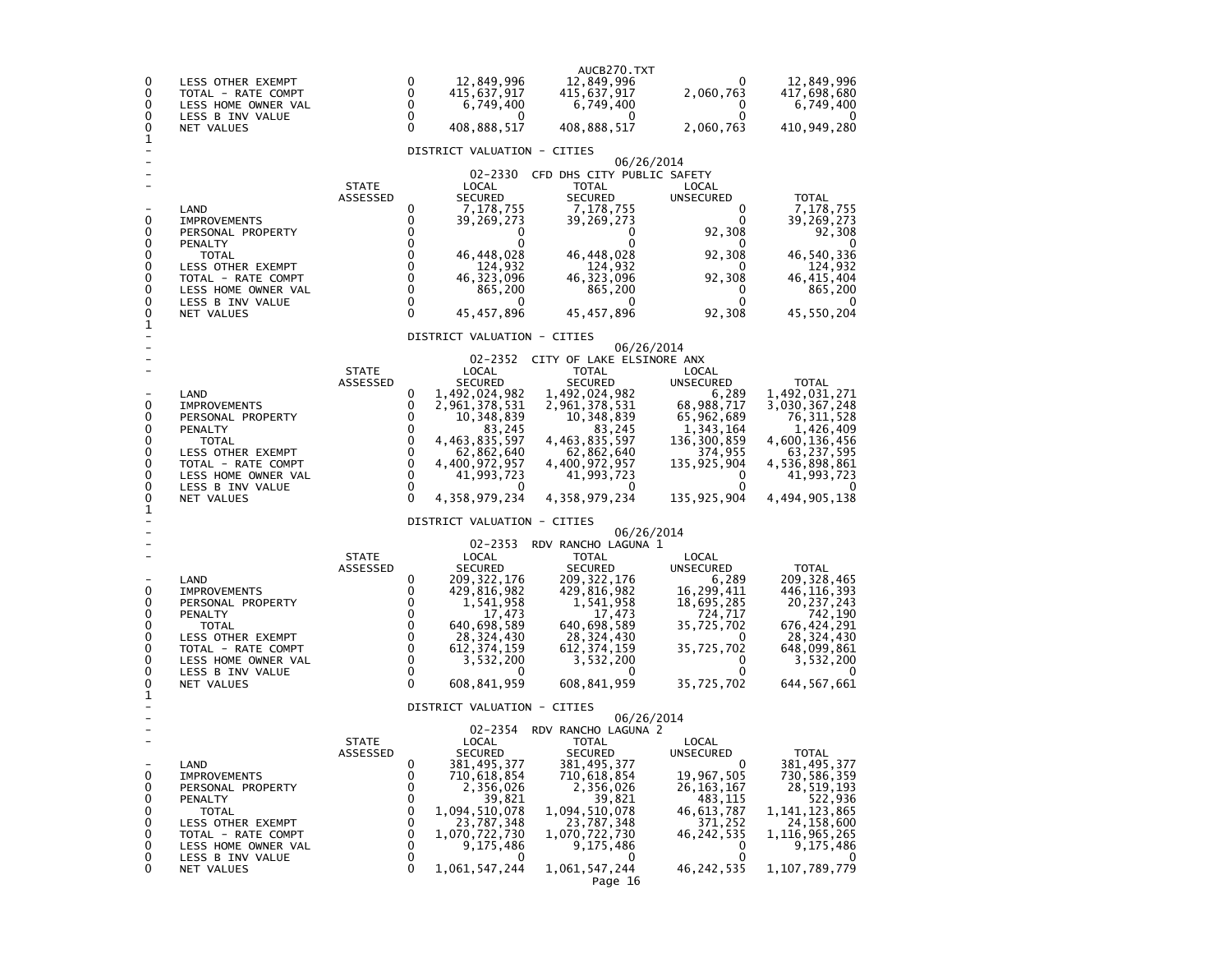AUCB270.TXT

|             |                                                               |                          |                                                                                       | AUCBZ7U.IXI                                                  |                             |                                         |
|-------------|---------------------------------------------------------------|--------------------------|---------------------------------------------------------------------------------------|--------------------------------------------------------------|-----------------------------|-----------------------------------------|
|             |                                                               |                          | DISTRICT VALUATION - CITIES                                                           |                                                              |                             |                                         |
|             |                                                               | <b>STATE</b><br>ASSESSED | 02-2355<br>LOCAL<br><b>SECURED</b>                                                    | 06/26/2014<br>RDV RANCHO LAGUNA 3<br><b>TOTAL</b><br>SECURED | LOCAL<br><b>UNSECURED</b>   | <b>TOTAL</b>                            |
| 0<br>0      | LAND<br><b>IMPROVEMENTS</b><br>PERSONAL PROPERTY              |                          | 0<br>168, 574, 113<br>0<br>231,526,085<br>0<br>23,495                                 | 168, 574, 113<br>231,526,085<br>23,495                       | 0<br>430,712<br>1,197,921   | 168,574,113<br>231,956,797<br>1,221,416 |
| 0<br>0<br>0 | PENALTY<br><b>TOTAL</b><br>LESS OTHER EXEMPT                  |                          | $\Omega$<br>1,075<br>$\Omega$<br>400, 124, 768<br>$\Omega$<br>1,628,524               | 1,075<br>400,124,768<br>1,628,524                            | $^{(1)}$<br>1,628,633       | 1,075<br>401,753,401<br>1,628,524       |
| 0<br>0<br>0 | TOTAL - RATE COMPT<br>LESS HOME OWNER VAL<br>LESS B INV VALUE |                          | $\Omega$<br>398,496,244<br>$\mathbf{0}$<br>4,854,723<br>$\mathbf{0}$<br>0<br>$\Omega$ | 398,496,244<br>4,854,723<br>0                                | 1,628,633<br>0<br>0         | 400,124,877<br>4,854,723<br>0           |
| 0<br>1      | NET VALUES                                                    |                          | 393,641,521<br>DISTRICT VALUATION - CITIES                                            | 393,641,521                                                  | 1,628,633                   | 395, 270, 154                           |
|             |                                                               |                          | 02-2374                                                                               | 06/26/2014<br>LA QUINTA NO-LOW                               |                             |                                         |
|             | LAND                                                          | <b>STATE</b><br>ASSESSED | LOCAL<br><b>SECURED</b><br>0<br>259,156,434                                           | <b>TOTAL</b><br><b>SECURED</b><br>259,156,434                | LOCAL<br>UNSECURED<br>0     | <b>TOTAL</b><br>259,156,434             |
| 0<br>0<br>0 | <b>IMPROVEMENTS</b><br>PERSONAL PROPERTY<br>PENALTY           |                          | 0<br>366,893,169<br>0<br>708,572<br>0                                                 | 366,893,169<br>708,572<br>0                                  | 29,591<br>336,371<br>28,965 | 366, 922, 760<br>1,044,943<br>28,965    |
| 0<br>0<br>0 | TOTAL<br><b>LESS OTHER EXEMPT</b><br>TOTAL - RATE COMPT       |                          | 0<br>626,758,175<br>0<br>299,838<br>0<br>626,458,337                                  | 626,758,175<br>299,838<br>626, 458, 337                      | 394,927<br>0<br>394,927     | 627, 153, 102<br>299,838<br>626,853,264 |
| 0<br>0<br>0 | LESS HOME OWNER VAL<br>LESS B INV VALUE<br>NET VALUES         |                          | 0<br>1,514,800<br>0<br>0<br>$\Omega$<br>624, 943, 537                                 | 1,514,800<br>0<br>624, 943, 537                              | 0<br>0<br>394,927           | 1,514,800<br>0<br>625, 338, 464         |
| 1           |                                                               |                          | DISTRICT VALUATION - CITIES                                                           |                                                              |                             |                                         |
|             |                                                               |                          |                                                                                       | 06/26/2014                                                   |                             |                                         |
|             |                                                               | <b>STATE</b>             | 02-2375<br>LOCAL                                                                      | CITY OF LA QUINTA<br>TOTAL                                   | LOCAL                       |                                         |
|             |                                                               | ASSESSED                 | <b>SECURED</b>                                                                        | <b>SECURED</b>                                               | <b>UNSECURED</b>            | <b>TOTAL</b>                            |
| 0           | LAND<br><b>IMPROVEMENTS</b>                                   |                          | 0<br>3,776,293,854<br>0<br>7,667,949,715                                              | 3,776,293,854<br>7,667,949,715                               | 41, 183, 988                | 3,776,293,854<br>7,709,133,703          |
| 0<br>0      | PERSONAL PROPERTY<br>PENALTY                                  |                          | 10,277,576<br>0<br>0<br>53,110                                                        | 10,277,576<br>53,110                                         | 66,689,203<br>900,751       | 76,966,779<br>953,861                   |
| 0<br>0      | TOTAL<br>LESS OTHER EXEMPT                                    |                          | 0<br>11,454,574,255<br>0<br>142,046,474                                               | 11, 454, 574, 255<br>142,046,474                             | 108,773,942<br>2,702,031    | 11, 563, 348, 197<br>144,748,505        |
| 0<br>0      | TOTAL - RATE COMPT<br>LESS HOME OWNER VAL                     |                          | 0<br>11, 312, 527, 781<br>0<br>49,253,400                                             | 11, 312, 527, 781<br>49,253,400                              | 106,071,911<br>0            | 11,418,599,692<br>49,253,400            |
| 0           | LESS B INV VALUE                                              |                          | 0<br>$\Omega$                                                                         | 0                                                            | 0                           |                                         |
| 0<br>1      | NET VALUES                                                    |                          | 11,263,274,381                                                                        | 11, 263, 274, 381                                            | 106,071,911                 | 11,369,346,292                          |
|             |                                                               |                          | DISTRICT VALUATION - CITIES                                                           | 06/26/2014                                                   |                             |                                         |
|             |                                                               | <b>STATE</b>             | 02-2376<br>LOCAL                                                                      | RDV CITY OF LA QUINTA<br>TOTAL                               | LOCAL                       |                                         |
|             |                                                               | ASSESSED                 | <b>SECURED</b>                                                                        | SECURED                                                      | <b>UNSECURED</b>            | <b>TOTAL</b>                            |
| 0           | LAND<br><b>IMPROVEMENTS</b>                                   |                          | 0<br>1,462,539,440<br>0<br>3,176,979,999                                              | 1,462,539,440<br>3,176,979,999                               | 0<br>8,954,831              | 1,462,539,440<br>3,185,934,830          |
| 0<br>0      | PERSONAL PROPERTY<br>PENALTY                                  |                          | 0<br>2,335,732<br>0<br>650                                                            | 2,335,732<br>650                                             | 19,414,095<br>235,694       | 21,749,827<br>236,344                   |
| 0<br>0      | TOTAL<br>LESS OTHER EXEMPT                                    |                          | $\mathbf 0$<br>4,641,855,821<br>$\Omega$<br>13,924,468                                | 4,641,855,821<br>13,924,468                                  | 28,604,620<br>21,620        | 4,670,460,441<br>13,946,088             |
| 0<br>0      | TOTAL - RATE COMPT                                            |                          | 4,627,931,353<br>0<br>0                                                               | 4,627,931,353                                                | 28,583,000                  | 4,656,514,353                           |
| 0           | LESS HOME OWNER VAL<br>LESS B INV VALUE                       |                          | 20,798,400<br>0                                                                       | 20,798,400<br>$\Omega$                                       | 0<br>0                      | 20,798,400                              |
| 0<br>1      | NET VALUES                                                    |                          | $\Omega$<br>4,607,132,953                                                             | 4,607,132,953                                                | 28,583,000                  | 4,635,715,953                           |
|             |                                                               |                          | DISTRICT VALUATION - CITIES                                                           | 06/26/2014                                                   |                             |                                         |
|             |                                                               | <b>STATE</b>             | 02-2378<br>LOCAL                                                                      | RDV LA QUINTA PROJ 2<br>TOTAL                                | LOCAL                       |                                         |
|             |                                                               |                          |                                                                                       | Page 17                                                      |                             |                                         |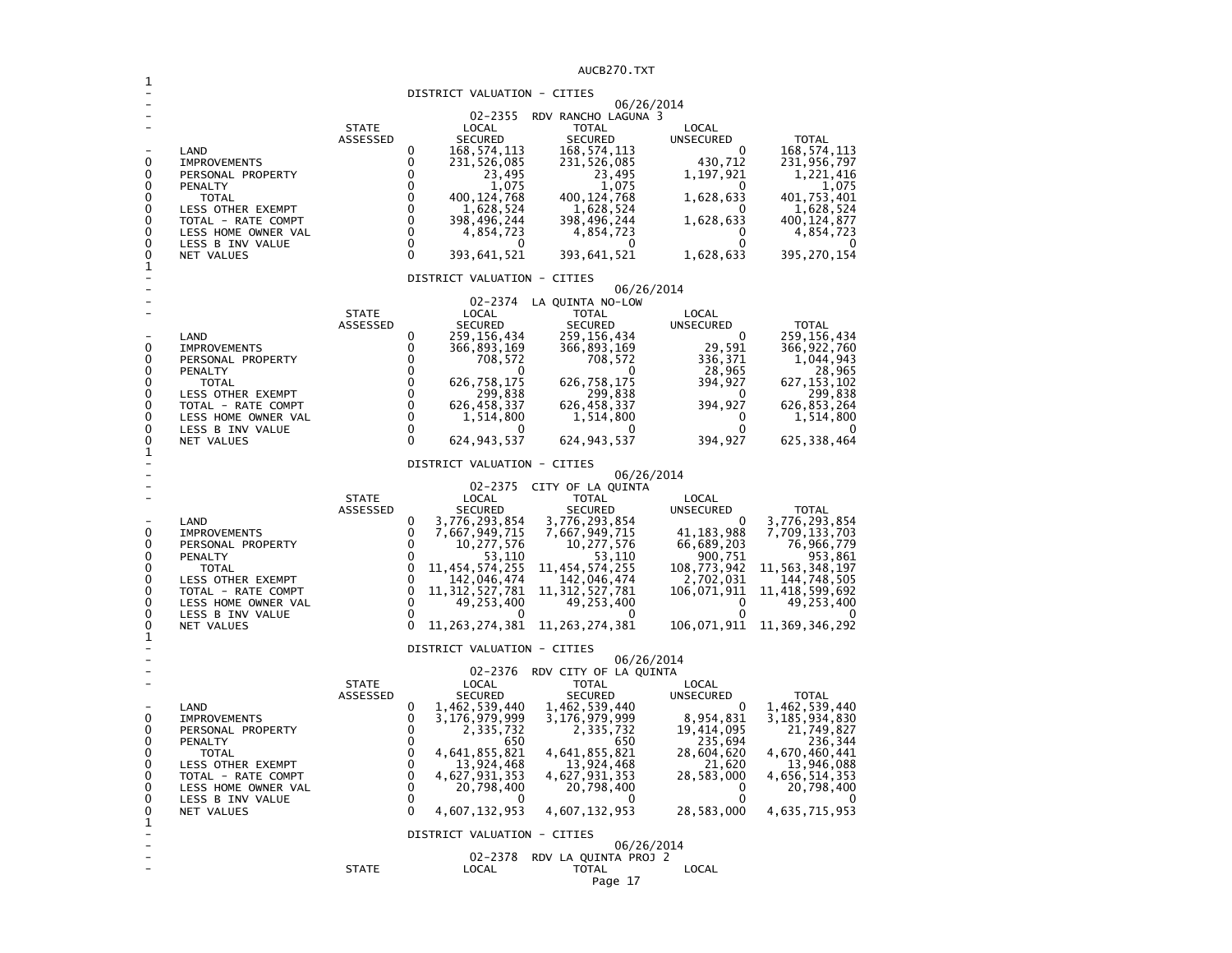| 0<br>0<br>0<br>0<br>0<br>0<br>0<br>0<br>0<br>1<br>0<br>0<br>0<br>0<br>0<br>0<br>0                                 | LAND<br><b>IMPROVEMENTS</b><br>PERSONAL PROPERTY<br>PENALTY<br><b>TOTAL</b><br>LESS OTHER EXEMPT<br>TOTAL - RATE COMPT<br>LESS HOME OWNER VAL<br>LESS B INV VALUE<br>NET VALUES               | ASSESSED                 | 0<br>0<br>0<br>0<br>$\pmb{0}$<br>0<br>$\pmb{0}$<br>$\mathbf 0$<br>0<br>$\Omega$                                            | <b>SECURED</b><br>774,723,578<br>1,884,008,178<br>5,007,370<br>52,460<br>2,663,791,586<br>126,069,408<br>2,537,722,178<br>16, 188, 200<br>2,521,533,978<br>DISTRICT VALUATION - CITIES                            | AUCB270.TXT<br><b>SECURED</b><br>774,723,578<br>1,884,008,178<br>5,007,370<br>52,460<br>2,663,791,586<br>126,069,408<br>2,537,722,178<br>16,188,200<br>2,521,533,978                                         | UNSECURED<br>0<br>25,833,222<br>35,018,331<br>572,961<br>61, 424, 514<br>2,680,411<br>58,744,103<br>0<br>0<br>58,744,103            | <b>TOTAL</b><br>774,723,578<br>1,909,841,400<br>40,025,701<br>625,421<br>2,725,216,100<br>128,749,819<br>2,596,466,281<br>16,188,200<br>2,580,278,081        |
|-------------------------------------------------------------------------------------------------------------------|-----------------------------------------------------------------------------------------------------------------------------------------------------------------------------------------------|--------------------------|----------------------------------------------------------------------------------------------------------------------------|-------------------------------------------------------------------------------------------------------------------------------------------------------------------------------------------------------------------|--------------------------------------------------------------------------------------------------------------------------------------------------------------------------------------------------------------|-------------------------------------------------------------------------------------------------------------------------------------|--------------------------------------------------------------------------------------------------------------------------------------------------------------|
|                                                                                                                   | LAND<br><b>IMPROVEMENTS</b><br>PERSONAL PROPERTY<br>PENALTY<br><b>TOTAL</b><br>LESS OTHER EXEMPT<br>TOTAL - RATE COMPT<br>LESS HOME OWNER VAL<br>LESS B INV VALUE                             | <b>STATE</b><br>ASSESSED | 0<br>0<br>0<br>0<br>$\mathbf 0$<br>0<br>0<br>$\mathbf 0$<br>0                                                              | LOCAL<br><b>SECURED</b><br>27,450,726<br>58,664,742<br>0<br>0<br>86, 115, 468<br>$\mathbf{0}$<br>86, 115, 468<br>294,000<br>0                                                                                     | 06/26/2014<br>02-2382 LA QUINTA LLD AD 89-1<br>TOTAL<br><b>SECURED</b><br>27,450,726<br>58,664,742<br>0<br>0<br>86,115,468<br>0<br>86,115,468<br>294,000<br>0                                                | LOCAL<br>UNSECURED<br>0<br>0<br>141,013<br>0<br>141,013<br>0<br>141,013<br>0<br>0                                                   | <b>TOTAL</b><br>27,450,726<br>58,664,742<br>141,013<br>86,256,481<br>$\Omega$<br>86,256,481<br>294,000<br>$\mathbf{0}$                                       |
| 0<br>0<br>1<br>0<br>0<br>0<br>0<br>0<br>0<br>0<br>0<br>0<br>1<br>0<br>0<br>0<br>0<br>0<br>0<br>0<br>0<br>$\Omega$ | NET VALUES<br>LAND<br><b>IMPROVEMENTS</b><br>PERSONAL PROPERTY<br>PENALTY<br><b>TOTAL</b><br>LESS OTHER EXEMPT<br>TOTAL - RATE COMPT<br>LESS HOME OWNER VAL<br>LESS B INV VALUE<br>NET VALUES | <b>STATE</b><br>ASSESSED | $\Omega$<br>0<br>0<br>0<br>$\mathbf 0$<br>$\Omega$<br>$\mathbf 0$<br>$\mathbf 0$<br>$\mathbf 0$<br>$\mathbf 0$<br>$\Omega$ | 85,821,468<br>DISTRICT VALUATION - CITIES<br>02-2405<br>LOCAL<br><b>SECURED</b><br>236,849,394<br>718,126,102<br>1,826,163<br>63,738<br>956,865,397<br>48,622,968<br>908, 242, 429<br>14,945,000<br>893, 297, 429 | 85,821,468<br>06/26/2014<br>RDV HEMET AGENCY<br><b>TOTAL</b><br>SECURED<br>236,849,394<br>718,126,102<br>1,826,163<br>63,738<br>956,865,397<br>48,622,968<br>908, 242, 429<br>14,945,000<br>893, 297, 429    | 141,013<br>LOCAL<br>UNSECURED<br>520<br>4,058,153<br>6,896,815<br>30,408<br>10,985,896<br>0<br>10,985,896<br>0<br>0<br>10,985,896   | 85, 962, 481<br><b>TOTAL</b><br>236,849,914<br>722,184,255<br>8,722,978<br>94,146<br>967,851,293<br>48,622,968<br>919, 228, 325<br>14,945,000<br>904,283,325 |
|                                                                                                                   | LAND<br><b>IMPROVEMENTS</b><br>PERSONAL PROPERTY<br>PENALTY<br><b>TOTAL</b><br>LESS OTHER EXEMPT<br>TOTAL - RATE COMPT<br>LESS HOME OWNER VAL<br>LESS B INV VALUE<br>NET VALUES               | <b>STATE</b><br>ASSESSED | 0<br>0<br>0<br>0<br>$\ddot{\mathbf{0}}$<br>0<br>0<br>0<br>$\mathbf 0$<br>$\Omega$                                          | DISTRICT VALUATION - CITIES<br>LOCAL<br><b>SECURED</b><br>418,367,131<br>943,789,714<br>5,727,730<br>246,751<br>1,368,131,326<br>70,883,835<br>1,297,247,491<br>22,674,349<br>0<br>1, 274, 573, 142               | 06/26/2014<br>02-2406 HEMET LTG DIST 19<br>TOTAL<br><b>SECURED</b><br>418,367,131<br>943,789,714<br>5,727,730<br>246,751<br>1,368,131,326<br>70,883,835<br>1,297,247,491<br>22,674,349<br>0<br>1.274.573.142 | LOCAL<br>UNSECURED<br>7,194<br>25,838,454<br>48, 182, 307<br>540,871<br>74,568,826<br>100,567<br>74,468,259<br>0<br>0<br>74,468,259 | <b>TOTAL</b><br>418, 374, 325<br>969,628,168<br>53,910,037<br>787,622<br>1,442,700,152<br>70,984,402<br>1,371,715,750<br>22,674,349<br>0<br>1,349,041,401    |
| 1<br>0<br>0<br>0                                                                                                  | LAND<br><b>IMPROVEMENTS</b><br>PERSONAL PROPERTY<br>PENALTY                                                                                                                                   | <b>STATE</b><br>ASSESSED | 0<br>0<br>0<br>0                                                                                                           | DISTRICT VALUATION - CITIES<br>LOCAL<br><b>SECURED</b><br>1,395,427,530<br>3,300,140,150<br>10,734,242<br>327,487                                                                                                 | 06/26/2014<br>02-2407 CITY OF HEMET BASIC AREA ANX<br><b>TOTAL</b><br><b>SECURED</b><br>1,395,427,530<br>3,300,140,150<br>10,734,242<br>327,487<br>Page 18                                                   | LOCAL<br>UNSECURED<br>9,337<br>61, 172, 149<br>99, 122, 311<br>1,375,738                                                            | <b>TOTAL</b><br>1,395,436,867<br>3, 361, 312, 299<br>109,856,553<br>1,703,225                                                                                |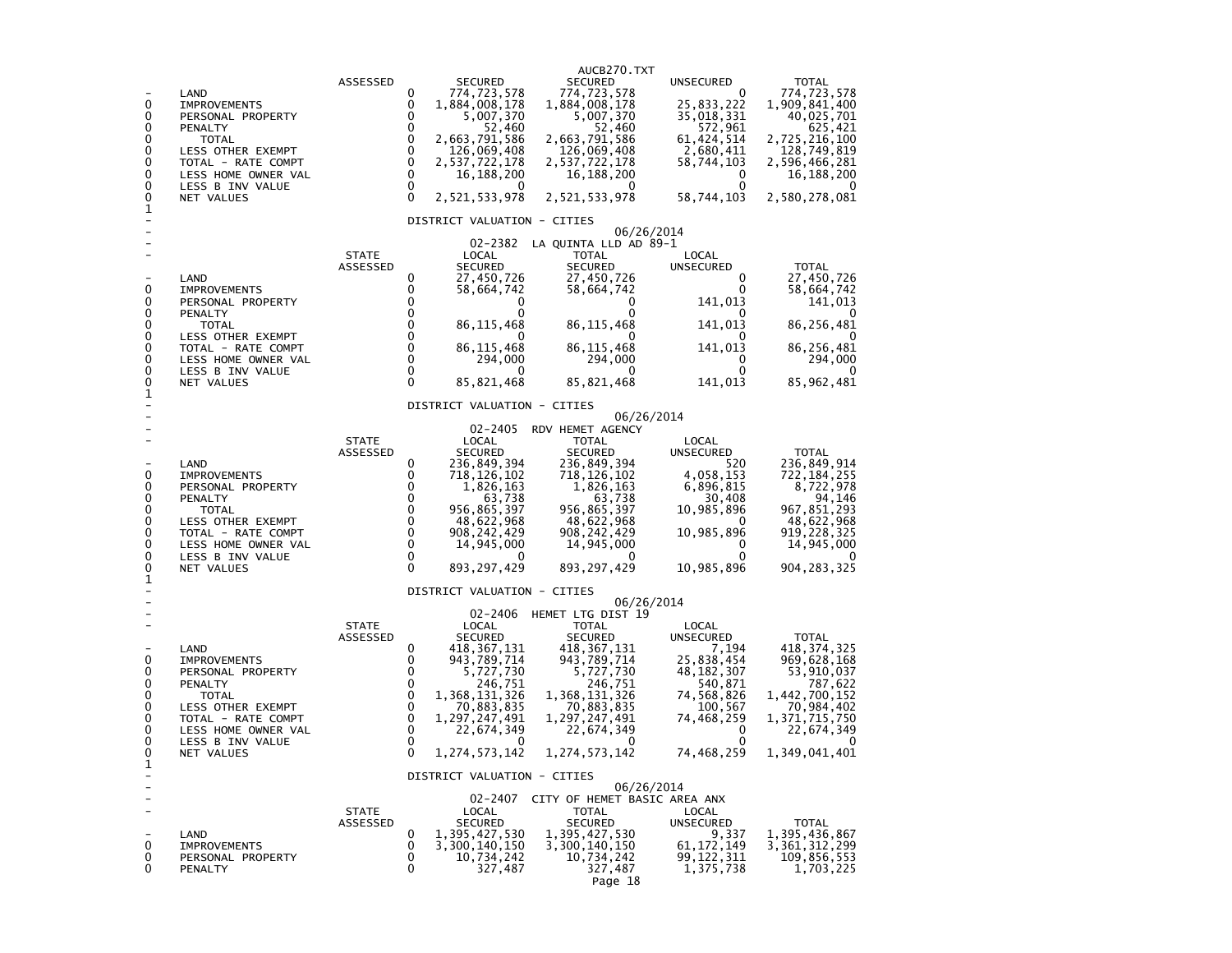| 0<br>0<br>0<br>0<br>0<br>0<br>1                     | TOTAL<br>LESS OTHER EXEMPT<br>TOTAL - RATE COMPT<br>LESS HOME OWNER VAL<br>LESS B INV VALUE<br>NET VALUES                                                                |                                 | 0<br>0<br>0<br>0<br>0<br>$\Omega$                                                             | 4,706,629,409<br>145,097,337<br>4,561,532,072<br>83,044,694<br>0<br>4,478,487,378                                                                                                                                    | AUCB270.TXT<br>4,706,629,409<br>145,097,337<br>4, 561, 532, 072<br>83,044,694<br>0<br>4,478,487,378                                                                                       | 161, 679, 535<br>1,414,542<br>160, 264, 993<br>0<br>0<br>160, 264, 993                                                                                        | 4,868,308,944<br>146,511,879<br>4,721,797,065<br>83,044,694<br>4,638,752,371                                                                                     |
|-----------------------------------------------------|--------------------------------------------------------------------------------------------------------------------------------------------------------------------------|---------------------------------|-----------------------------------------------------------------------------------------------|----------------------------------------------------------------------------------------------------------------------------------------------------------------------------------------------------------------------|-------------------------------------------------------------------------------------------------------------------------------------------------------------------------------------------|---------------------------------------------------------------------------------------------------------------------------------------------------------------|------------------------------------------------------------------------------------------------------------------------------------------------------------------|
| 0<br>0<br>0<br>0<br>0<br>0<br>0<br>0<br>0<br>1      | LAND<br><b>IMPROVEMENTS</b><br>PERSONAL PROPERTY<br>PENALTY<br>TOTAL<br>LESS OTHER EXEMPT<br>TOTAL - RATE COMPT<br>LESS HOME OWNER VAL<br>LESS B INV VALUE<br>NET VALUES | <b>STATE</b><br>ASSESSED        | 0<br>0<br>$\mathbf 0$<br>0<br>0<br>0<br>0<br>0<br>0<br>$\Omega$                               | DISTRICT VALUATION - CITIES<br>02–2411<br>LOCAL<br><b>SECURED</b><br>426,702,426<br>1,097,116,230<br>2,927,418<br>73,047<br>1,526,819,121<br>31,018,746<br>1,495,800,375<br>28,743,808<br>0<br>1,467,056,567         | HEMET COMB LLD 1-18<br>TOTAL<br><b>SECURED</b><br>426,702,426<br>1,097,116,230<br>2,927,418<br>73,047<br>1,526,819,121<br>31,018,746<br>1,495,800,375<br>28,743,808<br>0<br>1,467,056,567 | 06/26/2014<br>LOCAL<br><b>UNSECURED</b><br>2,143<br>20,585,706<br>19,664,747<br>310,066<br>40,562,662<br>111,912<br>40,450,750<br>0<br>$\Omega$<br>40,450,750 | <b>TOTAL</b><br>426,704,569<br>1,117,701,936<br>22,592,165<br>383,113<br>1,567,381,783<br>31,130,658<br>1,536,251,125<br>28,743,808<br>$\Omega$<br>1,507,507,317 |
| 0<br>0<br>0<br>0<br>0<br>0<br>0<br>0<br>0           | LAND<br><b>IMPROVEMENTS</b><br>PERSONAL PROPERTY<br>PENALTY<br>TOTAL<br>LESS OTHER EXEMPT<br>TOTAL - RATE COMPT<br>LESS HOME OWNER VAL<br>LESS B INV VALUE<br>NET VALUES | <b>STATE</b><br>ASSESSED        | 0<br>0<br>0<br>0<br>0<br>$\mathbf 0$<br>$\mathbf 0$<br>$\mathbf 0$<br>$\mathbf 0$<br>$\Omega$ | DISTRICT VALUATION - CITIES<br>02-2412<br>LOCAL<br><b>SECURED</b><br>11,854,650<br>18,821,184<br>77,805<br>575<br>30,754,214<br>$\Omega$<br>30,754,214<br>147,000<br>0<br>30,607,214                                 | RDV HEMET FARMERS FAIR<br>TOTAL<br><b>SECURED</b><br>11,854,650<br>18,821,184<br>77,805<br>575<br>30,754,214<br>30,754,214<br>147,000<br>0<br>30,607,214                                  | 06/26/2014<br>LOCAL<br><b>UNSECURED</b><br>4,927<br>674,349<br>374,045<br>23,874<br>1,077,195<br>O<br>1,077,195<br>0<br>0<br>1,077,195                        | TOTAL<br>11,859,577<br>19,495,533<br>451,850<br>24,449<br>31,831,409<br>31,831,409<br>147,000<br>0<br>31,684,409                                                 |
| 1<br>0<br>0<br>0<br>0<br>0<br>0<br>0<br>0<br>0<br>1 | LAND<br><b>IMPROVEMENTS</b><br>PERSONAL PROPERTY<br>PENALTY<br>TOTAL<br>LESS OTHER EXEMPT<br>TOTAL - RATE COMPT<br>LESS HOME OWNER VAL<br>LESS B INV VALUE<br>NET VALUES | <b>STATE</b><br>ASSESSED        | 0<br>0<br>0<br>0<br>0<br>0<br>0<br>0<br>0<br>0                                                | DISTRICT VALUATION - CITIES<br>02-2413<br>LOCAL<br><b>SECURED</b><br>19,997,442<br>40,135,786<br>50,751<br>264<br>60,184,243<br>4,009,617<br>56,174,626<br>189,000<br>0<br>55,985,626<br>DISTRICT VALUATION - CITIES | RDV HEMET WESTON PARK<br><b>TOTAL</b><br><b>SECURED</b><br>19,997,442<br>40,135,786<br>50,751<br>264<br>60,184,243<br>4,009,617<br>56,174,626<br>189,000<br>0<br>55,985,626               | 06/26/2014<br>LOCAL<br>UNSECURED<br>0<br>1,551,315<br>4,801,712<br>77,426<br>6,430,453<br>0<br>6,430,453<br>0<br>0<br>6,430,453                               | <b>TOTAL</b><br>19,997,442<br>41,687,101<br>4,852,463<br>77,690<br>66,614,696<br>4,009,617<br>62,605,079<br>189,000<br>62,416,079                                |
| $\mathbf 0$<br>0<br>0<br>0<br>0<br>0<br>0<br>0      | LAND<br><b>IMPROVEMENTS</b><br>PERSONAL PROPERTY<br>PENALTY<br><b>TOTAL</b><br>LESS OTHER EXEMPT<br>TOTAL - RATE COMPT<br>LESS HOME OWNER VAL<br>LESS B INV VALUE        | <b>STATE</b><br><b>ASSESSED</b> | 0<br>$\mathbf 0$<br>$\mathbf 0$<br>$\mathbf 0$<br>0<br>0<br>0<br>0<br>0                       | 02-2414<br>LOCAL<br><b>SECURED</b><br>14,945,941<br>22,681,331<br>0<br>0<br>37,627,272<br>1,463,004<br>36,164,268<br>119,000<br>0                                                                                    | RDV HEMET DOWNTOWN<br>TOTAL<br><b>SECURED</b><br>14,945,941<br>22,681,331<br>0<br>0<br>37,627,272<br>1,463,004<br>36,164,268<br>119,000<br>0<br>1 ∩                                       | 06/26/2014<br>LOCAL<br><b>UNSECURED</b><br>1,143<br>903,197<br>902,755<br>51,863<br>1,858,958<br>$\Omega$<br>1,858,958<br>0<br>0                              | TOTAL<br>14,947,084<br>23,584,528<br>902,755<br>51,863<br>39,486,230<br>1,463,004<br>38,023,226<br>119,000<br>0                                                  |

Page 19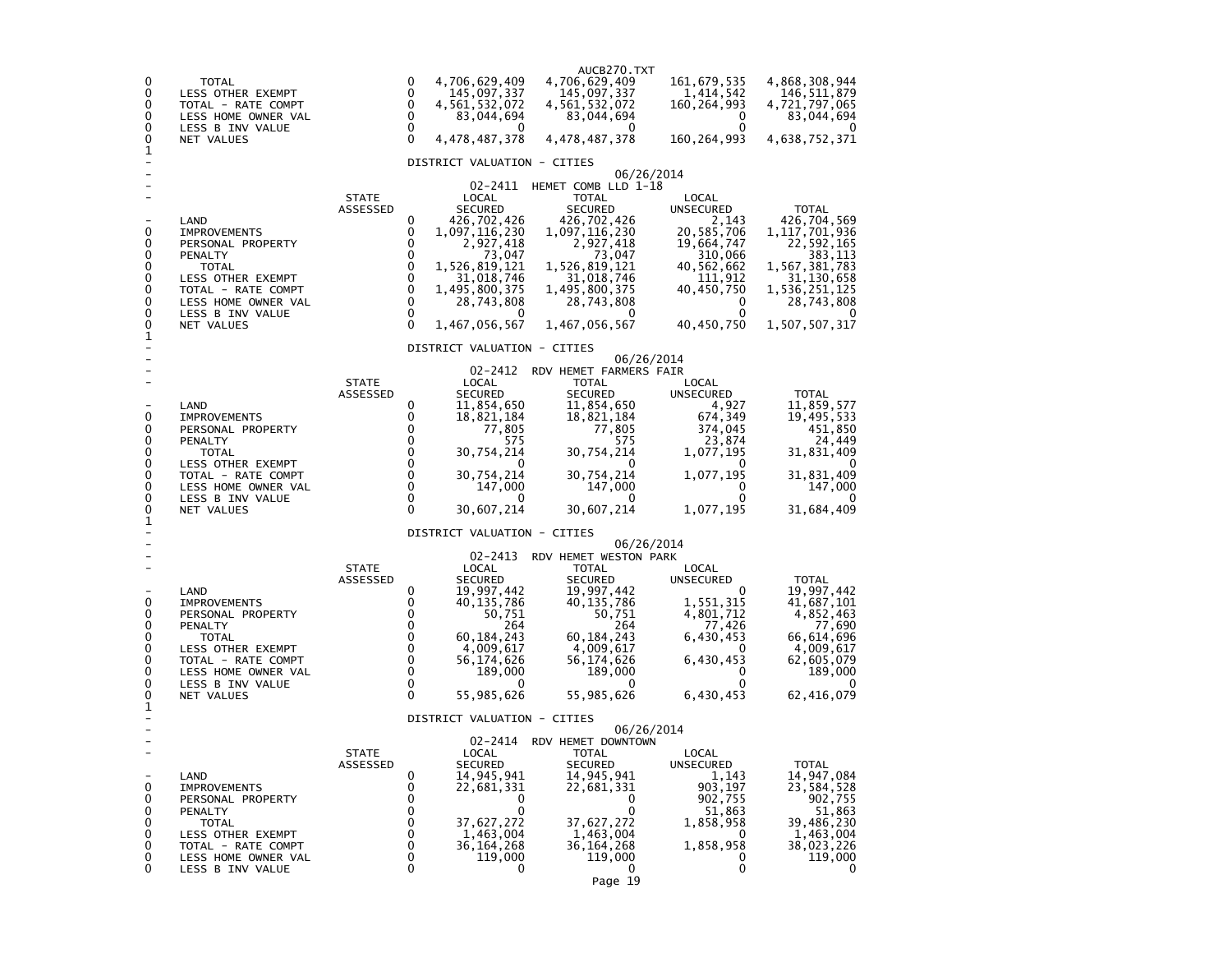| 0                        | NET VALUES                                |                          | 0                       | 36,045,268                     | AUCB270.TXT<br>36,045,268                  | 1,858,958                 | 37,904,226                     |  |  |  |  |
|--------------------------|-------------------------------------------|--------------------------|-------------------------|--------------------------------|--------------------------------------------|---------------------------|--------------------------------|--|--|--|--|
| 1                        |                                           |                          |                         | DISTRICT VALUATION - CITIES    |                                            |                           |                                |  |  |  |  |
|                          |                                           |                          |                         | 02-2415                        | RDV COMB COMMERCIAL AB1290                 | 06/26/2014                |                                |  |  |  |  |
|                          |                                           | <b>STATE</b>             |                         | LOCAL                          | <b>TOTAL</b>                               | LOCAL                     |                                |  |  |  |  |
|                          | LAND                                      | ASSESSED                 | 0                       | <b>SECURED</b><br>123,767,344  | <b>SECURED</b><br>123,767,344              | <b>UNSECURED</b><br>1.501 | <b>TOTAL</b><br>123,768,845    |  |  |  |  |
| 0<br>0                   | <b>IMPROVEMENTS</b>                       |                          | 0<br>0                  | 249, 319, 172                  | 249, 319, 172                              | 22,877,742                | 272, 196, 914                  |  |  |  |  |
| 0                        | PERSONAL PROPERTY<br>PENALTY              |                          | 0                       | 616,483<br>128,735             | 616,483<br>128,735                         | 23, 357, 200<br>525,209   | 23,973,683<br>653,944          |  |  |  |  |
| 0<br>0                   | <b>TOTAL</b><br>LESS OTHER EXEMPT         |                          | 0<br>$\mathbf 0$        | 373,831,734<br>3,138,557       | 373,831,734<br>3,138,557                   | 46,761,652<br>124,801     | 420,593,386<br>3,263,358       |  |  |  |  |
| 0                        | TOTAL - RATE COMPT                        |                          | $\mathbf 0$             | 370,693,177                    | 370,693,177                                | 46,636,851                | 417,330,028                    |  |  |  |  |
| 0<br>0                   | LESS HOME OWNER VAL<br>LESS B INV VALUE   |                          | $\mathbf 0$<br>0        | 26,858<br>0                    | 26,858<br>0                                | 0<br>0                    | 26,858<br>0                    |  |  |  |  |
| 0<br>1                   | NET VALUES                                |                          | 0                       | 370,666,319                    | 370,666,319                                | 46,636,851                | 417,303,170                    |  |  |  |  |
|                          |                                           |                          |                         | DISTRICT VALUATION - CITIES    |                                            |                           |                                |  |  |  |  |
|                          |                                           |                          |                         | $02 - 2425$                    | RDV CONSOL WHITEWATER                      | 06/26/2014                |                                |  |  |  |  |
|                          |                                           | <b>STATE</b><br>ASSESSED |                         | LOCAL<br><b>SECURED</b>        | <b>TOTAL</b><br>SECURED                    | LOCAL<br>UNSECURED        | <b>TOTAL</b>                   |  |  |  |  |
|                          | LAND                                      |                          | 0                       | 1,375,566,417                  | 1, 375, 566, 417                           | $\Omega$                  | 1,375,566,417                  |  |  |  |  |
| 0<br>0                   | <b>IMPROVEMENTS</b><br>PERSONAL PROPERTY  |                          | 0<br>0                  | 2,588,595,669<br>15,922,901    | 2,588,595,669<br>15,922,901                | 8,046,166<br>18,628,146   | 2,596,641,835<br>34,551,047    |  |  |  |  |
| 0<br>0                   | <b>PENALTY</b><br><b>TOTAL</b>            |                          | 0<br>0                  | 6,758<br>3,980,091,745         | 6,758<br>3,980,091,745                     | 244,757<br>26,919,069     | 251,515<br>4,007,010,814       |  |  |  |  |
| 0                        | LESS OTHER EXEMPT                         |                          | $\mathbf 0$             | 836,421                        | 836,421                                    | 0                         | 836,421                        |  |  |  |  |
| 0<br>0                   | TOTAL - RATE COMPT<br>LESS HOME OWNER VAL |                          | 0<br>$\mathbf 0$        | 3,979,255,324<br>7,567,000     | 3,979,255,324<br>7,567,000                 | 26,919,069<br>0           | 4,006,174,393<br>7,567,000     |  |  |  |  |
| 0<br>0                   | LESS B INV VALUE<br>NET VALUES            |                          | $\mathbf 0$<br>$\Omega$ | 0<br>3,971,688,324             | 0<br>3,971,688,324                         | 0<br>26,919,069           | 3,998,607,393                  |  |  |  |  |
| 1                        |                                           |                          |                         | DISTRICT VALUATION - CITIES    |                                            |                           |                                |  |  |  |  |
|                          |                                           |                          |                         |                                |                                            | 06/26/2014                |                                |  |  |  |  |
|                          |                                           | <b>STATE</b>             |                         | 02-2432<br>LOCAL               | CITY OF INDIAN WELLS AD 12<br><b>TOTAL</b> | LOCAL                     |                                |  |  |  |  |
|                          | LAND                                      | ASSESSED                 | 0                       | <b>SECURED</b><br>50,658,553   | <b>SECURED</b><br>50,658,553               | <b>UNSECURED</b><br>0     | <b>TOTAL</b><br>50,658,553     |  |  |  |  |
| 0                        | <b>IMPROVEMENTS</b>                       |                          | 0                       | 99,224,972                     | 99,224,972                                 | 0                         | 99,224,972                     |  |  |  |  |
| 0<br>0                   | PERSONAL PROPERTY<br>PENALTY              |                          | 0<br>0                  | 0<br>0                         | 0<br>0                                     | 21,224                    | 21,224                         |  |  |  |  |
| 0<br>0                   | <b>TOTAL</b><br>LESS OTHER EXEMPT         |                          | 0<br>$\mathbf 0$        | 149,883,525                    | 149,883,525                                | 21,224<br>O               | 149,904,749<br>0               |  |  |  |  |
| 0<br>0                   | TOTAL - RATE COMPT                        |                          | 0<br>$\mathbf 0$        | 149,883,525                    | 149,883,525                                | 21,224<br>0               | 149,904,749                    |  |  |  |  |
| 0                        | LESS HOME OWNER VAL<br>LESS B INV VALUE   |                          | 0                       | 467,600<br>O                   | 467,600<br>0                               | 0                         | 467,600                        |  |  |  |  |
| 0<br>1                   | NET VALUES                                |                          | 0                       | 149, 415, 925                  | 149, 415, 925                              | 21,224                    | 149, 437, 149                  |  |  |  |  |
|                          |                                           |                          |                         | DISTRICT VALUATION - CITIES    |                                            | 06/26/2014                |                                |  |  |  |  |
|                          |                                           |                          |                         | 02-2433                        | CITY OF INDIAN WELLS S. WASTE              |                           |                                |  |  |  |  |
|                          |                                           | <b>STATE</b><br>ASSESSED |                         | LOCAL<br><b>SECURED</b>        | <b>TOTAL</b><br><b>SECURED</b>             | LOCAL<br><b>UNSECURED</b> | <b>TOTAL</b>                   |  |  |  |  |
| 0                        | LAND<br><b>IMPROVEMENTS</b>               |                          | 0<br>0                  | 1,623,149,695<br>2,930,249,946 | 1,623,149,695<br>2,930,249,946             | 0<br>11, 104, 114         | 1,623,149,695<br>2,941,354,060 |  |  |  |  |
| 0                        | PERSONAL PROPERTY                         |                          | 0                       | 15,922,901                     | 15,922,901                                 | 23,577,022                | 39,499,923                     |  |  |  |  |
| 0<br>0                   | PENALTY<br><b>TOTAL</b>                   |                          | 0<br>0                  | 6,758<br>4,569,329,300         | 6,758<br>4,569,329,300                     | 244,757<br>34,925,893     | 251,515<br>4,604,255,193       |  |  |  |  |
| 0<br>0                   | LESS OTHER EXEMPT<br>TOTAL - RATE COMPT   |                          | 0<br>0                  | 1,348,615<br>4,567,980,685     | 1,348,615<br>4,567,980,685                 | 0<br>34, 925, 893         | 1,348,615<br>4,602,906,578     |  |  |  |  |
| 0                        | LESS HOME OWNER VAL                       |                          | 0                       | 8,327,200                      | 8,327,200                                  | 0                         | 8,327,200                      |  |  |  |  |
| 0<br>0                   | LESS B INV VALUE<br>NET VALUES            |                          | 0<br>0                  | $_{0}$<br>4,559,653,485        | $\Omega$<br>4,559,653,485                  | 0<br>34,925,893           | $\mathbf{0}$<br>4,594,579,378  |  |  |  |  |
| 1<br>$\overline{a}$      |                                           |                          |                         | DISTRICT VALUATION - CITIES    |                                            |                           |                                |  |  |  |  |
| $\overline{\phantom{0}}$ |                                           |                          |                         |                                | 02-2434 CITY OF INDIAN WELLS FIRE SRV      | 06/26/2014                |                                |  |  |  |  |
|                          |                                           |                          |                         |                                |                                            |                           |                                |  |  |  |  |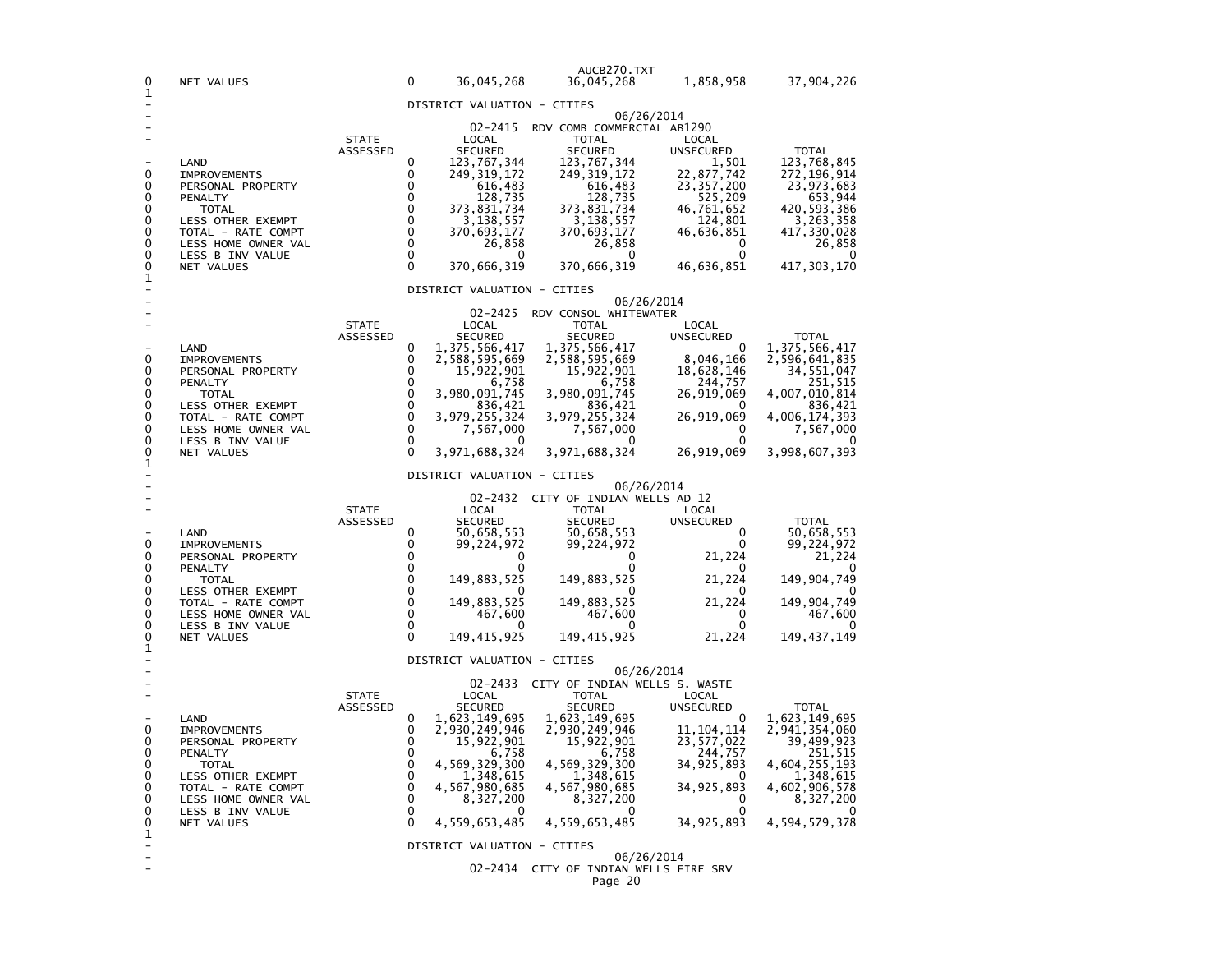| 0<br>0<br>0<br>0<br>0<br>0<br>0<br>0<br>0<br>1 | LAND<br><b>IMPROVEMENTS</b><br>PERSONAL PROPERTY<br>PENALTY<br><b>TOTAL</b><br>LESS OTHER EXEMPT<br>TOTAL - RATE COMPT<br>LESS HOME OWNER VAL<br>LESS B INV VALUE<br>NET VALUES | <b>STATE</b><br>ASSESSED | 0<br>0<br>0<br>0<br>0<br>$\pmb{0}$<br>0<br>$\mathbf 0$<br>$\mathbf 0$<br>$\Omega$ | LOCAL<br><b>SECURED</b><br>1,623,149,695<br>2,930,249,946<br>15,922,901<br>6,758<br>4,569,329,300<br>1,348,615<br>4,567,980,685<br>8,327,200<br>0<br>4,559,653,485<br>DISTRICT VALUATION - CITIES | AUCB270.TXT<br><b>TOTAL</b><br><b>SECURED</b><br>1,623,149,695<br>2,930,249,946<br>15,922,901<br>6,758<br>4,569,329,300<br>1,348,615<br>4,567,980,685<br>8,327,200<br>0<br>4,559,653,485 | LOCAL<br><b>UNSECURED</b><br>0<br>11, 104, 114<br>23,577,022<br>244,757<br>34,925,893<br>0<br>34, 925, 893<br>0<br>0<br>34, 925, 893 | <b>TOTAL</b><br>1,623,149,695<br>2,941,354,060<br>39,499,923<br>251,515<br>4,604,255,193<br>1,348,615<br>4,602,906,578<br>8,327,200<br>4,594,579,378 |
|------------------------------------------------|---------------------------------------------------------------------------------------------------------------------------------------------------------------------------------|--------------------------|-----------------------------------------------------------------------------------|---------------------------------------------------------------------------------------------------------------------------------------------------------------------------------------------------|------------------------------------------------------------------------------------------------------------------------------------------------------------------------------------------|--------------------------------------------------------------------------------------------------------------------------------------|------------------------------------------------------------------------------------------------------------------------------------------------------|
| 0<br>0<br>0<br>0<br>0<br>0<br>0<br>0<br>0<br>1 | LAND<br><b>IMPROVEMENTS</b><br>PERSONAL PROPERTY<br>PENALTY<br>TOTAL<br>LESS OTHER EXEMPT<br>TOTAL - RATE COMPT<br>LESS HOME OWNER VAL<br>LESS B INV VALUE<br><b>NET VALUES</b> | <b>STATE</b><br>ASSESSED | 0<br>0<br>0<br>0<br>0<br>$\mathbf 0$<br>$\mathbf 0$<br>0<br>0<br>$\Omega$         | 02-2435<br>LOCAL<br><b>SECURED</b><br>18,731,048<br>41,702,207<br>0<br>0<br>60,433,255<br>60,433,255<br>217,000<br>0<br>60, 216, 255                                                              | CITY OF INDIAN WELLS COOK ST<br><b>TOTAL</b><br><b>SECURED</b><br>18,731,048<br>41,702,207<br>0<br>0<br>60,433,255<br>$\Omega$<br>60,433,255<br>217,000<br>0<br>60, 216, 255             | 06/26/2014<br>LOCAL<br><b>UNSECURED</b><br>0<br>863,636<br>418,434<br>5,953<br>1,288,023<br>0<br>1,288,023<br>0<br>0<br>1,288,023    | <b>TOTAL</b><br>18,731,048<br>42,565,843<br>418,434<br>5,953<br>61,721,278<br>61,721,278<br>217,000<br>61, 504, 278                                  |
| 0<br>0<br>0<br>0<br>0<br>0<br>0<br>0<br>0<br>1 | LAND<br><b>IMPROVEMENTS</b><br>PERSONAL PROPERTY<br>PENALTY<br><b>TOTAL</b><br>LESS OTHER EXEMPT<br>TOTAL - RATE COMPT<br>LESS HOME OWNER VAL<br>LESS B INV VALUE<br>NET VALUES | <b>STATE</b><br>ASSESSED | 0<br>0<br>0<br>0<br>$\mathbf 0$<br>$\mathbf 0$<br>0<br>0<br>0<br>$\Omega$         | DISTRICT VALUATION - CITIES<br>02-2437<br>LOCAL<br><b>SECURED</b><br>36,281,456<br>85,660,105<br>0<br>121,941,561<br>121,941,561<br>544,600<br>0<br>121,396,961                                   | CITY OF INDIAN WELLS LLD 5<br><b>TOTAL</b><br>SECURED<br>36,281,456<br>85,660,105<br>0<br>0<br>121,941,561<br>121,941,561<br>544,600<br>0<br>121,396,961                                 | 06/26/2014<br>LOCAL<br><b>UNSECURED</b><br>0<br>863,636<br>425,281<br>5,953<br>1,294,870<br>0<br>1,294,870<br>0<br>0<br>1,294,870    | <b>TOTAL</b><br>36,281,456<br>86, 523, 741<br>425.281<br>5,953<br>123,236,431<br>123,236,431<br>544,600<br>0<br>122,691,831                          |
| 0<br>0<br>0<br>0<br>0<br>0<br>0<br>0<br>0<br>1 | LAND<br><b>IMPROVEMENTS</b><br>PERSONAL PROPERTY<br>PENALTY<br><b>TOTAL</b><br>LESS OTHER EXEMPT<br>TOTAL - RATE COMPT<br>LESS HOME OWNER VAL<br>LESS B INV VALUE<br>NET VALUES | <b>STATE</b><br>ASSESSED | 0<br>0<br>0<br>0<br>0<br>0<br>$\mathbf 0$<br>$\mathbf 0$<br>$\Omega$<br>0         | DISTRICT VALUATION - CITIES<br>02-2438<br>LOCAL<br><b>SECURED</b><br>24, 121, 846<br>58,893,566<br>0<br>83,015,412<br>83,015,412<br>378,000<br>0<br>82,637,412                                    | CITY OF INDIAN WELLS LLD 6<br><b>TOTAL</b><br>SECURED<br>24,121,846<br>58,893,566<br>0<br>83,015,412<br>83,015,412<br>378,000<br>0<br>82,637,412                                         | 06/26/2014<br>LOCAL<br><b>UNSECURED</b><br>0<br>0<br>0<br>0<br>0<br>$\mathbf 0$<br>$\mathbf 0$<br>$\mathbf 0$<br>$\Omega$<br>0       | <b>TOTAL</b><br>24, 121, 846<br>58,893,566<br>$\mathbf{U}$<br>83,015,412<br>83,015,412<br>378,000<br>0<br>82,637,412                                 |
| ÷<br>۳<br>÷.<br>0<br>0                         | LAND<br><b>IMPROVEMENTS</b><br>PERSONAL PROPERTY                                                                                                                                | <b>STATE</b><br>ASSESSED | 0<br>0<br>0                                                                       | DISTRICT VALUATION - CITIES<br>02-2439<br>LOCAL<br><b>SECURED</b><br>3,444,442<br>6,906,023<br>0                                                                                                  | CITY OF INDIAN WELLS LLD 4<br><b>TOTAL</b><br>SECURED<br>3,444,442<br>6,906,023<br>0<br>Page 21                                                                                          | 06/26/2014<br>LOCAL<br>UNSECURED<br>0<br>0<br>0                                                                                      | TOTAL<br>3,444,442<br>6,906,023<br>0                                                                                                                 |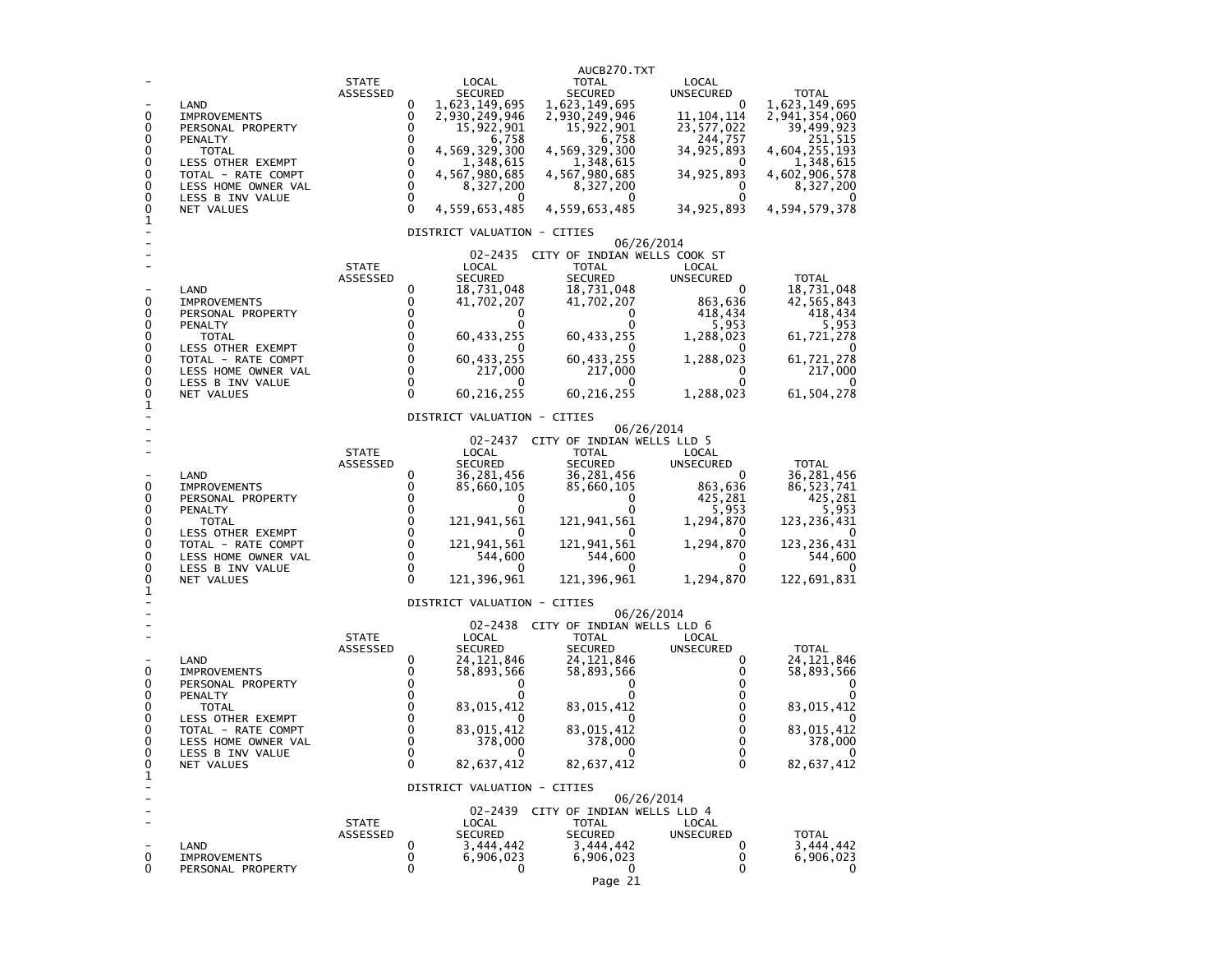|                |                                           |                                 |                      |                                | AUCB270.TXT                    |                           |                             |
|----------------|-------------------------------------------|---------------------------------|----------------------|--------------------------------|--------------------------------|---------------------------|-----------------------------|
| 0<br>0         | PENALTY<br>TOTAL                          |                                 | 0<br>0               | 10,350,465                     | 10,350,465                     | 0<br>0                    | 10,350,465                  |
| 0              | LESS OTHER EXEMPT                         |                                 | 0                    |                                |                                | 0                         | 0                           |
| 0<br>0         | TOTAL - RATE COMPT<br>LESS HOME OWNER VAL |                                 | 0<br>$\mathbf 0$     | 10,350,465<br>84,000           | 10,350,465<br>84,000           | 0<br>0                    | 10,350,465<br>84,000        |
| 0              | LESS B INV VALUE                          |                                 | 0<br>$\Omega$        | 0                              | 0                              | $\Omega$                  | $^{(1)}$                    |
| 0<br>1         | NET VALUES                                |                                 |                      | 10,266,465                     | 10,266,465                     | $\Omega$                  | 10,266,465                  |
|                |                                           |                                 |                      | DISTRICT VALUATION - CITIES    |                                | 06/26/2014                |                             |
|                |                                           |                                 |                      | 02-2440                        | CITY OF INDIAN WELLS LLD 3     |                           |                             |
|                |                                           | <b>STATE</b><br><b>ASSESSED</b> |                      | LOCAL<br><b>SECURED</b>        | <b>TOTAL</b><br><b>SECURED</b> | LOCAL<br><b>UNSECURED</b> | <b>TOTAL</b>                |
| 0              | LAND                                      |                                 | $\Omega$<br>$\Omega$ | 9,186,523                      | 9,186,523                      | 0                         | 9,186,523                   |
| 0              | <b>IMPROVEMENTS</b><br>PERSONAL PROPERTY  |                                 | 0                    | 20, 395, 776                   | 20, 395, 776<br>0              | 0<br>0                    | 20,395,776<br>0             |
| 0<br>0         | PENALTY<br>TOTAL                          |                                 | 0<br>$\Omega$        | 0<br>29,582,299                | o<br>29,582,299                | 0<br>$\Omega$             | 0<br>29,582,299             |
| 0              | LESS OTHER EXEMPT                         |                                 | 0                    |                                | 0                              | $\Omega$                  | O                           |
| 0<br>0         | TOTAL - RATE COMPT<br>LESS HOME OWNER VAL |                                 | 0<br>0               | 29,582,299<br>91,000           | 29,582,299<br>91,000           | 0<br>0                    | 29,582,299<br>91,000        |
| 0<br>0         | LESS B INV VALUE                          |                                 | 0<br>$\Omega$        | 0                              | 0                              | 0<br>$\Omega$             | 0                           |
| 1              | NET VALUES                                |                                 |                      | 29,491,299                     | 29,491,299                     |                           | 29,491,299                  |
|                |                                           |                                 |                      | DISTRICT VALUATION - CITIES    |                                | 06/26/2014                |                             |
|                |                                           |                                 |                      | 02-2441                        | CITY OF INDIAN WELLS           |                           |                             |
|                |                                           | <b>STATE</b><br>ASSESSED        |                      | LOCAL<br><b>SECURED</b>        | <b>TOTAL</b><br><b>SECURED</b> | LOCAL<br>UNSECURED        | <b>TOTAL</b>                |
| 0              | LAND<br><b>IMPROVEMENTS</b>               |                                 | 0<br>0               | 1,760,030,357                  | 1,760,030,357                  | 0<br>11, 104, 114         | 1,760,030,357               |
| 0              | PERSONAL PROPERTY                         |                                 | 0                    | 3,218,643,989<br>19,318,028    | 3,218,643,989<br>19,318,028    | 23, 577, 022              | 3,229,748,103<br>42,895,050 |
| 0<br>0         | PENALTY<br>TOTAL                          |                                 | 0<br>$\mathbf 0$     | 6,758<br>4,997,999,132         | 6,758<br>4,997,999,132         | 244,757<br>34,925,893     | 251,515<br>5,032,925,025    |
| 0              | LESS OTHER EXEMPT                         |                                 | 0                    | 1,348,615                      | 1,348,615                      |                           | 1,348,615                   |
| 0<br>0         | TOTAL - RATE COMPT<br>LESS HOME OWNER VAL |                                 | 0<br>0               | 4,996,650,517<br>8,855,000     | 4,996,650,517<br>8,855,000     | 34,925,893<br>0           | 5,031,576,410<br>8,855,000  |
| 0<br>0         | LESS B INV VALUE                          |                                 | 0<br>$\Omega$        |                                | 0                              | 0                         |                             |
| 1              | NET VALUES                                |                                 |                      | 4,987,795,517                  | 4,987,795,517                  | 34, 925, 893              | 5,022,721,410               |
|                |                                           |                                 |                      | DISTRICT VALUATION - CITIES    |                                | 06/26/2014                |                             |
|                |                                           |                                 |                      | 02-2444                        | CITY OF INDIAN WELLS LLD 1     |                           |                             |
|                |                                           | <b>STATE</b><br>ASSESSED        |                      | LOCAL<br><b>SECURED</b>        | <b>TOTAL</b><br><b>SECURED</b> | LOCAL<br><b>UNSECURED</b> | <b>TOTAL</b>                |
| 0              | LAND                                      |                                 | 0<br>0               | 36,352,154                     | 36, 352, 154                   | 0<br>0                    | 36,352,154                  |
| 0              | <b>IMPROVEMENTS</b><br>PERSONAL PROPERTY  |                                 | 0                    | 87,078,800<br>0                | 87,078,800<br>0                | 0                         | 87,078,800<br>0             |
| 0<br>0         | PENALTY<br>TOTAL                          |                                 | 0<br>0               | 0<br>123,430,954               | 0<br>123,430,954               | 0<br>0                    | 0<br>123,430,954            |
| 0              | LESS OTHER EXEMPT                         |                                 | 0                    | 187,399                        | 187,399                        | 0                         | 187,399                     |
| 0<br>0         | TOTAL - RATE COMPT<br>LESS HOME OWNER VAL |                                 | 0<br>0               | 123,243,555<br>719,600         | 123, 243, 555<br>719,600       | 0<br>0                    | 123, 243, 555<br>719,600    |
| 0              | LESS B INV VALUE                          |                                 | 0<br>$\Omega$        | $\Omega$                       | 0                              | 0<br>$\Omega$             | 0<br>122, 523, 955          |
| 0<br>1         | NET VALUES                                |                                 |                      | 122,523,955                    | 122,523,955                    |                           |                             |
|                |                                           |                                 |                      | DISTRICT VALUATION - CITIES    |                                | 06/26/2014                |                             |
|                |                                           |                                 |                      | $02 - 2445$                    | INDIAN WELLS SEWER FAC DIST 1  |                           |                             |
| $\overline{a}$ |                                           | <b>STATE</b><br>ASSESSED        |                      | LOCAL<br><b>SECURED</b>        | <b>TOTAL</b><br><b>SECURED</b> | LOCAL<br>UNSECURED        | TOTAL                       |
| 0              | LAND<br><b>IMPROVEMENTS</b>               |                                 | 0<br>0               | 1,421,494,325<br>2,599,116,118 | 1,421,494,325                  | 0<br>9,201,102            | 1,421,494,325               |
| 0              | PERSONAL PROPERTY                         |                                 | 0                    | 15,922,901                     | 2,599,116,118<br>15,922,901    | 20,164,602                | 2,608,317,220<br>36,087,503 |
| 0<br>0         | PENALTY<br>TOTAL                          |                                 | 0<br>0               | 6,758<br>4,036,540,102         | 6,758<br>4,036,540,102         | 244,757<br>29,610,461     | 251,515<br>4,066,150,563    |
| 0              | LESS OTHER EXEMPT                         |                                 | 0                    | 1,348,615                      | 1,348,615                      | 0                         | 1,348,615                   |
| 0<br>0         | TOTAL - RATE COMPT<br>LESS HOME OWNER VAL |                                 | 0<br>0               | 4,035,191,487<br>8,055,600     | 4,035,191,487<br>8,055,600     | 29,610,461<br>0           | 4,064,801,948<br>8,055,600  |
|                |                                           |                                 |                      |                                | Page 22                        |                           |                             |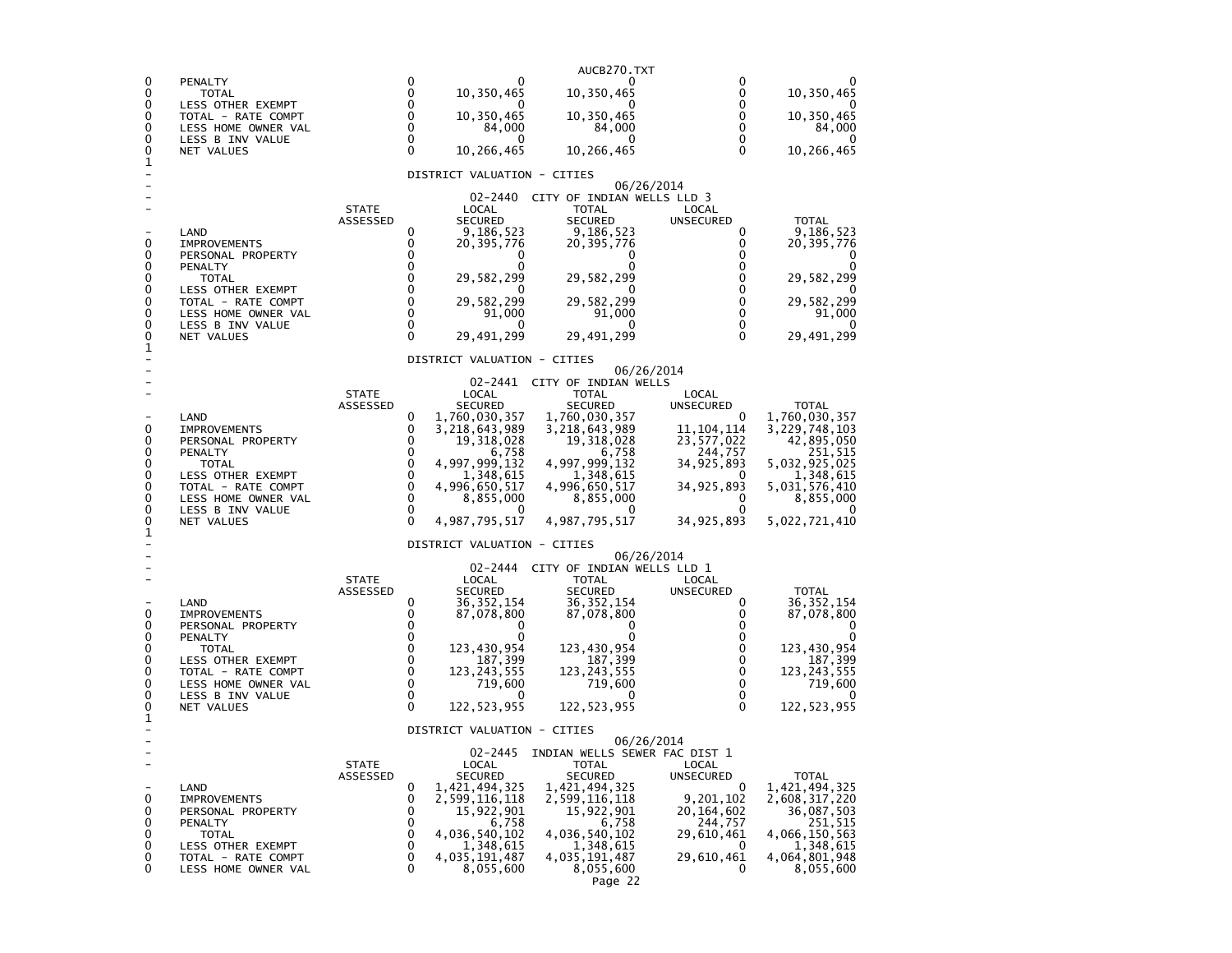|        |                                           |                          |                  |                              | AUCB270.TXT                                       |                              |                            |
|--------|-------------------------------------------|--------------------------|------------------|------------------------------|---------------------------------------------------|------------------------------|----------------------------|
| 0<br>0 | LESS B INV VALUE<br>NET VALUES            |                          | 0<br>$\Omega$    | 4,027,135,887                | 0<br>4,027,135,887                                | 29,610,461                   | 4,056,746,348              |
| 1      |                                           |                          |                  | DISTRICT VALUATION - CITIES  |                                                   |                              |                            |
|        |                                           |                          |                  |                              |                                                   | 06/26/2014                   |                            |
|        |                                           | <b>STATE</b>             |                  | LOCAL                        | 02-2446 CITY OF INDIAN WELLS AD 7<br><b>TOTAL</b> | LOCAL                        |                            |
|        |                                           | ASSESSED                 |                  | <b>SECURED</b>               | <b>SECURED</b>                                    | <b>UNSECURED</b>             | <b>TOTAL</b>               |
| 0      | LAND<br><b>IMPROVEMENTS</b>               |                          | 0<br>0           | 138,943,739<br>308, 263, 940 | 138,943,739<br>308, 263, 940                      | 5,790,814                    | 138,943,739<br>314,054,754 |
| 0<br>0 | PERSONAL PROPERTY<br>PENALTY              |                          | 0<br>0           | 1,124,527<br>$\mathbf{0}$    | 1,124,527<br>0                                    | 6,351,807                    | 7,476,334<br>170,060       |
| 0      | <b>TOTAL</b>                              |                          | 0                | 448, 332, 206                | 448, 332, 206                                     | 170,060<br>12,312,681        | 460,644,887                |
| 0<br>0 | LESS OTHER EXEMPT<br>TOTAL - RATE COMPT   |                          | 0<br>$\Omega$    | 312,331<br>448,019,875       | 312,331<br>448,019,875                            | 12,312,681                   | 312,331<br>460, 332, 556   |
| 0      | LESS HOME OWNER VAL                       |                          | $\Omega$         | 1,568,000                    | 1,568,000                                         | 0                            | 1,568,000                  |
| 0<br>0 | LESS B INV VALUE<br>NET VALUES            |                          | $\mathbf 0$<br>0 | $\Omega$<br>446, 451, 875    | 0<br>446, 451, 875                                | $\Omega$<br>12,312,681       | $\Omega$<br>458,764,556    |
| 1      |                                           |                          |                  | DISTRICT VALUATION - CITIES  |                                                   |                              |                            |
|        |                                           |                          |                  | 02-2448                      | INDIAN WELLS NO-LOW                               | 06/26/2014                   |                            |
|        |                                           | <b>STATE</b>             |                  | LOCAL                        | <b>TOTAL</b>                                      | LOCAL                        |                            |
|        | LAND                                      | ASSESSED                 | 0                | <b>SECURED</b><br>25,256,495 | <b>SECURED</b><br>25,256,495                      | <b>UNSECURED</b><br>$\Omega$ | <b>TOTAL</b><br>25,256,495 |
| 0      | <b>IMPROVEMENTS</b>                       |                          | 0                | 32,196,258                   | 32,196,258                                        | 1,154,936                    | 33, 351, 194               |
| 0<br>0 | PERSONAL PROPERTY<br>PENALTY              |                          | 0<br>0           | $\Omega$<br>Ω                | O<br>O                                            | 1,549,219                    | 1,549,219                  |
| 0<br>0 | <b>TOTAL</b>                              |                          | 0<br>0           | 57, 452, 753                 | 57, 452, 753<br>387, 262                          | 2,704,155<br>0               | 60,156,908                 |
| 0      | LESS OTHER EXEMPT<br>TOTAL - RATE COMPT   |                          | $\Omega$         | 387,262<br>57,065,491        | 57,065,491                                        | 2,704,155                    | 387,262<br>59,769,646      |
| 0<br>0 | LESS HOME OWNER VAL<br>LESS B INV VALUE   |                          | 0<br>0           | 0<br>0                       | 0<br>0                                            | 0<br>O                       | O<br>O                     |
| 0<br>1 | NET VALUES                                |                          | 0                | 57,065,491                   | 57,065,491                                        | 2,704,155                    | 59,769,646                 |
|        |                                           |                          |                  | DISTRICT VALUATION - CITIES  |                                                   | 06/26/2014                   |                            |
|        |                                           |                          |                  |                              | 02-2449 CITY OF INDIAN WELLS LLD 2                |                              |                            |
|        |                                           | <b>STATE</b><br>ASSESSED |                  | LOCAL<br><b>SECURED</b>      | <b>TOTAL</b><br><b>SECURED</b>                    | LOCAL<br><b>UNSECURED</b>    | <b>TOTAL</b>               |
|        | LAND                                      |                          | 0                | 8,211,643                    | 8,211,643                                         | 0                            | 8,211,643                  |
| 0<br>0 | <b>IMPROVEMENTS</b><br>PERSONAL PROPERTY  |                          | 0<br>0           | 17,474,210<br>$\Omega$       | 17,474,210<br>O                                   | 0<br>0                       | 17,474,210<br>O            |
| 0<br>0 | PENALTY                                   |                          | 0<br>0           | $\Omega$                     | $\Omega$                                          | $\mathbf 0$<br>$\Omega$      | 25,685,853                 |
| 0      | <b>TOTAL</b><br>LESS OTHER EXEMPT         |                          | $\Omega$         | 25,685,853<br>124,932        | 25,685,853<br>124,932                             | $\Omega$                     | 124,932                    |
| 0<br>0 | TOTAL - RATE COMPT<br>LESS HOME OWNER VAL |                          | 0<br>0           | 25,560,921<br>203,000        | 25,560,921<br>203,000                             | $\Omega$<br>0                | 25,560,921<br>203,000      |
| 0      | LESS B INV VALUE                          |                          | 0                | O                            | O                                                 | $\mathbf 0$                  | $\Omega$                   |
| 0<br>1 | NET VALUES                                |                          | 0                | 25, 357, 921                 | 25, 357, 921                                      | $\mathbf{0}$                 | 25, 357, 921               |
|        |                                           |                          |                  | DISTRICT VALUATION - CITIES  |                                                   | 06/26/2014                   |                            |
|        |                                           |                          |                  |                              | 02-2450 CITY OF INDIAN WELLS (DRIVE)AD            |                              |                            |
|        |                                           | <b>STATE</b><br>ASSESSED |                  | LOCAL<br>SECURED             | <b>TOTAL</b><br><b>SECURED</b>                    | <b>LOCAL</b><br>UNSECURED    | <b>TOTAL</b>               |
| 0      | LAND                                      |                          | 0<br>0           | 13,337,615                   | 13,337,615                                        | $\Omega$                     | 13,337,615                 |
| 0      | <b>IMPROVEMENTS</b><br>PERSONAL PROPERTY  |                          | 0                | 46,405,845<br>∩              | 46,405,845<br>0                                   | 1,463,584<br>871,718         | 47,869,429<br>871,718      |
| 0<br>0 | PENALTY<br><b>TOTAL</b>                   |                          | 0<br>0           | 59,743,460                   | 0<br>59,743,460                                   | 4,568<br>2,339,870           | 4,568<br>62,083,330        |
| 0      | LESS OTHER EXEMPT                         |                          | $\Omega$         |                              | $\Omega$                                          | $\Omega$                     | $\Omega$                   |
| 0<br>0 | TOTAL - RATE COMPT<br>LESS HOME OWNER VAL |                          | 0<br>$\mathbf 0$ | 59,743,460<br>411,600        | 59,743,460<br>411,600                             | 2,339,870<br>0               | 62,083,330<br>411,600      |
| 0<br>0 | LESS B INV VALUE<br>NET VALUES            |                          | 0<br>0           | 0<br>59,331,860              | 0<br>59, 331, 860                                 | 2,339,870                    | 61, 671, 730               |
| 1      |                                           |                          |                  |                              |                                                   |                              |                            |
|        |                                           |                          |                  | DISTRICT VALUATION - CITIES  |                                                   | 06/26/2014                   |                            |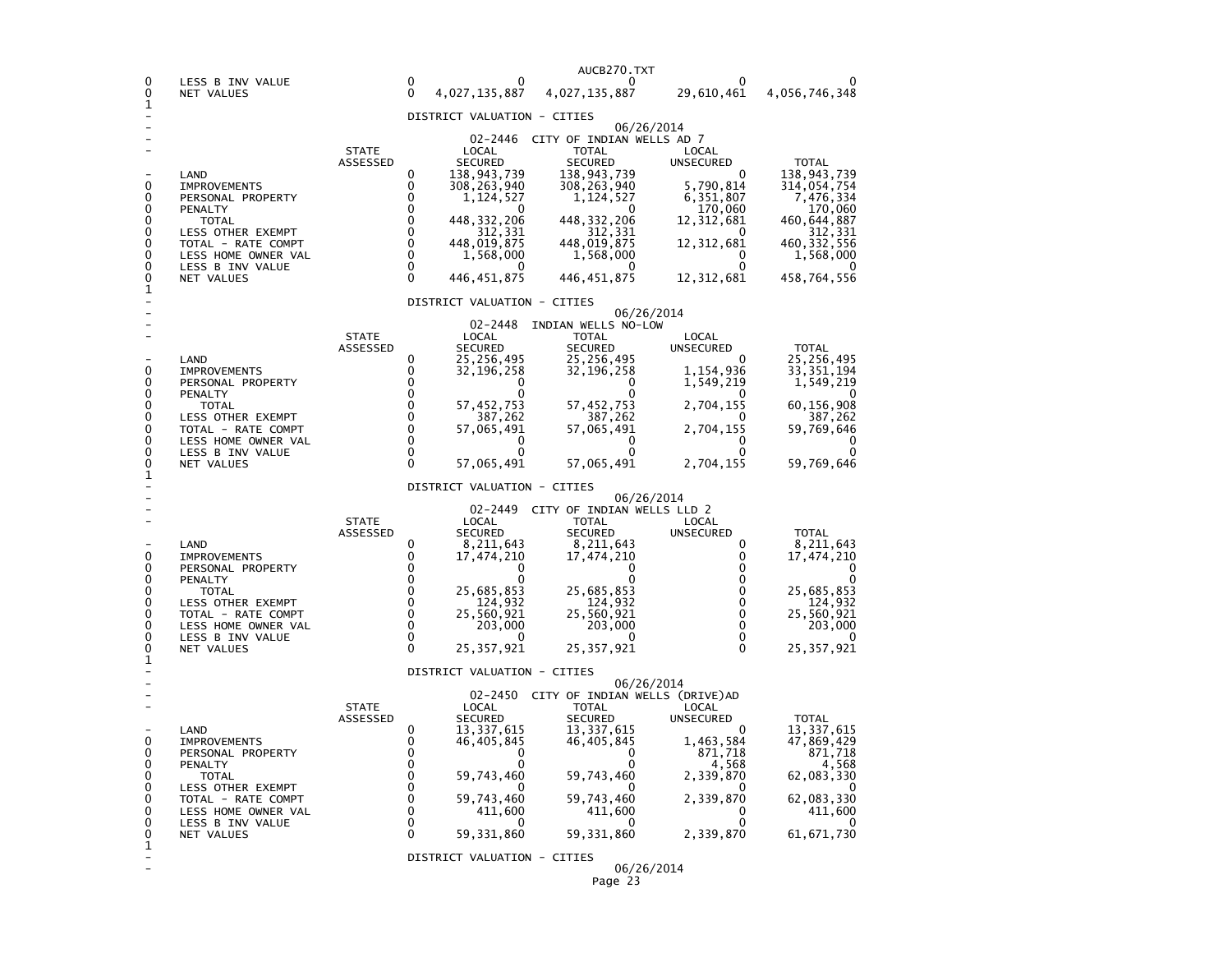| 0<br>0<br>0<br>0<br>0<br>0<br>0<br>0<br>0<br>1 | LAND<br><b>IMPROVEMENTS</b><br>PERSONAL PROPERTY<br>PENALTY<br>TOTAL<br>LESS OTHER EXEMPT<br>TOTAL - RATE COMPT<br>LESS HOME OWNER VAL<br>LESS B INV VALUE<br>NET VALUES        | <b>STATE</b><br>ASSESSED | 0<br>0<br>0<br>0<br>0<br>0<br>$\mathbf 0$<br>$\mathbf 0$<br>0<br>$\Omega$  | LOCAL<br><b>SECURED</b><br>2,116,326,903<br>4,600,357,792<br>17,824,972<br>106,967<br>6,734,616,634<br>154,952,115<br>6,579,664,519<br>65,847,938<br>6,513,816,581                                        | AUCB270.TXT<br>02-2451 CITY OF INDIO DS<br><b>TOTAL</b><br><b>SECURED</b><br>2, 116, 326, 903<br>4,600,357,792<br>17,824,972<br>106,967<br>6,734,616,634<br>154,952,115<br>6,579,664,519<br>65,847,938<br>$\Omega$<br>6,513,816,581 | LOCAL<br><b>UNSECURED</b><br>9,150<br>60,659,860<br>93,752,642<br>1,681,873<br>156, 103, 525<br>99,135<br>156,004,390<br>0<br>$\Omega$<br>156,004,390 | <b>TOTAL</b><br>2,116,336,053<br>4,661,017,652<br>111, 577, 614<br>1,788,840<br>6,890,720,159<br>155,051,250<br>6,735,668,909<br>65,847,938<br>6,669,820,971 |
|------------------------------------------------|---------------------------------------------------------------------------------------------------------------------------------------------------------------------------------|--------------------------|----------------------------------------------------------------------------|-----------------------------------------------------------------------------------------------------------------------------------------------------------------------------------------------------------|-------------------------------------------------------------------------------------------------------------------------------------------------------------------------------------------------------------------------------------|-------------------------------------------------------------------------------------------------------------------------------------------------------|--------------------------------------------------------------------------------------------------------------------------------------------------------------|
| 0<br>0<br>0<br>0<br>0<br>0<br>0<br>0<br>0<br>1 | LAND<br><b>IMPROVEMENTS</b><br>PERSONAL PROPERTY<br>PENALTY<br><b>TOTAL</b><br>LESS OTHER EXEMPT<br>TOTAL - RATE COMPT<br>LESS HOME OWNER VAL<br>LESS B INV VALUE<br>NET VALUES | <b>STATE</b><br>ASSESSED | 0<br>0<br>0<br>0<br>0<br>0<br>0<br>0<br>0<br>$\Omega$                      | DISTRICT VALUATION - CITIES<br>02-2452<br>LOCAL<br><b>SECURED</b><br>4,878,487<br>11,000,668<br>12,460<br>0<br>15,891,615<br>127,257<br>15,764,358<br>0<br>0<br>15,764,358                                | 06/26/2014<br>RDV INDIO CENTRE RENEWAL PROJ<br>TOTAL<br><b>SECURED</b><br>4,878,487<br>11,000,668<br>12,460<br>0<br>15,891,615<br>127,257<br>15,764,358<br>0<br>0<br>15,764,358                                                     | LOCAL<br>UNSECURED<br>$\Omega$<br>382,178<br>502,723<br>35,147<br>920,048<br>0<br>920,048<br>0<br>0<br>920,048                                        | <b>TOTAL</b><br>4,878,487<br>11,382,846<br>515,183<br>35,147<br>16,811,663<br>127,257<br>16,684,406<br>0<br>0<br>16,684,406                                  |
| 0<br>0<br>0<br>0<br>0<br>0<br>0<br>0<br>0<br>1 | LAND<br><b>IMPROVEMENTS</b><br>PERSONAL PROPERTY<br>PENALTY<br><b>TOTAL</b><br>LESS OTHER EXEMPT<br>TOTAL - RATE COMPT<br>LESS HOME OWNER VAL<br>LESS B INV VALUE<br>NET VALUES | <b>STATE</b><br>ASSESSED | 0<br>0<br>$\Omega$<br>$\Omega$<br>$\Omega$<br>0<br>0<br>0<br>0<br>$\Omega$ | DISTRICT VALUATION - CITIES<br>$02 - 2453$<br>LOCAL<br><b>SECURED</b><br>69,623,362<br>167,281,188<br>2,302,550<br>2,820<br>239,209,920<br>24, 377, 207<br>214,832,713<br>361,139<br>0<br>214,471,574     | 06/26/2014<br>RDV PROJ 83 ANX INDIO CEN RENEW<br>TOTAL<br><b>SECURED</b><br>69,623,362<br>167,281,188<br>2,302,550<br>2,820<br>239,209,920<br>24, 377, 207<br>214,832,713<br>361,139<br>0<br>214, 471, 574                          | LOCAL<br>UNSECURED<br>7,396<br>3,625,559<br>7,885,324<br>272,871<br>11,791,150<br>73,379<br>11,717,771<br>0<br>0<br>11,717,771                        | <b>TOTAL</b><br>69,630,758<br>170,906,747<br>10, 187, 874<br>275,691<br>251,001,070<br>24,450,586<br>226,550,484<br>361,139<br>0<br>226, 189, 345            |
| 0<br>0<br>0<br>0<br>0<br>0<br>0<br>0<br>0<br>1 | LAND<br><b>IMPROVEMENTS</b><br>PERSONAL PROPERTY<br>PENALTY<br><b>TOTAL</b><br>LESS OTHER EXEMPT<br>TOTAL - RATE COMPT<br>LESS HOME OWNER VAL<br>LESS B INV VALUE<br>NET VALUES | <b>STATE</b><br>ASSESSED | 0<br>0<br>0<br>0<br>0<br>0<br>0<br>$\Omega$<br>0<br>0                      | DISTRICT VALUATION - CITIES<br>02-2454<br>LOCAL<br><b>SECURED</b><br>181, 135, 603<br>480,877,975<br>1,334,872<br>21,681<br>663, 370, 131<br>87, 155, 707<br>576,214,424<br>6,421,800<br>0<br>569,792,624 | 06/26/2014<br>RDV DATE CAPITAL PROJ<br>TOTAL<br><b>SECURED</b><br>181, 135, 603<br>480,877,975<br>1,334,872<br>21,681<br>663, 370, 131<br>87, 155, 707<br>576, 214, 424<br>6,421,800<br>0<br>569,792,624                            | LOCAL<br>UNSECURED<br>$\Omega$<br>20,161,379<br>26,303,437<br>288,932<br>46,753,748<br>25,756<br>46,727,992<br>0<br>0<br>46,727,992                   | <b>TOTAL</b><br>181, 135, 603<br>501,039,354<br>27,638,309<br>310,613<br>710,123,879<br>87, 181, 463<br>622,942,416<br>6,421,800<br>0<br>616,520,616         |
| -<br>$\overline{\phantom{a}}$<br>۰<br>0        | LAND<br><b>IMPROVEMENTS</b>                                                                                                                                                     | <b>STATE</b><br>ASSESSED | 0<br>0                                                                     | DISTRICT VALUATION - CITIES<br>02-2455<br>LOCAL<br><b>SECURED</b><br>4,398,496<br>15,791,507                                                                                                              | 06/26/2014<br>CITY OF INDIO LLD 1<br><b>TOTAL</b><br><b>SECURED</b><br>4,398,496<br>15,791,507<br>Page 24                                                                                                                           | LOCAL<br>UNSECURED<br>0<br>0                                                                                                                          | <b>TOTAL</b><br>4,398,496<br>15,791,507                                                                                                                      |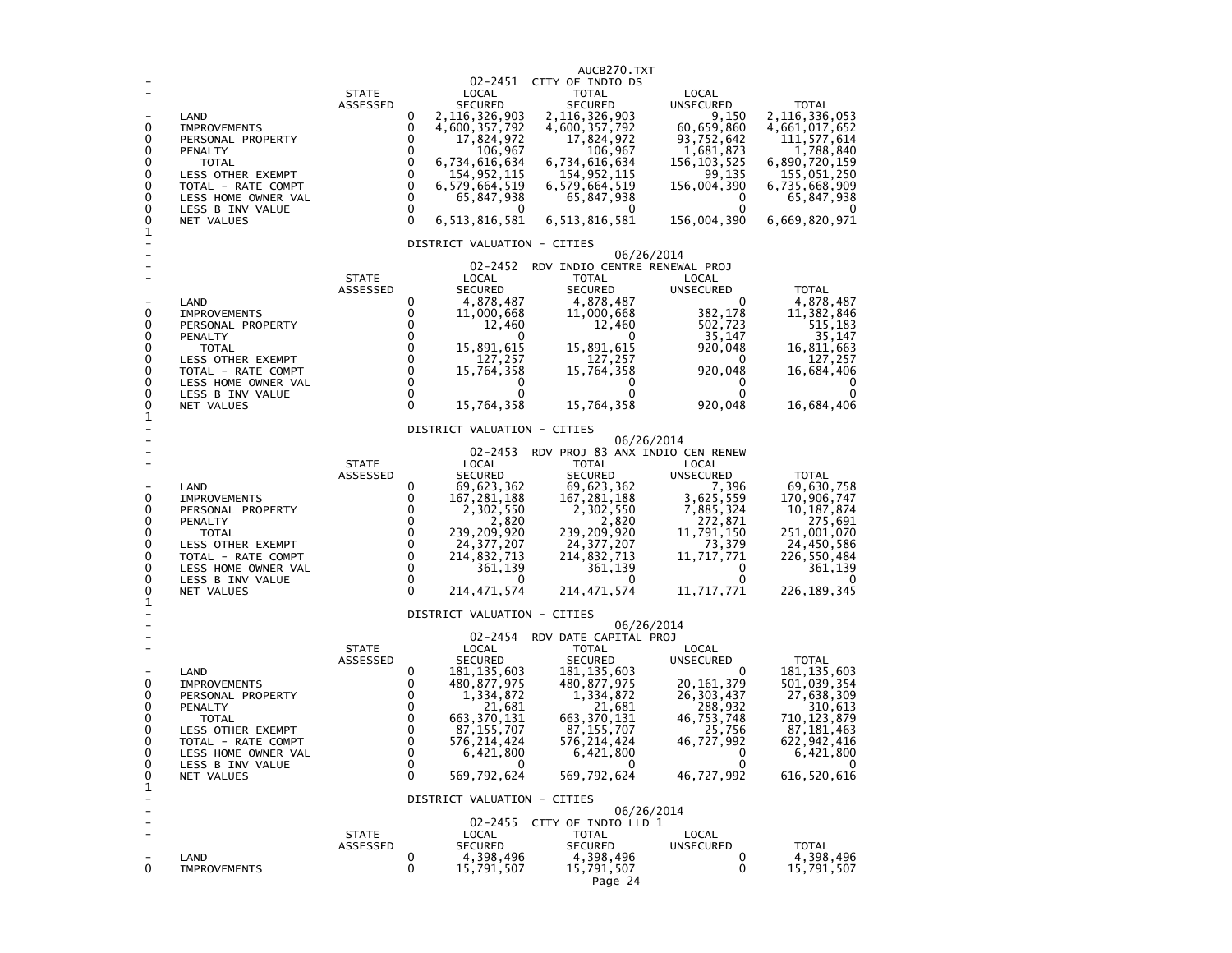|        |                                           |                          |                            |                             | AUCB270.TXT                         |                           |                           |
|--------|-------------------------------------------|--------------------------|----------------------------|-----------------------------|-------------------------------------|---------------------------|---------------------------|
| 0<br>0 | PERSONAL PROPERTY<br>PENALTY              |                          | 0<br>0                     | 0<br>0                      | 0<br>O                              | 0<br>$\Omega$             | 0<br>0                    |
| 0      | <b>TOTAL</b>                              |                          | $\mathbf 0$                | 20,190,003                  | 20,190,003                          | 0                         | 20,190,003                |
| 0<br>0 | LESS OTHER EXEMPT<br>TOTAL - RATE COMPT   |                          | 0<br>$\mathbf 0$           | 20,190,003                  | 20,190,003                          | 0<br>$\mathbf{0}$         | 20,190,003                |
| 0<br>0 | LESS HOME OWNER VAL<br>LESS B INV VALUE   |                          | $\mathbf 0$<br>$\mathbf 0$ | 567,000                     | 567,000                             | 0<br>0                    | 567,000                   |
| 0<br>1 | NET VALUES                                |                          | $\Omega$                   | 19,623,003                  | 19,623,003                          | $\Omega$                  | 19,623,003                |
|        |                                           |                          |                            | DISTRICT VALUATION - CITIES | 06/26/2014                          |                           |                           |
|        |                                           |                          |                            | 02-2457                     | CITY OF INDIO LLD 2                 |                           |                           |
|        |                                           | <b>STATE</b><br>ASSESSED |                            | LOCAL<br><b>SECURED</b>     | <b>TOTAL</b><br><b>SECURED</b>      | LOCAL<br><b>UNSECURED</b> | <b>TOTAL</b>              |
| 0      | LAND                                      |                          | 0<br>0                     | 438,872                     | 438,872                             | 0<br>0                    | 438,872                   |
| 0      | <b>IMPROVEMENTS</b><br>PERSONAL PROPERTY  |                          | 0                          | 1,388,207<br>0              | 1,388,207<br>0                      | 0                         | 1,388,207<br>0            |
| 0<br>0 | PENALTY<br><b>TOTAL</b>                   |                          | 0<br>0                     | 0<br>1,827,079              | 1,827,079                           | 0<br>0                    | 1,827,079                 |
| 0      | LESS OTHER EXEMPT                         |                          | 0                          |                             |                                     | 0                         |                           |
| 0<br>0 | TOTAL - RATE COMPT<br>LESS HOME OWNER VAL |                          | 0<br>0                     | 1,827,079<br>14,000         | 1,827,079<br>14,000                 | $\Omega$<br>0             | 1,827,079<br>14,000       |
| 0<br>0 | LESS B INV VALUE<br>NET VALUES            |                          | 0<br>0                     | $\mathbf{U}$<br>1,813,079   | 1,813,079                           | 0<br>0                    | 1,813,079                 |
| 1      |                                           |                          |                            | DISTRICT VALUATION - CITIES |                                     |                           |                           |
|        |                                           |                          |                            | 02-2458                     | 06/26/2014<br>CITY OF INDIO LLD 3   |                           |                           |
|        |                                           | <b>STATE</b>             |                            | LOCAL                       | <b>TOTAL</b>                        | LOCAL                     |                           |
|        | LAND                                      | ASSESSED                 | 0                          | <b>SECURED</b><br>3,028,638 | <b>SECURED</b><br>3,028,638         | <b>UNSECURED</b><br>0     | <b>TOTAL</b><br>3,028,638 |
| 0<br>0 | <b>IMPROVEMENTS</b><br>PERSONAL PROPERTY  |                          | 0<br>0                     | 10,617,247<br>0             | 10,617,247<br>0                     | 0<br>0                    | 10,617,247<br>0           |
| 0      | PENALTY                                   |                          | 0                          |                             |                                     | 0                         |                           |
| 0<br>0 | <b>TOTAL</b><br>LESS OTHER EXEMPT         |                          | 0<br>$\Omega$              | 13,645,885                  | 13,645,885                          | 0<br>$\Omega$             | 13,645,885                |
| 0<br>0 | TOTAL - RATE COMPT<br>LESS HOME OWNER VAL |                          | $\Omega$<br>$\Omega$       | 13,645,885<br>348,600       | 13,645,885<br>348,600               | $\Omega$<br>0             | 13,645,885<br>348,600     |
| 0      | LESS B INV VALUE                          |                          | $\Omega$                   |                             |                                     | 0                         |                           |
| 0<br>1 | NET VALUES                                |                          | $\Omega$                   | 13,297,285                  | 13,297,285                          | 0                         | 13, 297, 285              |
|        |                                           |                          |                            | DISTRICT VALUATION - CITIES | 06/26/2014                          |                           |                           |
|        |                                           | <b>STATE</b>             |                            | $02 - 2459$<br>LOCAL        | CITY OF INDIO LLD 4<br><b>TOTAL</b> | LOCAL                     |                           |
|        |                                           | ASSESSED                 |                            | <b>SECURED</b>              | <b>SECURED</b>                      | UNSECURED                 | <b>TOTAL</b>              |
| 0      | LAND<br><b>IMPROVEMENTS</b>               |                          | 0<br>0                     | 2,791,655<br>9,695,821      | 2,791,655<br>9,695,821              | 0<br>O                    | 2,791,655<br>9,695,821    |
| 0<br>0 | PERSONAL PROPERTY                         |                          | 0<br>0                     | 0<br>0                      | 0<br>o                              | 5,839<br>0                | 5,839                     |
| 0      | PENALTY<br><b>TOTAL</b>                   |                          | 0<br>$\mathbf 0$           | 12,487,476                  | 12,487,476                          | 5,839                     | 12,493,315                |
| 0<br>0 | LESS OTHER EXEMPT<br>TOTAL - RATE COMPT   |                          | $\mathbf 0$                | 12,487,476                  | 12,487,476                          | O<br>5,839                | 12,493,315                |
| 0<br>0 | LESS HOME OWNER VAL<br>LESS B INV VALUE   |                          | 0<br>$\mathbf 0$           | 378,000                     | 378,000                             | 0<br>0                    | 378,000                   |
| 0<br>1 | NET VALUES                                |                          | 0                          | 12,109,476                  | 12, 109, 476                        | 5,839                     | 12,115,315                |
|        |                                           |                          |                            | DISTRICT VALUATION - CITIES | 06/26/2014                          |                           |                           |
|        |                                           | <b>STATE</b>             |                            | 02-2460<br>LOCAL            | CITY OF INDIO LLD 5<br>TOTAL        | LOCAL                     |                           |
|        |                                           | ASSESSED                 |                            | <b>SECURED</b>              | <b>SECURED</b>                      | <b>UNSECURED</b>          | <b>TOTAL</b>              |
| 0      | LAND<br><b>IMPROVEMENTS</b>               |                          | 0<br>0                     | 5,263,829<br>16,545,299     | 5,263,829<br>16,545,299             | 0<br>0                    | 5,263,829<br>16,545,299   |
| 0<br>0 | PERSONAL PROPERTY                         |                          | 0<br>0                     | 0<br>0                      | 0<br>0                              | 6,871                     | 6,871                     |
| 0      | PENALTY<br>TOTAL                          |                          | $\mathbf 0$                | 21,809,128                  | 21,809,128                          | 0<br>6,871                | 0<br>21,815,999           |
| 0<br>0 | LESS OTHER EXEMPT<br>TOTAL - RATE COMPT   |                          | 0<br>0                     | 228,012<br>21,581,116       | 228,012<br>21,581,116               | 0<br>6,871                | 228,012<br>21,587,987     |
|        |                                           |                          |                            |                             | Page 25                             |                           |                           |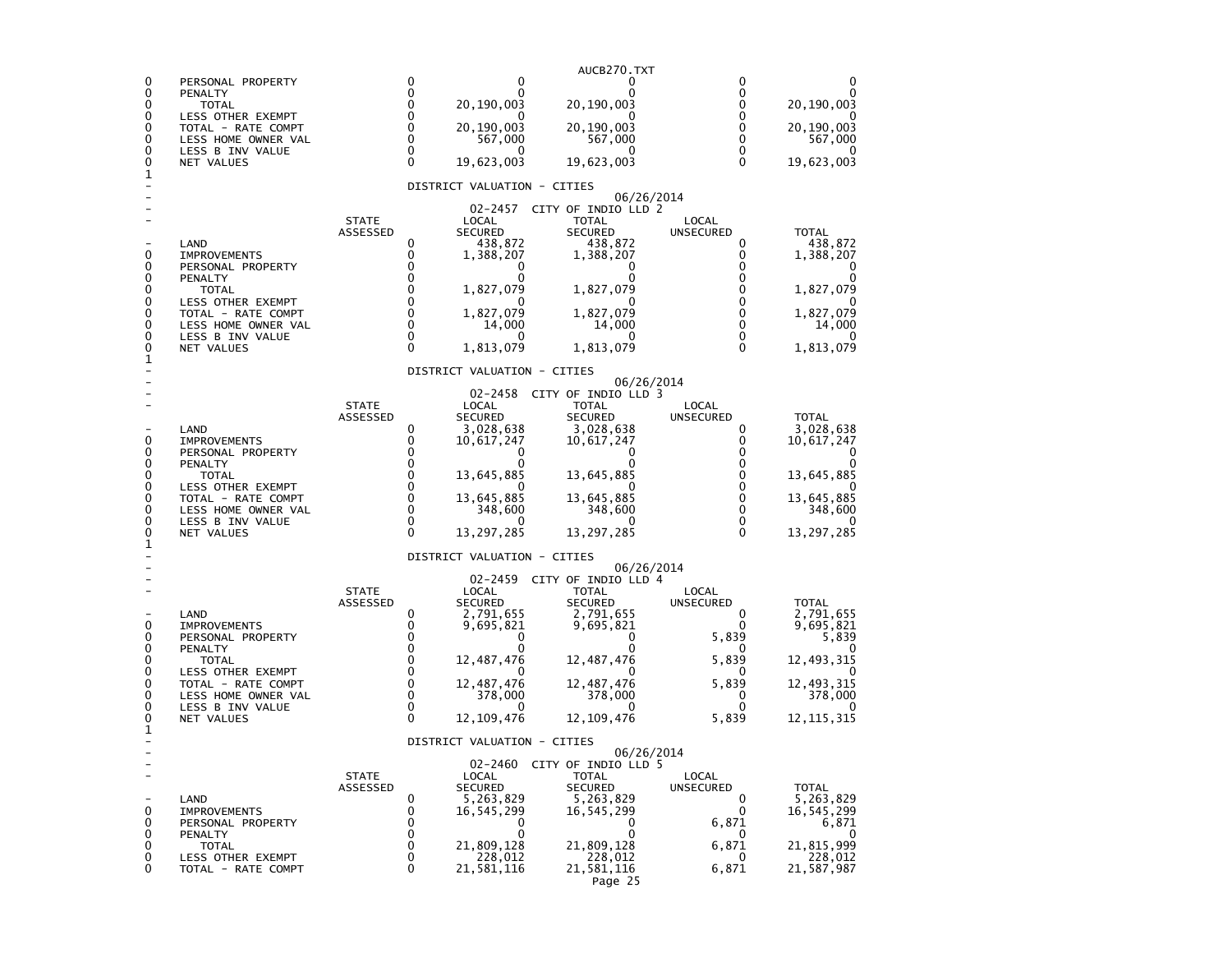| 0<br>$\Omega$                                            | LESS HOME OWNER VAL<br>LESS B INV VALUE                                                                                                                                                |                          | $\Omega$<br>$\Omega$                                                                                   | 567,000<br>0                                                                                                                                             | AUCB270.TXT<br>567,000<br>0                                                                                                                                                      | 0<br>$\Omega$                                                                                                           | 567,000<br>0                                                                                                                                |
|----------------------------------------------------------|----------------------------------------------------------------------------------------------------------------------------------------------------------------------------------------|--------------------------|--------------------------------------------------------------------------------------------------------|----------------------------------------------------------------------------------------------------------------------------------------------------------|----------------------------------------------------------------------------------------------------------------------------------------------------------------------------------|-------------------------------------------------------------------------------------------------------------------------|---------------------------------------------------------------------------------------------------------------------------------------------|
| 0<br>1                                                   | NET VALUES                                                                                                                                                                             |                          | $\Omega$                                                                                               | 21,014,116                                                                                                                                               | 21,014,116                                                                                                                                                                       | 6,871                                                                                                                   | 21,020,987                                                                                                                                  |
|                                                          |                                                                                                                                                                                        |                          |                                                                                                        | DISTRICT VALUATION - CITIES                                                                                                                              |                                                                                                                                                                                  |                                                                                                                         |                                                                                                                                             |
| 0<br>0<br>0<br>0<br>0<br>0<br>0<br>0<br>0                | LAND<br><b>IMPROVEMENTS</b><br>PERSONAL PROPERTY<br>PENALTY<br><b>TOTAL</b><br><b>LESS OTHER EXEMPT</b><br>TOTAL - RATE COMPT<br>LESS HOME OWNER VAL<br>LESS B INV VALUE<br>NET VALUES | <b>STATE</b><br>ASSESSED | 0<br>0<br>$\Omega$<br>0<br>0<br>$\mathbf 0$<br>$\mathbf 0$<br>$\Omega$<br>$\mathbf 0$<br>$\Omega$      | 02-2461<br>LOCAL<br><b>SECURED</b><br>4,757,424<br>14,826,234<br>0<br>0<br>19,583,658<br>181,012<br>19,402,646<br>455,000<br>0<br>18,947,646             | 06/26/2014<br>CITY OF INDIO LLD 6<br><b>TOTAL</b><br><b>SECURED</b><br>4,757,424<br>14,826,234<br>19,583,658<br>181,012<br>19,402,646<br>455,000<br>0<br>18,947,646              | LOCAL<br>UNSECURED<br>0<br>0<br>0<br>0<br>0<br>0<br>$\mathbf 0$<br>$\Omega$<br>0<br>$\Omega$                            | <b>TOTAL</b><br>4,757,424<br>14,826,234<br>0<br>19,583,658<br>181,012<br>19,402,646<br>455,000<br>0<br>18,947,646                           |
| 1                                                        |                                                                                                                                                                                        |                          |                                                                                                        | DISTRICT VALUATION - CITIES                                                                                                                              |                                                                                                                                                                                  |                                                                                                                         |                                                                                                                                             |
| 0<br>0<br>0<br>0<br>0<br>0<br>0<br>0<br>0<br>1           | LAND<br><b>IMPROVEMENTS</b><br>PERSONAL PROPERTY<br>PENALTY<br>TOTAL<br>LESS OTHER EXEMPT<br>TOTAL - RATE COMPT<br>LESS HOME OWNER VAL<br>LESS B INV VALUE<br>NET VALUES               | <b>STATE</b><br>ASSESSED | 0<br>$\Omega$<br>$\Omega$<br>0<br>0<br>0<br>0<br>$\mathbf{0}$<br>$\Omega$<br>$\Omega$                  | 02-2462<br>LOCAL<br>SECURED<br>8,176,637<br>33,054,143<br>19,345<br>O<br>41,250,125<br>41,250,125<br>0<br>0<br>41,250,125<br>DISTRICT VALUATION - CITIES | 06/26/2014<br>CITY OF INDIO GOLDEN TRIANGLE<br><b>TOTAL</b><br><b>SECURED</b><br>8,176,637<br>33,054,143<br>19,345<br>0<br>41,250,125<br>41,250,125<br>0<br>0<br>41,250,125      | LOCAL<br>UNSECURED<br>0<br>185,074<br>697,885<br>60,822<br>943,781<br>0<br>943,781<br>0<br>$\Omega$<br>943,781          | <b>TOTAL</b><br>8,176,637<br>33,239,217<br>717,230<br>60,822<br>42,193,906<br>42,193,906<br>0<br>0<br>42, 193, 906                          |
|                                                          |                                                                                                                                                                                        |                          |                                                                                                        | $02 - 2463$                                                                                                                                              | 06/26/2014<br>RDV INDIO MERGER PROJ AB1290                                                                                                                                       |                                                                                                                         |                                                                                                                                             |
| 0<br>0<br>0<br>0<br>0<br>0<br>$\mathbf 0$<br>0<br>0<br>1 | LAND<br><b>IMPROVEMENTS</b><br>PERSONAL PROPERTY<br>PENALTY<br><b>TOTAL</b><br>LESS OTHER EXEMPT<br>TOTAL - RATE COMPT<br>LESS HOME OWNER VAL<br>LESS B INV VALUE<br>NET VALUES        | <b>STATE</b><br>ASSESSED | 0<br>0<br>0<br>$\Omega$<br>$\Omega$<br>$\Omega$<br>$\mathbf 0$<br>$\Omega$<br>$\mathbf{0}$<br>$\Omega$ | LOCAL<br><b>SECURED</b><br>277,655,392<br>403,054,343<br>288,516<br>17,573<br>681,015,824<br>13,914,570<br>667,101,254<br>8,490,851<br>658,610,403       | TOTAL<br><b>SECURED</b><br>277,655,392<br>403,054,343<br>288,516<br>17,573<br>681,015,824<br>13,914,570<br>667, 101, 254<br>8,490,851<br>0<br>658,610,403                        | LOCAL<br>UNSECURED<br>0<br>14,164,044<br>20,520,803<br>775,657<br>35,460,504<br>0<br>35,460,504<br>0<br>0<br>35,460,504 | <b>TOTAL</b><br>277,655,392<br>417,218,387<br>20,809,319<br>793,230<br>716,476,328<br>13,914,570<br>702,561,758<br>8,490,851<br>694,070,907 |
|                                                          |                                                                                                                                                                                        |                          |                                                                                                        | DISTRICT VALUATION - CITIES                                                                                                                              |                                                                                                                                                                                  |                                                                                                                         |                                                                                                                                             |
| 0<br>0<br>0<br>0<br>0<br>0<br>0<br>0<br>0<br>1           | LAND<br><b>IMPROVEMENTS</b><br>PERSONAL PROPERTY<br>PENALTY<br>TOTAL<br>LESS OTHER EXEMPT<br>TOTAL - RATE COMPT<br>LESS HOME OWNER VAL<br>LESS B INV VALUE<br>NET VALUES               | <b>STATE</b><br>ASSESSED | 0<br>0<br>0<br>0<br>0<br>0<br>$\Omega$<br>$\Omega$<br>0<br>0                                           | LOCAL<br><b>SECURED</b><br>59,378,330<br>138,323,312<br>0<br>197,701,642<br>197,701,642<br>2,178,400<br>195, 523, 242<br>DISTRICT VALUATION - CITIES     | 06/26/2014<br>02-2471 CFD CITY OF INDIO 88-1<br><b>TOTAL</b><br><b>SECURED</b><br>59, 378, 330<br>138, 323, 312<br>0<br>197,701,642<br>197,701,642<br>2,178,400<br>195, 523, 242 | LOCAL<br><b>UNSECURED</b><br>0<br>561,115<br>1,751,607<br>16,000<br>2,328,722<br>2,328,722<br>0<br>0<br>2,328,722       | <b>TOTAL</b><br>59,378,330<br>138,884,427<br>1,751,607<br>16,000<br>200,030,364<br>200,030,364<br>2,178,400<br>197,851,964                  |
|                                                          |                                                                                                                                                                                        |                          |                                                                                                        |                                                                                                                                                          | Page 26                                                                                                                                                                          |                                                                                                                         |                                                                                                                                             |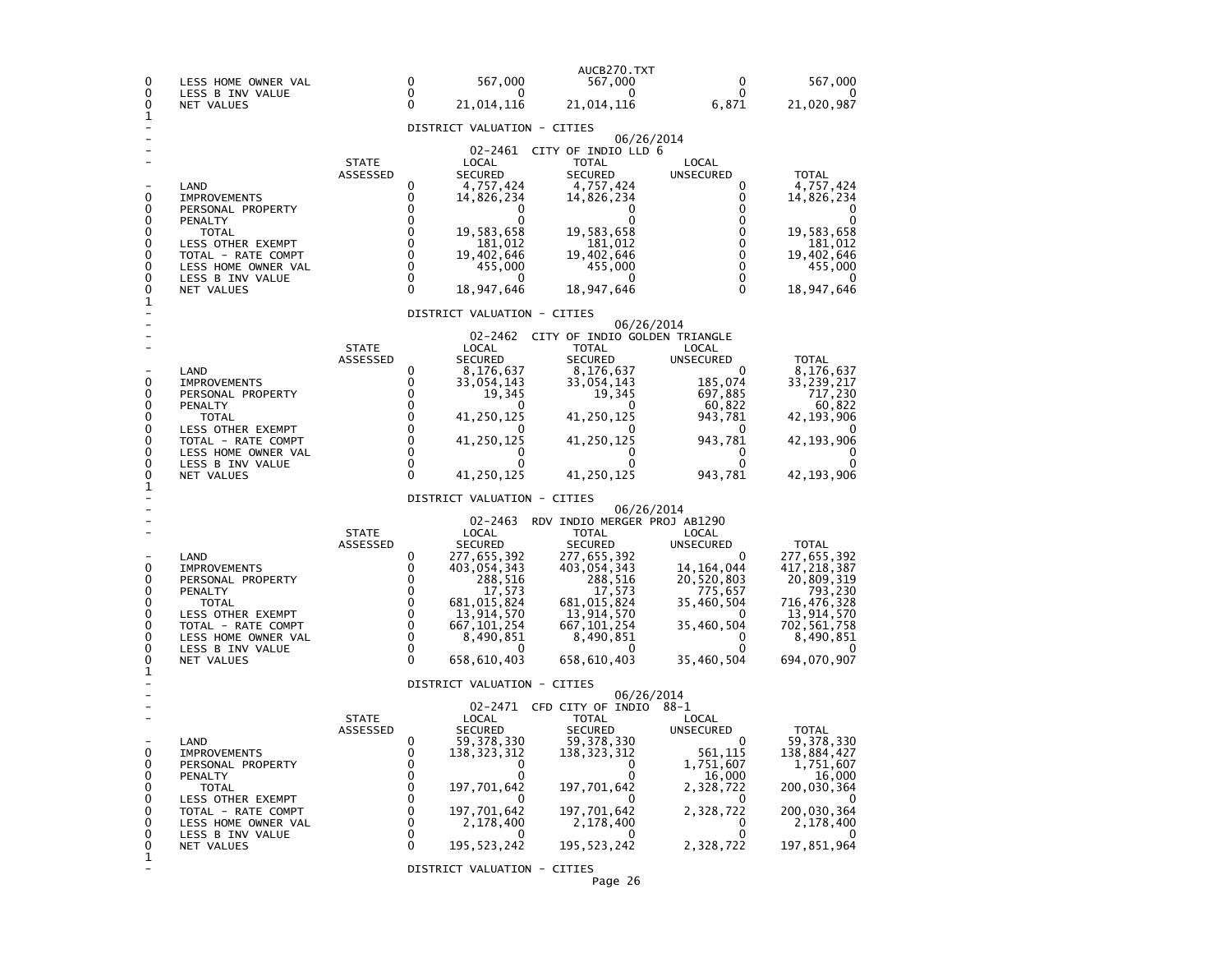|                                                |                                                                                                                                                                                 |                          |                                                              |                                                                                                                                                                                        | AUCB270.TXT                                                                                                                                                                                                                                       |                                                                                                                                                             |                                                                                                                                                                        |
|------------------------------------------------|---------------------------------------------------------------------------------------------------------------------------------------------------------------------------------|--------------------------|--------------------------------------------------------------|----------------------------------------------------------------------------------------------------------------------------------------------------------------------------------------|---------------------------------------------------------------------------------------------------------------------------------------------------------------------------------------------------------------------------------------------------|-------------------------------------------------------------------------------------------------------------------------------------------------------------|------------------------------------------------------------------------------------------------------------------------------------------------------------------------|
|                                                |                                                                                                                                                                                 |                          |                                                              | 02-2490                                                                                                                                                                                | 06/26/2014<br>CITY OF MORENO VALLEY                                                                                                                                                                                                               |                                                                                                                                                             |                                                                                                                                                                        |
| 0<br>0<br>0<br>0                               | LAND<br><b>IMPROVEMENTS</b><br>PERSONAL PROPERTY<br>PENALTY<br>TOTAL                                                                                                            | <b>STATE</b><br>ASSESSED | 0<br>0<br>0<br>0<br>0                                        | LOCAL<br><b>SECURED</b><br>3,334,471,828<br>8,725,983,791<br>41,601,108<br>194,965<br>12, 102, 251, 692                                                                                | <b>TOTAL</b><br>SECURED<br>3, 334, 471, 828<br>8,725,983,791<br>41,601,108<br>194,965<br>12, 102, 251, 692                                                                                                                                        | LOCAL<br>UNSECURED<br>1,237<br>209,674,421<br>154,663,916<br>2,060,378<br>366, 399, 952                                                                     | <b>TOTAL</b><br>3,334,473,065<br>8,935,658,212<br>196,265,024<br>2,255,343<br>12,468,651,644                                                                           |
| 0<br>0<br>0<br>0<br>0                          | LESS OTHER EXEMPT<br>TOTAL - RATE COMPT<br>LESS HOME OWNER VAL<br>LESS B INV VALUE<br>NET VALUES                                                                                |                          | 0<br>$\mathbf 0$<br>$\mathbf 0$<br>$\mathbf 0$<br>$\Omega$   | 261,789,913<br>11,840,461,779<br>141,365,974<br>0<br>11,699,095,805                                                                                                                    | 261,789,913<br>11,840,461,779<br>141, 365, 974<br>0<br>11,699,095,805                                                                                                                                                                             | 923,269<br>365,476,683<br>0<br>0<br>365,476,683                                                                                                             | 262,713,182<br>12, 205, 938, 462<br>141,365,974<br>12,064,572,488                                                                                                      |
| 1                                              |                                                                                                                                                                                 |                          |                                                              | DISTRICT VALUATION - CITIES                                                                                                                                                            |                                                                                                                                                                                                                                                   |                                                                                                                                                             |                                                                                                                                                                        |
|                                                |                                                                                                                                                                                 |                          |                                                              |                                                                                                                                                                                        | 06/26/2014                                                                                                                                                                                                                                        |                                                                                                                                                             |                                                                                                                                                                        |
| 0<br>0<br>0<br>0<br>0<br>0<br>0<br>0<br>0      | LAND<br><b>IMPROVEMENTS</b><br>PERSONAL PROPERTY<br>PENALTY<br><b>TOTAL</b><br>LESS OTHER EXEMPT<br>TOTAL - RATE COMPT<br>LESS HOME OWNER VAL<br>LESS B INV VALUE<br>NET VALUES | <b>STATE</b><br>ASSESSED | 0<br>0<br>0<br>0<br>0<br>0<br>0<br>0<br>0<br>$\Omega$        | 02-2492<br>LOCAL<br><b>SECURED</b><br>749,830,850<br>1,839,043,130<br>14, 355, 788<br>143,579<br>2,603,373,347<br>101, 257, 565<br>2,502,115,782<br>17, 318, 548<br>0<br>2,484,797,234 | RDV CITY OF MORENO VALLEY<br><b>TOTAL</b><br><b>SECURED</b><br>749,830,850<br>1,839,043,130<br>14, 355, 788<br>143,579<br>2,603,373,347<br>101, 257, 565<br>2,502,115,782<br>17,318,548<br>0<br>2,484,797,234                                     | LOCAL<br>UNSECURED<br>1,237<br>95,650,660<br>78,584,894<br>1,504,410<br>175,741,201<br>58,742<br>175,682,459<br>0<br>0<br>175,682,459                       | TOTAL<br>749,832,087<br>1,934,693,790<br>92,940,682<br>1,647,989<br>2,779,114,548<br>101, 316, 307<br>2,677,798,241<br>17,318,548<br>2,660,479,693                     |
| 1                                              |                                                                                                                                                                                 |                          |                                                              | DISTRICT VALUATION - CITIES                                                                                                                                                            |                                                                                                                                                                                                                                                   |                                                                                                                                                             |                                                                                                                                                                        |
|                                                |                                                                                                                                                                                 | <b>STATE</b>             |                                                              | 02-2493<br>LOCAL                                                                                                                                                                       | 06/26/2014<br>MORENO VALLEY FIRE<br><b>TOTAL</b>                                                                                                                                                                                                  | LOCAL                                                                                                                                                       |                                                                                                                                                                        |
| 0<br>0<br>0<br>0<br>0<br>0<br>0<br>0<br>0<br>1 | LAND<br><b>IMPROVEMENTS</b><br>PERSONAL PROPERTY<br>PENALTY<br>TOTAL<br>LESS OTHER EXEMPT<br>TOTAL - RATE COMPT<br>LESS HOME OWNER VAL<br>LESS B INV VALUE<br>NET VALUES        | ASSESSED                 | 0<br>0<br>$\Omega$<br>0<br>0<br>0<br>0<br>0<br>0<br>$\Omega$ | <b>SECURED</b><br>3, 334, 471, 828<br>8,725,983,791<br>41,601,108<br>194,965<br>12, 102, 251, 692<br>261,789,913<br>11,840,461,779<br>141,365,974<br>11,699,095,805                    | <b>SECURED</b><br>3, 334, 471, 828<br>8,725,983,791<br>41,601,108<br>194,965<br>12, 102, 251, 692<br>261,789,913<br>11,840,461,779<br>141, 365, 974<br>O<br>11,699,095,805                                                                        | UNSECURED<br>1,237<br>209,674,421<br>154,663,916<br>2,060,378<br>366, 399, 952<br>923,269<br>365,476,683<br>0<br>0<br>365,476,683                           | <b>TOTAL</b><br>3, 334, 473, 065<br>8,935,658,212<br>196,265,024<br>2,255,343<br>12,468,651,644<br>262,713,182<br>12, 205, 938, 462<br>141, 365, 974<br>12,064,572,488 |
|                                                |                                                                                                                                                                                 |                          |                                                              | DISTRICT VALUATION - CITIES                                                                                                                                                            |                                                                                                                                                                                                                                                   |                                                                                                                                                             |                                                                                                                                                                        |
| 0<br>0<br>0<br>0<br>0<br>0<br>0<br>0<br>0<br>1 | LAND<br><b>IMPROVEMENTS</b><br>PERSONAL PROPERTY<br>PENALTY<br><b>TOTAL</b><br>LESS OTHER EXEMPT<br>TOTAL - RATE COMPT<br>LESS HOME OWNER VAL<br>LESS B INV VALUE<br>NET VALUES | <b>STATE</b><br>ASSESSED | 0<br>0<br>0<br>0<br>0<br>0<br>$\Omega$<br>0<br>0<br>0        | LOCAL<br><b>SECURED</b><br>3, 334, 471, 828<br>8,725,983,791<br>41,601,108<br>194,965<br>12, 102, 251, 692<br>261,789,913<br>11,840,461,779<br>141, 365, 974<br>0<br>11,699,095,805    | 06/26/2014<br>02-2494 CITY OF MORENO VALLEY LIBRARY<br><b>TOTAL</b><br><b>SECURED</b><br>3, 334, 471, 828<br>8,725,983,791<br>41,601,108<br>194,965<br>12, 102, 251, 692<br>261,789,913<br>11,840,461,779<br>141, 365, 974<br>0<br>11,699,095,805 | LOCAL<br><b>UNSECURED</b><br>1,237<br>209,674,421<br>154,663,916<br>2,060,378<br>366, 399, 952<br>923,269<br>365,476,683<br>$\mathbf 0$<br>0<br>365,476,683 | TOTAL<br>3,334,473,065<br>8,935,658,212<br>196,265,024<br>2,255,343<br>12,468,651,644<br>262,713,182<br>12, 205, 938, 462<br>141, 365, 974<br>0<br>12,064,572,488      |
| -                                              |                                                                                                                                                                                 |                          |                                                              | DISTRICT VALUATION - CITIES                                                                                                                                                            | 06/26/2014                                                                                                                                                                                                                                        |                                                                                                                                                             |                                                                                                                                                                        |
| ۰<br>۰                                         | LAND                                                                                                                                                                            | <b>STATE</b><br>ASSESSED | 0                                                            | LOCAL<br><b>SECURED</b><br>3,058,682,787                                                                                                                                               | 02-2495 CITY OF MURRIETA<br><b>TOTAL</b><br>SECURED<br>3,058,682,787<br>Page 27                                                                                                                                                                   | LOCAL<br>UNSECURED<br>19,405                                                                                                                                | <b>TOTAL</b><br>3,058,702,192                                                                                                                                          |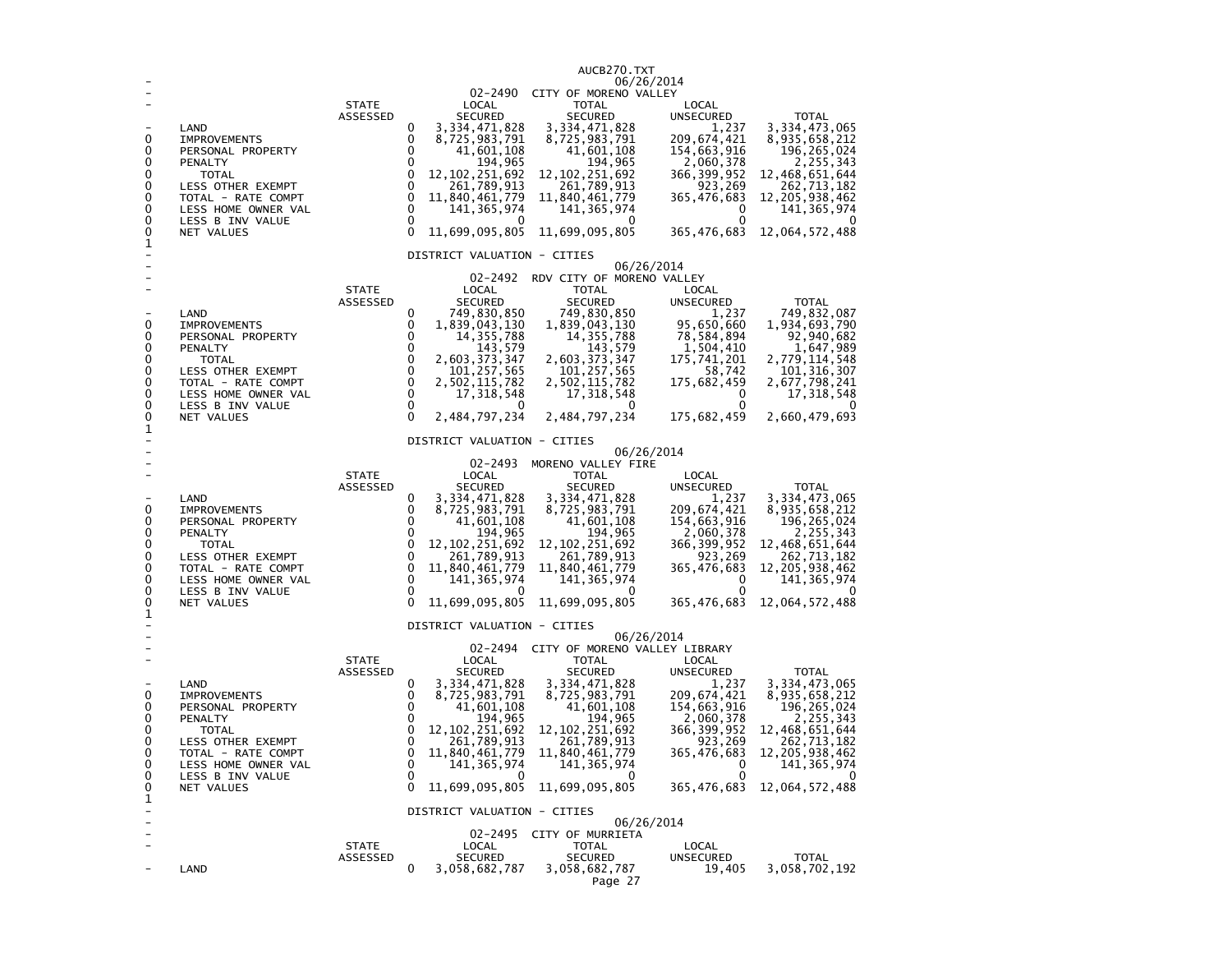| 0<br>7,937,693,569<br>7,937,693,569<br>90,011,630<br>8,027,705,199<br>0<br><b>IMPROVEMENTS</b><br>0<br>0<br>12, 107, 355<br>12, 107, 355<br>172,801,241<br>184,908,596<br>PERSONAL PROPERTY<br>$\mathbf{0}$<br>62,060<br>11,008,545,771<br>62,060<br>11,008,545,771<br>2, 214, 163<br>0<br>2, 152, 103<br>PENALTY<br>264,984,379<br>0<br>0<br>11,273,530,150<br><b>TOTAL</b><br>0<br>0<br>180,721,889<br>180,721,889<br>882,316<br>181,604,205<br>LESS OTHER EXEMPT<br>$\mathbf 0$<br>0<br>10,827,823,882<br>10,827,823,882<br>264,102,063<br>11,091,925,945<br>TOTAL - RATE COMPT<br>0<br>0<br>109, 334, 732<br>109, 334, 732<br>109, 334, 732<br>LESS HOME OWNER VAL<br>0<br>0<br>0<br>0<br>LESS B INV VALUE<br>0<br>0<br>$\Omega$<br>10,718,489,150<br>10,718,489,150<br>10,982,591,213<br>0<br>264, 102, 063<br>NET VALUES<br>1<br>DISTRICT VALUATION - CITIES<br>06/26/2014<br>02-2498<br>CITY OF MURRIETA LIBRARY<br><b>TOTAL</b><br><b>STATE</b><br>LOCAL<br>LOCAL<br>ASSESSED<br><b>SECURED</b><br><b>SECURED</b><br><b>UNSECURED</b><br><b>TOTAL</b><br>3,058,682,787<br>3,058,682,787<br>3,058,702,192<br>LAND<br>0<br>19,405<br>0<br>0<br>7,937,693,569<br>7,937,693,569<br>90,011,630<br>8,027,705,199<br><b>IMPROVEMENTS</b><br>12, 107, 355<br>12, 107, 355<br>172,801,241<br>0<br>0<br>184,908,596<br>PERSONAL PROPERTY<br>62,060<br>62,060<br>0<br>0<br>PENALTY<br>2,152,103<br>2,214,163<br>11,008,545,771<br>11,008,545,771<br>264, 984, 379<br>11, 273, 530, 150<br>0<br>0<br><b>TOTAL</b><br>0<br>0<br>180,721,889<br>180,721,889<br>882,316<br>181,604,205<br>LESS OTHER EXEMPT<br>0<br>10,827,823,882<br>0<br>10,827,823,882<br>264, 102, 063<br>11,091,925,945<br>TOTAL - RATE COMPT<br>0<br>0<br>109, 334, 732<br>109, 334, 732<br>109, 334, 732<br>0<br>LESS HOME OWNER VAL<br>0<br>0<br>0<br>LESS B INV VALUE<br>0<br>0<br>$\Omega$<br>10,718,489,150<br>10,718,489,150<br>264, 102, 063<br>10,982,591,213<br>NET VALUES<br>1<br>DISTRICT VALUATION - CITIES<br>06/26/2014<br>02-2499<br>RDV MURRIETA PROJ AB1290<br><b>STATE</b><br>LOCAL<br>TOTAL<br>LOCAL<br>ASSESSED<br><b>SECURED</b><br><b>SECURED</b><br><b>UNSECURED</b><br><b>TOTAL</b><br>LAND<br>248,533,650<br>248,533,650<br>248,533,650<br>0<br>0<br>417,128,494<br>0<br>0<br>417, 128, 494<br>19,395,646<br>436,524,140<br><b>IMPROVEMENTS</b><br>0<br>0<br>4,204,076<br>4,204,076<br>24,033,205<br>28, 237, 281<br>PERSONAL PROPERTY<br>0<br>$\Omega$<br>616,969<br>10,274<br>10,274<br>PENALTY<br>606,695<br>$\Omega$<br>0<br>669,876,494<br>669,876,494<br>44,035,546<br>713,912,040<br><b>TOTAL</b><br>$\mathbf 0$<br>0<br>2,485,648<br>2,485,648<br>2,485,648<br>LESS OTHER EXEMPT<br>0<br>$\mathbf 0$<br>0<br>44,035,546<br>TOTAL - RATE COMPT<br>667,390,846<br>667,390,846<br>711,426,392<br>$\Omega$<br>0<br>1,377,600<br>LESS HOME OWNER VAL<br>1,377,600<br>0<br>1,377,600<br>$\Omega$<br>0<br>0<br>LESS B INV VALUE<br>0<br>0<br>0<br>$\Omega$<br>666,013,246<br>666,013,246<br>44,035,546<br>710,048,792<br>NET VALUES<br>1<br>DISTRICT VALUATION - CITIES<br>06/26/2014<br>RDV MURRIETA 2006 AMEND AB1290<br>02-2500<br><b>STATE</b><br>LOCAL<br><b>TOTAL</b><br>LOCAL<br>ASSESSED<br><b>SECURED</b><br><b>SECURED</b><br><b>UNSECURED</b><br><b>TOTAL</b><br>LAND<br>0<br>123,881,904<br>123,881,904<br>19,405<br>123,901,309<br>9,194,789<br>0<br>0<br>251,633,768<br>251,633,768<br>260,828,557<br><b>IMPROVEMENTS</b><br>0<br>0<br>2,215,018<br>2,215,018<br>42,886,830<br>45, 101, 848<br>PERSONAL PROPERTY<br>0<br>0<br>37,743<br>37,743<br>PENALTY<br>$\mathbf 0$<br>0<br>429,869,457<br>377,730,690<br>377,730,690<br>52,138,767<br>TOTAL<br>$\mathbf 0$<br>0<br>375,276<br>375,276<br>LESS OTHER EXEMPT<br>0<br>0<br>0<br>377,730,690<br>377,730,690<br>51,763,491<br>429,494,181<br>TOTAL - RATE COMPT<br>$\mathbf 0$<br>0<br>119,000<br>119,000<br>119,000<br>LESS HOME OWNER VAL<br>0<br>0<br>0<br>LESS B INV VALUE<br>0<br>0<br>0<br>$\Omega$<br>377,611,690<br>0<br>377,611,690<br>51,763,491<br>429, 375, 181<br>NET VALUES<br>1<br>DISTRICT VALUATION - CITIES<br>06/26/2014<br>02-2501<br>CITY OF NORCO<br><b>STATE</b><br>LOCAL<br><b>TOTAL</b><br>LOCAL<br>ASSESSED<br><b>SECURED</b><br><b>SECURED</b><br>UNSECURED<br><b>TOTAL</b><br>0<br>903,751,953<br>LAND<br>903,751,953<br>17,102<br>903,769,055<br>0<br>0<br><b>IMPROVEMENTS</b><br>1,824,833,001<br>1,824,833,001<br>29,303,096<br>1,854,136,097<br>0<br>4,065,524<br>4,065,524<br>33,425,516<br>0<br>37,491,040<br>PERSONAL PROPERTY<br>0<br>51,599<br>0<br>51,599<br>670,496<br>722,095<br>PENALTY<br>2,732,702,077<br>2,732,702,077<br>2,796,118,287<br>0<br>63,416,210<br>0<br>TOTAL |   |                   |   |            | AUCB270.TXT |         |              |
|------------------------------------------------------------------------------------------------------------------------------------------------------------------------------------------------------------------------------------------------------------------------------------------------------------------------------------------------------------------------------------------------------------------------------------------------------------------------------------------------------------------------------------------------------------------------------------------------------------------------------------------------------------------------------------------------------------------------------------------------------------------------------------------------------------------------------------------------------------------------------------------------------------------------------------------------------------------------------------------------------------------------------------------------------------------------------------------------------------------------------------------------------------------------------------------------------------------------------------------------------------------------------------------------------------------------------------------------------------------------------------------------------------------------------------------------------------------------------------------------------------------------------------------------------------------------------------------------------------------------------------------------------------------------------------------------------------------------------------------------------------------------------------------------------------------------------------------------------------------------------------------------------------------------------------------------------------------------------------------------------------------------------------------------------------------------------------------------------------------------------------------------------------------------------------------------------------------------------------------------------------------------------------------------------------------------------------------------------------------------------------------------------------------------------------------------------------------------------------------------------------------------------------------------------------------------------------------------------------------------------------------------------------------------------------------------------------------------------------------------------------------------------------------------------------------------------------------------------------------------------------------------------------------------------------------------------------------------------------------------------------------------------------------------------------------------------------------------------------------------------------------------------------------------------------------------------------------------------------------------------------------------------------------------------------------------------------------------------------------------------------------------------------------------------------------------------------------------------------------------------------------------------------------------------------------------------------------------------------------------------------------------------------------------------------------------------------------------------------------------------------------------------------------------------------------------------------------------------------------------------------------------------------------------------------------------------------------------------------------------------------------------------------------------------------------------------------------------------------------------------------------------------------------------------------------------------------------------------------------------------------------------------------------------------------------------------------------------------------------------------------------------------------------------------------------------------------------------------------------------------------------------------------------------------------------------------------------------------------------------------------------------------------------------------|---|-------------------|---|------------|-------------|---------|--------------|
|                                                                                                                                                                                                                                                                                                                                                                                                                                                                                                                                                                                                                                                                                                                                                                                                                                                                                                                                                                                                                                                                                                                                                                                                                                                                                                                                                                                                                                                                                                                                                                                                                                                                                                                                                                                                                                                                                                                                                                                                                                                                                                                                                                                                                                                                                                                                                                                                                                                                                                                                                                                                                                                                                                                                                                                                                                                                                                                                                                                                                                                                                                                                                                                                                                                                                                                                                                                                                                                                                                                                                                                                                                                                                                                                                                                                                                                                                                                                                                                                                                                                                                                                                                                                                                                                                                                                                                                                                                                                                                                                                                                                                                                                              |   |                   |   |            |             |         |              |
|                                                                                                                                                                                                                                                                                                                                                                                                                                                                                                                                                                                                                                                                                                                                                                                                                                                                                                                                                                                                                                                                                                                                                                                                                                                                                                                                                                                                                                                                                                                                                                                                                                                                                                                                                                                                                                                                                                                                                                                                                                                                                                                                                                                                                                                                                                                                                                                                                                                                                                                                                                                                                                                                                                                                                                                                                                                                                                                                                                                                                                                                                                                                                                                                                                                                                                                                                                                                                                                                                                                                                                                                                                                                                                                                                                                                                                                                                                                                                                                                                                                                                                                                                                                                                                                                                                                                                                                                                                                                                                                                                                                                                                                                              |   |                   |   |            |             |         |              |
|                                                                                                                                                                                                                                                                                                                                                                                                                                                                                                                                                                                                                                                                                                                                                                                                                                                                                                                                                                                                                                                                                                                                                                                                                                                                                                                                                                                                                                                                                                                                                                                                                                                                                                                                                                                                                                                                                                                                                                                                                                                                                                                                                                                                                                                                                                                                                                                                                                                                                                                                                                                                                                                                                                                                                                                                                                                                                                                                                                                                                                                                                                                                                                                                                                                                                                                                                                                                                                                                                                                                                                                                                                                                                                                                                                                                                                                                                                                                                                                                                                                                                                                                                                                                                                                                                                                                                                                                                                                                                                                                                                                                                                                                              |   |                   |   |            |             |         |              |
|                                                                                                                                                                                                                                                                                                                                                                                                                                                                                                                                                                                                                                                                                                                                                                                                                                                                                                                                                                                                                                                                                                                                                                                                                                                                                                                                                                                                                                                                                                                                                                                                                                                                                                                                                                                                                                                                                                                                                                                                                                                                                                                                                                                                                                                                                                                                                                                                                                                                                                                                                                                                                                                                                                                                                                                                                                                                                                                                                                                                                                                                                                                                                                                                                                                                                                                                                                                                                                                                                                                                                                                                                                                                                                                                                                                                                                                                                                                                                                                                                                                                                                                                                                                                                                                                                                                                                                                                                                                                                                                                                                                                                                                                              |   |                   |   |            |             |         |              |
|                                                                                                                                                                                                                                                                                                                                                                                                                                                                                                                                                                                                                                                                                                                                                                                                                                                                                                                                                                                                                                                                                                                                                                                                                                                                                                                                                                                                                                                                                                                                                                                                                                                                                                                                                                                                                                                                                                                                                                                                                                                                                                                                                                                                                                                                                                                                                                                                                                                                                                                                                                                                                                                                                                                                                                                                                                                                                                                                                                                                                                                                                                                                                                                                                                                                                                                                                                                                                                                                                                                                                                                                                                                                                                                                                                                                                                                                                                                                                                                                                                                                                                                                                                                                                                                                                                                                                                                                                                                                                                                                                                                                                                                                              |   |                   |   |            |             |         |              |
|                                                                                                                                                                                                                                                                                                                                                                                                                                                                                                                                                                                                                                                                                                                                                                                                                                                                                                                                                                                                                                                                                                                                                                                                                                                                                                                                                                                                                                                                                                                                                                                                                                                                                                                                                                                                                                                                                                                                                                                                                                                                                                                                                                                                                                                                                                                                                                                                                                                                                                                                                                                                                                                                                                                                                                                                                                                                                                                                                                                                                                                                                                                                                                                                                                                                                                                                                                                                                                                                                                                                                                                                                                                                                                                                                                                                                                                                                                                                                                                                                                                                                                                                                                                                                                                                                                                                                                                                                                                                                                                                                                                                                                                                              |   |                   |   |            |             |         |              |
|                                                                                                                                                                                                                                                                                                                                                                                                                                                                                                                                                                                                                                                                                                                                                                                                                                                                                                                                                                                                                                                                                                                                                                                                                                                                                                                                                                                                                                                                                                                                                                                                                                                                                                                                                                                                                                                                                                                                                                                                                                                                                                                                                                                                                                                                                                                                                                                                                                                                                                                                                                                                                                                                                                                                                                                                                                                                                                                                                                                                                                                                                                                                                                                                                                                                                                                                                                                                                                                                                                                                                                                                                                                                                                                                                                                                                                                                                                                                                                                                                                                                                                                                                                                                                                                                                                                                                                                                                                                                                                                                                                                                                                                                              |   |                   |   |            |             |         |              |
|                                                                                                                                                                                                                                                                                                                                                                                                                                                                                                                                                                                                                                                                                                                                                                                                                                                                                                                                                                                                                                                                                                                                                                                                                                                                                                                                                                                                                                                                                                                                                                                                                                                                                                                                                                                                                                                                                                                                                                                                                                                                                                                                                                                                                                                                                                                                                                                                                                                                                                                                                                                                                                                                                                                                                                                                                                                                                                                                                                                                                                                                                                                                                                                                                                                                                                                                                                                                                                                                                                                                                                                                                                                                                                                                                                                                                                                                                                                                                                                                                                                                                                                                                                                                                                                                                                                                                                                                                                                                                                                                                                                                                                                                              |   |                   |   |            |             |         |              |
|                                                                                                                                                                                                                                                                                                                                                                                                                                                                                                                                                                                                                                                                                                                                                                                                                                                                                                                                                                                                                                                                                                                                                                                                                                                                                                                                                                                                                                                                                                                                                                                                                                                                                                                                                                                                                                                                                                                                                                                                                                                                                                                                                                                                                                                                                                                                                                                                                                                                                                                                                                                                                                                                                                                                                                                                                                                                                                                                                                                                                                                                                                                                                                                                                                                                                                                                                                                                                                                                                                                                                                                                                                                                                                                                                                                                                                                                                                                                                                                                                                                                                                                                                                                                                                                                                                                                                                                                                                                                                                                                                                                                                                                                              |   |                   |   |            |             |         |              |
|                                                                                                                                                                                                                                                                                                                                                                                                                                                                                                                                                                                                                                                                                                                                                                                                                                                                                                                                                                                                                                                                                                                                                                                                                                                                                                                                                                                                                                                                                                                                                                                                                                                                                                                                                                                                                                                                                                                                                                                                                                                                                                                                                                                                                                                                                                                                                                                                                                                                                                                                                                                                                                                                                                                                                                                                                                                                                                                                                                                                                                                                                                                                                                                                                                                                                                                                                                                                                                                                                                                                                                                                                                                                                                                                                                                                                                                                                                                                                                                                                                                                                                                                                                                                                                                                                                                                                                                                                                                                                                                                                                                                                                                                              |   |                   |   |            |             |         |              |
|                                                                                                                                                                                                                                                                                                                                                                                                                                                                                                                                                                                                                                                                                                                                                                                                                                                                                                                                                                                                                                                                                                                                                                                                                                                                                                                                                                                                                                                                                                                                                                                                                                                                                                                                                                                                                                                                                                                                                                                                                                                                                                                                                                                                                                                                                                                                                                                                                                                                                                                                                                                                                                                                                                                                                                                                                                                                                                                                                                                                                                                                                                                                                                                                                                                                                                                                                                                                                                                                                                                                                                                                                                                                                                                                                                                                                                                                                                                                                                                                                                                                                                                                                                                                                                                                                                                                                                                                                                                                                                                                                                                                                                                                              |   |                   |   |            |             |         |              |
|                                                                                                                                                                                                                                                                                                                                                                                                                                                                                                                                                                                                                                                                                                                                                                                                                                                                                                                                                                                                                                                                                                                                                                                                                                                                                                                                                                                                                                                                                                                                                                                                                                                                                                                                                                                                                                                                                                                                                                                                                                                                                                                                                                                                                                                                                                                                                                                                                                                                                                                                                                                                                                                                                                                                                                                                                                                                                                                                                                                                                                                                                                                                                                                                                                                                                                                                                                                                                                                                                                                                                                                                                                                                                                                                                                                                                                                                                                                                                                                                                                                                                                                                                                                                                                                                                                                                                                                                                                                                                                                                                                                                                                                                              |   |                   |   |            |             |         |              |
|                                                                                                                                                                                                                                                                                                                                                                                                                                                                                                                                                                                                                                                                                                                                                                                                                                                                                                                                                                                                                                                                                                                                                                                                                                                                                                                                                                                                                                                                                                                                                                                                                                                                                                                                                                                                                                                                                                                                                                                                                                                                                                                                                                                                                                                                                                                                                                                                                                                                                                                                                                                                                                                                                                                                                                                                                                                                                                                                                                                                                                                                                                                                                                                                                                                                                                                                                                                                                                                                                                                                                                                                                                                                                                                                                                                                                                                                                                                                                                                                                                                                                                                                                                                                                                                                                                                                                                                                                                                                                                                                                                                                                                                                              |   |                   |   |            |             |         |              |
|                                                                                                                                                                                                                                                                                                                                                                                                                                                                                                                                                                                                                                                                                                                                                                                                                                                                                                                                                                                                                                                                                                                                                                                                                                                                                                                                                                                                                                                                                                                                                                                                                                                                                                                                                                                                                                                                                                                                                                                                                                                                                                                                                                                                                                                                                                                                                                                                                                                                                                                                                                                                                                                                                                                                                                                                                                                                                                                                                                                                                                                                                                                                                                                                                                                                                                                                                                                                                                                                                                                                                                                                                                                                                                                                                                                                                                                                                                                                                                                                                                                                                                                                                                                                                                                                                                                                                                                                                                                                                                                                                                                                                                                                              |   |                   |   |            |             |         |              |
|                                                                                                                                                                                                                                                                                                                                                                                                                                                                                                                                                                                                                                                                                                                                                                                                                                                                                                                                                                                                                                                                                                                                                                                                                                                                                                                                                                                                                                                                                                                                                                                                                                                                                                                                                                                                                                                                                                                                                                                                                                                                                                                                                                                                                                                                                                                                                                                                                                                                                                                                                                                                                                                                                                                                                                                                                                                                                                                                                                                                                                                                                                                                                                                                                                                                                                                                                                                                                                                                                                                                                                                                                                                                                                                                                                                                                                                                                                                                                                                                                                                                                                                                                                                                                                                                                                                                                                                                                                                                                                                                                                                                                                                                              |   |                   |   |            |             |         |              |
|                                                                                                                                                                                                                                                                                                                                                                                                                                                                                                                                                                                                                                                                                                                                                                                                                                                                                                                                                                                                                                                                                                                                                                                                                                                                                                                                                                                                                                                                                                                                                                                                                                                                                                                                                                                                                                                                                                                                                                                                                                                                                                                                                                                                                                                                                                                                                                                                                                                                                                                                                                                                                                                                                                                                                                                                                                                                                                                                                                                                                                                                                                                                                                                                                                                                                                                                                                                                                                                                                                                                                                                                                                                                                                                                                                                                                                                                                                                                                                                                                                                                                                                                                                                                                                                                                                                                                                                                                                                                                                                                                                                                                                                                              |   |                   |   |            |             |         |              |
|                                                                                                                                                                                                                                                                                                                                                                                                                                                                                                                                                                                                                                                                                                                                                                                                                                                                                                                                                                                                                                                                                                                                                                                                                                                                                                                                                                                                                                                                                                                                                                                                                                                                                                                                                                                                                                                                                                                                                                                                                                                                                                                                                                                                                                                                                                                                                                                                                                                                                                                                                                                                                                                                                                                                                                                                                                                                                                                                                                                                                                                                                                                                                                                                                                                                                                                                                                                                                                                                                                                                                                                                                                                                                                                                                                                                                                                                                                                                                                                                                                                                                                                                                                                                                                                                                                                                                                                                                                                                                                                                                                                                                                                                              |   |                   |   |            |             |         |              |
|                                                                                                                                                                                                                                                                                                                                                                                                                                                                                                                                                                                                                                                                                                                                                                                                                                                                                                                                                                                                                                                                                                                                                                                                                                                                                                                                                                                                                                                                                                                                                                                                                                                                                                                                                                                                                                                                                                                                                                                                                                                                                                                                                                                                                                                                                                                                                                                                                                                                                                                                                                                                                                                                                                                                                                                                                                                                                                                                                                                                                                                                                                                                                                                                                                                                                                                                                                                                                                                                                                                                                                                                                                                                                                                                                                                                                                                                                                                                                                                                                                                                                                                                                                                                                                                                                                                                                                                                                                                                                                                                                                                                                                                                              |   |                   |   |            |             |         |              |
|                                                                                                                                                                                                                                                                                                                                                                                                                                                                                                                                                                                                                                                                                                                                                                                                                                                                                                                                                                                                                                                                                                                                                                                                                                                                                                                                                                                                                                                                                                                                                                                                                                                                                                                                                                                                                                                                                                                                                                                                                                                                                                                                                                                                                                                                                                                                                                                                                                                                                                                                                                                                                                                                                                                                                                                                                                                                                                                                                                                                                                                                                                                                                                                                                                                                                                                                                                                                                                                                                                                                                                                                                                                                                                                                                                                                                                                                                                                                                                                                                                                                                                                                                                                                                                                                                                                                                                                                                                                                                                                                                                                                                                                                              |   |                   |   |            |             |         |              |
|                                                                                                                                                                                                                                                                                                                                                                                                                                                                                                                                                                                                                                                                                                                                                                                                                                                                                                                                                                                                                                                                                                                                                                                                                                                                                                                                                                                                                                                                                                                                                                                                                                                                                                                                                                                                                                                                                                                                                                                                                                                                                                                                                                                                                                                                                                                                                                                                                                                                                                                                                                                                                                                                                                                                                                                                                                                                                                                                                                                                                                                                                                                                                                                                                                                                                                                                                                                                                                                                                                                                                                                                                                                                                                                                                                                                                                                                                                                                                                                                                                                                                                                                                                                                                                                                                                                                                                                                                                                                                                                                                                                                                                                                              |   |                   |   |            |             |         |              |
|                                                                                                                                                                                                                                                                                                                                                                                                                                                                                                                                                                                                                                                                                                                                                                                                                                                                                                                                                                                                                                                                                                                                                                                                                                                                                                                                                                                                                                                                                                                                                                                                                                                                                                                                                                                                                                                                                                                                                                                                                                                                                                                                                                                                                                                                                                                                                                                                                                                                                                                                                                                                                                                                                                                                                                                                                                                                                                                                                                                                                                                                                                                                                                                                                                                                                                                                                                                                                                                                                                                                                                                                                                                                                                                                                                                                                                                                                                                                                                                                                                                                                                                                                                                                                                                                                                                                                                                                                                                                                                                                                                                                                                                                              |   |                   |   |            |             |         |              |
|                                                                                                                                                                                                                                                                                                                                                                                                                                                                                                                                                                                                                                                                                                                                                                                                                                                                                                                                                                                                                                                                                                                                                                                                                                                                                                                                                                                                                                                                                                                                                                                                                                                                                                                                                                                                                                                                                                                                                                                                                                                                                                                                                                                                                                                                                                                                                                                                                                                                                                                                                                                                                                                                                                                                                                                                                                                                                                                                                                                                                                                                                                                                                                                                                                                                                                                                                                                                                                                                                                                                                                                                                                                                                                                                                                                                                                                                                                                                                                                                                                                                                                                                                                                                                                                                                                                                                                                                                                                                                                                                                                                                                                                                              |   |                   |   |            |             |         |              |
|                                                                                                                                                                                                                                                                                                                                                                                                                                                                                                                                                                                                                                                                                                                                                                                                                                                                                                                                                                                                                                                                                                                                                                                                                                                                                                                                                                                                                                                                                                                                                                                                                                                                                                                                                                                                                                                                                                                                                                                                                                                                                                                                                                                                                                                                                                                                                                                                                                                                                                                                                                                                                                                                                                                                                                                                                                                                                                                                                                                                                                                                                                                                                                                                                                                                                                                                                                                                                                                                                                                                                                                                                                                                                                                                                                                                                                                                                                                                                                                                                                                                                                                                                                                                                                                                                                                                                                                                                                                                                                                                                                                                                                                                              |   |                   |   |            |             |         |              |
|                                                                                                                                                                                                                                                                                                                                                                                                                                                                                                                                                                                                                                                                                                                                                                                                                                                                                                                                                                                                                                                                                                                                                                                                                                                                                                                                                                                                                                                                                                                                                                                                                                                                                                                                                                                                                                                                                                                                                                                                                                                                                                                                                                                                                                                                                                                                                                                                                                                                                                                                                                                                                                                                                                                                                                                                                                                                                                                                                                                                                                                                                                                                                                                                                                                                                                                                                                                                                                                                                                                                                                                                                                                                                                                                                                                                                                                                                                                                                                                                                                                                                                                                                                                                                                                                                                                                                                                                                                                                                                                                                                                                                                                                              |   |                   |   |            |             |         |              |
|                                                                                                                                                                                                                                                                                                                                                                                                                                                                                                                                                                                                                                                                                                                                                                                                                                                                                                                                                                                                                                                                                                                                                                                                                                                                                                                                                                                                                                                                                                                                                                                                                                                                                                                                                                                                                                                                                                                                                                                                                                                                                                                                                                                                                                                                                                                                                                                                                                                                                                                                                                                                                                                                                                                                                                                                                                                                                                                                                                                                                                                                                                                                                                                                                                                                                                                                                                                                                                                                                                                                                                                                                                                                                                                                                                                                                                                                                                                                                                                                                                                                                                                                                                                                                                                                                                                                                                                                                                                                                                                                                                                                                                                                              |   |                   |   |            |             |         |              |
|                                                                                                                                                                                                                                                                                                                                                                                                                                                                                                                                                                                                                                                                                                                                                                                                                                                                                                                                                                                                                                                                                                                                                                                                                                                                                                                                                                                                                                                                                                                                                                                                                                                                                                                                                                                                                                                                                                                                                                                                                                                                                                                                                                                                                                                                                                                                                                                                                                                                                                                                                                                                                                                                                                                                                                                                                                                                                                                                                                                                                                                                                                                                                                                                                                                                                                                                                                                                                                                                                                                                                                                                                                                                                                                                                                                                                                                                                                                                                                                                                                                                                                                                                                                                                                                                                                                                                                                                                                                                                                                                                                                                                                                                              |   |                   |   |            |             |         |              |
|                                                                                                                                                                                                                                                                                                                                                                                                                                                                                                                                                                                                                                                                                                                                                                                                                                                                                                                                                                                                                                                                                                                                                                                                                                                                                                                                                                                                                                                                                                                                                                                                                                                                                                                                                                                                                                                                                                                                                                                                                                                                                                                                                                                                                                                                                                                                                                                                                                                                                                                                                                                                                                                                                                                                                                                                                                                                                                                                                                                                                                                                                                                                                                                                                                                                                                                                                                                                                                                                                                                                                                                                                                                                                                                                                                                                                                                                                                                                                                                                                                                                                                                                                                                                                                                                                                                                                                                                                                                                                                                                                                                                                                                                              |   |                   |   |            |             |         |              |
|                                                                                                                                                                                                                                                                                                                                                                                                                                                                                                                                                                                                                                                                                                                                                                                                                                                                                                                                                                                                                                                                                                                                                                                                                                                                                                                                                                                                                                                                                                                                                                                                                                                                                                                                                                                                                                                                                                                                                                                                                                                                                                                                                                                                                                                                                                                                                                                                                                                                                                                                                                                                                                                                                                                                                                                                                                                                                                                                                                                                                                                                                                                                                                                                                                                                                                                                                                                                                                                                                                                                                                                                                                                                                                                                                                                                                                                                                                                                                                                                                                                                                                                                                                                                                                                                                                                                                                                                                                                                                                                                                                                                                                                                              |   |                   |   |            |             |         |              |
|                                                                                                                                                                                                                                                                                                                                                                                                                                                                                                                                                                                                                                                                                                                                                                                                                                                                                                                                                                                                                                                                                                                                                                                                                                                                                                                                                                                                                                                                                                                                                                                                                                                                                                                                                                                                                                                                                                                                                                                                                                                                                                                                                                                                                                                                                                                                                                                                                                                                                                                                                                                                                                                                                                                                                                                                                                                                                                                                                                                                                                                                                                                                                                                                                                                                                                                                                                                                                                                                                                                                                                                                                                                                                                                                                                                                                                                                                                                                                                                                                                                                                                                                                                                                                                                                                                                                                                                                                                                                                                                                                                                                                                                                              |   |                   |   |            |             |         |              |
|                                                                                                                                                                                                                                                                                                                                                                                                                                                                                                                                                                                                                                                                                                                                                                                                                                                                                                                                                                                                                                                                                                                                                                                                                                                                                                                                                                                                                                                                                                                                                                                                                                                                                                                                                                                                                                                                                                                                                                                                                                                                                                                                                                                                                                                                                                                                                                                                                                                                                                                                                                                                                                                                                                                                                                                                                                                                                                                                                                                                                                                                                                                                                                                                                                                                                                                                                                                                                                                                                                                                                                                                                                                                                                                                                                                                                                                                                                                                                                                                                                                                                                                                                                                                                                                                                                                                                                                                                                                                                                                                                                                                                                                                              |   |                   |   |            |             |         |              |
|                                                                                                                                                                                                                                                                                                                                                                                                                                                                                                                                                                                                                                                                                                                                                                                                                                                                                                                                                                                                                                                                                                                                                                                                                                                                                                                                                                                                                                                                                                                                                                                                                                                                                                                                                                                                                                                                                                                                                                                                                                                                                                                                                                                                                                                                                                                                                                                                                                                                                                                                                                                                                                                                                                                                                                                                                                                                                                                                                                                                                                                                                                                                                                                                                                                                                                                                                                                                                                                                                                                                                                                                                                                                                                                                                                                                                                                                                                                                                                                                                                                                                                                                                                                                                                                                                                                                                                                                                                                                                                                                                                                                                                                                              |   |                   |   |            |             |         |              |
|                                                                                                                                                                                                                                                                                                                                                                                                                                                                                                                                                                                                                                                                                                                                                                                                                                                                                                                                                                                                                                                                                                                                                                                                                                                                                                                                                                                                                                                                                                                                                                                                                                                                                                                                                                                                                                                                                                                                                                                                                                                                                                                                                                                                                                                                                                                                                                                                                                                                                                                                                                                                                                                                                                                                                                                                                                                                                                                                                                                                                                                                                                                                                                                                                                                                                                                                                                                                                                                                                                                                                                                                                                                                                                                                                                                                                                                                                                                                                                                                                                                                                                                                                                                                                                                                                                                                                                                                                                                                                                                                                                                                                                                                              |   |                   |   |            |             |         |              |
|                                                                                                                                                                                                                                                                                                                                                                                                                                                                                                                                                                                                                                                                                                                                                                                                                                                                                                                                                                                                                                                                                                                                                                                                                                                                                                                                                                                                                                                                                                                                                                                                                                                                                                                                                                                                                                                                                                                                                                                                                                                                                                                                                                                                                                                                                                                                                                                                                                                                                                                                                                                                                                                                                                                                                                                                                                                                                                                                                                                                                                                                                                                                                                                                                                                                                                                                                                                                                                                                                                                                                                                                                                                                                                                                                                                                                                                                                                                                                                                                                                                                                                                                                                                                                                                                                                                                                                                                                                                                                                                                                                                                                                                                              |   |                   |   |            |             |         |              |
|                                                                                                                                                                                                                                                                                                                                                                                                                                                                                                                                                                                                                                                                                                                                                                                                                                                                                                                                                                                                                                                                                                                                                                                                                                                                                                                                                                                                                                                                                                                                                                                                                                                                                                                                                                                                                                                                                                                                                                                                                                                                                                                                                                                                                                                                                                                                                                                                                                                                                                                                                                                                                                                                                                                                                                                                                                                                                                                                                                                                                                                                                                                                                                                                                                                                                                                                                                                                                                                                                                                                                                                                                                                                                                                                                                                                                                                                                                                                                                                                                                                                                                                                                                                                                                                                                                                                                                                                                                                                                                                                                                                                                                                                              |   |                   |   |            |             |         |              |
|                                                                                                                                                                                                                                                                                                                                                                                                                                                                                                                                                                                                                                                                                                                                                                                                                                                                                                                                                                                                                                                                                                                                                                                                                                                                                                                                                                                                                                                                                                                                                                                                                                                                                                                                                                                                                                                                                                                                                                                                                                                                                                                                                                                                                                                                                                                                                                                                                                                                                                                                                                                                                                                                                                                                                                                                                                                                                                                                                                                                                                                                                                                                                                                                                                                                                                                                                                                                                                                                                                                                                                                                                                                                                                                                                                                                                                                                                                                                                                                                                                                                                                                                                                                                                                                                                                                                                                                                                                                                                                                                                                                                                                                                              |   |                   |   |            |             |         |              |
|                                                                                                                                                                                                                                                                                                                                                                                                                                                                                                                                                                                                                                                                                                                                                                                                                                                                                                                                                                                                                                                                                                                                                                                                                                                                                                                                                                                                                                                                                                                                                                                                                                                                                                                                                                                                                                                                                                                                                                                                                                                                                                                                                                                                                                                                                                                                                                                                                                                                                                                                                                                                                                                                                                                                                                                                                                                                                                                                                                                                                                                                                                                                                                                                                                                                                                                                                                                                                                                                                                                                                                                                                                                                                                                                                                                                                                                                                                                                                                                                                                                                                                                                                                                                                                                                                                                                                                                                                                                                                                                                                                                                                                                                              |   |                   |   |            |             |         |              |
|                                                                                                                                                                                                                                                                                                                                                                                                                                                                                                                                                                                                                                                                                                                                                                                                                                                                                                                                                                                                                                                                                                                                                                                                                                                                                                                                                                                                                                                                                                                                                                                                                                                                                                                                                                                                                                                                                                                                                                                                                                                                                                                                                                                                                                                                                                                                                                                                                                                                                                                                                                                                                                                                                                                                                                                                                                                                                                                                                                                                                                                                                                                                                                                                                                                                                                                                                                                                                                                                                                                                                                                                                                                                                                                                                                                                                                                                                                                                                                                                                                                                                                                                                                                                                                                                                                                                                                                                                                                                                                                                                                                                                                                                              |   |                   |   |            |             |         |              |
|                                                                                                                                                                                                                                                                                                                                                                                                                                                                                                                                                                                                                                                                                                                                                                                                                                                                                                                                                                                                                                                                                                                                                                                                                                                                                                                                                                                                                                                                                                                                                                                                                                                                                                                                                                                                                                                                                                                                                                                                                                                                                                                                                                                                                                                                                                                                                                                                                                                                                                                                                                                                                                                                                                                                                                                                                                                                                                                                                                                                                                                                                                                                                                                                                                                                                                                                                                                                                                                                                                                                                                                                                                                                                                                                                                                                                                                                                                                                                                                                                                                                                                                                                                                                                                                                                                                                                                                                                                                                                                                                                                                                                                                                              |   |                   |   |            |             |         |              |
|                                                                                                                                                                                                                                                                                                                                                                                                                                                                                                                                                                                                                                                                                                                                                                                                                                                                                                                                                                                                                                                                                                                                                                                                                                                                                                                                                                                                                                                                                                                                                                                                                                                                                                                                                                                                                                                                                                                                                                                                                                                                                                                                                                                                                                                                                                                                                                                                                                                                                                                                                                                                                                                                                                                                                                                                                                                                                                                                                                                                                                                                                                                                                                                                                                                                                                                                                                                                                                                                                                                                                                                                                                                                                                                                                                                                                                                                                                                                                                                                                                                                                                                                                                                                                                                                                                                                                                                                                                                                                                                                                                                                                                                                              |   |                   |   |            |             |         |              |
| Page 28                                                                                                                                                                                                                                                                                                                                                                                                                                                                                                                                                                                                                                                                                                                                                                                                                                                                                                                                                                                                                                                                                                                                                                                                                                                                                                                                                                                                                                                                                                                                                                                                                                                                                                                                                                                                                                                                                                                                                                                                                                                                                                                                                                                                                                                                                                                                                                                                                                                                                                                                                                                                                                                                                                                                                                                                                                                                                                                                                                                                                                                                                                                                                                                                                                                                                                                                                                                                                                                                                                                                                                                                                                                                                                                                                                                                                                                                                                                                                                                                                                                                                                                                                                                                                                                                                                                                                                                                                                                                                                                                                                                                                                                                      | 0 | LESS OTHER EXEMPT | 0 | 48,843,552 | 48,843,552  | 342,118 | 49, 185, 670 |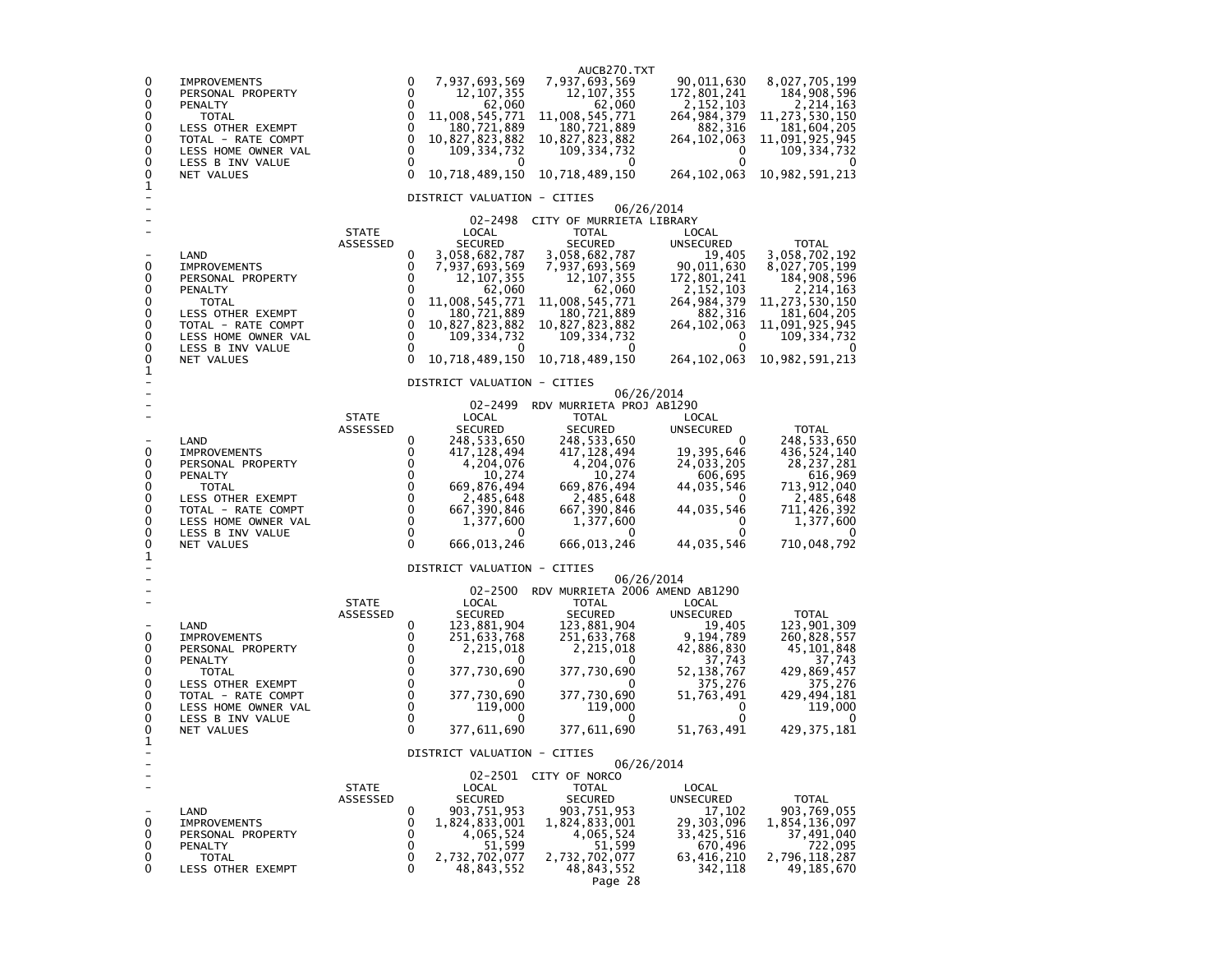| 0<br>0<br>0<br>0                                         | TOTAL - RATE COMPT<br>LESS HOME OWNER VAL<br>LESS B INV VALUE<br>NET VALUES                                                                                              |                          | 0<br>0<br>0<br>$\Omega$                                         | 2,683,858,525<br>28,616,000<br>2,655,242,525                                                                                                                                                          | AUCB270.TXT<br>2,683,858,525<br>28,616,000<br>$\Omega$<br>2,655,242,525                                                                                                                                  | 63,074,092<br>0<br>0<br>63,074,092                                                                                                                          | 2,746,932,617<br>28,616,000<br>2,718,316,617                                                                                                                       |
|----------------------------------------------------------|--------------------------------------------------------------------------------------------------------------------------------------------------------------------------|--------------------------|-----------------------------------------------------------------|-------------------------------------------------------------------------------------------------------------------------------------------------------------------------------------------------------|----------------------------------------------------------------------------------------------------------------------------------------------------------------------------------------------------------|-------------------------------------------------------------------------------------------------------------------------------------------------------------|--------------------------------------------------------------------------------------------------------------------------------------------------------------------|
| 1                                                        |                                                                                                                                                                          |                          |                                                                 | DISTRICT VALUATION - CITIES                                                                                                                                                                           |                                                                                                                                                                                                          |                                                                                                                                                             |                                                                                                                                                                    |
| 0<br>0<br>0<br>0<br>0<br>0<br>0<br>0                     | LAND<br><b>IMPROVEMENTS</b><br>PERSONAL PROPERTY<br>PENALTY<br><b>TOTAL</b><br>LESS OTHER EXEMPT<br>TOTAL - RATE COMPT<br>LESS HOME OWNER VAL<br>LESS B INV VALUE        | <b>STATE</b><br>ASSESSED | 0<br>0<br>0<br>$\Omega$<br>$\Omega$<br>0<br>0<br>0<br>0         | 02-2505<br>LOCAL<br><b>SECURED</b><br>78,920,502<br>145,400,861<br>1,970,610<br>226,291,973<br>1,703,257<br>224,588,716<br>14,000<br>0                                                                | 06/26/2014<br>RDV NORCO PROJ 1<br><b>TOTAL</b><br><b>SECURED</b><br>78,920,502<br>145,400,861<br>1,970,610<br>0<br>226,291,973<br>1,703,257<br>224,588,716<br>14.000<br>0                                | LOCAL<br>UNSECURED<br>17,102<br>15,793,142<br>11,722,306<br>100,935<br>27,633,485<br>283,254<br>27,350,231<br>0<br>$\Omega$                                 | <b>TOTAL</b><br>78,937,604<br>161, 194, 003<br>13,692,916<br>100,935<br>253,925,458<br>1,986,511<br>251,938,947<br>14,000<br>0                                     |
| 0<br>1                                                   | NET VALUES                                                                                                                                                               |                          | 0                                                               | 224,574,716                                                                                                                                                                                           | 224, 574, 716                                                                                                                                                                                            | 27,350,231                                                                                                                                                  | 251,924,947                                                                                                                                                        |
|                                                          |                                                                                                                                                                          |                          |                                                                 | DISTRICT VALUATION - CITIES                                                                                                                                                                           | 06/26/2014                                                                                                                                                                                               |                                                                                                                                                             |                                                                                                                                                                    |
| 0<br>0<br>0<br>0<br>0<br>0<br>0<br>0<br>0<br>1           | LAND<br><b>IMPROVEMENTS</b><br>PERSONAL PROPERTY<br>PENALTY<br>TOTAL<br>LESS OTHER EXEMPT<br>TOTAL - RATE COMPT<br>LESS HOME OWNER VAL<br>LESS B INV VALUE<br>NET VALUES | <b>STATE</b><br>ASSESSED | 0<br>0<br>0<br>0<br>0<br>0<br>$\mathbf 0$<br>0<br>0<br>$\Omega$ | 02-2506<br>LOCAL<br><b>SECURED</b><br>514,848,359<br>974,778,410<br>2,073,623<br>49,249<br>1,491,749,641<br>41,803,928<br>1,449,945,713<br>16,004,800<br>1,433,940,913<br>DISTRICT VALUATION - CITIES | RDV NORCO 84 ANX<br><b>TOTAL</b><br><b>SECURED</b><br>514,848,359<br>974,778,410<br>2,073,623<br>49,249<br>1,491,749,641<br>41,803,928<br>1,449,945,713<br>16,004,800<br>1,433,940,913                   | LOCAL<br>UNSECURED<br>0<br>9,930,928<br>15,135,748<br>544,196<br>25,610,872<br>58,864<br>25,552,008<br>0<br>0<br>25,552,008                                 | <b>TOTAL</b><br>514,848,359<br>984,709,338<br>17,209,371<br>593,445<br>1,517,360,513<br>41,862,792<br>1,475,497,721<br>16,004,800<br>1,459,492,921                 |
|                                                          |                                                                                                                                                                          |                          |                                                                 | 02-2507                                                                                                                                                                                               | 06/26/2014<br>RDV NORCO AMND 3                                                                                                                                                                           |                                                                                                                                                             |                                                                                                                                                                    |
| 0<br>0<br>0<br>0<br>0<br>0<br>0<br>0<br>0<br>1           | LAND<br><b>IMPROVEMENTS</b><br>PERSONAL PROPERTY<br>PENALTY<br>TOTAL<br>LESS OTHER EXEMPT<br>TOTAL - RATE COMPT<br>LESS HOME OWNER VAL<br>LESS B INV VALUE<br>NET VALUES | <b>STATE</b><br>ASSESSED | 0<br>0<br>0<br>0<br>0<br>0<br>$\mathbf 0$<br>0<br>0<br>$\Omega$ | LOCAL<br><b>SECURED</b><br>6,579,643<br>14,723,635<br>0<br>0<br>21,303,278<br>21,303,278<br>0<br>0<br>21,303,278                                                                                      | <b>TOTAL</b><br><b>SECURED</b><br>6,579,643<br>14,723,635<br>0<br>0<br>21,303,278<br>21,303,278<br>0<br>0<br>21,303,278                                                                                  | LOCAL<br>UNSECURED<br>0<br>925,552<br>1,182,366<br>0<br>2,107,918<br>0<br>2,107,918<br>0<br>0<br>2,107,918                                                  | TOTAL<br>6,579,643<br>15,649,187<br>1,182,366<br>O<br>23, 411, 196<br>23,411,196<br>O<br>0<br>23,411,196                                                           |
|                                                          |                                                                                                                                                                          |                          |                                                                 | DISTRICT VALUATION - CITIES                                                                                                                                                                           | 06/26/2014                                                                                                                                                                                               |                                                                                                                                                             |                                                                                                                                                                    |
| $\mathbf 0$<br>0<br>0<br>0<br>0<br>0<br>0<br>0<br>0<br>1 | LAND<br><b>IMPROVEMENTS</b><br>PERSONAL PROPERTY<br>PENALTY<br>TOTAL<br>LESS OTHER EXEMPT<br>TOTAL - RATE COMPT<br>LESS HOME OWNER VAL<br>LESS B INV VALUE<br>NET VALUES | <b>STATE</b><br>ASSESSED | 0<br>0<br>0<br>0<br>0<br>0<br>0<br>0<br>0<br>0                  | 02-2580<br>LOCAL<br><b>SECURED</b><br>4,056,168,546<br>8,859,738,011<br>26,380,312<br>484,523<br>12,942,771,392<br>157,631,777<br>12,785,139,615<br>67,834,738<br>0<br>12,717,304,877                 | CITY OF PALM DESERT<br><b>TOTAL</b><br><b>SECURED</b><br>4,056,168,546<br>8,859,738,011<br>26,380,312<br>484,523<br>12,942,771,392<br>157,631,777<br>12,785,139,615<br>67,834,738<br>0<br>12,717,304,877 | LOCAL<br><b>UNSECURED</b><br>1,386<br>133,209,116<br>169,596,929<br>4,367,449<br>307,174,880<br>5,351,590<br>301,823,290<br>0<br>$\mathbf 0$<br>301,823,290 | <b>TOTAL</b><br>4,056,169,932<br>8,992,947,127<br>195,977,241<br>4,851,972<br>13,249,946,272<br>162,983,367<br>13,086,962,905<br>67,834,738<br>0<br>13,019,128,167 |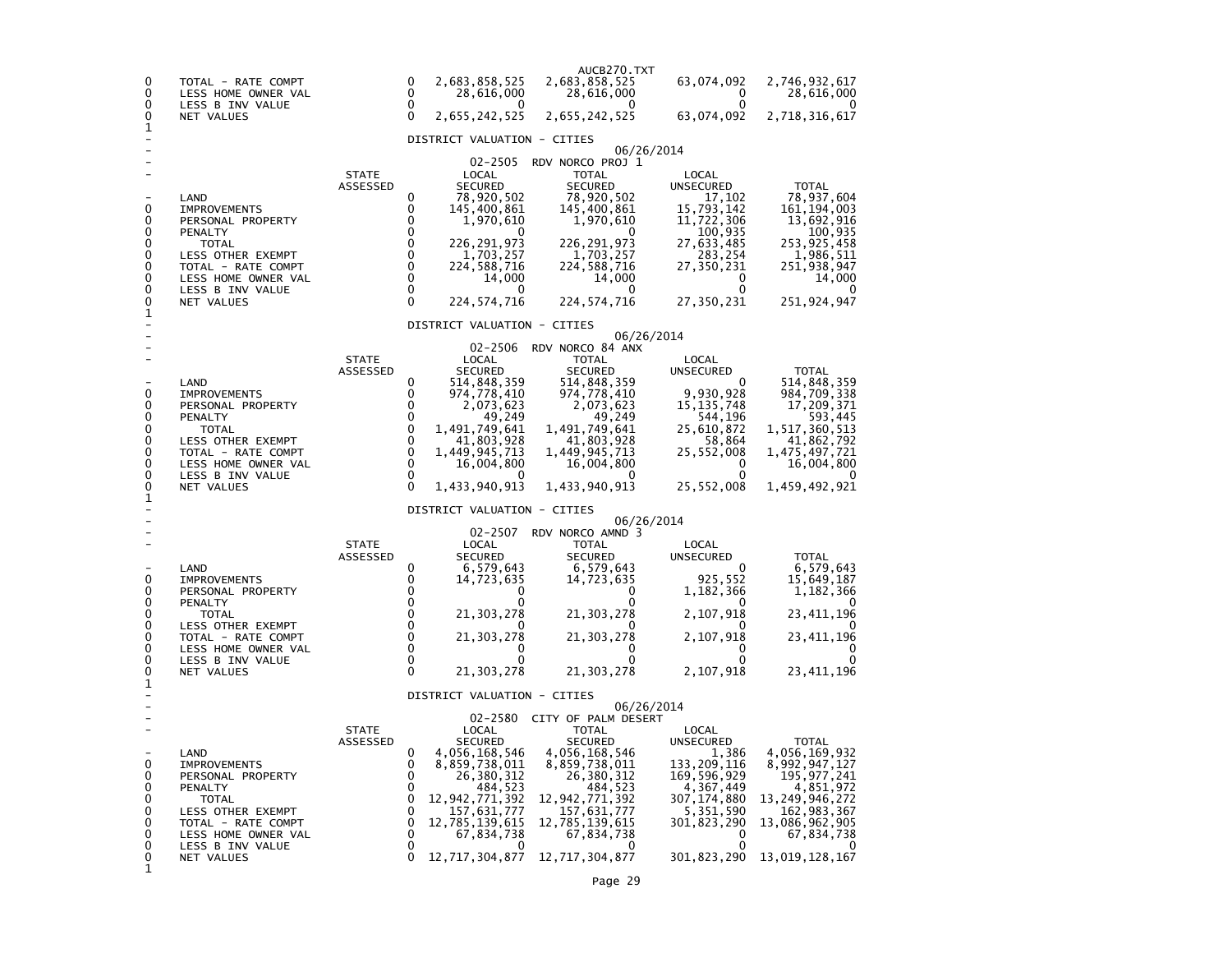| DISTRICT VALUATION - CITIES<br>06/26/2014<br>02-2582<br>RDV PALM DESERT PROJ 1<br><b>STATE</b><br>LOCAL<br>TOTAL<br>LOCAL<br>ASSESSED<br><b>SECURED</b><br><b>SECURED</b><br>UNSECURED<br><b>TOTAL</b><br>252,708,144<br>252,708,144<br>1,386<br>252,709,530<br>0<br>LAND<br>0<br>0<br>62,398,774<br><b>IMPROVEMENTS</b><br>629,461,646<br>629,461,646<br>691,860,420<br>0<br>0<br>46, 352, 684<br>49,402,745<br>3,050,061<br>3,050,061<br>PERSONAL PROPERTY<br>0<br>0<br>68,468<br>68,468<br>1,370,493<br>1,438,961<br>PENALTY<br>0<br>0<br>885, 288, 319<br>885, 288, 319<br>110, 123, 337<br>995,411,656<br><b>TOTAL</b><br>0<br>$\mathbf 0$<br>3,686,754<br>3,686,754<br>251,831<br>3,938,585<br>LESS OTHER EXEMPT<br>$\mathbf 0$<br>0<br>881,601,565<br>881,601,565<br>109,871,506<br>991,473,071<br>TOTAL - RATE COMPT<br>0<br>$\mathbf 0$<br>49,000<br>49,000<br>49,000<br>LESS HOME OWNER VAL<br>0<br>0<br>0<br>0<br>LESS B INV VALUE<br>0<br>0<br>0<br>$\Omega$<br>991,424,071<br>881, 552, 565<br>881, 552, 565<br>109,871,506<br>NET VALUES<br>$\mathbf 1$<br>DISTRICT VALUATION - CITIES<br>06/26/2014<br>02-2583<br>RDV PALM DESERT 82 ANX<br><b>STATE</b><br>LOCAL<br>TOTAL<br>LOCAL<br>ASSESSED<br><b>SECURED</b><br><b>SECURED</b><br>UNSECURED<br><b>TOTAL</b><br>0<br>1,603,102,353<br>1,603,102,353<br>1,603,102,353<br>LAND<br>0<br>0<br>0<br>3, 323, 122, 741<br>29,958,194<br>3, 353, 080, 935<br>IMPROVEMENTS<br>3, 323, 122, 741<br>0<br>0<br>45,346,426<br>6,873,868<br>6,873,868<br>52,220,294<br>PERSONAL PROPERTY<br>0<br>0<br>201,128<br>201,128<br>1,247,583<br>1,448,711<br>PENALTY<br>$\mathbf 0$<br>0<br>4,933,300,090<br>4,933,300,090<br>76,552,203<br>5,009,852,293<br><b>TOTAL</b><br>$\mathbf 0$<br>0<br>105,500,607<br>102,081,993<br>102,081,993<br>3,418,614<br>LESS OTHER EXEMPT<br>$\mathbf 0$<br>0<br>4,831,218,097<br>4,831,218,097<br>4,904,351,686<br>TOTAL - RATE COMPT<br>73, 133, 589<br>0<br>0<br>26, 243, 538<br>0<br>26, 243, 538<br>LESS HOME OWNER VAL<br>26, 243, 538<br>0<br>0<br>LESS B INV VALUE<br>0<br>0<br>0<br>0<br>$\mathbf{0}$<br>4,804,974,559<br>4,804,974,559<br>73, 133, 589<br>4,878,108,148<br>NET VALUES<br>1<br>DISTRICT VALUATION - CITIES<br>06/26/2014<br>02-2584<br>RDV PALM DESERT 2<br><b>STATE</b><br>LOCAL<br><b>TOTAL</b><br>LOCAL<br><b>ASSESSED</b><br><b>SECURED</b><br><b>SECURED</b><br><b>UNSECURED</b><br><b>TOTAL</b><br>0<br>438,840,550<br>438,840,550<br>438,840,550<br>LAND<br>0<br>0<br>0<br>1, 101, 483, 210<br>1, 101, 483, 210<br>14,688,768<br>1, 116, 171, 978<br><b>IMPROVEMENTS</b><br>0<br>0<br>1,804,453<br>1,804,453<br>27,488,542<br>29,292,995<br>PERSONAL PROPERTY<br>0<br>0<br>264,424<br>0<br>264,424<br>PENALTY<br>0<br>0<br>1,542,128,213<br>1,542,128,213<br>42,441,734<br>1,584,569,947<br><b>TOTAL</b><br>$\mathbf 0$<br>0<br>12,230,816<br>12,230,816<br>20,400<br>12,251,216<br>LESS OTHER EXEMPT<br>$\pmb{0}$<br>0<br>1,529,897,397<br>1,529,897,397<br>42, 421, 334<br>1,572,318,731<br>TOTAL - RATE COMPT<br>0<br>0<br>3,946,600<br>3,946,600<br>0<br>3,946,600<br>LESS HOME OWNER VAL<br>0<br>$\mathbf 0$<br>0<br>LESS B INV VALUE<br>$\Omega$<br>0<br>1,525,950,797<br>1,525,950,797<br>42, 421, 334<br>1,568,372,131<br>NET VALUES<br>1<br>DISTRICT VALUATION - CITIES<br>06/26/2014<br>02-2586<br>RDV PALM DESERT 3<br><b>STATE</b><br>LOCAL<br>TOTAL<br>LOCAL<br>ASSESSED<br><b>SECURED</b><br><b>SECURED</b><br>UNSECURED<br><b>TOTAL</b><br>123,846,318<br>0<br>123,846,318<br>123,846,318<br>LAND<br>0<br>7,718,597<br>0<br>0<br>396, 541, 841<br><b>IMPROVEMENTS</b><br>388,823,244<br>388,823,244<br>3,498,069<br>26, 339, 826<br>0<br>0<br>3,498,069<br>22,841,757<br>PERSONAL PROPERTY<br>0<br>0<br>547,524<br>172,643<br>172,643<br>720,167<br>PENALTY<br>0<br>547, 448, 152<br>0<br>516,340,274<br>516, 340, 274<br>31, 107, 878<br>TOTAL<br>0<br>0<br>23,209,128<br>23,209,128<br>422,980<br>23,632,108<br>LESS OTHER EXEMPT<br>493, 131, 146<br>493, 131, 146<br>30,684,898<br>523,816,044<br>0<br>0<br>TOTAL - RATE COMPT<br>0<br>0<br>1,936,200<br>1,936,200<br>0<br>1,936,200<br>LESS HOME OWNER VAL<br>0<br>0<br>0<br>LESS B INV VALUE<br>0<br>0<br>0<br>491, 194, 946<br>491, 194, 946<br>30,684,898<br>521,879,844<br>0<br>NET VALUES<br>1<br>DISTRICT VALUATION - CITIES<br>۰<br>06/26/2014<br>02-2587<br>RDV PALM DESERT 4<br><b>STATE</b><br>LOCAL<br><b>TOTAL</b><br>LOCAL<br><b>SECURED</b><br><b>SECURED</b><br>ASSESSED<br><b>UNSECURED</b><br><b>TOTAL</b> |  |  | AUCB270.TXT |  |
|------------------------------------------------------------------------------------------------------------------------------------------------------------------------------------------------------------------------------------------------------------------------------------------------------------------------------------------------------------------------------------------------------------------------------------------------------------------------------------------------------------------------------------------------------------------------------------------------------------------------------------------------------------------------------------------------------------------------------------------------------------------------------------------------------------------------------------------------------------------------------------------------------------------------------------------------------------------------------------------------------------------------------------------------------------------------------------------------------------------------------------------------------------------------------------------------------------------------------------------------------------------------------------------------------------------------------------------------------------------------------------------------------------------------------------------------------------------------------------------------------------------------------------------------------------------------------------------------------------------------------------------------------------------------------------------------------------------------------------------------------------------------------------------------------------------------------------------------------------------------------------------------------------------------------------------------------------------------------------------------------------------------------------------------------------------------------------------------------------------------------------------------------------------------------------------------------------------------------------------------------------------------------------------------------------------------------------------------------------------------------------------------------------------------------------------------------------------------------------------------------------------------------------------------------------------------------------------------------------------------------------------------------------------------------------------------------------------------------------------------------------------------------------------------------------------------------------------------------------------------------------------------------------------------------------------------------------------------------------------------------------------------------------------------------------------------------------------------------------------------------------------------------------------------------------------------------------------------------------------------------------------------------------------------------------------------------------------------------------------------------------------------------------------------------------------------------------------------------------------------------------------------------------------------------------------------------------------------------------------------------------------------------------------------------------------------------------------------------------------------------------------------------------------------------------------------------------------------------------------------------------------------------------------------------------------------------------------------------------------------------------------------------------------------------------------------------------------------------------------------------------------------------------------------------------------------------------------------------------------------------------------------------------------------------------------------------------------------------------------------------------------------------------------------------------------------------------------------------------------------------------------|--|--|-------------|--|
|                                                                                                                                                                                                                                                                                                                                                                                                                                                                                                                                                                                                                                                                                                                                                                                                                                                                                                                                                                                                                                                                                                                                                                                                                                                                                                                                                                                                                                                                                                                                                                                                                                                                                                                                                                                                                                                                                                                                                                                                                                                                                                                                                                                                                                                                                                                                                                                                                                                                                                                                                                                                                                                                                                                                                                                                                                                                                                                                                                                                                                                                                                                                                                                                                                                                                                                                                                                                                                                                                                                                                                                                                                                                                                                                                                                                                                                                                                                                                                                                                                                                                                                                                                                                                                                                                                                                                                                                                                                                                                                  |  |  |             |  |
|                                                                                                                                                                                                                                                                                                                                                                                                                                                                                                                                                                                                                                                                                                                                                                                                                                                                                                                                                                                                                                                                                                                                                                                                                                                                                                                                                                                                                                                                                                                                                                                                                                                                                                                                                                                                                                                                                                                                                                                                                                                                                                                                                                                                                                                                                                                                                                                                                                                                                                                                                                                                                                                                                                                                                                                                                                                                                                                                                                                                                                                                                                                                                                                                                                                                                                                                                                                                                                                                                                                                                                                                                                                                                                                                                                                                                                                                                                                                                                                                                                                                                                                                                                                                                                                                                                                                                                                                                                                                                                                  |  |  |             |  |
|                                                                                                                                                                                                                                                                                                                                                                                                                                                                                                                                                                                                                                                                                                                                                                                                                                                                                                                                                                                                                                                                                                                                                                                                                                                                                                                                                                                                                                                                                                                                                                                                                                                                                                                                                                                                                                                                                                                                                                                                                                                                                                                                                                                                                                                                                                                                                                                                                                                                                                                                                                                                                                                                                                                                                                                                                                                                                                                                                                                                                                                                                                                                                                                                                                                                                                                                                                                                                                                                                                                                                                                                                                                                                                                                                                                                                                                                                                                                                                                                                                                                                                                                                                                                                                                                                                                                                                                                                                                                                                                  |  |  |             |  |
|                                                                                                                                                                                                                                                                                                                                                                                                                                                                                                                                                                                                                                                                                                                                                                                                                                                                                                                                                                                                                                                                                                                                                                                                                                                                                                                                                                                                                                                                                                                                                                                                                                                                                                                                                                                                                                                                                                                                                                                                                                                                                                                                                                                                                                                                                                                                                                                                                                                                                                                                                                                                                                                                                                                                                                                                                                                                                                                                                                                                                                                                                                                                                                                                                                                                                                                                                                                                                                                                                                                                                                                                                                                                                                                                                                                                                                                                                                                                                                                                                                                                                                                                                                                                                                                                                                                                                                                                                                                                                                                  |  |  |             |  |
|                                                                                                                                                                                                                                                                                                                                                                                                                                                                                                                                                                                                                                                                                                                                                                                                                                                                                                                                                                                                                                                                                                                                                                                                                                                                                                                                                                                                                                                                                                                                                                                                                                                                                                                                                                                                                                                                                                                                                                                                                                                                                                                                                                                                                                                                                                                                                                                                                                                                                                                                                                                                                                                                                                                                                                                                                                                                                                                                                                                                                                                                                                                                                                                                                                                                                                                                                                                                                                                                                                                                                                                                                                                                                                                                                                                                                                                                                                                                                                                                                                                                                                                                                                                                                                                                                                                                                                                                                                                                                                                  |  |  |             |  |
|                                                                                                                                                                                                                                                                                                                                                                                                                                                                                                                                                                                                                                                                                                                                                                                                                                                                                                                                                                                                                                                                                                                                                                                                                                                                                                                                                                                                                                                                                                                                                                                                                                                                                                                                                                                                                                                                                                                                                                                                                                                                                                                                                                                                                                                                                                                                                                                                                                                                                                                                                                                                                                                                                                                                                                                                                                                                                                                                                                                                                                                                                                                                                                                                                                                                                                                                                                                                                                                                                                                                                                                                                                                                                                                                                                                                                                                                                                                                                                                                                                                                                                                                                                                                                                                                                                                                                                                                                                                                                                                  |  |  |             |  |
|                                                                                                                                                                                                                                                                                                                                                                                                                                                                                                                                                                                                                                                                                                                                                                                                                                                                                                                                                                                                                                                                                                                                                                                                                                                                                                                                                                                                                                                                                                                                                                                                                                                                                                                                                                                                                                                                                                                                                                                                                                                                                                                                                                                                                                                                                                                                                                                                                                                                                                                                                                                                                                                                                                                                                                                                                                                                                                                                                                                                                                                                                                                                                                                                                                                                                                                                                                                                                                                                                                                                                                                                                                                                                                                                                                                                                                                                                                                                                                                                                                                                                                                                                                                                                                                                                                                                                                                                                                                                                                                  |  |  |             |  |
|                                                                                                                                                                                                                                                                                                                                                                                                                                                                                                                                                                                                                                                                                                                                                                                                                                                                                                                                                                                                                                                                                                                                                                                                                                                                                                                                                                                                                                                                                                                                                                                                                                                                                                                                                                                                                                                                                                                                                                                                                                                                                                                                                                                                                                                                                                                                                                                                                                                                                                                                                                                                                                                                                                                                                                                                                                                                                                                                                                                                                                                                                                                                                                                                                                                                                                                                                                                                                                                                                                                                                                                                                                                                                                                                                                                                                                                                                                                                                                                                                                                                                                                                                                                                                                                                                                                                                                                                                                                                                                                  |  |  |             |  |
|                                                                                                                                                                                                                                                                                                                                                                                                                                                                                                                                                                                                                                                                                                                                                                                                                                                                                                                                                                                                                                                                                                                                                                                                                                                                                                                                                                                                                                                                                                                                                                                                                                                                                                                                                                                                                                                                                                                                                                                                                                                                                                                                                                                                                                                                                                                                                                                                                                                                                                                                                                                                                                                                                                                                                                                                                                                                                                                                                                                                                                                                                                                                                                                                                                                                                                                                                                                                                                                                                                                                                                                                                                                                                                                                                                                                                                                                                                                                                                                                                                                                                                                                                                                                                                                                                                                                                                                                                                                                                                                  |  |  |             |  |
|                                                                                                                                                                                                                                                                                                                                                                                                                                                                                                                                                                                                                                                                                                                                                                                                                                                                                                                                                                                                                                                                                                                                                                                                                                                                                                                                                                                                                                                                                                                                                                                                                                                                                                                                                                                                                                                                                                                                                                                                                                                                                                                                                                                                                                                                                                                                                                                                                                                                                                                                                                                                                                                                                                                                                                                                                                                                                                                                                                                                                                                                                                                                                                                                                                                                                                                                                                                                                                                                                                                                                                                                                                                                                                                                                                                                                                                                                                                                                                                                                                                                                                                                                                                                                                                                                                                                                                                                                                                                                                                  |  |  |             |  |
|                                                                                                                                                                                                                                                                                                                                                                                                                                                                                                                                                                                                                                                                                                                                                                                                                                                                                                                                                                                                                                                                                                                                                                                                                                                                                                                                                                                                                                                                                                                                                                                                                                                                                                                                                                                                                                                                                                                                                                                                                                                                                                                                                                                                                                                                                                                                                                                                                                                                                                                                                                                                                                                                                                                                                                                                                                                                                                                                                                                                                                                                                                                                                                                                                                                                                                                                                                                                                                                                                                                                                                                                                                                                                                                                                                                                                                                                                                                                                                                                                                                                                                                                                                                                                                                                                                                                                                                                                                                                                                                  |  |  |             |  |
|                                                                                                                                                                                                                                                                                                                                                                                                                                                                                                                                                                                                                                                                                                                                                                                                                                                                                                                                                                                                                                                                                                                                                                                                                                                                                                                                                                                                                                                                                                                                                                                                                                                                                                                                                                                                                                                                                                                                                                                                                                                                                                                                                                                                                                                                                                                                                                                                                                                                                                                                                                                                                                                                                                                                                                                                                                                                                                                                                                                                                                                                                                                                                                                                                                                                                                                                                                                                                                                                                                                                                                                                                                                                                                                                                                                                                                                                                                                                                                                                                                                                                                                                                                                                                                                                                                                                                                                                                                                                                                                  |  |  |             |  |
|                                                                                                                                                                                                                                                                                                                                                                                                                                                                                                                                                                                                                                                                                                                                                                                                                                                                                                                                                                                                                                                                                                                                                                                                                                                                                                                                                                                                                                                                                                                                                                                                                                                                                                                                                                                                                                                                                                                                                                                                                                                                                                                                                                                                                                                                                                                                                                                                                                                                                                                                                                                                                                                                                                                                                                                                                                                                                                                                                                                                                                                                                                                                                                                                                                                                                                                                                                                                                                                                                                                                                                                                                                                                                                                                                                                                                                                                                                                                                                                                                                                                                                                                                                                                                                                                                                                                                                                                                                                                                                                  |  |  |             |  |
|                                                                                                                                                                                                                                                                                                                                                                                                                                                                                                                                                                                                                                                                                                                                                                                                                                                                                                                                                                                                                                                                                                                                                                                                                                                                                                                                                                                                                                                                                                                                                                                                                                                                                                                                                                                                                                                                                                                                                                                                                                                                                                                                                                                                                                                                                                                                                                                                                                                                                                                                                                                                                                                                                                                                                                                                                                                                                                                                                                                                                                                                                                                                                                                                                                                                                                                                                                                                                                                                                                                                                                                                                                                                                                                                                                                                                                                                                                                                                                                                                                                                                                                                                                                                                                                                                                                                                                                                                                                                                                                  |  |  |             |  |
|                                                                                                                                                                                                                                                                                                                                                                                                                                                                                                                                                                                                                                                                                                                                                                                                                                                                                                                                                                                                                                                                                                                                                                                                                                                                                                                                                                                                                                                                                                                                                                                                                                                                                                                                                                                                                                                                                                                                                                                                                                                                                                                                                                                                                                                                                                                                                                                                                                                                                                                                                                                                                                                                                                                                                                                                                                                                                                                                                                                                                                                                                                                                                                                                                                                                                                                                                                                                                                                                                                                                                                                                                                                                                                                                                                                                                                                                                                                                                                                                                                                                                                                                                                                                                                                                                                                                                                                                                                                                                                                  |  |  |             |  |
|                                                                                                                                                                                                                                                                                                                                                                                                                                                                                                                                                                                                                                                                                                                                                                                                                                                                                                                                                                                                                                                                                                                                                                                                                                                                                                                                                                                                                                                                                                                                                                                                                                                                                                                                                                                                                                                                                                                                                                                                                                                                                                                                                                                                                                                                                                                                                                                                                                                                                                                                                                                                                                                                                                                                                                                                                                                                                                                                                                                                                                                                                                                                                                                                                                                                                                                                                                                                                                                                                                                                                                                                                                                                                                                                                                                                                                                                                                                                                                                                                                                                                                                                                                                                                                                                                                                                                                                                                                                                                                                  |  |  |             |  |
|                                                                                                                                                                                                                                                                                                                                                                                                                                                                                                                                                                                                                                                                                                                                                                                                                                                                                                                                                                                                                                                                                                                                                                                                                                                                                                                                                                                                                                                                                                                                                                                                                                                                                                                                                                                                                                                                                                                                                                                                                                                                                                                                                                                                                                                                                                                                                                                                                                                                                                                                                                                                                                                                                                                                                                                                                                                                                                                                                                                                                                                                                                                                                                                                                                                                                                                                                                                                                                                                                                                                                                                                                                                                                                                                                                                                                                                                                                                                                                                                                                                                                                                                                                                                                                                                                                                                                                                                                                                                                                                  |  |  |             |  |
|                                                                                                                                                                                                                                                                                                                                                                                                                                                                                                                                                                                                                                                                                                                                                                                                                                                                                                                                                                                                                                                                                                                                                                                                                                                                                                                                                                                                                                                                                                                                                                                                                                                                                                                                                                                                                                                                                                                                                                                                                                                                                                                                                                                                                                                                                                                                                                                                                                                                                                                                                                                                                                                                                                                                                                                                                                                                                                                                                                                                                                                                                                                                                                                                                                                                                                                                                                                                                                                                                                                                                                                                                                                                                                                                                                                                                                                                                                                                                                                                                                                                                                                                                                                                                                                                                                                                                                                                                                                                                                                  |  |  |             |  |
|                                                                                                                                                                                                                                                                                                                                                                                                                                                                                                                                                                                                                                                                                                                                                                                                                                                                                                                                                                                                                                                                                                                                                                                                                                                                                                                                                                                                                                                                                                                                                                                                                                                                                                                                                                                                                                                                                                                                                                                                                                                                                                                                                                                                                                                                                                                                                                                                                                                                                                                                                                                                                                                                                                                                                                                                                                                                                                                                                                                                                                                                                                                                                                                                                                                                                                                                                                                                                                                                                                                                                                                                                                                                                                                                                                                                                                                                                                                                                                                                                                                                                                                                                                                                                                                                                                                                                                                                                                                                                                                  |  |  |             |  |
|                                                                                                                                                                                                                                                                                                                                                                                                                                                                                                                                                                                                                                                                                                                                                                                                                                                                                                                                                                                                                                                                                                                                                                                                                                                                                                                                                                                                                                                                                                                                                                                                                                                                                                                                                                                                                                                                                                                                                                                                                                                                                                                                                                                                                                                                                                                                                                                                                                                                                                                                                                                                                                                                                                                                                                                                                                                                                                                                                                                                                                                                                                                                                                                                                                                                                                                                                                                                                                                                                                                                                                                                                                                                                                                                                                                                                                                                                                                                                                                                                                                                                                                                                                                                                                                                                                                                                                                                                                                                                                                  |  |  |             |  |
|                                                                                                                                                                                                                                                                                                                                                                                                                                                                                                                                                                                                                                                                                                                                                                                                                                                                                                                                                                                                                                                                                                                                                                                                                                                                                                                                                                                                                                                                                                                                                                                                                                                                                                                                                                                                                                                                                                                                                                                                                                                                                                                                                                                                                                                                                                                                                                                                                                                                                                                                                                                                                                                                                                                                                                                                                                                                                                                                                                                                                                                                                                                                                                                                                                                                                                                                                                                                                                                                                                                                                                                                                                                                                                                                                                                                                                                                                                                                                                                                                                                                                                                                                                                                                                                                                                                                                                                                                                                                                                                  |  |  |             |  |
|                                                                                                                                                                                                                                                                                                                                                                                                                                                                                                                                                                                                                                                                                                                                                                                                                                                                                                                                                                                                                                                                                                                                                                                                                                                                                                                                                                                                                                                                                                                                                                                                                                                                                                                                                                                                                                                                                                                                                                                                                                                                                                                                                                                                                                                                                                                                                                                                                                                                                                                                                                                                                                                                                                                                                                                                                                                                                                                                                                                                                                                                                                                                                                                                                                                                                                                                                                                                                                                                                                                                                                                                                                                                                                                                                                                                                                                                                                                                                                                                                                                                                                                                                                                                                                                                                                                                                                                                                                                                                                                  |  |  |             |  |
|                                                                                                                                                                                                                                                                                                                                                                                                                                                                                                                                                                                                                                                                                                                                                                                                                                                                                                                                                                                                                                                                                                                                                                                                                                                                                                                                                                                                                                                                                                                                                                                                                                                                                                                                                                                                                                                                                                                                                                                                                                                                                                                                                                                                                                                                                                                                                                                                                                                                                                                                                                                                                                                                                                                                                                                                                                                                                                                                                                                                                                                                                                                                                                                                                                                                                                                                                                                                                                                                                                                                                                                                                                                                                                                                                                                                                                                                                                                                                                                                                                                                                                                                                                                                                                                                                                                                                                                                                                                                                                                  |  |  |             |  |
|                                                                                                                                                                                                                                                                                                                                                                                                                                                                                                                                                                                                                                                                                                                                                                                                                                                                                                                                                                                                                                                                                                                                                                                                                                                                                                                                                                                                                                                                                                                                                                                                                                                                                                                                                                                                                                                                                                                                                                                                                                                                                                                                                                                                                                                                                                                                                                                                                                                                                                                                                                                                                                                                                                                                                                                                                                                                                                                                                                                                                                                                                                                                                                                                                                                                                                                                                                                                                                                                                                                                                                                                                                                                                                                                                                                                                                                                                                                                                                                                                                                                                                                                                                                                                                                                                                                                                                                                                                                                                                                  |  |  |             |  |
|                                                                                                                                                                                                                                                                                                                                                                                                                                                                                                                                                                                                                                                                                                                                                                                                                                                                                                                                                                                                                                                                                                                                                                                                                                                                                                                                                                                                                                                                                                                                                                                                                                                                                                                                                                                                                                                                                                                                                                                                                                                                                                                                                                                                                                                                                                                                                                                                                                                                                                                                                                                                                                                                                                                                                                                                                                                                                                                                                                                                                                                                                                                                                                                                                                                                                                                                                                                                                                                                                                                                                                                                                                                                                                                                                                                                                                                                                                                                                                                                                                                                                                                                                                                                                                                                                                                                                                                                                                                                                                                  |  |  |             |  |
|                                                                                                                                                                                                                                                                                                                                                                                                                                                                                                                                                                                                                                                                                                                                                                                                                                                                                                                                                                                                                                                                                                                                                                                                                                                                                                                                                                                                                                                                                                                                                                                                                                                                                                                                                                                                                                                                                                                                                                                                                                                                                                                                                                                                                                                                                                                                                                                                                                                                                                                                                                                                                                                                                                                                                                                                                                                                                                                                                                                                                                                                                                                                                                                                                                                                                                                                                                                                                                                                                                                                                                                                                                                                                                                                                                                                                                                                                                                                                                                                                                                                                                                                                                                                                                                                                                                                                                                                                                                                                                                  |  |  |             |  |
|                                                                                                                                                                                                                                                                                                                                                                                                                                                                                                                                                                                                                                                                                                                                                                                                                                                                                                                                                                                                                                                                                                                                                                                                                                                                                                                                                                                                                                                                                                                                                                                                                                                                                                                                                                                                                                                                                                                                                                                                                                                                                                                                                                                                                                                                                                                                                                                                                                                                                                                                                                                                                                                                                                                                                                                                                                                                                                                                                                                                                                                                                                                                                                                                                                                                                                                                                                                                                                                                                                                                                                                                                                                                                                                                                                                                                                                                                                                                                                                                                                                                                                                                                                                                                                                                                                                                                                                                                                                                                                                  |  |  |             |  |
|                                                                                                                                                                                                                                                                                                                                                                                                                                                                                                                                                                                                                                                                                                                                                                                                                                                                                                                                                                                                                                                                                                                                                                                                                                                                                                                                                                                                                                                                                                                                                                                                                                                                                                                                                                                                                                                                                                                                                                                                                                                                                                                                                                                                                                                                                                                                                                                                                                                                                                                                                                                                                                                                                                                                                                                                                                                                                                                                                                                                                                                                                                                                                                                                                                                                                                                                                                                                                                                                                                                                                                                                                                                                                                                                                                                                                                                                                                                                                                                                                                                                                                                                                                                                                                                                                                                                                                                                                                                                                                                  |  |  |             |  |
|                                                                                                                                                                                                                                                                                                                                                                                                                                                                                                                                                                                                                                                                                                                                                                                                                                                                                                                                                                                                                                                                                                                                                                                                                                                                                                                                                                                                                                                                                                                                                                                                                                                                                                                                                                                                                                                                                                                                                                                                                                                                                                                                                                                                                                                                                                                                                                                                                                                                                                                                                                                                                                                                                                                                                                                                                                                                                                                                                                                                                                                                                                                                                                                                                                                                                                                                                                                                                                                                                                                                                                                                                                                                                                                                                                                                                                                                                                                                                                                                                                                                                                                                                                                                                                                                                                                                                                                                                                                                                                                  |  |  |             |  |
|                                                                                                                                                                                                                                                                                                                                                                                                                                                                                                                                                                                                                                                                                                                                                                                                                                                                                                                                                                                                                                                                                                                                                                                                                                                                                                                                                                                                                                                                                                                                                                                                                                                                                                                                                                                                                                                                                                                                                                                                                                                                                                                                                                                                                                                                                                                                                                                                                                                                                                                                                                                                                                                                                                                                                                                                                                                                                                                                                                                                                                                                                                                                                                                                                                                                                                                                                                                                                                                                                                                                                                                                                                                                                                                                                                                                                                                                                                                                                                                                                                                                                                                                                                                                                                                                                                                                                                                                                                                                                                                  |  |  |             |  |
|                                                                                                                                                                                                                                                                                                                                                                                                                                                                                                                                                                                                                                                                                                                                                                                                                                                                                                                                                                                                                                                                                                                                                                                                                                                                                                                                                                                                                                                                                                                                                                                                                                                                                                                                                                                                                                                                                                                                                                                                                                                                                                                                                                                                                                                                                                                                                                                                                                                                                                                                                                                                                                                                                                                                                                                                                                                                                                                                                                                                                                                                                                                                                                                                                                                                                                                                                                                                                                                                                                                                                                                                                                                                                                                                                                                                                                                                                                                                                                                                                                                                                                                                                                                                                                                                                                                                                                                                                                                                                                                  |  |  |             |  |
|                                                                                                                                                                                                                                                                                                                                                                                                                                                                                                                                                                                                                                                                                                                                                                                                                                                                                                                                                                                                                                                                                                                                                                                                                                                                                                                                                                                                                                                                                                                                                                                                                                                                                                                                                                                                                                                                                                                                                                                                                                                                                                                                                                                                                                                                                                                                                                                                                                                                                                                                                                                                                                                                                                                                                                                                                                                                                                                                                                                                                                                                                                                                                                                                                                                                                                                                                                                                                                                                                                                                                                                                                                                                                                                                                                                                                                                                                                                                                                                                                                                                                                                                                                                                                                                                                                                                                                                                                                                                                                                  |  |  |             |  |
|                                                                                                                                                                                                                                                                                                                                                                                                                                                                                                                                                                                                                                                                                                                                                                                                                                                                                                                                                                                                                                                                                                                                                                                                                                                                                                                                                                                                                                                                                                                                                                                                                                                                                                                                                                                                                                                                                                                                                                                                                                                                                                                                                                                                                                                                                                                                                                                                                                                                                                                                                                                                                                                                                                                                                                                                                                                                                                                                                                                                                                                                                                                                                                                                                                                                                                                                                                                                                                                                                                                                                                                                                                                                                                                                                                                                                                                                                                                                                                                                                                                                                                                                                                                                                                                                                                                                                                                                                                                                                                                  |  |  |             |  |
|                                                                                                                                                                                                                                                                                                                                                                                                                                                                                                                                                                                                                                                                                                                                                                                                                                                                                                                                                                                                                                                                                                                                                                                                                                                                                                                                                                                                                                                                                                                                                                                                                                                                                                                                                                                                                                                                                                                                                                                                                                                                                                                                                                                                                                                                                                                                                                                                                                                                                                                                                                                                                                                                                                                                                                                                                                                                                                                                                                                                                                                                                                                                                                                                                                                                                                                                                                                                                                                                                                                                                                                                                                                                                                                                                                                                                                                                                                                                                                                                                                                                                                                                                                                                                                                                                                                                                                                                                                                                                                                  |  |  |             |  |
|                                                                                                                                                                                                                                                                                                                                                                                                                                                                                                                                                                                                                                                                                                                                                                                                                                                                                                                                                                                                                                                                                                                                                                                                                                                                                                                                                                                                                                                                                                                                                                                                                                                                                                                                                                                                                                                                                                                                                                                                                                                                                                                                                                                                                                                                                                                                                                                                                                                                                                                                                                                                                                                                                                                                                                                                                                                                                                                                                                                                                                                                                                                                                                                                                                                                                                                                                                                                                                                                                                                                                                                                                                                                                                                                                                                                                                                                                                                                                                                                                                                                                                                                                                                                                                                                                                                                                                                                                                                                                                                  |  |  |             |  |
|                                                                                                                                                                                                                                                                                                                                                                                                                                                                                                                                                                                                                                                                                                                                                                                                                                                                                                                                                                                                                                                                                                                                                                                                                                                                                                                                                                                                                                                                                                                                                                                                                                                                                                                                                                                                                                                                                                                                                                                                                                                                                                                                                                                                                                                                                                                                                                                                                                                                                                                                                                                                                                                                                                                                                                                                                                                                                                                                                                                                                                                                                                                                                                                                                                                                                                                                                                                                                                                                                                                                                                                                                                                                                                                                                                                                                                                                                                                                                                                                                                                                                                                                                                                                                                                                                                                                                                                                                                                                                                                  |  |  |             |  |
|                                                                                                                                                                                                                                                                                                                                                                                                                                                                                                                                                                                                                                                                                                                                                                                                                                                                                                                                                                                                                                                                                                                                                                                                                                                                                                                                                                                                                                                                                                                                                                                                                                                                                                                                                                                                                                                                                                                                                                                                                                                                                                                                                                                                                                                                                                                                                                                                                                                                                                                                                                                                                                                                                                                                                                                                                                                                                                                                                                                                                                                                                                                                                                                                                                                                                                                                                                                                                                                                                                                                                                                                                                                                                                                                                                                                                                                                                                                                                                                                                                                                                                                                                                                                                                                                                                                                                                                                                                                                                                                  |  |  |             |  |
|                                                                                                                                                                                                                                                                                                                                                                                                                                                                                                                                                                                                                                                                                                                                                                                                                                                                                                                                                                                                                                                                                                                                                                                                                                                                                                                                                                                                                                                                                                                                                                                                                                                                                                                                                                                                                                                                                                                                                                                                                                                                                                                                                                                                                                                                                                                                                                                                                                                                                                                                                                                                                                                                                                                                                                                                                                                                                                                                                                                                                                                                                                                                                                                                                                                                                                                                                                                                                                                                                                                                                                                                                                                                                                                                                                                                                                                                                                                                                                                                                                                                                                                                                                                                                                                                                                                                                                                                                                                                                                                  |  |  |             |  |
|                                                                                                                                                                                                                                                                                                                                                                                                                                                                                                                                                                                                                                                                                                                                                                                                                                                                                                                                                                                                                                                                                                                                                                                                                                                                                                                                                                                                                                                                                                                                                                                                                                                                                                                                                                                                                                                                                                                                                                                                                                                                                                                                                                                                                                                                                                                                                                                                                                                                                                                                                                                                                                                                                                                                                                                                                                                                                                                                                                                                                                                                                                                                                                                                                                                                                                                                                                                                                                                                                                                                                                                                                                                                                                                                                                                                                                                                                                                                                                                                                                                                                                                                                                                                                                                                                                                                                                                                                                                                                                                  |  |  |             |  |
|                                                                                                                                                                                                                                                                                                                                                                                                                                                                                                                                                                                                                                                                                                                                                                                                                                                                                                                                                                                                                                                                                                                                                                                                                                                                                                                                                                                                                                                                                                                                                                                                                                                                                                                                                                                                                                                                                                                                                                                                                                                                                                                                                                                                                                                                                                                                                                                                                                                                                                                                                                                                                                                                                                                                                                                                                                                                                                                                                                                                                                                                                                                                                                                                                                                                                                                                                                                                                                                                                                                                                                                                                                                                                                                                                                                                                                                                                                                                                                                                                                                                                                                                                                                                                                                                                                                                                                                                                                                                                                                  |  |  |             |  |
|                                                                                                                                                                                                                                                                                                                                                                                                                                                                                                                                                                                                                                                                                                                                                                                                                                                                                                                                                                                                                                                                                                                                                                                                                                                                                                                                                                                                                                                                                                                                                                                                                                                                                                                                                                                                                                                                                                                                                                                                                                                                                                                                                                                                                                                                                                                                                                                                                                                                                                                                                                                                                                                                                                                                                                                                                                                                                                                                                                                                                                                                                                                                                                                                                                                                                                                                                                                                                                                                                                                                                                                                                                                                                                                                                                                                                                                                                                                                                                                                                                                                                                                                                                                                                                                                                                                                                                                                                                                                                                                  |  |  |             |  |
|                                                                                                                                                                                                                                                                                                                                                                                                                                                                                                                                                                                                                                                                                                                                                                                                                                                                                                                                                                                                                                                                                                                                                                                                                                                                                                                                                                                                                                                                                                                                                                                                                                                                                                                                                                                                                                                                                                                                                                                                                                                                                                                                                                                                                                                                                                                                                                                                                                                                                                                                                                                                                                                                                                                                                                                                                                                                                                                                                                                                                                                                                                                                                                                                                                                                                                                                                                                                                                                                                                                                                                                                                                                                                                                                                                                                                                                                                                                                                                                                                                                                                                                                                                                                                                                                                                                                                                                                                                                                                                                  |  |  |             |  |
|                                                                                                                                                                                                                                                                                                                                                                                                                                                                                                                                                                                                                                                                                                                                                                                                                                                                                                                                                                                                                                                                                                                                                                                                                                                                                                                                                                                                                                                                                                                                                                                                                                                                                                                                                                                                                                                                                                                                                                                                                                                                                                                                                                                                                                                                                                                                                                                                                                                                                                                                                                                                                                                                                                                                                                                                                                                                                                                                                                                                                                                                                                                                                                                                                                                                                                                                                                                                                                                                                                                                                                                                                                                                                                                                                                                                                                                                                                                                                                                                                                                                                                                                                                                                                                                                                                                                                                                                                                                                                                                  |  |  |             |  |
|                                                                                                                                                                                                                                                                                                                                                                                                                                                                                                                                                                                                                                                                                                                                                                                                                                                                                                                                                                                                                                                                                                                                                                                                                                                                                                                                                                                                                                                                                                                                                                                                                                                                                                                                                                                                                                                                                                                                                                                                                                                                                                                                                                                                                                                                                                                                                                                                                                                                                                                                                                                                                                                                                                                                                                                                                                                                                                                                                                                                                                                                                                                                                                                                                                                                                                                                                                                                                                                                                                                                                                                                                                                                                                                                                                                                                                                                                                                                                                                                                                                                                                                                                                                                                                                                                                                                                                                                                                                                                                                  |  |  |             |  |
|                                                                                                                                                                                                                                                                                                                                                                                                                                                                                                                                                                                                                                                                                                                                                                                                                                                                                                                                                                                                                                                                                                                                                                                                                                                                                                                                                                                                                                                                                                                                                                                                                                                                                                                                                                                                                                                                                                                                                                                                                                                                                                                                                                                                                                                                                                                                                                                                                                                                                                                                                                                                                                                                                                                                                                                                                                                                                                                                                                                                                                                                                                                                                                                                                                                                                                                                                                                                                                                                                                                                                                                                                                                                                                                                                                                                                                                                                                                                                                                                                                                                                                                                                                                                                                                                                                                                                                                                                                                                                                                  |  |  |             |  |
|                                                                                                                                                                                                                                                                                                                                                                                                                                                                                                                                                                                                                                                                                                                                                                                                                                                                                                                                                                                                                                                                                                                                                                                                                                                                                                                                                                                                                                                                                                                                                                                                                                                                                                                                                                                                                                                                                                                                                                                                                                                                                                                                                                                                                                                                                                                                                                                                                                                                                                                                                                                                                                                                                                                                                                                                                                                                                                                                                                                                                                                                                                                                                                                                                                                                                                                                                                                                                                                                                                                                                                                                                                                                                                                                                                                                                                                                                                                                                                                                                                                                                                                                                                                                                                                                                                                                                                                                                                                                                                                  |  |  |             |  |
|                                                                                                                                                                                                                                                                                                                                                                                                                                                                                                                                                                                                                                                                                                                                                                                                                                                                                                                                                                                                                                                                                                                                                                                                                                                                                                                                                                                                                                                                                                                                                                                                                                                                                                                                                                                                                                                                                                                                                                                                                                                                                                                                                                                                                                                                                                                                                                                                                                                                                                                                                                                                                                                                                                                                                                                                                                                                                                                                                                                                                                                                                                                                                                                                                                                                                                                                                                                                                                                                                                                                                                                                                                                                                                                                                                                                                                                                                                                                                                                                                                                                                                                                                                                                                                                                                                                                                                                                                                                                                                                  |  |  |             |  |
|                                                                                                                                                                                                                                                                                                                                                                                                                                                                                                                                                                                                                                                                                                                                                                                                                                                                                                                                                                                                                                                                                                                                                                                                                                                                                                                                                                                                                                                                                                                                                                                                                                                                                                                                                                                                                                                                                                                                                                                                                                                                                                                                                                                                                                                                                                                                                                                                                                                                                                                                                                                                                                                                                                                                                                                                                                                                                                                                                                                                                                                                                                                                                                                                                                                                                                                                                                                                                                                                                                                                                                                                                                                                                                                                                                                                                                                                                                                                                                                                                                                                                                                                                                                                                                                                                                                                                                                                                                                                                                                  |  |  |             |  |
|                                                                                                                                                                                                                                                                                                                                                                                                                                                                                                                                                                                                                                                                                                                                                                                                                                                                                                                                                                                                                                                                                                                                                                                                                                                                                                                                                                                                                                                                                                                                                                                                                                                                                                                                                                                                                                                                                                                                                                                                                                                                                                                                                                                                                                                                                                                                                                                                                                                                                                                                                                                                                                                                                                                                                                                                                                                                                                                                                                                                                                                                                                                                                                                                                                                                                                                                                                                                                                                                                                                                                                                                                                                                                                                                                                                                                                                                                                                                                                                                                                                                                                                                                                                                                                                                                                                                                                                                                                                                                                                  |  |  |             |  |
|                                                                                                                                                                                                                                                                                                                                                                                                                                                                                                                                                                                                                                                                                                                                                                                                                                                                                                                                                                                                                                                                                                                                                                                                                                                                                                                                                                                                                                                                                                                                                                                                                                                                                                                                                                                                                                                                                                                                                                                                                                                                                                                                                                                                                                                                                                                                                                                                                                                                                                                                                                                                                                                                                                                                                                                                                                                                                                                                                                                                                                                                                                                                                                                                                                                                                                                                                                                                                                                                                                                                                                                                                                                                                                                                                                                                                                                                                                                                                                                                                                                                                                                                                                                                                                                                                                                                                                                                                                                                                                                  |  |  |             |  |
|                                                                                                                                                                                                                                                                                                                                                                                                                                                                                                                                                                                                                                                                                                                                                                                                                                                                                                                                                                                                                                                                                                                                                                                                                                                                                                                                                                                                                                                                                                                                                                                                                                                                                                                                                                                                                                                                                                                                                                                                                                                                                                                                                                                                                                                                                                                                                                                                                                                                                                                                                                                                                                                                                                                                                                                                                                                                                                                                                                                                                                                                                                                                                                                                                                                                                                                                                                                                                                                                                                                                                                                                                                                                                                                                                                                                                                                                                                                                                                                                                                                                                                                                                                                                                                                                                                                                                                                                                                                                                                                  |  |  |             |  |
|                                                                                                                                                                                                                                                                                                                                                                                                                                                                                                                                                                                                                                                                                                                                                                                                                                                                                                                                                                                                                                                                                                                                                                                                                                                                                                                                                                                                                                                                                                                                                                                                                                                                                                                                                                                                                                                                                                                                                                                                                                                                                                                                                                                                                                                                                                                                                                                                                                                                                                                                                                                                                                                                                                                                                                                                                                                                                                                                                                                                                                                                                                                                                                                                                                                                                                                                                                                                                                                                                                                                                                                                                                                                                                                                                                                                                                                                                                                                                                                                                                                                                                                                                                                                                                                                                                                                                                                                                                                                                                                  |  |  |             |  |
|                                                                                                                                                                                                                                                                                                                                                                                                                                                                                                                                                                                                                                                                                                                                                                                                                                                                                                                                                                                                                                                                                                                                                                                                                                                                                                                                                                                                                                                                                                                                                                                                                                                                                                                                                                                                                                                                                                                                                                                                                                                                                                                                                                                                                                                                                                                                                                                                                                                                                                                                                                                                                                                                                                                                                                                                                                                                                                                                                                                                                                                                                                                                                                                                                                                                                                                                                                                                                                                                                                                                                                                                                                                                                                                                                                                                                                                                                                                                                                                                                                                                                                                                                                                                                                                                                                                                                                                                                                                                                                                  |  |  | Page 30     |  |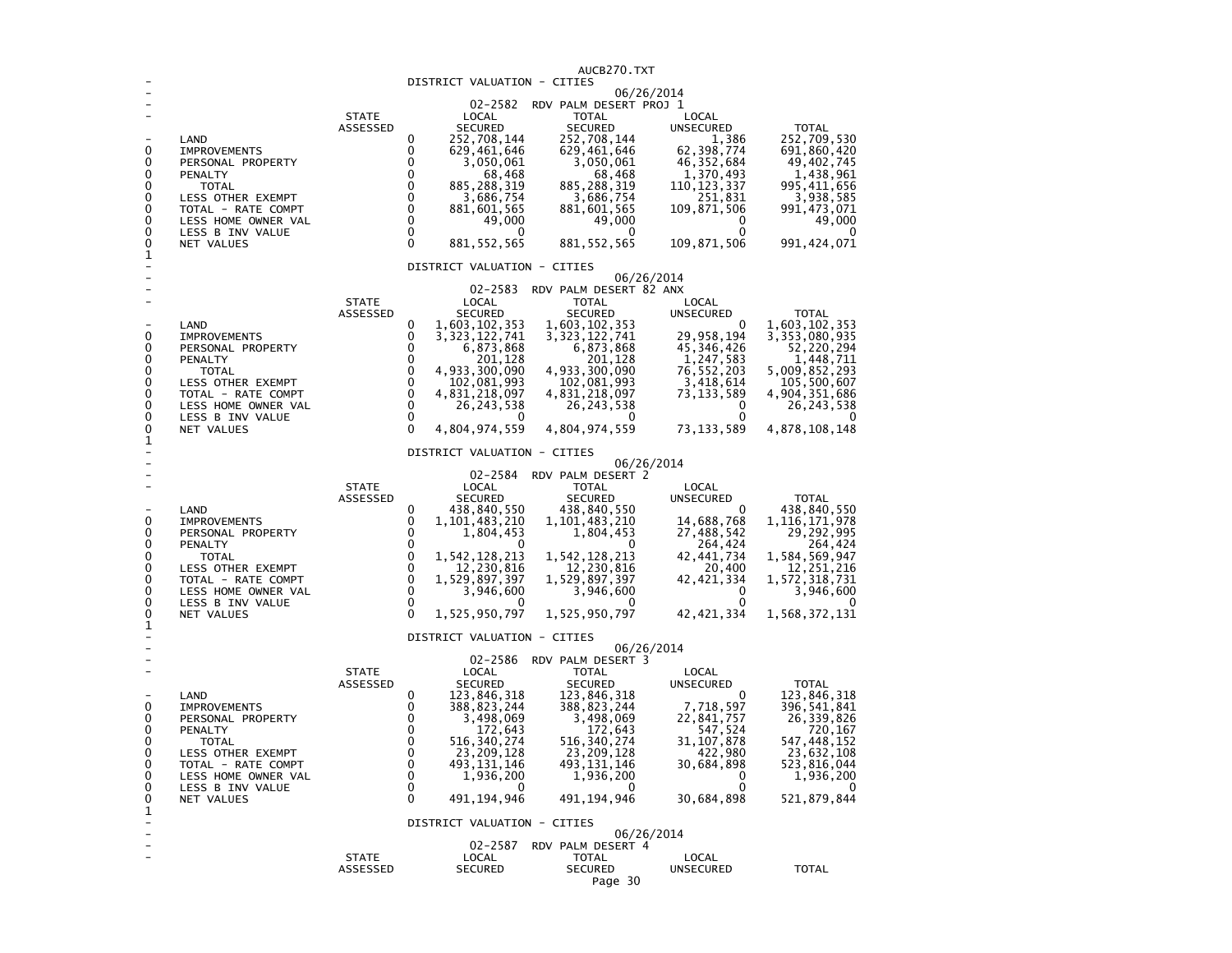| 0<br>0<br>0<br>0<br>0<br>0<br>0<br>0<br>0<br>1                                              | LAND<br><b>IMPROVEMENTS</b><br>PERSONAL PROPERTY<br>PENALTY<br><b>TOTAL</b><br>LESS OTHER EXEMPT<br>TOTAL - RATE COMPT<br>LESS HOME OWNER VAL<br>LESS B INV VALUE<br>NET VALUES |                                 | 0<br>$\mathbf 0$<br>$\mathbf 0$<br>$\mathbf 0$<br>$\mathbf 0$<br>$\mathbf 0$<br>$\mathbf 0$<br>$\mathbf 0$<br>$\mathbf 0$<br>$\Omega$ | 560,606,557<br>1,296,333,521<br>3,282,999<br>1,860,223,077<br>4,172,455<br>1,856,050,622<br>13,144,600<br>1,842,906,022                                              | AUCB270.TXT<br>560,606,557<br>1,296,333,521<br>3,282,999<br>$\Omega$<br>1,860,223,077<br>4,172,455<br>1,856,050,622<br>13,144,600<br>1,842,906,022                                                                      | 0<br>948,724<br>3,987,076<br>43,491<br>4,979,291<br>0<br>4,979,291<br>0<br>0<br>4,979,291                                                        | 560,606,557<br>1,297,282,245<br>7,270,075<br>43,491<br>1,865,202,368<br>4,172,455<br>1,861,029,913<br>13, 144, 600<br>1,847,885,313                  |  |  |
|---------------------------------------------------------------------------------------------|---------------------------------------------------------------------------------------------------------------------------------------------------------------------------------|---------------------------------|---------------------------------------------------------------------------------------------------------------------------------------|----------------------------------------------------------------------------------------------------------------------------------------------------------------------|-------------------------------------------------------------------------------------------------------------------------------------------------------------------------------------------------------------------------|--------------------------------------------------------------------------------------------------------------------------------------------------|------------------------------------------------------------------------------------------------------------------------------------------------------|--|--|
| 0<br>0<br>0<br>0<br>0<br>0<br>0<br>0<br>0                                                   | LAND<br><b>IMPROVEMENTS</b><br>PERSONAL PROPERTY<br>PENALTY<br><b>TOTAL</b><br>LESS OTHER EXEMPT<br>TOTAL - RATE COMPT<br>LESS HOME OWNER VAL<br>LESS B INV VALUE<br>NET VALUES | <b>STATE</b><br><b>ASSESSED</b> | 0<br>0<br>0<br>0<br>0<br>$\Omega$<br>0<br>$\mathbf 0$<br>0<br>$\Omega$                                                                | DISTRICT VALUATION - CITIES<br>02-2589<br>LOCAL<br><b>SECURED</b><br>27,539,455<br>64,275,596<br>0<br>0<br>91,815,051<br>91,815,051<br>994,000<br>0<br>90,821,051    | 06/26/2014<br>CITY OF PALM DESERT LLD 2<br>TOTAL<br><b>SECURED</b><br>27,539,455<br>64,275,596<br>0<br>0<br>91,815,051<br>91,815,051<br>994,000<br>0<br>90,821,051                                                      | LOCAL<br><b>UNSECURED</b><br>0<br>0<br>45,299<br>1,000<br>46,299<br>0<br>46,299<br>0<br>0<br>46,299                                              | <b>TOTAL</b><br>27,539,455<br>64, 275, 596<br>45,299<br>1,000<br>91,861,350<br>91,861,350<br>994,000<br>0<br>90,867,350                              |  |  |
| 1                                                                                           |                                                                                                                                                                                 | <b>STATE</b>                    |                                                                                                                                       | DISTRICT VALUATION - CITIES<br>06/26/2014<br>$02 - 2590$<br>PALM DESERT NO-LOW<br>LOCAL<br><b>TOTAL</b><br>LOCAL                                                     |                                                                                                                                                                                                                         |                                                                                                                                                  |                                                                                                                                                      |  |  |
| 0<br>0<br>0<br>0<br>0<br>0<br>0<br>0<br>0<br>1<br>0<br>0<br>0<br>0<br>0<br>0<br>0<br>0<br>0 | LAND<br><b>IMPROVEMENTS</b><br>PERSONAL PROPERTY<br>PENALTY<br><b>TOTAL</b><br>LESS OTHER EXEMPT<br>TOTAL - RATE COMPT<br>LESS HOME OWNER VAL<br>LESS B INV VALUE<br>NET VALUES | ASSESSED                        | 0<br>0<br>$\Omega$<br>$\Omega$<br>$\Omega$<br>$\Omega$<br>$\Omega$<br>$\Omega$<br>0<br>$\mathbf{0}$                                   | <b>SECURED</b><br>102,331,499<br>160, 125, 660<br>0<br>0<br>262,457,159<br>262,457,159<br>653,800<br>0<br>261,803,359<br>DISTRICT VALUATION - CITIES                 | SECURED<br>102, 331, 499<br>160, 125, 660<br>0<br>0<br>262, 457, 159<br>0<br>262, 457, 159<br>653,800<br>0<br>261,803,359                                                                                               | UNSECURED<br>0<br>0<br>29,478<br>0<br>29,478<br>0<br>29,478<br>0<br>0<br>29,478                                                                  | <b>TOTAL</b><br>102,331,499<br>160, 125, 660<br>29,478<br>262,486,637<br>262,486,637<br>653,800<br>261,832,837                                       |  |  |
|                                                                                             | LAND<br><b>IMPROVEMENTS</b><br>PERSONAL PROPERTY<br>PENALTY<br><b>TOTAL</b><br>LESS OTHER EXEMPT<br>TOTAL - RATE COMPT<br>LESS HOME OWNER VAL<br>LESS B INV VALUE<br>NET VALUES | <b>STATE</b><br>ASSESSED        | 0<br>0<br>0<br>0<br>$\mathbf 0$<br>0<br>$\mathbf 0$<br>$\mathbf 0$<br>0<br>$\Omega$                                                   | LOCAL<br><b>SECURED</b><br>2,890,133,515<br>6,651,870,470<br>66,433,302<br>271,517<br>9,608,708,804<br>188, 924, 401<br>9,419,784,403<br>60,257,689<br>9,359,526,714 | 06/26/2014<br>02-2601 CITY OF PALM SPRINGS<br><b>TOTAL</b><br><b>SECURED</b><br>2,890,133,515<br>6,651,870,470<br>66,433,302<br>271,517<br>9,608,708,804<br>188,924,401<br>9,419,784,403<br>60,257,689<br>9,359,526,714 | LOCAL<br>UNSECURED<br>31,081<br>234,903,723<br>285, 134, 092<br>2,130,594<br>522,199,490<br>12,866,235<br>509,333,255<br>0<br>0<br>509, 333, 255 | TOTAL<br>2,890,164,596<br>6,886,774,193<br>351,567,394<br>2,402,111<br>10,130,908,294<br>201,790,636<br>9,929,117,658<br>60,257,689<br>9,868,859,969 |  |  |
| 1                                                                                           |                                                                                                                                                                                 |                                 |                                                                                                                                       | DISTRICT VALUATION - CITIES<br>$02 - 2603$                                                                                                                           | 06/26/2014<br>PALM SPRINGS AD 143                                                                                                                                                                                       |                                                                                                                                                  |                                                                                                                                                      |  |  |
| 0<br>0<br>0<br>0                                                                            | LAND<br><b>IMPROVEMENTS</b><br>PERSONAL PROPERTY<br>PENALTY<br><b>TOTAL</b>                                                                                                     | <b>STATE</b><br><b>ASSESSED</b> | 0<br>0<br>0<br>0<br>0                                                                                                                 | LOCAL<br><b>SECURED</b><br>109,036,636<br>304,256,757<br>11,566<br>375<br>413, 305, 334                                                                              | <b>TOTAL</b><br><b>SECURED</b><br>109,036,636<br>304,256,757<br>11,566<br>375<br>413, 305, 334<br>Page 31                                                                                                               | LOCAL<br>UNSECURED<br>0<br>698,111<br>717,311<br>71,453<br>1,486,875                                                                             | TOTAL<br>109,036,636<br>304, 954, 868<br>728,877<br>71,828<br>414,792,209                                                                            |  |  |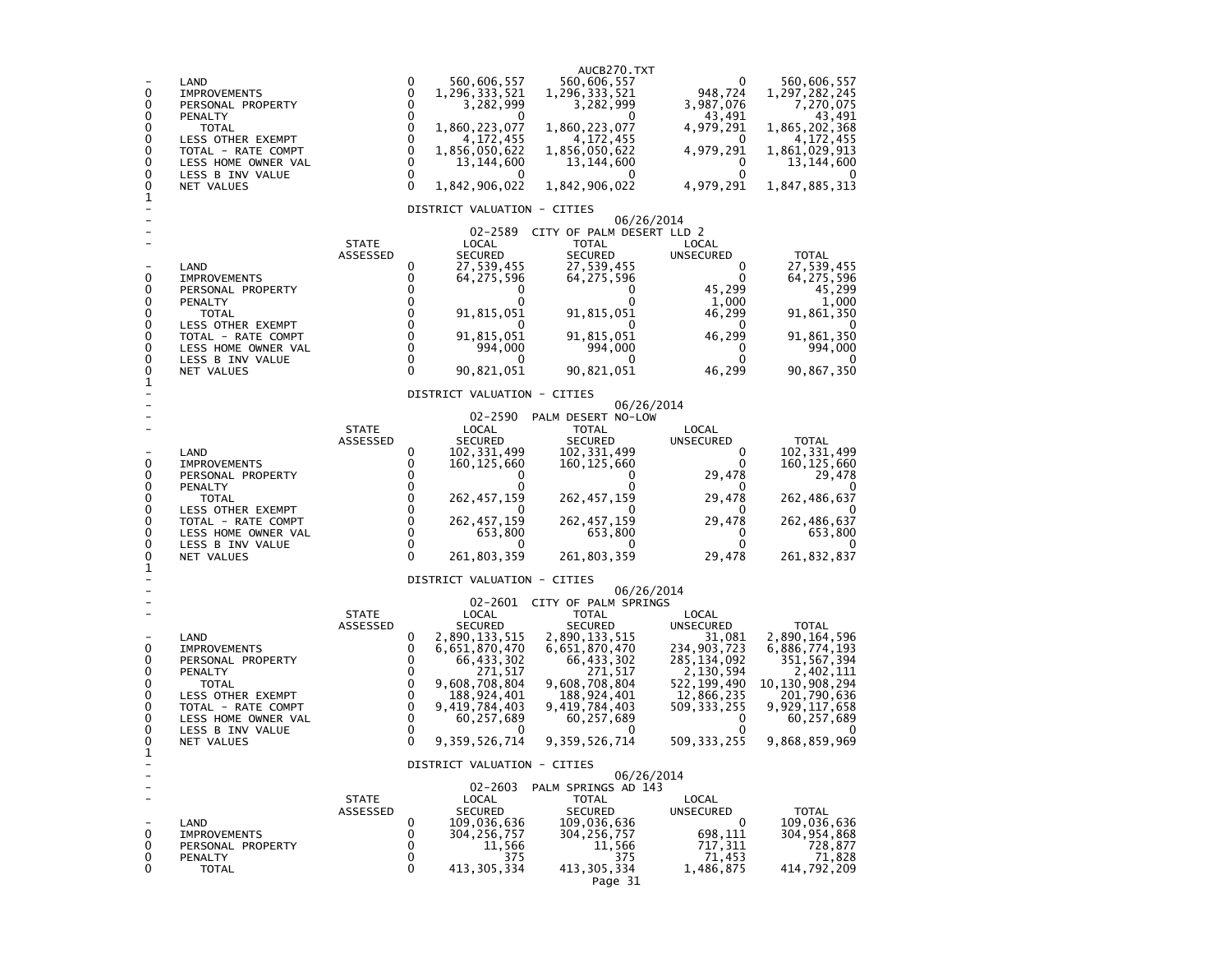| 0<br>0<br>0<br>0<br>0<br>1                     | LESS OTHER EXEMPT<br>TOTAL - RATE COMPT<br>LESS HOME OWNER VAL<br>LESS B INV VALUE<br>NET VALUES                                                                                       |                          | 0<br>0<br>0<br>0<br>$\Omega$                                                                                         | 3,612,904<br>409,692,430<br>4,734,800<br>0<br>404,957,630                                                                                                                                  | AUCB270.TXT<br>3,612,904<br>409,692,430<br>4,734,800<br>$\Omega$<br>404, 957, 630                                                                                                                     | O<br>1,486,875<br>0<br>0<br>1,486,875                                                                                               | 3,612,904<br>411,179,305<br>4,734,800<br>$\mathbf{U}$<br>406,444,505                                                                      |
|------------------------------------------------|----------------------------------------------------------------------------------------------------------------------------------------------------------------------------------------|--------------------------|----------------------------------------------------------------------------------------------------------------------|--------------------------------------------------------------------------------------------------------------------------------------------------------------------------------------------|-------------------------------------------------------------------------------------------------------------------------------------------------------------------------------------------------------|-------------------------------------------------------------------------------------------------------------------------------------|-------------------------------------------------------------------------------------------------------------------------------------------|
|                                                |                                                                                                                                                                                        |                          |                                                                                                                      | DISTRICT VALUATION - CITIES                                                                                                                                                                |                                                                                                                                                                                                       | 06/26/2014                                                                                                                          |                                                                                                                                           |
| 0<br>0<br>0<br>0<br>0<br>0<br>0<br>0<br>0<br>1 | LAND<br><b>IMPROVEMENTS</b><br>PERSONAL PROPERTY<br>PENALTY<br>TOTAL<br><b>LESS OTHER EXEMPT</b><br>TOTAL - RATE COMPT<br>LESS HOME OWNER VAL<br>LESS B INV VALUE<br>NET VALUES        | <b>STATE</b><br>ASSESSED | 0<br>0<br>$\Omega$<br>$\Omega$<br>0<br>0<br>$\mathbf 0$<br>0<br>0<br>$\Omega$                                        | $02 - 2604$<br>LOCAL<br><b>SECURED</b><br>89,016,238<br>230,585,366<br>1,692<br>0<br>319,603,296<br>168,660<br>319,434,636<br>2,398,200<br>0<br>317,036,436<br>DISTRICT VALUATION - CITIES | PALM SPRINGS AD 121<br><b>TOTAL</b><br><b>SECURED</b><br>89,016,238<br>230,585,366<br>1,692<br>0<br>319,603,296<br>168,660<br>319,434,636<br>2,398,200<br>0<br>317,036,436                            | LOCAL<br><b>UNSECURED</b><br>0<br>531,301<br>133,513<br>873<br>665,687<br>0<br>665,687<br>0<br>0<br>665,687                         | <b>TOTAL</b><br>89,016,238<br>231,116,667<br>135,205<br>873<br>320,268,983<br>168,660<br>320,100,323<br>2,398,200<br>0<br>317,702,123     |
|                                                |                                                                                                                                                                                        |                          |                                                                                                                      |                                                                                                                                                                                            |                                                                                                                                                                                                       | 06/26/2014                                                                                                                          |                                                                                                                                           |
| 0<br>0<br>0<br>0<br>0<br>0<br>0<br>0<br>0      | LAND<br><b>IMPROVEMENTS</b><br>PERSONAL PROPERTY<br>PENALTY<br><b>TOTAL</b><br><b>LESS OTHER EXEMPT</b><br>TOTAL - RATE COMPT<br>LESS HOME OWNER VAL<br>LESS B INV VALUE<br>NET VALUES | <b>STATE</b><br>ASSESSED | 0<br>0<br>0<br>0<br>$\mathbf 0$<br>0<br>$\mathbf 0$<br>$\Omega$<br>$\mathbf{0}$<br>$\Omega$                          | $02 - 2605$<br>LOCAL<br><b>SECURED</b><br>32,554,531<br>78,548,867<br>327,603<br>49,795<br>111,480,796<br>0<br>111,480,796<br>117,600<br>0<br>111,363,196                                  | PALM SPRINGS LGT MAINT 1<br><b>TOTAL</b><br><b>SECURED</b><br>32,554,531<br>78,548,867<br>327,603<br>49,795<br>111,480,796<br>0<br>111,480,796<br>117,600<br>0<br>111,363,196                         | LOCAL<br><b>UNSECURED</b><br>0<br>1,156,962<br>534,242<br>13,700<br>1,704,904<br>$\Omega$<br>1,704,904<br>0<br>0<br>1,704,904       | TOTAL<br>32,554,531<br>79,705,829<br>861,845<br>63,495<br>113, 185, 700<br>0<br>113,185,700<br>117,600<br>0<br>113,068,100                |
| 1                                              |                                                                                                                                                                                        |                          |                                                                                                                      | DISTRICT VALUATION - CITIES                                                                                                                                                                |                                                                                                                                                                                                       |                                                                                                                                     |                                                                                                                                           |
| 0<br>0<br>0<br>0<br>0<br>0<br>0<br>0<br>0      | LAND<br><b>IMPROVEMENTS</b><br>PERSONAL PROPERTY<br>PENALTY<br><b>TOTAL</b><br>LESS OTHER EXEMPT<br>TOTAL - RATE COMPT<br>LESS HOME OWNER VAL<br>LESS B INV VALUE<br>NET VALUES        | <b>STATE</b><br>ASSESSED | 0<br>0<br>0<br>0<br>0<br>$\mathbf 0$<br>$\mathbf 0$<br>$\mathbf 0$<br>0<br>$\Omega$                                  | $02 - 2606$<br>LOCAL<br><b>SECURED</b><br>88,686,149<br>197,820,875<br>0<br>0<br>286,507,024<br>0<br>286,507,024<br>1,450,400<br>$\mathbf{0}$<br>285,056,624                               | PALM SPRINGS AD 123<br>TOTAL<br><b>SECURED</b><br>88,686,149<br>197,820,875<br>0<br>0<br>286, 507, 024<br>0<br>286, 507, 024<br>1,450,400<br>0<br>285,056,624                                         | 06/26/2014<br>LOCAL<br>UNSECURED<br>0<br>0<br>46,100<br>46,100<br>$\mathbf{U}$<br>46,100<br>0<br>0<br>46,100                        | TOTAL<br>88,686,149<br>197,820,875<br>46,100<br>286, 553, 124<br>0<br>286, 553, 124<br>1,450,400<br>$\mathbf{0}$<br>285, 102, 724         |
| 1                                              |                                                                                                                                                                                        |                          |                                                                                                                      | DISTRICT VALUATION -                                                                                                                                                                       | <b>CITIES</b>                                                                                                                                                                                         |                                                                                                                                     |                                                                                                                                           |
| ÷<br>0<br>0<br>0<br>0<br>0<br>0<br>0<br>0<br>0 | LAND<br><b>IMPROVEMENTS</b><br>PERSONAL PROPERTY<br>PENALTY<br><b>TOTAL</b><br>LESS OTHER EXEMPT<br>TOTAL - RATE COMPT<br>LESS HOME OWNER VAL<br>LESS B INV VALUE<br>NET VALUES        | <b>STATE</b><br>ASSESSED | $\mathbf 0$<br>$\mathbf 0$<br>$\mathbf 0$<br>$\mathbf 0$<br>$\mathbf 0$<br>$\mathbf 0$<br>0<br>$\mathbf 0$<br>0<br>0 | 02-2607<br>LOCAL<br><b>SECURED</b><br>69,258,372<br>126,236,992<br>45,970,296<br>2,500<br>241,468,160<br>64,823,194<br>176,644,966<br>0<br>0<br>176,644,966                                | RDV PALM SPRINGS BUS CTR PROJ<br><b>TOTAL</b><br><b>SECURED</b><br>69, 258, 372<br>126,236,992<br>45,970,296<br>2,500<br>241,468,160<br>64,823,194<br>176,644,966<br>0<br>0<br>176,644,966<br>Page 32 | 06/26/2014<br>LOCAL<br>UNSECURED<br>0<br>8,461,179<br>4,100,861<br>357,941<br>12,919,981<br>0<br>12,919,981<br>0<br>0<br>12,919,981 | <b>TOTAL</b><br>69,258,372<br>134,698,171<br>50,071,157<br>360,441<br>254,388,141<br>64,823,194<br>189,564,947<br>0<br>0<br>189, 564, 947 |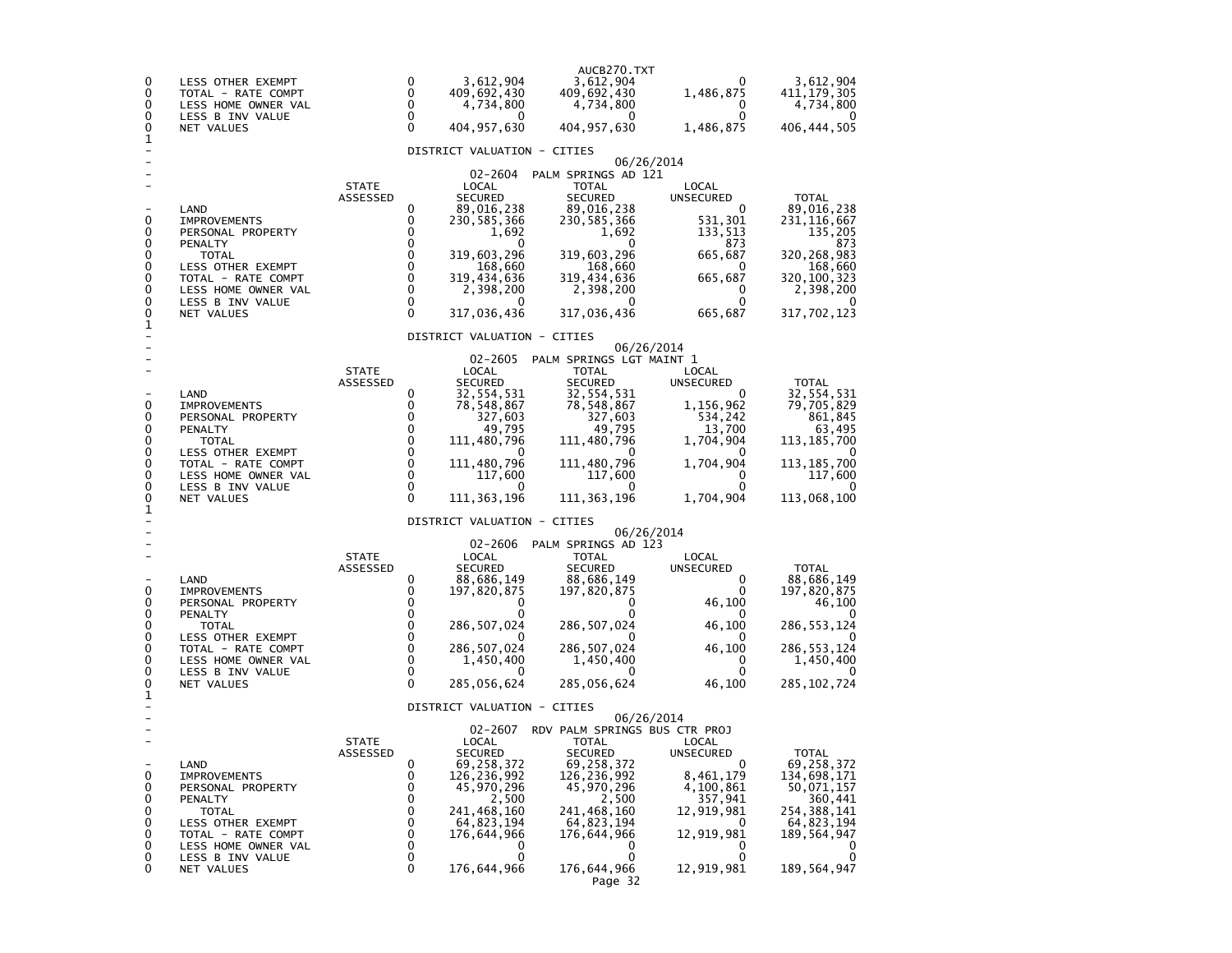AUCB270.TXT

|                                                                            |                                                                                                                                                                                 |                          |                                                                                                 |                                                                                                                                                               | AUCBZ/U.IXI                                                                                                                                                                                 |                                                                                                                                        |                                                                                                                                              |
|----------------------------------------------------------------------------|---------------------------------------------------------------------------------------------------------------------------------------------------------------------------------|--------------------------|-------------------------------------------------------------------------------------------------|---------------------------------------------------------------------------------------------------------------------------------------------------------------|---------------------------------------------------------------------------------------------------------------------------------------------------------------------------------------------|----------------------------------------------------------------------------------------------------------------------------------------|----------------------------------------------------------------------------------------------------------------------------------------------|
|                                                                            |                                                                                                                                                                                 |                          |                                                                                                 |                                                                                                                                                               | DISTRICT VALUATION - CITIES                                                                                                                                                                 |                                                                                                                                        |                                                                                                                                              |
| 0<br>0<br>0<br>0<br>0<br>0<br>0<br>0<br>0<br>1                             | LAND<br><b>IMPROVEMENTS</b><br>PERSONAL PROPERTY<br>PENALTY<br>TOTAL<br>LESS OTHER EXEMPT<br>TOTAL - RATE COMPT<br>LESS HOME OWNER VAL<br>LESS B INV VALUE<br>NET VALUES        | <b>STATE</b><br>ASSESSED | 0<br>0<br>0<br>$\Omega$<br>$\Omega$<br>$\Omega$<br>$\Omega$<br>$\Omega$<br>$\Omega$<br>$\Omega$ | 02-2608<br>LOCAL<br><b>SECURED</b><br>41,327,334<br>118,962,968<br>296,928<br>5,784<br>160,593,014<br>6,334,806<br>154,258,208<br>222,600<br>0<br>154,035,608 | RDV CITY PALM SPRINGS TAQ<br><b>TOTAL</b><br><b>SECURED</b><br>41, 327, 334<br>118,962,968<br>296,928<br>5,784<br>160, 593, 014<br>6,334,806<br>154,258,208<br>222,600<br>0<br>154,035,608  | 06/26/2014<br>LOCAL<br><b>UNSECURED</b><br>0<br>6,893,195<br>11,557,071<br>156,118<br>18,606,384<br>18,606,384<br>0<br>0<br>18,606,384 | <b>TOTAL</b><br>41,327,334<br>125,856,163<br>11,853,999<br>161,902<br>179,199,398<br>6,334,806<br>172,864,592<br>222,600<br>0<br>172,641,992 |
|                                                                            |                                                                                                                                                                                 |                          |                                                                                                 |                                                                                                                                                               | DISTRICT VALUATION - CITIES                                                                                                                                                                 |                                                                                                                                        |                                                                                                                                              |
| 0<br>0<br>0<br>0<br>0<br>0<br>0<br>0<br>0                                  | LAND<br><b>IMPROVEMENTS</b><br>PERSONAL PROPERTY<br>PENALTY<br><b>TOTAL</b><br>LESS OTHER EXEMPT<br>TOTAL - RATE COMPT<br>LESS HOME OWNER VAL<br>LESS B INV VALUE<br>NET VALUES | <b>STATE</b><br>ASSESSED | 0<br>0<br>0<br>0<br>0<br>0<br>0<br>$\mathbf 0$<br>0<br>$\Omega$                                 | 02-2609<br>LOCAL<br><b>SECURED</b><br>31,656,784<br>70,520,217<br>12,800<br>1,280<br>102,191,081<br>0<br>102, 191, 081<br>494,200<br>0<br>101,696,881         | PALM SPRINGS AD 122<br><b>TOTAL</b><br><b>SECURED</b><br>31,656,784<br>70,520,217<br>12,800<br>1,280<br>102, 191, 081<br>0<br>102,191,081<br>494,200<br>0<br>101,696,881                    | 06/26/2014<br>LOCAL<br><b>UNSECURED</b><br>1,069<br>796,023<br>901,626<br>111,243<br>1,809,961<br>1,809,961<br>0<br>0<br>1,809,961     | <b>TOTAL</b><br>31,657,853<br>71,316,240<br>914,426<br>112,523<br>104,001,042<br>104,001,042<br>494,200<br>$\Omega$<br>103,506,842           |
| 1                                                                          |                                                                                                                                                                                 |                          |                                                                                                 |                                                                                                                                                               | DISTRICT VALUATION - CITIES                                                                                                                                                                 |                                                                                                                                        |                                                                                                                                              |
| 0<br>0<br>0<br>0<br>0<br>0<br>0<br>0<br>0<br>1                             | LAND<br><b>IMPROVEMENTS</b><br>PERSONAL PROPERTY<br>PENALTY<br>TOTAL<br>LESS OTHER EXEMPT<br>TOTAL - RATE COMPT<br>LESS HOME OWNER VAL<br>LESS B INV VALUE<br>NET VALUES        | <b>STATE</b><br>ASSESSED | $\Omega$<br>$\Omega$<br>0<br>0<br>0<br>0<br>0<br>0<br>0<br>$\Omega$                             | 02-2610<br>LOCAL<br><b>SECURED</b><br>22,878,963<br>54, 373, 584<br>0<br>0<br>77,252,547<br>O<br>77, 252, 547<br>28,000<br>0<br>77,224,547                    | PALM SPRINGS AD 124<br><b>TOTAL</b><br><b>SECURED</b><br>22,878,963<br>54,373,584<br>0<br>0<br>77,252,547<br>0<br>77, 252, 547<br>28,000<br>0<br>77,224,547                                 | 06/26/2014<br>LOCAL<br><b>UNSECURED</b><br>0<br>0<br>0<br>0<br>0<br>0<br>0<br>0<br>0<br>0                                              | <b>TOTAL</b><br>22,878,963<br>54,373,584<br>0<br>0<br>77,252,547<br>0<br>77, 252, 547<br>28,000<br>77,224,547                                |
|                                                                            |                                                                                                                                                                                 |                          |                                                                                                 |                                                                                                                                                               | DISTRICT VALUATION - CITIES                                                                                                                                                                 |                                                                                                                                        |                                                                                                                                              |
| 0<br>0<br>0<br>0<br>0<br>0<br>0<br>0<br>0<br>1<br>$\overline{\phantom{m}}$ | LAND<br><b>IMPROVEMENTS</b><br>PERSONAL PROPERTY<br>PENALTY<br>TOTAL<br>LESS OTHER EXEMPT<br>TOTAL - RATE COMPT<br>LESS HOME OWNER VAL<br>LESS B INV VALUE<br>NET VALUES        | <b>STATE</b><br>ASSESSED | 0<br>0<br>0<br>0<br>0<br>$\Omega$<br>0<br>0<br>0<br>$\Omega$                                    | 02-2611<br>LOCAL<br><b>SECURED</b><br>1,897,384<br>4,906,477<br>0<br>0<br>6,803,861<br>6,803,861<br>84,000<br>0<br>6,719,861                                  | PALM SPRINGS ST LTG MAINT 2<br><b>TOTAL</b><br><b>SECURED</b><br>1,897,384<br>4,906,477<br>0<br>0<br>6,803,861<br>0<br>6,803,861<br>84,000<br>0<br>6,719,861<br>DISTRICT VALUATION - CITIES | 06/26/2014<br>LOCAL<br><b>UNSECURED</b><br>0<br>0<br>0<br>0<br>0<br>0<br>0<br>0<br>0<br>$\Omega$<br>06/26/2014                         | <b>TOTAL</b><br>1,897,384<br>4,906,477<br>0<br>0<br>6,803,861<br>O<br>6,803,861<br>84,000<br>0<br>6,719,861                                  |
|                                                                            |                                                                                                                                                                                 | <b>STATE</b>             |                                                                                                 | 02-2612<br>LOCAL                                                                                                                                              | PALM SPRINGS ST LTG MAINT 3<br>TOTAL                                                                                                                                                        | LOCAL                                                                                                                                  |                                                                                                                                              |
|                                                                            |                                                                                                                                                                                 |                          |                                                                                                 |                                                                                                                                                               | Page 33                                                                                                                                                                                     |                                                                                                                                        |                                                                                                                                              |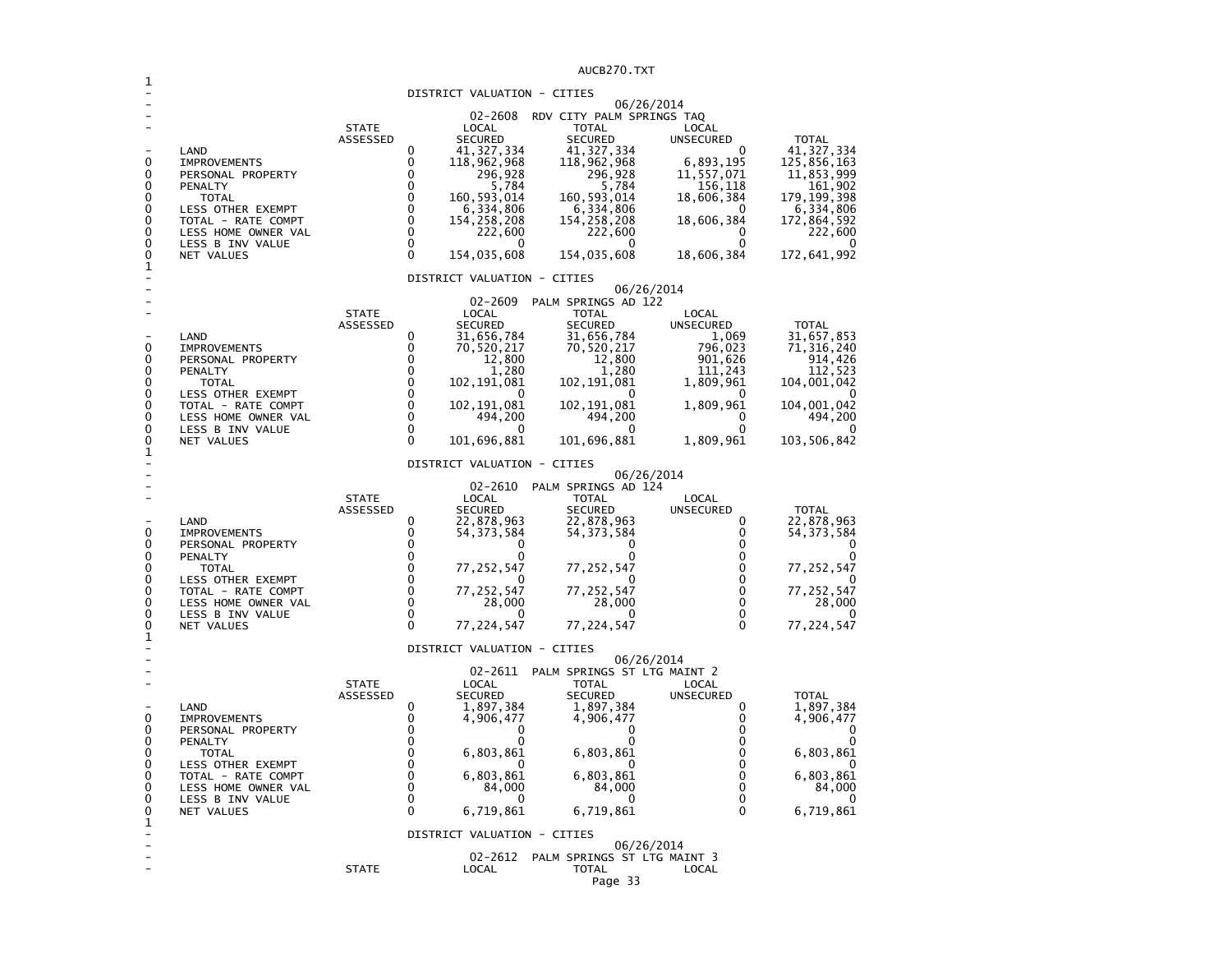| 0<br>0<br>0<br>0<br>0<br>0<br>0<br>0<br>0<br>1        | LAND<br><b>IMPROVEMENTS</b><br>PERSONAL PROPERTY<br>PENALTY<br><b>TOTAL</b><br>LESS OTHER EXEMPT<br>TOTAL - RATE COMPT<br>LESS HOME OWNER VAL<br>LESS B INV VALUE<br>NET VALUES        | ASSESSED                        | <b>SECURED</b><br>0<br>2,409,855<br>0<br>7,002,775<br>0<br>0<br>0<br>O<br>0<br>9,412,630<br>0<br>O<br>0<br>9,412,630<br>0<br>228,200<br>0<br>O<br>0<br>9,184,430<br>DISTRICT VALUATION - CITIES                                           | AUCB270.TXT<br><b>SECURED</b><br>2,409,855<br>7,002,775<br>0<br>0<br>9,412,630<br>$\Omega$<br>9,412,630<br>228,200<br>$\Omega$<br>9,184,430                                                   | UNSECURED<br>0<br>0<br>0<br>0<br>0<br>0<br>0<br>$\Omega$<br>$\Omega$<br>$\Omega$                                            | TOTAL<br>2,409,855<br>7,002,775<br>0<br>9,412,630<br>0<br>9,412,630<br>228,200<br>9,184,430                                                |
|-------------------------------------------------------|----------------------------------------------------------------------------------------------------------------------------------------------------------------------------------------|---------------------------------|-------------------------------------------------------------------------------------------------------------------------------------------------------------------------------------------------------------------------------------------|-----------------------------------------------------------------------------------------------------------------------------------------------------------------------------------------------|-----------------------------------------------------------------------------------------------------------------------------|--------------------------------------------------------------------------------------------------------------------------------------------|
| 0<br>0<br>0<br>0<br>0<br>0<br>0<br>0<br>0<br>1        | LAND<br><b>IMPROVEMENTS</b><br>PERSONAL PROPERTY<br>PENALTY<br><b>TOTAL</b><br>LESS OTHER EXEMPT<br>TOTAL - RATE COMPT<br>LESS HOME OWNER VAL<br>LESS B INV VALUE<br>NET VALUES        | <b>STATE</b><br>ASSESSED        | 02-2613<br>LOCAL<br><b>SECURED</b><br>0<br>12,610,905<br>31,687,777<br>0<br>0<br>306,592<br>0<br>49,795<br>0<br>44,655,069<br>0<br>0<br>44,655,069<br>0<br>42,000<br>0<br>0<br>0<br>44,613,069                                            | 06/26/2014<br>RDV OASIS PROJ<br>TOTAL<br><b>SECURED</b><br>12,610,905<br>31,687,777<br>306,592<br>49,795<br>44,655,069<br>$\Omega$<br>44,655,069<br>42,000<br>$\mathbf{\Omega}$<br>44,613,069 | LOCAL<br>UNSECURED<br>0<br>73,451<br>42,271<br>0<br>115,722<br>0<br>115,722<br>0<br>0<br>115,722                            | TOTAL<br>12,610,905<br>31,761,228<br>348,863<br>49,795<br>44,770,791<br>$\mathbf{U}$<br>44,770,791<br>42,000<br>$\mathbf{U}$<br>44,728,791 |
| 0<br>0<br>0<br>0<br>0<br>0<br>0<br>0<br>0<br>1        | LAND<br><b>IMPROVEMENTS</b><br>PERSONAL PROPERTY<br>PENALTY<br>TOTAL<br>LESS OTHER EXEMPT<br>TOTAL - RATE COMPT<br>LESS HOME OWNER VAL<br>LESS B INV VALUE<br>NET VALUES               | <b>STATE</b><br>ASSESSED        | DISTRICT VALUATION - CITIES<br>02-2614<br>LOCAL<br><b>SECURED</b><br>0<br>50,618,409<br>0<br>120,793,432<br>0<br>476,667<br>0<br>5,682<br>0<br>171,894,190<br>0<br>$\Omega$<br>0<br>171,894,190<br>0<br>224,000<br>0<br>0<br>171,670,190  | 06/26/2014<br>RDV NO. PALM CANYON<br><b>TOTAL</b><br><b>SECURED</b><br>50,618,409<br>120,793,432<br>476,667<br>5,682<br>171,894,190<br>$\Omega$<br>171,894,190<br>224,000<br>171,670,190      | LOCAL<br><b>UNSECURED</b><br>2,316,044<br>6,244,451<br>111,371<br>8,671,866<br>$\Omega$<br>8,671,866<br>0<br>0<br>8,671,866 | <b>TOTAL</b><br>50,618,409<br>123,109,476<br>6,721,118<br>117,053<br>180,566,056<br>180, 566, 056<br>224,000<br>180, 342, 056              |
| 0<br>0<br>0<br>0<br>0<br>0<br>0<br>0<br>$\Omega$<br>1 | LAND<br><b>IMPROVEMENTS</b><br>PERSONAL PROPERTY<br><b>PENALTY</b><br>TOTAL<br>LESS OTHER EXEMPT<br>TOTAL - RATE COMPT<br>LESS HOME OWNER VAL<br>LESS B INV VALUE<br><b>NET VALUES</b> | <b>STATE</b><br><b>ASSESSED</b> | DISTRICT VALUATION - CITIES<br>02-2615<br>LOCAL<br><b>SECURED</b><br>0<br>23,948,482<br>0<br>57,258,100<br>0<br>63,283<br>0<br>1,721<br>0<br>81,271,586<br>0<br>6,940,185<br>0<br>74,331,401<br>0<br>819,000<br>0<br>0<br>0<br>73,512,401 | 06/26/2014<br>RDV HIGHLAND-GATEWAY<br><b>TOTAL</b><br><b>SECURED</b><br>23,948,482<br>57,258,100<br>63,283<br>1,721<br>81,271,586<br>6,940,185<br>74,331,401<br>819,000<br>0<br>73.512.401    | LOCAL<br>UNSECURED<br>0<br>832,252<br>857,171<br>19,242<br>1,708,665<br>1,708,665<br>0<br>0<br>1,708,665                    | <b>TOTAL</b><br>23,948,482<br>58,090,352<br>920,454<br>20,963<br>82,980,251<br>6,940,185<br>76,040,066<br>819,000<br>0<br>75.221.066       |
| 0<br>0<br>0                                           | LAND<br><b>IMPROVEMENTS</b><br>PERSONAL PROPERTY<br>PENALTY                                                                                                                            | <b>STATE</b><br><b>ASSESSED</b> | DISTRICT VALUATION - CITIES<br>LOCAL<br><b>SECURED</b><br>0<br>50,479,477<br>119,439,293<br>0<br>1,027,079<br>0<br>0<br>40,785                                                                                                            | 06/26/2014<br>02-2616 RDV RAMON-BOGIE PROJ<br>TOTAL<br><b>SECURED</b><br>50,479,477<br>119,439,293<br>1,027,079<br>40,785<br>Page 34                                                          | LOCAL<br><b>UNSECURED</b><br>1,069<br>7,983,918<br>11,493,324<br>76,647                                                     | <b>TOTAL</b><br>50,480,546<br>127,423,211<br>12,520,403<br>117,432                                                                         |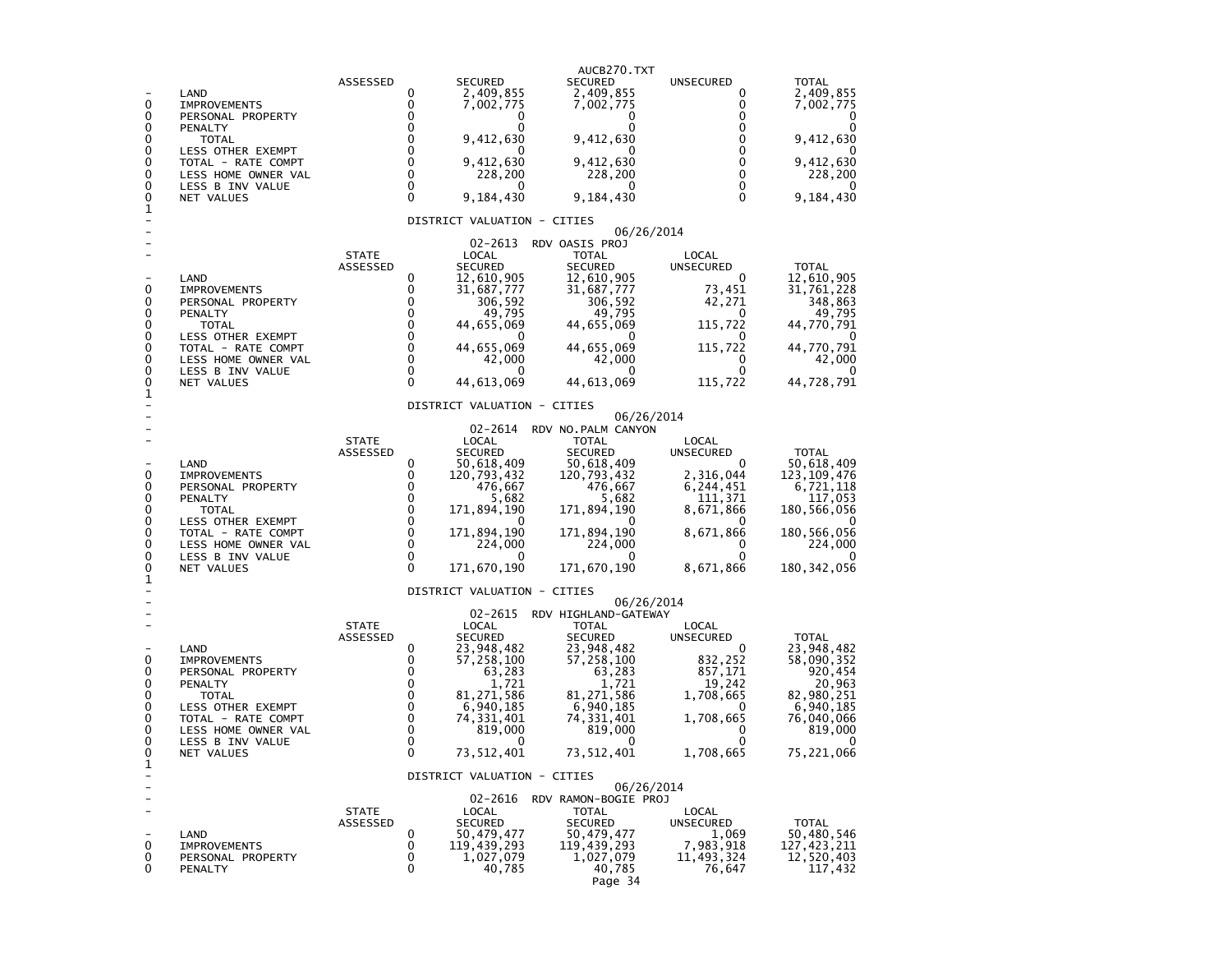| 0<br>0<br>0<br>0<br>0<br>0<br>1                | TOTAL<br>LESS OTHER EXEMPT<br>TOTAL - RATE COMPT<br>LESS HOME OWNER VAL<br>LESS B INV VALUE<br>NET VALUES                                                                       |                          | 0<br>0<br>$\Omega$<br>0<br>0<br>0                                                                                     | 170,986,634<br>51,994<br>170,934,640<br>0<br>0<br>170,934,640                                                                                                                              | AUCB270.TXT<br>170,986,634<br>51,994<br>170,934,640<br>$\Omega$<br>0<br>170,934,640                                                                                                | 19,554,958<br>O<br>19,554,958<br>0<br>19,554,958                                                                                   | 190, 541, 592<br>51,994<br>190,489,598<br>0<br>190,489,598                                                                                    |
|------------------------------------------------|---------------------------------------------------------------------------------------------------------------------------------------------------------------------------------|--------------------------|-----------------------------------------------------------------------------------------------------------------------|--------------------------------------------------------------------------------------------------------------------------------------------------------------------------------------------|------------------------------------------------------------------------------------------------------------------------------------------------------------------------------------|------------------------------------------------------------------------------------------------------------------------------------|-----------------------------------------------------------------------------------------------------------------------------------------------|
|                                                |                                                                                                                                                                                 |                          |                                                                                                                       | DISTRICT VALUATION - CITIES                                                                                                                                                                |                                                                                                                                                                                    |                                                                                                                                    |                                                                                                                                               |
| 0<br>0<br>0<br>0<br>0<br>0<br>0<br>0<br>0<br>1 | LAND<br><b>IMPROVEMENTS</b><br>PERSONAL PROPERTY<br>PENALTY<br><b>TOTAL</b><br>LESS OTHER EXEMPT<br>TOTAL - RATE COMPT<br>LESS HOME OWNER VAL<br>LESS B INV VALUE<br>NET VALUES | <b>STATE</b><br>ASSESSED | 0<br>0<br>0<br>0<br>$\mathbf 0$<br>$\mathbf 0$<br>$\mathbf 0$<br>$\mathbf 0$<br>0<br>0                                | 02-2617<br>LOCAL<br><b>SECURED</b><br>51,997,412<br>69,476,920<br>312,150<br>38,614<br>121,825,096<br>$\Omega$<br>121,825,096<br>68,600<br>0<br>121,756,496<br>DISTRICT VALUATION - CITIES | RDV SO. PALM CANYON<br><b>TOTAL</b><br><b>SECURED</b><br>51,997,412<br>69,476,920<br>312,150<br>38,614<br>121,825,096<br>0<br>121,825,096<br>68,600<br>0<br>121,756,496            | 06/26/2014<br>LOCAL<br>UNSECURED<br>$\Omega$<br>3,792,583<br>2,656,857<br>119,105<br>6,568,545<br>6,568,545<br>0<br>0<br>6,568,545 | <b>TOTAL</b><br>51,997,412<br>73,269,503<br>2,969,007<br>157,719<br>128,393,641<br>0<br>128,393,641<br>68,600<br>0<br>128,325,041             |
|                                                |                                                                                                                                                                                 |                          |                                                                                                                       |                                                                                                                                                                                            |                                                                                                                                                                                    | 06/26/2014                                                                                                                         |                                                                                                                                               |
| 0<br>0<br>0<br>0<br>0<br>0<br>0<br>0<br>0<br>1 | LAND<br><b>IMPROVEMENTS</b><br>PERSONAL PROPERTY<br>PENALTY<br>TOTAL<br>LESS OTHER EXEMPT<br>TOTAL - RATE COMPT<br>LESS HOME OWNER VAL<br>LESS B INV VALUE<br>NET VALUES        | <b>STATE</b><br>ASSESSED | 0<br>0<br>0<br>0<br>0<br>0<br>0<br>0<br>0<br>0                                                                        | 02-2618<br>LOCAL<br><b>SECURED</b><br>103,274,113<br>217,285,189<br>61,951<br>0<br>320,621,253<br>6,163,708<br>314,457,545<br>1,038,800<br>313,418,745                                     | RDV BARISTO-FARRELL<br><b>TOTAL</b><br><b>SECURED</b><br>103,274,113<br>217, 285, 189<br>61,951<br>O<br>320,621,253<br>6,163,708<br>314, 457, 545<br>1,038,800<br>0<br>313,418,745 | LOCAL<br><b>UNSECURED</b><br>O<br>9,157,460<br>18,322,498<br>73,862<br>27,553,820<br>813,002<br>26,740,818<br>0<br>0<br>26,740,818 | <b>TOTAL</b><br>103,274,113<br>226,442,649<br>18,384,449<br>73,862<br>348, 175, 073<br>6,976,710<br>341, 198, 363<br>1,038,800<br>340,159,563 |
|                                                |                                                                                                                                                                                 |                          |                                                                                                                       | DISTRICT VALUATION - CITIES                                                                                                                                                                |                                                                                                                                                                                    | 06/26/2014                                                                                                                         |                                                                                                                                               |
| 0<br>0<br>0<br>0<br>0<br>0<br>0<br>0<br>0<br>1 | LAND<br><b>IMPROVEMENTS</b><br>PERSONAL PROPERTY<br>PENALTY<br>TOTAL<br>LESS OTHER EXEMPT<br>TOTAL - RATE COMPT<br>LESS HOME OWNER VAL<br>LESS B INV VALUE<br>NET VALUES        | <b>STATE</b><br>ASSESSED | 0<br>0<br>0<br>$\mathbf 0$<br>$\mathbf 0$<br>$\mathbf 0$<br>$\mathbf 0$<br>$\mathbf 0$<br>$\mathbf 0$<br>$\mathbf{0}$ | 02-2619<br>LOCAL<br><b>SECURED</b><br>9,050,365<br>20,174,446<br>0<br>29,224,811<br>29,224,811<br>0<br>0<br>29,224,811                                                                     | PALM SPRINGS PARKWAY MAINT 6A<br><b>TOTAL</b><br><b>SECURED</b><br>9,050,365<br>20,174,446<br>0<br>o<br>29,224,811<br>29,224,811<br>0<br>o<br>29,224,811                           | LOCAL<br><b>UNSECURED</b><br>0<br>2,270,487<br>2,215,467<br>39,751<br>4,525,705<br>4,525,705<br>0<br>0<br>4,525,705                | <b>TOTAL</b><br>9,050,365<br>22,444,933<br>2,215,467<br>39,751<br>33,750,516<br>33,750,516<br>0<br>0<br>33,750,516                            |
|                                                |                                                                                                                                                                                 |                          |                                                                                                                       | DISTRICT VALUATION - CITIES                                                                                                                                                                |                                                                                                                                                                                    |                                                                                                                                    |                                                                                                                                               |
| 0<br>0<br>0<br>0<br>0<br>0<br>0<br>0           | LAND<br><b>IMPROVEMENTS</b><br>PERSONAL PROPERTY<br>PENALTY<br><b>TOTAL</b><br>LESS OTHER EXEMPT<br>TOTAL - RATE COMPT<br>LESS HOME OWNER VAL<br>LESS B INV VALUE               | <b>STATE</b><br>ASSESSED | 0<br>0<br>0<br>0<br>0<br>0<br>0<br>0<br>0                                                                             | 02-2620<br>LOCAL<br>SECURED<br>3,587,698<br>11,457,893<br>$\Omega$<br>0<br>15,045,591<br>15,045,591<br>343,000<br>0                                                                        | PALM SPRINGS PARKWAY MAINT 6B<br><b>TOTAL</b><br>SECURED<br>3,587,698<br>11,457,893<br>0<br>0<br>15,045,591<br>15,045,591<br>343,000<br>0<br>Page 35                               | 06/26/2014<br>LOCAL<br><b>UNSECURED</b><br>0<br>0<br>20,066<br>0<br>20,066<br>20,066<br>0<br>0                                     | TOTAL<br>3,587,698<br>11,457,893<br>20,066<br>15,065,657<br>15,065,657<br>343,000<br>0                                                        |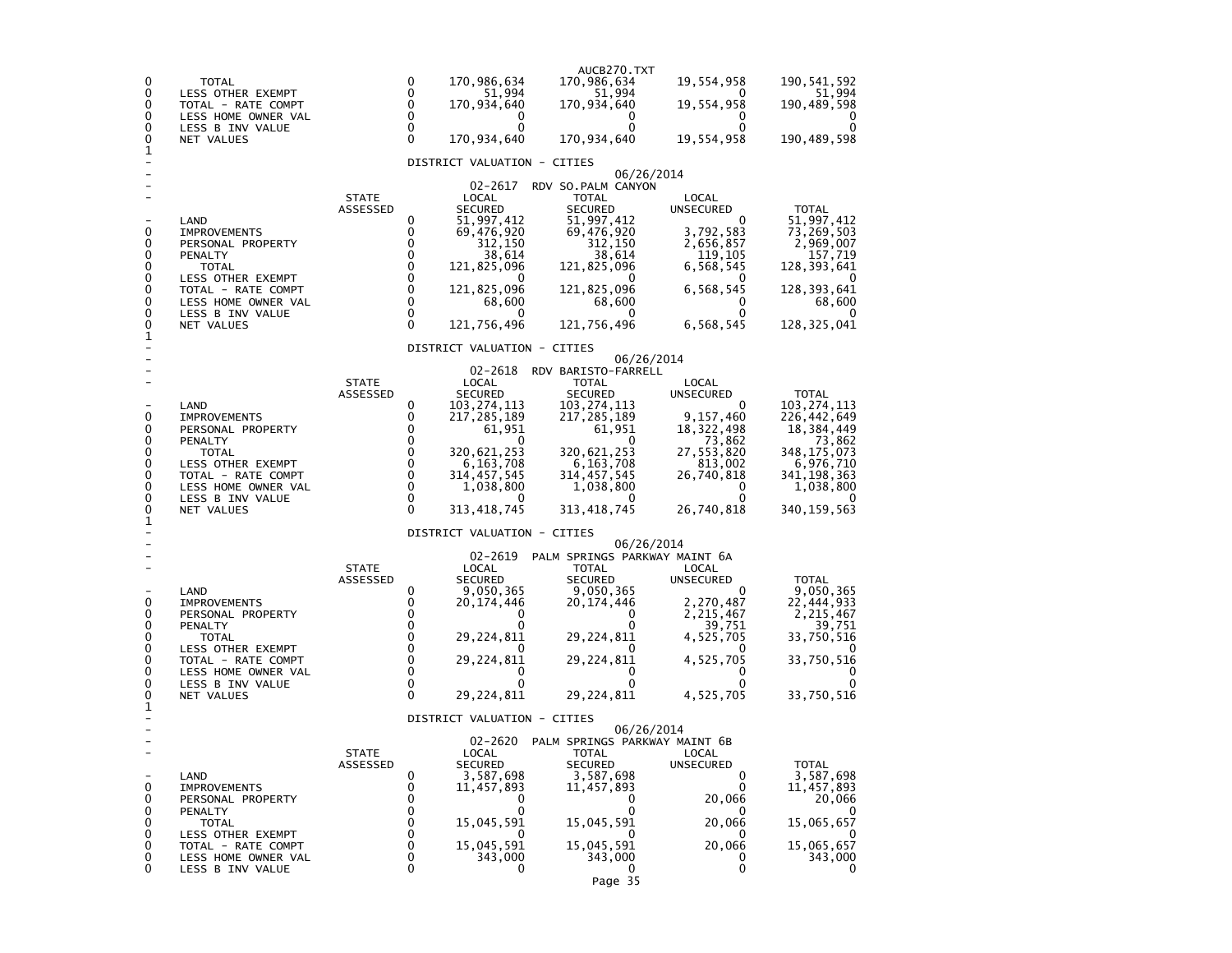| 0<br>1                 | NET VALUES                                                    |                          | 0                                      | 14,702,591                                                   | AUCB270.TXT<br>14,702,591                                                    | 20,066                                            | 14,722,657                             |
|------------------------|---------------------------------------------------------------|--------------------------|----------------------------------------|--------------------------------------------------------------|------------------------------------------------------------------------------|---------------------------------------------------|----------------------------------------|
|                        |                                                               |                          |                                        | DISTRICT VALUATION - CITIES                                  |                                                                              |                                                   |                                        |
| 0                      | LAND<br><b>IMPROVEMENTS</b>                                   | <b>STATE</b><br>ASSESSED | 0<br>0                                 | 02-2621<br>LOCAL<br><b>SECURED</b><br>2,387,057<br>7,114,345 | PALM SPRINGS PARKWAY MAINT 6C<br><b>TOTAL</b><br><b>SECURED</b><br>2,387,057 | 06/26/2014<br>LOCAL<br><b>UNSECURED</b><br>0<br>0 | <b>TOTAL</b><br>2,387,057<br>7,114,345 |
| 0<br>0                 | PERSONAL PROPERTY<br>PENALTY                                  |                          | 0<br>$\Omega$                          | O                                                            | 7,114,345<br>0<br>ŋ                                                          | 0<br>0                                            |                                        |
| 0<br>0                 | TOTAL<br><b>LESS OTHER EXEMPT</b>                             |                          | $\mathbf{0}$<br>$\Omega$               | 9,501,402                                                    | 9,501,402                                                                    | 0<br>0                                            | 9,501,402                              |
| 0<br>0<br>0            | TOTAL - RATE COMPT<br>LESS HOME OWNER VAL<br>LESS B INV VALUE |                          | $\mathbf 0$<br>$\mathbf 0$<br>$\Omega$ | 9,501,402<br>77,000<br>O                                     | 9,501,402<br>77,000<br>$\Omega$                                              | 0<br>0<br>0                                       | 9,501,402<br>77,000                    |
| 0<br>1                 | NET VALUES                                                    |                          | $\Omega$                               | 9,424,402                                                    | 9,424,402                                                                    | $\Omega$                                          | 9,424,402                              |
|                        |                                                               |                          |                                        | DISTRICT VALUATION - CITIES                                  |                                                                              | 06/26/2014                                        |                                        |
|                        |                                                               |                          |                                        | 02-2622                                                      | RDV PALM SPRINGS PROJ 9                                                      |                                                   |                                        |
|                        |                                                               | <b>STATE</b><br>ASSESSED |                                        | LOCAL<br><b>SECURED</b>                                      | <b>TOTAL</b><br><b>SECURED</b>                                               | LOCAL<br>UNSECURED                                | <b>TOTAL</b>                           |
| 0                      | LAND<br><b>IMPROVEMENTS</b>                                   |                          | 0<br>0                                 | 164,139,090                                                  | 164,139,090<br>418,202,681                                                   | 0<br>4,603,225                                    | 164, 139, 090<br>422,805,906           |
| 0                      | PERSONAL PROPERTY                                             |                          | 0                                      | 418,202,681<br>1,578,633                                     | 1,578,633                                                                    | 8,535,614                                         | 10,114,247                             |
| 0<br>0                 | PENALTY<br>TOTAL                                              |                          | $\Omega$<br>$\Omega$                   | 64,947<br>583,985,351                                        | 64,947<br>583,985,351                                                        | 118,581<br>13,257,420                             | 183,528<br>597,242,771                 |
| 0                      | LESS OTHER EXEMPT                                             |                          | $\Omega$                               | 25,468,920                                                   | 25,468,920                                                                   | 0                                                 | 25,468,920                             |
| 0<br>0                 | TOTAL - RATE COMPT<br>LESS HOME OWNER VAL                     |                          | $\Omega$<br>$\Omega$                   | 558,516,431<br>2,828,000                                     | 558,516,431<br>2,828,000                                                     | 13,257,420<br>0                                   | 571,773,851<br>2,828,000               |
| 0<br>0                 | LESS B INV VALUE<br>NET VALUES                                |                          | $\Omega$<br>$\Omega$                   | $\Omega$<br>555,688,431                                      | $\Omega$<br>555,688,431                                                      | 0<br>13,257,420                                   | 568,945,851                            |
| 1                      |                                                               |                          |                                        | DISTRICT VALUATION - CITIES                                  |                                                                              |                                                   |                                        |
|                        |                                                               |                          |                                        |                                                              |                                                                              | 06/26/2014                                        |                                        |
|                        |                                                               | <b>STATE</b>             |                                        | $02 - 2623$<br>LOCAL                                         | RDV PALM SPRINGS CANYON<br><b>TOTAL</b>                                      | LOCAL                                             |                                        |
|                        |                                                               | ASSESSED                 |                                        | <b>SECURED</b>                                               | <b>SECURED</b>                                                               | <b>UNSECURED</b>                                  | <b>TOTAL</b>                           |
| 0                      | LAND<br><b>IMPROVEMENTS</b>                                   |                          | 0<br>0                                 | 74,657,095<br>162,538,887                                    | 74,657,095<br>162,538,887                                                    | 0<br>0                                            | 74,657,095<br>162,538,887              |
| 0                      | PERSONAL PROPERTY                                             |                          | 0<br>$\mathbf{0}$                      | 0                                                            | 0<br>0                                                                       | 1,326,761                                         | 1,326,761                              |
| 0<br>0<br>0            | PENALTY<br><b>TOTAL</b><br>LESS OTHER EXEMPT                  |                          | $\mathbf{0}$<br>$\mathbf{0}$           | 237,195,982                                                  | 237, 195, 982                                                                | 1,326,761                                         | 238,522,743                            |
| 0<br>0                 | TOTAL - RATE COMPT                                            |                          | $\Omega$<br>$\Omega$                   | 237,195,982                                                  | 237, 195, 982                                                                | 1,326,761<br>0                                    | 238,522,743                            |
| 0                      | LESS HOME OWNER VAL<br>LESS B INV VALUE                       |                          | $\Omega$                               | 610,400                                                      | 610,400<br>0                                                                 | 0                                                 | 610,400                                |
| 0<br>1                 | NET VALUES                                                    |                          | $\Omega$                               | 236, 585, 582                                                | 236, 585, 582                                                                | 1,326,761                                         | 237,912,343                            |
|                        |                                                               |                          |                                        | DISTRICT VALUATION - CITIES                                  |                                                                              | 06/26/2014                                        |                                        |
|                        |                                                               | <b>STATE</b>             |                                        | 02-2626<br>LOCAL                                             | PALM SPRINGS ST LTG MAINT 4<br><b>TOTAL</b>                                  | LOCAL                                             |                                        |
|                        |                                                               | ASSESSED                 |                                        | <b>SECURED</b>                                               | <b>SECURED</b>                                                               | UNSECURED                                         | TOTAL                                  |
| 0                      | LAND<br><b>IMPROVEMENTS</b>                                   |                          | 0<br>0                                 | 2,769,148<br>8,336,827                                       | 2,769,148<br>8,336,827                                                       | 0<br>0                                            | 2,769,148<br>8,336,827                 |
| 0                      | PERSONAL PROPERTY                                             |                          | 0                                      | O                                                            | 0                                                                            | 0                                                 | 0                                      |
| 0<br>0                 | PENALTY<br>TOTAL                                              |                          | 0<br>0                                 | 0<br>11, 105, 975                                            | 0<br>11, 105, 975                                                            | $\Omega$<br>0                                     | 0<br>11, 105, 975                      |
| 0<br>0                 | LESS OTHER EXEMPT                                             |                          | 0<br>0                                 | 0                                                            | 0                                                                            | 0<br>0                                            | 0<br>11, 105, 975                      |
| 0                      | TOTAL - RATE COMPT<br>LESS HOME OWNER VAL                     |                          | 0                                      | 11, 105, 975<br>182,000                                      | 11, 105, 975<br>182,000                                                      | 0                                                 | 182,000                                |
| 0<br>0                 | LESS B INV VALUE<br>NET VALUES                                |                          | 0<br>0                                 | U<br>10,923,975                                              | 0<br>10,923,975                                                              | 0<br>0                                            | - 0<br>10,923,975                      |
| 1<br>$\qquad \qquad -$ |                                                               |                          |                                        | DISTRICT VALUATION - CITIES                                  |                                                                              |                                                   |                                        |
|                        |                                                               |                          |                                        |                                                              |                                                                              | 06/26/2014                                        |                                        |
|                        |                                                               |                          |                                        |                                                              | 02-2651 CITY OF PERRIS<br>Page 36                                            |                                                   |                                        |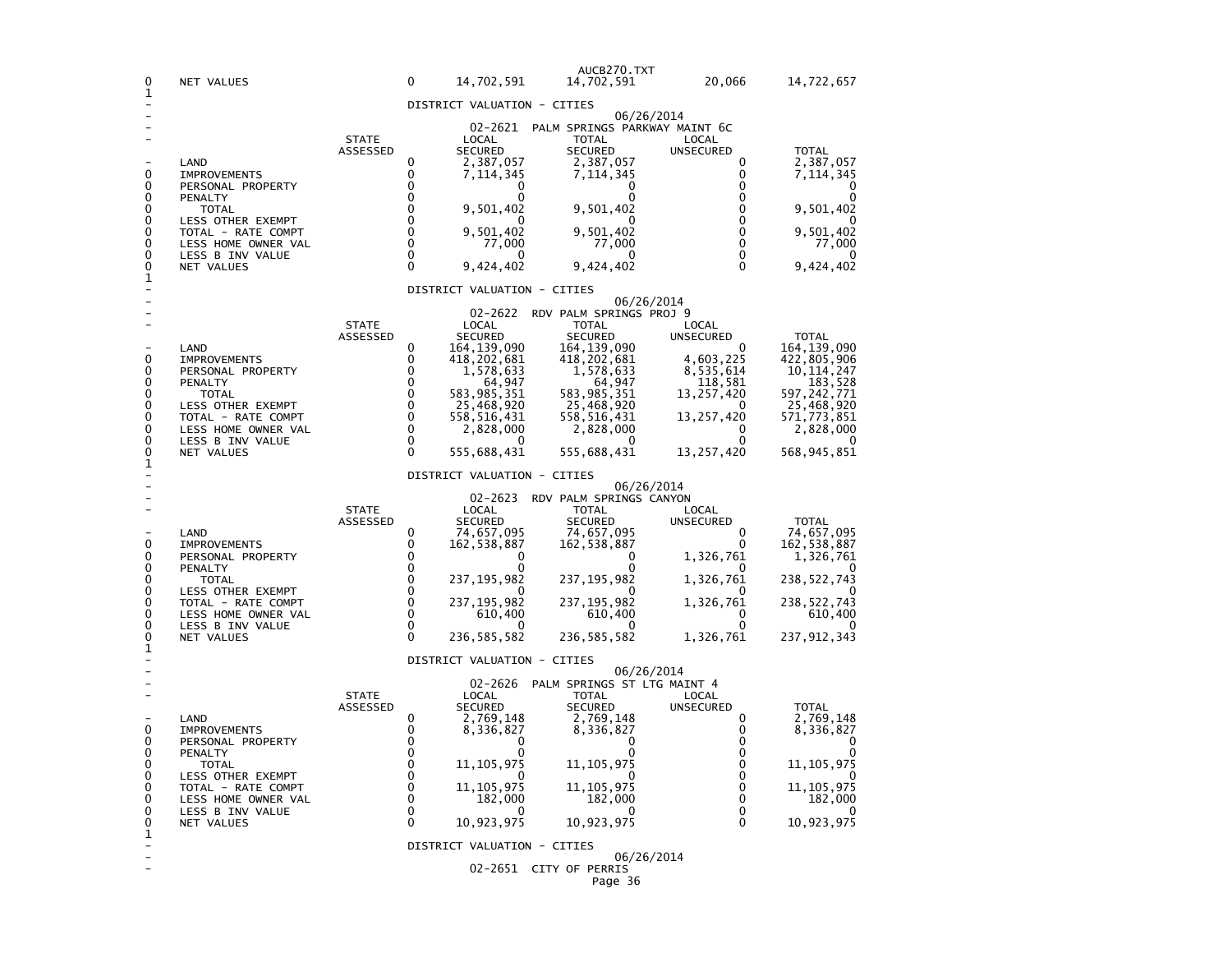| 0<br>0<br>0<br>0<br>0<br>0<br>0<br>0<br>0<br>1             | LAND<br><b>IMPROVEMENTS</b><br>PERSONAL PROPERTY<br>PENALTY<br><b>TOTAL</b><br>LESS OTHER EXEMPT<br>TOTAL - RATE COMPT<br>LESS HOME OWNER VAL<br>LESS B INV VALUE<br>NET VALUES        | <b>STATE</b><br>ASSESSED | 0<br>0<br>0<br>0<br>0<br>0<br>0<br>$\mathbf 0$<br>$\mathbf 0$<br>$\Omega$                      | LOCAL<br><b>SECURED</b><br>1,478,964,729<br>2,725,761,068<br>26,435,512<br>104,010<br>4, 231, 265, 319<br>49,008,898<br>4,182,256,421<br>42,853,629<br>0<br>4,139,402,792<br>DISTRICT VALUATION - CITIES | AUCB270.TXT<br><b>TOTAL</b><br><b>SECURED</b><br>1,478,964,729<br>2,725,761,068<br>26,435,512<br>104,010<br>4, 231, 265, 319<br>49,008,898<br>4, 182, 256, 421<br>42,853,629<br>0<br>4, 139, 402, 792 | LOCAL<br><b>UNSECURED</b><br>279<br>112,467,063<br>88,166,880<br>2,279,150<br>202, 913, 372<br>1,348,078<br>201, 565, 294<br>0<br>0<br>201, 565, 294 | <b>TOTAL</b><br>1,478,965,008<br>2,838,228,131<br>114,602,392<br>2,383,160<br>4,434,178,691<br>50,356,976<br>4,383,821,715<br>42,853,629<br>4,340,968,086 |
|------------------------------------------------------------|----------------------------------------------------------------------------------------------------------------------------------------------------------------------------------------|--------------------------|------------------------------------------------------------------------------------------------|----------------------------------------------------------------------------------------------------------------------------------------------------------------------------------------------------------|-------------------------------------------------------------------------------------------------------------------------------------------------------------------------------------------------------|------------------------------------------------------------------------------------------------------------------------------------------------------|-----------------------------------------------------------------------------------------------------------------------------------------------------------|
| 0<br>0<br>0<br>0<br>0<br>0<br>0<br>0<br>0<br>1             | LAND<br><b>IMPROVEMENTS</b><br>PERSONAL PROPERTY<br>PENALTY<br><b>TOTAL</b><br>LESS OTHER EXEMPT<br>TOTAL - RATE COMPT<br>LESS HOME OWNER VAL<br>LESS B INV VALUE<br><b>NET VALUES</b> | <b>STATE</b><br>ASSESSED | 0<br>0<br>0<br>0<br>0<br>0<br>0<br>$\mathbf 0$<br>$\mathbf 0$<br>$\Omega$                      | 02-2655<br>LOCAL<br><b>SECURED</b><br>163,032,208<br>106,209,053<br>13,892,808<br>9,820<br>283, 143, 889<br>7,781,313<br>275, 362, 576<br>752,829<br>0<br>274,609,747                                    | RDV PROJ 1987<br><b>TOTAL</b><br><b>SECURED</b><br>163,032,208<br>106, 209, 053<br>13,892,808<br>9,820<br>283, 143, 889<br>7,781,313<br>275, 362, 576<br>752,829<br>0<br>274,609,747                  | 06/26/2014<br>LOCAL<br>UNSECURED<br>0<br>19,303,409<br>23, 201, 923<br>578,031<br>43,083,363<br>1,188,647<br>41,894,716<br>0<br>0<br>41,894,716      | <b>TOTAL</b><br>163, 032, 208<br>125,512,462<br>37,094,731<br>587,851<br>326, 227, 252<br>8,969,960<br>317,257,292<br>752,829<br>0<br>316,504,463         |
| 0<br>0<br>0<br>0<br>0<br>0<br>0<br>0<br>0                  | LAND<br><b>IMPROVEMENTS</b><br>PERSONAL PROPERTY<br>PENALTY<br><b>TOTAL</b><br>LESS OTHER EXEMPT<br>TOTAL - RATE COMPT<br>LESS HOME OWNER VAL<br>LESS B INV VALUE<br>NET VALUES        | <b>STATE</b><br>ASSESSED | 0<br>0<br>0<br>$\mathbf{0}$<br>$\mathbf 0$<br>$\mathbf 0$<br>$\mathbf 0$<br>0<br>0<br>$\Omega$ | DISTRICT VALUATION - CITIES<br>02-2656<br>LOCAL<br><b>SECURED</b><br>143, 276, 281<br>231, 336, 262<br>2,096,116<br>59,401<br>376,768,060<br>13,186,927<br>363,581,133<br>3,179,400<br>0<br>360,401,733  | PROJ C&N<br><b>RDV PERRIS</b><br>TOTAL<br>SECURED<br>143, 276, 281<br>231, 336, 262<br>2,096,116<br>59,401<br>376,768,060<br>13,186,927<br>363,581,133<br>3,179,400<br>$\mathbf{0}$<br>360, 401, 733  | 06/26/2014<br>LOCAL<br>UNSECURED<br>279<br>8, 141, 445<br>7,103,255<br>176,463<br>15,421,442<br>0<br>15,421,442<br>0<br>0<br>15,421,442              | <b>TOTAL</b><br>143,276,560<br>239, 477, 707<br>9,199,371<br>235,864<br>392,189,502<br>13, 186, 927<br>379,002,575<br>3,179,400<br>0<br>375,823,175       |
| 1<br>0<br>0<br>0<br>0<br>0<br>0<br>0<br>$\Omega$<br>0<br>1 | LAND<br><b>IMPROVEMENTS</b><br>PERSONAL PROPERTY<br>PENALTY<br><b>TOTAL</b><br>LESS OTHER EXEMPT<br>TOTAL - RATE COMPT<br>LESS HOME OWNER VAL<br>LESS B INV VALUE<br>NET VALUES        | <b>STATE</b><br>ASSESSED | 0<br>0<br>0<br>$\mathbf 0$<br>$\mathbf 0$<br>0<br>0<br>$\mathbf 0$<br>$\Omega$<br>0            | DISTRICT VALUATION - CITIES<br>02-2657<br>LOCAL<br><b>SECURED</b><br>273, 123, 680<br>458,899,263<br>800,026<br>34,789<br>732,857,758<br>16,645,238<br>716,212,520<br>7,471,800<br>0<br>708,740,720      | RDV PERRIS PROJ 94 AB1290<br>TOTAL<br><b>SECURED</b><br>273, 123, 680<br>458,899,263<br>800,026<br>34,789<br>732,857,758<br>16,645,238<br>716, 212, 520<br>7,471,800<br>0<br>708,740,720              | 06/26/2014<br>LOCAL<br>UNSECURED<br>0<br>19,301,145<br>27,706,896<br>890,460<br>47,898,501<br>92,087<br>47,806,414<br>0<br>0<br>47,806,414           | <b>TOTAL</b><br>273,123,680<br>478,200,408<br>28,506,922<br>925,249<br>780,756,259<br>16,737,325<br>764,018,934<br>7,471,800<br>0<br>756,547,134          |
| ÷<br>0<br>0                                                | LAND<br><b>IMPROVEMENTS</b><br>PERSONAL PROPERTY                                                                                                                                       | <b>STATE</b><br>ASSESSED | 0<br>0<br>0                                                                                    | DISTRICT VALUATION - CITIES<br>LOCAL<br><b>SECURED</b><br>27,266,902<br>65,845,346<br>0                                                                                                                  | 02-2661 CFD CITY PERRIS 88-1<br><b>TOTAL</b><br>SECURED<br>27,266,902<br>65,845,346<br>0<br>Page 37                                                                                                   | 06/26/2014<br>LOCAL<br>UNSECURED<br>0<br>0<br>9,793                                                                                                  | <b>TOTAL</b><br>27,266,902<br>65,845,346<br>9,793                                                                                                         |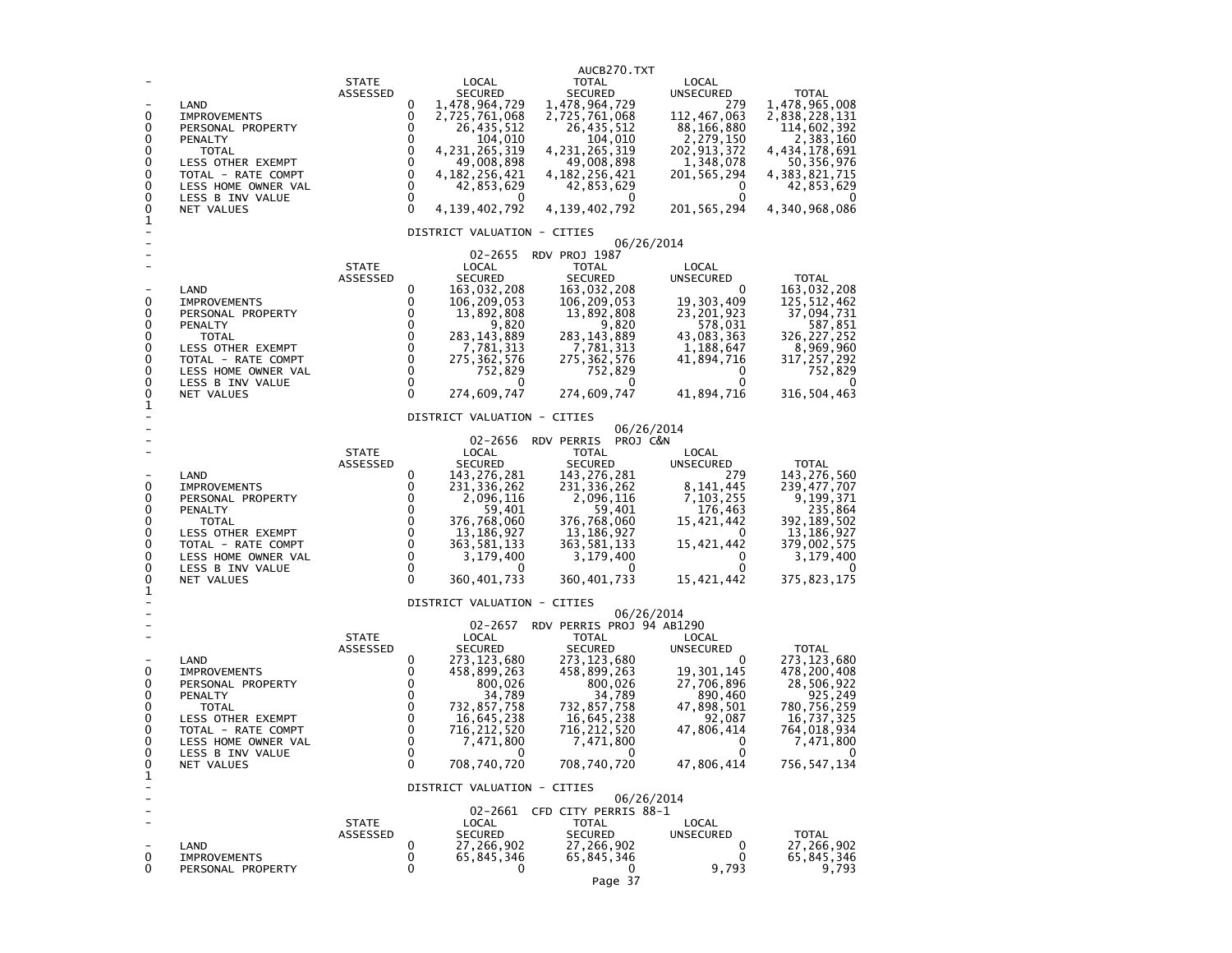|        |                                           |                          |                                             | AUCB270.TXT                          |                           |                            |
|--------|-------------------------------------------|--------------------------|---------------------------------------------|--------------------------------------|---------------------------|----------------------------|
| 0<br>0 | PENALTY<br>TOTAL                          |                          | 0<br>0<br>93, 112, 248                      | 93, 112, 248                         | 9,793                     | 93,122,041                 |
| 0<br>0 | LESS OTHER EXEMPT<br>TOTAL - RATE COMPT   |                          | 0<br>124,932<br>0<br>92,987,316             | 124,932<br>92,987,316                | 0<br>9,793                | 124,932<br>92,997,109      |
| 0<br>0 | LESS HOME OWNER VAL                       |                          | 0<br>2,224,600<br>0<br>$^{\circ}$           | 2,224,600<br>0                       | 0<br>0                    | 2,224,600                  |
| 0      | LESS B INV VALUE<br>NET VALUES            |                          | 0<br>90,762,716                             | 90,762,716                           | 9,793                     | 90,772,509                 |
| 1      |                                           |                          | DISTRICT VALUATION - CITIES                 |                                      |                           |                            |
|        |                                           |                          | 02-2662                                     | CFD CITY PERRIS 88-2                 | 06/26/2014                |                            |
|        |                                           | <b>STATE</b><br>ASSESSED | LOCAL<br><b>SECURED</b>                     | <b>TOTAL</b><br><b>SECURED</b>       | LOCAL<br><b>UNSECURED</b> | <b>TOTAL</b>               |
| 0      | LAND<br><b>IMPROVEMENTS</b>               |                          | 0<br>61,409,377<br>0<br>185,923,486         | 61,409,377<br>185,923,486            | 0<br>0                    | 61,409,377                 |
| 0      | PERSONAL PROPERTY                         |                          | 0                                           | 0                                    | 62,707                    | 185,923,486<br>62,707      |
| 0<br>0 | PENALTY<br>TOTAL                          |                          | 0<br>0<br>0<br>247,332,863                  | 247, 332, 863                        | 0<br>62,707               | $\Omega$<br>247,395,570    |
| 0<br>0 | LESS OTHER EXEMPT<br>TOTAL - RATE COMPT   |                          | $\Omega$<br>1,257,734<br>0<br>246,075,129   | 1,257,734<br>246,075,129             | 0<br>62,707               | 1,257,734<br>246, 137, 836 |
| 0<br>0 | LESS HOME OWNER VAL<br>LESS B INV VALUE   |                          | 0<br>3,299,800<br>0                         | 3,299,800                            | 0<br>0                    | 3,299,800                  |
| 0<br>1 | NET VALUES                                |                          | 0<br>242,775,329                            | 242,775,329                          | 62,707                    | 242,838,036                |
|        |                                           |                          | DISTRICT VALUATION - CITIES                 |                                      | 06/26/2014                |                            |
|        |                                           |                          | 02-2663                                     | CFD CITY PERRIS 88-3                 |                           |                            |
|        |                                           | <b>STATE</b><br>ASSESSED | LOCAL<br><b>SECURED</b>                     | <b>TOTAL</b><br><b>SECURED</b>       | LOCAL<br><b>UNSECURED</b> | <b>TOTAL</b>               |
| 0      | LAND<br><b>IMPROVEMENTS</b>               |                          | 35,602,750<br>0<br>0<br>68,854,588          | 35,602,750<br>68,854,588             | 0<br>O                    | 35,602,750<br>68,854,588   |
| 0<br>0 | PERSONAL PROPERTY<br><b>PENALTY</b>       |                          | 0<br>41,578<br>0<br>$\Omega$                | 41,578<br>0                          | 54,633<br>$\Omega$        | 96,211                     |
| 0<br>0 | TOTAL                                     |                          | 0<br>104,498,916<br>0                       | 104,498,916                          | 54,633                    | 104,553,549                |
| 0      | LESS OTHER EXEMPT<br>TOTAL - RATE COMPT   |                          | 543,192<br>$\Omega$<br>103,955,724          | 543,192<br>103,955,724               | 54,633                    | 543,192<br>104,010,357     |
| 0<br>0 | LESS HOME OWNER VAL<br>LESS B INV VALUE   |                          | $\Omega$<br>1,566,600<br>$\Omega$<br>0      | 1,566,600<br>0                       | 0<br>0                    | 1,566,600                  |
| 0<br>1 | NET VALUES                                |                          | $\Omega$<br>102, 389, 124                   | 102,389,124                          | 54,633                    | 102,443,757                |
|        |                                           |                          | DISTRICT VALUATION - CITIES                 |                                      | 06/26/2014                |                            |
|        |                                           | <b>STATE</b>             | 02-2664<br>LOCAL                            | CFD CITY PERRIS 90-1<br><b>TOTAL</b> | LOCAL                     |                            |
|        |                                           | ASSESSED                 | <b>SECURED</b>                              | <b>SECURED</b>                       | UNSECURED                 | <b>TOTAL</b>               |
| 0      | LAND<br><b>IMPROVEMENTS</b>               |                          | 0<br>17,051,251<br>0<br>35, 954, 419        | 17,051,251<br>35,954,419             | 0<br>57,654               | 17,051,251<br>36,012,073   |
| 0<br>0 | PERSONAL PROPERTY<br>PENALTY              |                          | 0<br>352,104<br>0<br>$\Omega$               | 352,104<br>$^{\circ}$                | 167,433<br>9,704          | 519,537<br>9,704           |
| 0<br>0 | TOTAL<br>LESS OTHER EXEMPT                |                          | $\mathbf 0$<br>53, 357, 774<br>0<br>115,212 | 53, 357, 774<br>115,212              | 234,791<br>0              | 53,592,565<br>115,212      |
| 0<br>0 | TOTAL - RATE COMPT<br>LESS HOME OWNER VAL |                          | 0<br>53,242,562<br>$\mathbf 0$<br>600.600   | 53,242,562<br>600,600                | 234,791<br>0              | 53,477,353<br>600,600      |
| 0      | LESS B INV VALUE                          |                          | 0<br>0<br>$\Omega$                          | 0                                    | 0                         | $\Omega$                   |
| 0<br>1 | NET VALUES                                |                          | 52,641,962                                  | 52,641,962                           | 234,791                   | 52,876,753                 |
|        |                                           |                          | DISTRICT VALUATION - CITIES                 |                                      | 06/26/2014                |                            |
|        |                                           | <b>STATE</b>             | $02 - 2665$<br>LOCAL                        | CFD CITY PERRIS 90-2<br>TOTAL        | LOCAL                     |                            |
|        | LAND                                      | ASSESSED                 | <b>SECURED</b><br>0<br>41,840,688           | SECURED<br>41,840,688                | UNSECURED<br>0            | <b>TOTAL</b><br>41,840,688 |
| 0<br>0 | <b>IMPROVEMENTS</b>                       |                          | 0<br>29,917,524<br>0                        | 29,917,524                           | 2,472,841                 | 32,390,365                 |
| 0      | PERSONAL PROPERTY<br>PENALTY              |                          | 1,931,831<br>0<br>$\Omega$                  | 1,931,831<br>0                       | 2,525,700<br>0            | 4,457,531<br>0             |
| 0<br>0 | TOTAL<br>LESS OTHER EXEMPT                |                          | 0<br>73,690,043<br>0<br>0                   | 73,690,043<br>0                      | 4,998,541<br>0            | 78,688,584<br>0            |
| 0<br>0 | TOTAL - RATE COMPT<br>LESS HOME OWNER VAL |                          | 0<br>73,690,043<br>0<br>0                   | 73,690,043<br>0                      | 4,998,541<br>0            | 78,688,584<br>0            |
|        |                                           |                          |                                             | Page 38                              |                           |                            |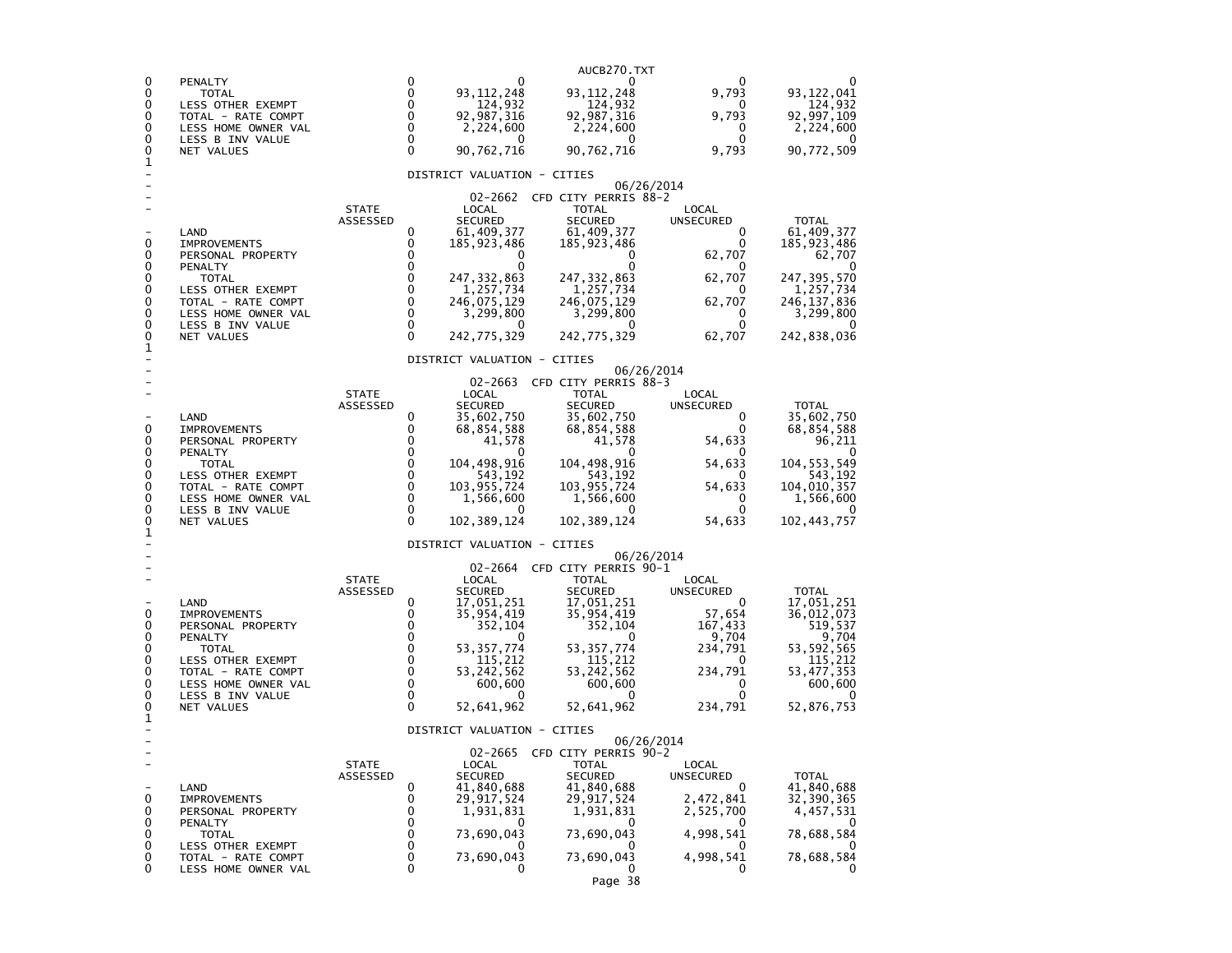| 0<br>0                                         | LESS B INV VALUE<br>NET VALUES                                                                                                                                                  |                          | 0<br>0                                                                            | 0<br>73,690,043                                                                                                                                     | AUCB270.TXT<br>0<br>73,690,043                                                                                                                                     | 4,998,541                                                                                                            | 78,688,584                                                                                                                     |
|------------------------------------------------|---------------------------------------------------------------------------------------------------------------------------------------------------------------------------------|--------------------------|-----------------------------------------------------------------------------------|-----------------------------------------------------------------------------------------------------------------------------------------------------|--------------------------------------------------------------------------------------------------------------------------------------------------------------------|----------------------------------------------------------------------------------------------------------------------|--------------------------------------------------------------------------------------------------------------------------------|
| 1                                              |                                                                                                                                                                                 |                          |                                                                                   |                                                                                                                                                     |                                                                                                                                                                    |                                                                                                                      |                                                                                                                                |
| 0<br>0<br>0<br>0<br>0<br>0<br>0                | LAND<br><b>IMPROVEMENTS</b><br>PERSONAL PROPERTY<br>PENALTY<br><b>TOTAL</b><br>LESS OTHER EXEMPT<br>TOTAL - RATE COMPT<br>LESS HOME OWNER VAL                                   | <b>STATE</b><br>ASSESSED | 0<br>0<br>$\Omega$<br>$\Omega$<br>$\Omega$<br>$\Omega$<br>$\Omega$<br>$\Omega$    | DISTRICT VALUATION - CITIES<br>02-2666<br>LOCAL<br><b>SECURED</b><br>19,395,990<br>14,368,240<br>0<br>33,764,230<br>33,764,230<br>0                 | CFD CITY PERRIS 91-1<br><b>TOTAL</b><br><b>SECURED</b><br>19,395,990<br>14,368,240<br>0<br>$\Omega$<br>33,764,230<br>33,764,230<br>0                               | 06/26/2014<br>LOCAL<br><b>UNSECURED</b><br>2,392,309<br>2,582,806<br>12,454<br>4,987,569<br>4,987,569<br>0           | <b>TOTAL</b><br>19,395,990<br>16,760,549<br>2,582,806<br>12,454<br>38,751,799<br>38,751,799<br>0                               |
| 0<br>0                                         | LESS B INV VALUE<br>NET VALUES                                                                                                                                                  |                          | $\Omega$<br>0                                                                     | 0<br>33,764,230                                                                                                                                     | 0<br>33,764,230                                                                                                                                                    | 0<br>4,987,569                                                                                                       | 0<br>38,751,799                                                                                                                |
| 1                                              |                                                                                                                                                                                 |                          |                                                                                   | DISTRICT VALUATION - CITIES                                                                                                                         |                                                                                                                                                                    |                                                                                                                      |                                                                                                                                |
| 0<br>0<br>0<br>0<br>0<br>0<br>0<br>0<br>0<br>1 | LAND<br><b>IMPROVEMENTS</b><br>PERSONAL PROPERTY<br>PENALTY<br>TOTAL<br>LESS OTHER EXEMPT<br>TOTAL - RATE COMPT<br>LESS HOME OWNER VAL<br>LESS B INV VALUE<br>NET VALUES        | <b>STATE</b><br>ASSESSED | 0<br>0<br>0<br>0<br>$\Omega$<br>$\Omega$<br>0<br>0<br>$\Omega$<br>$\Omega$        | 02-2669<br>LOCAL<br><b>SECURED</b><br>124,102,556<br>388,443,430<br>$\Omega$<br>512,545,986<br>1,211,904<br>511,334,082<br>7,330,400<br>504,003,682 | CFD CITY PERRIS 93-1<br>TOTAL<br><b>SECURED</b><br>124,102,556<br>388,443,430<br>0<br>512,545,986<br>1,211,904<br>511, 334, 082<br>7,330,400<br>0<br>504,003,682   | 06/26/2014<br>LOCAL<br>UNSECURED<br>0<br>0<br>234,403<br>O<br>234,403<br>$\Omega$<br>234,403<br>0<br>0<br>234,403    | <b>TOTAL</b><br>124, 102, 556<br>388,443,430<br>234,403<br>512,780,389<br>1,211,904<br>511,568,485<br>7,330,400<br>504,238,085 |
|                                                |                                                                                                                                                                                 |                          |                                                                                   | DISTRICT VALUATION - CITIES                                                                                                                         |                                                                                                                                                                    | 06/26/2014                                                                                                           |                                                                                                                                |
| 0<br>0<br>0<br>0<br>0<br>0<br>0<br>0<br>0      | LAND<br><b>IMPROVEMENTS</b><br>PERSONAL PROPERTY<br>PENALTY<br><b>TOTAL</b><br>LESS OTHER EXEMPT<br>TOTAL - RATE COMPT<br>LESS HOME OWNER VAL<br>LESS B INV VALUE<br>NET VALUES | <b>STATE</b><br>ASSESSED | 0<br>0<br>0<br>$\Omega$<br>$\Omega$<br>$\Omega$<br>$\Omega$<br>0<br>0<br>$\Omega$ | 02-2670<br>LOCAL<br><b>SECURED</b><br>6,019,831<br>23,695,479<br>0<br>0<br>29,715,310<br>29,715,310<br>$\Omega$<br>n<br>29,715,310                  | CFD CITY PERRIS 93-2 ZN A<br><b>TOTAL</b><br><b>SECURED</b><br>6,019,831<br>23,695,479<br>0<br>0<br>29,715,310<br>29,715,310<br>0<br>$\Omega$<br>29,715,310        | LOCAL<br><b>UNSECURED</b><br>0<br>2,034,637<br>5,483,891<br>158,731<br>7,677,259<br>7,677,259<br>0<br>0<br>7,677,259 | <b>TOTAL</b><br>6,019,831<br>25,730,116<br>5,483,891<br>158,731<br>37,392,569<br>37, 392, 569<br>0<br>0<br>37,392,569          |
| 1                                              |                                                                                                                                                                                 |                          |                                                                                   | DISTRICT VALUATION - CITIES                                                                                                                         |                                                                                                                                                                    |                                                                                                                      |                                                                                                                                |
| 0<br>0<br>0<br>0<br>0<br>0<br>0<br>0<br>0<br>1 | LAND<br><b>IMPROVEMENTS</b><br>PERSONAL PROPERTY<br>PENALTY<br>TOTAL<br>LESS OTHER EXEMPT<br>TOTAL - RATE COMPT<br>LESS HOME OWNER VAL<br>LESS B INV VALUE<br>NET VALUES        | <b>STATE</b><br>ASSESSED | 0<br>0<br>0<br>0<br>0<br>0<br>0<br>0<br>0<br>0                                    | LOCAL<br><b>SECURED</b><br>8,976,401<br>1,256,101<br>0<br>0<br>10,232,502<br>10,232,502<br>10,232,502                                               | 02-2671 CFD CITY PERRIS 93-2 ZN B<br><b>TOTAL</b><br><b>SECURED</b><br>8,976,401<br>1,256,101<br>0<br>0<br>10,232,502<br>10,232,502<br>$\Omega$<br>0<br>10,232,502 | 06/26/2014<br>LOCAL<br><b>UNSECURED</b><br>0<br>75,586<br>45,000<br>8,500<br>129,086<br>129,086<br>0<br>0<br>129,086 | <b>TOTAL</b><br>8,976,401<br>1,331,687<br>45,000<br>8,500<br>10,361,588<br>10,361,588<br>10,361,588                            |
|                                                |                                                                                                                                                                                 |                          |                                                                                   | DISTRICT VALUATION - CITIES                                                                                                                         |                                                                                                                                                                    | 06/26/2014                                                                                                           |                                                                                                                                |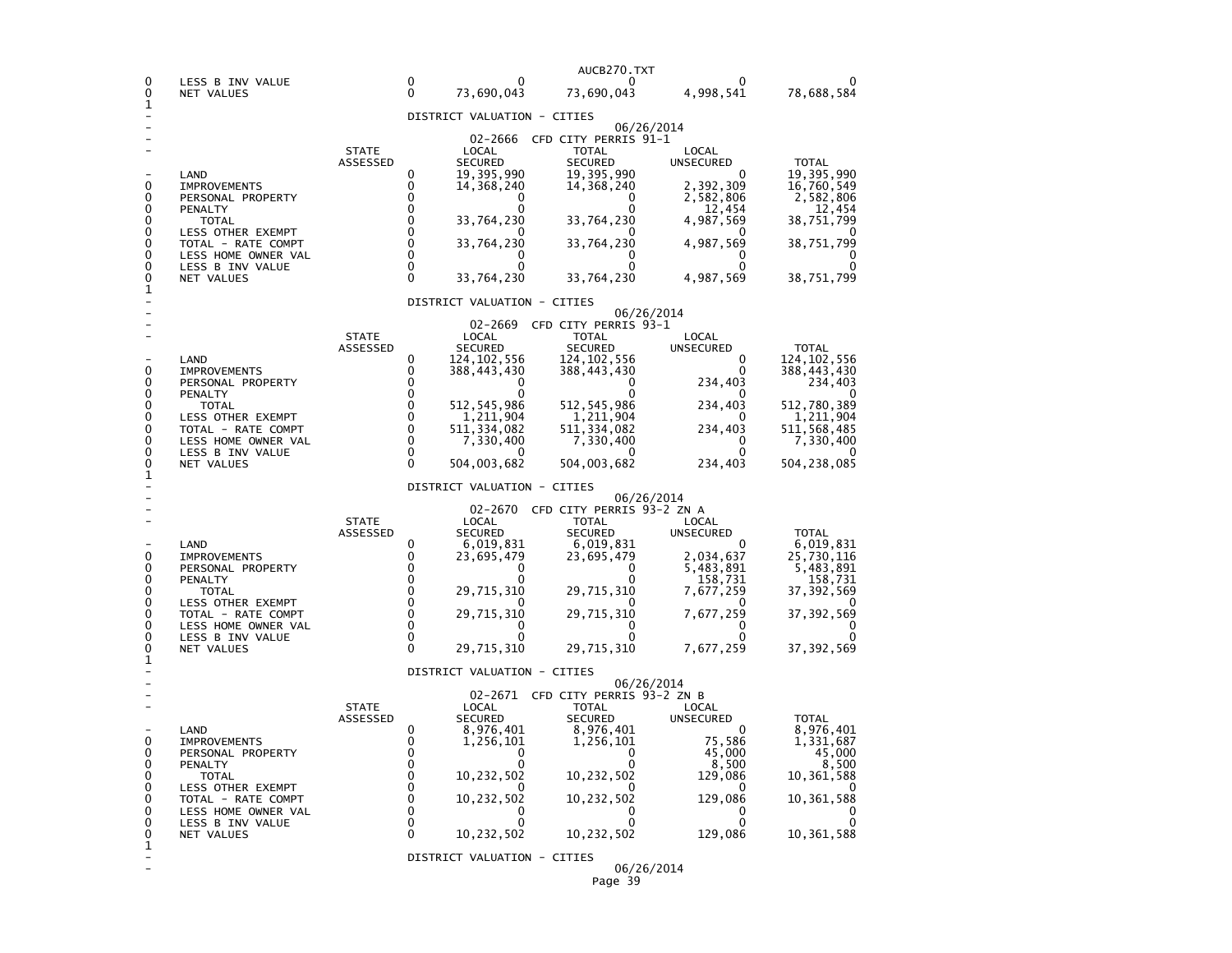| 0<br>0<br>0<br>0<br>0<br>0<br>0<br>0<br>0<br>1 | LAND<br><b>IMPROVEMENTS</b><br>PERSONAL PROPERTY<br>PENALTY<br><b>TOTAL</b><br>LESS OTHER EXEMPT<br>TOTAL - RATE COMPT<br>LESS HOME OWNER VAL<br>LESS B INV VALUE<br>NET VALUES | <b>STATE</b><br>ASSESSED        | 0<br>0<br>0<br>0<br>0<br>$\Omega$<br>$\Omega$<br>$\Omega$<br>0<br>$\Omega$       | 02-2672<br>LOCAL<br><b>SECURED</b><br>11,358,555<br>27,807,500<br>0<br>39,166,055<br>39,166,055<br>371,000<br>$\Omega$<br>38,795,055                                                                                               | AUCB270.TXT<br>CFD CITY PERRIS 2002-01<br><b>TOTAL</b><br><b>SECURED</b><br>11,358,555<br>27,807,500<br>0<br>0<br>39,166,055<br>39,166,055<br>371,000<br>0<br>38,795,055                                                            | LOCAL<br><b>UNSECURED</b><br>0<br>0<br>39,374<br>0<br>39,374<br>$\Omega$<br>39,374<br>0<br>0<br>39,374                                | <b>TOTAL</b><br>11,358,555<br>27,807,500<br>39,374<br>39,205,429<br>39,205,429<br>371,000<br>38,834,429                                                  |
|------------------------------------------------|---------------------------------------------------------------------------------------------------------------------------------------------------------------------------------|---------------------------------|----------------------------------------------------------------------------------|------------------------------------------------------------------------------------------------------------------------------------------------------------------------------------------------------------------------------------|-------------------------------------------------------------------------------------------------------------------------------------------------------------------------------------------------------------------------------------|---------------------------------------------------------------------------------------------------------------------------------------|----------------------------------------------------------------------------------------------------------------------------------------------------------|
| 0<br>0<br>0<br>0<br>0<br>0<br>0<br>0<br>0<br>1 | LAND<br><b>IMPROVEMENTS</b><br>PERSONAL PROPERTY<br>PENALTY<br><b>TOTAL</b><br>LESS OTHER EXEMPT<br>TOTAL - RATE COMPT<br>LESS HOME OWNER VAL<br>LESS B INV VALUE<br>NET VALUES | <b>STATE</b><br>ASSESSED        | 0<br>0<br>0<br>0<br>0<br>0<br>0<br>0<br>0<br>$\Omega$                            | DISTRICT VALUATION - CITIES<br>LOCAL<br><b>SECURED</b><br>2,405,937,140<br>5,656,613,117<br>22, 115, 108<br>41,373<br>8,084,706,738<br>538,483,520<br>7,546,223,218<br>29,688,175<br>$\Omega$<br>7,516,535,043                     | 06/26/2014<br>02-2681 CITY OF RANCHO MIRAGE<br><b>TOTAL</b><br><b>SECURED</b><br>2,405,937,140<br>5,656,613,117<br>22,115,108<br>41,373<br>8,084,706,738<br>538,483,520<br>7,546,223,218<br>29,688,175<br>$\Omega$<br>7,516,535,043 | LOCAL<br>UNSECURED<br>0<br>57,650,820<br>149,734,730<br>781,915<br>208, 167, 465<br>112,585,748<br>95,581,717<br>0<br>O<br>95,581,717 | <b>TOTAL</b><br>2,405,937,140<br>5,714,263,937<br>171,849,838<br>823,288<br>8,292,874,203<br>651,069,268<br>7,641,804,935<br>29,688,175<br>7,612,116,760 |
| 0<br>0<br>0<br>0<br>0<br>0<br>0<br>0<br>0<br>1 | LAND<br><b>IMPROVEMENTS</b><br>PERSONAL PROPERTY<br>PENALTY<br><b>TOTAL</b><br>LESS OTHER EXEMPT<br>TOTAL - RATE COMPT<br>LESS HOME OWNER VAL<br>LESS B INV VALUE<br>NET VALUES | <b>STATE</b><br>ASSESSED        | 0<br>0<br>$\Omega$<br>0<br>$\mathbf 0$<br>0<br>0<br>$\mathbf 0$<br>0<br>$\Omega$ | DISTRICT VALUATION - CITIES<br>02-2682<br>LOCAL<br><b>SECURED</b><br>619,147,216<br>1,328,456,977<br>8,623,501<br>41,373<br>1,956,269,067<br>685,388<br>1,955,583,679<br>6,005,775<br>1,949,577,904<br>DISTRICT VALUATION - CITIES | 06/26/2014<br>RDV RANCHO MIRAGE WHITEWATER<br>TOTAL<br><b>SECURED</b><br>619, 147, 216<br>1,328,456,977<br>8,623,501<br>41,373<br>1,956,269,067<br>685,388<br>1,955,583,679<br>6,005,775<br>0<br>1,949,577,904                      | LOCAL<br>UNSECURED<br>0<br>19,230,479<br>21,528,985<br>484,472<br>41,243,936<br>160,356<br>41,083,580<br>0<br>0<br>41,083,580         | <b>TOTAL</b><br>619, 147, 216<br>1,347,687,456<br>30,152,486<br>525,845<br>1,997,513,003<br>845,744<br>1,996,667,259<br>6,005,775<br>1,990,661,484       |
| 0<br>0<br>0<br>0<br>0<br>0<br>0<br>0<br>0<br>1 | LAND<br><b>IMPROVEMENTS</b><br>PERSONAL PROPERTY<br>PENALTY<br><b>TOTAL</b><br>LESS OTHER EXEMPT<br>TOTAL - RATE COMPT<br>LESS HOME OWNER VAL<br>LESS B INV VALUE<br>NET VALUES | <b>STATE</b><br><b>ASSESSED</b> | 0<br>0<br>0<br>0<br>0<br>0<br>0<br>0<br>0<br>$\Omega$                            | 02-2684<br>LOCAL<br><b>SECURED</b><br>5,803,975<br>10,201,899<br>0<br>16,005,874<br>16,005,874<br>21.000<br>0<br>15,984,874<br>DISTRICT VALUATION - CITIES                                                                         | 06/26/2014<br>RANCHO MIRAGE FIRE ASMT<br><b>TOTAL</b><br><b>SECURED</b><br>5,803,975<br>10,201,899<br>0<br>$\Omega$<br>16,005,874<br>16,005,874<br>21,000<br>$\mathbf 0$<br>15,984,874                                              | LOCAL<br><b>UNSECURED</b><br>0<br>924,783<br>1,374,199<br>59,294<br>2,358,276<br>O<br>2,358,276<br>0<br>0<br>2,358,276                | <b>TOTAL</b><br>5,803,975<br>11, 126, 682<br>1,374,199<br>59,294<br>18,364,150<br>18,364,150<br>21,000<br>0<br>18, 343, 150                              |
| ٠<br>0                                         | LAND<br><b>IMPROVEMENTS</b>                                                                                                                                                     | <b>STATE</b><br>ASSESSED        | 0<br>0                                                                           | 02-2685<br>LOCAL<br><b>SECURED</b><br>120, 374, 151<br>315,340,977                                                                                                                                                                 | 06/26/2014<br>RANCHO MIRAGE LM 9-79<br><b>TOTAL</b><br><b>SECURED</b><br>120,374,151<br>315,340,977<br>Page 40                                                                                                                      | LOCAL<br>UNSECURED<br>0<br>2,914,882                                                                                                  | TOTAL<br>120,374,151<br>318,255,859                                                                                                                      |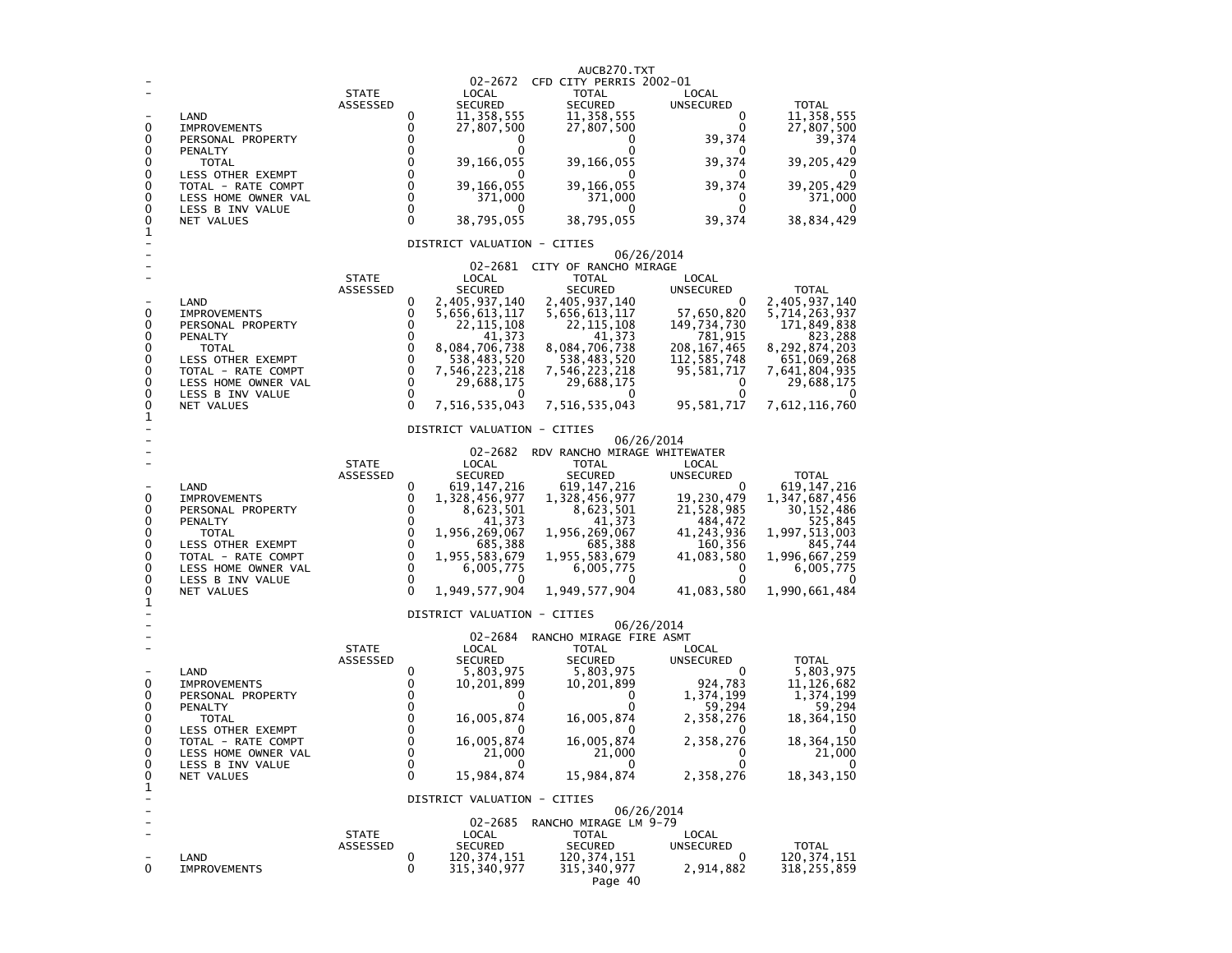|                  |                                                                |                          |                            |                                       | AUCB270.TXT                           |                                              |                                       |
|------------------|----------------------------------------------------------------|--------------------------|----------------------------|---------------------------------------|---------------------------------------|----------------------------------------------|---------------------------------------|
| 0<br>0<br>0<br>0 | PERSONAL PROPERTY<br>PENALTY<br><b>TOTAL</b>                   |                          | 0<br>0<br>0<br>0           | 0<br>0<br>435.715.128                 | 0<br>0<br>435.715.128                 | 1,681,735<br>31,205<br>4,627,822<br>$^{(1)}$ | 1,681,735<br>31,205<br>440,342,950    |
| 0<br>0           | LESS OTHER EXEMPT<br>TOTAL - RATE COMPT<br>LESS HOME OWNER VAL |                          | $\mathbf 0$<br>$\mathbf 0$ | 6,048,076<br>429,667,052<br>2,254,000 | 6,048,076<br>429,667,052<br>2,254,000 | 4,627,822<br>0                               | 6,048,076<br>434,294,874<br>2,254,000 |
| 0<br>0<br>1      | LESS B INV VALUE<br>NET VALUES                                 |                          | 0<br>$\Omega$              | $\mathbf{0}$<br>427, 413, 052         | 427, 413, 052                         | 0<br>4,627,822                               | 432,040,874                           |
|                  |                                                                |                          |                            | DISTRICT VALUATION - CITIES           |                                       | 06/26/2014                                   |                                       |
|                  |                                                                |                          |                            | 02-2686                               | RANCHO MIRAGE LM ZN 0                 |                                              |                                       |
|                  |                                                                | <b>STATE</b><br>ASSESSED |                            | LOCAL<br><b>SECURED</b>               | <b>TOTAL</b><br><b>SECURED</b>        | LOCAL<br><b>UNSECURED</b>                    | <b>TOTAL</b>                          |
| 0                | LAND<br><b>IMPROVEMENTS</b>                                    |                          | 0<br>0<br>0                | 11,972,427<br>35,077,834              | 11,972,427<br>35,077,834              | 0<br>0<br>0                                  | 11,972,427<br>35,077,834              |
| 0<br>0           | PERSONAL PROPERTY<br>PENALTY                                   |                          | 0                          | 0<br>0                                | 0                                     | 0                                            | 0                                     |
| 0<br>0           | <b>TOTAL</b><br>LESS OTHER EXEMPT                              |                          | 0<br>0                     | 47,050,261                            | 47,050,261                            | 0<br>0                                       | 47,050,261                            |
| 0<br>0<br>0      | TOTAL - RATE COMPT<br>LESS HOME OWNER VAL<br>LESS B INV VALUE  |                          | 0<br>0<br>0                | 47,050,261<br>516,600<br>$_{0}$       | 47,050,261<br>516,600<br>0            | $\Omega$<br>0<br>0                           | 47,050,261<br>516,600<br>$\mathbf{0}$ |
| 0<br>1           | NET VALUES                                                     |                          | 0                          | 46,533,661                            | 46,533,661                            | $\Omega$                                     | 46, 533, 661                          |
|                  |                                                                |                          |                            | DISTRICT VALUATION - CITIES           |                                       |                                              |                                       |
|                  |                                                                |                          |                            | 02-2687                               | RANCHO MIRAGE LMD 1                   | 06/26/2014                                   |                                       |
|                  |                                                                | <b>STATE</b><br>ASSESSED |                            | LOCAL<br><b>SECURED</b>               | <b>TOTAL</b><br><b>SECURED</b>        | LOCAL<br>UNSECURED                           | <b>TOTAL</b>                          |
| 0                | LAND<br><b>IMPROVEMENTS</b>                                    |                          | 0<br>0                     | 1,802,257<br>4,674,820                | 1,802,257<br>4,674,820                | 0<br>0                                       | 1,802,257<br>4,674,820                |
| 0<br>0           | PERSONAL PROPERTY<br>PENALTY                                   |                          | 0<br>$\mathbf 0$           | 0                                     | 0                                     | 0<br>0                                       | 0                                     |
| 0<br>0           | <b>TOTAL</b>                                                   |                          | $\mathbf 0$<br>$\mathbf 0$ | 6,477,077<br>$\Omega$                 | 6,477,077                             | 0<br>$\Omega$                                | 6,477,077                             |
| 0                | LESS OTHER EXEMPT<br>TOTAL - RATE COMPT                        |                          | $\mathbf 0$                | 6,477,077                             | 6,477,077                             | $\Omega$                                     | 6,477,077                             |
| 0<br>0           | LESS HOME OWNER VAL<br>LESS B INV VALUE                        |                          | $\mathbf 0$<br>$\Omega$    | 119,000                               | 119,000                               | 0<br>0                                       | 119,000                               |
| 0<br>1           | NET VALUES                                                     |                          | $\Omega$                   | 6,358,077                             | 6,358,077                             | $\Omega$                                     | 6,358,077                             |
|                  |                                                                |                          |                            | DISTRICT VALUATION - CITIES           |                                       | 06/26/2014                                   |                                       |
|                  |                                                                | <b>STATE</b>             |                            | 02-2688<br>LOCAL                      | RANCHO MIRAGE LM ZN 2<br>TOTAL        | LOCAL                                        |                                       |
|                  | LAND                                                           | ASSESSED                 | 0                          | <b>SECURED</b><br>13,460,996          | <b>SECURED</b><br>13,460,996          | UNSECURED<br>0                               | <b>TOTAL</b><br>13,460,996            |
| 0                | <b>IMPROVEMENTS</b>                                            |                          | 0                          | 33,679,004                            | 33,679,004                            | 34,126                                       | 33,713,130                            |
| 0<br>0           | PERSONAL PROPERTY<br>PENALTY                                   |                          | 0<br>0                     | 0<br>0                                | 0                                     | 328,726<br>0                                 | 328,726                               |
| 0<br>0           | TOTAL<br>LESS OTHER EXEMPT                                     |                          | 0<br>$\mathbf 0$           | 47,140,000<br>124,932                 | 47,140,000<br>124,932                 | 362,852<br>$^{(1)}$                          | 47,502,852<br>124,932                 |
| 0<br>0           | TOTAL - RATE COMPT<br>LESS HOME OWNER VAL                      |                          | $\mathbf 0$<br>0           | 47,015,068<br>182,000                 | 47,015,068<br>182,000                 | 362,852<br>0                                 | 47, 377, 920<br>182,000               |
| 0<br>0           | LESS B INV VALUE<br>NET VALUES                                 |                          | 0<br>$\Omega$              | 0<br>46,833,068                       | 46,833,068                            | 0<br>362,852                                 | 47,195,920                            |
| 1                |                                                                |                          |                            | DISTRICT VALUATION - CITIES           |                                       |                                              |                                       |
|                  |                                                                |                          |                            | 02-2689                               | RANCHO MIRAGE ASMT 77-2               | 06/26/2014                                   |                                       |
|                  |                                                                | <b>STATE</b><br>ASSESSED |                            | LOCAL<br><b>SECURED</b>               | TOTAL<br><b>SECURED</b>               | LOCAL<br>UNSECURED                           | <b>TOTAL</b>                          |
|                  | LAND                                                           |                          | 0<br>0                     | 32,829,269                            | 32,829,269                            | 0                                            | 32,829,269                            |
| 0<br>0           | <b>IMPROVEMENTS</b><br>PERSONAL PROPERTY                       |                          | 0                          | 59,182,588<br>0                       | 59,182,588<br>0                       | 70,880<br>474,727                            | 59,253,468<br>474,727                 |
| 0<br>0           | PENALTY<br>TOTAL                                               |                          | 0<br>0                     | 0<br>92,011,857                       | 0<br>92,011,857                       | 2,858<br>548,465                             | 2,858<br>92,560,322                   |
| 0<br>0           | LESS OTHER EXEMPT<br>TOTAL - RATE COMPT                        |                          | 0<br>0                     | 124,932<br>91,886,925                 | 124,932<br>91,886,925                 | 0<br>548,465                                 | 124,932<br>92,435,390                 |
|                  |                                                                |                          |                            |                                       | Page 41                               |                                              |                                       |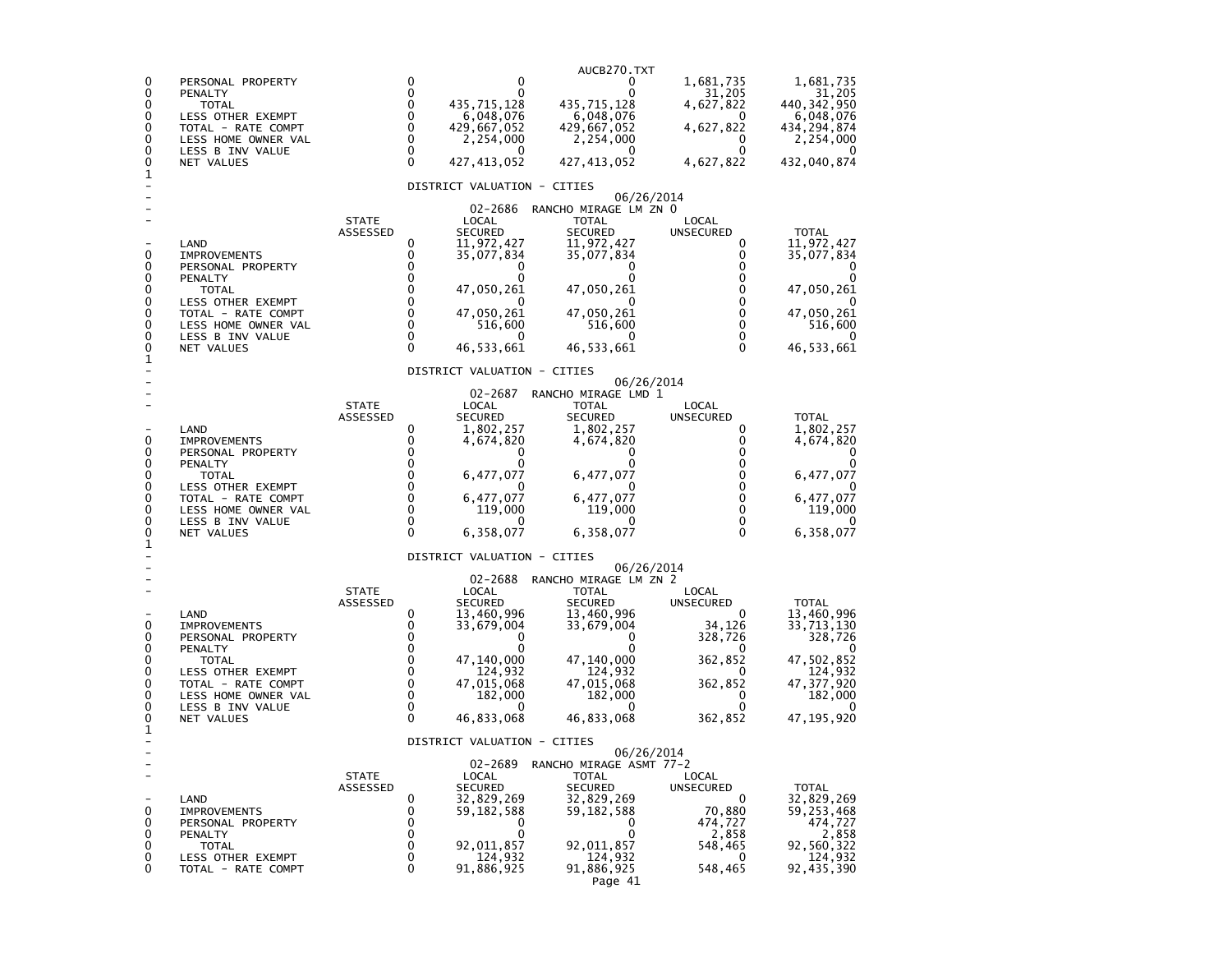| 0<br>0                                    | LESS HOME OWNER VAL<br>LESS B INV VALUE                                                                                                                           |                          | 0<br>$\Omega$                                              | 189,000<br>$\Omega$                                                                                                                                                                                      | AUCB270.TXT<br>189,000<br>0                                                                                                                                                                                 | 0<br>0                                                                                                                                                  | 189,000                                                                                                                                               |
|-------------------------------------------|-------------------------------------------------------------------------------------------------------------------------------------------------------------------|--------------------------|------------------------------------------------------------|----------------------------------------------------------------------------------------------------------------------------------------------------------------------------------------------------------|-------------------------------------------------------------------------------------------------------------------------------------------------------------------------------------------------------------|---------------------------------------------------------------------------------------------------------------------------------------------------------|-------------------------------------------------------------------------------------------------------------------------------------------------------|
| 0<br>1                                    | NET VALUES                                                                                                                                                        |                          | $\Omega$                                                   | 91,697,925                                                                                                                                                                                               | 91,697,925                                                                                                                                                                                                  | 548,465                                                                                                                                                 | 92,246,390                                                                                                                                            |
| 0<br>0<br>0<br>0<br>0<br>0<br>0<br>0      | LAND<br><b>IMPROVEMENTS</b><br>PERSONAL PROPERTY<br>PENALTY<br>TOTAL<br>LESS OTHER EXEMPT<br>TOTAL - RATE COMPT<br>LESS HOME OWNER VAL<br>LESS B INV VALUE        | <b>STATE</b><br>ASSESSED | 0<br>0<br>0<br>0<br>0<br>0<br>0<br>0<br>0<br>0             | DISTRICT VALUATION - CITIES<br>02-2690<br>LOCAL<br><b>SECURED</b><br>1,099,736,726<br>2,900,077,477<br>11,851,407<br>O<br>4,011,665,610<br>493, 335, 966<br>3,518,329,644<br>16,156,000<br>3,502,173,644 | RDV RANCHO MIRAGE 84 PROJ<br><b>TOTAL</b><br>SECURED<br>1,099,736,726<br>2,900,077,477<br>11,851,407<br>0<br>4,011,665,610<br>493, 335, 966<br>3,518,329,644<br>16,156,000<br>3,502,173,644                 | 06/26/2014<br>LOCAL<br><b>UNSECURED</b><br>0<br>30, 204, 370<br>112,721,737<br>116,734<br>143,042,841<br>110, 237, 986<br>32,804,855<br>0<br>32,804,855 | TOTAL<br>1,099,736,726<br>2,930,281,847<br>124, 573, 144<br>116,734<br>4,154,708,451<br>603, 573, 952<br>3,551,134,499<br>16,156,000<br>3,534,978,499 |
| 0<br>1                                    | NET VALUES                                                                                                                                                        |                          |                                                            |                                                                                                                                                                                                          |                                                                                                                                                                                                             |                                                                                                                                                         |                                                                                                                                                       |
| 0<br>0<br>0<br>0                          | LAND<br><b>IMPROVEMENTS</b><br>PERSONAL PROPERTY<br>PENALTY<br>TOTAL                                                                                              | <b>STATE</b><br>ASSESSED | 0<br>0<br>0<br>0<br>0                                      | DISTRICT VALUATION - CITIES<br>02-2692<br>LOCAL<br><b>SECURED</b><br>1,802,257<br>4,674,820<br>0<br>0<br>6,477,077                                                                                       | RANCHO MIRAGE MUNI LTG MAINT<br>TOTAL<br><b>SECURED</b><br>1,802,257<br>4,674,820<br>0<br>$\Omega$<br>6,477,077                                                                                             | 06/26/2014<br>LOCAL<br>UNSECURED<br>0<br>0<br>0<br>0<br>0                                                                                               | <b>TOTAL</b><br>1,802,257<br>4,674,820<br>0<br>6,477,077                                                                                              |
| 0<br>0<br>0<br>0<br>0<br>1                | LESS OTHER EXEMPT<br>TOTAL - RATE COMPT<br>LESS HOME OWNER VAL<br>LESS B INV VALUE<br>NET VALUES                                                                  |                          | 0<br>0<br>0<br>$\Omega$<br>$\Omega$                        | 6,477,077<br>119,000<br>6,358,077                                                                                                                                                                        | 0<br>6,477,077<br>119,000<br>6,358,077                                                                                                                                                                      | $\Omega$<br>0<br>$\Omega$<br>0<br>0                                                                                                                     | 6,477,077<br>119,000<br>6,358,077                                                                                                                     |
|                                           |                                                                                                                                                                   |                          |                                                            | DISTRICT VALUATION - CITIES                                                                                                                                                                              |                                                                                                                                                                                                             | 06/26/2014                                                                                                                                              |                                                                                                                                                       |
| 0<br>0<br>0<br>0<br>0<br>0<br>0<br>0      | LAND<br><b>IMPROVEMENTS</b><br>PERSONAL PROPERTY<br>PENALTY<br>TOTAL<br>LESS OTHER EXEMPT<br>TOTAL - RATE COMPT<br>LESS HOME OWNER VAL<br>LESS B INV VALUE        | <b>STATE</b><br>ASSESSED | 0<br>0<br>0<br>0<br>0<br>0<br>$\mathbf 0$<br>0<br>$\Omega$ | LOCAL<br><b>SECURED</b><br>6,993,283,601<br>17, 295, 321, 205<br>191, 248, 104<br>2,123,937<br>24, 481, 976, 847<br>1, 145, 393, 584<br>23, 336, 583, 263<br>246,606,247                                 | 02-2701 CITY OF RIVERSIDE<br><b>TOTAL</b><br><b>SECURED</b><br>6,993,283,601<br>17, 295, 321, 205<br>191, 248, 104<br>2,123,937<br>24,481,976,847<br>1, 145, 393, 584<br>23,336,583,263<br>246,606,247<br>0 | LOCAL<br>UNSECURED<br>81,267<br>634, 215, 941<br>677,793,498<br>17,300,263<br>1,329,390,969<br>34,575,503<br>1,294,815,466<br>0                         | <b>TOTAL</b><br>6,993,364,868<br>17,929,537,146<br>869,041,602<br>19,424,200<br>25,811,367,816<br>1,179,969,087<br>24,631,398,729<br>246,606,247      |
| 0<br>1                                    | NET VALUES                                                                                                                                                        |                          | $\mathbf{0}$                                               | 23,089,977,016                                                                                                                                                                                           | 23,089,977,016                                                                                                                                                                                              | 1,294,815,466                                                                                                                                           | 24, 384, 792, 482                                                                                                                                     |
| 0<br>0<br>0<br>0<br>0<br>0<br>0<br>0<br>0 | LAND<br>IMPROVEMENTS<br>PERSONAL PROPERTY<br>PENALTY<br>TOTAL<br>LESS OTHER EXEMPT<br>TOTAL - RATE COMPT<br>LESS HOME OWNER VAL<br>LESS B INV VALUE<br>NET VALUES | <b>STATE</b><br>ASSESSED | 0<br>0<br>0<br>0<br>0<br>0<br>0<br>0<br>0<br>0             | DISTRICT VALUATION - CITIES<br>02-2703<br>LOCAL<br><b>SECURED</b><br>144,324,126<br>501,107,670<br>7,927,081<br>653, 358, 877<br>653,358,877<br>O<br>653,358,877                                         | RDV SYC/BOX SPRINGS PARK<br><b>TOTAL</b><br><b>SECURED</b><br>144, 324, 126<br>501, 107, 670<br>7,927,081<br>653, 358, 877<br>653,358,877<br>0<br>0<br>653,358,877                                          | 06/26/2014<br>LOCAL<br><b>UNSECURED</b><br>0<br>86, 414, 251<br>35,359,725<br>387,135<br>122,161,111<br>122,161,111<br>122, 161, 111                    | TOTAL<br>144,324,126<br>587, 521, 921<br>43,286,806<br>387,135<br>775,519,988<br>775,519,988<br>$\Omega$<br>775,519,988                               |
| 1                                         |                                                                                                                                                                   |                          |                                                            | DISTRICT VALUATION - CITIES                                                                                                                                                                              |                                                                                                                                                                                                             |                                                                                                                                                         |                                                                                                                                                       |
|                                           |                                                                                                                                                                   |                          |                                                            |                                                                                                                                                                                                          | Page 42                                                                                                                                                                                                     |                                                                                                                                                         |                                                                                                                                                       |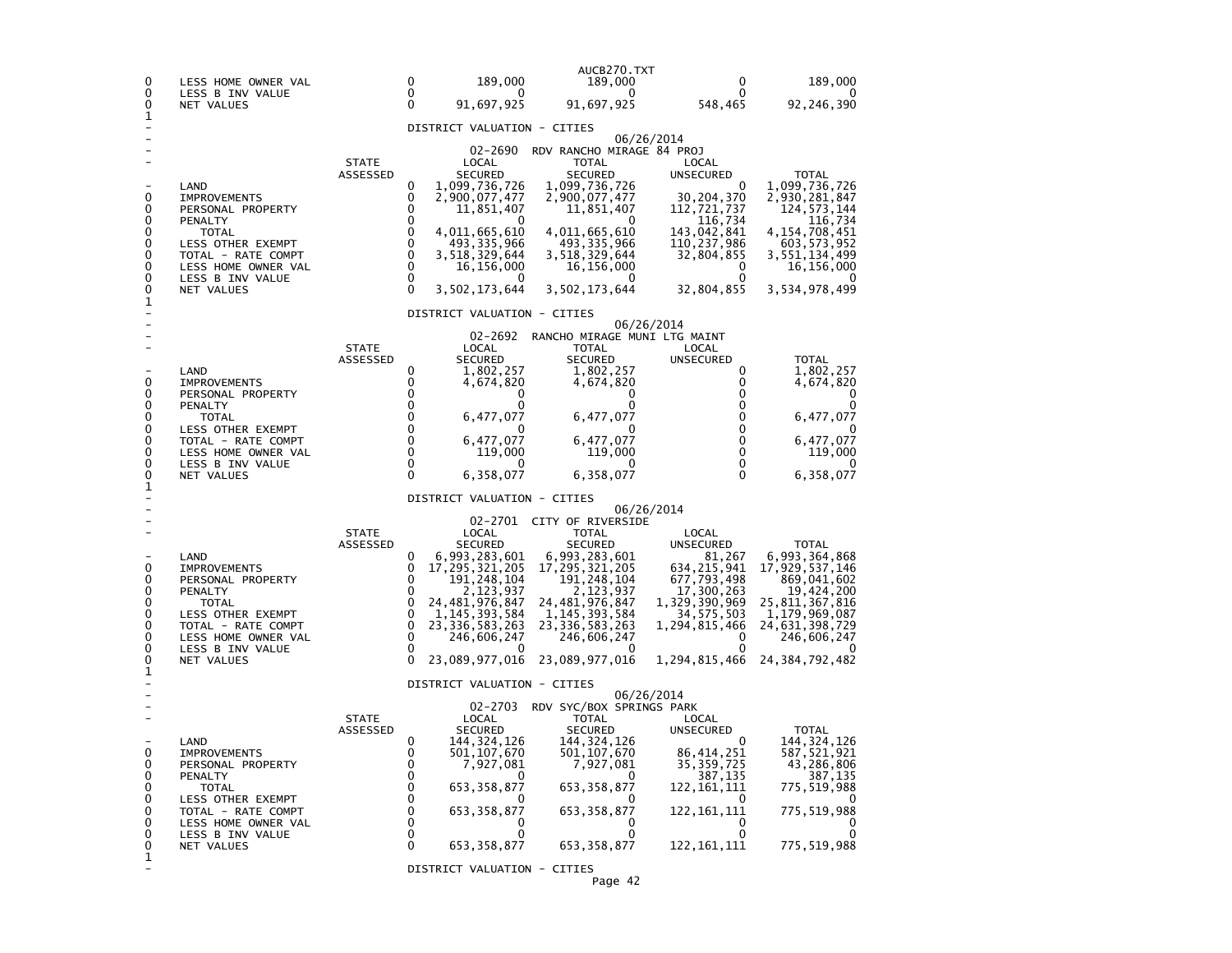| 0<br>0<br>0<br>0<br>0<br>0<br>0<br>0<br>0<br>1 | LAND<br><b>IMPROVEMENTS</b><br>PERSONAL PROPERTY<br>PENALTY<br><b>TOTAL</b><br>LESS OTHER EXEMPT<br>TOTAL - RATE COMPT<br>LESS HOME OWNER VAL<br>LESS B INV VALUE<br>NET VALUES | <b>STATE</b><br>ASSESSED | 0<br>0<br>0<br>0<br>0<br>$\mathbf 0$<br>0<br>$\Omega$<br>$\mathbf{0}$<br>$\mathbf{0}$ | 02-2704<br>LOCAL<br><b>SECURED</b><br>6,383,921<br>10,772,903<br>0<br>0<br>17, 156, 824<br>17,156,824<br>0<br>0<br>17, 156, 824                                                                 | AUCB270.TXT<br>06/26/2014<br>RDV SYC/BOX SPGS-IND PK AB1290<br><b>TOTAL</b><br>SECURED<br>6,383,921<br>10,772,903<br>0<br>0<br>17,156,824<br>0<br>17,156,824<br>0<br>0<br>17,156,824                           | LOCAL<br><b>UNSECURED</b><br>0<br>433,623<br>258,431<br>16,701<br>708,755<br>0<br>708,755<br>0<br>0<br>708,755                         | <b>TOTAL</b><br>6,383,921<br>11,206,526<br>258,431<br>16,701<br>17,865,579<br>17,865,579<br>17,865,579                                            |
|------------------------------------------------|---------------------------------------------------------------------------------------------------------------------------------------------------------------------------------|--------------------------|---------------------------------------------------------------------------------------|-------------------------------------------------------------------------------------------------------------------------------------------------------------------------------------------------|----------------------------------------------------------------------------------------------------------------------------------------------------------------------------------------------------------------|----------------------------------------------------------------------------------------------------------------------------------------|---------------------------------------------------------------------------------------------------------------------------------------------------|
|                                                |                                                                                                                                                                                 |                          |                                                                                       | DISTRICT VALUATION - CITIES                                                                                                                                                                     |                                                                                                                                                                                                                |                                                                                                                                        |                                                                                                                                                   |
| 0<br>0<br>0<br>0<br>0<br>0<br>0<br>0<br>0<br>1 | LAND<br><b>IMPROVEMENTS</b><br>PERSONAL PROPERTY<br>PENALTY<br><b>TOTAL</b><br>LESS OTHER EXEMPT<br>TOTAL - RATE COMPT<br>LESS HOME OWNER VAL<br>LESS B INV VALUE<br>NET VALUES | <b>STATE</b><br>ASSESSED | 0<br>0<br>0<br>0<br>0<br>0<br>0<br>0<br>0<br>$\Omega$                                 | 02-2705<br>LOCAL<br><b>SECURED</b><br>35,220,662<br>74,838,350<br>27,936<br>230<br>110,087,178<br>11, 332, 197<br>98,754,981<br>1,044,400<br>97,710,581<br>DISTRICT VALUATION - CITIES          | 06/26/2014<br>RDV RIV MALL & WHITE PK 85 ANX<br><b>TOTAL</b><br><b>SECURED</b><br>35,220,662<br>74,838,350<br>27,936<br>230<br>110,087,178<br>11, 332, 197<br>98,754,981<br>1,044,400<br>97,710,581            | LOCAL<br><b>UNSECURED</b><br>0<br>1,510,061<br>2,149,162<br>48,449<br>3,707,672<br>0<br>3,707,672<br>0<br>0<br>3,707,672               | <b>TOTAL</b><br>35,220,662<br>76, 348, 411<br>2,177,098<br>48,679<br>113,794,850<br>11, 332, 197<br>102,462,653<br>1,044,400<br>101,418,253       |
| 0<br>0<br>0<br>0<br>0<br>0<br>0<br>0<br>0<br>1 | LAND<br><b>IMPROVEMENTS</b><br>PERSONAL PROPERTY<br>PENALTY<br>TOTAL<br>LESS OTHER EXEMPT<br>TOTAL - RATE COMPT<br>LESS HOME OWNER VAL<br>LESS B INV VALUE<br>NET VALUES        | <b>STATE</b><br>ASSESSED | 0<br>0<br>0<br>$\mathbf{0}$<br>0<br>0<br>0<br>0<br>0<br>0                             | 02-2706<br>LOCAL<br><b>SECURED</b><br>109,978,124<br>356,906,538<br>36,170,995<br>19,240<br>503,074,897<br>12,288,884<br>490,786,013<br>1,135,400<br>489,650,613<br>DISTRICT VALUATION - CITIES | 06/26/2014<br>RDV RIV MALL & WHITE PK 75 ANX<br>TOTAL<br>SECURED<br>109,978,124<br>356,906,538<br>36,170,995<br>19,240<br>503,074,897<br>12,288,884<br>490,786,013<br>1,135,400<br>489,650,613                 | LOCAL<br><b>UNSECURED</b><br>0<br>15,569,438<br>25,468,036<br>292,771<br>41,330,245<br>1,352,739<br>39,977,506<br>0<br>0<br>39,977,506 | <b>TOTAL</b><br>109,978,124<br>372,475,976<br>61,639,031<br>312,011<br>544,405,142<br>13,641,623<br>530,763,519<br>1,135,400<br>529,628,119       |
| 0<br>0<br>0<br>0<br>0<br>0<br>0<br>0<br>0<br>1 | LAND<br><b>IMPROVEMENTS</b><br>PERSONAL PROPERTY<br>PENALTY<br><b>TOTAL</b><br>LESS OTHER EXEMPT<br>TOTAL - RATE COMPT<br>LESS HOME OWNER VAL<br>LESS B INV VALUE<br>NET VALUES | <b>STATE</b><br>ASSESSED | 0<br>0<br>0<br>0<br>0<br>0<br>0<br>0<br>0<br>0                                        | 02-2707<br>LOCAL<br><b>SECURED</b><br>27,359,335<br>117,269,216<br>4,168,473<br>567<br>148,797,591<br>8,344,163<br>140,453,428<br>28,000<br>0<br>140, 425, 428                                  | 06/26/2014<br>RDV RIV MALL/WHITE PK RENEW PROJ<br><b>TOTAL</b><br><b>SECURED</b><br>27, 359, 335<br>117,269,216<br>4,168,473<br>567<br>148,797,591<br>8,344,163<br>140,453,428<br>28,000<br>0<br>140, 425, 428 | LOCAL<br><b>UNSECURED</b><br>0<br>3,416,922<br>3,826,891<br>177,156<br>7,420,969<br>117,166<br>7,303,803<br>0<br>0<br>7,303,803        | <b>TOTAL</b><br>27,359,335<br>120,686,138<br>7,995,364<br>177,723<br>156,218,560<br>8,461,329<br>147,757,231<br>28,000<br>$\Omega$<br>147,729,231 |
| ۳                                              | LAND                                                                                                                                                                            | <b>STATE</b><br>ASSESSED | 0                                                                                     | DISTRICT VALUATION - CITIES<br>LOCAL<br><b>SECURED</b><br>102,949,155                                                                                                                           | 06/26/2014<br>02-2708 RDV CASA BLANCA PROJ<br><b>TOTAL</b><br><b>SECURED</b><br>102,949,155<br>Page 43                                                                                                         | LOCAL<br>UNSECURED<br>2,163                                                                                                            | <b>TOTAL</b><br>102,951,318                                                                                                                       |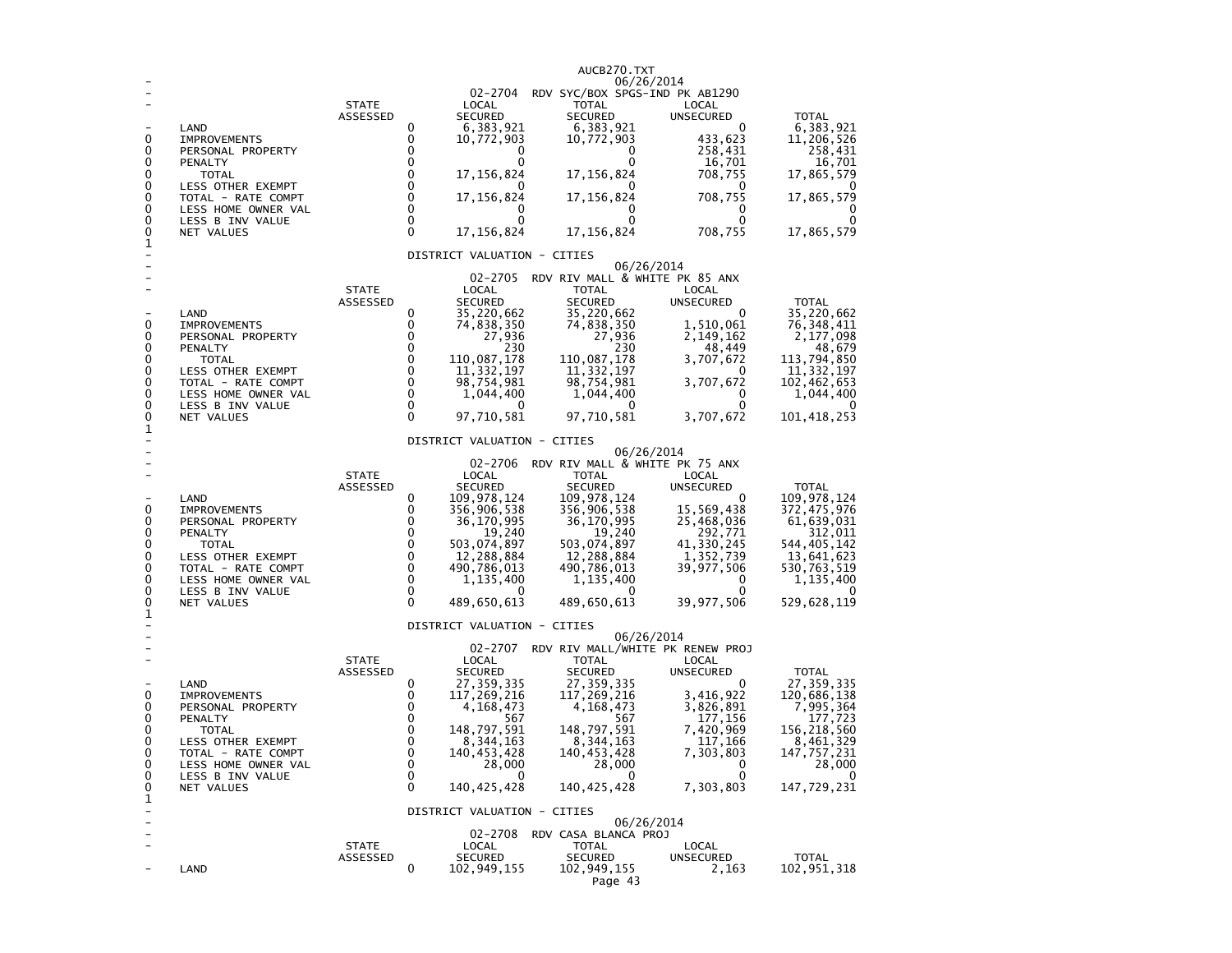| 0<br>211,401,925<br>211,401,925<br>28,941,818<br>240, 343, 743<br>0<br><b>IMPROVEMENTS</b><br>0<br>0<br>309,099<br>309,099<br>16,793,995<br>17, 103, 094<br>PERSONAL PROPERTY<br>0<br>25,465<br>25,465<br>0<br>239,830<br>265,295<br><b>PENALTY</b><br>0<br>0<br>314,685,644<br>314,685,644<br>45,977,806<br>360,663,450<br><b>TOTAL</b><br>$\mathbf 0$<br>0<br>8,865,628<br>8,865,628<br>8,865,628<br>LESS OTHER EXEMPT<br>0<br>$\mathbf 0$<br>0<br>45, 977, 806<br>305,820,016<br>305,820,016<br>351,797,822<br>TOTAL - RATE COMPT<br>0<br>0<br>3,952,200<br>3,952,200<br>3,952,200<br>LESS HOME OWNER VAL<br>0<br>$\mathbf 0$<br>0<br>LESS B INV VALUE<br>0<br>0<br>0<br>0<br>$\Omega$<br>0<br>301,867,816<br>347,845,622<br>301,867,816<br>45,977,806<br>NET VALUES<br>1<br>DISTRICT VALUATION - CITIES<br>06/26/2014<br>02-2709<br>RDV AIRPORT IND PROJ<br><b>STATE</b><br>LOCAL<br><b>TOTAL</b><br>LOCAL<br><b>SECURED</b><br><b>SECURED</b><br><b>TOTAL</b><br>ASSESSED<br><b>UNSECURED</b><br>53, 541, 724<br>53, 541, 724<br>$\Omega$<br>53, 541, 724<br>LAND<br>0<br>3,723,004<br>0<br>0<br>145, 357, 533<br>145, 357, 533<br>149,080,537<br><b>IMPROVEMENTS</b><br>0<br>47,571,572<br>0<br>4,004,103<br>4,004,103<br>51,575,675<br>PERSONAL PROPERTY<br>0<br>0<br>1,825,194<br>1,825,194<br>PENALTY<br>0<br>0<br>0<br>0<br>202,903,360<br>202, 903, 360<br>53, 119, 770<br>256,023,130<br><b>TOTAL</b><br>0<br>0<br>36,735,456<br>36,735,456<br>806,840<br>37,542,296<br>LESS OTHER EXEMPT<br>0<br>0<br>166, 167, 904<br>166, 167, 904<br>218,480,834<br>52,312,930<br>TOTAL - RATE COMPT<br>0<br>0<br>133,000<br>133,000<br>133,000<br>LESS HOME OWNER VAL<br>0<br>$\mathbf 0$<br>0<br>LESS B INV VALUE<br>0<br>0<br>0<br>0<br>0<br>166,034,904<br>166,034,904<br>52, 312, 930<br>218, 347, 834<br>NET VALUES<br>1<br>DISTRICT VALUATION - CITIES<br>06/26/2014<br>02-2710<br>RDV AIRPORT IND PROJ 80 ANX<br><b>STATE</b><br>LOCAL<br><b>TOTAL</b><br>LOCAL<br><b>SECURED</b><br><b>SECURED</b><br><b>TOTAL</b><br>ASSESSED<br><b>UNSECURED</b><br>LAND<br>0<br>70,770,400<br>70,770,400<br>70,770,400<br>0<br>0<br>0<br>121,488,342<br>121,488,342<br>17, 134, 096<br>138,622,438<br><b>IMPROVEMENTS</b><br>0<br>0<br>6,275,964<br>6, 275, 964<br>116, 358<br>14,943,751<br>21, 219, 715<br>PERSONAL PROPERTY<br>0<br>0<br>116,358<br>733,985<br>617,627<br><b>PENALTY</b><br>$\mathbf 0$<br>0<br>198,651,064<br>198,651,064<br>32,695,474<br>231,346,538<br><b>TOTAL</b><br>0<br>$\mathbf 0$<br>3,215,429<br>1,424,362<br>3,215,429<br>4,639,791<br>LESS OTHER EXEMPT<br>0<br>$\mathbf 0$<br>195,435,635<br>195,435,635<br>31,271,112<br>TOTAL - RATE COMPT<br>226,706,747<br>$\Omega$<br>0<br>49,000<br>49,000<br>49,000<br>LESS HOME OWNER VAL<br>0<br>$\Omega$<br>0<br>$\Omega$<br>$\Omega$<br>LESS B INV VALUE<br>0<br>$\Omega$<br>0<br>0<br>195,386,635<br>195, 386, 635<br>31, 271, 112<br>226,657,747<br>NET VALUES<br>1<br>DISTRICT VALUATION - CITIES<br>06/26/2014<br>02-2711<br>RDV EASTSIDE PROJ<br><b>STATE</b><br>LOCAL<br>TOTAL<br>LOCAL<br>ASSESSED<br><b>SECURED</b><br><b>SECURED</b><br>UNSECURED<br><b>TOTAL</b><br>LAND<br>0<br>3,387,577<br>0<br>3,387,577<br>3,387,577<br>0<br>0<br>8,240,427<br>8,240,427<br>0<br>8,240,427<br><b>IMPROVEMENTS</b><br>0<br>0<br>0<br>PERSONAL PROPERTY<br>0<br>0<br>0<br>0<br>0<br>$\Omega$<br>PENALTY<br>0<br>0<br>0<br>$\Omega$<br>11,628,004<br>11,628,004<br>11,628,004<br>TOTAL<br>$\mathbf 0$<br>0<br>516,192<br>$\mathbf 0$<br>516,192<br>516,192<br><b>LESS OTHER EXEMPT</b><br>0<br>0<br>0<br>11,111,812<br>11,111,812<br>11, 111, 812<br>TOTAL - RATE COMPT<br>$\mathbf 0$<br>0<br>0<br>273,000<br>273,000<br>273,000<br>LESS HOME OWNER VAL<br>$\mathbf 0$<br>0<br>LESS B INV VALUE<br>0<br>0<br>0<br>0<br>0<br>10,838,812<br>$\Omega$<br>10,838,812<br>10,838,812<br>NET VALUES<br>1<br>DISTRICT VALUATION - CITIES<br>06/26/2014<br>02-2712<br>RDV CENTRAL IND PROJ<br><b>STATE</b><br>LOCAL<br><b>TOTAL</b><br>LOCAL<br>ASSESSED<br><b>SECURED</b><br><b>SECURED</b><br>UNSECURED<br><b>TOTAL</b><br>0<br>42,667,097<br>LAND<br>42,667,097<br>42,667,097<br>0<br>5,776,719<br>0<br><b>IMPROVEMENTS</b><br>74,258,924<br>74,258,924<br>80,035,643<br>0<br>1,683,782<br>1,683,782<br>5,900,981<br>0<br>7,584,763<br>PERSONAL PROPERTY<br>0<br>0<br>1,675<br>1,675<br>159,662<br>161,337<br>PENALTY<br>0<br>118,611,478<br>0<br>118,611,478<br>11,837,362<br>130,448,840<br>TOTAL<br>0<br>0<br>4,232,696<br>4,232,696<br>227,000<br>4,459,696<br>LESS OTHER EXEMPT |  |  | AUCB270. TXT |  |
|-----------------------------------------------------------------------------------------------------------------------------------------------------------------------------------------------------------------------------------------------------------------------------------------------------------------------------------------------------------------------------------------------------------------------------------------------------------------------------------------------------------------------------------------------------------------------------------------------------------------------------------------------------------------------------------------------------------------------------------------------------------------------------------------------------------------------------------------------------------------------------------------------------------------------------------------------------------------------------------------------------------------------------------------------------------------------------------------------------------------------------------------------------------------------------------------------------------------------------------------------------------------------------------------------------------------------------------------------------------------------------------------------------------------------------------------------------------------------------------------------------------------------------------------------------------------------------------------------------------------------------------------------------------------------------------------------------------------------------------------------------------------------------------------------------------------------------------------------------------------------------------------------------------------------------------------------------------------------------------------------------------------------------------------------------------------------------------------------------------------------------------------------------------------------------------------------------------------------------------------------------------------------------------------------------------------------------------------------------------------------------------------------------------------------------------------------------------------------------------------------------------------------------------------------------------------------------------------------------------------------------------------------------------------------------------------------------------------------------------------------------------------------------------------------------------------------------------------------------------------------------------------------------------------------------------------------------------------------------------------------------------------------------------------------------------------------------------------------------------------------------------------------------------------------------------------------------------------------------------------------------------------------------------------------------------------------------------------------------------------------------------------------------------------------------------------------------------------------------------------------------------------------------------------------------------------------------------------------------------------------------------------------------------------------------------------------------------------------------------------------------------------------------------------------------------------------------------------------------------------------------------------------------------------------------------------------------------------------------------------------------------------------------------------------------------------------------------------------------------------------------------------------------------------------------------------------------------------------------------------------------------------------------------------------------------------------------------------------------------------------------------------------------------------------------------------------------------------------------------------------------------------------------------------------------|--|--|--------------|--|
|                                                                                                                                                                                                                                                                                                                                                                                                                                                                                                                                                                                                                                                                                                                                                                                                                                                                                                                                                                                                                                                                                                                                                                                                                                                                                                                                                                                                                                                                                                                                                                                                                                                                                                                                                                                                                                                                                                                                                                                                                                                                                                                                                                                                                                                                                                                                                                                                                                                                                                                                                                                                                                                                                                                                                                                                                                                                                                                                                                                                                                                                                                                                                                                                                                                                                                                                                                                                                                                                                                                                                                                                                                                                                                                                                                                                                                                                                                                                                                                                                                                                                                                                                                                                                                                                                                                                                                                                                                                                                                                                                     |  |  |              |  |
|                                                                                                                                                                                                                                                                                                                                                                                                                                                                                                                                                                                                                                                                                                                                                                                                                                                                                                                                                                                                                                                                                                                                                                                                                                                                                                                                                                                                                                                                                                                                                                                                                                                                                                                                                                                                                                                                                                                                                                                                                                                                                                                                                                                                                                                                                                                                                                                                                                                                                                                                                                                                                                                                                                                                                                                                                                                                                                                                                                                                                                                                                                                                                                                                                                                                                                                                                                                                                                                                                                                                                                                                                                                                                                                                                                                                                                                                                                                                                                                                                                                                                                                                                                                                                                                                                                                                                                                                                                                                                                                                                     |  |  |              |  |
|                                                                                                                                                                                                                                                                                                                                                                                                                                                                                                                                                                                                                                                                                                                                                                                                                                                                                                                                                                                                                                                                                                                                                                                                                                                                                                                                                                                                                                                                                                                                                                                                                                                                                                                                                                                                                                                                                                                                                                                                                                                                                                                                                                                                                                                                                                                                                                                                                                                                                                                                                                                                                                                                                                                                                                                                                                                                                                                                                                                                                                                                                                                                                                                                                                                                                                                                                                                                                                                                                                                                                                                                                                                                                                                                                                                                                                                                                                                                                                                                                                                                                                                                                                                                                                                                                                                                                                                                                                                                                                                                                     |  |  |              |  |
|                                                                                                                                                                                                                                                                                                                                                                                                                                                                                                                                                                                                                                                                                                                                                                                                                                                                                                                                                                                                                                                                                                                                                                                                                                                                                                                                                                                                                                                                                                                                                                                                                                                                                                                                                                                                                                                                                                                                                                                                                                                                                                                                                                                                                                                                                                                                                                                                                                                                                                                                                                                                                                                                                                                                                                                                                                                                                                                                                                                                                                                                                                                                                                                                                                                                                                                                                                                                                                                                                                                                                                                                                                                                                                                                                                                                                                                                                                                                                                                                                                                                                                                                                                                                                                                                                                                                                                                                                                                                                                                                                     |  |  |              |  |
|                                                                                                                                                                                                                                                                                                                                                                                                                                                                                                                                                                                                                                                                                                                                                                                                                                                                                                                                                                                                                                                                                                                                                                                                                                                                                                                                                                                                                                                                                                                                                                                                                                                                                                                                                                                                                                                                                                                                                                                                                                                                                                                                                                                                                                                                                                                                                                                                                                                                                                                                                                                                                                                                                                                                                                                                                                                                                                                                                                                                                                                                                                                                                                                                                                                                                                                                                                                                                                                                                                                                                                                                                                                                                                                                                                                                                                                                                                                                                                                                                                                                                                                                                                                                                                                                                                                                                                                                                                                                                                                                                     |  |  |              |  |
|                                                                                                                                                                                                                                                                                                                                                                                                                                                                                                                                                                                                                                                                                                                                                                                                                                                                                                                                                                                                                                                                                                                                                                                                                                                                                                                                                                                                                                                                                                                                                                                                                                                                                                                                                                                                                                                                                                                                                                                                                                                                                                                                                                                                                                                                                                                                                                                                                                                                                                                                                                                                                                                                                                                                                                                                                                                                                                                                                                                                                                                                                                                                                                                                                                                                                                                                                                                                                                                                                                                                                                                                                                                                                                                                                                                                                                                                                                                                                                                                                                                                                                                                                                                                                                                                                                                                                                                                                                                                                                                                                     |  |  |              |  |
|                                                                                                                                                                                                                                                                                                                                                                                                                                                                                                                                                                                                                                                                                                                                                                                                                                                                                                                                                                                                                                                                                                                                                                                                                                                                                                                                                                                                                                                                                                                                                                                                                                                                                                                                                                                                                                                                                                                                                                                                                                                                                                                                                                                                                                                                                                                                                                                                                                                                                                                                                                                                                                                                                                                                                                                                                                                                                                                                                                                                                                                                                                                                                                                                                                                                                                                                                                                                                                                                                                                                                                                                                                                                                                                                                                                                                                                                                                                                                                                                                                                                                                                                                                                                                                                                                                                                                                                                                                                                                                                                                     |  |  |              |  |
|                                                                                                                                                                                                                                                                                                                                                                                                                                                                                                                                                                                                                                                                                                                                                                                                                                                                                                                                                                                                                                                                                                                                                                                                                                                                                                                                                                                                                                                                                                                                                                                                                                                                                                                                                                                                                                                                                                                                                                                                                                                                                                                                                                                                                                                                                                                                                                                                                                                                                                                                                                                                                                                                                                                                                                                                                                                                                                                                                                                                                                                                                                                                                                                                                                                                                                                                                                                                                                                                                                                                                                                                                                                                                                                                                                                                                                                                                                                                                                                                                                                                                                                                                                                                                                                                                                                                                                                                                                                                                                                                                     |  |  |              |  |
|                                                                                                                                                                                                                                                                                                                                                                                                                                                                                                                                                                                                                                                                                                                                                                                                                                                                                                                                                                                                                                                                                                                                                                                                                                                                                                                                                                                                                                                                                                                                                                                                                                                                                                                                                                                                                                                                                                                                                                                                                                                                                                                                                                                                                                                                                                                                                                                                                                                                                                                                                                                                                                                                                                                                                                                                                                                                                                                                                                                                                                                                                                                                                                                                                                                                                                                                                                                                                                                                                                                                                                                                                                                                                                                                                                                                                                                                                                                                                                                                                                                                                                                                                                                                                                                                                                                                                                                                                                                                                                                                                     |  |  |              |  |
|                                                                                                                                                                                                                                                                                                                                                                                                                                                                                                                                                                                                                                                                                                                                                                                                                                                                                                                                                                                                                                                                                                                                                                                                                                                                                                                                                                                                                                                                                                                                                                                                                                                                                                                                                                                                                                                                                                                                                                                                                                                                                                                                                                                                                                                                                                                                                                                                                                                                                                                                                                                                                                                                                                                                                                                                                                                                                                                                                                                                                                                                                                                                                                                                                                                                                                                                                                                                                                                                                                                                                                                                                                                                                                                                                                                                                                                                                                                                                                                                                                                                                                                                                                                                                                                                                                                                                                                                                                                                                                                                                     |  |  |              |  |
|                                                                                                                                                                                                                                                                                                                                                                                                                                                                                                                                                                                                                                                                                                                                                                                                                                                                                                                                                                                                                                                                                                                                                                                                                                                                                                                                                                                                                                                                                                                                                                                                                                                                                                                                                                                                                                                                                                                                                                                                                                                                                                                                                                                                                                                                                                                                                                                                                                                                                                                                                                                                                                                                                                                                                                                                                                                                                                                                                                                                                                                                                                                                                                                                                                                                                                                                                                                                                                                                                                                                                                                                                                                                                                                                                                                                                                                                                                                                                                                                                                                                                                                                                                                                                                                                                                                                                                                                                                                                                                                                                     |  |  |              |  |
|                                                                                                                                                                                                                                                                                                                                                                                                                                                                                                                                                                                                                                                                                                                                                                                                                                                                                                                                                                                                                                                                                                                                                                                                                                                                                                                                                                                                                                                                                                                                                                                                                                                                                                                                                                                                                                                                                                                                                                                                                                                                                                                                                                                                                                                                                                                                                                                                                                                                                                                                                                                                                                                                                                                                                                                                                                                                                                                                                                                                                                                                                                                                                                                                                                                                                                                                                                                                                                                                                                                                                                                                                                                                                                                                                                                                                                                                                                                                                                                                                                                                                                                                                                                                                                                                                                                                                                                                                                                                                                                                                     |  |  |              |  |
|                                                                                                                                                                                                                                                                                                                                                                                                                                                                                                                                                                                                                                                                                                                                                                                                                                                                                                                                                                                                                                                                                                                                                                                                                                                                                                                                                                                                                                                                                                                                                                                                                                                                                                                                                                                                                                                                                                                                                                                                                                                                                                                                                                                                                                                                                                                                                                                                                                                                                                                                                                                                                                                                                                                                                                                                                                                                                                                                                                                                                                                                                                                                                                                                                                                                                                                                                                                                                                                                                                                                                                                                                                                                                                                                                                                                                                                                                                                                                                                                                                                                                                                                                                                                                                                                                                                                                                                                                                                                                                                                                     |  |  |              |  |
|                                                                                                                                                                                                                                                                                                                                                                                                                                                                                                                                                                                                                                                                                                                                                                                                                                                                                                                                                                                                                                                                                                                                                                                                                                                                                                                                                                                                                                                                                                                                                                                                                                                                                                                                                                                                                                                                                                                                                                                                                                                                                                                                                                                                                                                                                                                                                                                                                                                                                                                                                                                                                                                                                                                                                                                                                                                                                                                                                                                                                                                                                                                                                                                                                                                                                                                                                                                                                                                                                                                                                                                                                                                                                                                                                                                                                                                                                                                                                                                                                                                                                                                                                                                                                                                                                                                                                                                                                                                                                                                                                     |  |  |              |  |
|                                                                                                                                                                                                                                                                                                                                                                                                                                                                                                                                                                                                                                                                                                                                                                                                                                                                                                                                                                                                                                                                                                                                                                                                                                                                                                                                                                                                                                                                                                                                                                                                                                                                                                                                                                                                                                                                                                                                                                                                                                                                                                                                                                                                                                                                                                                                                                                                                                                                                                                                                                                                                                                                                                                                                                                                                                                                                                                                                                                                                                                                                                                                                                                                                                                                                                                                                                                                                                                                                                                                                                                                                                                                                                                                                                                                                                                                                                                                                                                                                                                                                                                                                                                                                                                                                                                                                                                                                                                                                                                                                     |  |  |              |  |
|                                                                                                                                                                                                                                                                                                                                                                                                                                                                                                                                                                                                                                                                                                                                                                                                                                                                                                                                                                                                                                                                                                                                                                                                                                                                                                                                                                                                                                                                                                                                                                                                                                                                                                                                                                                                                                                                                                                                                                                                                                                                                                                                                                                                                                                                                                                                                                                                                                                                                                                                                                                                                                                                                                                                                                                                                                                                                                                                                                                                                                                                                                                                                                                                                                                                                                                                                                                                                                                                                                                                                                                                                                                                                                                                                                                                                                                                                                                                                                                                                                                                                                                                                                                                                                                                                                                                                                                                                                                                                                                                                     |  |  |              |  |
|                                                                                                                                                                                                                                                                                                                                                                                                                                                                                                                                                                                                                                                                                                                                                                                                                                                                                                                                                                                                                                                                                                                                                                                                                                                                                                                                                                                                                                                                                                                                                                                                                                                                                                                                                                                                                                                                                                                                                                                                                                                                                                                                                                                                                                                                                                                                                                                                                                                                                                                                                                                                                                                                                                                                                                                                                                                                                                                                                                                                                                                                                                                                                                                                                                                                                                                                                                                                                                                                                                                                                                                                                                                                                                                                                                                                                                                                                                                                                                                                                                                                                                                                                                                                                                                                                                                                                                                                                                                                                                                                                     |  |  |              |  |
|                                                                                                                                                                                                                                                                                                                                                                                                                                                                                                                                                                                                                                                                                                                                                                                                                                                                                                                                                                                                                                                                                                                                                                                                                                                                                                                                                                                                                                                                                                                                                                                                                                                                                                                                                                                                                                                                                                                                                                                                                                                                                                                                                                                                                                                                                                                                                                                                                                                                                                                                                                                                                                                                                                                                                                                                                                                                                                                                                                                                                                                                                                                                                                                                                                                                                                                                                                                                                                                                                                                                                                                                                                                                                                                                                                                                                                                                                                                                                                                                                                                                                                                                                                                                                                                                                                                                                                                                                                                                                                                                                     |  |  |              |  |
|                                                                                                                                                                                                                                                                                                                                                                                                                                                                                                                                                                                                                                                                                                                                                                                                                                                                                                                                                                                                                                                                                                                                                                                                                                                                                                                                                                                                                                                                                                                                                                                                                                                                                                                                                                                                                                                                                                                                                                                                                                                                                                                                                                                                                                                                                                                                                                                                                                                                                                                                                                                                                                                                                                                                                                                                                                                                                                                                                                                                                                                                                                                                                                                                                                                                                                                                                                                                                                                                                                                                                                                                                                                                                                                                                                                                                                                                                                                                                                                                                                                                                                                                                                                                                                                                                                                                                                                                                                                                                                                                                     |  |  |              |  |
|                                                                                                                                                                                                                                                                                                                                                                                                                                                                                                                                                                                                                                                                                                                                                                                                                                                                                                                                                                                                                                                                                                                                                                                                                                                                                                                                                                                                                                                                                                                                                                                                                                                                                                                                                                                                                                                                                                                                                                                                                                                                                                                                                                                                                                                                                                                                                                                                                                                                                                                                                                                                                                                                                                                                                                                                                                                                                                                                                                                                                                                                                                                                                                                                                                                                                                                                                                                                                                                                                                                                                                                                                                                                                                                                                                                                                                                                                                                                                                                                                                                                                                                                                                                                                                                                                                                                                                                                                                                                                                                                                     |  |  |              |  |
|                                                                                                                                                                                                                                                                                                                                                                                                                                                                                                                                                                                                                                                                                                                                                                                                                                                                                                                                                                                                                                                                                                                                                                                                                                                                                                                                                                                                                                                                                                                                                                                                                                                                                                                                                                                                                                                                                                                                                                                                                                                                                                                                                                                                                                                                                                                                                                                                                                                                                                                                                                                                                                                                                                                                                                                                                                                                                                                                                                                                                                                                                                                                                                                                                                                                                                                                                                                                                                                                                                                                                                                                                                                                                                                                                                                                                                                                                                                                                                                                                                                                                                                                                                                                                                                                                                                                                                                                                                                                                                                                                     |  |  |              |  |
|                                                                                                                                                                                                                                                                                                                                                                                                                                                                                                                                                                                                                                                                                                                                                                                                                                                                                                                                                                                                                                                                                                                                                                                                                                                                                                                                                                                                                                                                                                                                                                                                                                                                                                                                                                                                                                                                                                                                                                                                                                                                                                                                                                                                                                                                                                                                                                                                                                                                                                                                                                                                                                                                                                                                                                                                                                                                                                                                                                                                                                                                                                                                                                                                                                                                                                                                                                                                                                                                                                                                                                                                                                                                                                                                                                                                                                                                                                                                                                                                                                                                                                                                                                                                                                                                                                                                                                                                                                                                                                                                                     |  |  |              |  |
|                                                                                                                                                                                                                                                                                                                                                                                                                                                                                                                                                                                                                                                                                                                                                                                                                                                                                                                                                                                                                                                                                                                                                                                                                                                                                                                                                                                                                                                                                                                                                                                                                                                                                                                                                                                                                                                                                                                                                                                                                                                                                                                                                                                                                                                                                                                                                                                                                                                                                                                                                                                                                                                                                                                                                                                                                                                                                                                                                                                                                                                                                                                                                                                                                                                                                                                                                                                                                                                                                                                                                                                                                                                                                                                                                                                                                                                                                                                                                                                                                                                                                                                                                                                                                                                                                                                                                                                                                                                                                                                                                     |  |  |              |  |
|                                                                                                                                                                                                                                                                                                                                                                                                                                                                                                                                                                                                                                                                                                                                                                                                                                                                                                                                                                                                                                                                                                                                                                                                                                                                                                                                                                                                                                                                                                                                                                                                                                                                                                                                                                                                                                                                                                                                                                                                                                                                                                                                                                                                                                                                                                                                                                                                                                                                                                                                                                                                                                                                                                                                                                                                                                                                                                                                                                                                                                                                                                                                                                                                                                                                                                                                                                                                                                                                                                                                                                                                                                                                                                                                                                                                                                                                                                                                                                                                                                                                                                                                                                                                                                                                                                                                                                                                                                                                                                                                                     |  |  |              |  |
|                                                                                                                                                                                                                                                                                                                                                                                                                                                                                                                                                                                                                                                                                                                                                                                                                                                                                                                                                                                                                                                                                                                                                                                                                                                                                                                                                                                                                                                                                                                                                                                                                                                                                                                                                                                                                                                                                                                                                                                                                                                                                                                                                                                                                                                                                                                                                                                                                                                                                                                                                                                                                                                                                                                                                                                                                                                                                                                                                                                                                                                                                                                                                                                                                                                                                                                                                                                                                                                                                                                                                                                                                                                                                                                                                                                                                                                                                                                                                                                                                                                                                                                                                                                                                                                                                                                                                                                                                                                                                                                                                     |  |  |              |  |
|                                                                                                                                                                                                                                                                                                                                                                                                                                                                                                                                                                                                                                                                                                                                                                                                                                                                                                                                                                                                                                                                                                                                                                                                                                                                                                                                                                                                                                                                                                                                                                                                                                                                                                                                                                                                                                                                                                                                                                                                                                                                                                                                                                                                                                                                                                                                                                                                                                                                                                                                                                                                                                                                                                                                                                                                                                                                                                                                                                                                                                                                                                                                                                                                                                                                                                                                                                                                                                                                                                                                                                                                                                                                                                                                                                                                                                                                                                                                                                                                                                                                                                                                                                                                                                                                                                                                                                                                                                                                                                                                                     |  |  |              |  |
|                                                                                                                                                                                                                                                                                                                                                                                                                                                                                                                                                                                                                                                                                                                                                                                                                                                                                                                                                                                                                                                                                                                                                                                                                                                                                                                                                                                                                                                                                                                                                                                                                                                                                                                                                                                                                                                                                                                                                                                                                                                                                                                                                                                                                                                                                                                                                                                                                                                                                                                                                                                                                                                                                                                                                                                                                                                                                                                                                                                                                                                                                                                                                                                                                                                                                                                                                                                                                                                                                                                                                                                                                                                                                                                                                                                                                                                                                                                                                                                                                                                                                                                                                                                                                                                                                                                                                                                                                                                                                                                                                     |  |  |              |  |
|                                                                                                                                                                                                                                                                                                                                                                                                                                                                                                                                                                                                                                                                                                                                                                                                                                                                                                                                                                                                                                                                                                                                                                                                                                                                                                                                                                                                                                                                                                                                                                                                                                                                                                                                                                                                                                                                                                                                                                                                                                                                                                                                                                                                                                                                                                                                                                                                                                                                                                                                                                                                                                                                                                                                                                                                                                                                                                                                                                                                                                                                                                                                                                                                                                                                                                                                                                                                                                                                                                                                                                                                                                                                                                                                                                                                                                                                                                                                                                                                                                                                                                                                                                                                                                                                                                                                                                                                                                                                                                                                                     |  |  |              |  |
|                                                                                                                                                                                                                                                                                                                                                                                                                                                                                                                                                                                                                                                                                                                                                                                                                                                                                                                                                                                                                                                                                                                                                                                                                                                                                                                                                                                                                                                                                                                                                                                                                                                                                                                                                                                                                                                                                                                                                                                                                                                                                                                                                                                                                                                                                                                                                                                                                                                                                                                                                                                                                                                                                                                                                                                                                                                                                                                                                                                                                                                                                                                                                                                                                                                                                                                                                                                                                                                                                                                                                                                                                                                                                                                                                                                                                                                                                                                                                                                                                                                                                                                                                                                                                                                                                                                                                                                                                                                                                                                                                     |  |  |              |  |
|                                                                                                                                                                                                                                                                                                                                                                                                                                                                                                                                                                                                                                                                                                                                                                                                                                                                                                                                                                                                                                                                                                                                                                                                                                                                                                                                                                                                                                                                                                                                                                                                                                                                                                                                                                                                                                                                                                                                                                                                                                                                                                                                                                                                                                                                                                                                                                                                                                                                                                                                                                                                                                                                                                                                                                                                                                                                                                                                                                                                                                                                                                                                                                                                                                                                                                                                                                                                                                                                                                                                                                                                                                                                                                                                                                                                                                                                                                                                                                                                                                                                                                                                                                                                                                                                                                                                                                                                                                                                                                                                                     |  |  |              |  |
|                                                                                                                                                                                                                                                                                                                                                                                                                                                                                                                                                                                                                                                                                                                                                                                                                                                                                                                                                                                                                                                                                                                                                                                                                                                                                                                                                                                                                                                                                                                                                                                                                                                                                                                                                                                                                                                                                                                                                                                                                                                                                                                                                                                                                                                                                                                                                                                                                                                                                                                                                                                                                                                                                                                                                                                                                                                                                                                                                                                                                                                                                                                                                                                                                                                                                                                                                                                                                                                                                                                                                                                                                                                                                                                                                                                                                                                                                                                                                                                                                                                                                                                                                                                                                                                                                                                                                                                                                                                                                                                                                     |  |  |              |  |
|                                                                                                                                                                                                                                                                                                                                                                                                                                                                                                                                                                                                                                                                                                                                                                                                                                                                                                                                                                                                                                                                                                                                                                                                                                                                                                                                                                                                                                                                                                                                                                                                                                                                                                                                                                                                                                                                                                                                                                                                                                                                                                                                                                                                                                                                                                                                                                                                                                                                                                                                                                                                                                                                                                                                                                                                                                                                                                                                                                                                                                                                                                                                                                                                                                                                                                                                                                                                                                                                                                                                                                                                                                                                                                                                                                                                                                                                                                                                                                                                                                                                                                                                                                                                                                                                                                                                                                                                                                                                                                                                                     |  |  |              |  |
|                                                                                                                                                                                                                                                                                                                                                                                                                                                                                                                                                                                                                                                                                                                                                                                                                                                                                                                                                                                                                                                                                                                                                                                                                                                                                                                                                                                                                                                                                                                                                                                                                                                                                                                                                                                                                                                                                                                                                                                                                                                                                                                                                                                                                                                                                                                                                                                                                                                                                                                                                                                                                                                                                                                                                                                                                                                                                                                                                                                                                                                                                                                                                                                                                                                                                                                                                                                                                                                                                                                                                                                                                                                                                                                                                                                                                                                                                                                                                                                                                                                                                                                                                                                                                                                                                                                                                                                                                                                                                                                                                     |  |  |              |  |
|                                                                                                                                                                                                                                                                                                                                                                                                                                                                                                                                                                                                                                                                                                                                                                                                                                                                                                                                                                                                                                                                                                                                                                                                                                                                                                                                                                                                                                                                                                                                                                                                                                                                                                                                                                                                                                                                                                                                                                                                                                                                                                                                                                                                                                                                                                                                                                                                                                                                                                                                                                                                                                                                                                                                                                                                                                                                                                                                                                                                                                                                                                                                                                                                                                                                                                                                                                                                                                                                                                                                                                                                                                                                                                                                                                                                                                                                                                                                                                                                                                                                                                                                                                                                                                                                                                                                                                                                                                                                                                                                                     |  |  |              |  |
|                                                                                                                                                                                                                                                                                                                                                                                                                                                                                                                                                                                                                                                                                                                                                                                                                                                                                                                                                                                                                                                                                                                                                                                                                                                                                                                                                                                                                                                                                                                                                                                                                                                                                                                                                                                                                                                                                                                                                                                                                                                                                                                                                                                                                                                                                                                                                                                                                                                                                                                                                                                                                                                                                                                                                                                                                                                                                                                                                                                                                                                                                                                                                                                                                                                                                                                                                                                                                                                                                                                                                                                                                                                                                                                                                                                                                                                                                                                                                                                                                                                                                                                                                                                                                                                                                                                                                                                                                                                                                                                                                     |  |  |              |  |
|                                                                                                                                                                                                                                                                                                                                                                                                                                                                                                                                                                                                                                                                                                                                                                                                                                                                                                                                                                                                                                                                                                                                                                                                                                                                                                                                                                                                                                                                                                                                                                                                                                                                                                                                                                                                                                                                                                                                                                                                                                                                                                                                                                                                                                                                                                                                                                                                                                                                                                                                                                                                                                                                                                                                                                                                                                                                                                                                                                                                                                                                                                                                                                                                                                                                                                                                                                                                                                                                                                                                                                                                                                                                                                                                                                                                                                                                                                                                                                                                                                                                                                                                                                                                                                                                                                                                                                                                                                                                                                                                                     |  |  |              |  |
|                                                                                                                                                                                                                                                                                                                                                                                                                                                                                                                                                                                                                                                                                                                                                                                                                                                                                                                                                                                                                                                                                                                                                                                                                                                                                                                                                                                                                                                                                                                                                                                                                                                                                                                                                                                                                                                                                                                                                                                                                                                                                                                                                                                                                                                                                                                                                                                                                                                                                                                                                                                                                                                                                                                                                                                                                                                                                                                                                                                                                                                                                                                                                                                                                                                                                                                                                                                                                                                                                                                                                                                                                                                                                                                                                                                                                                                                                                                                                                                                                                                                                                                                                                                                                                                                                                                                                                                                                                                                                                                                                     |  |  |              |  |
|                                                                                                                                                                                                                                                                                                                                                                                                                                                                                                                                                                                                                                                                                                                                                                                                                                                                                                                                                                                                                                                                                                                                                                                                                                                                                                                                                                                                                                                                                                                                                                                                                                                                                                                                                                                                                                                                                                                                                                                                                                                                                                                                                                                                                                                                                                                                                                                                                                                                                                                                                                                                                                                                                                                                                                                                                                                                                                                                                                                                                                                                                                                                                                                                                                                                                                                                                                                                                                                                                                                                                                                                                                                                                                                                                                                                                                                                                                                                                                                                                                                                                                                                                                                                                                                                                                                                                                                                                                                                                                                                                     |  |  |              |  |
|                                                                                                                                                                                                                                                                                                                                                                                                                                                                                                                                                                                                                                                                                                                                                                                                                                                                                                                                                                                                                                                                                                                                                                                                                                                                                                                                                                                                                                                                                                                                                                                                                                                                                                                                                                                                                                                                                                                                                                                                                                                                                                                                                                                                                                                                                                                                                                                                                                                                                                                                                                                                                                                                                                                                                                                                                                                                                                                                                                                                                                                                                                                                                                                                                                                                                                                                                                                                                                                                                                                                                                                                                                                                                                                                                                                                                                                                                                                                                                                                                                                                                                                                                                                                                                                                                                                                                                                                                                                                                                                                                     |  |  |              |  |
|                                                                                                                                                                                                                                                                                                                                                                                                                                                                                                                                                                                                                                                                                                                                                                                                                                                                                                                                                                                                                                                                                                                                                                                                                                                                                                                                                                                                                                                                                                                                                                                                                                                                                                                                                                                                                                                                                                                                                                                                                                                                                                                                                                                                                                                                                                                                                                                                                                                                                                                                                                                                                                                                                                                                                                                                                                                                                                                                                                                                                                                                                                                                                                                                                                                                                                                                                                                                                                                                                                                                                                                                                                                                                                                                                                                                                                                                                                                                                                                                                                                                                                                                                                                                                                                                                                                                                                                                                                                                                                                                                     |  |  |              |  |
|                                                                                                                                                                                                                                                                                                                                                                                                                                                                                                                                                                                                                                                                                                                                                                                                                                                                                                                                                                                                                                                                                                                                                                                                                                                                                                                                                                                                                                                                                                                                                                                                                                                                                                                                                                                                                                                                                                                                                                                                                                                                                                                                                                                                                                                                                                                                                                                                                                                                                                                                                                                                                                                                                                                                                                                                                                                                                                                                                                                                                                                                                                                                                                                                                                                                                                                                                                                                                                                                                                                                                                                                                                                                                                                                                                                                                                                                                                                                                                                                                                                                                                                                                                                                                                                                                                                                                                                                                                                                                                                                                     |  |  |              |  |
|                                                                                                                                                                                                                                                                                                                                                                                                                                                                                                                                                                                                                                                                                                                                                                                                                                                                                                                                                                                                                                                                                                                                                                                                                                                                                                                                                                                                                                                                                                                                                                                                                                                                                                                                                                                                                                                                                                                                                                                                                                                                                                                                                                                                                                                                                                                                                                                                                                                                                                                                                                                                                                                                                                                                                                                                                                                                                                                                                                                                                                                                                                                                                                                                                                                                                                                                                                                                                                                                                                                                                                                                                                                                                                                                                                                                                                                                                                                                                                                                                                                                                                                                                                                                                                                                                                                                                                                                                                                                                                                                                     |  |  |              |  |
|                                                                                                                                                                                                                                                                                                                                                                                                                                                                                                                                                                                                                                                                                                                                                                                                                                                                                                                                                                                                                                                                                                                                                                                                                                                                                                                                                                                                                                                                                                                                                                                                                                                                                                                                                                                                                                                                                                                                                                                                                                                                                                                                                                                                                                                                                                                                                                                                                                                                                                                                                                                                                                                                                                                                                                                                                                                                                                                                                                                                                                                                                                                                                                                                                                                                                                                                                                                                                                                                                                                                                                                                                                                                                                                                                                                                                                                                                                                                                                                                                                                                                                                                                                                                                                                                                                                                                                                                                                                                                                                                                     |  |  |              |  |
|                                                                                                                                                                                                                                                                                                                                                                                                                                                                                                                                                                                                                                                                                                                                                                                                                                                                                                                                                                                                                                                                                                                                                                                                                                                                                                                                                                                                                                                                                                                                                                                                                                                                                                                                                                                                                                                                                                                                                                                                                                                                                                                                                                                                                                                                                                                                                                                                                                                                                                                                                                                                                                                                                                                                                                                                                                                                                                                                                                                                                                                                                                                                                                                                                                                                                                                                                                                                                                                                                                                                                                                                                                                                                                                                                                                                                                                                                                                                                                                                                                                                                                                                                                                                                                                                                                                                                                                                                                                                                                                                                     |  |  |              |  |
|                                                                                                                                                                                                                                                                                                                                                                                                                                                                                                                                                                                                                                                                                                                                                                                                                                                                                                                                                                                                                                                                                                                                                                                                                                                                                                                                                                                                                                                                                                                                                                                                                                                                                                                                                                                                                                                                                                                                                                                                                                                                                                                                                                                                                                                                                                                                                                                                                                                                                                                                                                                                                                                                                                                                                                                                                                                                                                                                                                                                                                                                                                                                                                                                                                                                                                                                                                                                                                                                                                                                                                                                                                                                                                                                                                                                                                                                                                                                                                                                                                                                                                                                                                                                                                                                                                                                                                                                                                                                                                                                                     |  |  |              |  |
|                                                                                                                                                                                                                                                                                                                                                                                                                                                                                                                                                                                                                                                                                                                                                                                                                                                                                                                                                                                                                                                                                                                                                                                                                                                                                                                                                                                                                                                                                                                                                                                                                                                                                                                                                                                                                                                                                                                                                                                                                                                                                                                                                                                                                                                                                                                                                                                                                                                                                                                                                                                                                                                                                                                                                                                                                                                                                                                                                                                                                                                                                                                                                                                                                                                                                                                                                                                                                                                                                                                                                                                                                                                                                                                                                                                                                                                                                                                                                                                                                                                                                                                                                                                                                                                                                                                                                                                                                                                                                                                                                     |  |  |              |  |
|                                                                                                                                                                                                                                                                                                                                                                                                                                                                                                                                                                                                                                                                                                                                                                                                                                                                                                                                                                                                                                                                                                                                                                                                                                                                                                                                                                                                                                                                                                                                                                                                                                                                                                                                                                                                                                                                                                                                                                                                                                                                                                                                                                                                                                                                                                                                                                                                                                                                                                                                                                                                                                                                                                                                                                                                                                                                                                                                                                                                                                                                                                                                                                                                                                                                                                                                                                                                                                                                                                                                                                                                                                                                                                                                                                                                                                                                                                                                                                                                                                                                                                                                                                                                                                                                                                                                                                                                                                                                                                                                                     |  |  |              |  |
|                                                                                                                                                                                                                                                                                                                                                                                                                                                                                                                                                                                                                                                                                                                                                                                                                                                                                                                                                                                                                                                                                                                                                                                                                                                                                                                                                                                                                                                                                                                                                                                                                                                                                                                                                                                                                                                                                                                                                                                                                                                                                                                                                                                                                                                                                                                                                                                                                                                                                                                                                                                                                                                                                                                                                                                                                                                                                                                                                                                                                                                                                                                                                                                                                                                                                                                                                                                                                                                                                                                                                                                                                                                                                                                                                                                                                                                                                                                                                                                                                                                                                                                                                                                                                                                                                                                                                                                                                                                                                                                                                     |  |  |              |  |
|                                                                                                                                                                                                                                                                                                                                                                                                                                                                                                                                                                                                                                                                                                                                                                                                                                                                                                                                                                                                                                                                                                                                                                                                                                                                                                                                                                                                                                                                                                                                                                                                                                                                                                                                                                                                                                                                                                                                                                                                                                                                                                                                                                                                                                                                                                                                                                                                                                                                                                                                                                                                                                                                                                                                                                                                                                                                                                                                                                                                                                                                                                                                                                                                                                                                                                                                                                                                                                                                                                                                                                                                                                                                                                                                                                                                                                                                                                                                                                                                                                                                                                                                                                                                                                                                                                                                                                                                                                                                                                                                                     |  |  |              |  |
|                                                                                                                                                                                                                                                                                                                                                                                                                                                                                                                                                                                                                                                                                                                                                                                                                                                                                                                                                                                                                                                                                                                                                                                                                                                                                                                                                                                                                                                                                                                                                                                                                                                                                                                                                                                                                                                                                                                                                                                                                                                                                                                                                                                                                                                                                                                                                                                                                                                                                                                                                                                                                                                                                                                                                                                                                                                                                                                                                                                                                                                                                                                                                                                                                                                                                                                                                                                                                                                                                                                                                                                                                                                                                                                                                                                                                                                                                                                                                                                                                                                                                                                                                                                                                                                                                                                                                                                                                                                                                                                                                     |  |  |              |  |
|                                                                                                                                                                                                                                                                                                                                                                                                                                                                                                                                                                                                                                                                                                                                                                                                                                                                                                                                                                                                                                                                                                                                                                                                                                                                                                                                                                                                                                                                                                                                                                                                                                                                                                                                                                                                                                                                                                                                                                                                                                                                                                                                                                                                                                                                                                                                                                                                                                                                                                                                                                                                                                                                                                                                                                                                                                                                                                                                                                                                                                                                                                                                                                                                                                                                                                                                                                                                                                                                                                                                                                                                                                                                                                                                                                                                                                                                                                                                                                                                                                                                                                                                                                                                                                                                                                                                                                                                                                                                                                                                                     |  |  |              |  |
|                                                                                                                                                                                                                                                                                                                                                                                                                                                                                                                                                                                                                                                                                                                                                                                                                                                                                                                                                                                                                                                                                                                                                                                                                                                                                                                                                                                                                                                                                                                                                                                                                                                                                                                                                                                                                                                                                                                                                                                                                                                                                                                                                                                                                                                                                                                                                                                                                                                                                                                                                                                                                                                                                                                                                                                                                                                                                                                                                                                                                                                                                                                                                                                                                                                                                                                                                                                                                                                                                                                                                                                                                                                                                                                                                                                                                                                                                                                                                                                                                                                                                                                                                                                                                                                                                                                                                                                                                                                                                                                                                     |  |  |              |  |
|                                                                                                                                                                                                                                                                                                                                                                                                                                                                                                                                                                                                                                                                                                                                                                                                                                                                                                                                                                                                                                                                                                                                                                                                                                                                                                                                                                                                                                                                                                                                                                                                                                                                                                                                                                                                                                                                                                                                                                                                                                                                                                                                                                                                                                                                                                                                                                                                                                                                                                                                                                                                                                                                                                                                                                                                                                                                                                                                                                                                                                                                                                                                                                                                                                                                                                                                                                                                                                                                                                                                                                                                                                                                                                                                                                                                                                                                                                                                                                                                                                                                                                                                                                                                                                                                                                                                                                                                                                                                                                                                                     |  |  |              |  |
|                                                                                                                                                                                                                                                                                                                                                                                                                                                                                                                                                                                                                                                                                                                                                                                                                                                                                                                                                                                                                                                                                                                                                                                                                                                                                                                                                                                                                                                                                                                                                                                                                                                                                                                                                                                                                                                                                                                                                                                                                                                                                                                                                                                                                                                                                                                                                                                                                                                                                                                                                                                                                                                                                                                                                                                                                                                                                                                                                                                                                                                                                                                                                                                                                                                                                                                                                                                                                                                                                                                                                                                                                                                                                                                                                                                                                                                                                                                                                                                                                                                                                                                                                                                                                                                                                                                                                                                                                                                                                                                                                     |  |  | Page 44      |  |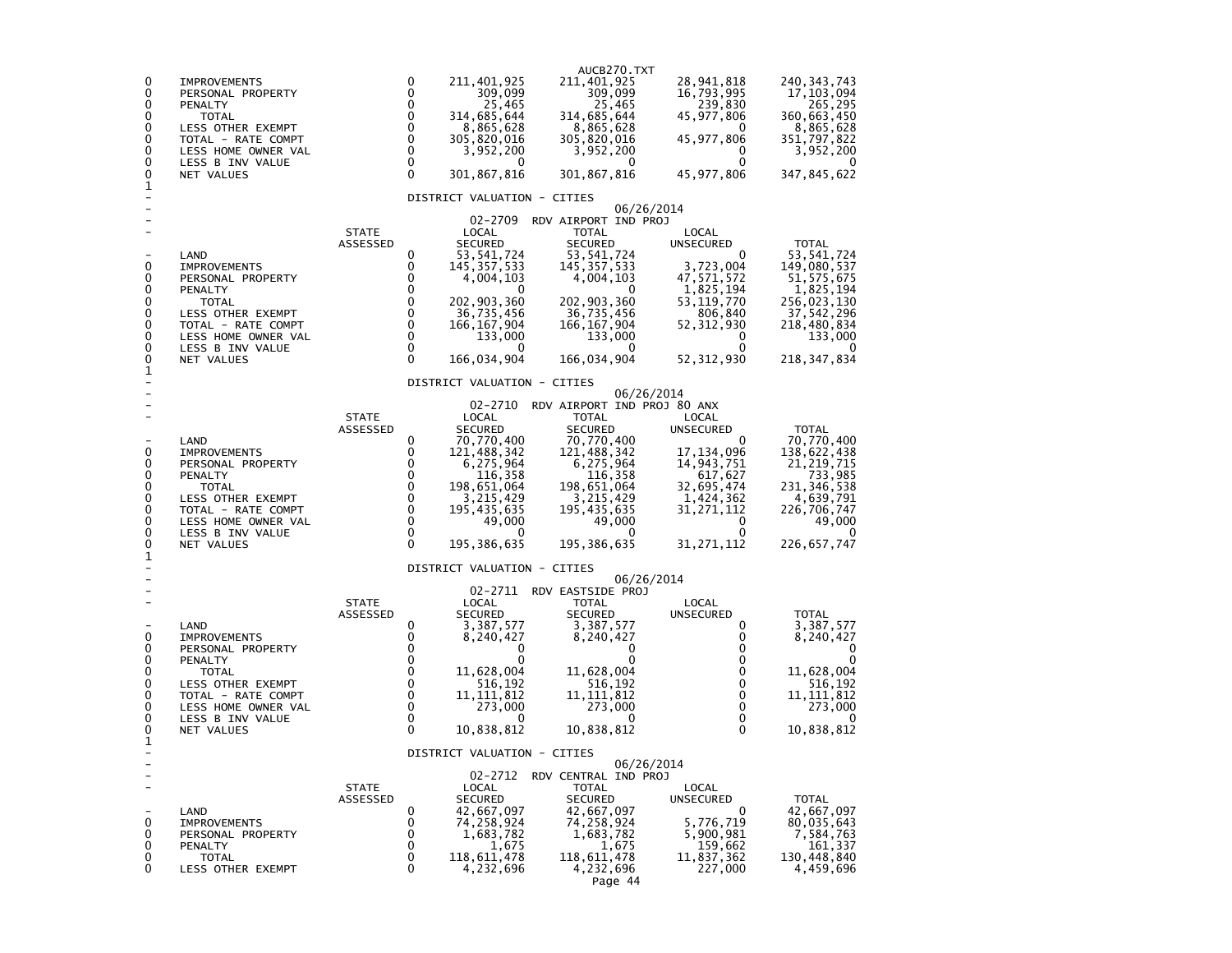| 0<br>0<br>0<br>0<br>1                          | TOTAL - RATE COMPT<br>LESS HOME OWNER VAL<br>LESS B INV VALUE<br><b>NET VALUES</b>                                                                                              |                          | 0<br>$\Omega$<br>$\Omega$<br>$\Omega$                                                                                         | 114, 378, 782<br>252,000<br>0<br>114, 126, 782                                                                                                                                                    | AUCB270.TXT<br>114,378,782<br>252,000<br>0<br>114, 126, 782                                                                                                                                                | 11,610,362<br>0<br>$\Omega$<br>11,610,362                                                                                                                  | 125,989,144<br>252,000<br>0<br>125, 737, 144                                                                                                         |
|------------------------------------------------|---------------------------------------------------------------------------------------------------------------------------------------------------------------------------------|--------------------------|-------------------------------------------------------------------------------------------------------------------------------|---------------------------------------------------------------------------------------------------------------------------------------------------------------------------------------------------|------------------------------------------------------------------------------------------------------------------------------------------------------------------------------------------------------------|------------------------------------------------------------------------------------------------------------------------------------------------------------|------------------------------------------------------------------------------------------------------------------------------------------------------|
|                                                |                                                                                                                                                                                 |                          |                                                                                                                               | DISTRICT VALUATION - CITIES                                                                                                                                                                       |                                                                                                                                                                                                            |                                                                                                                                                            |                                                                                                                                                      |
| 0<br>0<br>0<br>0<br>0<br>0<br>0<br>0<br>0      | LAND<br><b>IMPROVEMENTS</b><br>PERSONAL PROPERTY<br>PENALTY<br><b>TOTAL</b><br>LESS OTHER EXEMPT<br>TOTAL - RATE COMPT<br>LESS HOME OWNER VAL<br>LESS B INV VALUE<br>NET VALUES | <b>STATE</b><br>ASSESSED | 0<br>0<br>0<br>0<br>$\mathbf 0$<br>$\mathbf 0$<br>$\mathbf 0$<br>$\mathbf 0$<br>$\mathbf 0$<br>$\Omega$                       | 02-2713<br>LOCAL<br><b>SECURED</b><br>8,406,355<br>11,217,098<br>59,338<br>0<br>19,682,791<br>344,373<br>19,338,418<br>77,000<br>0<br>19,261,418                                                  | RDV ARLINGTON CENTER PROJ<br><b>TOTAL</b><br><b>SECURED</b><br>8,406,355<br>11,217,098<br>59,338<br>0<br>19,682,791<br>344,373<br>19,338,418<br>77,000<br>$\mathbf{0}$<br>19,261,418                       | 06/26/2014<br>LOCAL<br>UNSECURED<br>0<br>511,102<br>419,443<br>19,224<br>949,769<br>0<br>949,769<br>0<br>$\Omega$<br>949,769                               | <b>TOTAL</b><br>8,406,355<br>11,728,200<br>478,781<br>19,224<br>20,632,560<br>344,373<br>20,288,187<br>77,000<br>0<br>20, 211, 187                   |
| 1                                              |                                                                                                                                                                                 |                          |                                                                                                                               | DISTRICT VALUATION - CITIES                                                                                                                                                                       |                                                                                                                                                                                                            |                                                                                                                                                            |                                                                                                                                                      |
| 0<br>0<br>0<br>0<br>0<br>0<br>0<br>0<br>0<br>1 | LAND<br><b>IMPROVEMENTS</b><br>PERSONAL PROPERTY<br>PENALTY<br>TOTAL<br>LESS OTHER EXEMPT<br>TOTAL - RATE COMPT<br>LESS HOME OWNER VAL<br>LESS B INV VALUE<br><b>NET VALUES</b> | <b>STATE</b><br>ASSESSED | 0<br>0<br>0<br>0<br>$\mathbf 0$<br>$\mathbf 0$<br>$\mathbf 0$<br>$\mathbf 0$<br>0<br>$\mathbf{0}$                             | 02-2714<br>LOCAL<br><b>SECURED</b><br>91,237,897<br>288,563,419<br>1,606,652<br>102,069<br>381,510,037<br>19,669,949<br>361,840,088<br>329,000<br>0<br>361,511,088<br>DISTRICT VALUATION - CITIES | RDV CENTRAL INDUST 85 ANX<br><b>TOTAL</b><br><b>SECURED</b><br>91,237,897<br>288, 563, 419<br>1,606,652<br>102,069<br>381,510,037<br>19,669,949<br>361,840,088<br>329,000<br>$\mathbf{0}$<br>361, 511, 088 | 06/26/2014<br>LOCAL<br>UNSECURED<br>5,944<br>12,260,589<br>9,675,842<br>446,340<br>22,388,715<br>130,441<br>22, 258, 274<br>0<br>$\Omega$<br>22, 258, 274  | <b>TOTAL</b><br>91,243,841<br>300,824,008<br>11,282,494<br>548,409<br>403,898,752<br>19,800,390<br>384,098,362<br>329,000<br>$\Omega$<br>383,769,362 |
| 0<br>0<br>0<br>0<br>0<br>0<br>0<br>0<br>0<br>1 | LAND<br><b>IMPROVEMENTS</b><br>PERSONAL PROPERTY<br>PENALTY<br>TOTAL<br>LESS OTHER EXEMPT<br>TOTAL - RATE COMPT<br>LESS HOME OWNER VAL<br>LESS B INV VALUE<br>NET VALUES        | <b>STATE</b><br>ASSESSED | 0<br>0<br>$\mathbf 0$<br>$\mathbf 0$<br>$\mathbf 0$<br>$\mathbf 0$<br>$\Omega$<br>$\mathbf 0$<br>$\mathbf{0}$<br>$\mathbf{0}$ | 02-2715<br>LOCAL<br><b>SECURED</b><br>19,878,908<br>62,861,521<br>43,216,972<br>734<br>125,958,135<br>4,554,913<br>121,403,222<br>42,000<br>0<br>121,361,222                                      | RDV AIRPORT IND 85 ANX<br><b>TOTAL</b><br><b>SECURED</b><br>19,878,908<br>62,861,521<br>43,216,972<br>734<br>125,958,135<br>4,554,913<br>121,403,222<br>42,000<br>$\mathbf{0}$<br>121, 361, 222            | 06/26/2014<br>LOCAL<br><b>UNSECURED</b><br>0<br>15,982,076<br>6,545,929<br>1,829,894<br>24,357,899<br>406,720<br>23,951,179<br>0<br>$\Omega$<br>23,951,179 | <b>TOTAL</b><br>19,878,908<br>78,843,597<br>49,762,901<br>1,830,628<br>150,316,034<br>4,961,633<br>145,354,401<br>42,000<br>145, 312, 401            |
|                                                |                                                                                                                                                                                 |                          |                                                                                                                               | DISTRICT VALUATION - CITIES                                                                                                                                                                       |                                                                                                                                                                                                            | 06/26/2014                                                                                                                                                 |                                                                                                                                                      |
| 0<br>0<br>0<br>0<br>0<br>0<br>0<br>0<br>0<br>1 | LAND<br><b>IMPROVEMENTS</b><br>PERSONAL PROPERTY<br>PENALTY<br><b>TOTAL</b><br>LESS OTHER EXEMPT<br>TOTAL - RATE COMPT<br>LESS HOME OWNER VAL<br>LESS B INV VALUE<br>NET VALUES | <b>STATE</b><br>ASSESSED | 0<br>0<br>0<br>0<br>0<br>0<br>0<br>$\mathbf 0$<br>0<br>$\mathbf{0}$                                                           | 02-2716<br>LOCAL<br><b>SECURED</b><br>8,414,873<br>20,542,110<br>367,095<br>37,378<br>29,361,456<br>9,067,924<br>20, 293, 532<br>140,000<br>0<br>20, 153, 532                                     | RDV CENTRAL IND 98 ANX AB1290<br><b>TOTAL</b><br><b>SECURED</b><br>8,414,873<br>20, 542, 110<br>367,095<br>37,378<br>29,361,456<br>9,067,924<br>20, 293, 532<br>140,000<br>$\Omega$<br>20, 153, 532        | LOCAL<br>UNSECURED<br>0<br>63,880<br>330,673<br>0<br>394,553<br>0<br>394,553<br>0<br>0<br>394,553                                                          | <b>TOTAL</b><br>8,414,873<br>20,605,990<br>697,768<br>37,378<br>29,756,009<br>9,067,924<br>20,688,085<br>140,000<br>20,548,085                       |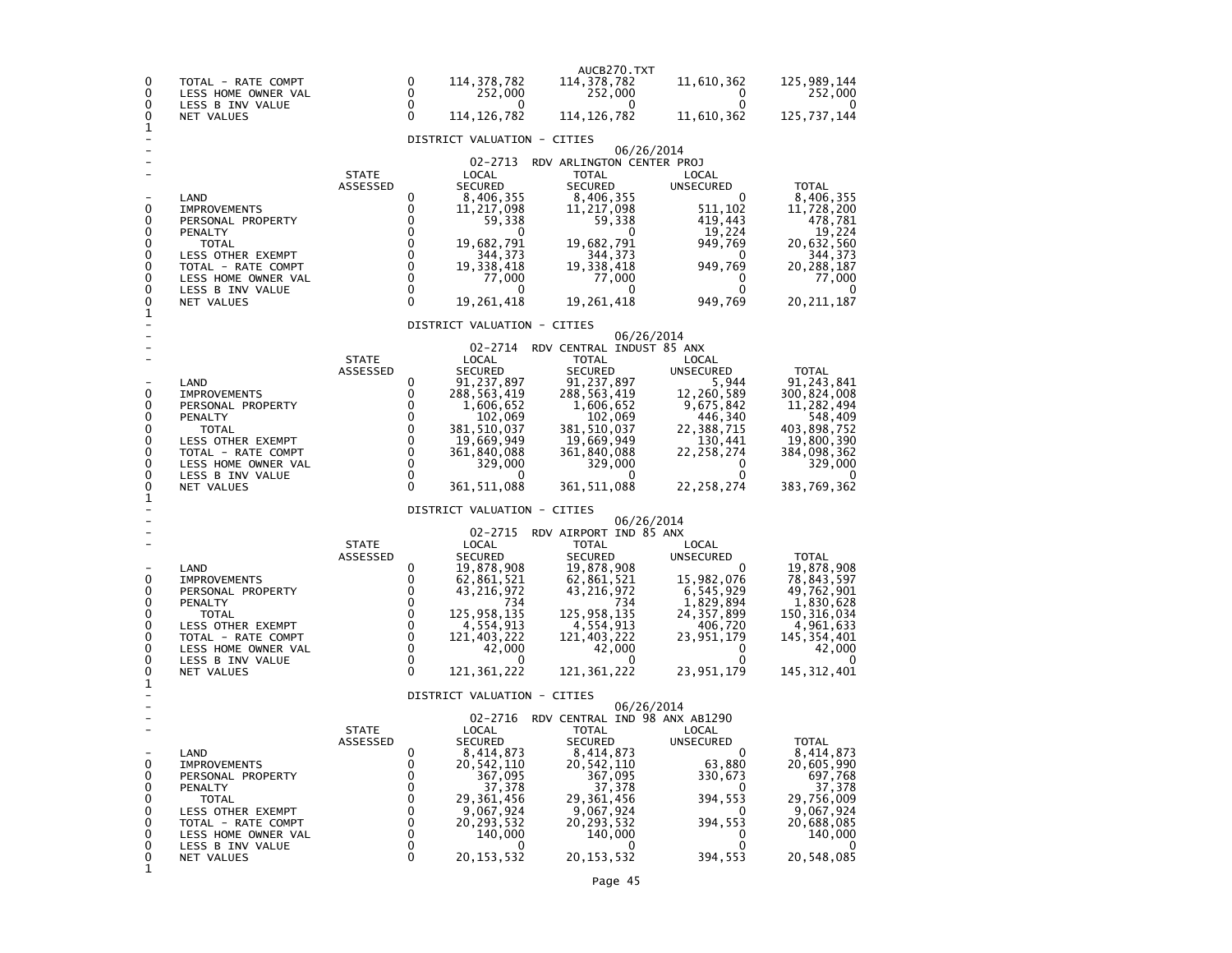|                              |                                         |                 |                                                             |            | AUCB270.TXT                                          |                              |                                |
|------------------------------|-----------------------------------------|-----------------|-------------------------------------------------------------|------------|------------------------------------------------------|------------------------------|--------------------------------|
|                              |                                         |                 | DISTRICT VALUATION - CITIES                                 |            | 06/26/2014                                           |                              |                                |
|                              |                                         |                 |                                                             |            | 02-2717 RDV MAGNOLIA CENTER PROJ AB1290              |                              |                                |
|                              |                                         | <b>STATE</b>    | LOCAL                                                       |            | <b>TOTAL</b>                                         | LOCAL                        |                                |
|                              | LAND                                    | ASSESSED        | <b>SECURED</b><br>$\Omega$                                  |            | <b>SECURED</b>                                       | UNSECURED<br>$\Omega$        | <b>TOTAL</b>                   |
| 0                            | <b>IMPROVEMENTS</b>                     |                 | 199,803,815<br>0<br>403,469,045                             |            | 199,803,815<br>403,469,045                           | 32,266,201                   | 199,803,815<br>435,735,246     |
| 0                            | PERSONAL PROPERTY                       |                 | 0<br>4,218,676                                              |            | 4,218,676                                            | 37, 117, 460                 | 41, 336, 136                   |
| 0                            | PENALTY                                 |                 | $\Omega$                                                    | 64,692     | 64,692                                               | $\frac{1}{2}$ , 212, 597     | 1,277,289                      |
| 0<br>0                       | <b>TOTAL</b>                            |                 | $\Omega$<br>607,556,228<br>$\mathbf 0$<br>22,893,260        |            | 607,556,228                                          | 70,596,258                   | 678, 152, 486                  |
| 0                            | LESS OTHER EXEMPT<br>TOTAL - RATE COMPT |                 | $\mathbf 0$<br>584,662,968                                  |            | 22,893,260<br>584,662,968                            | 79,064<br>70, 517, 194       | 22,972,324<br>655,180,162      |
| 0                            | LESS HOME OWNER VAL                     |                 | $\mathbf 0$                                                 | 532,000    | 532,000                                              | 0                            | 532,000                        |
| 0                            | LESS B INV VALUE                        |                 | 0                                                           | $^{\circ}$ | $^{\circ}$                                           | 0                            |                                |
| 0<br>$\overline{\mathbf{1}}$ | NET VALUES                              |                 | $\Omega$<br>584, 130, 968                                   |            | 584,130,968                                          | 70, 517, 194                 | 654, 648, 162                  |
|                              |                                         |                 | DISTRICT VALUATION - CITIES                                 |            |                                                      |                              |                                |
|                              |                                         |                 |                                                             |            | 06/26/2014                                           |                              |                                |
|                              |                                         |                 |                                                             |            | 02-2718 RDV ARLINGTON AMND 3 AB1290                  |                              |                                |
|                              |                                         | <b>STATE</b>    | LOCAL                                                       |            | <b>TOTAL</b>                                         | LOCAL                        |                                |
|                              | LAND                                    | ASSESSED        | <b>SECURED</b><br>0                                         |            | <b>SECURED</b>                                       | UNSECURED<br>1,591           | <b>TOTAL</b>                   |
| 0                            | IMPROVEMENTS                            |                 | 212, 485, 389<br>415, 262, 733<br>0                         |            | 212, 485, 389<br>415, 262, 733                       | 24,288,840                   | 212, 486, 980<br>439, 551, 573 |
| 0                            | PERSONAL PROPERTY                       |                 | $\Omega$<br>3,457,772                                       |            | 3,457,772                                            | 25, 116, 319                 | 28,574,091                     |
| 0<br>0                       | PENALTY                                 |                 | $\Omega$<br>$\mathbf 0$                                     | 36,655     | 36,655                                               | 1,984,625                    | 2,021,280                      |
| $\mathbf 0$                  | <b>TOTAL</b><br>LESS OTHER EXEMPT       |                 | 631, 242, 549<br>$\mathbf 0$<br>25,298,372                  |            | 631, 242, 549<br>25,298,372                          | 51, 391, 375                 | 682, 633, 924<br>25,298,372    |
| 0                            | TOTAL - RATE COMPT                      |                 | $\mathbf 0$<br>605, 944, 177                                |            | 605, 944, 177                                        | 51, 391, 375                 | 657, 335, 552                  |
| 0                            | LESS HOME OWNER VAL                     |                 | $\mathbf{0}$<br>3,631,600                                   |            | 3,631,600                                            | $\Omega$                     | 3,631,600                      |
| 0<br>0                       | LESS B INV VALUE                        |                 | $\mathbf 0$<br>$\Omega$                                     | 0          | 0<br>602, 312, 577                                   | $\Omega$<br>51, 391, 375     | 653,703,952                    |
| 1                            | NET VALUES                              |                 | 602, 312, 577                                               |            |                                                      |                              |                                |
|                              |                                         |                 | DISTRICT VALUATION - CITIES                                 |            |                                                      |                              |                                |
|                              |                                         |                 |                                                             |            | 06/26/2014                                           |                              |                                |
|                              |                                         | <b>STATE</b>    | LOCAL                                                       |            | 02-2719 RDV LA SIERRA/ARLANZA AB1290<br><b>TOTAL</b> | LOCAL                        |                                |
|                              |                                         | ASSESSED        | SECURED                                                     |            | <b>SECURED</b>                                       | UNSECURED                    | <b>TOTAL</b>                   |
|                              | LAND                                    |                 | 0<br>1,160,665,013                                          |            | 1,160,665,013                                        | 0                            | 1,160,665,013                  |
| 0                            | <b>IMPROVEMENTS</b>                     |                 | $\Omega$<br>2,949,831,588                                   |            | 2,949,831,588                                        | 113,669,434                  | 3,063,501,022                  |
| 0<br>0                       | PERSONAL PROPERTY<br>PENALTY            |                 | $\mathbf 0$<br>33,007,109<br>$\mathbf 0$                    | 128,011    | 33,007,109<br>128,011                                | 101, 742, 816<br>2,529,735   | 134,749,925<br>2,657,746       |
| 0                            | <b>TOTAL</b>                            |                 | $\mathbf 0$<br>4, 143, 631, 721                             |            | 4, 143, 631, 721                                     | 217,941,985                  | 4,361,573,706                  |
| 0                            | LESS OTHER EXEMPT                       |                 | $\mathbf 0$<br>393, 958, 414                                |            | 393, 958, 414                                        | 20,804,229                   | 414,762,643                    |
| 0<br>0                       | TOTAL - RATE COMPT                      |                 | $\mathbf 0$<br>3,749,673,307<br>$\mathbf 0$<br>38, 181, 147 |            | 3,749,673,307                                        | 197, 137, 756<br>$\Omega$    | 3,946,811,063                  |
| 0                            | LESS HOME OWNER VAL<br>LESS B INV VALUE |                 | $\mathbf 0$                                                 |            | 38, 181, 147                                         |                              | 38,181,147                     |
| 0                            | NET VALUES                              |                 | $\Omega$<br>3,711,492,160                                   |            | 3,711,492,160                                        | 197, 137, 756                | 3,908,629,916                  |
| 1                            |                                         |                 |                                                             |            |                                                      |                              |                                |
|                              |                                         |                 | DISTRICT VALUATION - CITIES                                 |            | 06/26/2014                                           |                              |                                |
|                              |                                         |                 |                                                             |            | 02-2721 CFD CITY RIVERSIDE 86-1                      |                              |                                |
|                              |                                         | <b>STATE</b>    | LOCAL                                                       |            | TOTAL                                                | LOCAL                        |                                |
|                              |                                         | <b>ASSESSED</b> | <b>SECURED</b><br>0                                         |            | <b>SECURED</b>                                       | <b>UNSECURED</b><br>$\Omega$ | <b>TOTAL</b>                   |
| 0                            | LAND<br><b>IMPROVEMENTS</b>             |                 | 588,417,459<br>0<br>1,678,614,555                           |            | 588, 417, 459<br>1,678,614,555                       | 11, 192, 885                 | 588, 417, 459<br>1,689,807,440 |
| 0                            | PERSONAL PROPERTY                       |                 | 0<br>2,081,084                                              |            | 2,081,084                                            | 9,825,179                    | 11,906,263                     |
| 0                            | PENALTY                                 |                 | $\mathbf 0$                                                 | 31,466     | 31,466                                               | 433,380                      | 464,846                        |
| 0<br>0                       | <b>TOTAL</b>                            |                 | $\mathbf 0$<br>2,269,144,564<br>$\mathbf 0$                 |            | 2,269,144,564                                        | 21,451,444                   | 2,290,596,008                  |
| 0                            | LESS OTHER EXEMPT<br>TOTAL - RATE COMPT |                 | 51,932,461<br>$\mathbf 0$<br>2, 217, 212, 103               |            | 51,932,461<br>2, 217, 212, 103                       | 114,898<br>21,336,546        | 52,047,359<br>2,238,548,649    |
| 0                            | LESS HOME OWNER VAL                     |                 | $\Omega$<br>25,860,800                                      |            | 25,860,800                                           | 0                            | 25,860,800                     |
| 0                            | LESS B INV VALUE                        |                 | $\Omega$                                                    |            | <sup>0</sup>                                         | $\Omega$                     |                                |
| 0<br>1                       | NET VALUES                              |                 | $\Omega$<br>2, 191, 351, 303                                |            | 2, 191, 351, 303                                     | 21,336,546                   | 2, 212, 687, 849               |
|                              |                                         |                 | DISTRICT VALUATION - CITIES                                 |            |                                                      |                              |                                |
|                              |                                         |                 |                                                             |            | 06/26/2014                                           |                              |                                |
|                              |                                         | <b>STATE</b>    | LOCAL                                                       |            | 02-2722 CFD CITY RIVERSIDE 90-1<br><b>TOTAL</b>      |                              |                                |
|                              |                                         | ASSESSED        | <b>SECURED</b>                                              |            | <b>SECURED</b>                                       | LOCAL<br><b>UNSECURED</b>    | <b>TOTAL</b>                   |
|                              |                                         |                 |                                                             |            | $\overline{ }$                                       |                              |                                |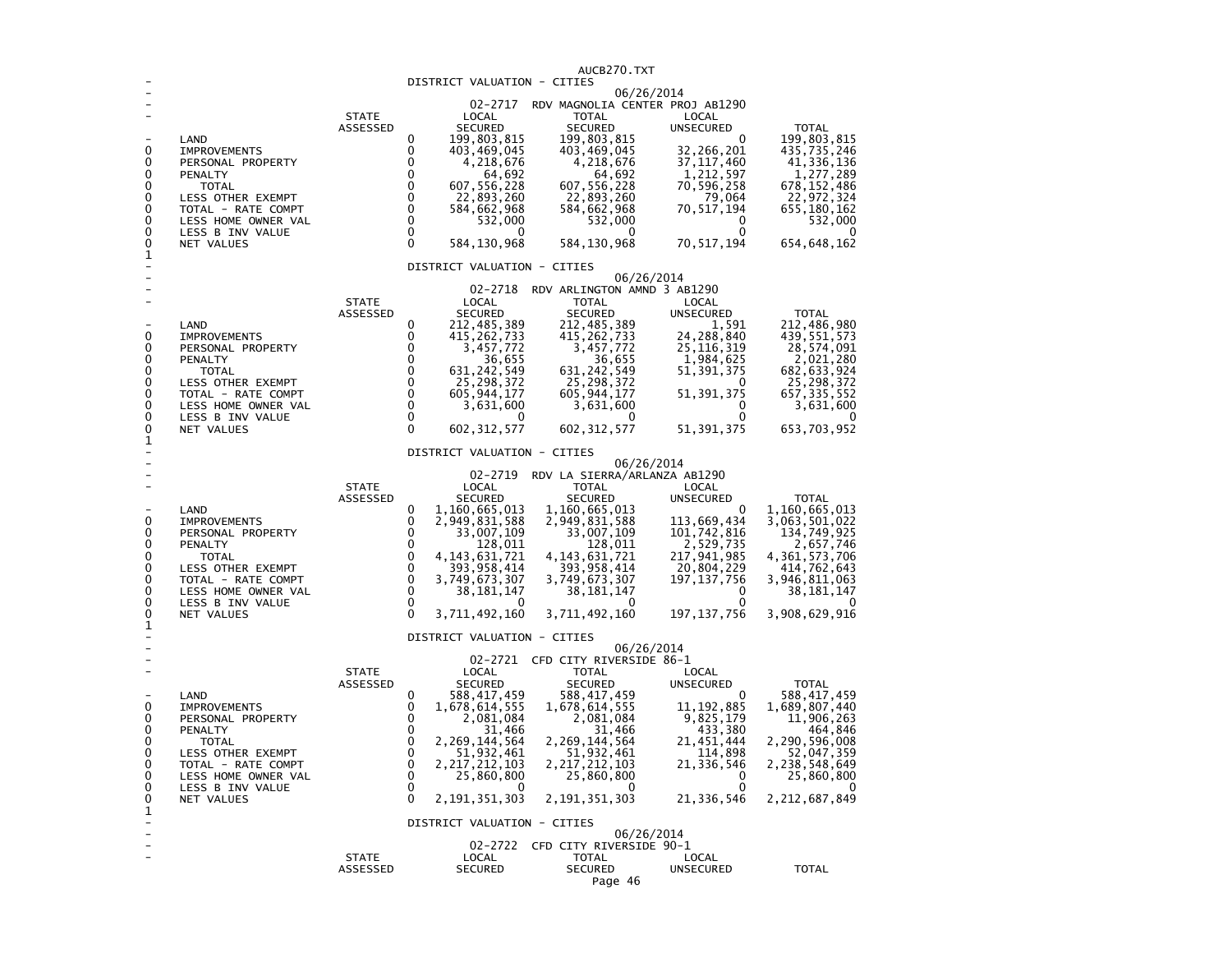| $\mathbf{0}$<br>0<br>0<br>0<br>0<br>0<br>0<br>0<br>0<br>1 | LAND<br><b>IMPROVEMENTS</b><br>PERSONAL PROPERTY<br>PENALTY<br><b>TOTAL</b><br>LESS OTHER EXEMPT<br>TOTAL - RATE COMPT<br>LESS HOME OWNER VAL<br>LESS B INV VALUE<br>NET VALUES |                          | $\mathbf 0$<br>81,632,898<br>$\Omega$<br>256,627,305<br>$\Omega$<br>629,136<br>0<br>$\mathbf 0$<br>338,889,339<br>0<br>237,371<br>$\mathbf 0$<br>338,651,968<br>$\mathbf 0$<br>2,752,400<br>0<br>0<br>$\mathbf{0}$<br>335,899,568<br>DISTRICT VALUATION - CITIES                                                            | AUCB270.TXT<br>81,632,898<br>256,627,305<br>629,136<br>338,889,339<br>237,371<br>338,651,968<br>2,752,400<br>0<br>335,899,568                                                           | 0<br>447,899<br>119,370<br>16,500<br>583,769<br>0<br>583,769<br>0<br>$\Omega$<br>583,769                                                           | 81,632,898<br>257,075,204<br>748,506<br>16,500<br>339,473,108<br>237,371<br>339,235,737<br>2,752,400<br>0<br>336, 483, 337               |
|-----------------------------------------------------------|---------------------------------------------------------------------------------------------------------------------------------------------------------------------------------|--------------------------|-----------------------------------------------------------------------------------------------------------------------------------------------------------------------------------------------------------------------------------------------------------------------------------------------------------------------------|-----------------------------------------------------------------------------------------------------------------------------------------------------------------------------------------|----------------------------------------------------------------------------------------------------------------------------------------------------|------------------------------------------------------------------------------------------------------------------------------------------|
| 0<br>0<br>0<br>0<br>0<br>0<br>0<br>0<br>0                 | LAND<br><b>IMPROVEMENTS</b><br>PERSONAL PROPERTY<br>PENALTY<br><b>TOTAL</b><br>LESS OTHER EXEMPT<br>TOTAL - RATE COMPT<br>LESS HOME OWNER VAL<br>LESS B INV VALUE<br>NET VALUES | <b>STATE</b><br>ASSESSED | 02-2723<br>LOCAL<br><b>SECURED</b><br>0<br>33,655,918<br>0<br>240,266,470<br>0<br>3,279,129<br>$\mathbf 0$<br>$\mathbf 0$<br>277,201,517<br>$\Omega$<br>$\Omega$<br>277,201,517<br>$\Omega$<br>0<br>$\Omega$<br>$\Omega$<br>$\Omega$<br>277,201,517                                                                         | CFD CITY RIVERSIDE 90-2<br>TOTAL<br><b>SECURED</b><br>33,655,918<br>240, 266, 470<br>3,279,129<br>$\Omega$<br>277, 201, 517<br>277,201,517<br>0<br>0<br>277, 201, 517                   | 06/26/2014<br>LOCAL<br>UNSECURED<br>$\Omega$<br>26,774,930<br>17,325,856<br>428,801<br>44,529,587<br>223,093<br>44,306,494<br>0<br>0<br>44,306,494 | <b>TOTAL</b><br>33,655,918<br>267,041,400<br>20,604,985<br>428,801<br>321,731,104<br>223,093<br>321,508,011<br>0<br>0<br>321,508,011     |
| 1                                                         |                                                                                                                                                                                 |                          | DISTRICT VALUATION - CITIES                                                                                                                                                                                                                                                                                                 |                                                                                                                                                                                         | 06/26/2014                                                                                                                                         |                                                                                                                                          |
| 0<br>0<br>0<br>0<br>0<br>0<br>0<br>0<br>0<br>1            | LAND<br><b>IMPROVEMENTS</b><br>PERSONAL PROPERTY<br>PENALTY<br><b>TOTAL</b><br>LESS OTHER EXEMPT<br>TOTAL - RATE COMPT<br>LESS HOME OWNER VAL<br>LESS B INV VALUE<br>NET VALUES | <b>STATE</b><br>ASSESSED | 02-2724<br>LOCAL<br><b>SECURED</b><br>50,043,374<br>0<br>0<br>117,831,160<br>0<br>11,348,448<br>$\Omega$<br>0<br>$\mathbf 0$<br>179,222,982<br>$\mathbf 0$<br>58,902,971<br>$\mathbf 0$<br>120,320,011<br>$\mathbf 0$<br>407,400<br>$\mathbf 0$<br>$^{\circ}$<br>$\mathbf{0}$<br>119,912,611<br>DISTRICT VALUATION - CITIES | RDV ARLINGTON 3 04AX ABCD AB1290<br>TOTAL<br><b>SECURED</b><br>50,043,374<br>117,831,160<br>11, 348, 448<br>0<br>179, 222, 982<br>58,902,971<br>120, 320, 011<br>407,400<br>119,912,611 | LOCAL<br>UNSECURED<br>0<br>3,057,332<br>6,555,245<br>237,335<br>9,849,912<br>0<br>9,849,912<br>0<br>0<br>9,849,912                                 | <b>TOTAL</b><br>50,043,374<br>120,888,492<br>17,903,693<br>237,335<br>189.072.894<br>58,902,971<br>130,169,923<br>407,400<br>129,762,523 |
| 0<br>0<br>0<br>0<br>0<br>0<br>0<br>0<br>0<br>1            | LAND<br>IMPROVEMENTS<br>PERSONAL PROPERTY<br>PENALTY<br><b>TOTAL</b><br>LESS OTHER EXEMPT<br>TOTAL - RATE COMPT<br>LESS HOME OWNER VAL<br>LESS B INV VALUE<br>NET VALUES        | <b>STATE</b><br>ASSESSED | 02-2725<br>LOCAL<br><b>SECURED</b><br>0<br>31,225,160<br>$\Omega$<br>74,966,741<br>0<br>958,122<br>$\Omega$<br>$\Omega$<br>107,150,023<br>0<br>0<br>107,150,023<br>0<br>0<br>0<br>0<br>$\Omega$<br>107, 150, 023                                                                                                            | RDV ARLINGTON 3 04AX E&F AB1290<br>TOTAL<br><b>SECURED</b><br>31, 225, 160<br>74,966,741<br>958,122<br>0<br>107, 150, 023<br>107, 150, 023<br>0<br>107, 150, 023                        | 06/26/2014<br>LOCAL<br><b>UNSECURED</b><br>0<br>2,244,182<br>6,224,594<br>5,669<br>8,474,445<br>0<br>8,474,445<br>0<br>0<br>8,474,445              | TOTAL<br>31,225,160<br>77,210,923<br>7,182,716<br>5,669<br>115,624,468<br>115,624,468<br>0<br>0<br>115,624,468                           |
| ۰<br>$\overline{\phantom{0}}$<br>0<br>0<br>0<br>0         | LAND<br><b>IMPROVEMENTS</b><br>PERSONAL PROPERTY<br>PENALTY<br><b>TOTAL</b>                                                                                                     | <b>STATE</b><br>ASSESSED | DISTRICT VALUATION - CITIES<br>02-2726<br>LOCAL<br><b>SECURED</b><br>0<br>408,079,230<br>0<br>965,673,543<br>0<br>9,540,237<br>0<br>31,429<br>$\Omega$<br>1,383,324,439                                                                                                                                                     | RDV HUNTER PARK/NORTHSIDE AB1290<br><b>TOTAL</b><br><b>SECURED</b><br>408,079,230<br>965, 673, 543<br>9,540,237<br>31,429<br>1,383,324,439<br>Page 47                                   | 06/26/2014<br>LOCAL<br>UNSECURED<br>10,551<br>98,421,961<br>85,964,950<br>1,232,723<br>185,630,185                                                 | <b>TOTAL</b><br>408,089,781<br>1,064,095,504<br>95,505,187<br>1,264,152<br>1,568,954,624                                                 |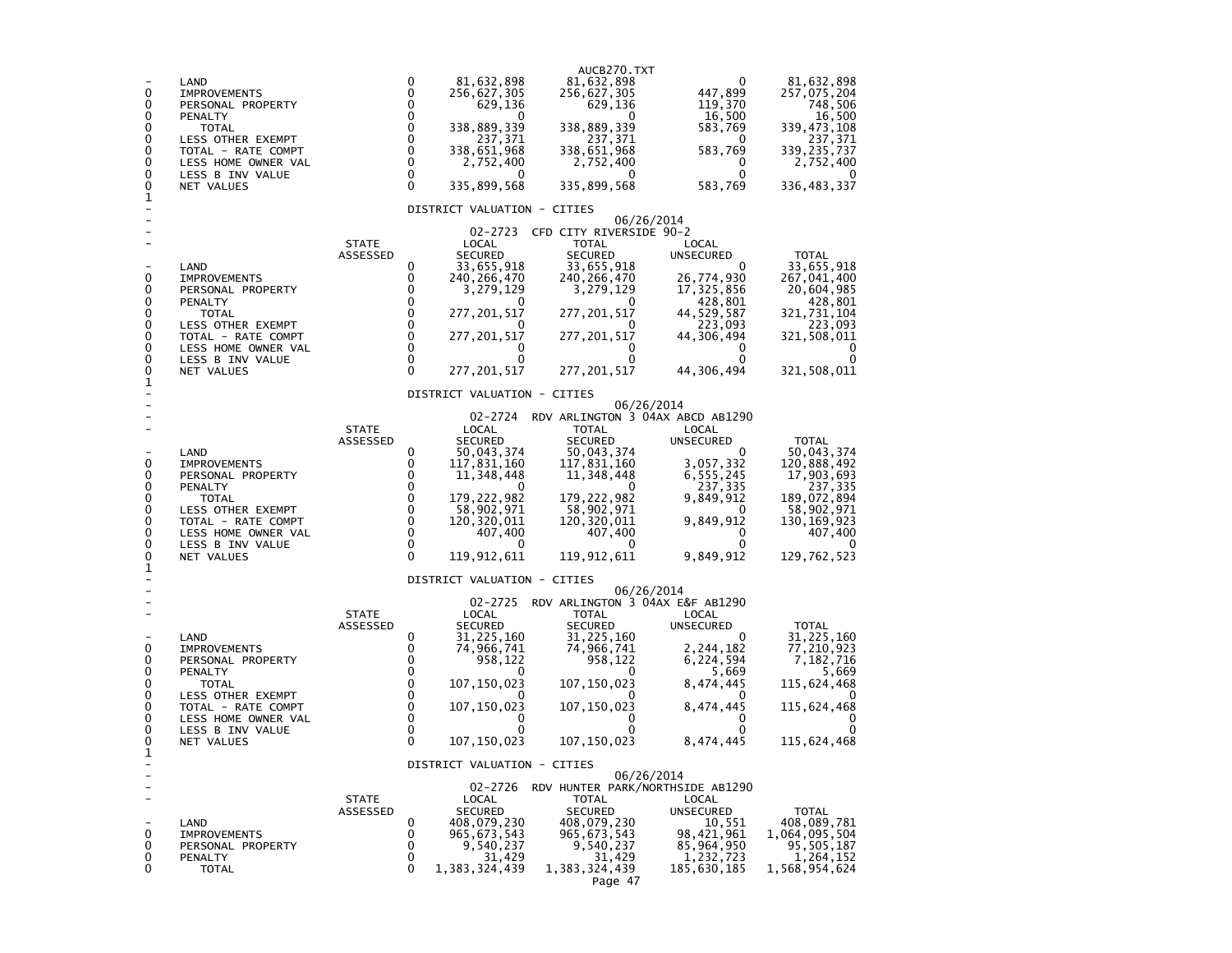| 0<br>0<br>0<br>0<br>0                          | LESS OTHER EXEMPT<br>TOTAL - RATE COMPT<br>LESS HOME OWNER VAL<br>LESS B INV VALUE<br>NET VALUES                                                                                       |                          | 0<br>0<br>0<br>0<br>$\Omega$                                                               | 36,225,107<br>1,347,099,332<br>8,361,081<br>0<br>1,338,738,251                                                                                                                                          | AUCB270.TXT<br>36, 225, 107<br>1,347,099,332<br>8,361,081<br>0<br>1,338,738,251                                                                                                                           | 570,764<br>185,059,421<br>0<br>$\Omega$<br>185,059,421                                                                                          | 36,795,871<br>1,532,158,753<br>8,361,081<br>0<br>1,523,797,672                                                                                       |
|------------------------------------------------|----------------------------------------------------------------------------------------------------------------------------------------------------------------------------------------|--------------------------|--------------------------------------------------------------------------------------------|---------------------------------------------------------------------------------------------------------------------------------------------------------------------------------------------------------|-----------------------------------------------------------------------------------------------------------------------------------------------------------------------------------------------------------|-------------------------------------------------------------------------------------------------------------------------------------------------|------------------------------------------------------------------------------------------------------------------------------------------------------|
| 1                                              |                                                                                                                                                                                        |                          |                                                                                            | DISTRICT VALUATION - CITIES                                                                                                                                                                             |                                                                                                                                                                                                           |                                                                                                                                                 |                                                                                                                                                      |
| 0<br>0<br>0<br>0<br>0<br>0<br>0<br>0<br>0<br>1 | LAND<br><b>IMPROVEMENTS</b><br>PERSONAL PROPERTY<br>PENALTY<br><b>TOTAL</b><br>LESS OTHER EXEMPT<br>TOTAL - RATE COMPT<br>LESS HOME OWNER VAL<br>LESS B INV VALUE<br>NET VALUES        | <b>STATE</b><br>ASSESSED | 0<br>0<br>$\Omega$<br>$\mathbf 0$<br>0<br>$\mathbf 0$<br>0<br>$\mathbf 0$<br>0<br>$\Omega$ | 02-2802<br>LOCAL<br><b>SECURED</b><br>753,630,848<br>1,593,562,632<br>4,741,597<br>61,645<br>2,351,996,722<br>52,803,668<br>2,299,193,054<br>38,188,958<br>2,261,004,096<br>DISTRICT VALUATION - CITIES | CITY OF SAN JACINTO ANX<br><b>TOTAL</b><br><b>SECURED</b><br>753,630,848<br>1,593,562,632<br>4,741,597<br>61,645<br>2,351,996,722<br>52,803,668<br>2,299,193,054<br>38,188,958<br>0<br>2, 261, 004, 096   | 06/26/2014<br>LOCAL<br>UNSECURED<br>12,399<br>25,207,754<br>30,498,878<br>640,755<br>56,359,786<br>63,869<br>56,295,917<br>0<br>0<br>56,295,917 | <b>TOTAL</b><br>753,643,247<br>1,618,770,386<br>35,240,475<br>702,400<br>2,408,356,508<br>52,867,537<br>2,355,488,971<br>38,188,958<br>2,317,300,013 |
|                                                |                                                                                                                                                                                        |                          |                                                                                            |                                                                                                                                                                                                         |                                                                                                                                                                                                           | 06/26/2014                                                                                                                                      |                                                                                                                                                      |
| 0<br>0<br>0<br>0<br>0<br>0<br>0<br>0<br>0<br>1 | LAND<br><b>IMPROVEMENTS</b><br>PERSONAL PROPERTY<br><b>PENALTY</b><br><b>TOTAL</b><br>LESS OTHER EXEMPT<br>TOTAL - RATE COMPT<br>LESS HOME OWNER VAL<br>LESS B INV VALUE<br>NET VALUES | <b>STATE</b><br>ASSESSED | 0<br>0<br>0<br>0<br>0<br>0<br>0<br>$\mathbf 0$<br>$\mathbf 0$<br>$\Omega$                  | 02-2803<br>LOCAL<br><b>SECURED</b><br>123,461,603<br>235,536,997<br>591,866<br>35,782<br>359,626,248<br>8,240,950<br>351,385,298<br>4,484,698<br>0<br>346,900,600                                       | RDV CITY OF SAN JACINTO<br><b>TOTAL</b><br><b>SECURED</b><br>123,461,603<br>235,536,997<br>591,866<br>35,782<br>359,626,248<br>8,240,950<br>351,385,298<br>4,484,698<br>0<br>346,900,600                  | LOCAL<br>UNSECURED<br>12,399<br>9,896,567<br>12,042,721<br>311,244<br>22,262,931<br>0<br>22,262,931<br>0<br>0<br>22,262,931                     | <b>TOTAL</b><br>123,474,002<br>245,433,564<br>12,634,587<br>347,026<br>381,889,179<br>8,240,950<br>373,648,229<br>4,484,698<br>369,163,531           |
|                                                |                                                                                                                                                                                        |                          |                                                                                            | DISTRICT VALUATION - CITIES                                                                                                                                                                             |                                                                                                                                                                                                           | 06/26/2014                                                                                                                                      |                                                                                                                                                      |
| 0<br>0<br>0<br>0<br>0<br>0<br>0<br>0<br>0<br>1 | LAND<br><b>IMPROVEMENTS</b><br>PERSONAL PROPERTY<br>PENALTY<br><b>TOTAL</b><br>LESS OTHER EXEMPT<br>TOTAL - RATE COMPT<br>LESS HOME OWNER VAL<br>LESS B INV VALUE<br>NET VALUES        | <b>STATE</b><br>ASSESSED | 0<br>0<br>0<br>0<br>0<br>$\mathbf 0$<br>0<br>0<br>0<br>$\Omega$                            | 02-2804<br>LOCAL<br><b>SECURED</b><br>18,920,647<br>24,000,322<br>1,458,150<br>44,379,119<br>124,932<br>44,254,187<br>593,600<br>0<br>43,660,587                                                        | RDV SOBOBA SPRINGS PLT PROJ AREA<br>TOTAL<br><b>SECURED</b><br>18,920,647<br>24,000,322<br>1,458,150<br>44, 379, 119<br>124,932<br>44,254,187<br>593,600<br>0<br>43,660,587                               | LOCAL<br>UNSECURED<br>0<br>0<br>142,620<br>O<br>142,620<br>0<br>142,620<br>0<br>0<br>142,620                                                    | <b>TOTAL</b><br>18,920,647<br>24,000,322<br>1,600,770<br>44,521,739<br>124,932<br>44,396,807<br>593,600<br>$\mathbf{U}$<br>43,803,207                |
|                                                |                                                                                                                                                                                        |                          |                                                                                            | DISTRICT VALUATION - CITIES                                                                                                                                                                             |                                                                                                                                                                                                           |                                                                                                                                                 |                                                                                                                                                      |
| ÷<br>0<br>0<br>0<br>0<br>0<br>0<br>0<br>0<br>0 | LAND<br><b>IMPROVEMENTS</b><br>PERSONAL PROPERTY<br>PENALTY<br><b>TOTAL</b><br>LESS OTHER EXEMPT<br>TOTAL - RATE COMPT<br>LESS HOME OWNER VAL<br>LESS B INV VALUE<br>NET VALUES        | <b>STATE</b><br>ASSESSED | 0<br>0<br>0<br>0<br>$\mathbf 0$<br>0<br>0<br>0<br>0<br>0                                   | 02-2805<br>LOCAL<br><b>SECURED</b><br>83,464,348<br>124,618,920<br>432,670<br>22,564<br>208, 538, 502<br>11,513,113<br>197,025,389<br>1,118,600<br>195,906,789                                          | RDV SAN JACINTO AMND AB1290<br><b>TOTAL</b><br><b>SECURED</b><br>83,464,348<br>124,618,920<br>432,670<br>22,564<br>208, 538, 502<br>11,513,113<br>197,025,389<br>1,118,600<br>0<br>195,906,789<br>Page 48 | 06/26/2014<br>LOCAL<br><b>UNSECURED</b><br>0<br>8,133,713<br>11,957,335<br>233,295<br>20,324,343<br>0<br>20, 324, 343<br>0<br>0<br>20, 324, 343 | <b>TOTAL</b><br>83,464,348<br>132,752,633<br>12,390,005<br>255,859<br>228,862,845<br>11,513,113<br>217, 349, 732<br>1,118,600<br>216, 231, 132       |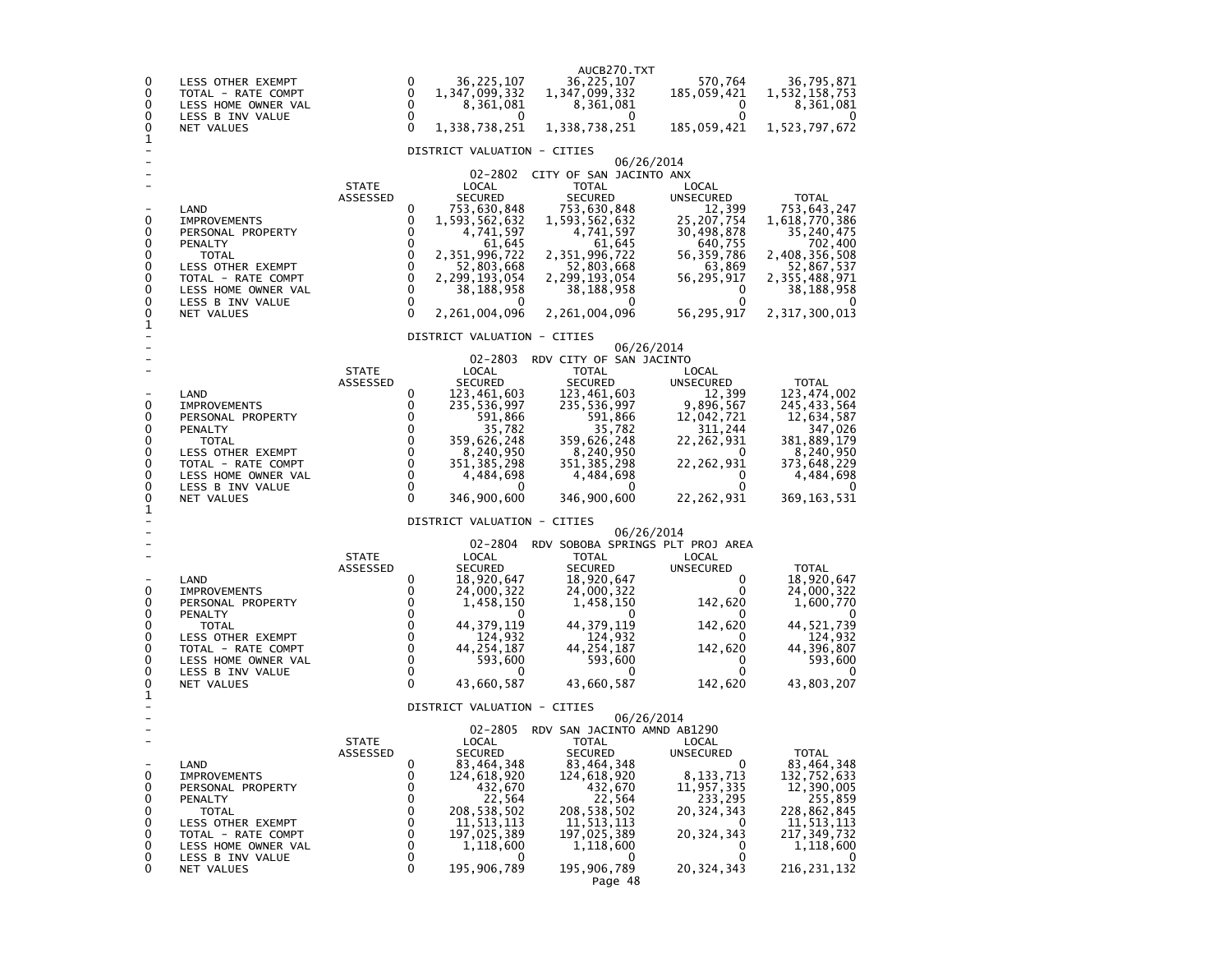|                          |                                           |              |                                                             | AUCBZ7U.IXI                                           |                            |                                    |
|--------------------------|-------------------------------------------|--------------|-------------------------------------------------------------|-------------------------------------------------------|----------------------------|------------------------------------|
|                          |                                           |              | DISTRICT VALUATION - CITIES                                 |                                                       |                            |                                    |
|                          |                                           |              |                                                             | 06/26/2014                                            |                            |                                    |
|                          |                                           | <b>STATE</b> | $02 - 2900$<br>LOCAL                                        | CITY OF TEMECULA<br><b>TOTAL</b>                      | LOCAL                      |                                    |
|                          |                                           | ASSESSED     | <b>SECURED</b>                                              | <b>SECURED</b>                                        | <b>UNSECURED</b>           | <b>TOTAL</b>                       |
|                          | LAND                                      |              | 0<br>3,457,190,421                                          | 3,457,190,421                                         | 60,241                     | 3,457,250,662                      |
| 0                        | <b>IMPROVEMENTS</b>                       |              | 0<br>9,405,518,730                                          | 9,405,518,730                                         | 338,272,644                | 9,743,791,374                      |
| 0<br>0                   | PERSONAL PROPERTY<br>PENALTY              |              | 0<br>38,278,566<br>0<br>396,783                             | 38,278,566<br>396,783                                 | 303, 135, 334<br>4,880,363 | 341, 413, 900<br>5, 277, 146       |
| 0                        | <b>TOTAL</b>                              |              | 0<br>12,901,384,500                                         | 12,901,384,500                                        | 646, 348, 582              | 13,547,733,082                     |
| 0                        | LESS OTHER EXEMPT                         |              | 0<br>180,463,961                                            | 180,463,961                                           | 2,413,134                  | 182,877,095                        |
| 0<br>0                   | TOTAL - RATE COMPT<br>LESS HOME OWNER VAL |              | $\mathbf 0$<br>12,720,920,539<br>$\mathbf 0$<br>108,001,310 | 12,720,920,539<br>108,001,310                         | 643, 935, 448<br>0         | 13, 364, 855, 987<br>108,001,310   |
| 0                        | LESS B INV VALUE                          |              | 0<br>0                                                      | 0                                                     | $\Omega$                   |                                    |
| 0<br>1                   | NET VALUES                                |              | 0<br>12,612,919,229                                         | 12,612,919,229                                        | 643, 935, 448              | 13, 256, 854, 677                  |
|                          |                                           |              | DISTRICT VALUATION - CITIES                                 | 06/26/2014                                            |                            |                                    |
|                          |                                           |              | 02-2910                                                     | RDV TEMECULA PROJ 1-1988                              |                            |                                    |
|                          |                                           | <b>STATE</b> | LOCAL                                                       | <b>TOTAL</b>                                          | LOCAL                      |                                    |
|                          |                                           | ASSESSED     | <b>SECURED</b><br>0                                         | <b>SECURED</b>                                        | <b>UNSECURED</b>           | <b>TOTAL</b>                       |
| 0                        | LAND<br><b>IMPROVEMENTS</b>               |              | 522,974,736<br>1,281,308,878<br>0                           | 522,974,736<br>1,281,308,878                          | 60,241<br>219, 285, 866    | 523,034,977<br>1,500,594,744       |
| 0                        | PERSONAL PROPERTY                         |              | 0<br>19,501,019                                             | 19,501,019                                            | 146,484,445                | 165,985,464                        |
| 0<br>0                   | PENALTY                                   |              | 0<br>58,076<br>0<br>1,823,842,709                           | 58,076                                                | 2,418,154                  | 2,476,230                          |
| 0                        | TOTAL<br><b>LESS OTHER EXEMPT</b>         |              | 0<br>37,267,015                                             | 1,823,842,709<br>37,267,015                           | 368, 248, 706<br>853,783   | 2,192,091,415<br>38,120,798        |
| 0                        | TOTAL - RATE COMPT                        |              | $\mathbf 0$<br>1,786,575,694                                | 1,786,575,694                                         | 367, 394, 923              | 2,153,970,617                      |
| 0<br>0                   | LESS HOME OWNER VAL<br>LESS B INV VALUE   |              | 0<br>595,000<br>0<br>0                                      | 595,000<br>0                                          | 0<br>$\Omega$              | 595,000                            |
| 0<br>1                   | NET VALUES                                |              | $\Omega$<br>1,785,980,694                                   | 1,785,980,694                                         | 367, 394, 923              | 2, 153, 375, 617                   |
|                          |                                           |              | DISTRICT VALUATION - CITIES                                 | 06/26/2014                                            |                            |                                    |
|                          |                                           |              | 02-2917                                                     | CITY OF TEMECULA INC DISPUTE                          |                            |                                    |
|                          |                                           | <b>STATE</b> | LOCAL                                                       | <b>TOTAL</b>                                          | LOCAL                      |                                    |
|                          | LAND                                      | ASSESSED     | <b>SECURED</b><br>0<br>3,452,788,013                        | <b>SECURED</b><br>3,452,788,013                       | <b>UNSECURED</b><br>60,241 | <b>TOTAL</b><br>3,452,848,254      |
| 0                        | <b>IMPROVEMENTS</b>                       |              | 0<br>9,404,792,747                                          | 9,404,792,747                                         | 338, 272, 644              | 9,743,065,391                      |
| 0<br>0                   | PERSONAL PROPERTY                         |              | 0<br>38,278,566<br>0                                        | 38,278,566                                            | 303, 135, 334              | 341,413,900                        |
| 0                        | PENALTY<br>TOTAL                          |              | 396,783<br>0<br>12,896,256,109                              | 396,783<br>12,896,256,109                             | 4,880,363<br>646, 348, 582 | 5,277,146<br>13,542,604,691        |
| 0                        | LESS OTHER EXEMPT                         |              | 0<br>177,299,208                                            | 177,299,208                                           | 2,413,134                  | 179,712,342                        |
| 0<br>0                   | TOTAL - RATE COMPT<br>LESS HOME OWNER VAL |              | 0<br>12,718,956,901<br>0<br>107,987,310                     | 12,718,956,901<br>107,987,310                         | 643, 935, 448<br>0         | 13, 362, 892, 349<br>107, 987, 310 |
| 0                        | LESS B INV VALUE                          |              | 0<br>0                                                      | 0                                                     | 0                          |                                    |
| 0<br>1                   | NET VALUES                                |              | 0<br>12,610,969,591                                         | 12,610,969,591                                        | 643,935,448                | 13, 254, 905, 039                  |
|                          |                                           |              | DISTRICT VALUATION - CITIES                                 |                                                       |                            |                                    |
|                          |                                           |              | 02-3100                                                     | 06/26/2014<br>CITY OF MENIFEE                         |                            |                                    |
|                          |                                           | <b>STATE</b> | LOCAL                                                       | <b>TOTAL</b>                                          | LOCAL                      |                                    |
|                          |                                           | ASSESSED     | <b>SECURED</b>                                              | <b>SECURED</b>                                        | UNSECURED<br>0             | <b>TOTAL</b>                       |
| 0                        | LAND<br><b>IMPROVEMENTS</b>               |              | 0<br>2,426,960,804<br>0<br>4,659,644,439                    | 2,426,960,804<br>4,659,644,439                        | 32,677,076                 | 2,426,960,804<br>4,692,321,515     |
| 0                        | PERSONAL PROPERTY                         |              | 0<br>5,799,496                                              | 5,799,496                                             | 59, 213, 368               | 65,012,864                         |
| 0<br>0                   | PENALTY                                   |              | 0<br>37,301<br>0<br>7,092,442,040                           | 37,301<br>7,092,442,040                               | 679,308<br>92,569,752      | 716,609                            |
| 0                        | TOTAL<br>LESS OTHER EXEMPT                |              | 0<br>124,819,659                                            | 124,819,659                                           | 108,944                    | 7,185,011,792<br>124,928,603       |
| 0                        | TOTAL - RATE COMPT                        |              | 0<br>6,967,622,381                                          | 6,967,622,381                                         | 92,460,808                 | 7,060,083,189                      |
| 0<br>0                   | LESS HOME OWNER VAL<br>LESS B INV VALUE   |              | 0<br>104,498,771<br>0<br>$\Omega$                           | 104,498,771<br>0                                      | 0<br>0                     | 104,498,771                        |
| 0<br>1                   | NET VALUES                                |              | 0<br>6,863,123,610                                          | 6,863,123,610                                         | 92,460,808                 | 6,955,584,418                      |
| $\overline{\phantom{m}}$ |                                           |              | DISTRICT VALUATION - CITIES                                 |                                                       |                            |                                    |
|                          |                                           |              |                                                             | 06/26/2014<br>02-3110 CITY OF MENIFEE FIRE PROTECTION |                            |                                    |
|                          |                                           | <b>STATE</b> | LOCAL                                                       | <b>TOTAL</b>                                          | LOCAL                      |                                    |
|                          |                                           |              |                                                             | Page 49                                               |                            |                                    |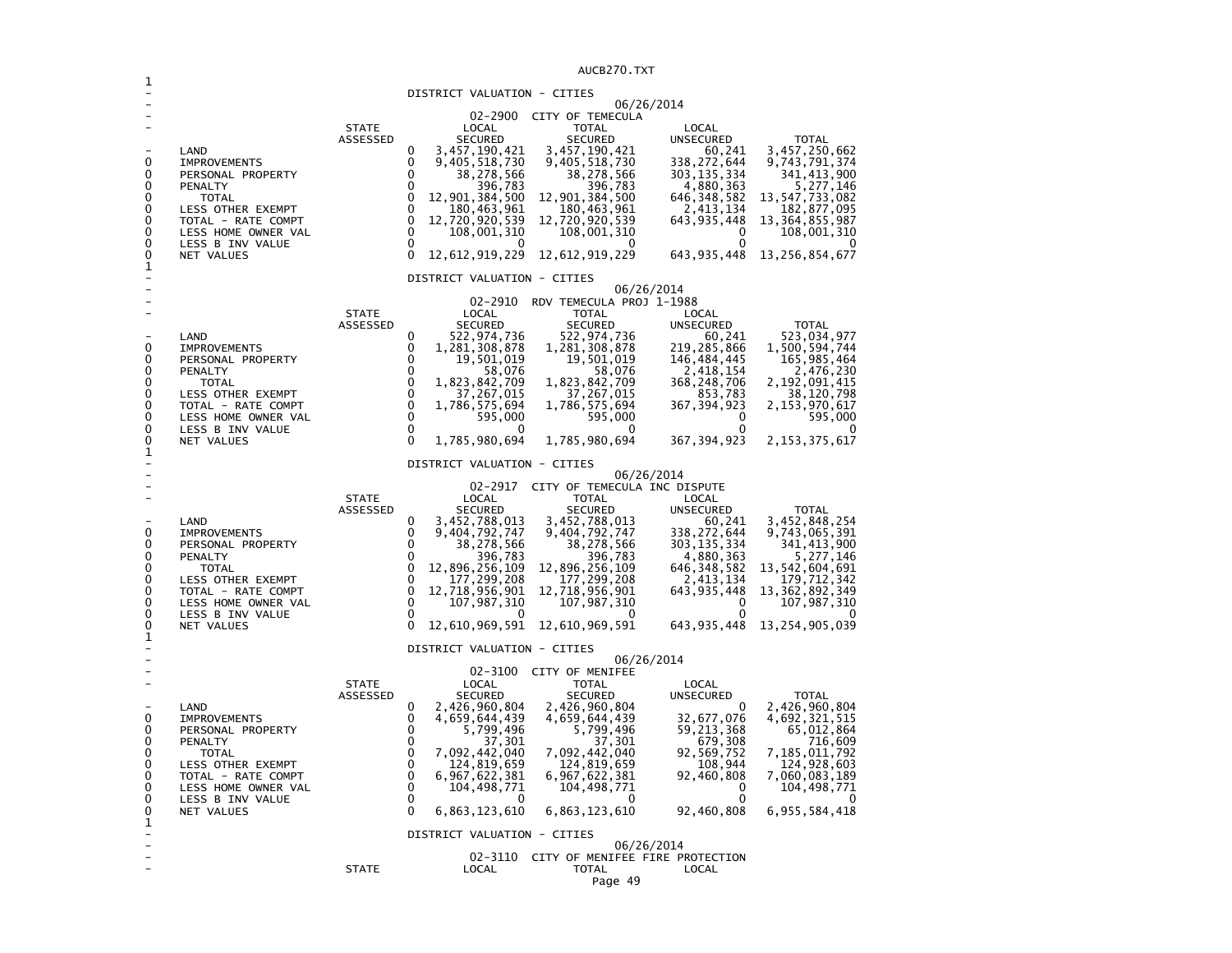| 0<br>0<br>0<br>0<br>0<br>0<br>0<br>0<br>0<br>1      | LAND<br><b>IMPROVEMENTS</b><br>PERSONAL PROPERTY<br>PENALTY<br><b>TOTAL</b><br>LESS OTHER EXEMPT<br>TOTAL - RATE COMPT<br>LESS HOME OWNER VAL<br>LESS B INV VALUE<br>NET VALUES | ASSESSED                 | 0<br>0<br>0<br>0<br>0<br>0<br>0<br>$\mathbf 0$<br>$\Omega$<br>$\Omega$                     | <b>SECURED</b><br>2,426,960,804<br>4,659,644,439<br>5,799,496<br>37,301<br>7,092,442,040<br>124,819,659<br>6,967,622,381<br>104,498,771<br>6,863,123,610<br>DISTRICT VALUATION - CITIES | AUCB270.TXT<br><b>SECURED</b><br>2,426,960,804<br>4,659,644,439<br>5,799,496<br>37,301<br>7,092,442,040<br>124,819,659<br>6,967,622,381<br>104,498,771<br>6,863,123,610                                 | UNSECURED<br>0<br>32,677,076<br>59,213,368<br>679,308<br>92,569,752<br>108,944<br>92,460,808<br>0<br>0<br>92,460,808                                 | <b>TOTAL</b><br>2,426,960,804<br>4,692,321,515<br>65,012,864<br>716,609<br>7,185,011,792<br>124,928,603<br>7,060,083,189<br>104,498,771<br>6,955,584,418             |
|-----------------------------------------------------|---------------------------------------------------------------------------------------------------------------------------------------------------------------------------------|--------------------------|--------------------------------------------------------------------------------------------|-----------------------------------------------------------------------------------------------------------------------------------------------------------------------------------------|---------------------------------------------------------------------------------------------------------------------------------------------------------------------------------------------------------|------------------------------------------------------------------------------------------------------------------------------------------------------|----------------------------------------------------------------------------------------------------------------------------------------------------------------------|
| 0<br>0<br>0<br>0<br>0<br>0<br>0<br>0<br>0           | LAND<br><b>IMPROVEMENTS</b><br>PERSONAL PROPERTY<br>PENALTY<br><b>TOTAL</b><br>LESS OTHER EXEMPT<br>TOTAL - RATE COMPT<br>LESS HOME OWNER VAL<br>LESS B INV VALUE<br>NET VALUES | <b>STATE</b><br>ASSESSED | 0<br>0<br>0<br>0<br>$\mathbf 0$<br>0<br>$\mathbf 0$<br>$\mathbf 0$<br>0<br>$\Omega$        | 02-3200<br>LOCAL<br><b>SECURED</b><br>885,026,056<br>1,749,579,774<br>637,485<br>32,902<br>2,635,276,217<br>76,658,338<br>2,558,617,879<br>34,997,920<br>2,523,619,959                  | CITY OF WILDOMAR<br><b>TOTAL</b><br><b>SECURED</b><br>885,026,056<br>1,749,579,774<br>637,485<br>32,902<br>2,635,276,217<br>76,658,338<br>2,558,617,879<br>34,997,920<br>2,523,619,959                  | 06/26/2014<br>LOCAL<br><b>UNSECURED</b><br>0<br>15, 165, 459<br>42,375,692<br>362,140<br>57,903,291<br>161,578<br>57,741,713<br>0<br>0<br>57,741,713 | <b>TOTAL</b><br>885,026,056<br>1,764,745,233<br>43,013,177<br>395,042<br>2,693,179,508<br>76,819,916<br>2,616,359,592<br>34,997,920<br>$\mathbf{U}$<br>2,581,361,672 |
| 1<br>0<br>0<br>0<br>0<br>0<br>0<br>0<br>0<br>0<br>1 | LAND<br><b>IMPROVEMENTS</b><br>PERSONAL PROPERTY<br>PENALTY<br><b>TOTAL</b><br>LESS OTHER EXEMPT<br>TOTAL - RATE COMPT<br>LESS HOME OWNER VAL<br>LESS B INV VALUE<br>NET VALUES | <b>STATE</b><br>ASSESSED | 0<br>0<br>$\Omega$<br>0<br>$\mathbf 0$<br>$\mathbf 0$<br>$\mathbf 0$<br>0<br>0<br>$\Omega$ | DISTRICT VALUATION - CITIES<br>LOCAL<br>SECURED<br>885,026,056<br>1,749,579,774<br>637,485<br>32,902<br>2,635,276,217<br>76,658,338<br>2,558,617,879<br>34,997,920<br>2,523,619,959     | 02-3210 CITY OF WILDOMAR FIRE PROTECTION<br>TOTAL<br><b>SECURED</b><br>885,026,056<br>1,749,579,774<br>637,485<br>32,902<br>2,635,276,217<br>76,658,338<br>2,558,617,879<br>34,997,920<br>2,523,619,959 | 06/26/2014<br>LOCAL<br>UNSECURED<br>0<br>15, 165, 459<br>42, 375, 692<br>362,140<br>57,903,291<br>161,578<br>57,741,713<br>0<br>0<br>57,741,713      | <b>TOTAL</b><br>885,026,056<br>1,764,745,233<br>43,013,177<br>395,042<br>2,693,179,508<br>76,819,916<br>2,616,359,592<br>34,997,920<br>2,581,361,672                 |
| 0<br>0<br>0<br>0<br>0<br>0<br>0<br>0<br>0<br>1      | LAND<br><b>IMPROVEMENTS</b><br>PERSONAL PROPERTY<br>PENALTY<br><b>TOTAL</b><br>LESS OTHER EXEMPT<br>TOTAL - RATE COMPT<br>LESS HOME OWNER VAL<br>LESS B INV VALUE<br>NET VALUES | <b>STATE</b><br>ASSESSED | 0<br>0<br>0<br>0<br>0<br>0<br>0<br>0<br>$\mathbf 0$<br>$\Omega$                            | DISTRICT VALUATION - CITIES<br>02-3300<br>LOCAL<br><b>SECURED</b><br>3,453,036<br>3,205,875<br>0<br>6,658,911<br>6,658,911<br>U<br>0<br>6,658,911                                       | CORON MRG&AD PRJ A&S MAIN-AB1290<br>TOTAL<br><b>SECURED</b><br>3,453,036<br>3,205,875<br>0<br>n<br>6,658,911<br>6,658,911<br>0<br>0<br>6,658,911                                                        | 06/26/2014<br>LOCAL<br><b>UNSECURED</b><br>0<br>26,303,131<br>10,634,483<br>$\Omega$<br>36, 937, 614<br>36,937,614<br>0<br>0<br>36, 937, 614         | <b>TOTAL</b><br>3,453,036<br>29,509,006<br>10,634,483<br>$\mathbf{O}$<br>43,596,525<br>43,596,525<br>0<br>0<br>43,596,525                                            |
| ۰<br>0<br>0<br>0                                    | LAND<br><b>IMPROVEMENTS</b><br>PERSONAL PROPERTY<br><b>PENALTY</b>                                                                                                              | <b>STATE</b><br>ASSESSED | 0<br>0<br>0<br>0                                                                           | DISTRICT VALUATION - CITIES<br>LOCAL<br><b>SECURED</b><br>2,202,924,684<br>5, 275, 342, 098<br>4,159,300<br>28,528                                                                      | 02-3400 CITY OF EASTVALE<br><b>TOTAL</b><br><b>SECURED</b><br>2,202,924,684<br>5, 275, 342, 098<br>4, 159, 300<br>28,528<br>Page 50                                                                     | 06/26/2014<br>LOCAL<br>UNSECURED<br>910<br>67, 465, 154<br>59,834,170<br>190,189                                                                     | <b>TOTAL</b><br>2,202,925,594<br>5, 342, 807, 252<br>63,993,470<br>218,717                                                                                           |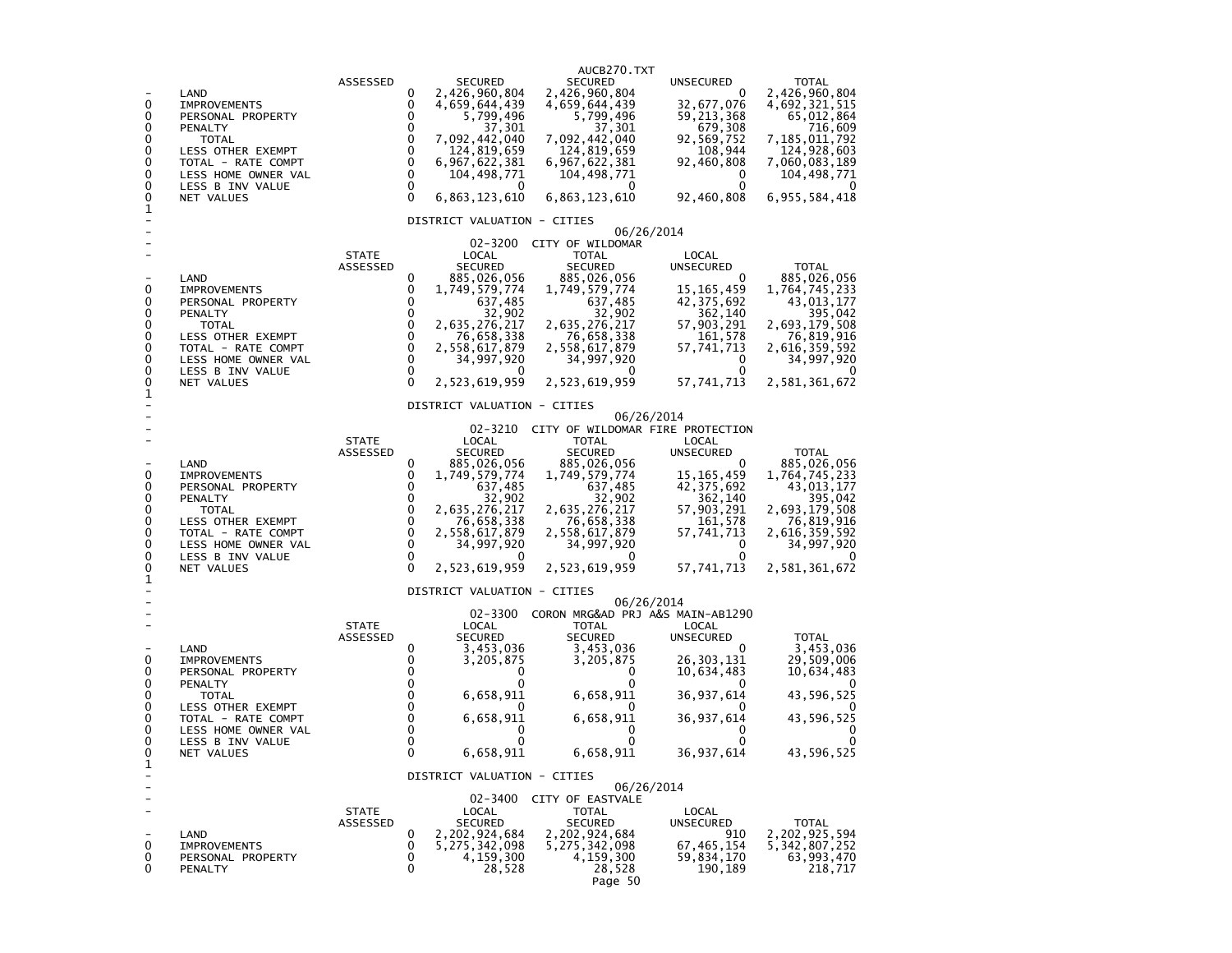| 0<br>0<br>0<br>0<br>0<br>0<br>1                     | <b>TOTAL</b><br>LESS OTHER EXEMPT<br>TOTAL - RATE COMPT<br>LESS HOME OWNER VAL<br>LESS B INV VALUE<br><b>NET VALUES</b>                                                                |                                                                            | $\Omega$<br>7,482,454,610<br>0<br>18,594,485<br>0<br>7,463,860,125<br>0<br>51,113,411<br>$\Omega$<br>$\Omega$<br>0<br>7,412,746,714                                                                                                                                                                                           | AUCB270.TXT<br>7,482,454,610<br>18,594,485<br>7,463,860,125<br>51,113,411<br>O<br>7,412,746,714                                                                                                                                                  | 127,490,423<br>$\mathbf{0}$<br>127,490,423<br>0<br>0<br>127,490,423                                                                                                     | 7,609,945,033<br>18,594,485<br>7,591,350,548<br>51,113,411<br>$\Omega$<br>7,540,237,137                                                                          |
|-----------------------------------------------------|----------------------------------------------------------------------------------------------------------------------------------------------------------------------------------------|----------------------------------------------------------------------------|-------------------------------------------------------------------------------------------------------------------------------------------------------------------------------------------------------------------------------------------------------------------------------------------------------------------------------|--------------------------------------------------------------------------------------------------------------------------------------------------------------------------------------------------------------------------------------------------|-------------------------------------------------------------------------------------------------------------------------------------------------------------------------|------------------------------------------------------------------------------------------------------------------------------------------------------------------|
|                                                     |                                                                                                                                                                                        |                                                                            | DISTRICT VALUATION - CITIES                                                                                                                                                                                                                                                                                                   |                                                                                                                                                                                                                                                  |                                                                                                                                                                         |                                                                                                                                                                  |
| 0<br>0<br>0<br>0<br>0<br>0<br>0<br>0<br>$_1^0$      | LAND<br><b>IMPROVEMENTS</b><br>PERSONAL PROPERTY<br><b>PENALTY</b><br><b>TOTAL</b><br>LESS OTHER EXEMPT<br>TOTAL - RATE COMPT<br>LESS HOME OWNER VAL<br>LESS B INV VALUE<br>NET VALUES | <b>STATE</b><br>ASSESSED                                                   | 02-3410<br>LOCAL<br><b>SECURED</b><br>0<br>2,202,924,684<br>0<br>5, 275, 342, 098<br>0<br>4,159,300<br>0<br>28,528<br>0<br>7,482,454,610<br>0<br>18,594,485<br>$\mathbf 0$<br>7,463,860,125<br>$\mathbf 0$<br>51, 113, 411<br>$\mathbf 0$<br>0<br>$\Omega$<br>7,412,746,714                                                   | CITY OF EASTVALE FIRE PROTECTION<br><b>TOTAL</b><br><b>SECURED</b><br>2,202,924,684<br>5,275,342,098<br>4,159,300<br>28,528<br>7,482,454,610<br>18,594,485<br>7,463,860,125<br>51, 113, 411<br>0<br>7,412,746,714                                | 06/26/2014<br>LOCAL<br>UNSECURED<br>910<br>67, 465, 154<br>59,834,170<br>190,189<br>127,490,423<br>O<br>127,490,423<br>$\Omega$<br>0<br>127,490,423                     | <b>TOTAL</b><br>2,202,925,594<br>5, 342, 807, 252<br>63,993,470<br>218,717<br>7,609,945,033<br>18,594,485<br>7,591,350,548<br>51, 113, 411<br>0<br>7,540,237,137 |
|                                                     |                                                                                                                                                                                        |                                                                            |                                                                                                                                                                                                                                                                                                                               |                                                                                                                                                                                                                                                  |                                                                                                                                                                         |                                                                                                                                                                  |
| 0<br>0<br>0<br>0<br>0<br>0<br>0<br>0<br>0<br>1<br>0 | LAND<br><b>IMPROVEMENTS</b><br>PERSONAL PROPERTY<br>PENALTY<br>TOTAL<br>LESS OTHER EXEMPT<br>TOTAL - RATE COMPT<br>LESS HOME OWNER VAL<br>LESS B INV VALUE<br>NET VALUES               | <b>STATE</b><br>ASSESSED                                                   | DISTRICT VALUATION - CITIES<br>LOCAL<br><b>SECURED</b><br>0<br>2,408,741,215<br>0<br>4,552,526,800<br>0<br>44,640,165<br>0<br>164,219<br>0<br>7,006,072,399<br>0<br>66,792,136<br>$\mathbf 0$<br>6,939,280,263<br>0<br>72,110,807<br>0<br>0<br>$\Omega$<br>6,867,169,456<br>DISTRICT VALUATION - SPECIAL DISTRICT<br>TAX RATE | 02-3500 CITY OF JURUPA VALLEY<br><b>TOTAL</b><br><b>SECURED</b><br>2,408,741,215<br>4,552,526,800<br>44,640,165<br>164,219<br>7,006,072,399<br>66,792,136<br>6,939,280,263<br>72,110,807<br>0<br>6,867,169,456<br>03-0004 YUCAIPA UNIFIED SCHOOL | 06/26/2014<br>LOCAL<br>UNSECURED<br>40,984<br>234,282,413<br>184,664,807<br>3,426,525<br>422,414,729<br>870,160<br>421,544,569<br>0<br>0<br>421, 544, 569<br>06/26/2014 | TOTAL<br>2,408,782,199<br>4,786,809,213<br>229,304,972<br>3,590,744<br>7,428,487,128<br>67,662,296<br>7,360,824,832<br>72,110,807<br>7,288,714,025               |
| 1<br>0                                              | <b>NET VALUES</b><br>HOME OWNER VALUE<br>BUS INV VALUE<br>VAL FOR TAX RATE                                                                                                             | <b>STATE</b><br>ASSESSED<br>0<br>0<br>$\mathbf 0$<br>$\mathbf 0$           | LOCAL<br><b>SECURED</b><br>542, 169, 463<br>7,978,042<br>$\Omega$<br>550, 147, 505<br>DISTRICT VALUATION - SPECIAL DISTRICT<br>03-0005<br>TAX RATE                                                                                                                                                                            | <b>TOTAL</b><br><b>SECURED</b><br>542, 169, 463<br>7,978,042<br>O<br>550, 147, 505<br>YUCAIPA UNIFIED STATE REPAYMENT                                                                                                                            | LOCAL<br><b>UNSECURED</b><br>10,580,274<br>O<br>0<br>10,580,274<br>06/26/2014                                                                                           | <b>TOTAL</b><br>552,749,737<br>7,978,042<br>$\Omega$<br>560, 727, 779                                                                                            |
| $\mathbf 1$<br>0                                    | NET VALUES<br>HOME OWNER VALUE<br><b>BUS INV VALUE</b><br>VAL FOR TAX RATE                                                                                                             | <b>STATE</b><br>ASSESSED<br>0<br>$\mathbf 0$<br>$\mathbf 0$<br>$\mathbf 0$ | LOCAL<br><b>SECURED</b><br>542,169,463<br>7,978,042<br>0<br>550, 147, 505<br>DISTRICT VALUATION - SPECIAL DISTRICT<br>03-0009<br>TAX RATE                                                                                                                                                                                     | <b>TOTAL</b><br><b>SECURED</b><br>542, 169, 463<br>7,978,042<br>0<br>550, 147, 505<br>SAN BERNARDINO VLY COM COLLEGE                                                                                                                             | LOCAL<br><b>UNSECURED</b><br>10,580,274<br>0<br>0<br>10,580,274<br>06/26/2014                                                                                           | <b>TOTAL</b><br>552,749,737<br>7,978,042<br>0<br>560,727,779                                                                                                     |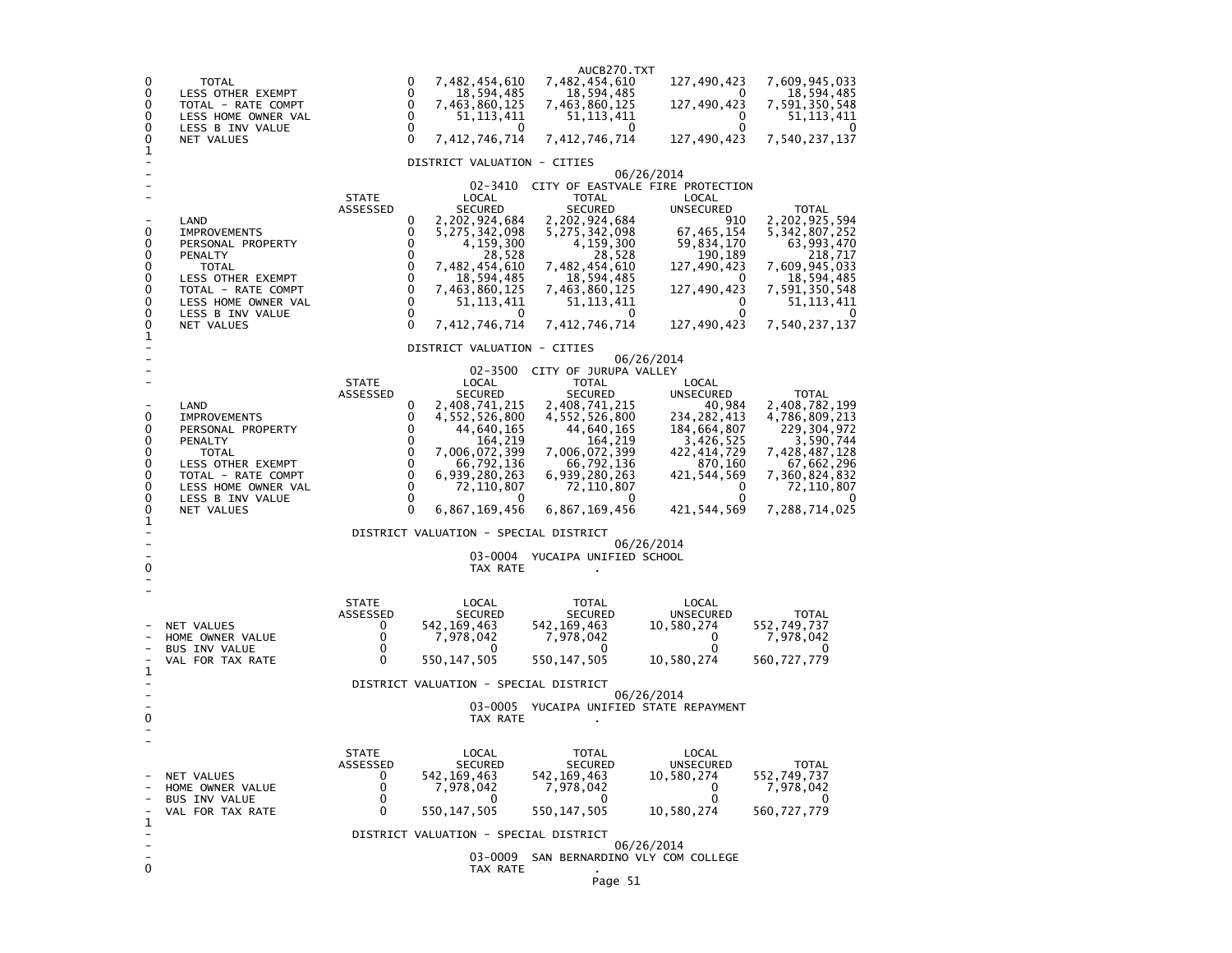| 1<br>0 | NET VALUES<br>HOME OWNER VALUE<br><b>BUS INV VALUE</b><br>VAL FOR TAX RATE        | <b>STATE</b><br>ASSESSED<br>0<br>0<br>0<br>0                             | LOCAL<br><b>SECURED</b><br>647,608,871<br>9,054,642<br>$\mathbf{0}$<br>656,663,513<br>DISTRICT VALUATION - SPECIAL DISTRICT<br>TAX RATE                    | <b>TOTAL</b><br><b>SECURED</b><br>647,608,871<br>9,054,642<br>0<br>656,663,513<br>03-0014 YUCAIPA UNIFIED B&I                                               | LOCAL<br>UNSECURED<br>10,801,261<br>0<br>0<br>10,801,261<br>06/26/2014                                | <b>TOTAL</b><br>658,410,132<br>9,054,642<br>0<br>667, 464, 774               |
|--------|-----------------------------------------------------------------------------------|--------------------------------------------------------------------------|------------------------------------------------------------------------------------------------------------------------------------------------------------|-------------------------------------------------------------------------------------------------------------------------------------------------------------|-------------------------------------------------------------------------------------------------------|------------------------------------------------------------------------------|
| 1      | NET VALUES<br>HOME OWNER VALUE<br><b>BUS INV VALUE</b><br>VAL FOR TAX RATE        | <b>STATE</b><br>ASSESSED<br>0<br>0<br>0<br>0                             | LOCAL<br><b>SECURED</b><br>542, 169, 463<br>7,978,042<br>$^{(1)}$<br>550, 147, 505<br>DISTRICT VALUATION - SPECIAL DISTRICT<br>TAX RATE                    | <b>TOTAL</b><br><b>SECURED</b><br>542, 169, 463<br>7,978,042<br>0<br>550, 147, 505<br>03-0018 COLTON JOINT UNIFIED SCHOOL                                   | LOCAL<br>UNSECURED<br>10,580,274<br>$\Omega$<br>0<br>10,580,274<br>06/26/2014                         | <b>TOTAL</b><br>552,749,737<br>7,978,042<br>$^{(1)}$<br>560,727,779          |
| 1<br>0 | <b>NET VALUES</b><br>HOME OWNER VALUE<br><b>BUS INV VALUE</b><br>VAL FOR TAX RATE | <b>STATE</b><br>ASSESSED<br>0<br>0<br>$\Omega$<br>0                      | LOCAL<br><b>SECURED</b><br>105,439,408<br>1,076,600<br>0<br>106,516,008<br>DISTRICT VALUATION - SPECIAL DISTRICT<br>TAX RATE                               | <b>TOTAL</b><br><b>SECURED</b><br>105,439,408<br>1,076,600<br>0<br>106,516,008<br>03-0501 ALVORD UNIFIED SCHOOL                                             | LOCAL<br><b>UNSECURED</b><br>220,987<br>0<br>$\mathbf{0}$<br>220,987<br>06/26/2014                    | <b>TOTAL</b><br>105,660,395<br>1,076,600<br>$\Omega$<br>106,736,995          |
| 1<br>0 | <b>NET VALUES</b><br>HOME OWNER VALUE<br><b>BUS INV VALUE</b><br>VAL FOR TAX RATE | <b>STATE</b><br>ASSESSED<br>0<br>0<br>0<br>0                             | LOCAL<br><b>SECURED</b><br>6,617,513,789<br>77,800,095<br>0<br>6,695,313,884<br>DISTRICT VALUATION - SPECIAL DISTRICT<br>TAX RATE                          | TOTAL<br><b>SECURED</b><br>6,617,513,789<br>77,800,095<br>0<br>6,695,313,884<br>03-0801 BANNING UNIFIED SCHOOL                                              | LOCAL<br>UNSECURED<br>241,501,276<br>0<br>0<br>241,501,276<br>06/26/2014                              | TOTAL<br>6,859,015,065<br>77,800,095<br>0<br>6,936,815,160                   |
| 1<br>0 | NET VALUES<br>HOME OWNER VALUE<br><b>BUS INV VALUE</b><br>VAL FOR TAX RATE        | <b>STATE</b><br>ASSESSED<br>0<br>0<br>0<br>0<br><b>STATE</b><br>ASSESSED | LOCAL<br><b>SECURED</b><br>2, 211, 402, 103<br>41,520,762<br>2,252,922,865<br>DISTRICT VALUATION - SPECIAL DISTRICT<br>TAX RATE<br>LOCAL<br><b>SECURED</b> | <b>TOTAL</b><br><b>SECURED</b><br>2, 211, 402, 103<br>41,520,762<br>0<br>2,252,922,865<br>03-1101 BEAUMONT UNIFIED SCHOOL<br><b>TOTAL</b><br><b>SECURED</b> | LOCAL<br><b>UNSECURED</b><br>275,994,090<br>0<br>O<br>275,994,090<br>06/26/2014<br>LOCAL<br>UNSECURED | <b>TOTAL</b><br>2,487,396,193<br>41,520,762<br>2,528,916,955<br><b>TOTAL</b> |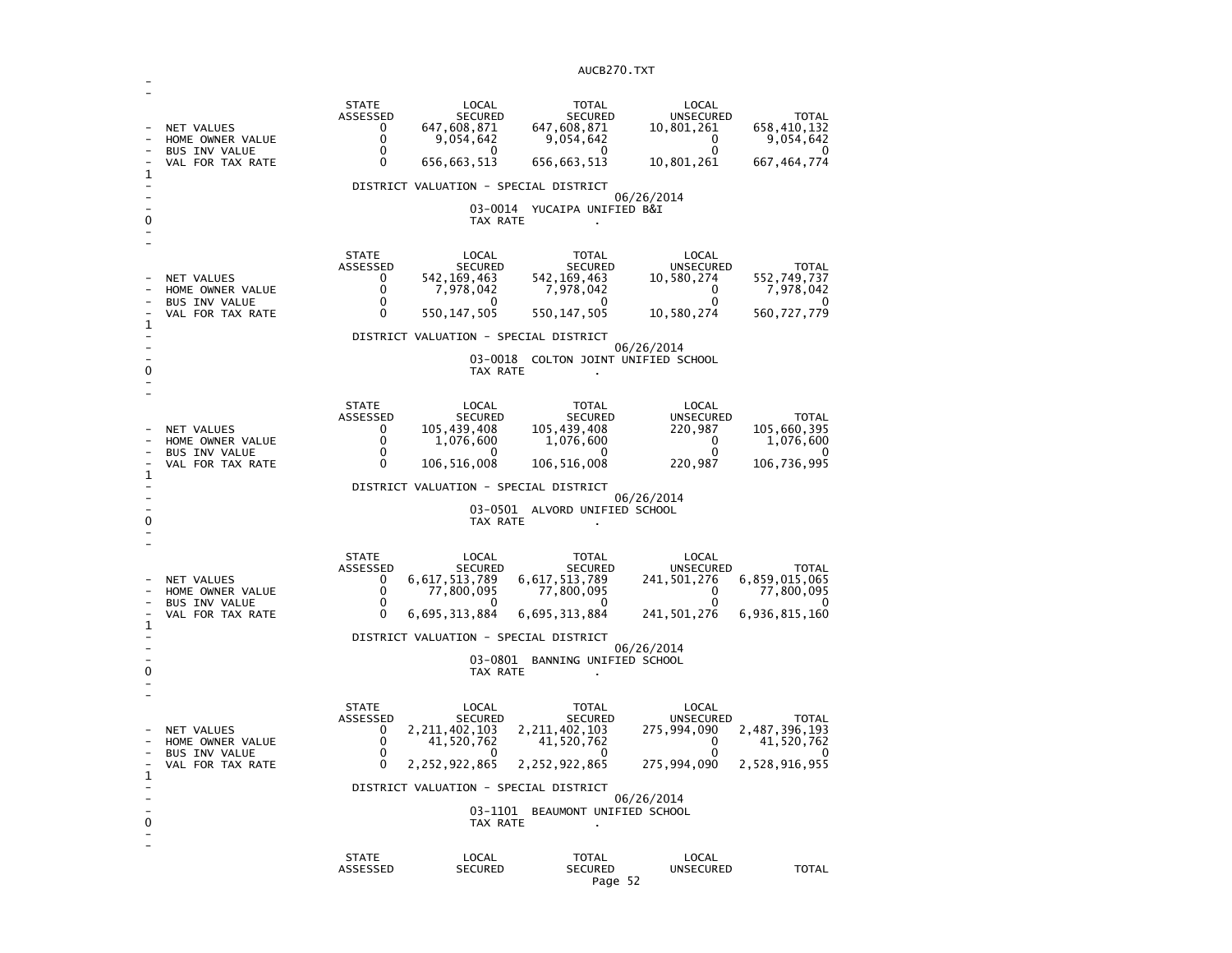AUCB270.TXT76, 547, 677 - NET VALUES 0 4,095,783,234 4,095,783,234 76,547,677 4,172,330,911<br>- HOME OWNER VALUE 0 61,376,765 61,376,765 0 61,376,765 61,376,765 - HOME OWNER VALUE 0 61,376,765 61,376,765 0 61,376,765  $\Omega$ BUS INV VALUE 76, 547, 677 4, 233, 707, 676 VAL FOR TAX RATE 0 4,157,159,999 4,157,159,999 1 - DISTRICT VALUATION - SPECIAL DISTRICT - 06/26/2014 - 03-1601 COACHELLA VALLEY UNIFIED SCHOOL 0 TAX RATE . - - STATE LOCAL TOTAL LOCAL ASSESSED SECURED SECURED UNSECURED TOTAL 139, 666, 605 7, 976, 391, 739 - NET VALUES 0 7,836,725,134 7,836,725,134 139,666,605<br>- HOME OWNER VALUE 0 42,255,799 42,255,799 0  $42, 255, 799$  $\begin{array}{ccc} 0 & 42,255,799 & 42,255,799 \ 0 & 0 & 0 \end{array}$  $\overline{0}$ - BUS INV VALUE 139,666,605 8,018,647,538 VAL FOR TAX RATE 0 7,878,980,933 7,878,980,933 1  $\overline{\phantom{a}}$ - DISTRICT VALUATION - SPECIAL DISTRICT - 06/26/2014 - 03-1623 COACHELLA VALLEY JOINT BLO HS 0 TAX RATE - - STATE LOCAL TOTAL LOCAL ASSESSED SECURED SECURED UNSECURED TOTAL 771,003,219 41,681,162,556 - NET VALUES 0 40,910,159,337 40,910,159,337<br>- HOME OWNER VALUE 0 253.256.759 253.256.759  $0 \t 253,256,759$  $\begin{array}{ccc} 0 & 253,256,759 & 253,256,759 & 0 \ 0 & 0 & 0 & 0 \end{array}$  $\overline{\mathbf{0}}$ BUS INV VALUE  $\begin{array}{cccc} 0 & 0 & 0 \end{array}$ 771,003,219 41,934,419,315 VAL FOR TAX RATE 0 41,163,416,096 41,163,416,096 1 - DISTRICT VALUATION - SPECIAL DISTRICT - 06/26/2014 - 03-1701 CORONA NORCO UNIFIED SCHOOL 0 CONTROL CONTROL CONTROL CONTROL CONTROL CONTROL CONTROL CONTROL CONTROL CONTROL CONTROL CONTROL CONTROL CONTROL CONTROL CONTROL CONTROL CONTROL CONTROL CONTROL CONTROL CONTROL CONTROL CONTROL CONTROL CONTROL CONTROL CONT - - STATE LOCAL TOTAL LOCAL ASSESSED SECURED SECURED UNSECURED TOTAL - NET VALUES 0 28,169,332,900 28,169,332,900 1,159,005,842 29,328,338,742 - BUS INV VALUE 0 0 0 0 0 - HOME OWNER VALUE 0 254,126,375 254,126,375 0 254,126,375 - VAL FOR TAX RATE 0 28,423,459,275 28,423,459,275 1,159,005,842 29,582,465,117 1 - DISTRICT VALUATION - SPECIAL DISTRICT - 06/26/2014 - 03-2001 DESERT SANDS UNIFIED SCHOOL 0 TAX RATE - - STATE LOCAL TOTAL LOCAL ASSESSED SECURED SECURED UNSECURED TOTAL 632, 939, 174 34, 482, 597, 613 - NET VALUES 0 33,849,658,439 33,849,658,439<br>- HOME OWNER VALUE 0 211.552.560 211.552.560  $0 \t211,552,560$  $\begin{array}{ccc} 0 & 211,552,560 & 211,552,560 & 0 \ 0 & 0 & 0 & 0 \end{array}$ - 0 BUS INV VALUE - VAL FOR TAX RATE 0 34,061,210,999 34,061,210,999 632,939,174 34,694,150,173 1  $\overline{\phantom{a}}$ - DISTRICT VALUATION - SPECIAL DISTRICT - 06/26/2014 - 03-2201 DESERT CENTER UNIFIED SCHOOL 0 CONTROL CONTROL CONTROL CONTROL CONTROL CONTROL CONTROL CONTROL CONTROL CONTROL CONTROL CONTROL CONTROL CONTROL CONTROL CONTROL CONTROL CONTROL CONTROL CONTROL CONTROL CONTROL CONTROL CONTROL CONTROL CONTROL CONTROL CONT - - STATE LOCAL TOTAL LOCAL ASSESSED SECURED SECURED UNSECURED TOTAL 191.728.450 - NET VALUES 0 120,524,309 120,524,309 71,204,141<br>- HOME OWNER VALUE 0 278,753 278,753 0 278,753 - HOME OWNER VALUE 0 278,753 278,753 0 278,753 - 0 - BUS INV VALUE 0 0 0 0 0 192,007,203 - VAL FOR TAX RATE 0 120,803,062 120,803,062 71,204,141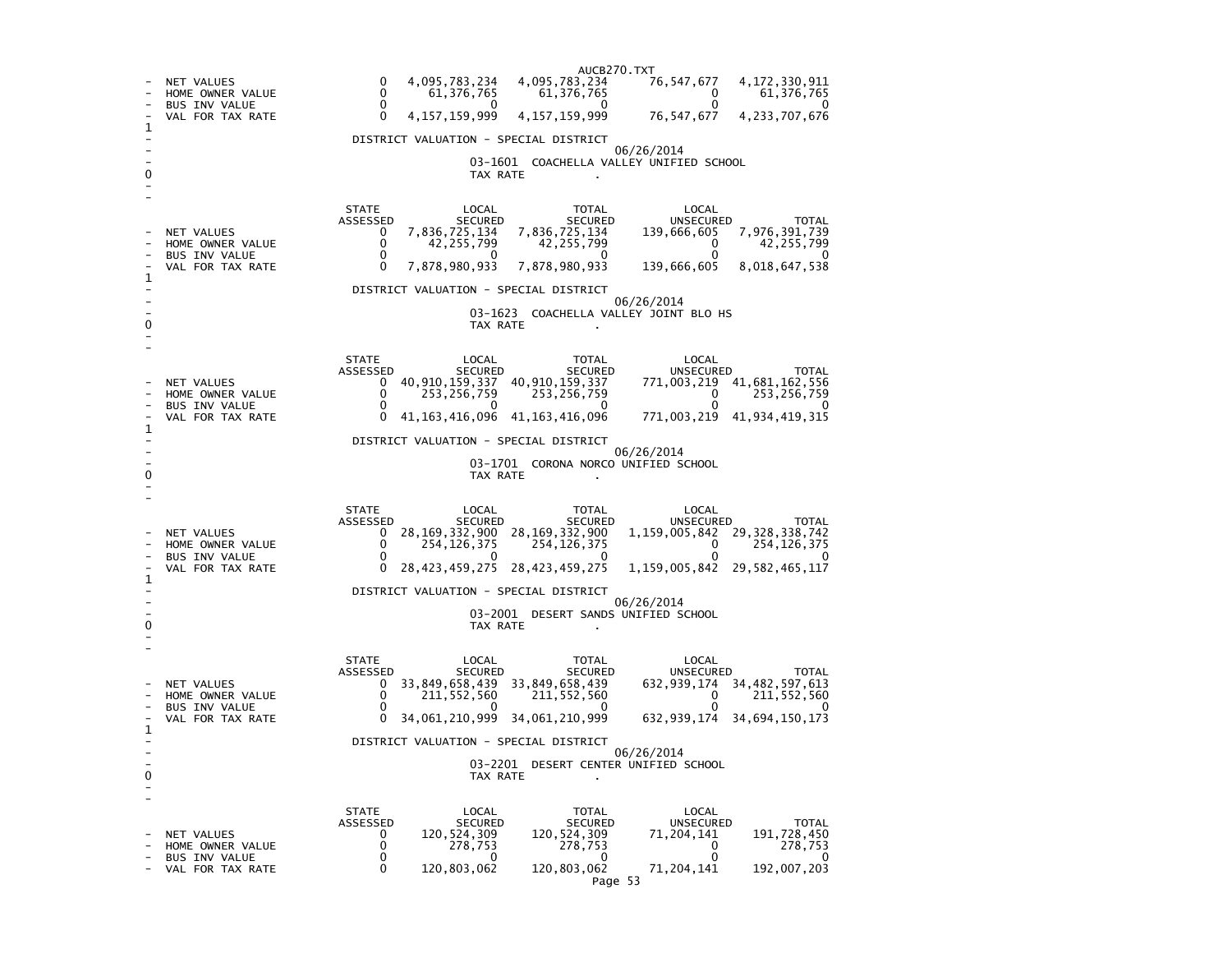|   |                                          |                                 |                                          | AUCB270.TXT                              |                                         |                                |
|---|------------------------------------------|---------------------------------|------------------------------------------|------------------------------------------|-----------------------------------------|--------------------------------|
|   |                                          |                                 |                                          | DISTRICT VALUATION - SPECIAL DISTRICT    |                                         |                                |
|   |                                          |                                 |                                          | 03-2301 LAKE ELSINORE UNIFIED            | 06/26/2014                              |                                |
| 0 |                                          |                                 | TAX RATE                                 |                                          |                                         |                                |
|   |                                          |                                 |                                          |                                          |                                         |                                |
|   |                                          | <b>STATE</b><br><b>ASSESSED</b> | LOCAL<br>SECURED                         | TOTAL<br>SECURED                         | LOCAL<br><b>UNSECURED</b>               | TOTAL                          |
|   | <b>NET VALUES</b><br>HOME OWNER VALUE    | 0<br>$\mathbf{0}$               | 9,585,444,150<br>112,317,041             | 9,585,444,150<br>112,317,041             | 228,733,605<br>$\mathbf{0}$             | 9,814,177,755<br>112,317,041   |
|   | <b>BUS INV VALUE</b><br>VAL FOR TAX RATE | $\mathbf 0$<br>$\Omega$         | $\Omega$<br>9,697,761,191                | $\Omega$<br>9,697,761,191                | 0<br>228,733,605                        | 9,926,494,796                  |
| 1 |                                          |                                 |                                          | DISTRICT VALUATION - SPECIAL DISTRICT    |                                         |                                |
|   |                                          |                                 |                                          |                                          | 06/26/2014                              |                                |
|   |                                          |                                 | TAX RATE                                 | 03-2306 LAKE ELSINORE UNI IMP NO 96-1    |                                         |                                |
|   |                                          |                                 |                                          |                                          |                                         |                                |
|   |                                          | <b>STATE</b><br>ASSESSED        | LOCAL<br>SECURED                         | TOTAL<br>SECURED                         | LOCAL<br><b>UNSECURED</b>               | <b>TOTAL</b>                   |
|   | NET VALUES<br>HOME OWNER VALUE           | 0<br>$\Omega$                   | 9,585,444,150<br>112,317,041             | 9,585,444,150<br>112, 317, 041           | 228,733,605<br>0                        | 9,814,177,755<br>112, 317, 041 |
|   | <b>BUS INV VALUE</b><br>VAL FOR TAX RATE | $\Omega$<br>$\Omega$            | 9,697,761,191                            | 9,697,761,191                            | 0<br>228,733,605                        | 9,926,494,796                  |
| 1 |                                          |                                 |                                          |                                          |                                         |                                |
|   |                                          |                                 |                                          | DISTRICT VALUATION - SPECIAL DISTRICT    | 06/26/2014                              |                                |
| 0 |                                          |                                 | TAX RATE                                 | 03-3201 HEMET UNIFIED SCHOOL             |                                         |                                |
|   |                                          |                                 |                                          |                                          |                                         |                                |
|   |                                          | <b>STATE</b><br>ASSESSED        | LOCAL<br>SECURED                         | TOTAL<br>SECURED                         | LOCAL<br>UNSECURED                      | TOTAL                          |
|   | NET VALUES<br>HOME OWNER VALUE           | $\Omega$<br>$\Omega$            | 8,703,851,930<br>150,952,744             | 8,703,851,930<br>150,952,744             | 183,814,362<br>$\mathbf{0}$             | 8,887,666,292<br>150,952,744   |
|   | <b>BUS INV VALUE</b><br>VAL FOR TAX RATE | $\Omega$<br>$\Omega$            | $\Omega$<br>8,854,804,674                | $\Omega$<br>8,854,804,674                | $\Omega$<br>183,814,362                 | 9,038,619,036                  |
| 1 |                                          |                                 |                                          |                                          |                                         |                                |
|   |                                          |                                 |                                          | DISTRICT VALUATION - SPECIAL DISTRICT    | 06/26/2014                              |                                |
| 0 |                                          |                                 | TAX RATE                                 | 03-3601 JURUPA UNIFIED SCHOOL            |                                         |                                |
|   |                                          |                                 |                                          |                                          |                                         |                                |
|   |                                          | <b>STATE</b><br>ASSESSED        | LOCAL<br>SECURED                         | TOTAL<br><b>SECURED</b>                  | LOCAL<br>UNSECURED                      | <b>TOTAL</b>                   |
|   | <b>NET VALUES</b><br>HOME OWNER VALUE    | 0<br>$\Omega$                   | 7,472,914,868<br>71,165,218              | 7,472,914,868<br>71, 165, 218            | 516,054,092<br>$\overline{\phantom{0}}$ | 7,988,968,960<br>71,165,218    |
|   | <b>BUS INV VALUE</b><br>VAL FOR TAX RATE | $\mathbf 0$<br>$\mathbf 0$      | $\overline{\mathbf{0}}$<br>7,544,080,086 | $\overline{\mathbf{0}}$<br>7,544,080,086 | 0<br>516,054,092                        | - 0<br>8,060,134,178           |
| 1 |                                          |                                 |                                          |                                          |                                         |                                |
|   |                                          |                                 |                                          | DISTRICT VALUATION - SPECIAL DISTRICT    | 06/26/2014                              |                                |
| 0 |                                          |                                 | TAX RATE                                 | 03-3626 CFD IMP 1 JURUPA                 |                                         |                                |
|   |                                          |                                 |                                          |                                          |                                         |                                |
|   |                                          | <b>STATE</b><br>ASSESSED        | LOCAL<br>SECURED                         | TOTAL<br>SECURED                         | LOCAL<br>UNSECURED                      | <b>TOTAL</b>                   |
|   | NET VALUES<br>HOME OWNER VALUE           | 0<br>0                          | 148,560,212<br>2,493,400                 | 148,560,212<br>2,493,400                 | 108,584<br>0                            | 148,668,796<br>2,493,400       |
|   | BUS INV VALUE                            | $\Omega$                        | 0                                        | $\Omega$                                 | $\mathbf{0}$                            |                                |
| 1 | VAL FOR TAX RATE                         | $\mathbf{0}$                    | 151,053,612                              | 151,053,612                              | 108,584                                 | 151, 162, 196                  |
|   |                                          |                                 |                                          | DISTRICT VALUATION - SPECIAL DISTRICT    | 06/26/2014                              |                                |
|   |                                          |                                 |                                          | 03-3627 CFD IMP 2 JURUPA                 |                                         |                                |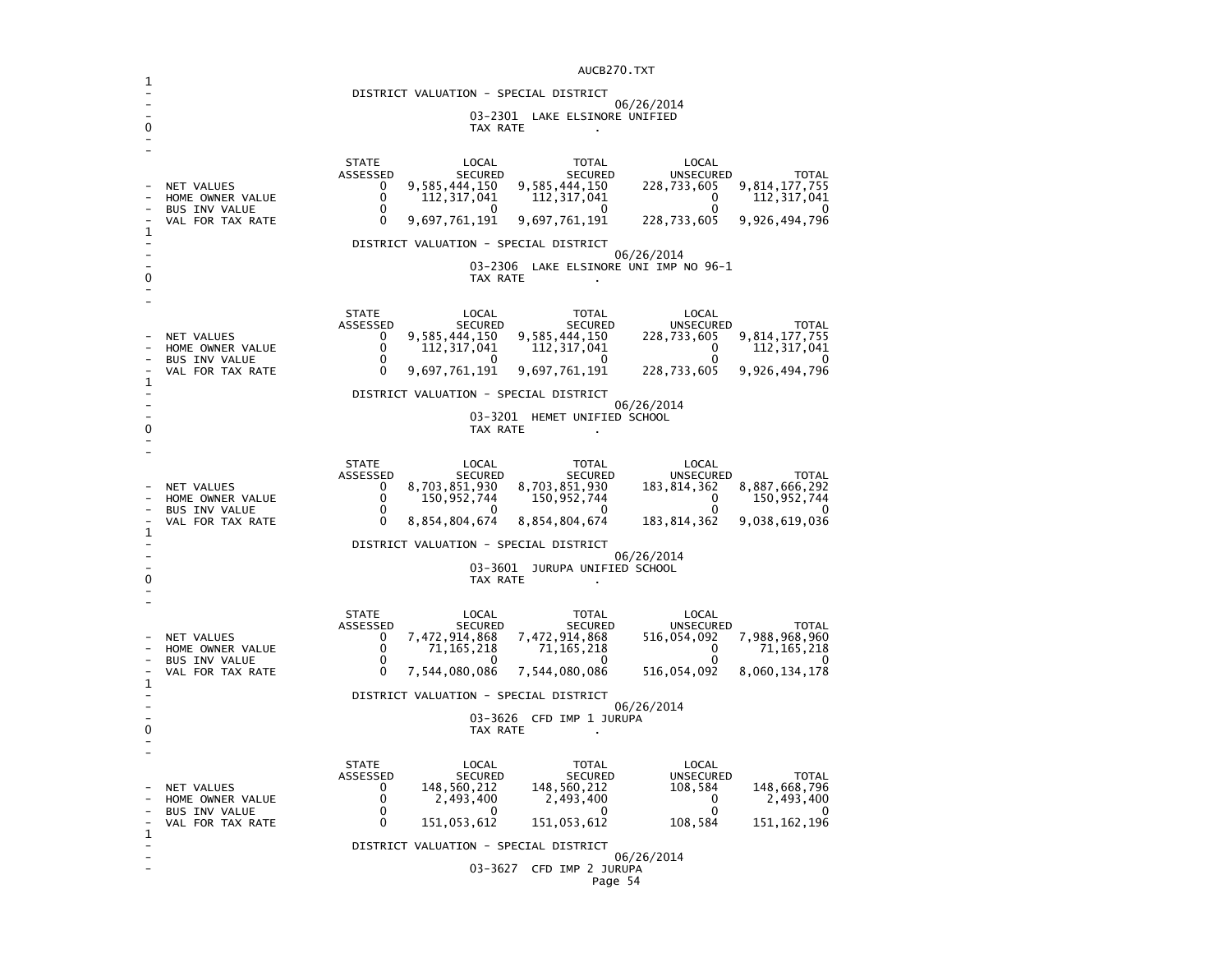|   |                                                                                   |                                                     |                                                                                                                        | AUCB270.TXT                                                                                                       |                                                                                  |                                                              |
|---|-----------------------------------------------------------------------------------|-----------------------------------------------------|------------------------------------------------------------------------------------------------------------------------|-------------------------------------------------------------------------------------------------------------------|----------------------------------------------------------------------------------|--------------------------------------------------------------|
| 0 |                                                                                   |                                                     | TAX RATE                                                                                                               | $\mathbf{r}$                                                                                                      |                                                                                  |                                                              |
| 1 | NET VALUES<br>HOME OWNER VALUE<br><b>BUS INV VALUE</b><br>VAL FOR TAX RATE        | <b>STATE</b><br>ASSESSED<br>0<br>0<br>0<br>0        | LOCAL<br><b>SECURED</b><br>97,907,299<br>1,509,200<br>0<br>99,416,499                                                  | TOTAL<br><b>SECURED</b><br>97,907,299<br>1,509,200<br>0<br>99,416,499                                             | LOCAL<br><b>UNSECURED</b><br>50,156<br>0<br>0<br>50,156                          | <b>TOTAL</b><br>97,957,455<br>1,509,200<br>0<br>99,466,655   |
|   |                                                                                   |                                                     | DISTRICT VALUATION - SPECIAL DISTRICT                                                                                  |                                                                                                                   |                                                                                  |                                                              |
| 0 |                                                                                   |                                                     | TAX RATE                                                                                                               | 03-3630 CFD UNIFIED 2 JURUPA                                                                                      | 06/26/2014                                                                       |                                                              |
| 1 | NET VALUES<br>HOME OWNER VALUE<br><b>BUS INV VALUE</b><br>VAL FOR TAX RATE        | <b>STATE</b><br>ASSESSED<br>0<br>0<br>0<br>0        | LOCAL<br><b>SECURED</b><br>20, 377, 723<br>434,000<br>0<br>20,811,723                                                  | <b>TOTAL</b><br><b>SECURED</b><br>20, 377, 723<br>434,000<br>0<br>20,811,723                                      | LOCAL<br><b>UNSECURED</b><br>76,477<br>0<br>0<br>76,477                          | TOTAL<br>20,454,200<br>434,000<br>0<br>20,888,200            |
|   |                                                                                   |                                                     | DISTRICT VALUATION - SPECIAL DISTRICT                                                                                  |                                                                                                                   | 06/26/2014                                                                       |                                                              |
| 0 |                                                                                   |                                                     | TAX RATE                                                                                                               |                                                                                                                   | 03-3656 JURUPA UNION JOINT-COMP UNIFIED                                          |                                                              |
| 1 | NET VALUES<br>HOME OWNER VALUE<br><b>BUS INV VALUE</b><br>VAL FOR TAX RATE        | <b>STATE</b><br>ASSESSED<br>0<br>0<br>0<br>$\Omega$ | LOCAL<br><b>SECURED</b><br>7,440,878,633<br>71,096,618<br>O<br>7,511,975,251                                           | <b>TOTAL</b><br><b>SECURED</b><br>7,440,878,633<br>71,096,618<br>O<br>7,511,975,251                               | LOCAL<br><b>UNSECURED</b><br>513,774,150<br>0<br>0<br>513,774,150                | <b>TOTAL</b><br>7,954,652,783<br>71,096,618<br>8,025,749,401 |
|   |                                                                                   |                                                     | DISTRICT VALUATION - SPECIAL DISTRICT                                                                                  |                                                                                                                   | 06/26/2014                                                                       |                                                              |
| 0 |                                                                                   |                                                     | TAX RATE                                                                                                               | 03-3901 MENIFEE SCHOOL                                                                                            |                                                                                  |                                                              |
| 1 | NET VALUES<br>HOME OWNER VALUE<br><b>BUS INV VALUE</b><br>VAL FOR TAX RATE        | <b>STATE</b><br>ASSESSED<br>0<br>0<br>0<br>0        | LOCAL<br><b>SECURED</b><br>7,306,004,457<br>101,690,102<br>7,407,694,559                                               | TOTAL<br><b>SECURED</b><br>7,306,004,457<br>101,690,102<br>7,407,694,559                                          | LOCAL<br>UNSECURED<br>120, 133, 614<br>0<br>0<br>120, 133, 614                   | TOTAL<br>7,426,138,071<br>101,690,102<br>7,527,828,173       |
|   |                                                                                   |                                                     | DISTRICT VALUATION - SPECIAL DISTRICT                                                                                  |                                                                                                                   |                                                                                  |                                                              |
| 0 |                                                                                   |                                                     | TAX RATE                                                                                                               | 03-4201 MORENO VALLEY UNIFIED SCHOOL                                                                              | 06/26/2014                                                                       |                                                              |
| 1 | <b>NET VALUES</b><br>HOME OWNER VALUE<br><b>BUS INV VALUE</b><br>VAL FOR TAX RATE | <b>STATE</b><br>ASSESSED<br>0<br>0<br>0<br>0        | LOCAL<br><b>SECURED</b><br>11, 106, 840, 420<br>123, 135, 174<br>$\mathbf{0}$<br>DISTRICT VALUATION - SPECIAL DISTRICT | <b>TOTAL</b><br><b>SECURED</b><br>11, 106, 840, 420<br>123, 135, 174<br>$\sim$ 0<br>11,229,975,594 11,229,975,594 | LOCAL<br><b>UNSECURED</b><br>541,817,120<br>0<br>0<br>541,817,120 11,771,792,714 | TOTAL<br>11,648,657,540<br>123, 135, 174<br>$\Omega$         |
| 0 |                                                                                   |                                                     | TAX RATE                                                                                                               | $\sim$                                                                                                            | 06/26/2014<br>03-4226 MORENO VALLEY UNIFIED SCHOOL B&I                           |                                                              |
|   |                                                                                   | <b>STATE</b>                                        | LOCAL                                                                                                                  | TOTAL<br>Page 55                                                                                                  | LOCAL                                                                            |                                                              |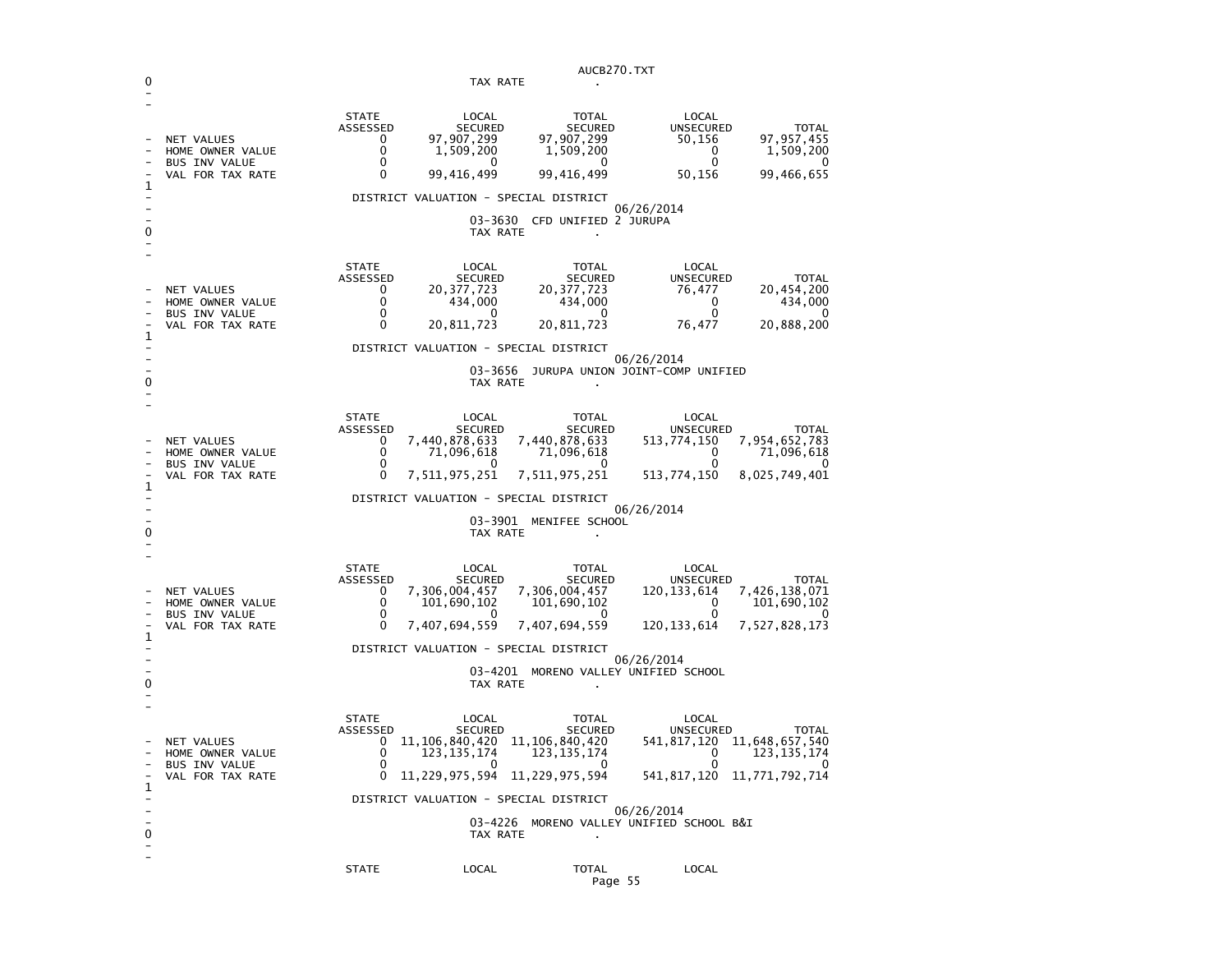AUCB270.TXT<br>SECURED ASSESSED SECURED SECURED UNSECURED TOTAL 541, 817, 120 11, 648, 657, 540 - NET VALUES 0 11,106,840,420 11,106,840,420<br>- HOME OWNER VALUE 0 123.135.174 123.135.174  $0 \qquad 123,135,174$  $\begin{array}{ccc} 0 & 123,135,174 & 123,135,174 & 0 \ 0 & 0 & 0 & 0 \end{array}$ ັ 0 BUS INV VALUE 541, 817, 120 11, 771, 792, 714 VAL FOR TAX RATE 0 11,229,975,594 11,229,975,594 1  $\overline{\phantom{a}}$ - DISTRICT VALUATION - SPECIAL DISTRICT - 06/26/2014 - 03-4501 MURRIETA UNIFIED 0 Decree to the contract of the contract of the contract of the contract of the contract of the contract of the contract of the contract of the contract of the contract of the contract of the contract of the contract of th - - STATE LOCAL TOTAL LOCAL ASSESSED SECURED SECURED UNSECURED TOTAL 213, 427, 732 12, 207, 132, 116 - NET VALUES 0 11,993,704,384 11,993,704,384 213,427,732 12<br>- HOME OWNER VALUE 0 115,193,732 115,193,732 0  $115, 193, 732$  $\begin{array}{ccc} 0 & 115,193,732 & 115,193,732 & 0 \ 0 & 0 & 0 & 0 \end{array}$  $\overline{\mathbf{0}}$ BUS INV VALUE 213, 427, 732 12, 322, 325, 848 VAL FOR TAX RATE 0 12,108,898,116 12,108,898,116 1 - DISTRICT VALUATION - SPECIAL DISTRICT - 06/26/2014 03-4520 MURRIETA UNIFIED B&I 0 CONTROL CONTROL CONTROL CONTROL CONTROL CONTROL CONTROL CONTROL CONTROL CONTROL CONTROL CONTROL CONTROL CONTROL CONTROL CONTROL CONTROL CONTROL CONTROL CONTROL CONTROL CONTROL CONTROL CONTROL CONTROL CONTROL CONTROL CONT - - STATE LOCAL TOTAL LOCAL ASSESSED SECURED SECURED UNSECURED TOTAL 213, 427, 732 12, 207, 132, 116 - NET VALUES 0 11,993,704,384 11,993,704,384 115,193,732 - HOME OWNER VALUE 0 115,193,732 115,193,732 0 115,193,732 - റ BUS INV VALUE - VAL FOR TAX RATE 0 12,108,898,116 12,108,898,116 213,427,732 12,322,325,848 1 - DISTRICT VALUATION - SPECIAL DISTRICT - 06/26/2014 - 2008-03-4701 NUVIEW SCHOOL 0 CONTROL TO TAX RATE THE SET OF TAX RATE AND TAX RATE ASSESSMENT OF TAX RATE AND TAX RATE AND TAX RATE AND TAX RATE AND TAX RATE AND TAX RATE AND TAX RATE AND TAX RATE AND TAX RATE AND TAX RATE AND TAX RATE AND TAX RATE A - - STATE LOCAL TOTAL LOCAL ASSESSED SECURED SECURED UNSECURED TOTAL 649, 326, 865 - NET VALUES 0 632,642,544 632,642,544 16,684,321<br>- HOME OWNER VALUE 0 9,394,955 9,394,955 0 9,394,955 - HOME OWNER VALUE 0 9,394,955 9,394,955 0 9,394,955  $\overline{0}$ - BUS INV VALUE 0 0 0 0 0 658,721,820 - VAL FOR TAX RATE 0 1 - DISTRICT VALUATION - SPECIAL DISTRICT - 06/26/2014 - 03-5101 PALM SPRINGS UNIFIED SCHOOL 0 TAX RATE . - - STATE LOCAL TOTAL LOCAL ASSESSED SECURED SECURED UNSECURED TOTAL 884, 415, 834 23, 877, 514, 813 - NET VALUES 0 22,993,098,979 22,993,098,979 884,415,834<br>- HOME OWNER VALUE 0 27,457.101 177.457.101 177,457,101  $\begin{array}{ccc} 0 & 177,457,101 & 177,457,101 & 0 \\ 0 & 0 & 0 & 0 \end{array}$  $\overline{0}$ - BUS INV VALUE 884.415.834 24.054.971.914 - VAL FOR TAX RATE 0 23,170,556,080 23,170,556,080 1 - DISTRICT VALUATION - SPECIAL DISTRICT - 06/26/2014 - 03-5128 PALM SPRINGS UNIFIED B&I 1992-A 0 CONTROL CONTROL CONTROL CONTROL CONTROL CONTROL CONTROL CONTROL CONTROL CONTROL CONTROL CONTROL CONTROL CONTROL CONTROL CONTROL CONTROL CONTROL CONTROL CONTROL CONTROL CONTROL CONTROL CONTROL CONTROL CONTROL CONTROL CONT - - STATE LOCAL TOTAL LOCAL ASSESSED SECURED SECURED UNSECURED TOTAL 884, 415, 834 23, 877, 514, 813 - NET VALUES 0 22,993,098,979 22,993,098,979 884,415,834<br>- HOME OWNER VALUE 0 177,457,101 177,457,101 177,457,101 - HOME OWNER VALUE 0 177,457,101 177,457,101 0 177,457,101  $\Omega$ - BUS INV VALUE 0 0 0 0 0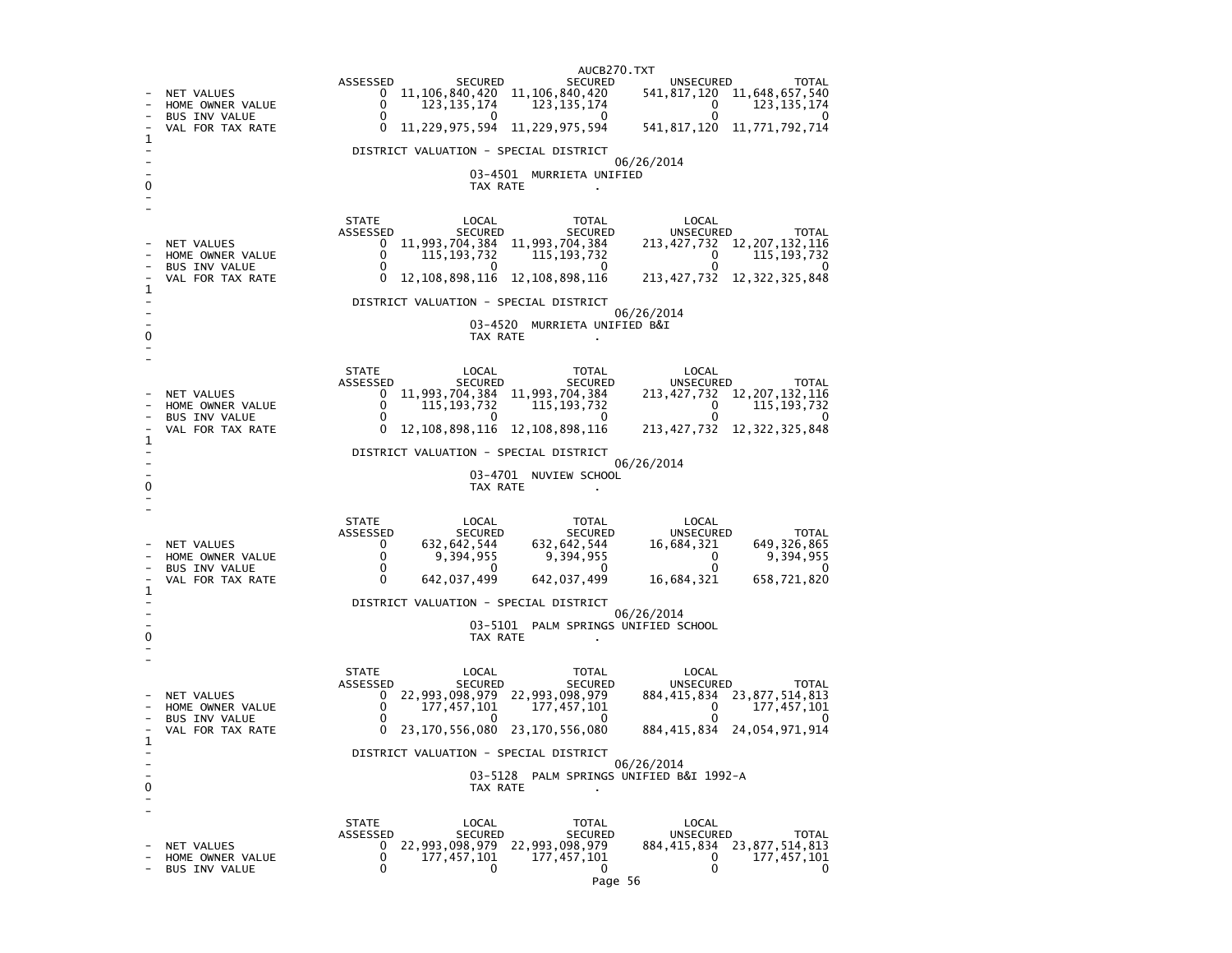|                                       |                                                                            | AUCB270.TXT<br>23, 170, 556, 080 23, 170, 556, 080<br>884,415,834 24,054,971,914<br>$\mathbf{0}$                                                                                                                                                                                                                                                                                                                                       |  |  |  |  |  |  |
|---------------------------------------|----------------------------------------------------------------------------|----------------------------------------------------------------------------------------------------------------------------------------------------------------------------------------------------------------------------------------------------------------------------------------------------------------------------------------------------------------------------------------------------------------------------------------|--|--|--|--|--|--|
| 1                                     | VAL FOR TAX RATE                                                           |                                                                                                                                                                                                                                                                                                                                                                                                                                        |  |  |  |  |  |  |
|                                       |                                                                            | DISTRICT VALUATION - SPECIAL DISTRICT<br>06/26/2014                                                                                                                                                                                                                                                                                                                                                                                    |  |  |  |  |  |  |
| 0                                     |                                                                            | 03-5301 PALO VERDE UNIFIED SCHOOL<br>TAX RATE                                                                                                                                                                                                                                                                                                                                                                                          |  |  |  |  |  |  |
| 1                                     | NET VALUES<br>HOME OWNER VALUE<br><b>BUS INV VALUE</b><br>VAL FOR TAX RATE | <b>STATE</b><br>LOCAL<br>TOTAL<br>LOCAL<br>ASSESSED<br><b>SECURED</b><br><b>SECURED</b><br>UNSECURED<br><b>TOTAL</b><br>1, 124, 228, 333<br>1, 124, 228, 333<br>49,843,287<br>1,174,071,620<br>0<br>0<br>13,218,431<br>13,218,431<br>0<br>13,218,431<br>$\mathbf{0}$<br>0<br>$\Omega$<br>$\mathbf{0}$<br>$\Omega$<br>1, 137, 446, 764<br>1, 137, 446, 764<br>49,843,287<br>1,187,290,051<br>0<br>DISTRICT VALUATION - SPECIAL DISTRICT |  |  |  |  |  |  |
| 0                                     |                                                                            | 06/26/2014<br>03-5401 PALO VERDE COMMUNITY COLLEGE<br>TAX RATE                                                                                                                                                                                                                                                                                                                                                                         |  |  |  |  |  |  |
|                                       | NET VALUES<br>HOME OWNER VALUE<br>BUS INV VALUE<br>VAL FOR TAX RATE        | <b>STATE</b><br>LOCAL<br>TOTAL<br>LOCAL<br>ASSESSED<br><b>SECURED</b><br><b>SECURED</b><br><b>UNSECURED</b><br><b>TOTAL</b><br>1, 124, 228, 333<br>1, 124, 228, 333<br>0<br>49,843,287<br>1,174,071,620<br>$\Omega$<br>13,218,431<br>13, 218, 431<br>$\Omega$<br>13,218,431<br>0<br>$\Omega$<br>0<br>0<br>$\Omega$<br>49,843,287<br>1, 187, 290, 051<br>0<br>1, 137, 446, 764<br>1, 137, 446, 764                                      |  |  |  |  |  |  |
| 1                                     |                                                                            | DISTRICT VALUATION - SPECIAL DISTRICT                                                                                                                                                                                                                                                                                                                                                                                                  |  |  |  |  |  |  |
|                                       | 06/26/2014<br>03-5701 PERRIS SCHOOL<br>TAX RATE                            |                                                                                                                                                                                                                                                                                                                                                                                                                                        |  |  |  |  |  |  |
| 1                                     | NET VALUES<br>HOME OWNER VALUE<br><b>BUS INV VALUE</b><br>VAL FOR TAX RATE | <b>STATE</b><br>LOCAL<br>TOTAL<br>LOCAL<br>ASSESSED<br><b>SECURED</b><br><b>SECURED</b><br>UNSECURED<br><b>TOTAL</b><br>2,000,066,783<br>2,000,066,783<br>2,077,421,948<br>$\Omega$<br>77, 355, 165<br>0<br>26,603,149<br>26,603,149<br>0<br>26,603,149<br>0<br>$\Omega$<br>0<br>0<br>0<br>0<br>2,026,669,932<br>2,026,669,932<br>77, 355, 165<br>2, 104, 025, 097                                                                     |  |  |  |  |  |  |
| DISTRICT VALUATION - SPECIAL DISTRICT |                                                                            |                                                                                                                                                                                                                                                                                                                                                                                                                                        |  |  |  |  |  |  |
| 0                                     | 06/26/2014<br>03-5801 RIVERSIDE UNIFIED SCHOOL<br>TAX RATE                 |                                                                                                                                                                                                                                                                                                                                                                                                                                        |  |  |  |  |  |  |
|                                       | NET VALUES<br>HOME OWNER VALUE<br><b>BUS INV VALUE</b><br>VAL FOR TAX RATE | <b>STATE</b><br>LOCAL<br>TOTAL<br>LOCAL<br>ASSESSED<br>SECURED<br><b>UNSECURED</b><br>SECURED<br><b>TOTAL</b><br>977, 771, 403 21, 023, 809, 724<br>20,046,038,321 20,046,038,321<br>$\mathbf{0}$<br>0<br>221,428,660<br>221,428,660<br>0<br>221,428,660<br>$\Omega$<br>0<br>0<br>0<br>0<br>20, 267, 466, 981 20, 267, 466, 981<br>977, 771, 403 21, 245, 238, 384<br>0                                                                |  |  |  |  |  |  |
| 1                                     |                                                                            | DISTRICT VALUATION - SPECIAL DISTRICT                                                                                                                                                                                                                                                                                                                                                                                                  |  |  |  |  |  |  |
| 0                                     |                                                                            | 06/26/2014<br>03-5802 CFD RUSD 1<br>TAX RATE                                                                                                                                                                                                                                                                                                                                                                                           |  |  |  |  |  |  |
| 1                                     | NET VALUES<br>HOME OWNER VALUE<br>BUS INV VALUE<br>VAL FOR TAX RATE        | <b>STATE</b><br>LOCAL<br><b>TOTAL</b><br>LOCAL<br><b>UNSECURED</b><br>ASSESSED<br><b>SECURED</b><br><b>SECURED</b><br><b>TOTAL</b><br>284, 278, 497<br>284, 278, 497<br>284,670,487<br>0<br>391,990<br>0<br>4,487,000<br>4,487,000<br>0<br>4,487,000<br>0<br>$\Omega$<br>O<br><sup>0</sup><br>$\Omega$<br>$\mathbf{0}$<br>391,990<br>289, 157, 487<br>288,765,497<br>288,765,497<br>DISTRICT VALUATION - SPECIAL DISTRICT              |  |  |  |  |  |  |
|                                       |                                                                            | 06/26/2014                                                                                                                                                                                                                                                                                                                                                                                                                             |  |  |  |  |  |  |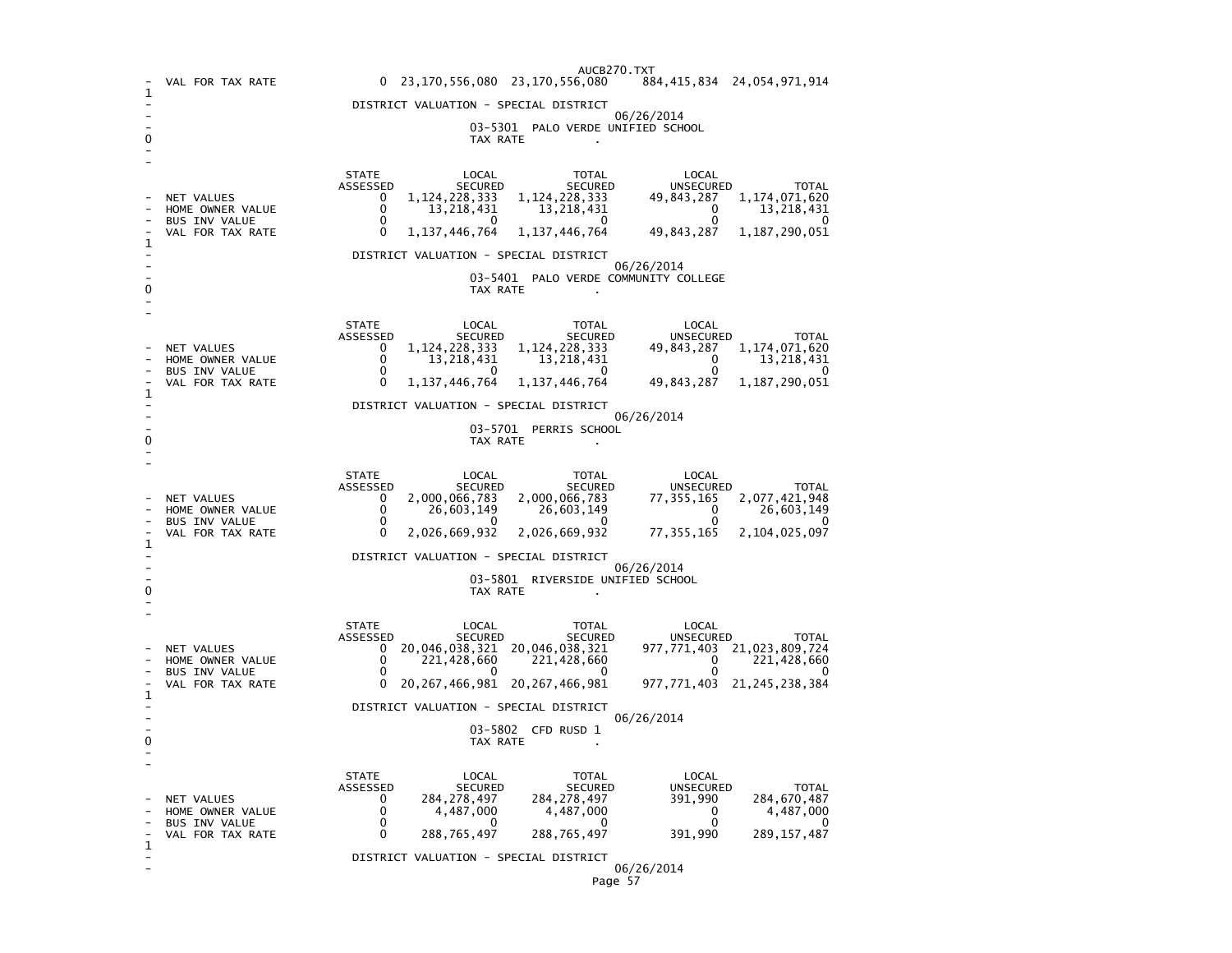| 0       |                                                                                                          |                                                     | 03-5803<br>TAX RATE                                                                                            | AUCB270.TXT<br>CFD 2 RIVERSIDE UNIFIED                                                |                                                                                 |                                                                          |
|---------|----------------------------------------------------------------------------------------------------------|-----------------------------------------------------|----------------------------------------------------------------------------------------------------------------|---------------------------------------------------------------------------------------|---------------------------------------------------------------------------------|--------------------------------------------------------------------------|
| 1       | NET VALUES<br>HOME OWNER VALUE<br><b>BUS INV VALUE</b><br>VAL FOR TAX RATE                               | <b>STATE</b><br>ASSESSED<br>0<br>0<br>0<br>0        | LOCAL<br><b>SECURED</b><br>916, 394, 131<br>12, 117, 000<br>O<br>928,511,131                                   | <b>TOTAL</b><br><b>SECURED</b><br>916, 394, 131<br>12, 117, 000<br>0<br>928, 511, 131 | LOCAL<br><b>UNSECURED</b><br>1,051,613<br>$\mathbf{0}$<br>$\Omega$<br>1,051,613 | <b>TOTAL</b><br>917,445,744<br>12, 117, 000<br>$\Omega$<br>929, 562, 744 |
| 0       |                                                                                                          |                                                     | DISTRICT VALUATION - SPECIAL DISTRICT<br>TAX RATE                                                              | 03-5804 CFD 3 ZN A RIVERSIDE USD                                                      | 06/26/2014                                                                      |                                                                          |
| 1       | <b>NET VALUES</b><br>HOME OWNER VALUE<br><b>BUS INV VALUE</b><br>VAL FOR TAX RATE                        | <b>STATE</b><br>ASSESSED<br>0<br>0<br>0<br>0        | LOCAL<br><b>SECURED</b><br>17,801,534<br>245,000<br>0<br>18,046,534                                            | <b>TOTAL</b><br><b>SECURED</b><br>17,801,534<br>245,000<br>0<br>18,046,534            | LOCAL<br><b>UNSECURED</b><br>5,154<br>$\mathbf{0}$<br>$\Omega$<br>5,154         | <b>TOTAL</b><br>17,806,688<br>245,000<br>0<br>18,051,688                 |
| 0       |                                                                                                          |                                                     | DISTRICT VALUATION - SPECIAL DISTRICT<br>03-5805<br>TAX RATE                                                   | CFD 3 ZN B RIVERSIDE USD                                                              | 06/26/2014                                                                      |                                                                          |
| 1       | <b>NET VALUES</b><br>HOME OWNER VALUE<br><b>BUS INV VALUE</b><br>VAL FOR TAX RATE                        | <b>STATE</b><br>ASSESSED<br>0<br>0<br>0<br>0        | LOCAL<br><b>SECURED</b><br>27,935,859<br>525,000<br>0<br>28,460,859                                            | <b>TOTAL</b><br><b>SECURED</b><br>27,935,859<br>525,000<br>$\mathbf 0$<br>28,460,859  | LOCAL<br><b>UNSECURED</b><br>$\mathbf{0}$<br>0<br>$\Omega$<br>$\mathbf{0}$      | TOTAL<br>27,935,859<br>525,000<br>0<br>28,460,859                        |
| L,<br>0 |                                                                                                          |                                                     | DISTRICT VALUATION - SPECIAL DISTRICT<br>TAX RATE                                                              | 03-5806 CFD 4 RIVERSIDE UNIFIED                                                       | 06/26/2014                                                                      |                                                                          |
|         | NET VALUES<br>HOME OWNER VALUE<br><b>BUS INV VALUE</b><br>VAL FOR TAX RATE                               | <b>STATE</b><br>ASSESSED<br>0<br>0<br>0<br>0        | LOCAL<br><b>SECURED</b><br>57,687,312<br>852,600<br>0<br>58,539,912                                            | TOTAL<br><b>SECURED</b><br>57,687,312<br>852,600<br>$\mathbf{0}$<br>58,539,912        | LOCAL<br><b>UNSECURED</b><br>30,974<br>0<br>$\mathbf{0}$<br>30,974              | <b>TOTAL</b><br>57,718,286<br>852,600<br>0<br>58,570,886                 |
| 1<br>0  | DISTRICT VALUATION - SPECIAL DISTRICT<br>06/26/2014<br>03-5808 CFD 6 IMP 1 RIVERSIDE UNIFIED<br>TAX RATE |                                                     |                                                                                                                |                                                                                       |                                                                                 |                                                                          |
| 1       | NET VALUES<br>HOME OWNER VALUE<br><b>BUS INV VALUE</b><br>VAL FOR TAX RATE                               | <b>STATE</b><br><b>ASSESSED</b><br>0<br>0<br>0<br>0 | LOCAL<br><b>SECURED</b><br>72,679,264<br>1,036,000<br>0<br>73,715,264<br>DISTRICT VALUATION - SPECIAL DISTRICT | TOTAL<br><b>SECURED</b><br>72,679,264<br>1,036,000<br>0<br>73,715,264                 | LOCAL<br><b>UNSECURED</b><br>21,115<br>0<br>0<br>21,115                         | <b>TOTAL</b><br>72,700,379<br>1,036,000<br>0<br>73,736,379               |
| 0       |                                                                                                          |                                                     | TAX RATE                                                                                                       | 03-5809 CFD 6 IMP 2 RIVERSIDE UNIFIED                                                 | 06/26/2014                                                                      |                                                                          |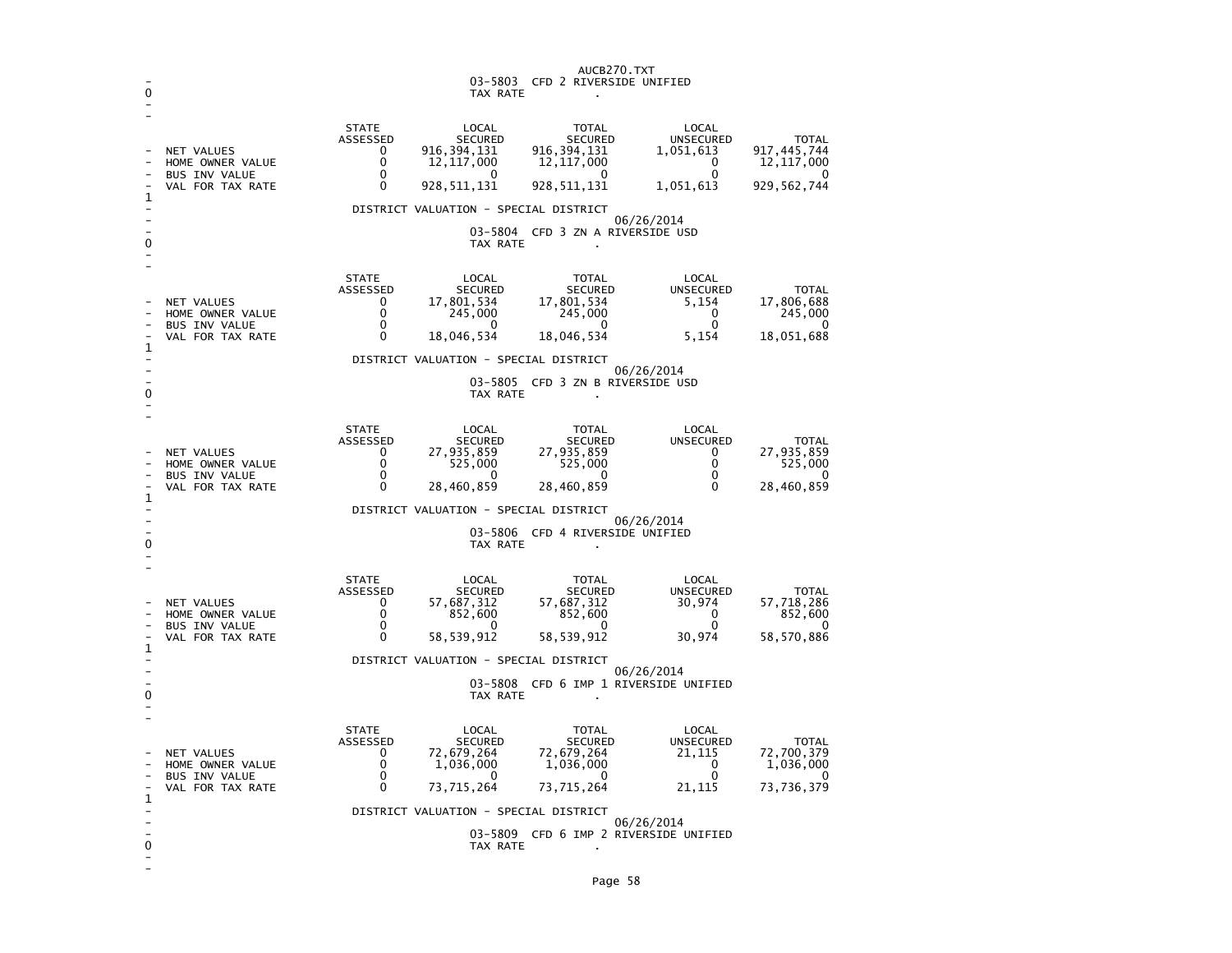|   |                                                                            | AUCB270.TXT                                                                                                                                                                                                                                                                                                                                                                                      |  |  |  |  |  |
|---|----------------------------------------------------------------------------|--------------------------------------------------------------------------------------------------------------------------------------------------------------------------------------------------------------------------------------------------------------------------------------------------------------------------------------------------------------------------------------------------|--|--|--|--|--|
|   | NET VALUES<br>HOME OWNER VALUE<br>BUS INV VALUE<br>VAL FOR TAX RATE        | <b>STATE</b><br>LOCAL<br>TOTAL<br>LOCAL<br>ASSESSED<br><b>SECURED</b><br>SECURED<br>UNSECURED<br><b>TOTAL</b><br>94, 817, 915<br>94,817,915<br>94,864,648<br>$\mathbf{0}$<br>46,733<br>0<br>1,229,200<br>1,229,200<br>$\overline{\mathbf{0}}$<br>1,229,200<br>$\mathbf{0}$<br>$\mathbf{0}$<br><sup>0</sup><br>0<br>0<br>96,047,115<br>96,047,115<br>96,093,848<br>0<br>46,733                    |  |  |  |  |  |
|   |                                                                            | DISTRICT VALUATION - SPECIAL DISTRICT                                                                                                                                                                                                                                                                                                                                                            |  |  |  |  |  |
| 0 |                                                                            | 06/26/2014<br>03-5810 CFD 7 RIVERSIDE UNIFIED<br>TAX RATE                                                                                                                                                                                                                                                                                                                                        |  |  |  |  |  |
| 1 | NET VALUES<br>HOME OWNER VALUE<br><b>BUS INV VALUE</b><br>VAL FOR TAX RATE | <b>STATE</b><br>LOCAL<br>TOTAL<br>LOCAL<br>ASSESSED<br>SECURED<br>SECURED<br><b>UNSECURED</b><br><b>TOTAL</b><br>235,643,014<br>235,791,040<br>235,643,014<br>148,026<br>0<br>0<br>2,580,200<br>2,580,200<br>$\Omega$<br>2,580,200<br>$\mathbf{0}$<br>0<br>$^{\circ}$<br>- 0<br>$\Omega$<br>238, 223, 214<br>0<br>238, 223, 214<br>148,026<br>238, 371, 240                                      |  |  |  |  |  |
|   |                                                                            | DISTRICT VALUATION - SPECIAL DISTRICT                                                                                                                                                                                                                                                                                                                                                            |  |  |  |  |  |
| o |                                                                            | 06/26/2014<br>03-6101<br>ROMOLAND SCHOOL<br>TAX RATE                                                                                                                                                                                                                                                                                                                                             |  |  |  |  |  |
| 1 | NET VALUES<br>HOME OWNER VALUE<br><b>BUS INV VALUE</b><br>VAL FOR TAX RATE | <b>STATE</b><br>LOCAL<br>TOTAL<br>LOCAL<br>ASSESSED<br>SECURED<br>SECURED<br><b>UNSECURED</b><br><b>TOTAL</b><br>2,007,351,862<br>2,007,351,862<br>2,049,697,941<br>0<br>42,346,079<br>$\mathbf{0}$<br>26,734,739<br>26,734,739<br>$\Omega$<br>26,734,739<br>$\mathbf{0}$<br>$\Omega$<br>$\Omega$<br>$^{\circ}$<br>0<br>2,034,086,601<br>2,034,086,601<br>42,346,079<br>2,076,432,680            |  |  |  |  |  |
|   |                                                                            | DISTRICT VALUATION - SPECIAL DISTRICT                                                                                                                                                                                                                                                                                                                                                            |  |  |  |  |  |
|   |                                                                            | 06/26/2014<br>03-6301 SAN JACINTO UNIFIED SCHOOL<br>TAX RATE                                                                                                                                                                                                                                                                                                                                     |  |  |  |  |  |
| 1 | NET VALUES<br>HOME OWNER VALUE<br><b>BUS INV VALUE</b><br>VAL FOR TAX RATE | <b>STATE</b><br>LOCAL<br>TOTAL<br>LOCAL<br>ASSESSED<br>SECURED<br>SECURED<br>UNSECURED<br><b>TOTAL</b><br>2,303,851,695<br>2,365,791,332<br>$\mathbf{0}$<br>2,303,851,695<br>61,939,637<br>0<br>38, 348, 525<br>38,348,525<br>$\Omega$<br>38, 348, 525<br>0<br>$\Omega$<br>0<br>0<br>2,342,200,220<br>2,342,200,220<br>0<br>61,939,637<br>2,404,139,857<br>DISTRICT VALUATION - SPECIAL DISTRICT |  |  |  |  |  |
|   | 06/26/2014<br>03-6501 TEMECULA UNIFIED                                     |                                                                                                                                                                                                                                                                                                                                                                                                  |  |  |  |  |  |
| 0 |                                                                            | TAX RATE                                                                                                                                                                                                                                                                                                                                                                                         |  |  |  |  |  |
| 1 | NET VALUES<br>HOME OWNER VALUE<br><b>BUS INV VALUE</b><br>VAL FOR TAX RATE | <b>STATE</b><br>LOCAL<br>LOCAL<br>TOTAL<br>ASSESSED<br>SECURED<br>SECURED<br>UNSECURED<br><b>TOTAL</b><br>17,905,622,271 17,905,622,271<br>760, 108, 127 18, 665, 730, 398<br>$\mathbf{0}$<br>$\Omega$<br>153,042,110<br>153,042,110<br>$\mathbf{0}$<br>153,042,110<br>$\Omega$<br>$\Omega$<br>0<br>18,058,664,381 18,058,664,381<br>0<br>760,108,127<br>18,818,772,508                          |  |  |  |  |  |
|   |                                                                            | DISTRICT VALUATION - SPECIAL DISTRICT<br>06/26/2014                                                                                                                                                                                                                                                                                                                                              |  |  |  |  |  |
| 0 |                                                                            | 03-6520 TEMECULA UNIFIED B&I<br>TAX RATE                                                                                                                                                                                                                                                                                                                                                         |  |  |  |  |  |
|   | NET VALUES<br>HOME OWNER VALUE                                             | <b>STATE</b><br>LOCAL<br>LOCAL<br>TOTAL<br>ASSESSED<br><b>SECURED</b><br><b>SECURED</b><br>UNSECURED<br>TOTAL<br>760, 108, 127 18, 665, 730, 398<br>17, 905, 622, 271 17, 905, 622, 271<br>0<br>0<br>153,042,110<br>153,042,110<br>153,042,110<br>0<br>$ \sim$                                                                                                                                   |  |  |  |  |  |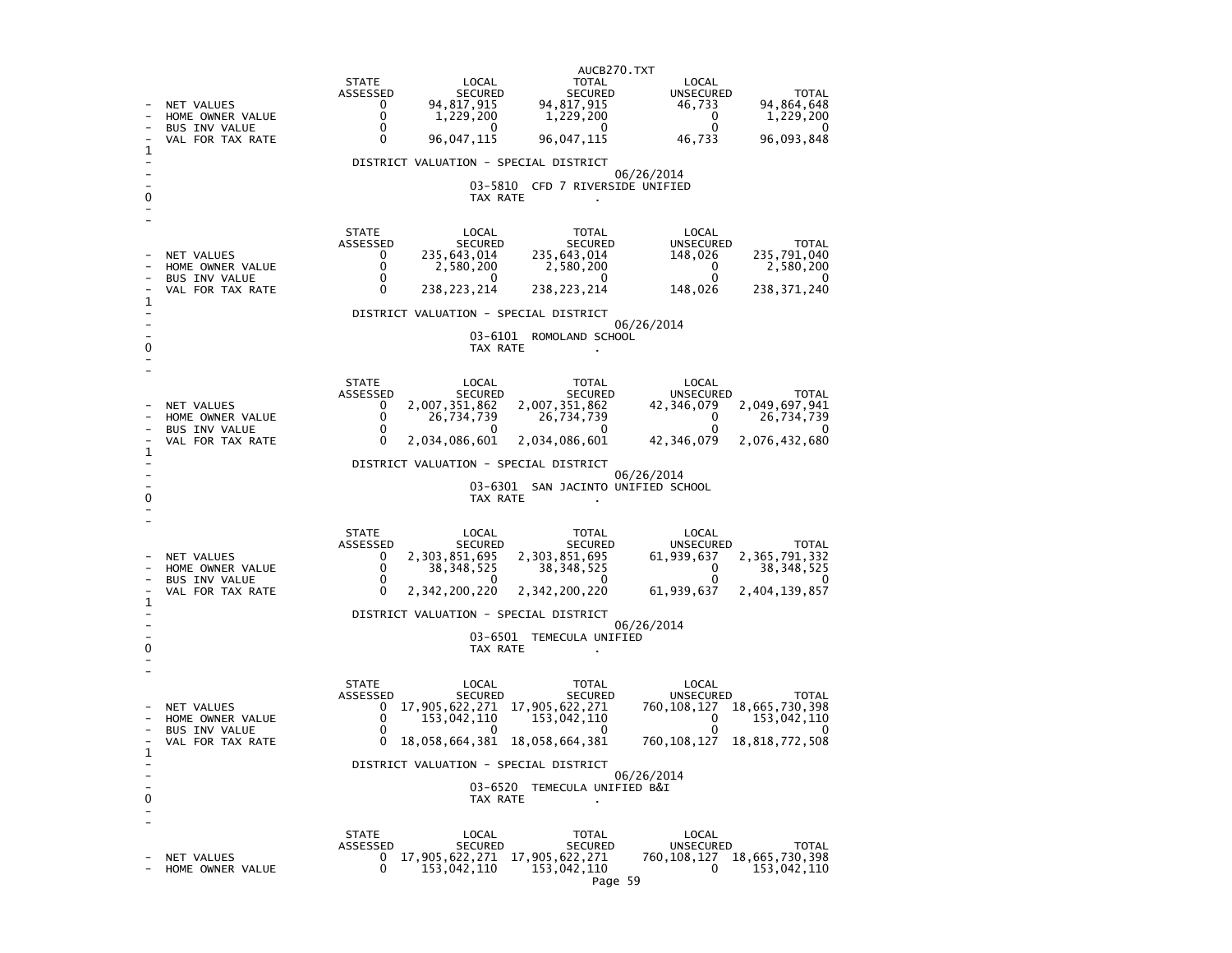|   |                                                                            | AUCB270.TXT                                                                                                                                                                                                                                                                                                                                                                         |  |  |  |  |  |
|---|----------------------------------------------------------------------------|-------------------------------------------------------------------------------------------------------------------------------------------------------------------------------------------------------------------------------------------------------------------------------------------------------------------------------------------------------------------------------------|--|--|--|--|--|
| 1 | <b>BUS INV VALUE</b><br>VAL FOR TAX RATE                                   | $\mathbf{0}$<br>0<br>0<br>$\Omega$<br>18,058,664,381 18,058,664,381<br>760, 108, 127 18, 818, 772, 508                                                                                                                                                                                                                                                                              |  |  |  |  |  |
|   |                                                                            | DISTRICT VALUATION - SPECIAL DISTRICT                                                                                                                                                                                                                                                                                                                                               |  |  |  |  |  |
| 0 |                                                                            | 06/26/2014<br>03-6530 CFD 89-1 TEMECULA VALLEY USD<br>TAX RATE                                                                                                                                                                                                                                                                                                                      |  |  |  |  |  |
|   | NET VALUES                                                                 | <b>STATE</b><br>LOCAL<br>LOCAL<br>TOTAL<br>ASSESSED<br>SECURED<br><b>UNSECURED</b><br>SECURED<br>TOTAL<br>1, 136, 827, 146<br>1,138,081,889<br>$\mathbf{0}$<br>1,136,827,146<br>1,254,743                                                                                                                                                                                           |  |  |  |  |  |
|   | HOME OWNER VALUE<br>BUS INV VALUE                                          | 0<br>12,100,200<br>12,100,200<br>$\mathbf 0$<br>12,100,200<br>$\Omega$<br>$\overline{0}$<br>$\mathbf{0}$<br>$\Omega$<br>$\Omega$                                                                                                                                                                                                                                                    |  |  |  |  |  |
| 1 | VAL FOR TAX RATE                                                           | 1,148,927,346<br>1, 148, 927, 346<br>0<br>1,254,743<br>1,150,182,089                                                                                                                                                                                                                                                                                                                |  |  |  |  |  |
|   |                                                                            | DISTRICT VALUATION - SPECIAL DISTRICT                                                                                                                                                                                                                                                                                                                                               |  |  |  |  |  |
| 0 |                                                                            | 06/26/2014<br>03-6531 CFD 89-1 REDHAWK TEMECULA UNIF<br>TAX RATE                                                                                                                                                                                                                                                                                                                    |  |  |  |  |  |
|   | NET VALUES<br>HOME OWNER VALUE                                             | <b>STATE</b><br>LOCAL<br>LOCAL<br>TOTAL<br>ASSESSED<br>SECURED<br>SECURED<br>UNSECURED<br>TOTAL<br>1, 136, 827, 146<br>1, 136, 827, 146<br>$\mathbf{0}$<br>1,254,743<br>1,138,081,889<br>$\mathbf{0}$<br>12,100,200<br>12,100,200<br>$\overline{\phantom{0}}$<br>12,100,200                                                                                                         |  |  |  |  |  |
|   | BUS INV VALUE<br>VAL FOR TAX RATE                                          | $\mathbf 0$<br>$\mathbf{0}$<br>$\overline{0}$<br>$\mathbf{0}$<br>$\Omega$<br>$\Omega$<br>1, 148, 927, 346<br>1, 148, 927, 346<br>1,254,743<br>1,150,182,089                                                                                                                                                                                                                         |  |  |  |  |  |
| 1 |                                                                            | DISTRICT VALUATION - SPECIAL DISTRICT                                                                                                                                                                                                                                                                                                                                               |  |  |  |  |  |
| 0 |                                                                            | 06/26/2014<br>03-7121 CFD 87-1 VAL VERDE<br>TAX RATE                                                                                                                                                                                                                                                                                                                                |  |  |  |  |  |
|   | NET VALUES<br>HOME OWNER VALUE<br><b>BUS INV VALUE</b><br>VAL FOR TAX RATE | <b>STATE</b><br>LOCAL<br>TOTAL<br>LOCAL<br>SECURED<br>ASSESSED<br>SECURED<br>UNSECURED<br><b>TOTAL</b><br>881, 619, 070<br>887, 109, 657<br>881,619,070<br>5,490,587<br>$\mathbf{0}$<br>0<br>11,291,000<br>11,291,000<br>11,291,000<br>$\mathbf 0$<br>0<br>$\Omega$<br>0<br>0<br>892,910,070<br>892,910,070<br>5,490,587<br>898,400,657<br>0                                        |  |  |  |  |  |
| 1 |                                                                            | DISTRICT VALUATION - SPECIAL DISTRICT                                                                                                                                                                                                                                                                                                                                               |  |  |  |  |  |
| 0 | 06/26/2014<br>03-8001 VAL VERDE UNIFIED<br>TAX RATE                        |                                                                                                                                                                                                                                                                                                                                                                                     |  |  |  |  |  |
| 1 | NET VALUES<br>HOME OWNER VALUE<br><b>BUS INV VALUE</b><br>VAL FOR TAX RATE | <b>STATE</b><br>LOCAL<br>TOTAL<br>LOCAL<br>ASSESSED<br>SECURED<br><b>UNSECURED</b><br>SECURED<br><b>TOTAL</b><br>5,769,970,007<br>5,769,970,007<br>5,974,559,301<br>204,589,294<br>$\mathbf{0}$<br>0<br>55,602,658<br>55,602,658<br>$\Omega$<br>55,602,658<br>0<br>0<br>$\Omega$<br>$\mathbf{0}$<br>0<br>5,825,572,665<br>5,825,572,665<br>204,589,294<br>6,030,161,959<br>0        |  |  |  |  |  |
|   |                                                                            | DISTRICT VALUATION - SPECIAL DISTRICT                                                                                                                                                                                                                                                                                                                                               |  |  |  |  |  |
| 0 |                                                                            | 06/26/2014<br>03-8601 PERRIS UNION HS<br>TAX RATE                                                                                                                                                                                                                                                                                                                                   |  |  |  |  |  |
| 1 | <b>NET VALUES</b><br>HOME OWNER VALUE<br>BUS INV VALUE<br>VAL FOR TAX RATE | <b>STATE</b><br>LOCAL<br>LOCAL<br>TOTAL<br><b>ASSESSED</b><br>SECURED<br>UNSECURED<br>SECURED<br>TOTAL<br>11, 946, 065, 646<br>164, 422, 945<br>164, 422, 945<br>256, 519, 179 12, 202, 584, 825<br>0<br>$\Omega$<br>$\Omega$<br>164,422,945<br>$\Omega$<br>$\Omega$<br>$\overline{0}$<br>$\Omega$<br>O<br>12, 110, 488, 591 12, 110, 488, 591 256, 519, 179 12, 367, 007, 770<br>0 |  |  |  |  |  |
|   |                                                                            | DISTRICT VALUATION - SPECIAL DISTRICT<br>Dage 60                                                                                                                                                                                                                                                                                                                                    |  |  |  |  |  |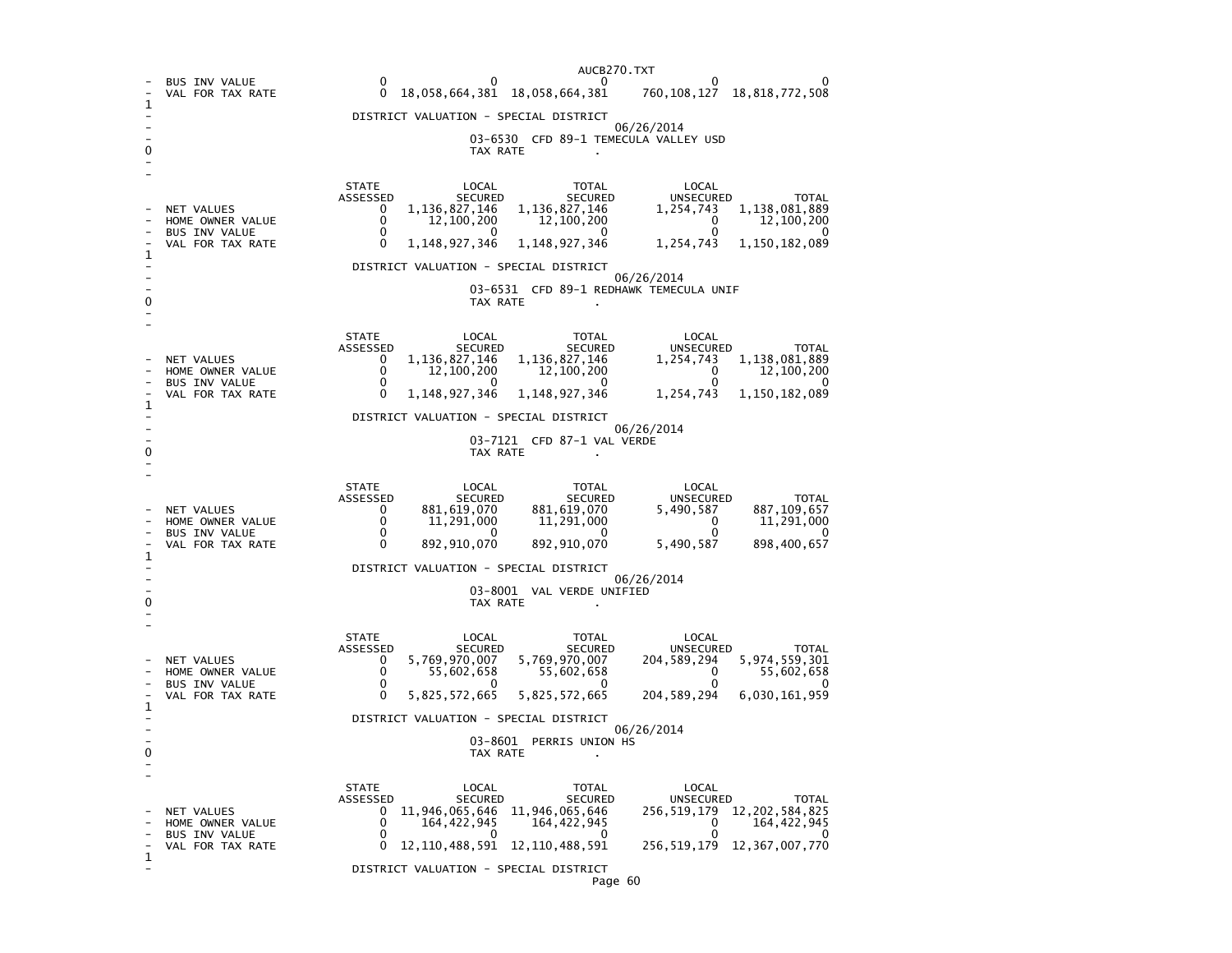|        |                                                                                   | AUCB270.TXT<br>06/26/2014                                                                                                                                                                                                                                                                                                                                                                                                                                                                                                     |
|--------|-----------------------------------------------------------------------------------|-------------------------------------------------------------------------------------------------------------------------------------------------------------------------------------------------------------------------------------------------------------------------------------------------------------------------------------------------------------------------------------------------------------------------------------------------------------------------------------------------------------------------------|
|        |                                                                                   | 03-8602 CFD 87-1 PERRIS UNION HS<br>TAX RATE                                                                                                                                                                                                                                                                                                                                                                                                                                                                                  |
|        | <b>NET VALUES</b><br>HOME OWNER VALUE<br><b>BUS INV VALUE</b><br>VAL FOR TAX RATE | <b>STATE</b><br>LOCAL<br>TOTAL<br>LOCAL<br>ASSESSED<br><b>SECURED</b><br>SECURED<br>UNSECURED<br><b>TOTAL</b><br>887, 109, 657<br>881,619,070<br>881,619,070<br>5,490,587<br>0<br>$\Omega$<br>11,291,000<br>11,291,000<br>11,291,000<br>0<br>$\mathbf{0}$<br>$\Omega$<br>- 0<br>$\mathbf{0}$<br>0<br>892,910,070<br>892,910,070<br>5,490,587<br>898,400,657<br>DISTRICT VALUATION - SPECIAL DISTRICT<br>06/26/2014<br>03-9001 DESERT COMMUNITY COLLEGE<br>TAX RATE                                                            |
| 1      | NET VALUES<br>HOME OWNER VALUE<br>BUS INV VALUE<br>VAL FOR TAX RATE               | <b>STATE</b><br>LOCAL<br>LOCAL<br>TOTAL<br>ASSESSED<br>SECURED<br>SECURED<br><b>UNSECURED</b><br>TOTAL<br>64,800,006,861 64,800,006,861<br>1,728,225,754 66,528,232,615<br>$\Omega$<br>0<br>431,544,213<br>431, 544, 213<br>0<br>431,544,213<br>0<br>0<br>0<br>0<br>65, 231, 551, 074 65, 231, 551, 074<br>1,728,225,754 66,959,776,828<br>0<br>DISTRICT VALUATION - SPECIAL DISTRICT<br>06/26/2014<br>03-9101<br>RIVERSIDE CITY COMMUNITY COLLEGE                                                                            |
| 1<br>0 | NET VALUES<br>HOME OWNER VALUE<br><b>BUS INV VALUE</b><br>VAL FOR TAX RATE        | TAX RATE<br><b>STATE</b><br>LOCAL<br>LOCAL<br>TOTAL<br>ASSESSED<br>SECURED<br>SECURED<br>UNSECURED<br>TOTAL<br>79, 182, 610, 305 79, 182, 610, 305<br>3,640,739,027 82,823,349,332<br>0<br>$\Omega$<br>803,258,180<br>803, 258, 180<br>803,258,180<br>$\Omega$<br>$\mathbf{0}$<br>$\mathbf{0}$<br>$\Omega$<br>O<br>79, 985, 868, 485 79, 985, 868, 485<br>3,640,739,027 83,626,607,512<br>0<br>DISTRICT VALUATION - SPECIAL DISTRICT<br>06/26/2014<br>03-9201 MT SAN JACINTO JR COLLEGE<br>TAX RATE                           |
| 1      | <b>NET VALUES</b><br>HOME OWNER VALUE<br><b>BUS INV VALUE</b><br>VAL FOR TAX RATE | <b>STATE</b><br>LOCAL<br><b>TOTAL</b><br>LOCAL<br>ASSESSED<br>SECURED<br>SECURED<br>UNSECURED<br><b>TOTAL</b><br>68, 745, 725, 413<br>68,745,725,413<br>837,174,624<br>2,057,084,409 70,802,809,822<br>$\Omega$<br>837, 174, 624<br>0<br>837, 174, 624<br>$\overline{\phantom{0}}$<br>$\Omega$<br>$\Omega$<br>$\Omega$<br>$\Omega$<br>∩<br>69,582,900,037<br>69,582,900,037<br>0<br>2,057,084,409 71,639,984,446<br>DISTRICT VALUATION - SPECIAL DISTRICT<br>06/26/2014<br>03-9830 ELSINORE AREA ELEM SCHOOL FUND<br>TAX RATE |
| 1<br>0 | NET VALUES<br>HOME OWNER VALUE<br>BUS INV VALUE<br>VAL FOR TAX RATE               | <b>STATE</b><br>LOCAL<br>LOCAL<br>TOTAL<br>SECURED<br>SECURED<br>UNSECURED<br>ASSESSED<br>TOTAL<br>36,852,948,474<br>36,852,948,474<br>1, 123, 061, 165 37, 976, 009, 639<br>0<br>356,531,683<br>0<br>356, 531, 683<br>356, 531, 683<br>0<br>$\Omega$<br>$\Omega$<br>$\Omega$<br>0<br>$\Omega$<br>37, 209, 480, 157 37, 209, 480, 157<br>1, 123, 061, 165 38, 332, 541, 322<br>DISTRICT VALUATION - SPECIAL DISTRICT<br>06/26/2014<br>03-9831 PERRIS AREA ELEM SCHOOL FUND<br>TAX RATE                                        |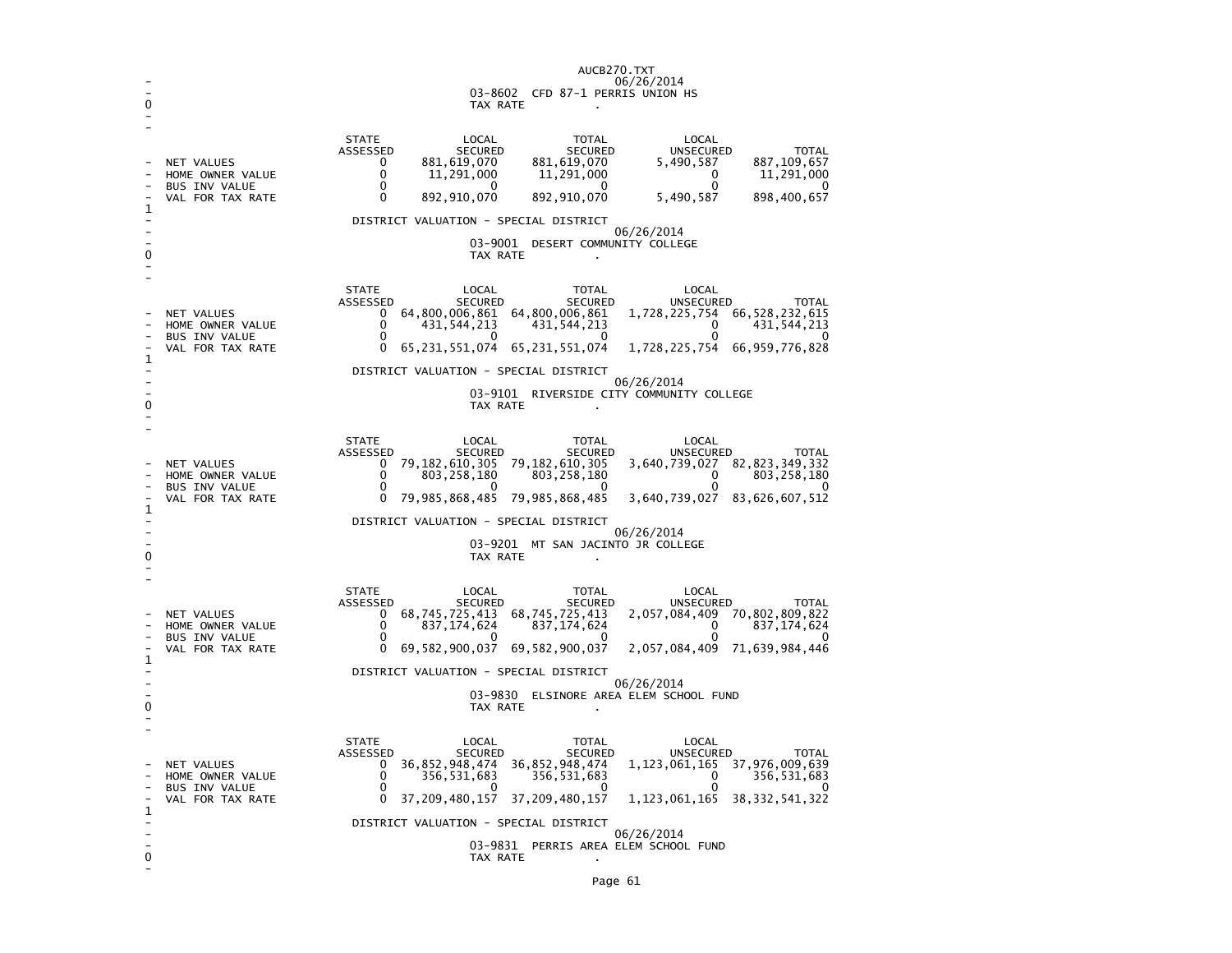| 1      | NET VALUES<br>HOME OWNER VALUE<br>BUS INV VALUE<br>VAL FOR TAX RATE        | <b>STATE</b><br>LOCAL<br><b>TOTAL</b><br>LOCAL<br>ASSESSED<br>SECURED<br><b>SECURED</b><br>UNSECURED<br><b>TOTAL</b><br>17,973,901,949 17,973,901,949<br>461, 294, 161 18, 435, 196, 110<br>0<br>222, 432, 203<br>0<br>222,432,203<br>222,432,203<br>0<br>0<br><sup>0</sup><br>0<br>0<br><sup>0</sup><br>18, 196, 334, 152<br>18, 196, 334, 152<br>461, 294, 161<br>18,657,628,313<br>0<br>DISTRICT VALUATION - SPECIAL DISTRICT<br>06/26/2014<br>03-9832 PERRIS JR HIGH AREA FUND<br>TAX RATE           |
|--------|----------------------------------------------------------------------------|----------------------------------------------------------------------------------------------------------------------------------------------------------------------------------------------------------------------------------------------------------------------------------------------------------------------------------------------------------------------------------------------------------------------------------------------------------------------------------------------------------|
| 1<br>0 | NET VALUES<br>HOME OWNER VALUE<br>BUS INV VALUE<br>VAL FOR TAX RATE        | <b>STATE</b><br>LOCAL<br><b>TOTAL</b><br>LOCAL<br>ASSESSED<br>SECURED<br><b>SECURED</b><br>UNSECURED<br><b>TOTAL</b><br>17,957,086,351 17,957,086,351<br>461, 143, 550 18, 418, 229, 901<br>$\mathbf{0}$<br>222,425,203<br>222,425,203<br>0<br>222,425,203<br>0<br>0<br>$\mathbf{0}$<br>$\Omega$<br>n<br>0<br>461, 143, 550 18, 640, 655, 104<br>18, 179, 511, 554<br>18, 179, 511, 554<br>0<br>DISTRICT VALUATION - SPECIAL DISTRICT<br>06/26/2014<br>03-9896 RIVERSIDE CO OFC OF EDUCATION<br>TAX RATE |
| 1<br>0 | NET VALUES<br>HOME OWNER VALUE<br>BUS INV VALUE<br>VAL FOR TAX RATE        | <b>STATE</b><br>LOCAL<br>TOTAL<br>LOCAL<br>ASSESSED<br>SECURED<br>UNSECURED<br>SECURED<br>TOTAL<br>7,486,693,738 221,986,873,521<br>0 214,500,179,783 214,500,179,783<br>0<br>2,094,250,090<br>2,094,250,090<br>2,094,250,090<br>0<br>0<br>O<br>O<br>$^{\circ}$<br>0 216,594,429,873 216,594,429,873<br>7,486,693,738 224,081,123,611<br>DISTRICT VALUATION - SPECIAL DISTRICT<br>06/26/2014<br>04-1030 CO WASTE RESOURCE MGMT DIST<br>TAX RATE                                                          |
| 1<br>0 | NET VALUES<br>HOME OWNER VALUE<br><b>BUS INV VALUE</b><br>VAL FOR TAX RATE | <b>STATE</b><br>LOCAL<br>TOTAL<br>LOCAL<br>ASSESSED<br>SECURED<br>SECURED<br><b>UNSECURED</b><br><b>TOTAL</b><br>32, 350, 933, 012 32, 350, 933, 012<br>1,028,147,819 33,379,080,831<br>0<br>$\Omega$<br>362, 127, 691<br>362, 127, 691<br>362,127,691<br>0<br>0<br>$\Omega$<br>0<br>$^{\circ}$<br>$\Omega$<br>32,713,060,703 32,713,060,703<br>1,028,147,819 33,741,208,522<br>0<br>DISTRICT VALUATION - SPECIAL DISTRICT<br>06/26/2014<br>04-1110 RIV CO REGIONAL PARK & OPEN SP<br>TAX RATE           |
| 1<br>0 | <b>NET VALUES</b><br>HOME OWNER VALUE<br>BUS INV VALUE<br>VAL FOR TAX RATE | <b>STATE</b><br>LOCAL<br>LOCAL<br>TOTAL<br>UNSECURED<br>ASSESSED<br>SECURED<br>SECURED<br>TOTAL<br>4,690,094,285 152,252,317,718<br>0 147,562,223,433 147,562,223,433<br>1,399,987,113<br>0<br>1,399,987,113<br>1,399,987,113<br>0<br>$\Omega$<br>0<br><sup>0</sup><br><sup>0</sup><br>$\Omega$<br>0 148, 962, 210, 546 148, 962, 210, 546<br>4,690,094,285 153,652,304,831<br>DISTRICT VALUATION - SPECIAL DISTRICT<br>06/26/2014<br>04-1131 RIV CO LANDSCAPE MAINT DST 1<br>TAX RATE                   |
|        | NET VALUES                                                                 | <b>STATE</b><br>LOCAL<br>LOCAL<br>TOTAL<br>ASSESSED<br><b>SECURED</b><br><b>UNSECURED</b><br><b>TOTAL</b><br><b>SECURED</b><br>335, 241, 391<br>335, 241, 391<br>335, 298, 474<br>0<br>57,083                                                                                                                                                                                                                                                                                                            |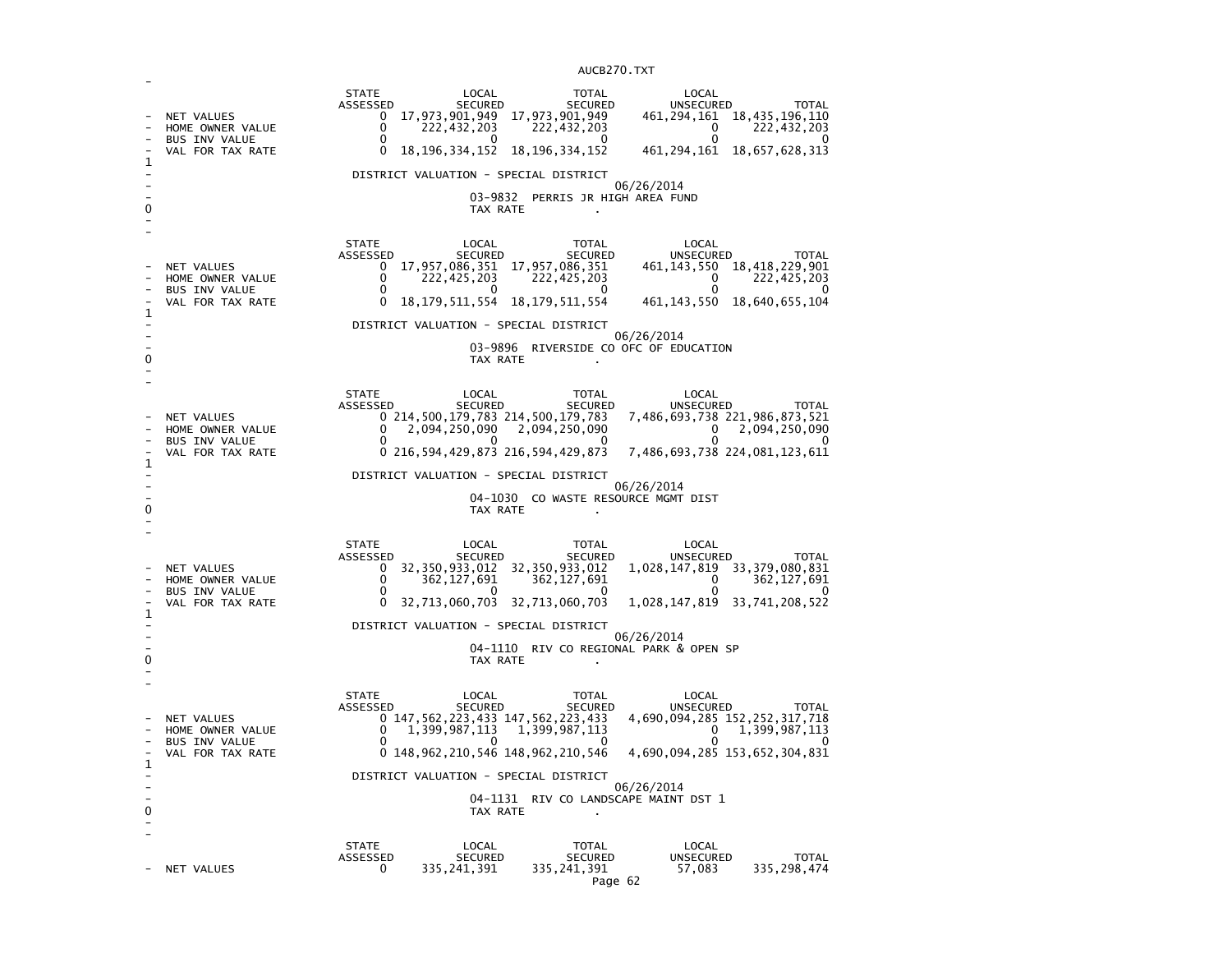|                                    | HOME OWNER VALUE                                                           | $\Omega$                                                 | 6,294,400                                                                                                                                    | AUCB270.TXT<br>6,294,400                                                                        | 0                                                                             | 6,294,400                                                             |  |  |  |
|------------------------------------|----------------------------------------------------------------------------|----------------------------------------------------------|----------------------------------------------------------------------------------------------------------------------------------------------|-------------------------------------------------------------------------------------------------|-------------------------------------------------------------------------------|-----------------------------------------------------------------------|--|--|--|
|                                    | <b>BUS INV VALUE</b><br>VAL FOR TAX RATE                                   | 0<br>0                                                   | 0<br>341, 535, 791                                                                                                                           | 0<br>341, 535, 791                                                                              | $\mathbf{0}$<br>57,083                                                        | 0<br>341,592,874                                                      |  |  |  |
| ı                                  |                                                                            |                                                          | DISTRICT VALUATION - SPECIAL DISTRICT                                                                                                        |                                                                                                 |                                                                               |                                                                       |  |  |  |
| 0                                  |                                                                            | 06/26/2014<br>04-1253<br>DRAINAGE DISTRICT 3<br>TAX RATE |                                                                                                                                              |                                                                                                 |                                                                               |                                                                       |  |  |  |
| 1<br>0                             | NET VALUES<br>HOME OWNER VALUE<br><b>BUS INV VALUE</b><br>VAL FOR TAX RATE | <b>STATE</b><br>ASSESSED<br>0<br>0<br>0<br>0             | LOCAL<br><b>SECURED</b><br>193,758,064<br>2,578,800<br>0<br>196,336,864<br>DISTRICT VALUATION - SPECIAL DISTRICT<br>TAX RATE                 | TOTAL<br><b>SECURED</b><br>193,758,064<br>2,578,800<br>0<br>196, 336, 864<br>04-1302 CFD 84-2   | LOCAL<br><b>UNSECURED</b><br>10,060,795<br>0<br>0<br>10,060,795<br>06/26/2014 | <b>TOTAL</b><br>203,818,859<br>2,578,800<br>$\Omega$<br>206, 397, 659 |  |  |  |
| 1<br>0                             | NET VALUES<br>HOME OWNER VALUE<br><b>BUS INV VALUE</b><br>VAL FOR TAX RATE | <b>STATE</b><br>ASSESSED<br>0<br>0<br>0<br>0             | LOCAL<br><b>SECURED</b><br>565,731,574<br>6,487,600<br>0<br>572, 219, 174<br>DISTRICT VALUATION - SPECIAL DISTRICT<br>TAX RATE               | TOTAL<br><b>SECURED</b><br>565,731,574<br>6,487,600<br>0<br>572, 219, 174<br>04-1303 CFD 85-1A  | LOCAL<br>UNSECURED<br>371,781<br>0<br>$\Omega$<br>371,781<br>06/26/2014       | <b>TOTAL</b><br>566, 103, 355<br>6,487,600<br>$\Omega$<br>572,590,955 |  |  |  |
| 1<br>o                             | NET VALUES<br>HOME OWNER VALUE<br><b>BUS INV VALUE</b><br>VAL FOR TAX RATE | <b>STATE</b><br>ASSESSED<br>0<br>0<br>0<br>$\Omega$      | LOCAL<br><b>SECURED</b><br>414,933,414<br>5,423,600<br>$^{\circ}$<br>420, 357, 014<br>DISTRICT VALUATION - SPECIAL DISTRICT<br>TAX RATE      | TOTAL<br><b>SECURED</b><br>414, 933, 414<br>5,423,600<br>0<br>420, 357, 014<br>04-1304 CFD 85-2 | LOCAL<br>UNSECURED<br>3,531,580<br>0<br>0<br>3,531,580<br>06/26/2014          | TOTAL<br>418,464,994<br>5,423,600<br>0<br>423,888,594                 |  |  |  |
| 1<br>0<br>$\overline{\phantom{0}}$ | NET VALUES<br>HOME OWNER VALUE<br><b>BUS INV VALUE</b><br>VAL FOR TAX RATE | <b>STATE</b><br>ASSESSED<br>0<br>0<br>0<br>$\Omega$      | LOCAL<br><b>SECURED</b><br>1,664,830,209<br>23,707,600<br>0<br>1,688,537,809<br>DISTRICT VALUATION - SPECIAL DISTRICT<br>04-1305<br>TAX RATE | TOTAL<br><b>SECURED</b><br>1,664,830,209<br>23,707,600<br>0<br>1,688,537,809<br>CFD 85-1B       | LOCAL<br><b>UNSECURED</b><br>25,214,496<br>0<br>0<br>25,214,496<br>06/26/2014 | <b>TOTAL</b><br>1,690,044,705<br>23,707,600<br>0<br>1,713,752,305     |  |  |  |
| 1                                  | NET VALUES<br>HOME OWNER VALUE<br><b>BUS INV VALUE</b><br>VAL FOR TAX RATE | <b>STATE</b><br>ASSESSED<br>0<br>0<br>0<br>0             | LOCAL<br><b>SECURED</b><br>81, 247, 543<br>712,600<br>0<br>81,960,143                                                                        | <b>TOTAL</b><br><b>SECURED</b><br>81, 247, 543<br>712,600<br>0<br>81,960,143                    | LOCAL<br><b>UNSECURED</b><br>2,893,478<br>0<br>0<br>2,893,478                 | <b>TOTAL</b><br>84,141,021<br>712,600<br>0<br>84, 853, 621            |  |  |  |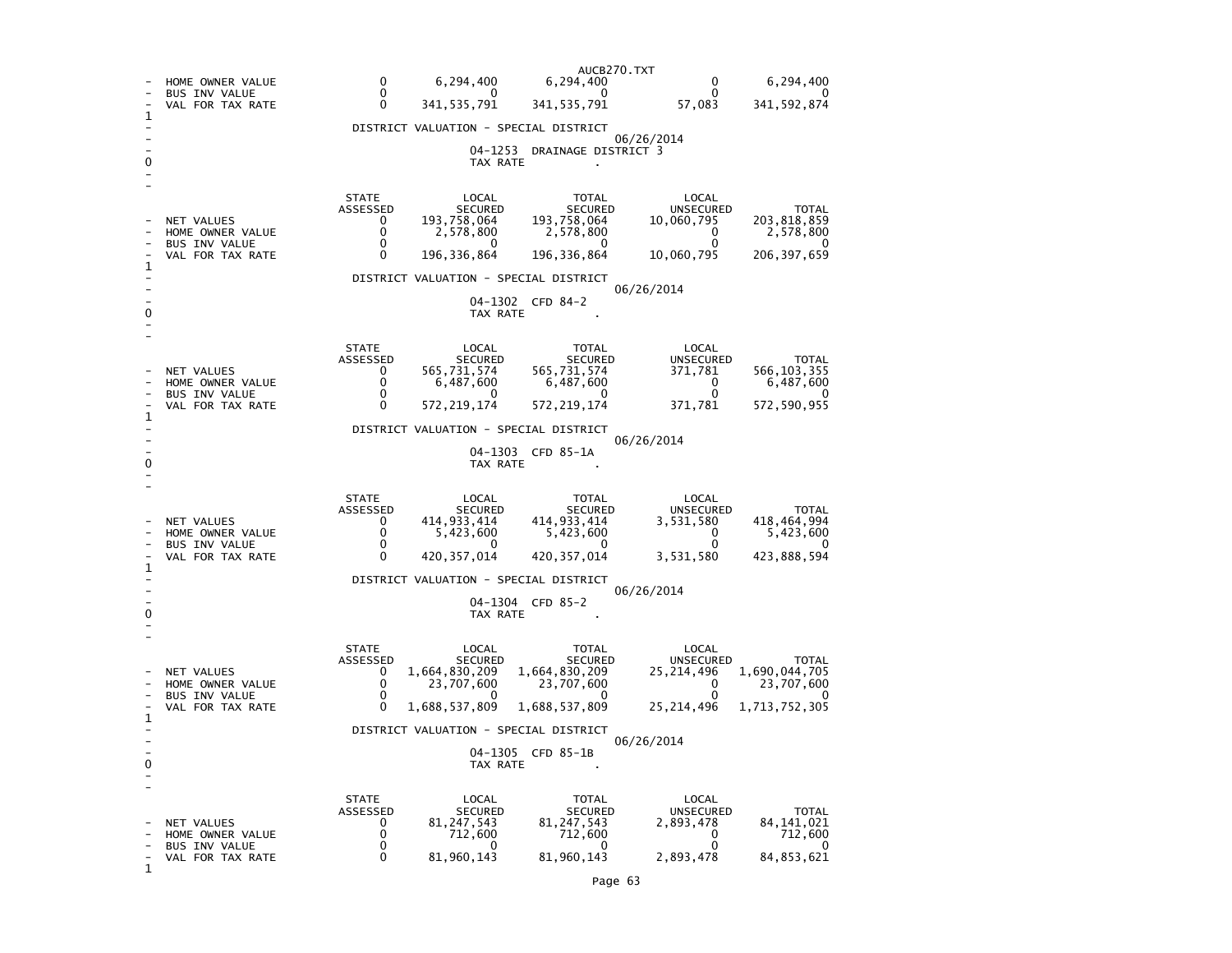|                                            | AUCB270.TXT<br>DISTRICT VALUATION - SPECIAL DISTRICT |                                                                                                                                                       |  |  |  |  |  |
|--------------------------------------------|------------------------------------------------------|-------------------------------------------------------------------------------------------------------------------------------------------------------|--|--|--|--|--|
|                                            | 06/26/2014                                           |                                                                                                                                                       |  |  |  |  |  |
|                                            |                                                      | 04-1306 CFD 86-1<br>TAX RATE                                                                                                                          |  |  |  |  |  |
|                                            |                                                      |                                                                                                                                                       |  |  |  |  |  |
|                                            |                                                      | <b>STATE</b><br>LOCAL<br><b>TOTAL</b><br>LOCAL                                                                                                        |  |  |  |  |  |
|                                            | NET VALUES                                           | ASSESSED<br><b>SECURED</b><br><b>UNSECURED</b><br><b>TOTAL</b><br><b>SECURED</b><br>1,018,768,166<br>1,018,768,166<br>1,023,482,377<br>0<br>4,714,211 |  |  |  |  |  |
|                                            | HOME OWNER VALUE                                     | 0<br>15,988,000<br>15,988,000<br>15,988,000<br>0                                                                                                      |  |  |  |  |  |
| 1                                          | <b>BUS INV VALUE</b><br>VAL FOR TAX RATE             | 0<br>0<br>0<br>$^{(1)}$<br>1,034,756,166<br>1,039,470,377<br>0<br>1,034,756,166<br>4,714,211                                                          |  |  |  |  |  |
|                                            |                                                      | DISTRICT VALUATION - SPECIAL DISTRICT                                                                                                                 |  |  |  |  |  |
|                                            |                                                      | 06/26/2014<br>04-1309<br>CFD 89-3                                                                                                                     |  |  |  |  |  |
| 0                                          |                                                      | TAX RATE                                                                                                                                              |  |  |  |  |  |
|                                            |                                                      |                                                                                                                                                       |  |  |  |  |  |
|                                            |                                                      | <b>STATE</b><br>LOCAL<br><b>TOTAL</b><br>LOCAL<br>ASSESSED<br><b>SECURED</b><br><b>SECURED</b><br><b>UNSECURED</b><br><b>TOTAL</b>                    |  |  |  |  |  |
|                                            | NET VALUES                                           | 414,506,069<br>414,506,069<br>415,648,731<br>0<br>1,142,662                                                                                           |  |  |  |  |  |
|                                            | HOME OWNER VALUE<br>BUS INV VALUE                    | 0<br>5,616,800<br>5,616,800<br>0<br>5,616,800<br>0<br>0<br>0<br>0<br>O                                                                                |  |  |  |  |  |
| 1                                          | VAL FOR TAX RATE                                     | 0<br>420,122,869<br>420,122,869<br>1,142,662<br>421,265,531                                                                                           |  |  |  |  |  |
|                                            |                                                      | DISTRICT VALUATION - SPECIAL DISTRICT                                                                                                                 |  |  |  |  |  |
|                                            | 06/26/2014<br>04-1351<br>FLOOD CONTROL ADMIN         |                                                                                                                                                       |  |  |  |  |  |
| 0                                          |                                                      | TAX RATE                                                                                                                                              |  |  |  |  |  |
|                                            |                                                      |                                                                                                                                                       |  |  |  |  |  |
|                                            |                                                      | <b>STATE</b><br>LOCAL<br>TOTAL<br>LOCAL<br>ASSESSED<br><b>SECURED</b><br><b>SECURED</b><br><b>UNSECURED</b><br><b>TOTAL</b>                           |  |  |  |  |  |
|                                            | NET VALUES                                           | 0 160,655,227,435 160,655,227,435<br>6, 340, 355, 817 166, 995, 583, 252                                                                              |  |  |  |  |  |
|                                            | HOME OWNER VALUE<br><b>BUS INV VALUE</b>             | 1,747,961,549<br>1,747,961,549<br>1,747,961,549<br>0<br>0<br>0<br>O<br>0<br>O<br>0                                                                    |  |  |  |  |  |
|                                            | VAL FOR TAX RATE                                     | 0 162, 403, 188, 984 162, 403, 188, 984<br>6, 340, 355, 817 168, 743, 544, 801                                                                        |  |  |  |  |  |
| 1<br>DISTRICT VALUATION - SPECIAL DISTRICT |                                                      |                                                                                                                                                       |  |  |  |  |  |
|                                            |                                                      | 06/26/2014<br>04-1361 FLOOD CONTROL ZN 1                                                                                                              |  |  |  |  |  |
| 0                                          |                                                      | TAX RATE                                                                                                                                              |  |  |  |  |  |
|                                            |                                                      |                                                                                                                                                       |  |  |  |  |  |
|                                            |                                                      | <b>STATE</b><br>LOCAL<br><b>TOTAL</b><br>LOCAL<br>ASSESSED<br><b>SECURED</b><br><b>SECURED</b><br><b>UNSECURED</b><br><b>TOTAL</b>                    |  |  |  |  |  |
|                                            | NET VALUES                                           | 33, 179, 844, 948<br>31, 316, 675, 954<br>31, 316, 675, 954<br>1,863,168,994<br>0                                                                     |  |  |  |  |  |
|                                            | HOME OWNER VALUE<br><b>BUS INV VALUE</b>             | 0<br>328,876,440<br>328,876,440<br>$\Omega$<br>328,876,440<br>0<br>$\Omega$<br>O<br>O<br>∩                                                            |  |  |  |  |  |
| 1                                          | VAL FOR TAX RATE                                     | 1,863,168,994<br>0<br>31,645,552,394<br>31,645,552,394<br>33,508,721,388                                                                              |  |  |  |  |  |
|                                            | DISTRICT VALUATION - SPECIAL DISTRICT                |                                                                                                                                                       |  |  |  |  |  |
|                                            |                                                      | 06/26/2014<br>04-1362<br>FLOOD CONTROL ZN 2                                                                                                           |  |  |  |  |  |
| 0                                          |                                                      | TAX RATE                                                                                                                                              |  |  |  |  |  |
|                                            |                                                      |                                                                                                                                                       |  |  |  |  |  |
|                                            |                                                      | <b>STATE</b><br>LOCAL<br><b>TOTAL</b><br>LOCAL<br>ASSESSED<br><b>SECURED</b><br><b>SECURED</b><br>UNSECURED<br><b>TOTAL</b>                           |  |  |  |  |  |
|                                            | NET VALUES                                           | 32,689,012,141<br>32,689,012,141<br>1, 182, 812, 489<br>33,871,824,630<br>0                                                                           |  |  |  |  |  |
|                                            | HOME OWNER VALUE<br>BUS INV VALUE                    | 0<br>311,221,708<br>311, 221, 708<br>0<br>311, 221, 708<br>0<br>O<br>0<br>O<br>$\Omega$                                                               |  |  |  |  |  |
| 1                                          | VAL FOR TAX RATE                                     | 33,000,233,849<br>33,000,233,849<br>1, 182, 812, 489<br>34, 183, 046, 338<br>0                                                                        |  |  |  |  |  |
|                                            |                                                      | DISTRICT VALUATION - SPECIAL DISTRICT                                                                                                                 |  |  |  |  |  |
|                                            |                                                      | 06/26/2014<br>04-1363<br>FLOOD CONTROL ZN 3                                                                                                           |  |  |  |  |  |
| $\mathbf 0$                                |                                                      | TAX RATE                                                                                                                                              |  |  |  |  |  |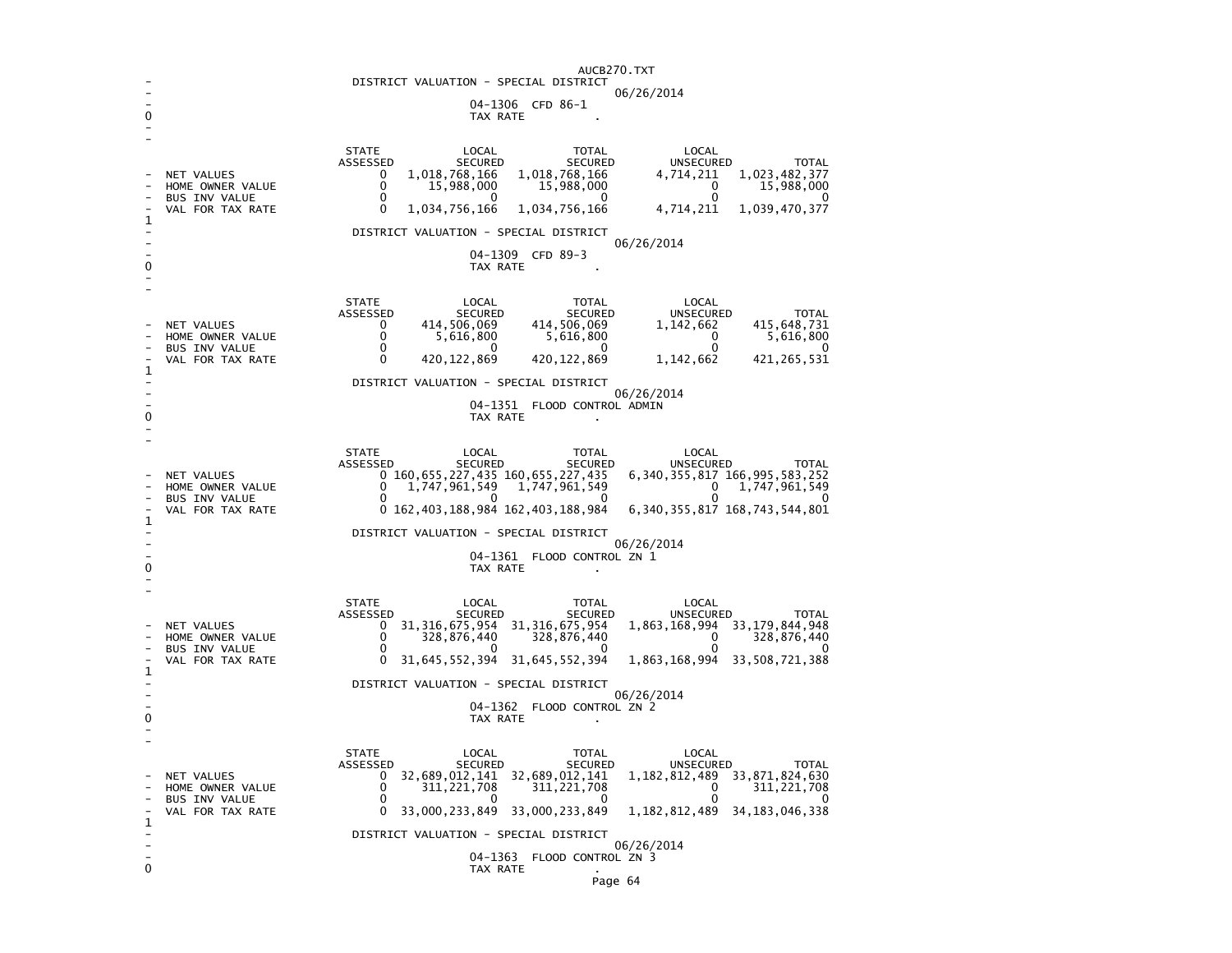| 1<br>0 | NET VALUES<br>HOME OWNER VALUE<br><b>BUS INV VALUE</b><br>VAL FOR TAX RATE | <b>STATE</b><br>ASSESSED<br>0<br>0<br>0<br>0                                               | LOCAL<br><b>SECURED</b><br>6,845,583,516<br>77,571,241<br>$^{\circ}$<br>6,923,154,757<br>04-1364<br>TAX RATE | <b>TOTAL</b><br>SECURED<br>6,845,583,516<br>77,571,241<br>$\Omega$<br>6, 923, 154, 757<br>DISTRICT VALUATION - SPECIAL DISTRICT<br>FLOOD CONTROL ZN 4                                                             | LOCAL<br>UNSECURED<br>123, 198, 449<br>0<br>0<br>123, 198, 449<br>06/26/2014                                                       | <b>TOTAL</b><br>6,968,781,965<br>77,571,241<br>0<br>7,046,353,206     |
|--------|----------------------------------------------------------------------------|--------------------------------------------------------------------------------------------|--------------------------------------------------------------------------------------------------------------|-------------------------------------------------------------------------------------------------------------------------------------------------------------------------------------------------------------------|------------------------------------------------------------------------------------------------------------------------------------|-----------------------------------------------------------------------|
| 1<br>0 | NET VALUES<br>HOME OWNER VALUE<br><b>BUS INV VALUE</b><br>VAL FOR TAX RATE | <b>STATE</b><br>ASSESSED<br>0<br>0<br>0<br>$\Omega$                                        | LOCAL<br><b>SECURED</b><br>515,006,817<br>0<br>TAX RATE                                                      | <b>TOTAL</b><br><b>SECURED</b><br>37,406,632,064 37,406,632,064<br>515,006,817<br>0<br>37,921,638,881 37,921,638,881<br>DISTRICT VALUATION - SPECIAL DISTRICT<br>04-1365 FLOOD CONTROL ZN 5                       | LOCAL<br>UNSECURED<br>1,096,194,231 38,502,826,295<br>0<br>0<br>1,096,194,231 39,017,833,112<br>06/26/2014                         | <b>TOTAL</b><br>515,006,817<br>0                                      |
| 1<br>0 | NET VALUES<br>HOME OWNER VALUE<br><b>BUS INV VALUE</b><br>VAL FOR TAX RATE | <b>STATE</b><br>ASSESSED<br>0<br>0<br>$\Omega$<br>0                                        | LOCAL<br>SECURED<br>6,799,635,443<br>109,759,769<br>$\Omega$<br>6,909,395,212<br>TAX RATE                    | <b>TOTAL</b><br><b>SECURED</b><br>6,799,635,443<br>109,759,769<br>$\Omega$<br>6,909,395,212<br>DISTRICT VALUATION - SPECIAL DISTRICT<br>04-1366 FLOOD CONTROL ZN 6                                                | LOCAL<br><b>UNSECURED</b><br>308,777,781<br>0<br>$\Omega$<br>308,777,781<br>06/26/2014                                             | <b>TOTAL</b><br>7,108,413,224<br>109,759,769<br>O<br>7, 218, 172, 993 |
| 1<br>0 | NET VALUES<br>HOME OWNER VALUE<br><b>BUS INV VALUE</b><br>VAL FOR TAX RATE | <b>STATE</b><br>ASSESSED<br>0<br>$\Omega$<br>0<br>0                                        | LOCAL<br>SECURED<br>101,672,536<br>$\Omega$<br>TAX RATE                                                      | TOTAL<br>SECURED<br>12, 318, 743, 948 12, 318, 743, 948<br>101,672,536<br>0<br>12, 420, 416, 484 12, 420, 416, 484<br>DISTRICT VALUATION - SPECIAL DISTRICT<br>04-1367 FLOOD CONTROL ZN 7                         | LOCAL<br>UNSECURED<br>693, 108, 463 13, 011, 852, 411<br>$\mathbf{0}$<br>0<br>693,108,463<br>06/26/2014                            | <b>TOTAL</b><br>101,672,536<br>$\Omega$<br>13,113,524,947             |
| 1<br>0 | NET VALUES<br>HOME OWNER VALUE<br>BUS INV VALUE<br>VAL FOR TAX RATE        | <b>STATE</b><br>ASSESSED<br>$\Omega$<br>0<br>0<br>$\mathbf{0}$<br><b>STATE</b><br>ASSESSED | LOCAL<br><b>SECURED</b><br>305,878,271<br>33,740,156,949<br>TAX RATE<br>LOCAL<br><b>SECURED</b>              | <b>TOTAL</b><br><b>SECURED</b><br>33,434,278,678 33,434,278,678<br>305,878,271<br>0<br>33,740,156,949<br>DISTRICT VALUATION - SPECIAL DISTRICT<br>04-1381 FLOOD CONTROL ZN 1 DS<br><b>TOTAL</b><br><b>SECURED</b> | LOCAL<br>UNSECURED<br>1,080,108,016 34,514,386,694<br>0<br>1,080,108,016 34,820,264,965<br>06/26/2014<br>LOCAL<br><b>UNSECURED</b> | TOTAL<br>305,878,271<br><b>TOTAL</b>                                  |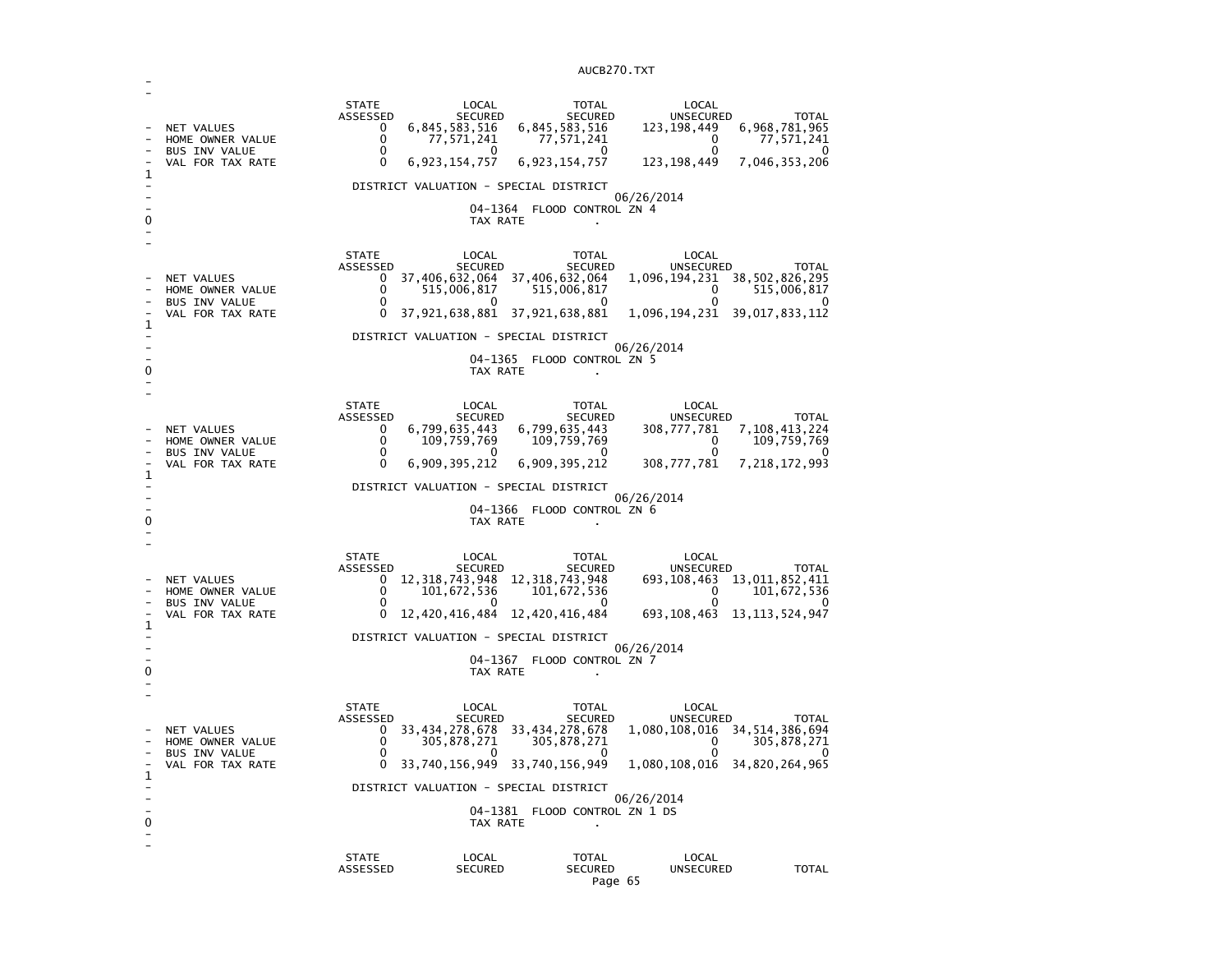AUCB270.TXT - NET VALUES 0 31,296,213,243 31,296,213,243 1,863,129,912 33,159,343,155 - HOME OWNER VALUE 0 328,638,440 328,638,440 0 328,638,440  $\overline{0}$ - BUS INV VALUE  $\begin{array}{ccccccccccc} 0 & 0 & 0 & 0 & 0 \end{array}$ 1,863,129,912 33,487,981,595 - VAL FOR TAX RATE 0 31,624,851,683 31,624,851,683 1 - DISTRICT VALUATION - SPECIAL DISTRICT - 06/26/2014 04-1701 CSA 1 \* 0 TAX RATE - - STATE LOCAL TOTAL LOCAL **UNSECURED**  ASSESSED SECURED SECURED UNSECURED TOTAL 17,278,885 - NET VALUES 0 17,031,699 17,031,699 247,186 17,278,885 259,000 - HOME OWNER VALUE 0 259,000 259,000 0 259,000  $\overline{0}$ - BUS INV VALUE 17,537,885 VAL FOR TAX RATE 0 17,290,699 17,290,699 247,186 1  $\sim$ - DISTRICT VALUATION - SPECIAL DISTRICT - 06/26/2014 - 04-1712 CSA 115 \* 0 TAX RATE - - STATE LOCAL TOTAL LOCAL **UNSECURED**  ASSESSED SECURED SECURED UNSECURED TOTAL 39.905,351 - NET VALUES 0 39,897,768 39,897,768 7,583 39,905,351  $826,000$ - HOME OWNER VALUE 0 826,000 826,000 0 826,000  $\overline{\phantom{0}}$ - BUS INV VALUE 0 0 0 0 0 40,731,351 VAL FOR TAX RATE 0 1 - DISTRICT VALUATION - SPECIAL DISTRICT - 06/26/2014 04-1714 CSA 13 \*  $\sim$ 0 TAX RATE - - STATE LOCAL TOTAL LOCAL UNSECURED ASSESSED SECURED SECURED UNSECURED TOTAL 8,103,192 - NET VALUES 0 8,103,192 8,103,192 0 8,103,192 133,000 - HOME OWNER VALUE 0 133,000 133,000 0 133,000  $\overline{\mathbf{0}}$ BUS INV VALUE 8.236.192 - VAL FOR TAX RATE 0 8,236,192 8,236,192 0 8,236,192 1 - DISTRICT VALUATION - SPECIAL DISTRICT - 06/26/2014 04-1716 CSA 15 \*  $\sim$ 0 TAX RATE - - STATE LOCAL TOTAL LOCAL **UNSECURED**  ASSESSED SECURED SECURED UNSECURED TOTAL 18,591,561 - NET VALUES 0 18,572,463 18,572,463 19,098<br>- HOME OWNER VALUE 0 443,800 443,800 0  $443,800$ - HOME OWNER VALUE 0 443,800 443,800 0 443,800  $\sim$ - BUS INV VALUE 0 0 0 0 0 19,035,361 - VAL FOR TAX RATE  $0$  19,016,263 19,016,263 19,098 1  $\sim$ - DISTRICT VALUATION - SPECIAL DISTRICT - 06/26/2014 04-1723 CSA 21 \*  $\sim$ 0 TAX RATE - - STATE LOCAL TOTAL LOCAL **UNSECURED**  ASSESSED SECURED SECURED UNSECURED TOTAL - NET VALUES 0 39,891,511 39,891,511 8,621 39,900,132 945,000 - HOME OWNER VALUE  $0$  945,000 945,000 945,000 945,000 945,000 945,000 945,000 9  $\overline{\mathbf{0}}$ - BUS INV VALUE 0 0 0 0 0 40,845,132 - VAL FOR TAX RATE 0 40,836,511 40,836,511 8,621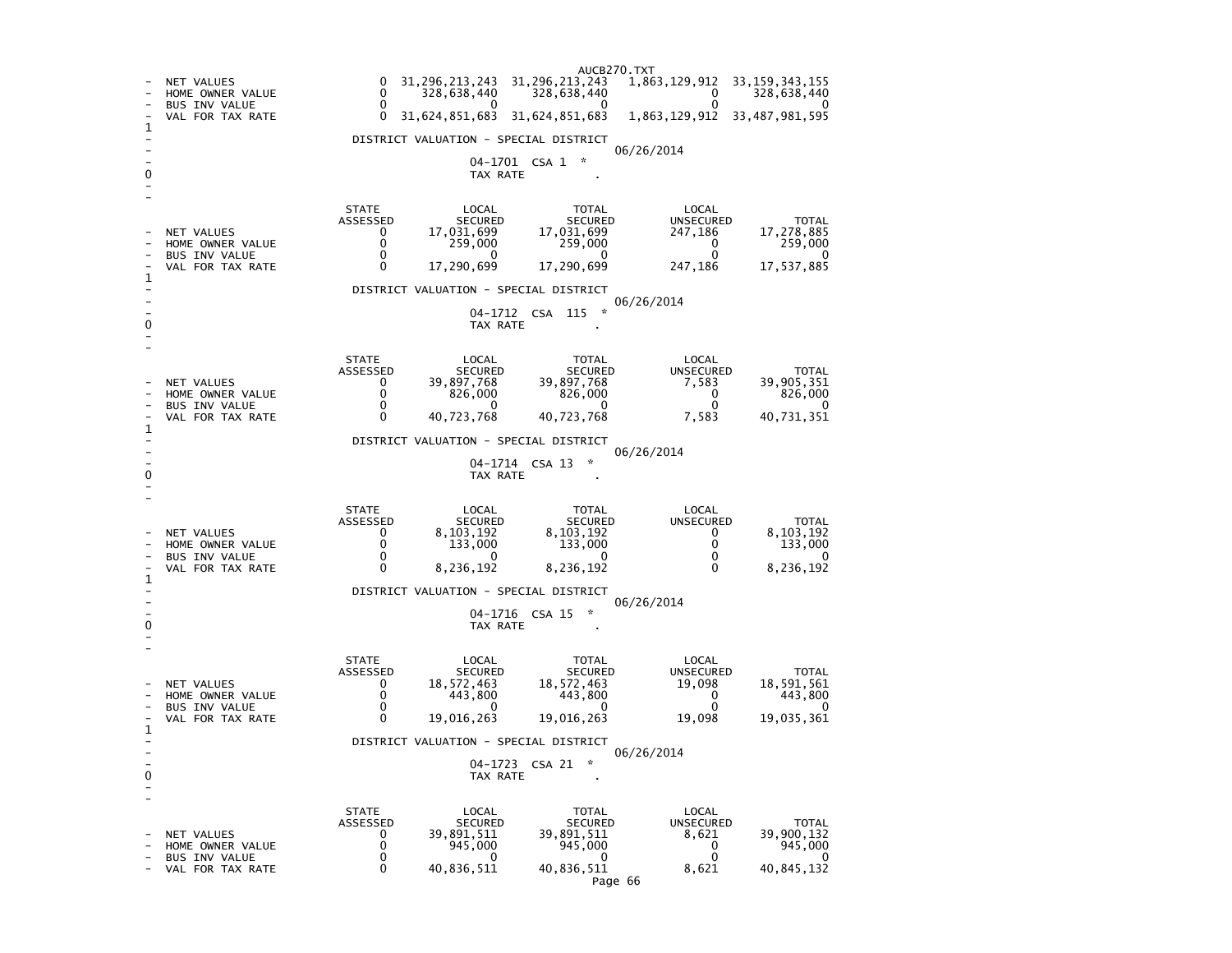|                                         |                                                                                   |                                                                | DISTRICT VALUATION - SPECIAL DISTRICT<br>TAX RATE                                   | 04-1724 CSA 22                                                                 | 06/26/2014                                                               |                                                                          |  |  |
|-----------------------------------------|-----------------------------------------------------------------------------------|----------------------------------------------------------------|-------------------------------------------------------------------------------------|--------------------------------------------------------------------------------|--------------------------------------------------------------------------|--------------------------------------------------------------------------|--|--|
|                                         | NET VALUES<br>HOME OWNER VALUE<br><b>BUS INV VALUE</b><br>VAL FOR TAX RATE        | <b>STATE</b><br>ASSESSED<br>0<br>0<br>0<br>$\Omega$            | LOCAL<br><b>SECURED</b><br>67,275,834<br>971,600<br>0<br>68,247,434                 | TOTAL<br><b>SECURED</b><br>67,275,834<br>971,600<br>0<br>68,247,434            | LOCAL<br><b>UNSECURED</b><br>399,849<br>$\mathbf{0}$<br>0<br>399,849     | <b>TOTAL</b><br>67, 675, 683<br>971,600<br>0<br>68, 647, 283             |  |  |
| 1                                       |                                                                                   |                                                                | DISTRICT VALUATION - SPECIAL DISTRICT                                               |                                                                                | 06/26/2014                                                               |                                                                          |  |  |
| 0                                       |                                                                                   |                                                                | 04-1727<br>TAX RATE                                                                 | ÷<br>CSA 117                                                                   |                                                                          |                                                                          |  |  |
|                                         | NET VALUES<br>HOME OWNER VALUE<br><b>BUS INV VALUE</b><br>VAL FOR TAX RATE        | <b>STATE</b><br>ASSESSED<br>0<br>$\mathbf 0$<br>0<br>$\Omega$  | LOCAL<br><b>SECURED</b><br>601,078,404<br>9,717,881<br>0<br>610,796,285             | TOTAL<br>SECURED<br>601,078,404<br>9,717,881<br>0<br>610,796,285               | LOCAL<br>UNSECURED<br>993,255<br>0<br>0<br>993,255                       | <b>TOTAL</b><br>602,071,659<br>9,717,881<br>O<br>611,789,540             |  |  |
| 1                                       |                                                                                   |                                                                | DISTRICT VALUATION - SPECIAL DISTRICT                                               |                                                                                |                                                                          |                                                                          |  |  |
|                                         | 06/26/2014<br>04-1729 CSA 27<br>TAX RATE                                          |                                                                |                                                                                     |                                                                                |                                                                          |                                                                          |  |  |
|                                         | NET VALUES<br>HOME OWNER VALUE<br><b>BUS INV VALUE</b><br>VAL FOR TAX RATE        | <b>STATE</b><br>ASSESSED<br>0<br>$\mathbf{0}$<br>0<br>$\Omega$ | LOCAL<br>SECURED<br>490,063,692<br>9,572,731<br>0<br>499,636,423                    | <b>TOTAL</b><br>SECURED<br>490,063,692<br>9,572,731<br>$\Omega$<br>499,636,423 | LOCAL<br>UNSECURED<br>1,087,691<br>$\mathbf{0}$<br>$\Omega$<br>1,087,691 | <b>TOTAL</b><br>491, 151, 383<br>9,572,731<br>0<br>500,724,114           |  |  |
| 1                                       |                                                                                   |                                                                | DISTRICT VALUATION - SPECIAL DISTRICT                                               |                                                                                |                                                                          |                                                                          |  |  |
| 0                                       | 06/26/2014<br>04-1730 CSA 22 WILDOMAR<br>TAX RATE                                 |                                                                |                                                                                     |                                                                                |                                                                          |                                                                          |  |  |
| 1                                       | <b>NET VALUES</b><br>HOME OWNER VALUE<br><b>BUS INV VALUE</b><br>VAL FOR TAX RATE | <b>STATE</b><br>ASSESSED<br>0<br>0<br>0<br>0                   | LOCAL<br>SECURED<br>174,081,311<br>3,427,200<br>0<br>177,508,511                    | TOTAL<br>SECURED<br>174,081,311<br>3,427,200<br>0<br>177,508,511               | LOCAL<br><b>UNSECURED</b><br>423,256<br>0<br>$\Omega$<br>423,256         | <b>TOTAL</b><br>174,504,567<br>3,427,200<br>0<br>177,931,767             |  |  |
|                                         | DISTRICT VALUATION - SPECIAL DISTRICT<br>06/26/2014                               |                                                                |                                                                                     |                                                                                |                                                                          |                                                                          |  |  |
| 0                                       |                                                                                   |                                                                | TAX RATE                                                                            | 04-1731 CSA 103 WILDOMAR                                                       |                                                                          |                                                                          |  |  |
|                                         | NET VALUES<br>HOME OWNER VALUE<br><b>BUS INV VALUE</b><br>VAL FOR TAX RATE        | <b>STATE</b><br>ASSESSED<br>0<br>0<br>0<br>0                   | LOCAL<br><b>SECURED</b><br>1,030,629,059<br>12,236,000<br>$\Omega$<br>1,042,865,059 | TOTAL<br><b>SECURED</b><br>1,030,629,059<br>12,236,000<br>0<br>1,042,865,059   | LOCAL<br>UNSECURED<br>5,789,255<br>0<br>$\Omega$<br>5,789,255            | <b>TOTAL</b><br>1,036,418,314<br>12,236,000<br>$\Omega$<br>1,048,654,314 |  |  |
| $\mathbf{1}$                            |                                                                                   |                                                                | DISTRICT VALUATION - SPECIAL DISTRICT                                               |                                                                                |                                                                          |                                                                          |  |  |
| 06/26/2014<br>$\star$<br>04-1733 CSA 30 |                                                                                   |                                                                |                                                                                     |                                                                                |                                                                          |                                                                          |  |  |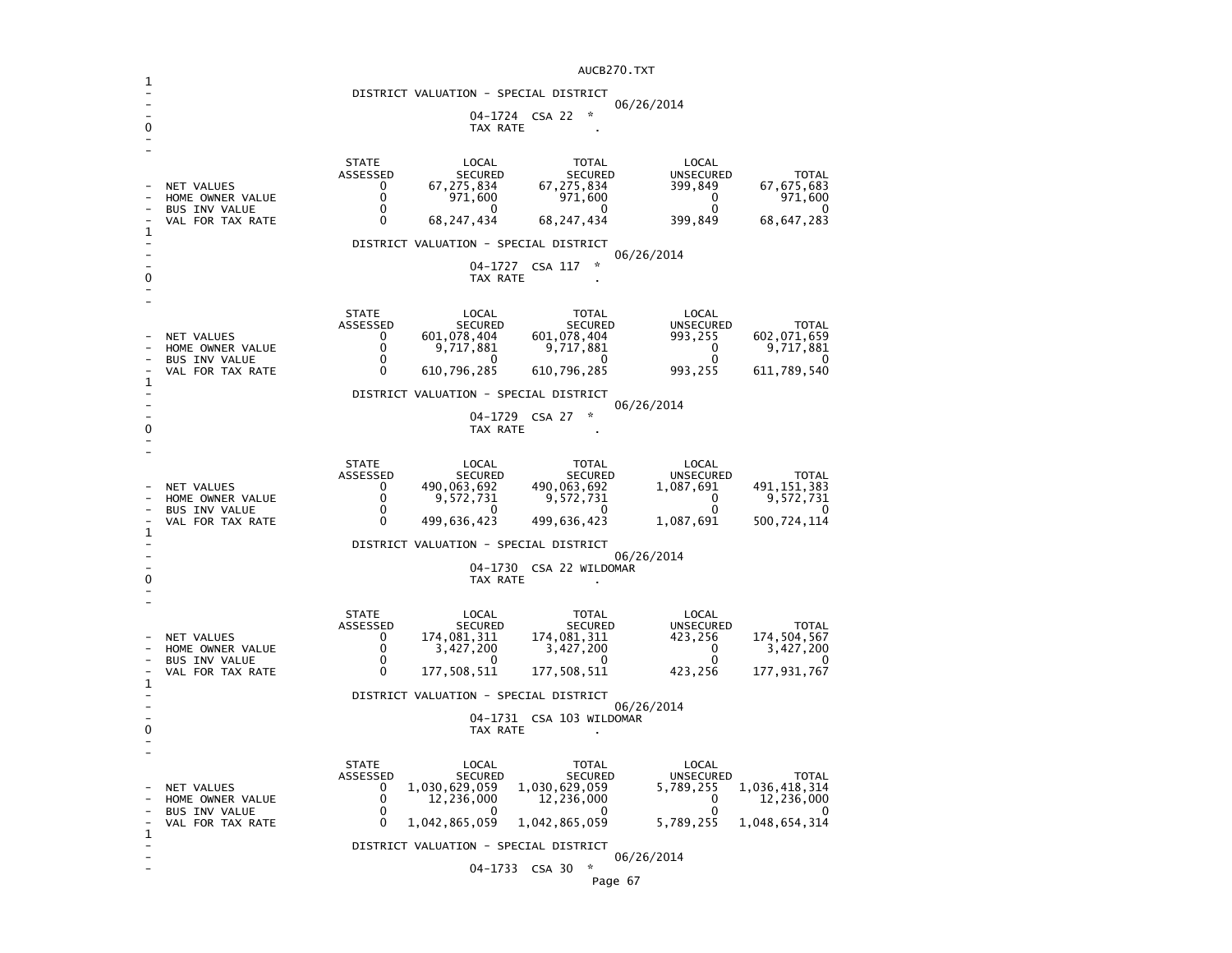|   | AUCB270.TXT                                                                       |                                                                       |                                                                                                                         |                                                                                         |                                                                   |                                                                       |
|---|-----------------------------------------------------------------------------------|-----------------------------------------------------------------------|-------------------------------------------------------------------------------------------------------------------------|-----------------------------------------------------------------------------------------|-------------------------------------------------------------------|-----------------------------------------------------------------------|
|   | TAX RATE<br>$\mathbf{r}$                                                          |                                                                       |                                                                                                                         |                                                                                         |                                                                   |                                                                       |
| 1 | <b>NET VALUES</b><br>HOME OWNER VALUE<br><b>BUS INV VALUE</b><br>VAL FOR TAX RATE | <b>STATE</b><br>ASSESSED<br>0<br>0<br>0<br>$\Omega$                   | LOCAL<br><b>SECURED</b><br>103,945,161<br>1,736,000<br>$\Omega$<br>105,681,161<br>DISTRICT VALUATION - SPECIAL DISTRICT | <b>TOTAL</b><br><b>SECURED</b><br>103, 945, 161<br>1,736,000<br>$^{(1)}$<br>105,681,161 | LOCAL<br>UNSECURED<br>867,664<br>$\mathbf{0}$<br>0<br>867,664     | <b>TOTAL</b><br>104,812,825<br>1,736,000<br>106,548,825               |
|   |                                                                                   |                                                                       |                                                                                                                         |                                                                                         | 06/26/2014                                                        |                                                                       |
| 0 |                                                                                   |                                                                       | TAX RATE                                                                                                                | 04-1734 CSA 33 MENIFEE                                                                  |                                                                   |                                                                       |
| 1 | NET VALUES<br>HOME OWNER VALUE<br><b>BUS INV VALUE</b><br>VAL FOR TAX RATE        | <b>STATE</b><br>ASSESSED<br>$\Omega$<br>0<br>$\Omega$<br>$\mathbf{0}$ | LOCAL<br><b>SECURED</b><br>6,863,123,610<br>104,498,771<br>- 0<br>6,967,622,381                                         | TOTAL<br>SECURED<br>6,863,123,610<br>104,498,771<br>- 0<br>6,967,622,381                | LOCAL<br>UNSECURED<br>92,460,808<br>0<br>$\Omega$<br>92,460,808   | <b>TOTAL</b><br>6,955,584,418<br>104,498,771<br>0<br>7,060,083,189    |
|   |                                                                                   |                                                                       | DISTRICT VALUATION - SPECIAL DISTRICT                                                                                   |                                                                                         |                                                                   |                                                                       |
| 0 |                                                                                   |                                                                       | TAX RATE                                                                                                                | 04-1739 CSA 36<br>×,                                                                    | 06/26/2014                                                        |                                                                       |
| 1 | NET VALUES<br>HOME OWNER VALUE<br>BUS INV VALUE<br>VAL FOR TAX RATE               | <b>STATE</b><br>ASSESSED<br>0<br>$\mathbf{0}$<br>$\Omega$<br>0        | LOCAL<br>SECURED<br>578,920,201<br>4,463,200<br>$\Omega$<br>583, 383, 401                                               | TOTAL<br><b>SECURED</b><br>578,920,201<br>4,463,200<br>$\mathbf{0}$<br>583, 383, 401    | LOCAL<br>UNSECURED<br>3,000,670<br>0<br>$\mathbf{0}$<br>3,000,670 | <b>TOTAL</b><br>581,920,871<br>4,463,200<br>$\Omega$<br>586, 384, 071 |
|   |                                                                                   |                                                                       | DISTRICT VALUATION - SPECIAL DISTRICT                                                                                   |                                                                                         |                                                                   |                                                                       |
| 0 |                                                                                   |                                                                       | TAX RATE                                                                                                                | 04-1742 CSA 38<br>☆                                                                     | 06/26/2014                                                        |                                                                       |
| 1 | NET VALUES<br>HOME OWNER VALUE<br><b>BUS INV VALUE</b><br>VAL FOR TAX RATE        | <b>STATE</b><br>ASSESSED<br>0<br>$\Omega$<br>$\mathbf 0$<br>0         | LOCAL<br><b>SECURED</b><br>185,594,358<br>1,472,697<br>$\mathbf{0}$<br>187,067,055                                      | TOTAL<br><b>SECURED</b><br>185, 594, 358<br>1,472,697<br><sup>0</sup><br>187,067,055    | LOCAL<br>UNSECURED<br>397,537<br>$\Omega$<br>$\Omega$<br>397,537  | <b>TOTAL</b><br>185,991,895<br>1,472,697<br>187, 464, 592             |
|   | DISTRICT VALUATION - SPECIAL DISTRICT<br>06/26/2014                               |                                                                       |                                                                                                                         |                                                                                         |                                                                   |                                                                       |
| 0 |                                                                                   |                                                                       | TAX RATE                                                                                                                | 04-1743 CSA 142 WILDOMAR                                                                |                                                                   |                                                                       |
| 1 | <b>NET VALUES</b><br>HOME OWNER VALUE<br><b>BUS INV VALUE</b><br>VAL FOR TAX RATE | <b>STATE</b><br>ASSESSED<br>0<br>$\Omega$<br>0<br>0                   | LOCAL<br>SECURED<br>156,536,398<br>2,073,400<br>$\Omega$<br>158,609,798                                                 | TOTAL<br><b>SECURED</b><br>156,536,398<br>2,073,400<br>$\Omega$<br>158,609,798          | LOCAL<br>UNSECURED<br>332,502<br>- 0<br>0<br>332,502              | <b>TOTAL</b><br>156,868,900<br>2,073,400<br>$\Omega$<br>158,942,300   |
|   |                                                                                   |                                                                       | DISTRICT VALUATION - SPECIAL DISTRICT                                                                                   |                                                                                         | 06/26/2014                                                        |                                                                       |
|   |                                                                                   |                                                                       | TAX RATE                                                                                                                | 04-1744 CSA 142*                                                                        |                                                                   |                                                                       |
|   |                                                                                   | <b>STATE</b>                                                          | LOCAL                                                                                                                   | <b>TOTAL</b>                                                                            | LOCAL                                                             |                                                                       |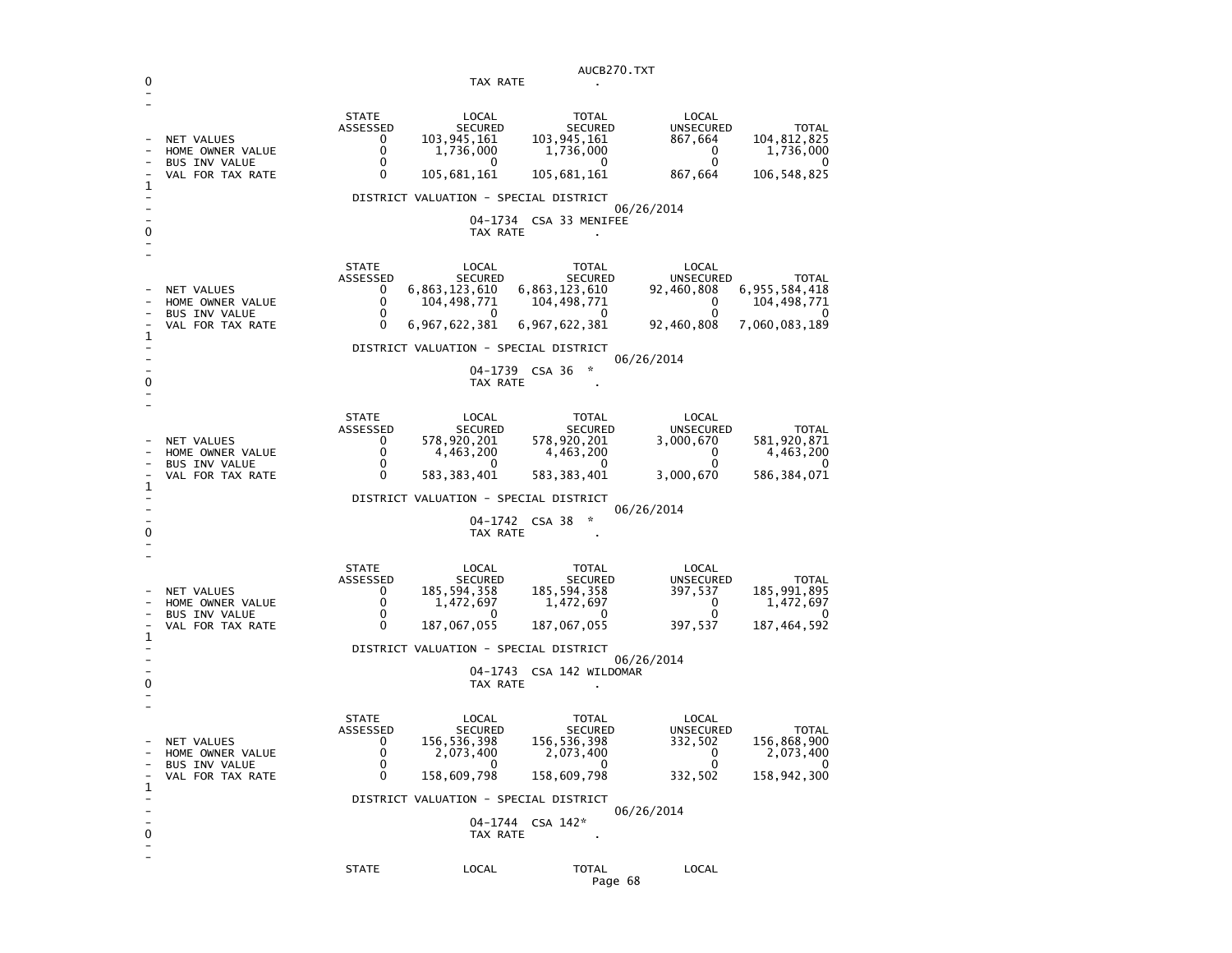| 1                                                   | NET VALUES<br>HOME OWNER VALUE<br><b>BUS INV VALUE</b><br>VAL FOR TAX RATE | ASSESSED<br>0<br>0<br>0<br>0                 | <b>SECURED</b><br>48,426,155<br>833,000<br>$^{\circ}$<br>49,259,155<br>DISTRICT VALUATION - SPECIAL DISTRICT | AUCB270.TXT<br><b>SECURED</b><br>48,426,155<br>833,000<br>0<br>49,259,155  | <b>UNSECURED</b><br>27,493<br>0<br>$\mathbf{0}$<br>27,493 | TOTAL<br>48,453,648<br>833,000<br>0<br>49,286,648          |  |
|-----------------------------------------------------|----------------------------------------------------------------------------|----------------------------------------------|--------------------------------------------------------------------------------------------------------------|----------------------------------------------------------------------------|-----------------------------------------------------------|------------------------------------------------------------|--|
|                                                     |                                                                            |                                              | TAX RATE                                                                                                     | 04-1747 CSA 43<br>÷                                                        | 06/26/2014                                                |                                                            |  |
| 1                                                   | NET VALUES<br>HOME OWNER VALUE<br><b>BUS INV VALUE</b><br>VAL FOR TAX RATE | <b>STATE</b><br>ASSESSED<br>0<br>0<br>0<br>0 | LOCAL<br><b>SECURED</b><br>39,519,975<br>935,200<br>0<br>40,455,175                                          | <b>TOTAL</b><br><b>SECURED</b><br>39,519,975<br>935,200<br>0<br>40,455,175 | LOCAL<br><b>UNSECURED</b><br>86,973<br>0<br>0<br>86,973   | <b>TOTAL</b><br>39,606,948<br>935,200<br>0<br>40, 542, 148 |  |
|                                                     |                                                                            |                                              | DISTRICT VALUATION - SPECIAL DISTRICT                                                                        |                                                                            | 06/26/2014                                                |                                                            |  |
| 0                                                   |                                                                            |                                              | TAX RATE                                                                                                     | 04-1748 CSA 43 MENIFEE                                                     |                                                           |                                                            |  |
| 1                                                   | NET VALUES<br>HOME OWNER VALUE<br><b>BUS INV VALUE</b><br>VAL FOR TAX RATE | <b>STATE</b><br>ASSESSED<br>0<br>0<br>0<br>0 | LOCAL<br><b>SECURED</b><br>40,235,702<br>511,000<br>0<br>40,746,702                                          | TOTAL<br><b>SECURED</b><br>40,235,702<br>511,000<br>0<br>40,746,702        | LOCAL<br><b>UNSECURED</b><br>60,329<br>0<br>0<br>60,329   | TOTAL<br>40,296,031<br>511,000<br>0<br>40,807,031          |  |
|                                                     |                                                                            |                                              | DISTRICT VALUATION - SPECIAL DISTRICT                                                                        | *                                                                          | 06/26/2014                                                |                                                            |  |
| 0                                                   |                                                                            |                                              | 04-1752 CSA 47<br>TAX RATE                                                                                   |                                                                            |                                                           |                                                            |  |
| ı                                                   | NET VALUES<br>HOME OWNER VALUE<br><b>BUS INV VALUE</b><br>VAL FOR TAX RATE | <b>STATE</b><br>ASSESSED<br>0<br>0<br>0<br>0 | LOCAL<br><b>SECURED</b><br>8,977,457<br>224,000<br>0<br>9,201,457                                            | TOTAL<br><b>SECURED</b><br>8,977,457<br>224,000<br>0<br>9,201,457          | LOCAL<br><b>UNSECURED</b><br>0<br>0<br>0<br>$\Omega$      | <b>TOTAL</b><br>8,977,457<br>224,000<br>0<br>9,201,457     |  |
|                                                     | DISTRICT VALUATION - SPECIAL DISTRICT<br>06/26/2014                        |                                              |                                                                                                              |                                                                            |                                                           |                                                            |  |
| 0                                                   | 04-1756 CSA 51<br>TAX RATE                                                 |                                              |                                                                                                              |                                                                            |                                                           |                                                            |  |
| 1                                                   | NET VALUES<br>HOME OWNER VALUE<br><b>BUS INV VALUE</b><br>VAL FOR TAX RATE | <b>STATE</b><br>ASSESSED<br>0<br>0<br>0<br>0 | LOCAL<br><b>SECURED</b><br>8,798,533<br>210,000<br>0<br>9,008,533                                            | TOTAL<br><b>SECURED</b><br>8,798,533<br>210,000<br>0<br>9,008,533          | LOCAL<br><b>UNSECURED</b><br>8,762<br>0<br>0<br>8,762     | TOTAL<br>8,807,295<br>210,000<br>0<br>9,017,295            |  |
| DISTRICT VALUATION - SPECIAL DISTRICT<br>06/26/2014 |                                                                            |                                              |                                                                                                              |                                                                            |                                                           |                                                            |  |
| 0                                                   |                                                                            |                                              | 04-1757<br>TAX RATE                                                                                          | $\mathcal{R}$<br>CSA 52                                                    |                                                           |                                                            |  |
|                                                     | <b>NET VALUES</b><br>HOME OWNER VALUE<br>BUS INV VALUE                     | <b>STATE</b><br>ASSESSED<br>0<br>0<br>0      | LOCAL<br><b>SECURED</b><br>346,164,911<br>6,097,000<br>0                                                     | <b>TOTAL</b><br><b>SECURED</b><br>346,164,911<br>6,097,000<br>0            | LOCAL<br><b>UNSECURED</b><br>2,417,540<br>0<br>0          | <b>TOTAL</b><br>348, 582, 451<br>6,097,000<br>0            |  |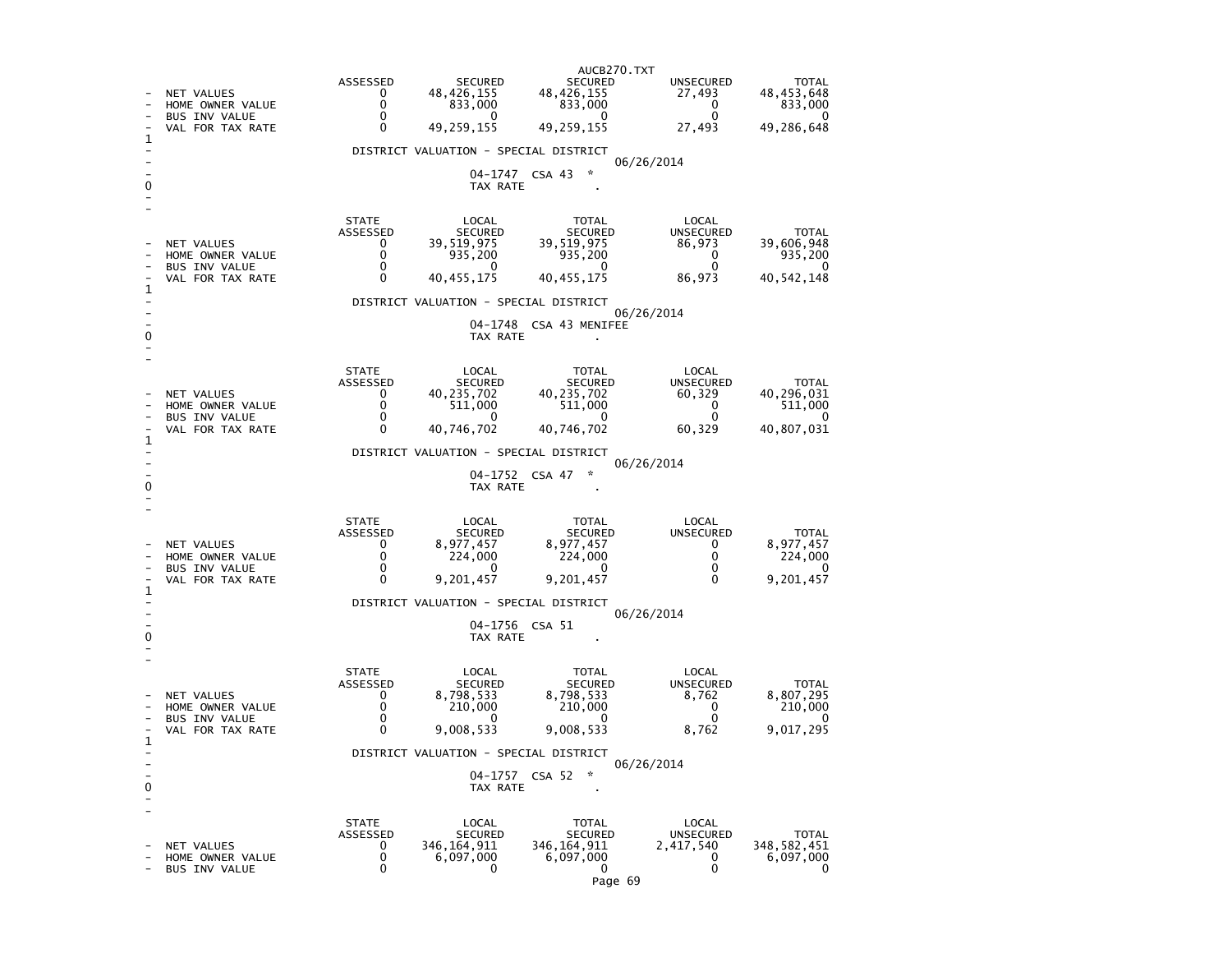|              | VAL FOR TAX RATE                                                                  | 0                                                   | 352, 261, 911                                                         | AUCB270.TXT<br>352,261,911                                            | 2,417,540                                                        | 354,679,451                                                              |  |  |
|--------------|-----------------------------------------------------------------------------------|-----------------------------------------------------|-----------------------------------------------------------------------|-----------------------------------------------------------------------|------------------------------------------------------------------|--------------------------------------------------------------------------|--|--|
| 1            |                                                                                   |                                                     | DISTRICT VALUATION - SPECIAL DISTRICT                                 |                                                                       |                                                                  |                                                                          |  |  |
|              |                                                                                   |                                                     |                                                                       |                                                                       | 06/26/2014                                                       |                                                                          |  |  |
| 0            |                                                                                   | 04-1765 CSA 59<br>TAX RATE                          |                                                                       |                                                                       |                                                                  |                                                                          |  |  |
|              | NET VALUES                                                                        | <b>STATE</b><br>ASSESSED<br>0                       | LOCAL<br><b>SECURED</b><br>4,665,673                                  | <b>TOTAL</b><br><b>SECURED</b><br>4,665,673                           | LOCAL<br><b>UNSECURED</b><br>0                                   | <b>TOTAL</b><br>4,665,673                                                |  |  |
|              | HOME OWNER VALUE<br><b>BUS INV VALUE</b>                                          | 0<br>0                                              | 252,000<br>$\Omega$                                                   | 252,000<br>$\Omega$                                                   | 0<br>0                                                           | 252,000<br>0                                                             |  |  |
| 1            | VAL FOR TAX RATE                                                                  | 0                                                   | 4,917,673                                                             | 4,917,673                                                             | $\Omega$                                                         | 4,917,673                                                                |  |  |
|              |                                                                                   |                                                     | DISTRICT VALUATION - SPECIAL DISTRICT                                 |                                                                       | 06/26/2014                                                       |                                                                          |  |  |
| 0            |                                                                                   |                                                     | TAX RATE                                                              | $\mathcal{R}$<br>04-1766 CSA 60                                       |                                                                  |                                                                          |  |  |
|              | NET VALUES                                                                        | <b>STATE</b><br>ASSESSED<br>0                       | LOCAL<br><b>SECURED</b><br>89,803,984                                 | TOTAL<br><b>SECURED</b><br>89,803,984                                 | LOCAL<br>UNSECURED<br>6,122                                      | <b>TOTAL</b><br>89,810,106                                               |  |  |
|              | HOME OWNER VALUE                                                                  | $\mathbf 0$<br>0                                    | 1,162,000<br>0                                                        | 1,162,000<br>0                                                        | 0<br>$\mathbf 0$                                                 | 1,162,000                                                                |  |  |
|              | <b>BUS INV VALUE</b><br>VAL FOR TAX RATE                                          | 0                                                   | 90,965,984                                                            | 90, 965, 984                                                          | 6,122                                                            | 0<br>90, 972, 106                                                        |  |  |
| 1            |                                                                                   |                                                     | DISTRICT VALUATION - SPECIAL DISTRICT                                 |                                                                       |                                                                  |                                                                          |  |  |
| 0            | 06/26/2014<br>04-1768 CSA 62<br>TAX RATE                                          |                                                     |                                                                       |                                                                       |                                                                  |                                                                          |  |  |
|              | NET VALUES<br>HOME OWNER VALUE<br><b>BUS INV VALUE</b><br>VAL FOR TAX RATE        | <b>STATE</b><br>ASSESSED<br>0<br>0<br>$\Omega$<br>0 | LOCAL<br>SECURED<br>8,207,350<br>310,711<br>0<br>8,518,061            | TOTAL<br>SECURED<br>8,207,350<br>310,711<br>$\mathbf{0}$<br>8,518,061 | LOCAL<br><b>UNSECURED</b><br>329,032<br>0<br>$\Omega$<br>329,032 | <b>TOTAL</b><br>8,536,382<br>310,711<br>0<br>8,847,093                   |  |  |
| 1            |                                                                                   |                                                     | DISTRICT VALUATION - SPECIAL DISTRICT                                 |                                                                       |                                                                  |                                                                          |  |  |
| 0            |                                                                                   | 06/26/2014<br>04-1776 CSA 69<br>TAX RATE            |                                                                       |                                                                       |                                                                  |                                                                          |  |  |
|              | <b>NET VALUES</b><br>HOME OWNER VALUE<br><b>BUS INV VALUE</b><br>VAL FOR TAX RATE | <b>STATE</b><br>ASSESSED<br>0<br>0<br>0<br>0        | LOCAL<br>SECURED<br>628,985,986<br>13, 197, 800<br>0<br>642, 183, 786 | TOTAL<br>SECURED<br>628,985,986<br>13, 197, 800<br>0<br>642, 183, 786 | LOCAL<br>UNSECURED<br>3,456,122<br>0<br>0<br>3,456,122           | <b>TOTAL</b><br>632, 442, 108<br>13, 197, 800<br>$\Omega$<br>645,639,908 |  |  |
| $\mathbf{1}$ |                                                                                   | DISTRICT VALUATION - SPECIAL DISTRICT               |                                                                       |                                                                       |                                                                  |                                                                          |  |  |
| 0            |                                                                                   | 06/26/2014<br>CSA 70<br>☆<br>04-1777<br>TAX RATE    |                                                                       |                                                                       |                                                                  |                                                                          |  |  |
|              | NET VALUES<br>HOME OWNER VALUE<br><b>BUS INV VALUE</b>                            | <b>STATE</b><br>ASSESSED<br>0<br>0<br>0             | LOCAL<br><b>SECURED</b><br>35,921,930<br>548,800<br>0                 | TOTAL<br><b>SECURED</b><br>35,921,930<br>548,800<br>0                 | LOCAL<br><b>UNSECURED</b><br>30,171<br>0<br>0                    | <b>TOTAL</b><br>35, 952, 101<br>548,800<br>0                             |  |  |
| $\mathbf 1$  | VAL FOR TAX RATE                                                                  | $\Omega$                                            | 36,470,730                                                            | 36,470,730                                                            | 30,171                                                           | 36,500,901                                                               |  |  |
|              |                                                                                   |                                                     | DISTRICT VALUATION - SPECIAL DISTRICT                                 |                                                                       | 06/26/2014                                                       |                                                                          |  |  |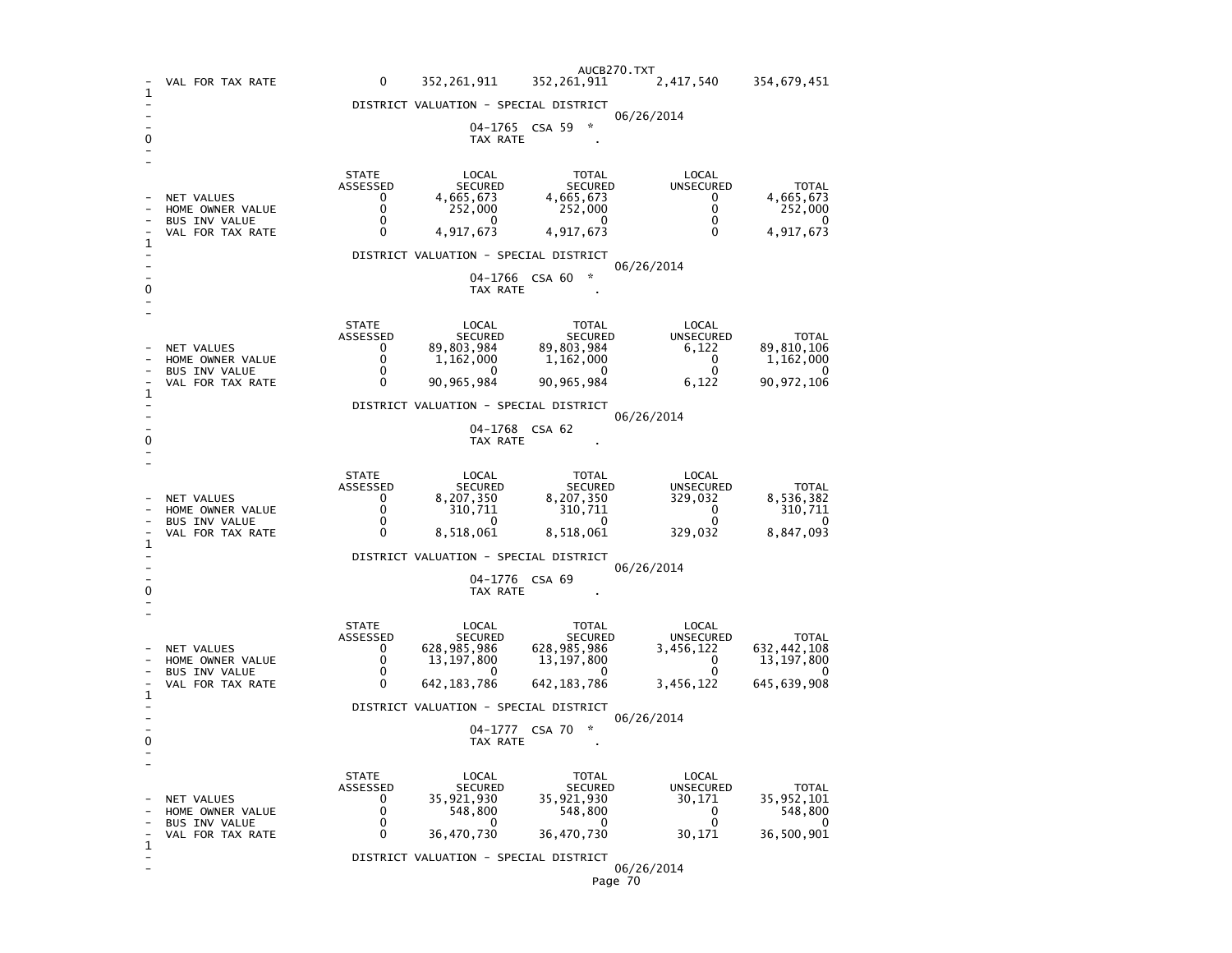| 0      |                                                                                   | AUCB270.TXT                                                                                                                               |                                                                                                   |                                                                      |                                                                      |  |  |  |
|--------|-----------------------------------------------------------------------------------|-------------------------------------------------------------------------------------------------------------------------------------------|---------------------------------------------------------------------------------------------------|----------------------------------------------------------------------|----------------------------------------------------------------------|--|--|--|
|        | NET VALUES<br>HOME OWNER VALUE<br><b>BUS INV VALUE</b><br>VAL FOR TAX RATE        | <b>STATE</b><br>LOCAL<br>ASSESSED<br><b>SECURED</b><br>176,963,552<br>0<br>0<br>2,024,400<br>0<br>0<br>178,987,952<br>0                   | TOTAL<br><b>SECURED</b><br>176,963,552<br>2,024,400<br>$\mathbf{0}$<br>178,987,952                | LOCAL<br><b>UNSECURED</b><br>4,584,855<br>0<br>0<br>4,584,855        | <b>TOTAL</b><br>181, 548, 407<br>2,024,400<br>∩<br>183, 572, 807     |  |  |  |
| 1<br>0 | DISTRICT VALUATION - SPECIAL DISTRICT<br>06/26/2014<br>04-1788 CSA 80<br>TAX RATE |                                                                                                                                           |                                                                                                   |                                                                      |                                                                      |  |  |  |
| 1      | <b>NET VALUES</b><br>HOME OWNER VALUE<br>BUS INV VALUE<br>VAL FOR TAX RATE        | <b>STATE</b><br>LOCAL<br>ASSESSED<br><b>SECURED</b><br>174,012,730<br>0<br>0<br>4,985,400<br>0<br><sup>0</sup><br>178,998,130<br>0        | <b>TOTAL</b><br><b>SECURED</b><br>174,012,730<br>4,985,400<br>$\Omega$<br>178,998,130             | LOCAL<br><b>UNSECURED</b><br>1,038,721<br>0<br>$\Omega$<br>1,038,721 | <b>TOTAL</b><br>175,051,451<br>4,985,400<br>$\Omega$<br>180,036,851  |  |  |  |
| 0      |                                                                                   | DISTRICT VALUATION - SPECIAL DISTRICT<br>06/26/2014<br>$\star$<br>04-1789 CSA 132<br>TAX RATE                                             |                                                                                                   |                                                                      |                                                                      |  |  |  |
| 1      | <b>NET VALUES</b><br>HOME OWNER VALUE<br><b>BUS INV VALUE</b><br>VAL FOR TAX RATE | <b>STATE</b><br>LOCAL<br>ASSESSED<br><b>SECURED</b><br>1,084,377,100<br>0<br>0<br>11,369,400<br>0<br>$\mathbf{0}$<br>1,095,746,500<br>0   | TOTAL<br><b>SECURED</b><br>1,084,377,100<br>11,369,400<br>$\Omega$<br>1,095,746,500               | LOCAL<br>UNSECURED<br>1,378,006<br>0<br>$\Omega$<br>1,378,006        | <b>TOTAL</b><br>1,085,755,106<br>11,369,400<br>0<br>1,097,124,506    |  |  |  |
| 0      |                                                                                   | DISTRICT VALUATION - SPECIAL DISTRICT<br>06/26/2014<br>04-1790 CSA 62 DS<br>TAX RATE                                                      |                                                                                                   |                                                                      |                                                                      |  |  |  |
| 1      | NET VALUES<br>HOME OWNER VALUE<br><b>BUS INV VALUE</b><br>VAL FOR TAX RATE        | <b>STATE</b><br>LOCAL<br>ASSESSED<br><b>SECURED</b><br>8,207,350<br>0<br>0<br>310,711<br>0<br>0<br>0<br>8,518,061                         | TOTAL<br><b>SECURED</b><br>8,207,350<br>310,711<br>$\mathbf{0}$<br>8,518,061                      | LOCAL<br>UNSECURED<br>329,032<br>0<br>0<br>329,032                   | <b>TOTAL</b><br>8,536,382<br>310,711<br>0<br>8,847,093               |  |  |  |
| 0      |                                                                                   | DISTRICT VALUATION - SPECIAL DISTRICT<br>06/26/2014<br>04-1792 CSA 84 MENIFEE<br>TAX RATE                                                 |                                                                                                   |                                                                      |                                                                      |  |  |  |
| 1      | NET VALUES<br>HOME OWNER VALUE<br><b>BUS INV VALUE</b><br>VAL FOR TAX RATE        | <b>STATE</b><br>LOCAL<br>ASSESSED<br><b>SECURED</b><br>3, 121, 688, 529<br>0<br>0<br>56,289,495<br>0<br>$\Omega$<br>3, 177, 978, 024<br>0 | <b>TOTAL</b><br><b>SECURED</b><br>3,121,688,529<br>56,289,495<br>$\mathbf{0}$<br>3, 177, 978, 024 | LOCAL<br><b>UNSECURED</b><br>22,440,651<br>0<br>0<br>22,440,651      | <b>TOTAL</b><br>3, 144, 129, 180<br>56,289,495<br>∩<br>3,200,418,675 |  |  |  |
| 0      |                                                                                   | DISTRICT VALUATION - SPECIAL DISTRICT<br>TAX RATE                                                                                         | 04-1793 CSA 84                                                                                    | 06/26/2014                                                           |                                                                      |  |  |  |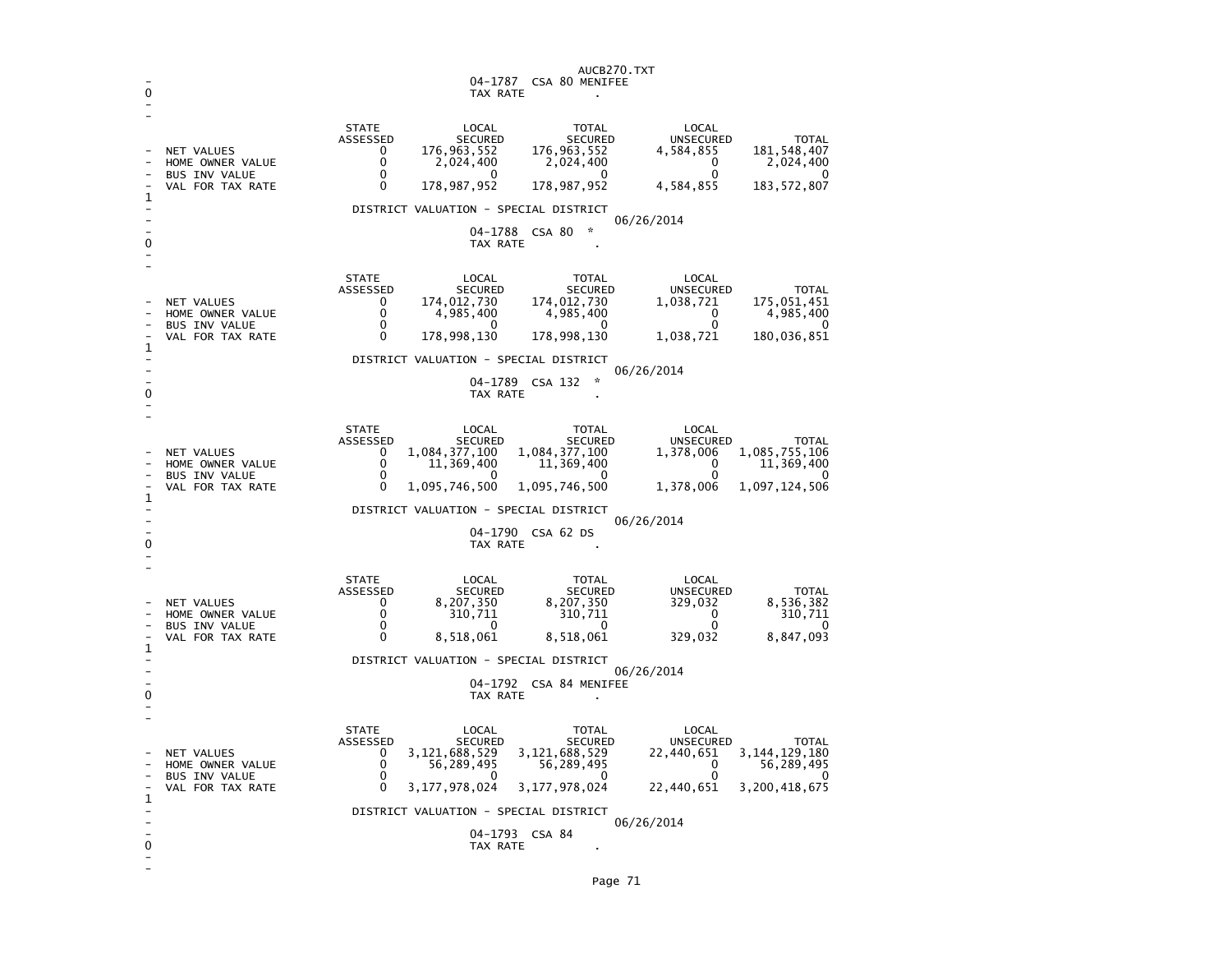|              |                                                                            |                                                                               |                                                                  | AUCB270.TXT                                                               |                                                                  |                                                                         |  |
|--------------|----------------------------------------------------------------------------|-------------------------------------------------------------------------------|------------------------------------------------------------------|---------------------------------------------------------------------------|------------------------------------------------------------------|-------------------------------------------------------------------------|--|
|              | NET VALUES<br>HOME OWNER VALUE<br><b>BUS INV VALUE</b><br>VAL FOR TAX RATE | <b>STATE</b><br>ASSESSED<br>$\mathbf{0}$<br>$\mathbf{0}$<br>$\mathbf{0}$<br>0 | LOCAL<br>SECURED<br>218,296,570<br>2,350,600<br>0<br>220,647,170 | TOTAL<br>SECURED<br>218, 296, 570<br>2,350,600<br>$\Omega$<br>220,647,170 | LOCAL<br><b>UNSECURED</b><br>118,307<br>0<br>$\Omega$<br>118,307 | <b>TOTAL</b><br>218, 414, 877<br>2,350,600<br>$\Omega$<br>220, 765, 477 |  |
| 1            |                                                                            |                                                                               | DISTRICT VALUATION - SPECIAL DISTRICT                            |                                                                           |                                                                  |                                                                         |  |
|              |                                                                            |                                                                               |                                                                  | 04-1794 CSA 85 *                                                          | 06/26/2014                                                       |                                                                         |  |
| 0            |                                                                            |                                                                               | TAX RATE                                                         |                                                                           |                                                                  |                                                                         |  |
|              |                                                                            | <b>STATE</b><br>ASSESSED                                                      | LOCAL<br>SECURED                                                 | TOTAL<br>SECURED                                                          | LOCAL<br>UNSECURED                                               | <b>TOTAL</b>                                                            |  |
|              | <b>NET VALUES</b><br>HOME OWNER VALUE                                      | $\mathbf{0}$<br>$\mathbf 0$                                                   | 296,140,939<br>1,671,630                                         | 296,140,939<br>1,671,630                                                  | 39,300,279<br>$\overline{0}$                                     | 335, 441, 218<br>1,671,630                                              |  |
|              | <b>BUS INV VALUE</b>                                                       | 0                                                                             | 0                                                                | $^{\circ}$                                                                | 0                                                                | $\Omega$                                                                |  |
| $\mathbf{1}$ | VAL FOR TAX RATE                                                           | $\Omega$                                                                      | 297,812,569                                                      | 297, 812, 569                                                             | 39,300,279                                                       | 337, 112, 848                                                           |  |
|              |                                                                            |                                                                               | DISTRICT VALUATION - SPECIAL DISTRICT                            |                                                                           | 06/26/2014                                                       |                                                                         |  |
| 0            |                                                                            |                                                                               | TAX RATE                                                         | 04-1796 CSA 87                                                            |                                                                  |                                                                         |  |
|              |                                                                            |                                                                               |                                                                  |                                                                           |                                                                  |                                                                         |  |
|              |                                                                            | <b>STATE</b>                                                                  | LOCAL                                                            | TOTAL                                                                     | LOCAL                                                            |                                                                         |  |
|              | NET VALUES                                                                 | ASSESSED<br>0                                                                 | SECURED<br>223, 133, 108                                         | SECURED<br>223, 133, 108                                                  | <b>UNSECURED</b><br>1,203,303                                    | <b>TOTAL</b><br>224, 336, 411                                           |  |
|              | HOME OWNER VALUE<br><b>BUS INV VALUE</b>                                   | $\mathbf{0}$<br>0                                                             | 2,532,600<br>$^{\circ}$                                          | 2,532,600                                                                 | $\overline{0}$<br>$\mathbf{0}$                                   | 2,532,600<br>$\Omega$                                                   |  |
| $\mathbf{1}$ | VAL FOR TAX RATE                                                           | 0                                                                             | 225,665,708                                                      | 225,665,708                                                               | 1,203,303                                                        | 226,869,011                                                             |  |
|              |                                                                            |                                                                               | DISTRICT VALUATION - SPECIAL DISTRICT                            |                                                                           |                                                                  |                                                                         |  |
|              |                                                                            |                                                                               |                                                                  | 04-1798 CSA 86 MENIFEE                                                    | 06/26/2014                                                       |                                                                         |  |
| 0            |                                                                            |                                                                               | TAX RATE                                                         |                                                                           |                                                                  |                                                                         |  |
|              |                                                                            | <b>STATE</b>                                                                  | LOCAL                                                            | TOTAL                                                                     | LOCAL                                                            |                                                                         |  |
|              | NET VALUES                                                                 | ASSESSED<br>$\mathbf{0}$                                                      | SECURED<br>6,863,123,610                                         | SECURED<br>6,863,123,610                                                  | UNSECURED<br>92,460,808                                          | <b>TOTAL</b><br>6,955,584,418                                           |  |
|              | HOME OWNER VALUE                                                           | $\mathbf 0$                                                                   | 104,498,771                                                      | 104,498,771                                                               | $\mathbf 0$                                                      | 104,498,771                                                             |  |
|              | <b>BUS INV VALUE</b><br>VAL FOR TAX RATE                                   | $\mathbf{0}$<br>$\Omega$                                                      | 6,967,622,381                                                    | 6,967,622,381                                                             | <sup>0</sup><br>92,460,808                                       | 7,060,083,189                                                           |  |
| 1            |                                                                            |                                                                               | DISTRICT VALUATION - SPECIAL DISTRICT                            |                                                                           |                                                                  |                                                                         |  |
|              | 06/26/2014<br>04-1799 CSA 89                                               |                                                                               |                                                                  |                                                                           |                                                                  |                                                                         |  |
| 0            |                                                                            |                                                                               | TAX RATE                                                         |                                                                           |                                                                  |                                                                         |  |
|              |                                                                            |                                                                               |                                                                  |                                                                           |                                                                  |                                                                         |  |
|              |                                                                            | <b>STATE</b><br>ASSESSED                                                      | LOCAL<br>SECURED                                                 | TOTAL<br>SECURED                                                          | LOCAL<br>UNSECURED                                               | <b>TOTAL</b>                                                            |  |
|              | NET VALUES<br>HOME OWNER VALUE                                             | $\Omega$<br>0                                                                 | 127,908,831<br>1,572,200                                         | 127,908,831<br>1,572,200                                                  | 5,518,174<br>$\Omega$                                            | 133, 427, 005<br>1,572,200                                              |  |
|              | <b>BUS INV VALUE</b><br>VAL FOR TAX RATE                                   | 0<br>0                                                                        | <sup>n</sup><br>129,481,031                                      | 129,481,031                                                               | 0<br>5,518,174                                                   | 134,999,205                                                             |  |
| $\mathbf{1}$ |                                                                            |                                                                               | DISTRICT VALUATION - SPECIAL DISTRICT                            |                                                                           |                                                                  |                                                                         |  |
|              |                                                                            |                                                                               |                                                                  |                                                                           | 06/26/2014                                                       |                                                                         |  |
| 0            |                                                                            |                                                                               | TAX RATE                                                         | 04-1802 CSA 91                                                            |                                                                  |                                                                         |  |
|              |                                                                            | <b>STATE</b>                                                                  | LOCAL                                                            | TOTAL                                                                     | LOCAL                                                            |                                                                         |  |
|              | NET VALUES                                                                 | ASSESSED<br>$\mathbf{0}$                                                      | SECURED<br>313,898,548                                           | SECURED<br>313,898,548                                                    | UNSECURED<br>2,740,747                                           | <b>TOTAL</b><br>316,639,295                                             |  |
|              | HOME OWNER VALUE                                                           | $\mathbf 0$                                                                   | 9,573,200                                                        | 9,573,200                                                                 | 0                                                                | 9,573,200                                                               |  |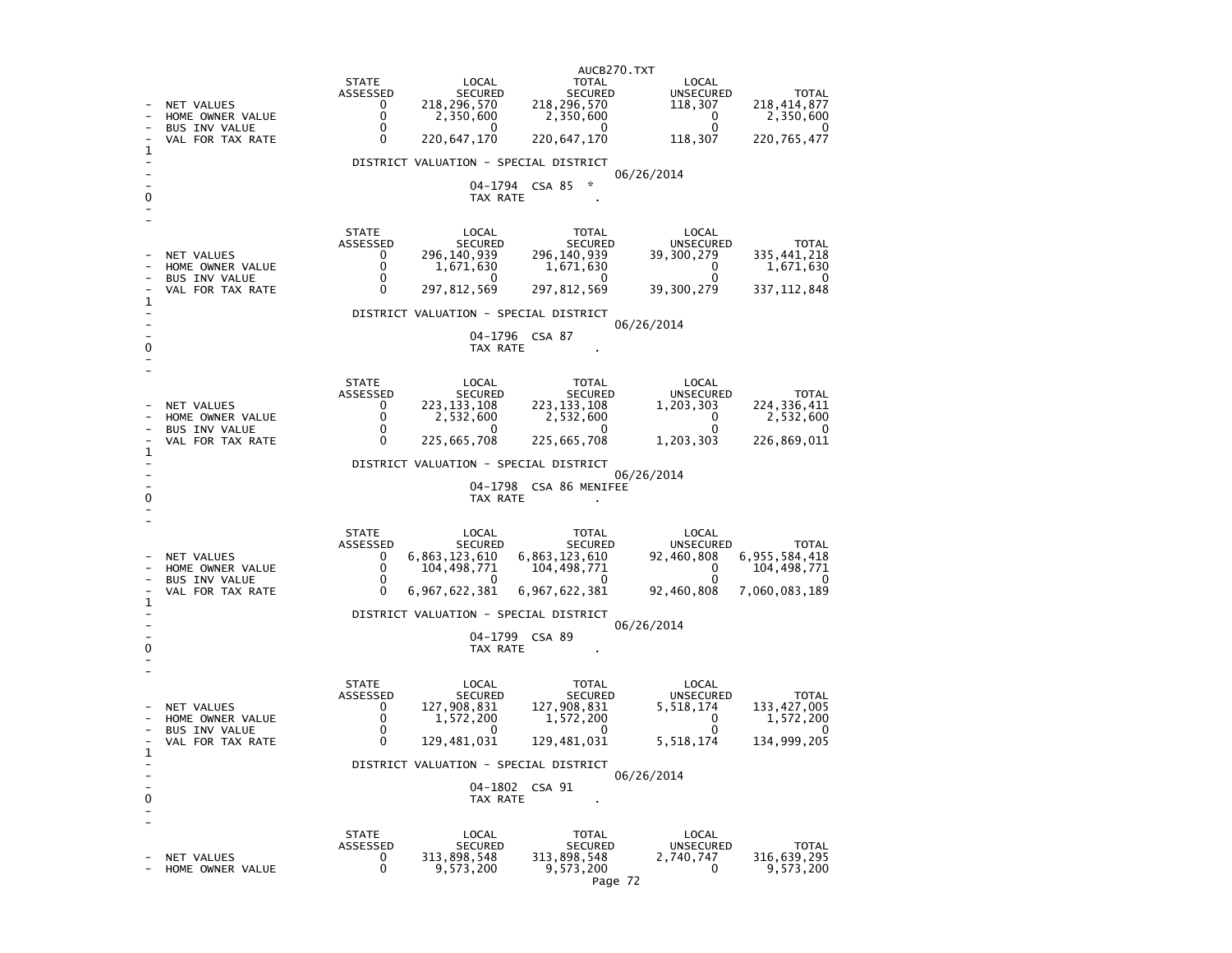|   |                                                                                   | AUCB270.TXT                                                                                                                                                                                                                                                                                                                                                                                                                |  |  |  |  |  |
|---|-----------------------------------------------------------------------------------|----------------------------------------------------------------------------------------------------------------------------------------------------------------------------------------------------------------------------------------------------------------------------------------------------------------------------------------------------------------------------------------------------------------------------|--|--|--|--|--|
| 1 | <b>BUS INV VALUE</b><br>VAL FOR TAX RATE                                          | $\Omega$<br>$\Omega$<br>0<br>$\mathbf{0}$<br>O<br>323, 471, 748<br>2,740,747<br>$\mathbf{0}$<br>323,471,748<br>326, 212, 495                                                                                                                                                                                                                                                                                               |  |  |  |  |  |
|   |                                                                                   | DISTRICT VALUATION - SPECIAL DISTRICT                                                                                                                                                                                                                                                                                                                                                                                      |  |  |  |  |  |
|   |                                                                                   | 06/26/2014<br>04-1803 CSA 92<br>÷.<br>TAX RATE                                                                                                                                                                                                                                                                                                                                                                             |  |  |  |  |  |
| 1 | NET VALUES<br>HOME OWNER VALUE<br>BUS INV VALUE<br>VAL FOR TAX RATE               | <b>STATE</b><br>LOCAL<br><b>TOTAL</b><br>LOCAL<br>ASSESSED<br>SECURED<br>SECURED<br><b>UNSECURED</b><br><b>TOTAL</b><br>9,042,376<br>$\mathbf{0}$<br>9,042,376<br>74,645<br>9,117,021<br>0<br>0<br>0<br>0<br>0<br>0<br>0<br>0<br>0<br>0<br>$\Omega$<br>9,042,376<br>9,042,376<br>74,645<br>9,117,021                                                                                                                       |  |  |  |  |  |
|   |                                                                                   | DISTRICT VALUATION - SPECIAL DISTRICT                                                                                                                                                                                                                                                                                                                                                                                      |  |  |  |  |  |
| 0 |                                                                                   | 06/26/2014<br>04-1804 CSA 93<br>TAX RATE                                                                                                                                                                                                                                                                                                                                                                                   |  |  |  |  |  |
| 1 | <b>NET VALUES</b><br>HOME OWNER VALUE<br><b>BUS INV VALUE</b><br>VAL FOR TAX RATE | <b>STATE</b><br>LOCAL<br>TOTAL<br>LOCAL<br>ASSESSED<br>SECURED<br>SECURED<br>UNSECURED<br><b>TOTAL</b><br>549,143,080<br>549, 143, 080<br>621,498,925<br>$\mathbf{0}$<br>72,355,845<br>$\mathbf{0}$<br>1,824,200<br>1,824,200<br>1,824,200<br>$\Omega$<br>0<br>$\Omega$<br>0<br>0<br>$\Omega$<br>550,967,280<br>550, 967, 280<br>72, 355, 845<br>623, 323, 125<br>0<br>DISTRICT VALUATION - SPECIAL DISTRICT<br>06/26/2014 |  |  |  |  |  |
| 0 |                                                                                   | 04-1805 CSA 94<br>TAX RATE                                                                                                                                                                                                                                                                                                                                                                                                 |  |  |  |  |  |
|   |                                                                                   |                                                                                                                                                                                                                                                                                                                                                                                                                            |  |  |  |  |  |
|   | NET VALUES<br>HOME OWNER VALUE<br><b>BUS INV VALUE</b><br>VAL FOR TAX RATE        | <b>STATE</b><br>LOCAL<br>TOTAL<br>LOCAL<br>ASSESSED<br>SECURED<br>SECURED<br>UNSECURED<br><b>TOTAL</b><br>11,981,339<br>$\Omega$<br>11,250,159<br>11,250,159<br>731,180<br>$\Omega$<br>280,000<br>280,000<br>$\overline{\mathbf{0}}$<br>280,000<br>$\mathbf{0}$<br>$\mathbf{0}$<br>$\Omega$<br>$\Omega$<br>11,530,159<br>11,530,159<br>731,180<br>12,261,339<br>0                                                          |  |  |  |  |  |
| 1 |                                                                                   | DISTRICT VALUATION - SPECIAL DISTRICT                                                                                                                                                                                                                                                                                                                                                                                      |  |  |  |  |  |
| ŋ | 06/26/2014<br>04-1808 CSA 97<br>TAX RATE                                          |                                                                                                                                                                                                                                                                                                                                                                                                                            |  |  |  |  |  |
| 1 | NET VALUES<br>HOME OWNER VALUE<br>BUS INV VALUE<br>VAL FOR TAX RATE               | <b>STATE</b><br>LOCAL<br>TOTAL<br>LOCAL<br>ASSESSED<br>SECURED<br>SECURED<br>UNSECURED<br><b>TOTAL</b><br>146,536,861<br>146,536,861<br>147,779,855<br>1,242,994<br>$\mathbf{0}$<br>0<br>2,693,600<br>2,693,600<br>$\Omega$<br>2,693,600<br>$\mathbf{0}$<br>0<br>$^{\circ}$<br>149,230,461<br>149,230,461<br>$\Omega$<br>1,242,994<br>150, 473, 455<br>DISTRICT VALUATION - SPECIAL DISTRICT                               |  |  |  |  |  |
|   | 06/26/2014<br>04-1815 CSA 103<br>TAX RATE                                         |                                                                                                                                                                                                                                                                                                                                                                                                                            |  |  |  |  |  |
| 1 | NET VALUES<br>HOME OWNER VALUE<br><b>BUS INV VALUE</b><br>VAL FOR TAX RATE        | <b>STATE</b><br>LOCAL<br>LOCAL<br>TOTAL<br>ASSESSED<br>SECURED<br><b>SECURED</b><br>UNSECURED<br>TOTAL<br>2,611,228,252<br>2,611,228,252<br>2,656,524,835<br>$\Omega$<br>45,296,583<br>0<br>26,811,400<br>26,811,400<br>$\Omega$<br>26,811,400<br>0<br>∩<br>n<br>0<br>2,638,039,652<br>2,638,039,652<br>45,296,583<br>2,683,336,235                                                                                        |  |  |  |  |  |
|   |                                                                                   | DISTRICT VALUATION - SPECIAL DISTRICT                                                                                                                                                                                                                                                                                                                                                                                      |  |  |  |  |  |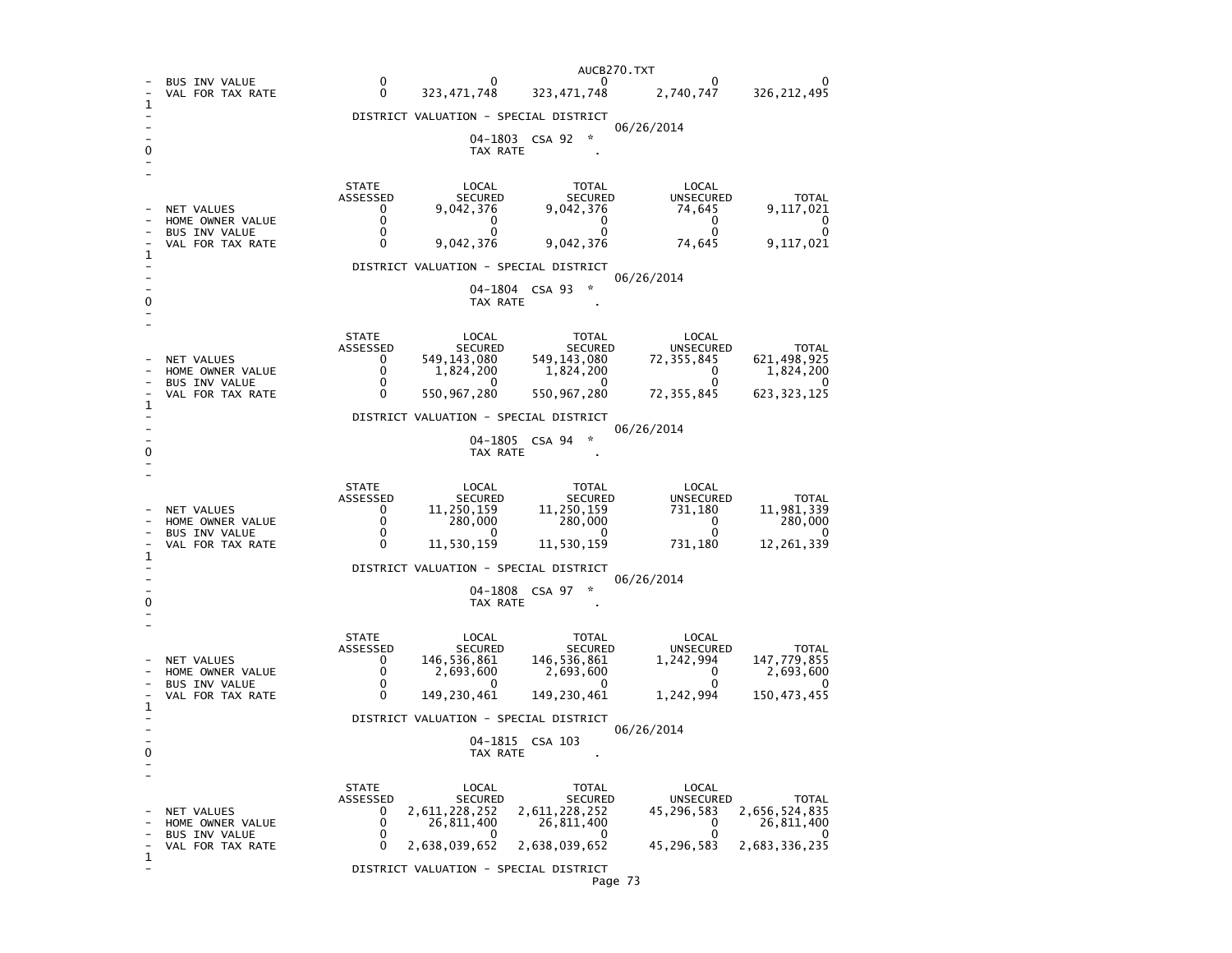|              |                                                                            | AUCB270.TXT<br>06/26/2014                                                                                                                                                                                                                                                                                                                                                                                                                                                 |  |  |  |  |  |  |
|--------------|----------------------------------------------------------------------------|---------------------------------------------------------------------------------------------------------------------------------------------------------------------------------------------------------------------------------------------------------------------------------------------------------------------------------------------------------------------------------------------------------------------------------------------------------------------------|--|--|--|--|--|--|
|              |                                                                            | 04-1816 CSA 104<br>TAX RATE                                                                                                                                                                                                                                                                                                                                                                                                                                               |  |  |  |  |  |  |
|              |                                                                            |                                                                                                                                                                                                                                                                                                                                                                                                                                                                           |  |  |  |  |  |  |
| 1            | <b>NET VALUES</b><br>HOME OWNER VALUE<br>BUS INV VALUE<br>VAL FOR TAX RATE | <b>STATE</b><br>LOCAL<br><b>TOTAL</b><br>LOCAL<br>ASSESSED<br><b>SECURED</b><br><b>SECURED</b><br>UNSECURED<br><b>TOTAL</b><br>99,235,114<br>99, 235, 114<br>66,848<br>99, 301, 962<br>$\Omega$<br>$\Omega$<br>2,336,600<br>2,336,600<br>$\Omega$<br>2,336,600<br>0<br>$\Omega$<br>$^{\circ}$<br>$\Omega$<br>O<br>$\Omega$<br>101, 571, 714<br>101, 571, 714<br>66,848<br>101,638,562                                                                                     |  |  |  |  |  |  |
|              |                                                                            | DISTRICT VALUATION - SPECIAL DISTRICT<br>06/26/2014                                                                                                                                                                                                                                                                                                                                                                                                                       |  |  |  |  |  |  |
|              |                                                                            | $\mathbf{x}$<br>04-1817<br>CSA 105<br>TAX RATE                                                                                                                                                                                                                                                                                                                                                                                                                            |  |  |  |  |  |  |
| 1            | NET VALUES<br>HOME OWNER VALUE<br>BUS INV VALUE<br>VAL FOR TAX RATE        | <b>STATE</b><br>LOCAL<br>TOTAL<br>LOCAL<br>UNSECURED<br>ASSESSED<br>SECURED<br>SECURED<br><b>TOTAL</b><br>31,208,992<br>31, 223, 740<br>31,208,992<br>$\mathbf{0}$<br>14,748<br>0<br>1,009,884<br>1,009,884<br>$\Omega$<br>1,009,884<br>$\Omega$<br>$\Omega$<br>$\Omega$<br>$\Omega$<br>32,218,876<br>32, 218, 876<br>14,748<br>32,233,624                                                                                                                                |  |  |  |  |  |  |
|              |                                                                            | DISTRICT VALUATION - SPECIAL DISTRICT                                                                                                                                                                                                                                                                                                                                                                                                                                     |  |  |  |  |  |  |
| 0            | 06/26/2014<br>04-1820<br>CSA 108<br>TAX RATE                               |                                                                                                                                                                                                                                                                                                                                                                                                                                                                           |  |  |  |  |  |  |
| 1            | <b>NET VALUES</b><br>HOME OWNER VALUE<br>BUS INV VALUE<br>VAL FOR TAX RATE | <b>STATE</b><br>LOCAL<br>TOTAL<br>LOCAL<br>ASSESSED<br><b>SECURED</b><br>SECURED<br><b>UNSECURED</b><br><b>TOTAL</b><br>13,989,757<br>13,989,757<br>14,007,308<br>$\Omega$<br>17,551<br>$\mathbf 0$<br>238,000<br>238,000<br>$\mathbf 0$<br>238,000<br>0<br>$\Omega$<br>$^{\circ}$<br>$\Omega$<br>O<br>$\Omega$<br>14,227,757<br>14, 227, 757<br>17,551<br>14,245,308                                                                                                     |  |  |  |  |  |  |
|              |                                                                            | DISTRICT VALUATION - SPECIAL DISTRICT<br>06/26/2014                                                                                                                                                                                                                                                                                                                                                                                                                       |  |  |  |  |  |  |
| 0            | $\mathbf{x}$<br>04-1822 CSA 134<br>TAX RATE                                |                                                                                                                                                                                                                                                                                                                                                                                                                                                                           |  |  |  |  |  |  |
|              | NET VALUES<br>HOME OWNER VALUE<br>BUS INV VALUE<br>VAL FOR TAX RATE        | <b>STATE</b><br>LOCAL<br>TOTAL<br>LOCAL<br>ASSESSED<br><b>SECURED</b><br><b>SECURED</b><br>UNSECURED<br><b>TOTAL</b><br>2,503,306,449<br>2,490,642,841<br>2,490,642,841<br>$\mathbf{0}$<br>12,663,608<br>$\Omega$<br>26,720,400<br>26,720,400<br>$\mathbf{0}$<br>26,720,400<br>$\Omega$<br>$\Omega$<br>O<br>$\Omega$<br>$\Omega$<br>2,517,363,241<br>2,517,363,241<br>2,530,026,849<br>12,663,608                                                                         |  |  |  |  |  |  |
| $\mathbf{1}$ |                                                                            | DISTRICT VALUATION - SPECIAL DISTRICT                                                                                                                                                                                                                                                                                                                                                                                                                                     |  |  |  |  |  |  |
| 0            | 06/26/2014<br>04-1824 CSA 143*<br>TAX RATE                                 |                                                                                                                                                                                                                                                                                                                                                                                                                                                                           |  |  |  |  |  |  |
| 1            | NET VALUES<br>HOME OWNER VALUE<br><b>BUS INV VALUE</b><br>VAL FOR TAX RATE | <b>STATE</b><br>LOCAL<br><b>TOTAL</b><br>LOCAL<br>ASSESSED<br><b>SECURED</b><br><b>SECURED</b><br><b>UNSECURED</b><br><b>TOTAL</b><br>1,836,702,573<br>1,814,307,031<br>1,814,307,031<br>0<br>22,395,542<br>18,648,000<br>18,648,000<br>$\Omega$<br>18,648,000<br>$\Omega$<br>$\mathbf 0$<br>O<br>n<br>$\Omega$<br>O<br>0<br>1,832,955,031<br>1,832,955,031<br>22,395,542<br>1,855,350,573<br>DISTRICT VALUATION - SPECIAL DISTRICT<br>06/26/2014<br>☆<br>04-1825 CSA 113 |  |  |  |  |  |  |
| 0            |                                                                            | TAX RATE                                                                                                                                                                                                                                                                                                                                                                                                                                                                  |  |  |  |  |  |  |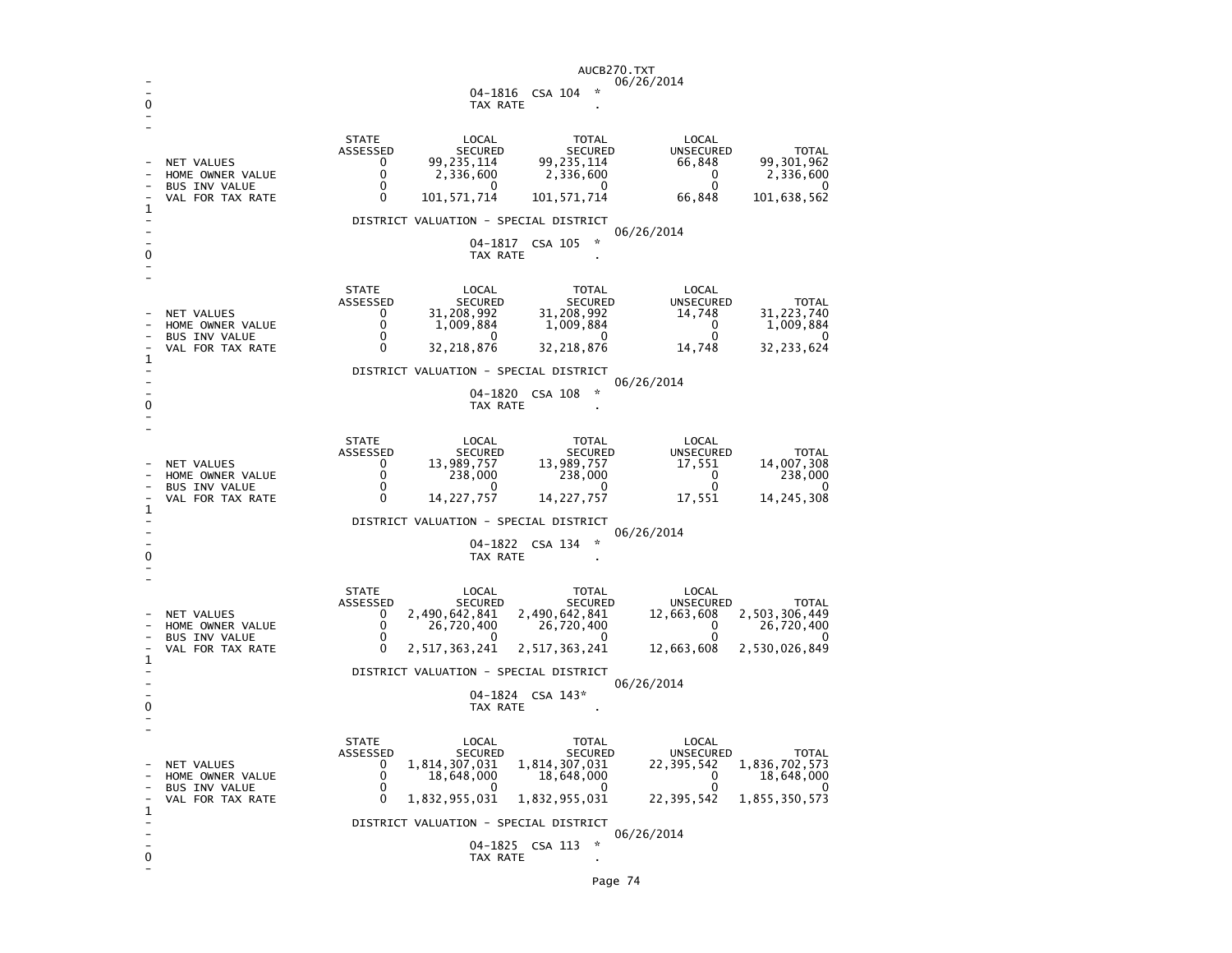| 1<br>0 | NET VALUES<br>HOME OWNER VALUE<br><b>BUS INV VALUE</b><br>VAL FOR TAX RATE | <b>STATE</b><br>ASSESSED<br>0<br>0<br>0<br>0               | LOCAL<br><b>SECURED</b><br>4,793,755<br>98,000<br><sup>0</sup><br>4,891,755<br>DISTRICT VALUATION - SPECIAL DISTRICT<br>04-1833<br>TAX RATE | <b>TOTAL</b><br><b>SECURED</b><br>4,793,755<br>98,000<br>0<br>4,891,755<br>÷<br>CSA 121                       | LOCAL<br><b>UNSECURED</b><br>13,111<br>$\mathbf{0}$<br>$\mathbf{0}$<br>13,111<br>06/26/2014 | <b>TOTAL</b><br>4,806,866<br>98,000<br>0<br>4,904,866        |
|--------|----------------------------------------------------------------------------|------------------------------------------------------------|---------------------------------------------------------------------------------------------------------------------------------------------|---------------------------------------------------------------------------------------------------------------|---------------------------------------------------------------------------------------------|--------------------------------------------------------------|
| 1<br>0 | NET VALUES<br>HOME OWNER VALUE<br><b>BUS INV VALUE</b><br>VAL FOR TAX RATE | <b>STATE</b><br><b>ASSESSED</b><br>0<br>0<br>0<br>$\Omega$ | LOCAL<br><b>SECURED</b><br>1,521,094,637<br>16,265,200<br>1,537,359,837<br>DISTRICT VALUATION - SPECIAL DISTRICT<br>TAX RATE                | <b>TOTAL</b><br><b>SECURED</b><br>1,521,094,637<br>16, 265, 200<br>O<br>1,537,359,837<br>04-1834 CSA 122<br>☆ | LOCAL<br><b>UNSECURED</b><br>18,749,994<br>0<br>0<br>18,749,994<br>06/26/2014               | TOTAL<br>1,539,844,631<br>16,265,200<br>1,556,109,831        |
| 1<br>0 | NET VALUES<br>HOME OWNER VALUE<br>BUS INV VALUE<br>VAL FOR TAX RATE        | <b>STATE</b><br>ASSESSED<br>0<br>0<br>0<br>$\Omega$        | LOCAL<br><b>SECURED</b><br>13,256,427<br>866,060<br>0<br>14, 122, 487<br>DISTRICT VALUATION - SPECIAL DISTRICT<br>TAX RATE                  | <b>TOTAL</b><br><b>SECURED</b><br>13,256,427<br>866,060<br>0<br>14, 122, 487<br>$\star$<br>04-1836 CSA 124    | LOCAL<br><b>UNSECURED</b><br>27,500<br>0<br>$\Omega$<br>27,500<br>06/26/2014                | <b>TOTAL</b><br>13, 283, 927<br>866,060<br>0<br>14, 149, 987 |
| 1<br>0 | NET VALUES<br>HOME OWNER VALUE<br><b>BUS INV VALUE</b><br>VAL FOR TAX RATE | <b>STATE</b><br>ASSESSED<br>0<br>0<br>0<br>0               | LOCAL<br><b>SECURED</b><br>45, 917, 480<br>1,049,258<br>$\Omega$<br>46,966,738<br>DISTRICT VALUATION - SPECIAL DISTRICT<br>TAX RATE         | TOTAL<br><b>SECURED</b><br>45, 917, 480<br>1,049,258<br>0<br>46,966,738<br>04-1837 CSA 125<br>☆               | LOCAL<br>UNSECURED<br>1,467,163<br>$\Omega$<br>$\Omega$<br>1,467,163<br>06/26/2014          | <b>TOTAL</b><br>47,384,643<br>1,049,258<br>0<br>48,433,901   |
| 1<br>0 | NET VALUES<br>HOME OWNER VALUE<br><b>BUS INV VALUE</b><br>VAL FOR TAX RATE | <b>STATE</b><br><b>ASSESSED</b><br>0<br>0<br>0<br>$\Omega$ | LOCAL<br><b>SECURED</b><br>902, 298, 341<br>3,693,960<br>O<br>905, 992, 301<br>DISTRICT VALUATION - SPECIAL DISTRICT<br>TAX RATE            | TOTAL<br><b>SECURED</b><br>902, 298, 341<br>3,693,960<br>O<br>905, 992, 301<br>☆<br>04-1838 CSA 126           | LOCAL<br><b>UNSECURED</b><br>47,633,339<br>0<br>$\mathbf 0$<br>47,633,339<br>06/26/2014     | TOTAL<br>949, 931, 680<br>3,693,960<br>0<br>953, 625, 640    |
|        | NET VALUES                                                                 | <b>STATE</b><br><b>ASSESSED</b><br>0                       | LOCAL<br><b>SECURED</b><br>268,006,672                                                                                                      | <b>TOTAL</b><br><b>SECURED</b><br>268,006,672                                                                 | LOCAL<br><b>UNSECURED</b><br>18,728,032                                                     | <b>TOTAL</b><br>286,734,704                                  |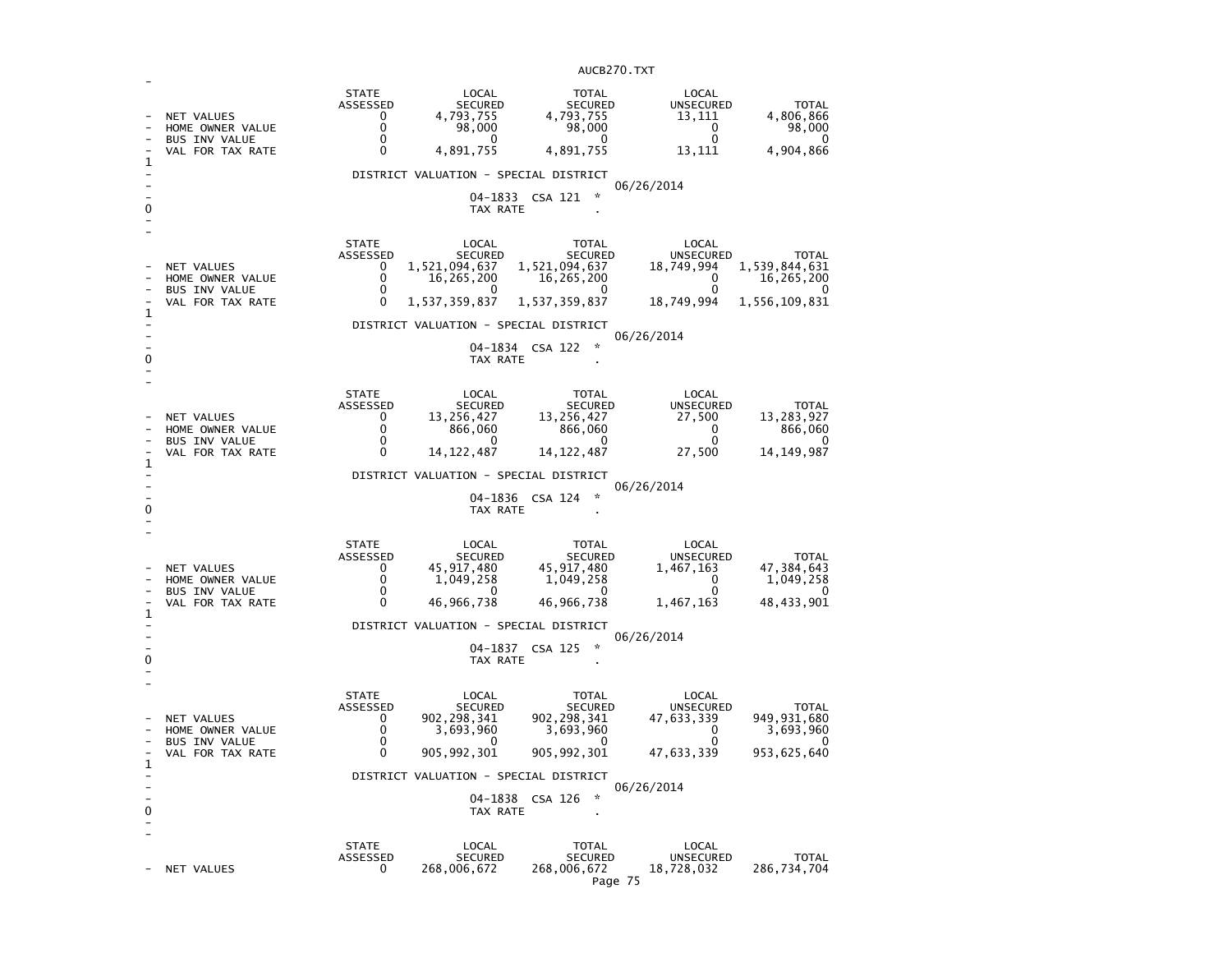|        | HOME OWNER VALUE                                                                         | AUCB270.TXT<br>0<br>3,963,400<br>3,963,400<br>0<br>$^{\circ}$                                                                                                                                                                                             | 0<br>0                                                                    | 3,963,400                                                      |  |  |  |
|--------|------------------------------------------------------------------------------------------|-----------------------------------------------------------------------------------------------------------------------------------------------------------------------------------------------------------------------------------------------------------|---------------------------------------------------------------------------|----------------------------------------------------------------|--|--|--|
|        | <b>BUS INV VALUE</b><br>VAL FOR TAX RATE                                                 | 0<br>0<br>271,970,072<br>271,970,072                                                                                                                                                                                                                      | 18,728,032                                                                | 0<br>290,698,104                                               |  |  |  |
| ı      |                                                                                          | DISTRICT VALUATION - SPECIAL DISTRICT                                                                                                                                                                                                                     |                                                                           |                                                                |  |  |  |
| 0      |                                                                                          | 06/26/2014<br>04–1841<br>CSA 128<br>TAX RATE                                                                                                                                                                                                              |                                                                           |                                                                |  |  |  |
| 1      | NET VALUES<br>HOME OWNER VALUE<br><b>BUS INV VALUE</b><br>VAL FOR TAX RATE               | <b>STATE</b><br>LOCAL<br><b>TOTAL</b><br>ASSESSED<br><b>SECURED</b><br>SECURED<br>143,053,914<br>143,053,914<br>0<br>0<br>1,622,600<br>1,622,600<br>0<br>0<br>0<br>0<br>144,676,514<br>144,676,514<br>DISTRICT VALUATION - SPECIAL DISTRICT<br>06/26/2014 | LOCAL<br><b>UNSECURED</b><br>219,019<br>0<br>0<br>219,019                 | TOTAL<br>143, 272, 933<br>1,622,600<br>144,895,533             |  |  |  |
| 0      |                                                                                          | 04-1843<br>CSA 135<br>÷<br>TAX RATE                                                                                                                                                                                                                       |                                                                           |                                                                |  |  |  |
| 1      | NET VALUES<br>HOME OWNER VALUE<br><b>BUS INV VALUE</b><br>VAL FOR TAX RATE               | <b>STATE</b><br>LOCAL<br><b>TOTAL</b><br>ASSESSED<br>SECURED<br><b>SECURED</b><br>0<br>76,956,147<br>76,956,147<br>0<br>890,400<br>890,400<br>0<br>0<br>0<br>77,846,547<br>77,846,547                                                                     | LOCAL<br>UNSECURED<br>233,937<br>0<br>0<br>233,937                        | TOTAL<br>77,190,084<br>890,400<br>0<br>78,080,484              |  |  |  |
| 0      | DISTRICT VALUATION - SPECIAL DISTRICT<br>06/26/2014<br>04-1844<br>$CSA$ 139*<br>TAX RATE |                                                                                                                                                                                                                                                           |                                                                           |                                                                |  |  |  |
| 1      | NET VALUES<br>HOME OWNER VALUE<br><b>BUS INV VALUE</b><br>VAL FOR TAX RATE               | <b>STATE</b><br>LOCAL<br><b>TOTAL</b><br>ASSESSED<br>SECURED<br>SECURED<br>27,961,338<br>27,961,338<br>0<br>0<br>2,360,400<br>2,360,400<br>0<br>0<br>0<br>0<br>30,321,738<br>30,321,738                                                                   | LOCAL<br>UNSECURED<br>119,783<br>0<br>0<br>119,783                        | TOTAL<br>28,081,121<br>2,360,400<br>$\Omega$<br>30,441,521     |  |  |  |
|        |                                                                                          | DISTRICT VALUATION - SPECIAL DISTRICT<br>06/26/2014                                                                                                                                                                                                       |                                                                           |                                                                |  |  |  |
| 0      | 04-1846 CSA 146<br>TAX RATE                                                              |                                                                                                                                                                                                                                                           |                                                                           |                                                                |  |  |  |
| 1      | NET VALUES<br>HOME OWNER VALUE<br><b>BUS INV VALUE</b><br>VAL FOR TAX RATE               | <b>STATE</b><br>LOCAL<br><b>TOTAL</b><br>ASSESSED<br><b>SECURED</b><br><b>SECURED</b><br>1,351,492,351<br>1,351,492,351<br>0<br>0<br>22,799,305<br>22,799,305<br>0<br>0<br>0<br>0<br>1,374,291,656<br>1,374,291,656                                       | LOCAL<br><b>UNSECURED</b><br>23,749,926<br>0<br>$\Omega$<br>23,749,926    | TOTAL<br>1, 375, 242, 277<br>22,799,305<br>0<br>1,398,041,582  |  |  |  |
|        |                                                                                          | DISTRICT VALUATION - SPECIAL DISTRICT<br>06/26/2014                                                                                                                                                                                                       |                                                                           |                                                                |  |  |  |
| 0<br>۰ |                                                                                          | 04-1847<br>CSA 146 MENIFEE<br>TAX RATE                                                                                                                                                                                                                    |                                                                           |                                                                |  |  |  |
| 1      | NET VALUES<br>HOME OWNER VALUE<br><b>BUS INV VALUE</b><br>VAL FOR TAX RATE               | <b>STATE</b><br>LOCAL<br><b>TOTAL</b><br><b>ASSESSED</b><br><b>SECURED</b><br><b>SECURED</b><br>772, 535, 051<br>772, 535, 051<br>0<br>0<br>9,211,589<br>9,211,589<br>0<br>0<br>0<br>0<br>781,746,640<br>781,746,640                                      | LOCAL<br><b>UNSECURED</b><br>21,089,597<br>0<br>$\mathbf 0$<br>21,089,597 | <b>TOTAL</b><br>793, 624, 648<br>9,211,589<br>0<br>802,836,237 |  |  |  |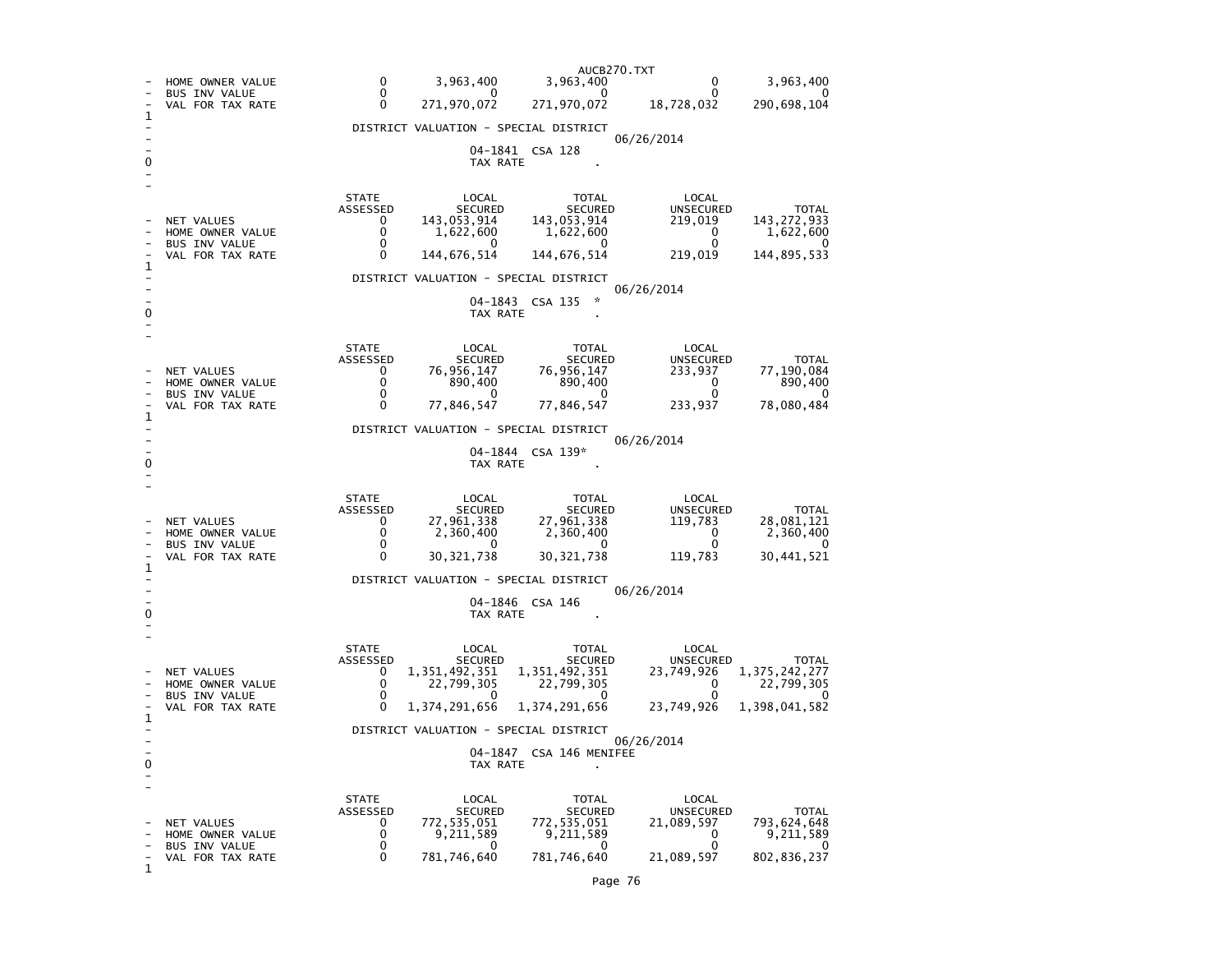|             | AUCB270.TXT                                         |                                                                                                                                                              |  |  |  |  |  |  |
|-------------|-----------------------------------------------------|--------------------------------------------------------------------------------------------------------------------------------------------------------------|--|--|--|--|--|--|
|             | DISTRICT VALUATION - SPECIAL DISTRICT<br>06/26/2014 |                                                                                                                                                              |  |  |  |  |  |  |
| 0           |                                                     | 04-1848<br>CSA 148<br>TAX RATE                                                                                                                               |  |  |  |  |  |  |
|             |                                                     |                                                                                                                                                              |  |  |  |  |  |  |
|             |                                                     | <b>STATE</b><br>LOCAL<br>LOCAL<br><b>TOTAL</b>                                                                                                               |  |  |  |  |  |  |
|             | NET VALUES                                          | ASSESSED<br><b>SECURED</b><br>UNSECURED<br><b>TOTAL</b><br><b>SECURED</b><br>3,320,574<br>0<br>3,320,574<br>0<br>3,320,574                                   |  |  |  |  |  |  |
|             | HOME OWNER VALUE<br><b>BUS INV VALUE</b>            | 0<br>0<br>7,000<br>7,000<br>7,000<br>0<br>0<br>0<br>0<br>$\Omega$                                                                                            |  |  |  |  |  |  |
| 1           | VAL FOR TAX RATE                                    | $\Omega$<br>3,327,574<br>0<br>3,327,574<br>3,327,574                                                                                                         |  |  |  |  |  |  |
|             |                                                     | DISTRICT VALUATION - SPECIAL DISTRICT                                                                                                                        |  |  |  |  |  |  |
|             |                                                     | 06/26/2014<br>04-1849<br>CSA 149                                                                                                                             |  |  |  |  |  |  |
| 0           |                                                     | TAX RATE                                                                                                                                                     |  |  |  |  |  |  |
|             |                                                     | <b>STATE</b><br>LOCAL<br><b>TOTAL</b><br>LOCAL                                                                                                               |  |  |  |  |  |  |
|             |                                                     | ASSESSED<br><b>UNSECURED</b><br><b>SECURED</b><br><b>SECURED</b><br>TOTAL                                                                                    |  |  |  |  |  |  |
|             | <b>NET VALUES</b><br>HOME OWNER VALUE               | 729,420,655<br>749,130,305<br>0<br>729,420,655<br>19,709,650<br>0<br>4,201,400<br>0<br>4,201,400<br>4,201,400                                                |  |  |  |  |  |  |
|             | <b>BUS INV VALUE</b><br>VAL FOR TAX RATE            | 0<br>0<br>O<br>0<br>O<br>733,622,055<br>733,622,055<br>19,709,650<br>753, 331, 705<br>0                                                                      |  |  |  |  |  |  |
| 1           |                                                     |                                                                                                                                                              |  |  |  |  |  |  |
|             | DISTRICT VALUATION - SPECIAL DISTRICT<br>06/26/2014 |                                                                                                                                                              |  |  |  |  |  |  |
| 0           |                                                     | 04-1850 CSA 145 MENIFEE<br>TAX RATE                                                                                                                          |  |  |  |  |  |  |
|             |                                                     |                                                                                                                                                              |  |  |  |  |  |  |
|             |                                                     | <b>STATE</b><br>LOCAL<br><b>TOTAL</b><br>LOCAL<br>ASSESSED<br><b>SECURED</b><br><b>SECURED</b><br><b>UNSECURED</b><br><b>TOTAL</b>                           |  |  |  |  |  |  |
|             | <b>NET VALUES</b>                                   | 6, 863, 123, 610<br>6, 955, 584, 418<br>6,863,123,610<br>$\mathbf{0}$<br>92,460,808                                                                          |  |  |  |  |  |  |
|             | HOME OWNER VALUE<br><b>BUS INV VALUE</b>            | 0<br>104, 498, 771<br>104,498,771<br>0<br>104,498,771<br>0<br>0<br>0<br>0<br>0                                                                               |  |  |  |  |  |  |
| 1           | VAL FOR TAX RATE                                    | 0<br>6,967,622,381<br>6,967,622,381<br>92,460,808<br>7,060,083,189                                                                                           |  |  |  |  |  |  |
|             | DISTRICT VALUATION - SPECIAL DISTRICT<br>06/26/2014 |                                                                                                                                                              |  |  |  |  |  |  |
| 0           |                                                     | 04-1852 CSA 152<br>TAX RATE                                                                                                                                  |  |  |  |  |  |  |
|             |                                                     |                                                                                                                                                              |  |  |  |  |  |  |
|             |                                                     | <b>STATE</b><br>LOCAL<br>LOCAL<br><b>TOTAL</b>                                                                                                               |  |  |  |  |  |  |
|             | NET VALUES                                          | <b>SECURED</b><br><b>UNSECURED</b><br>ASSESSED<br><b>SECURED</b><br><b>TOTAL</b><br>0 182,079,348,726 182,079,348,726<br>6, 338, 549, 329 188, 417, 898, 055 |  |  |  |  |  |  |
|             | HOME OWNER VALUE<br>BUS INV VALUE                   | 0<br>0<br>1,768,798,796<br>1,768,798,796<br>1,768,798,796<br>$\Omega$<br>$\Omega$<br>n<br>0<br>$\Omega$                                                      |  |  |  |  |  |  |
| 1           | VAL FOR TAX RATE                                    | 0 183,848,147,522 183,848,147,522<br>6, 338, 549, 329 190, 186, 696, 851                                                                                     |  |  |  |  |  |  |
|             |                                                     | DISTRICT VALUATION - SPECIAL DISTRICT                                                                                                                        |  |  |  |  |  |  |
|             |                                                     | 06/26/2014<br>04-1853 CSA 153                                                                                                                                |  |  |  |  |  |  |
| 0           |                                                     | TAX RATE                                                                                                                                                     |  |  |  |  |  |  |
|             |                                                     | <b>STATE</b><br>LOCAL<br><b>TOTAL</b><br>LOCAL                                                                                                               |  |  |  |  |  |  |
|             | <b>NET VALUES</b>                                   | ASSESSED<br><b>SECURED</b><br><b>SECURED</b><br>UNSECURED<br>TOTAL<br>0                                                                                      |  |  |  |  |  |  |
|             | HOME OWNER VALUE                                    | 1, 116, 310, 423<br>1, 111, 109, 720<br>1,111,109,720<br>5,200,703<br>0<br>13,007,926<br>13,007,926<br>0<br>13,007,926                                       |  |  |  |  |  |  |
|             | <b>BUS INV VALUE</b><br>VAL FOR TAX RATE            | 0<br>0<br>O<br>0<br>$\Omega$<br>1, 129, 318, 349<br>1, 124, 117, 646<br>1, 124, 117, 646<br>5,200,703<br>0                                                   |  |  |  |  |  |  |
| 1           |                                                     | DISTRICT VALUATION - SPECIAL DISTRICT                                                                                                                        |  |  |  |  |  |  |
|             |                                                     | 06/26/2014<br>04-1854<br>RANCHO MIRAGE CSD FIRE                                                                                                              |  |  |  |  |  |  |
| $\mathbf 0$ |                                                     | TAX RATE                                                                                                                                                     |  |  |  |  |  |  |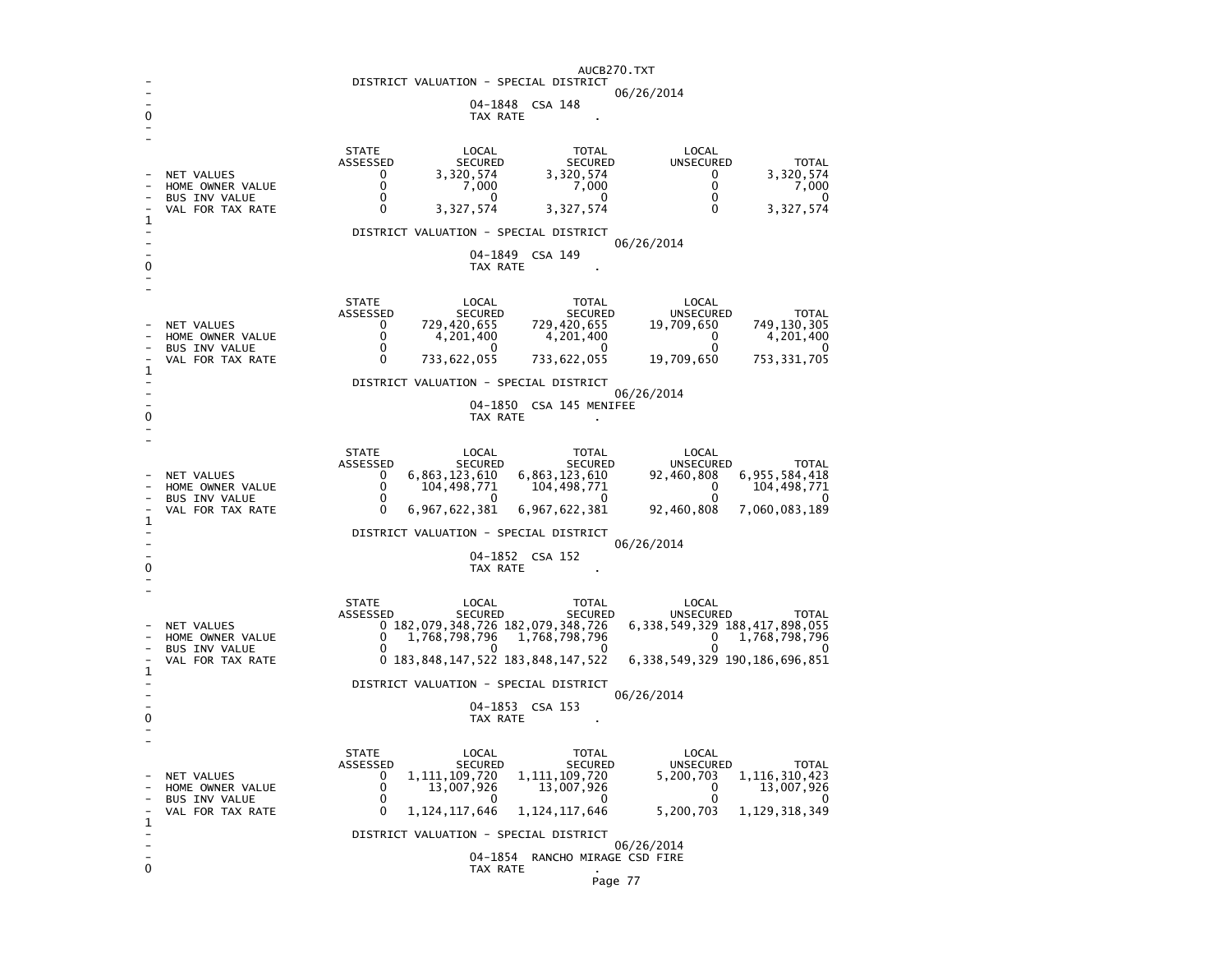| 1<br>0 | NET VALUES<br>HOME OWNER VALUE<br>BUS INV VALUE<br>VAL FOR TAX RATE               | <b>STATE</b><br>ASSESSED<br>0<br>0<br>0<br>$\Omega$                                        | LOCAL<br><b>SECURED</b><br>7,516,535,043<br>29,688,175<br><sup>0</sup><br>7,546,223,218<br>DISTRICT VALUATION - SPECIAL DISTRICT<br>TAX RATE            | TOTAL<br><b>SECURED</b><br>7,516,535,043<br>29,688,175<br>0<br>7,546,223,218<br>04-1855 RANCHO MIRAGE CSD LIBRARY                    | LOCAL<br><b>UNSECURED</b><br>95,581,717<br>0<br>0<br>95,581,717<br>06/26/2014                                                      | <b>TOTAL</b><br>7,612,116,760<br>29,688,175<br>O<br>7,641,804,935            |
|--------|-----------------------------------------------------------------------------------|--------------------------------------------------------------------------------------------|---------------------------------------------------------------------------------------------------------------------------------------------------------|--------------------------------------------------------------------------------------------------------------------------------------|------------------------------------------------------------------------------------------------------------------------------------|------------------------------------------------------------------------------|
| 1<br>0 | NET VALUES<br>HOME OWNER VALUE<br>BUS INV VALUE<br>VAL FOR TAX RATE               | <b>STATE</b><br>ASSESSED<br>0<br>0<br>$\Omega$<br>0                                        | LOCAL<br><b>SECURED</b><br>7,516,535,043<br>29,688,175<br>$\Omega$<br>7,546,223,218<br>DISTRICT VALUATION - SPECIAL DISTRICT<br>04-4005<br>TAX RATE     | <b>TOTAL</b><br><b>SECURED</b><br>7,516,535,043<br>29,688,175<br>$\Omega$<br>7,546,223,218<br>SUMMIT CEMETERY DISTRICT               | LOCAL<br>UNSECURED<br>95,581,717<br>0<br>$\Omega$<br>95,581,717<br>06/26/2014                                                      | <b>TOTAL</b><br>7,612,116,760<br>29,688,175<br>O<br>7,641,804,935            |
| 1<br>0 | NET VALUES<br>HOME OWNER VALUE<br><b>BUS INV VALUE</b><br>VAL FOR TAX RATE        | <b>STATE</b><br>ASSESSED<br>0<br>0<br>$\Omega$<br>0                                        | LOCAL<br>SECURED<br>6,793,375,600<br>110, 323, 969<br>$\mathbf{0}$<br>6,903,699,569<br>DISTRICT VALUATION - SPECIAL DISTRICT<br>TAX RATE                | TOTAL<br><b>SECURED</b><br>6,793,375,600<br>110, 323, 969<br>$\Omega$<br>6,903,699,569                                               | LOCAL<br>UNSECURED<br>364,700,258<br>$\Omega$<br>$\Omega$<br>364,700,258<br>06/26/2014<br>04-4015 COACHELLA VALLEY PUBLIC CEMETERY | <b>TOTAL</b><br>7,158,075,858<br>110, 323, 969<br>$\Omega$<br>7,268,399,827  |
| 1<br>0 | <b>NET VALUES</b><br>HOME OWNER VALUE<br><b>BUS INV VALUE</b><br>VAL FOR TAX RATE | <b>STATE</b><br>ASSESSED<br>0<br>0<br>0<br>0                                               | LOCAL<br>SECURED<br>253,552,312<br>0<br>41, 289, 989, 020 41, 289, 989, 020<br>DISTRICT VALUATION - SPECIAL DISTRICT<br>TAX RATE                        | TOTAL<br>SECURED<br>41,036,436,708 41,036,436,708<br>253,552,312<br>0<br>04-4018 ELSINORE VALLEY CEMETERY                            | LOCAL<br>UNSECURED<br>842, 207, 360 41, 878, 644, 068<br>0<br>$\mathbf{0}$<br>842, 207, 360 42, 132, 196, 380<br>06/26/2014        | <b>TOTAL</b><br>253,552,312<br>0                                             |
| 1<br>0 | NET VALUES<br>HOME OWNER VALUE<br><b>BUS INV VALUE</b><br>VAL FOR TAX RATE        | <b>STATE</b><br>ASSESSED<br>0<br>0<br>$\mathbf{0}$<br>$\Omega$<br><b>STATE</b><br>ASSESSED | LOCAL<br><b>SECURED</b><br>7,446,051,237<br>85,661,041<br>7,531,712,278<br>DISTRICT VALUATION - SPECIAL DISTRICT<br>TAX RATE<br>LOCAL<br><b>SECURED</b> | TOTAL<br><b>SECURED</b><br>7,446,051,237<br>85,661,041<br>0<br>7,531,712,278<br>04-4025 MURRIETA CEMETERY<br>TOTAL<br><b>SECURED</b> | LOCAL<br>UNSECURED<br>172,406,074<br>0<br>172,406,074<br>06/26/2014<br>LOCAL<br><b>UNSECURED</b>                                   | <b>TOTAL</b><br>7,618,457,311<br>85,661,041<br>7,704,118,352<br><b>TOTAL</b> |

-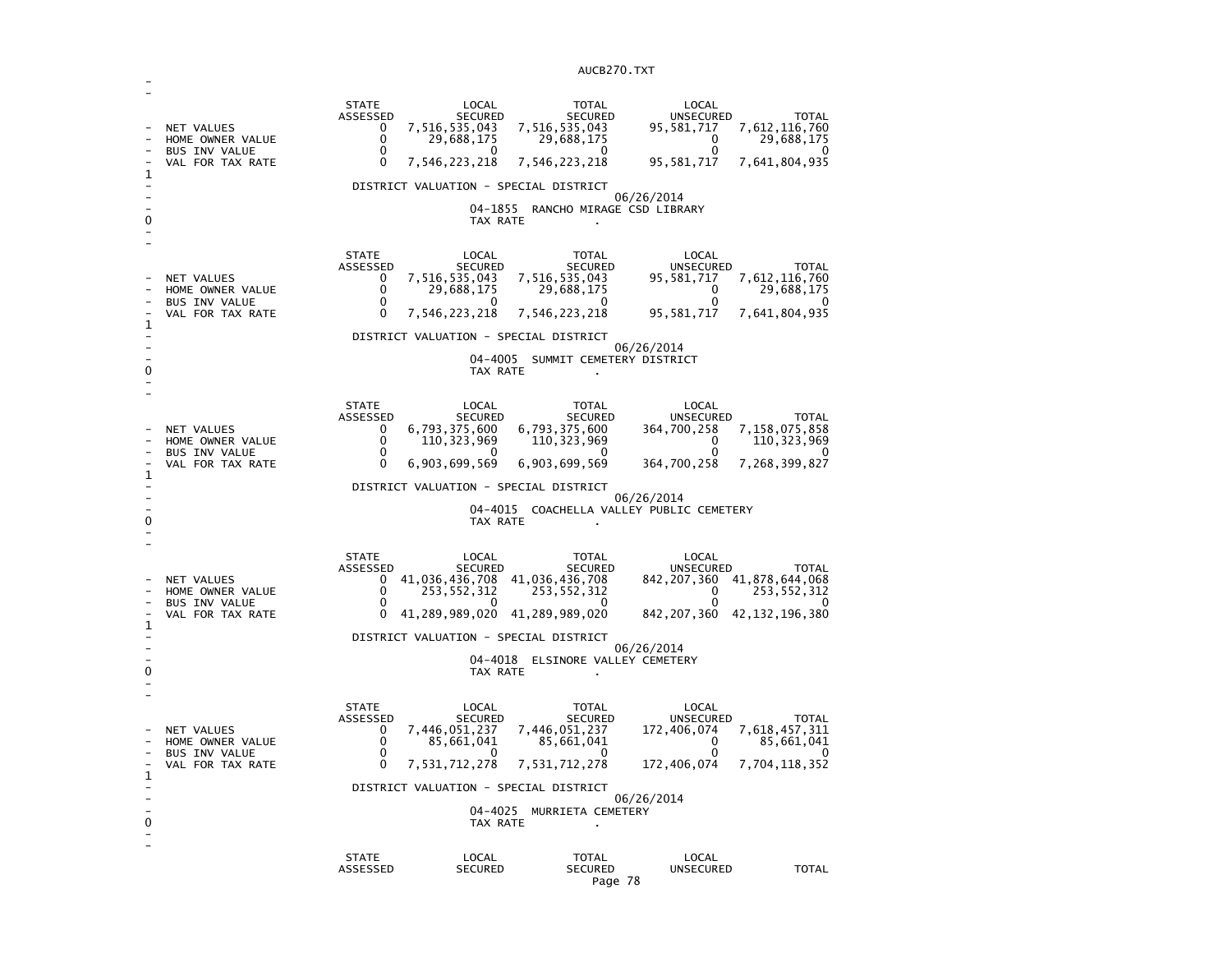AUCB270.TXT201, 504, 245 9, 569, 109, 750 - NET VALUES 0 9,367,605,505 9,367,605,505 201,504,245<br>- HOME OWNER VALUE 0 84,606,532 84,606,532 0 84,606,532  $\begin{array}{ccc} 0 & 84,606,532 & 84,606,532 & 0 \ 0 & 0 & 0 & 0 \end{array}$  $\Omega$ - BUS INV VALUE 0 0 0 0 0 201, 504, 245 9, 653, 716, 282 VAL FOR TAX RATE 0 9,452,212,037 9,452,212,037 1 - DISTRICT VALUATION - SPECIAL DISTRICT - 06/26/2014 - 04-4031 PALM SPRINGS PUBLIC CEMETERY 0 TAX RATE . - - STATE LOCAL TOTAL LOCAL **UNSECURED** ASSESSED SECURED SECURED UNSECURED TOTAL 884, 121, 383 24, 639, 538, 196 - NET VALUES 0 23,755,416,813 23,755,416,813<br>- HOME OWNER VALUE 0 177.755.301 177.755.301  $\overline{0}$  177, 755, 301  $\begin{array}{ccc} 0 & 177,755,301 & 177,755,301 & 0 \\ 0 & 0 & 0 & 0 \end{array}$  $\overline{0}$ - BUS INV VALUE 884, 121, 383 24, 817, 293, 497 VAL FOR TAX RATE 0 23,933,172,114 23,933,172,114 1  $\sim$ - DISTRICT VALUATION - SPECIAL DISTRICT - 06/26/2014 - 04-4035 PALO VERDE CEMETERY 0 TAX RATE - - STATE LOCAL TOTAL LOCAL ASSESSED SECURED SECURED UNSECURED TOTAL **UNSECURED** 49,843,287 1,174,071,620 - NET VALUES 0 1,124,228,333 1,124,228,333<br>- HOME OWNER VALUE 0 13.218.431 13.218.431 - BUS INV VALUE 0 0 0 0 0  $0 \t 13,218,431 \t 13,218,431$ 49,843,287 1,187,290,051 VAL FOR TAX RATE 0 1,137,446,764 1,137,446,764 1 - DISTRICT VALUATION - SPECIAL DISTRICT - 06/26/2014 - 04-4038 PERRIS VALLEY CEMETERY 0 CONTROL TO TAX RATE THE SET OF TAX RATE AND TAX RATE ASSESSMENT OF TAX RATE AND TAX RATE AND TAX RATE AND TAX RATE AND TAX RATE AND TAX RATE AND TAX RATE AND TAX RATE AND TAX RATE AND TAX RATE AND TAX RATE AND TAX RATE A - - STATE LOCAL TOTAL LOCAL **UNSECURED** ASSESSED SECURED SECURED SECURED SECURED UNSECURED UNE TOTAL<br>NET VALUES SO 15 784 277 612 15 784 277 612 380 950 796 16 165 228 408 – NET VALUES 0 15,784,277,612 15,784,277,612 - BUS INV VALUE 0 0 0 0 0 - HOME OWNER VALUE  $0$  204,945,248 204,945,248<br>- BUS INV VALUE 0 0 0 380, 950, 796 16, 370, 173, 656 - VAL FOR TAX RATE 0 15,989,222,860 15,989,222,860 1 - DISTRICT VALUATION - SPECIAL DISTRICT - 06/26/2014 - 04-4041 SAN JACINTO VALLEY CEMETERY 0 TAX RATE - - STATE LOCAL TOTAL LOCAL ASSESSED SECURED SECURED UNSECURED TOTAL **UNSECURED**  - NET VALUES 0 8,971,737,712 8,971,737,712 234,837,330 9,206,575,042  $0 \t169,511,743$ - HOME OWNER VALUE 0 169,511,743 169,511,743<br>- RIIS TNV VALUE 0 0 0 0 0 0 0 0 0  $\sim$ - BUS INV VALUE - VAL FOR TAX RATE 0 9,141,249,455 9,141,249,455 234,837,330 9,376,086,785 1  $\sim$ - DISTRICT VALUATION - SPECIAL DISTRICT - 06/26/2014 - 04-4045 TEMECULA PUBLIC CEMETERY 0 TAX RATE . - - STATE LOCAL TOTAL LOCAL ASSESSED SECURED SECURED UNSECURED TOTAL **UNSECURED** 686, 122, 168 16, 101, 664, 778 - NET VALUES 0 15,415,542,610 15,415,542,610<br>- HOME OWNER VALUE 0 133.394.510 133.394.510  $\frac{1}{2}$  0  $\frac{1}{133}, \frac{394}{510}$  $\begin{array}{ccc} 0 & 133,394,510 & 133,394,510 & 0 \ 0 & 0 & 0 & 0 \end{array}$ - 0 - BUS INV VALUE 0 0 0 0 0 - VAL FOR TAX RATE 0 15,548,937,120 15,548,937,120 686,122,168 16,235,059,288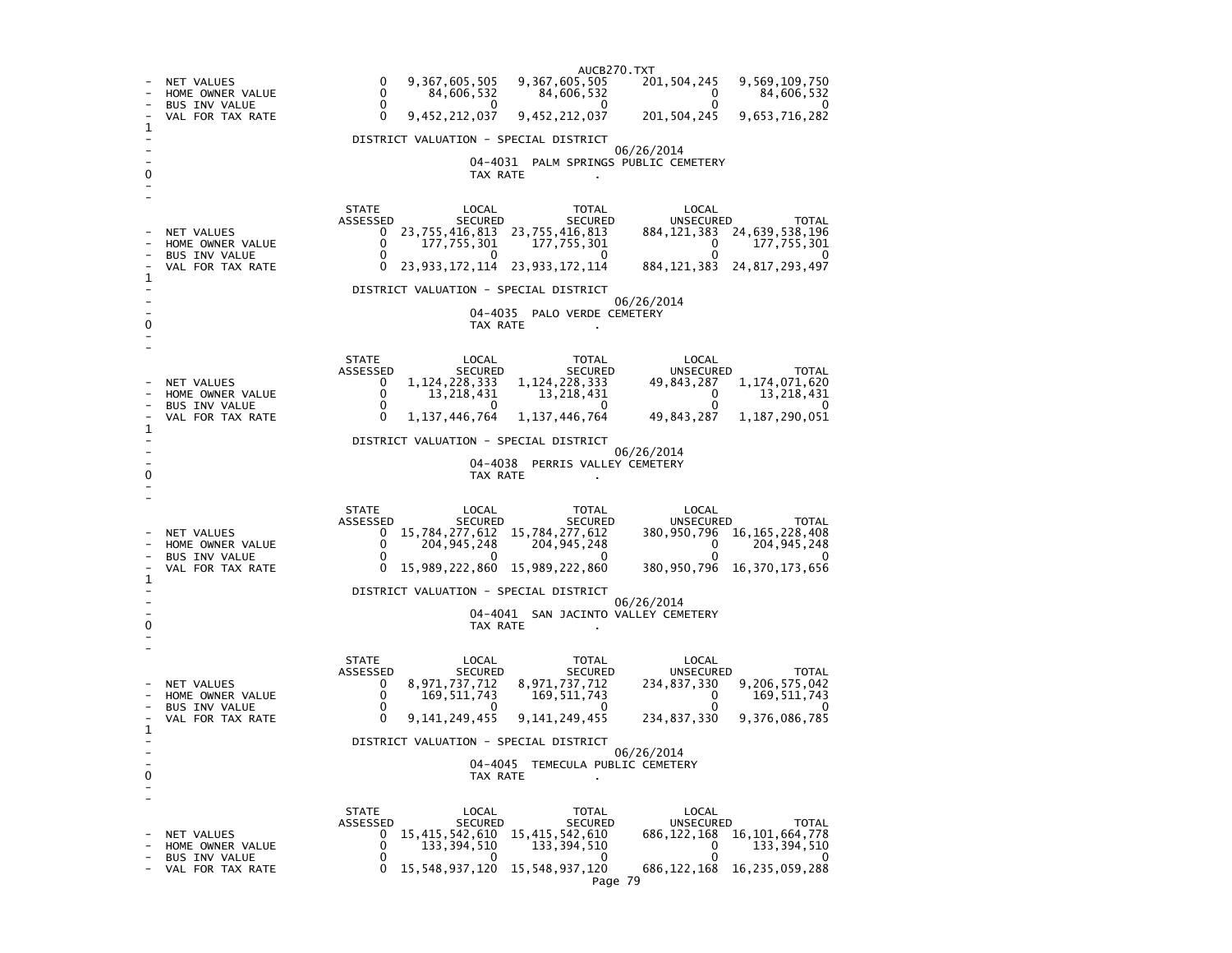|                                       | AUCB270.TXT                                         |                             |                                       |                                     |                                                                        |                         |  |
|---------------------------------------|-----------------------------------------------------|-----------------------------|---------------------------------------|-------------------------------------|------------------------------------------------------------------------|-------------------------|--|
|                                       | DISTRICT VALUATION - SPECIAL DISTRICT               |                             |                                       |                                     |                                                                        |                         |  |
|                                       | 06/26/2014<br>04-4047<br>WILDOMAR CEMETERY          |                             |                                       |                                     |                                                                        |                         |  |
| 0                                     |                                                     |                             | TAX RATE                              |                                     |                                                                        |                         |  |
|                                       |                                                     |                             |                                       |                                     |                                                                        |                         |  |
|                                       |                                                     | <b>STATE</b><br>ASSESSED    | LOCAL<br>SECURED                      | TOTAL<br>SECURED                    | LOCAL<br>UNSECURED                                                     | TOTAL                   |  |
|                                       | <b>NET VALUES</b><br>HOME OWNER VALUE               | $\Omega$<br>0               | 2,123,496,040<br>26,250,000           | 2,123,496,040<br>26,250,000         | 54, 045, 041 2, 177, 541, 081<br>26,250,000<br>$\overline{\mathbf{0}}$ |                         |  |
|                                       | <b>BUS INV VALUE</b><br>VAL FOR TAX RATE            | 0<br>$\Omega$               | 0<br>2,149,746,040                    | - 0<br>2,149,746,040                | 0<br>54,045,041<br>2,203,791,081                                       |                         |  |
| 1                                     |                                                     |                             |                                       |                                     |                                                                        |                         |  |
|                                       |                                                     |                             | DISTRICT VALUATION - SPECIAL DISTRICT |                                     | 06/26/2014                                                             |                         |  |
| 0                                     |                                                     |                             | TAX RATE                              |                                     | 04-4110 CATHEDRAL CITY COMMUNITY SERVICE                               |                         |  |
|                                       |                                                     |                             |                                       |                                     |                                                                        |                         |  |
|                                       |                                                     | <b>STATE</b><br>ASSESSED    | LOCAL<br>SECURED                      | TOTAL<br>SECURED                    | LOCAL<br>UNSECURED                                                     | <b>TOTAL</b>            |  |
|                                       | NET VALUES<br>HOME OWNER VALUE                      | 0<br>0                      | 3,606,125,310<br>45,793,128           | 3,606,125,310<br>45,793,128         | 3,697,034,037<br>90,908,727<br>45,793,128                              |                         |  |
|                                       | BUS INV VALUE                                       | $\mathbf{0}$                | - 0                                   | $\Omega$                            | $\overline{a}$<br>0                                                    |                         |  |
| 1                                     | VAL FOR TAX RATE                                    | 0                           | 3,651,918,438                         | 3,651,918,438                       | 90,908,727<br>3,742,827,165                                            |                         |  |
|                                       | DISTRICT VALUATION - SPECIAL DISTRICT<br>06/26/2014 |                             |                                       |                                     |                                                                        |                         |  |
| 0                                     |                                                     |                             | TAX RATE                              | 04-4111 CATHEDRAL CITY CS ZN A      |                                                                        |                         |  |
|                                       |                                                     |                             |                                       |                                     |                                                                        |                         |  |
|                                       |                                                     | <b>STATE</b><br>ASSESSED    | LOCAL<br>SECURED                      | TOTAL<br>SECURED                    | LOCAL<br>UNSECURED                                                     | <b>TOTAL</b>            |  |
|                                       | NET VALUES<br>HOME OWNER VALUE                      | $\mathbf{0}$<br>0           | 47,075,680<br>1,377,600               | 47,075,680<br>1,377,600             | 1,587,511<br>$\overline{\mathbf{0}}$                                   | 48,663,191<br>1,377,600 |  |
|                                       | <b>BUS INV VALUE</b>                                | $\mathbf{0}$                | 0                                     | $\Omega$                            | 0                                                                      |                         |  |
| 1                                     | VAL FOR TAX RATE                                    | $\Omega$                    | 48, 453, 280                          | 48,453,280                          | 1,587,511                                                              | 50,040,791              |  |
|                                       |                                                     |                             | DISTRICT VALUATION - SPECIAL DISTRICT |                                     | 06/26/2014                                                             |                         |  |
| 0                                     |                                                     |                             | TAX RATE                              | 04-4112 CATHEDRAL CITY CS ZN B      |                                                                        |                         |  |
|                                       |                                                     |                             |                                       |                                     |                                                                        |                         |  |
|                                       |                                                     | <b>STATE</b><br>ASSESSED    | LOCAL<br>SECURED                      | TOTAL<br>SECURED                    | LOCAL<br><b>UNSECURED</b>                                              | TOTAL                   |  |
|                                       | <b>NET VALUES</b><br>HOME OWNER VALUE               | $\mathbf{0}$<br>$\Omega$    | 1,624,061,302<br>25,314,193           | 1,624,061,302<br>25,314,193         | 23,336,069<br>1,647,397,371<br>$\overline{0}$<br>25,314,193            |                         |  |
|                                       | <b>BUS INV VALUE</b><br>VAL FOR TAX RATE            | 0<br>0                      | <sup>n</sup><br>1,649,375,495         | $\Omega$<br>1,649,375,495           | 0<br>1,672,711,564<br>23,336,069                                       | $\Omega$                |  |
| 1                                     |                                                     |                             |                                       |                                     |                                                                        |                         |  |
| DISTRICT VALUATION - SPECIAL DISTRICT |                                                     |                             |                                       |                                     | 06/26/2014                                                             |                         |  |
| 0                                     |                                                     |                             | TAX RATE                              | 04-4121 EDGEMONT COMMUNITY SERVICES |                                                                        |                         |  |
|                                       |                                                     |                             |                                       |                                     |                                                                        |                         |  |
|                                       |                                                     | <b>STATE</b><br>ASSESSED    | LOCAL<br>SECURED                      | TOTAL<br>SECURED                    | LOCAL<br>UNSECURED                                                     | TOTAL                   |  |
|                                       | NET VALUES<br>HOME OWNER VALUE                      | $\mathbf{0}$<br>$\mathbf 0$ | 763,581,758<br>2,342,701              | 763, 581, 758<br>2,342,701          | 869,674,596<br>106,092,838<br>$\overline{0}$<br>2,342,701              |                         |  |
|                                       | <b>BUS INV VALUE</b><br>VAL FOR TAX RATE            | 0<br>$\Omega$               | 0<br>765,924,459                      | $\Omega$<br>765,924,459             | 0<br>106,092,838<br>872,017,297                                        | ∩                       |  |
| 1                                     |                                                     |                             | DISTRICT VALUATION - SPECIAL DISTRICT |                                     |                                                                        |                         |  |
|                                       |                                                     |                             | 04-4126                               | EDGEMONT CSD ILL 1                  | 06/26/2014                                                             |                         |  |
|                                       |                                                     |                             |                                       |                                     |                                                                        |                         |  |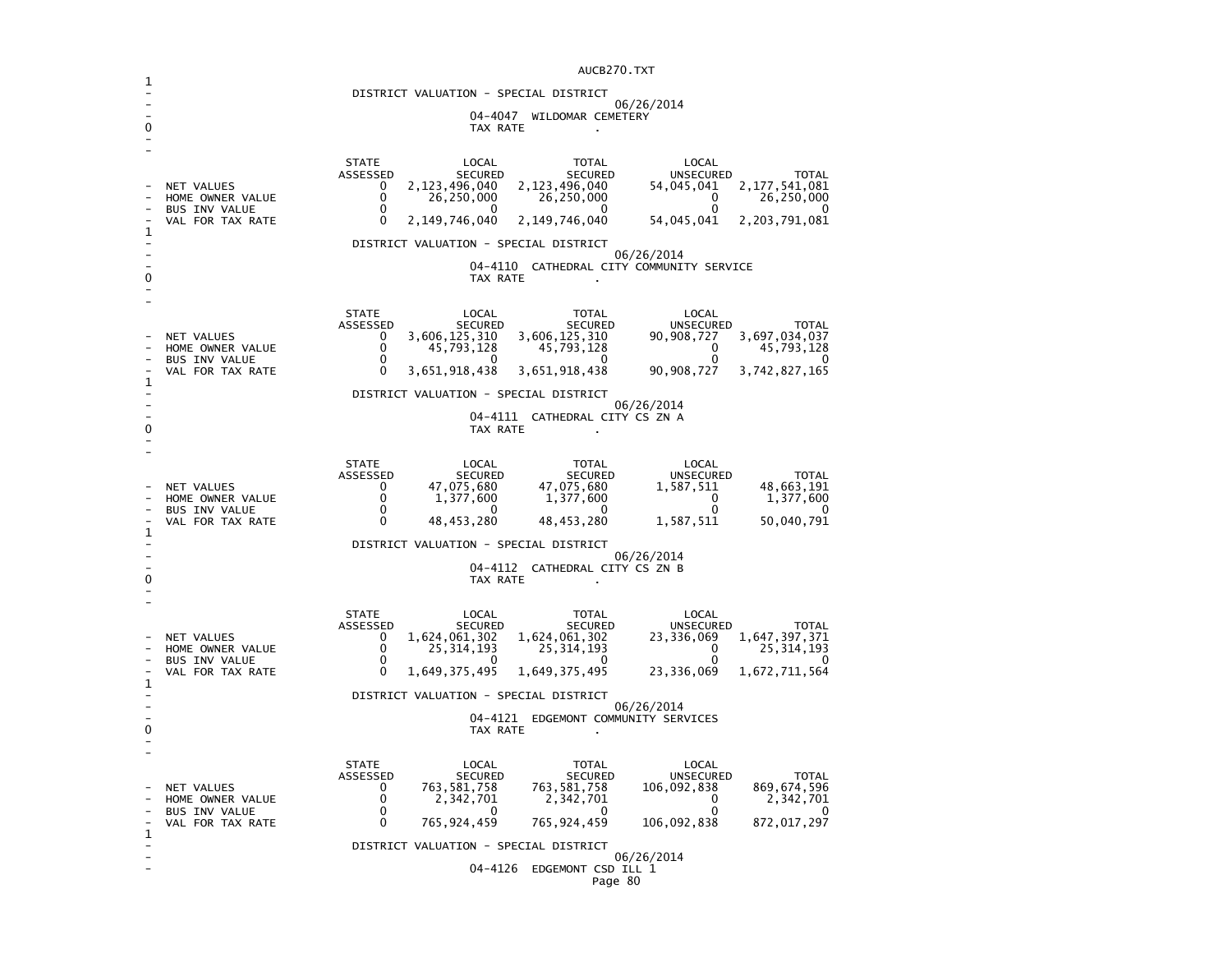|                                                                |                                                                                   |                                                               |                                                                                                                                   | AUCB270.TXT                                                                                                                                                        |                                                                             |                                                                                      |
|----------------------------------------------------------------|-----------------------------------------------------------------------------------|---------------------------------------------------------------|-----------------------------------------------------------------------------------------------------------------------------------|--------------------------------------------------------------------------------------------------------------------------------------------------------------------|-----------------------------------------------------------------------------|--------------------------------------------------------------------------------------|
| 0                                                              |                                                                                   |                                                               | TAX RATE                                                                                                                          |                                                                                                                                                                    |                                                                             |                                                                                      |
| 1                                                              | <b>NET VALUES</b><br>HOME OWNER VALUE<br><b>BUS INV VALUE</b><br>VAL FOR TAX RATE | <b>STATE</b><br>ASSESSED<br>0<br>0<br>0<br>0                  | LOCAL<br><b>SECURED</b><br>50,781,065<br>460,600<br>0<br>51,241,665<br>DISTRICT VALUATION - SPECIAL DISTRICT                      | <b>TOTAL</b><br><b>SECURED</b><br>50,781,065<br>460,600<br>0<br>51,241,665                                                                                         | LOCAL<br><b>UNSECURED</b><br>3,371,524<br>0<br>0<br>3,371,524               | <b>TOTAL</b><br>54,152,589<br>460,600<br>0<br>54,613,189                             |
|                                                                |                                                                                   |                                                               | 04-4151                                                                                                                           | JURUPA COMMUNITY SERVICES                                                                                                                                          | 06/26/2014                                                                  |                                                                                      |
| 0                                                              |                                                                                   |                                                               | TAX RATE                                                                                                                          |                                                                                                                                                                    |                                                                             |                                                                                      |
| 1                                                              | NET VALUES<br>HOME OWNER VALUE<br><b>BUS INV VALUE</b><br>VAL FOR TAX RATE        | <b>STATE</b><br>ASSESSED<br>0<br>0<br>0<br>0                  | LOCAL<br><b>SECURED</b><br>96,238,564<br>0<br>12,496,770,145<br>DISTRICT VALUATION - SPECIAL DISTRICT                             | TOTAL<br><b>SECURED</b><br>12,400,531,581 12,400,531,581<br>96,238,564<br>0<br>12,496,770,145                                                                      | LOCAL<br>UNSECURED<br>0<br>0<br>457,943,334                                 | <b>TOTAL</b><br>457, 943, 334 12, 858, 474, 915<br>96,238,564<br>0<br>12,954,713,479 |
|                                                                |                                                                                   |                                                               |                                                                                                                                   | 04-4152 CSD JURUPA 1                                                                                                                                               | 06/26/2014                                                                  |                                                                                      |
| 0                                                              |                                                                                   |                                                               | TAX RATE                                                                                                                          |                                                                                                                                                                    |                                                                             |                                                                                      |
| 1<br>0                                                         | NET VALUES<br>HOME OWNER VALUE<br><b>BUS INV VALUE</b><br>VAL FOR TAX RATE        | <b>STATE</b><br><b>ASSESSED</b><br>0<br>0<br>0<br>$\mathbf 0$ | LOCAL<br><b>SECURED</b><br>3,059,422,694<br>38,428,364<br>0<br>3,097,851,058<br>DISTRICT VALUATION - SPECIAL DISTRICT<br>TAX RATE | <b>TOTAL</b><br><b>SECURED</b><br>3,059,422,694<br>38,428,364<br>0<br>3,097,851,058<br>04-4153 CFD JURUPA 6 (EASTVALE)                                             | LOCAL<br>UNSECURED<br>144,818,638<br>0<br>0<br>144,818,638<br>06/26/2014    | TOTAL<br>3, 204, 241, 332<br>38,428,364<br>0<br>3,242,669,696                        |
| 1<br>0                                                         | NET VALUES<br>HOME OWNER VALUE<br><b>BUS INV VALUE</b><br>VAL FOR TAX RATE        | <b>STATE</b><br>ASSESSED<br>0<br>0<br>0<br>0                  | LOCAL<br><b>SECURED</b><br>60,022,768<br>553,000<br>0<br>60,575,768<br>DISTRICT VALUATION - SPECIAL DISTRICT<br>TAX RATE          | <b>TOTAL</b><br><b>SECURED</b><br>60,022,768<br>553,000<br>0<br>60, 575, 768<br>04-4155 CFD JURUPA 3 (EASTVALE)                                                    | LOCAL<br>UNSECURED<br>77,047<br>0<br>0<br>77,047<br>06/26/2014              | <b>TOTAL</b><br>60,099,815<br>553,000<br>60,652,815                                  |
| 1<br>$\overline{\phantom{0}}$<br>0<br>$\overline{\phantom{a}}$ | NET VALUES<br>HOME OWNER VALUE<br><b>BUS INV VALUE</b><br>VAL FOR TAX RATE        | <b>STATE</b><br>ASSESSED<br>0<br>0<br>0<br>0                  | LOCAL<br><b>SECURED</b><br>147,736,078<br>1,419,600<br>$\sim$ 0<br>149, 155, 678<br>TAX RATE                                      | TOTAL<br><b>SECURED</b><br>147,736,078<br>1,419,600<br>$\sim$ 0<br>149, 155, 678<br>DISTRICT VALUATION - SPECIAL DISTRICT<br>04-4156 JURUPA CSD ILL 2<br>$\bullet$ | LOCAL<br>UNSECURED<br>34,837<br>0<br>$\overline{0}$<br>34,837<br>06/26/2014 | TOTAL<br>147,770,915<br>1,419,600<br>$\sim$ 0<br>149, 190, 515                       |
|                                                                |                                                                                   | <b>STATE</b>                                                  | LOCAL                                                                                                                             | TOTAL                                                                                                                                                              | LOCAL                                                                       |                                                                                      |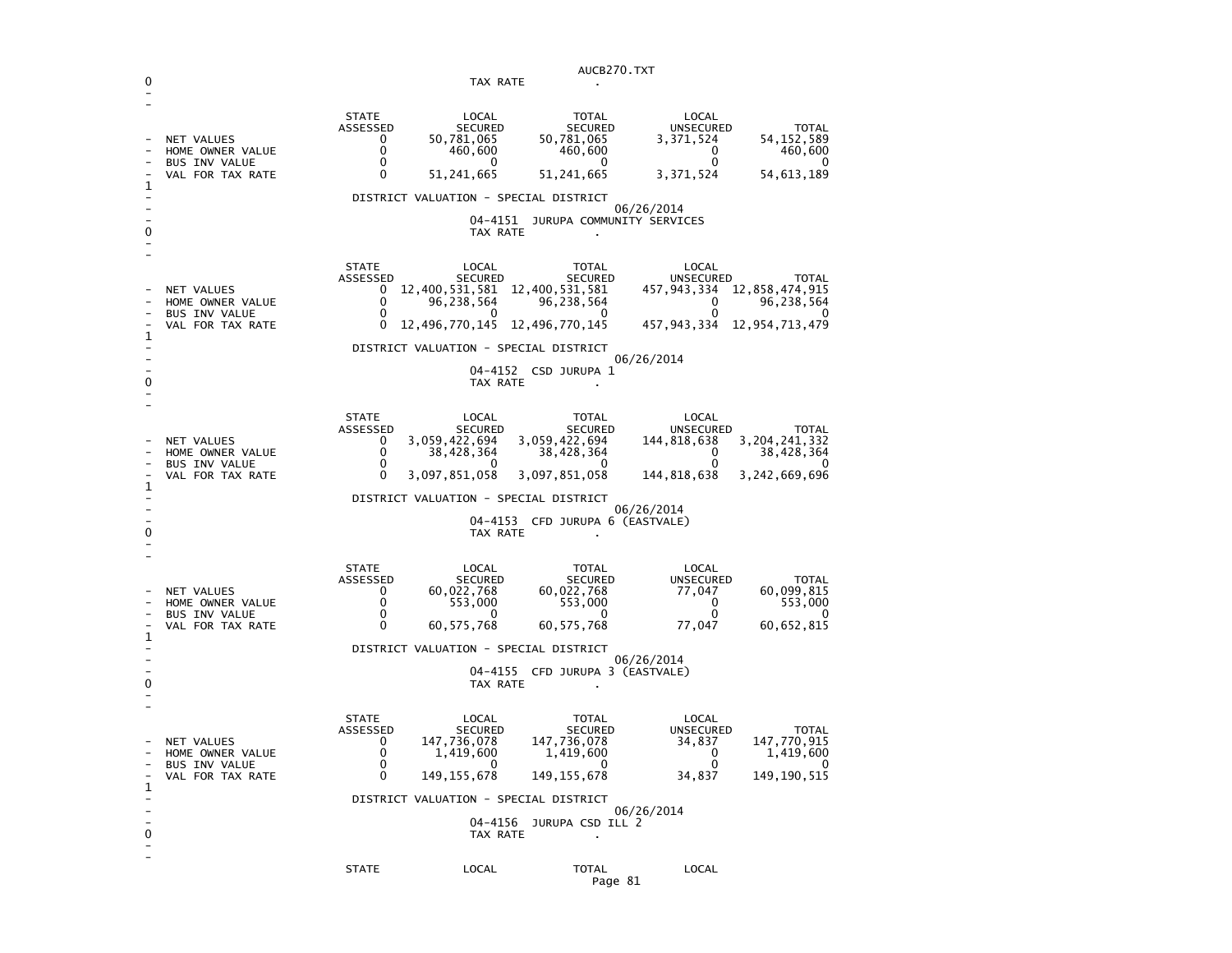|   |                                          |                                                                         | AUCB270.TXT                         |                                               |                                          |
|---|------------------------------------------|-------------------------------------------------------------------------|-------------------------------------|-----------------------------------------------|------------------------------------------|
|   | NET VALUES<br>HOME OWNER VALUE           | ASSESSED<br><b>SECURED</b><br>0<br>273,475,840<br>$\Omega$<br>4,681,364 | SECURED<br>273,475,840<br>4,681,364 | <b>UNSECURED</b><br>3,405,671<br>$\mathbf{0}$ | <b>TOTAL</b><br>276,881,511<br>4,681,364 |
|   | <b>BUS INV VALUE</b><br>VAL FOR TAX RATE | 0<br>$\mathbf{0}$<br>0<br>278, 157, 204                                 | $\Omega$<br>278, 157, 204           | $\Omega$<br>3,405,671                         | 0<br>281, 562, 875                       |
| 1 |                                          | DISTRICT VALUATION - SPECIAL DISTRICT                                   |                                     |                                               |                                          |
|   |                                          | 04-4157                                                                 | JURUPA COMMUNITY SERVICE IMP 2      | 06/26/2014                                    |                                          |
| 0 |                                          | TAX RATE                                                                |                                     |                                               |                                          |
|   |                                          | <b>STATE</b><br>LOCAL<br><b>SECURED</b><br>ASSESSED                     | TOTAL<br>SECURED                    | LOCAL<br>UNSECURED                            | <b>TOTAL</b>                             |
|   | NET VALUES                               | 1,018,900,782<br>0<br>0                                                 | 1,018,900,782                       | 42,870,467<br>0                               | 1,061,771,249                            |
|   | HOME OWNER VALUE<br><b>BUS INV VALUE</b> | 6,868,400<br>0<br>0                                                     | 6,868,400<br>$\mathbf{0}$           | $\Omega$                                      | 6,868,400<br>0                           |
| 1 | VAL FOR TAX RATE                         | 1,025,769,182<br>0                                                      | 1,025,769,182                       | 42,870,467                                    | 1,068,639,649                            |
|   |                                          | DISTRICT VALUATION - SPECIAL DISTRICT                                   |                                     | 06/26/2014                                    |                                          |
| 0 |                                          | 04-4158<br>TAX RATE                                                     | JURUPA COMMUNITY SERVICE IMP 3      |                                               |                                          |
|   |                                          | <b>STATE</b><br>LOCAL                                                   | TOTAL                               | LOCAL                                         |                                          |
|   | <b>NET VALUES</b>                        | ASSESSED<br><b>SECURED</b><br>1,018,900,782<br>0                        | SECURED<br>1,018,900,782            | UNSECURED<br>42,870,467                       | <b>TOTAL</b><br>1,061,771,249            |
|   | HOME OWNER VALUE<br><b>BUS INV VALUE</b> | 0<br>6,868,400<br>0<br>0                                                | 6,868,400<br>0                      | 0<br>0                                        | 6,868,400<br>0                           |
| 1 | VAL FOR TAX RATE                         | 1,025,769,182<br>0                                                      | 1,025,769,182                       | 42,870,467                                    | 1,068,639,649                            |
|   |                                          | DISTRICT VALUATION - SPECIAL DISTRICT                                   |                                     | 06/26/2014                                    |                                          |
|   |                                          |                                                                         | 04-4159 CFD JURUPA 4 EASTVALE       |                                               |                                          |
| 0 |                                          | TAX RATE                                                                |                                     |                                               |                                          |
|   |                                          | <b>STATE</b><br>LOCAL                                                   | TOTAL                               | LOCAL                                         |                                          |
|   | NET VALUES                               | ASSESSED<br>SECURED<br>547, 599, 687<br>0                               | SECURED<br>547,599,687              | UNSECURED<br>346,844                          | TOTAL<br>547,946,531                     |
|   | HOME OWNER VALUE<br>BUS INV VALUE        | 0<br>3,925,600<br>0<br>$\mathbf{0}$                                     | 3,925,600<br>$\mathbf{0}$           | 0<br>0                                        | 3,925,600<br>O                           |
| 1 | VAL FOR TAX RATE                         | 0<br>551, 525, 287                                                      | 551, 525, 287                       | 346,844                                       | 551, 872, 131                            |
|   |                                          | DISTRICT VALUATION - SPECIAL DISTRICT                                   |                                     | 06/26/2014                                    |                                          |
| 0 |                                          | TAX RATE                                                                | 04-4160 CSD JURUPA 7                |                                               |                                          |
|   |                                          |                                                                         |                                     |                                               |                                          |
|   |                                          | <b>STATE</b><br>LOCAL                                                   | TOTAL                               | LOCAL                                         |                                          |
|   | <b>NET VALUES</b>                        | ASSESSED<br><b>SECURED</b><br>165,034,998<br>0                          | <b>SECURED</b><br>165,034,998       | <b>UNSECURED</b><br>98,081                    | <b>TOTAL</b><br>165, 133, 079            |
|   | HOME OWNER VALUE<br><b>BUS INV VALUE</b> | 0<br>1,388,800<br>0<br>0                                                | 1,388,800<br>0                      | $\mathbf{0}$<br>0                             | 1,388,800<br>0                           |
| 1 | VAL FOR TAX RATE                         | 0<br>166, 423, 798                                                      | 166, 423, 798                       | 98,081                                        | 166, 521, 879                            |
|   |                                          | DISTRICT VALUATION - SPECIAL DISTRICT                                   |                                     | 06/26/2014                                    |                                          |
| 0 |                                          | TAX RATE                                                                | 04-4161 CSD JURUPA 10               |                                               |                                          |
|   |                                          |                                                                         |                                     |                                               |                                          |
|   |                                          | <b>STATE</b><br>LOCAL                                                   | <b>TOTAL</b>                        | LOCAL                                         |                                          |
|   | NET VALUES                               | ASSESSED<br><b>SECURED</b><br>127,978,802<br>0                          | <b>SECURED</b><br>127,978,802       | <b>UNSECURED</b><br>247,348                   | <b>TOTAL</b><br>128, 226, 150            |
|   | HOME OWNER VALUE<br><b>BUS INV VALUE</b> | 0<br>876,400<br>$\mathbf{0}$<br>0                                       | 876,400<br>0                        | 0<br>0                                        | 876,400<br>$\Omega$                      |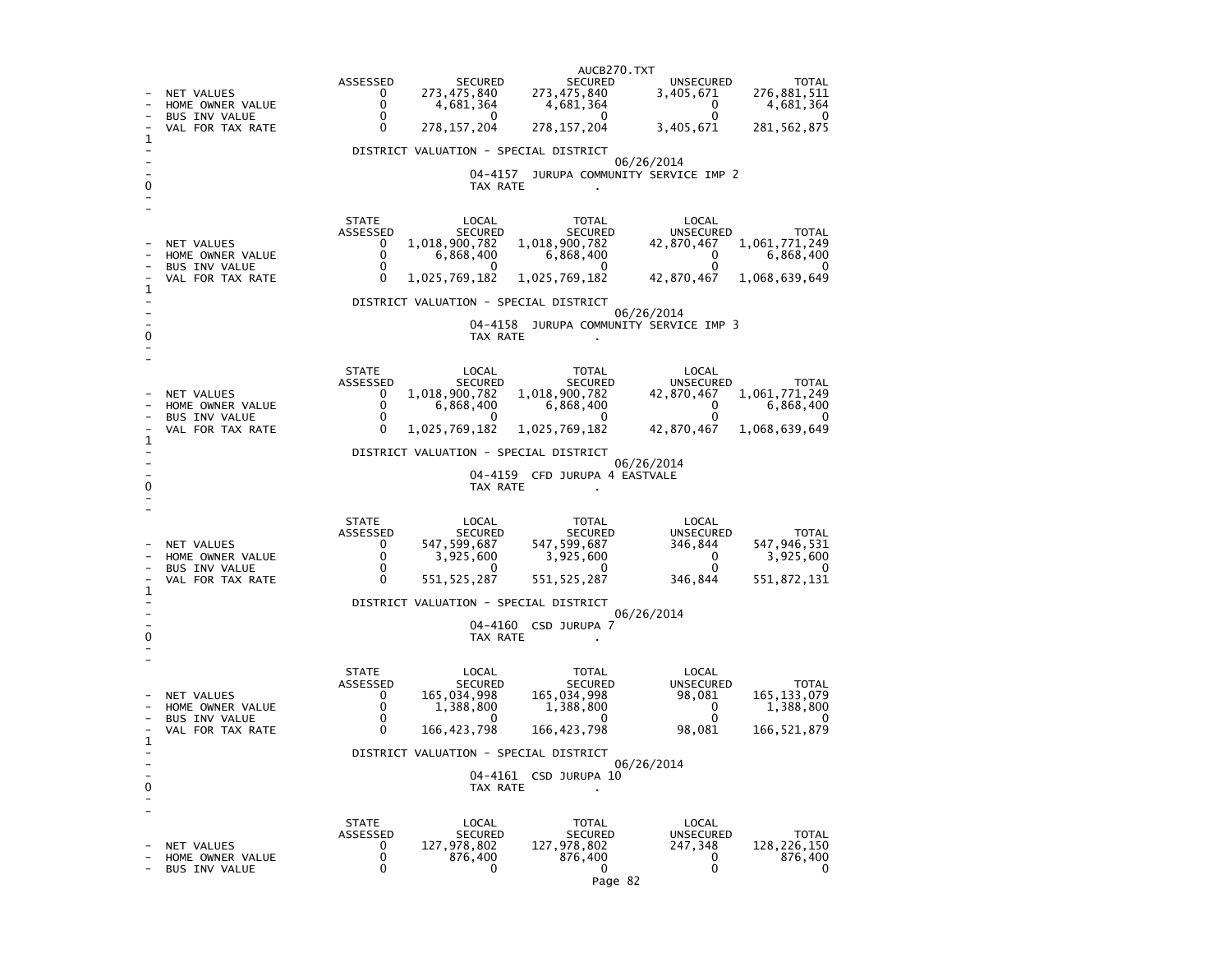|             | VAL FOR TAX RATE                                                                    | 0                        | 128,855,202                           | AUCB270.TXT<br>128,855,202      | 247,348                   | 129, 102, 550               |  |  |
|-------------|-------------------------------------------------------------------------------------|--------------------------|---------------------------------------|---------------------------------|---------------------------|-----------------------------|--|--|
| 1           |                                                                                     |                          | DISTRICT VALUATION - SPECIAL DISTRICT |                                 |                           |                             |  |  |
|             |                                                                                     |                          |                                       | 04-4162 CFD 11 CS JURUPA        | 06/26/2014                |                             |  |  |
| 0           |                                                                                     |                          | TAX RATE                              |                                 |                           |                             |  |  |
|             |                                                                                     | <b>STATE</b><br>ASSESSED | LOCAL<br><b>SECURED</b>               | TOTAL<br><b>SECURED</b>         | LOCAL<br>UNSECURED        | <b>TOTAL</b>                |  |  |
|             | <b>NET VALUES</b><br>HOME OWNER VALUE                                               | 0<br>$\mathbf{0}$        | 158,549,656<br>1,241,800              | 158,549,656<br>1,241,800        | 39,466<br>0               | 158,589,122<br>1,241,800    |  |  |
|             | <b>BUS INV VALUE</b><br>VAL FOR TAX RATE                                            | 0<br>0                   | $\Omega$<br>159,791,456               | $\mathbf{0}$<br>159,791,456     | $\mathbf 0$<br>39,466     | 0<br>159,830,922            |  |  |
| 1           |                                                                                     |                          | DISTRICT VALUATION - SPECIAL DISTRICT |                                 |                           |                             |  |  |
|             |                                                                                     |                          |                                       | 04-4163 CFD 21 JURUPA           | 06/26/2014                |                             |  |  |
| 0           |                                                                                     |                          | TAX RATE                              |                                 |                           |                             |  |  |
|             |                                                                                     | <b>STATE</b><br>ASSESSED | LOCAL<br><b>SECURED</b>               | TOTAL<br><b>SECURED</b>         | LOCAL<br><b>UNSECURED</b> | <b>TOTAL</b>                |  |  |
|             | NET VALUES<br>HOME OWNER VALUE                                                      | $\Omega$<br>0            | 103,513,806<br>775,600                | 103,513,806<br>775,600          | 9,266<br>0                | 103, 523, 072<br>775,600    |  |  |
|             | <b>BUS INV VALUE</b><br>VAL FOR TAX RATE                                            | 0<br>0                   | 0<br>104, 289, 406                    | 0<br>104, 289, 406              | 0<br>9,266                | 0<br>104, 298, 672          |  |  |
| 1           |                                                                                     |                          | DISTRICT VALUATION - SPECIAL DISTRICT |                                 |                           |                             |  |  |
|             | 06/26/2014<br>04-4164 CFD 14 JURUPA                                                 |                          |                                       |                                 |                           |                             |  |  |
| 0           | TAX RATE                                                                            |                          |                                       |                                 |                           |                             |  |  |
|             |                                                                                     | <b>STATE</b>             | LOCAL                                 | TOTAL                           | LOCAL                     |                             |  |  |
|             | NET VALUES                                                                          | ASSESSED<br>0            | <b>SECURED</b><br>173,349,494         | <b>SECURED</b><br>173, 349, 494 | UNSECURED<br>51,434       | <b>TOTAL</b><br>173,400,928 |  |  |
|             | HOME OWNER VALUE<br>BUS INV VALUE                                                   | 0<br>$\Omega$            | 1,281,000<br>$\Omega$                 | 1,281,000<br>$\Omega$           | 0<br>$\Omega$             | 1,281,000<br>$\Omega$       |  |  |
| 1           | VAL FOR TAX RATE                                                                    | 0                        | 174,630,494                           | 174,630,494                     | 51,434                    | 174,681,928                 |  |  |
|             | DISTRICT VALUATION - SPECIAL DISTRICT<br>06/26/2014                                 |                          |                                       |                                 |                           |                             |  |  |
| 0           | 04-4165 CFD 14<br>IMP 01 JURUPA<br>TAX RATE<br>$\cdot$                              |                          |                                       |                                 |                           |                             |  |  |
|             |                                                                                     | STATE<br>ASSESSED        | LOCAL<br><b>SECURED</b>               | TOTAL<br>SECURED                | LOCAL<br><b>UNSECURED</b> | <b>TOTAL</b>                |  |  |
|             | NET VALUES<br>HOME OWNER VALUE                                                      | $\Omega$<br>$\mathbf{0}$ | 92,578,699<br>602,000                 | 92,578,699<br>602,000           | 51,434<br>0               | 92,630,133<br>602,000       |  |  |
|             | <b>BUS INV VALUE</b><br>VAL FOR TAX RATE                                            | 0<br>0                   | $\mathbf{0}$<br>93,180,699            | 0<br>93,180,699                 | 0<br>51,434               | 0<br>93, 232, 133           |  |  |
| 1           |                                                                                     |                          |                                       |                                 |                           |                             |  |  |
|             | DISTRICT VALUATION - SPECIAL DISTRICT<br>06/26/2014<br>04-4166 CFD 14 IMP 02 JURUPA |                          |                                       |                                 |                           |                             |  |  |
| 0           |                                                                                     |                          | TAX RATE                              |                                 |                           |                             |  |  |
|             |                                                                                     | <b>STATE</b><br>ASSESSED | LOCAL<br><b>SECURED</b>               | TOTAL<br><b>SECURED</b>         | LOCAL<br>UNSECURED        | <b>TOTAL</b>                |  |  |
|             | NET VALUES<br>HOME OWNER VALUE                                                      | 0<br>0                   | 80,770,795<br>679,000                 | 80,770,795<br>679,000           | 0<br>0                    | 80,770,795<br>679,000       |  |  |
|             | <b>BUS INV VALUE</b><br>VAL FOR TAX RATE                                            | 0<br>0                   | 0<br>81,449,795                       | 0<br>81,449,795                 | 0<br>$\Omega$             | 0<br>81, 449, 795           |  |  |
| $\mathbf 1$ |                                                                                     |                          | DISTRICT VALUATION - SPECIAL DISTRICT |                                 |                           |                             |  |  |
|             |                                                                                     |                          |                                       |                                 | 06/26/2014                |                             |  |  |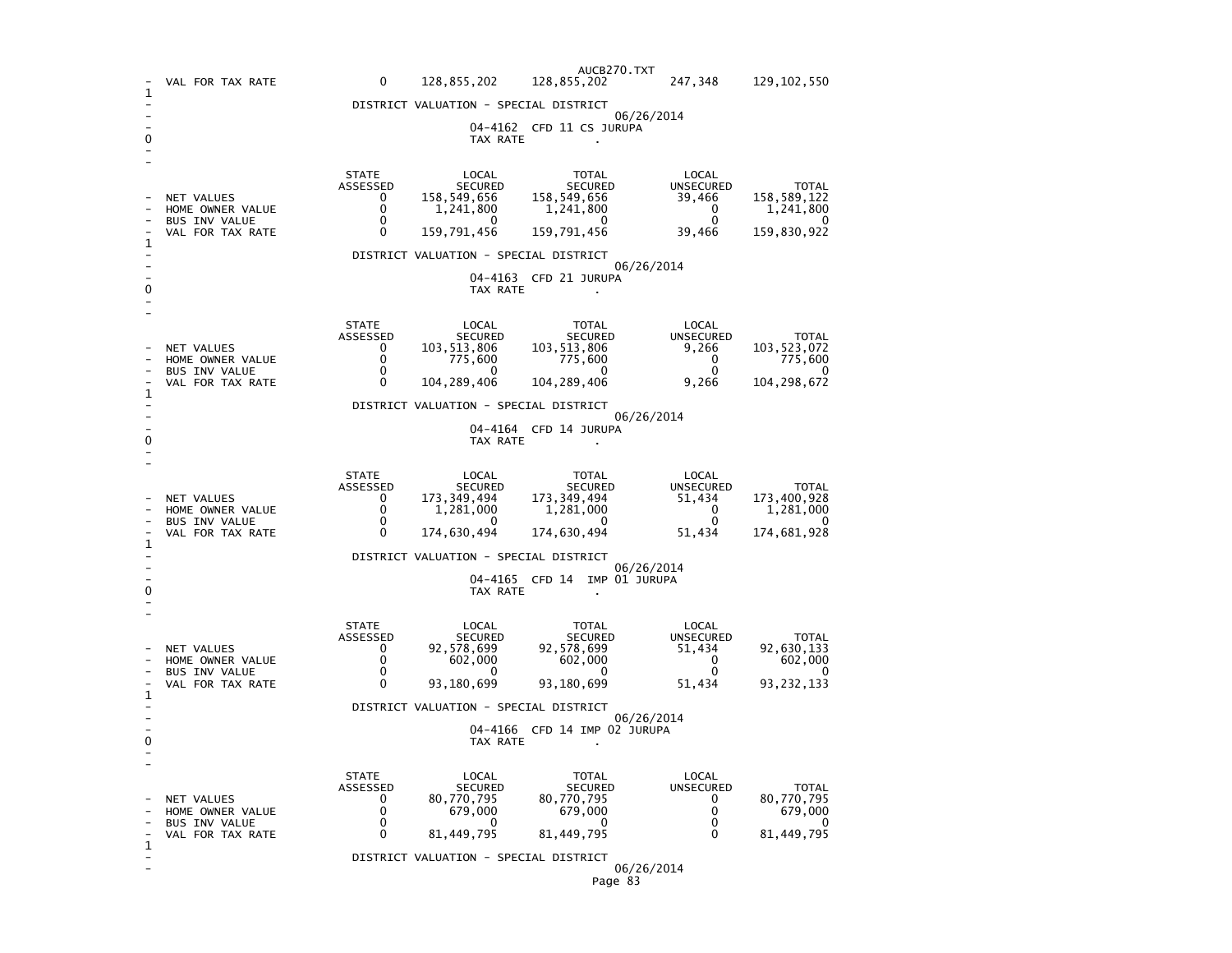| 0 |                                                                            |                                                          | 04-4167<br>TAX RATE                                                                                                | AUCB270.TXT<br>CFD 17 JURUPA                                                           |                                                                      |                                                                  |  |  |
|---|----------------------------------------------------------------------------|----------------------------------------------------------|--------------------------------------------------------------------------------------------------------------------|----------------------------------------------------------------------------------------|----------------------------------------------------------------------|------------------------------------------------------------------|--|--|
|   | NET VALUES<br>HOME OWNER VALUE<br><b>BUS INV VALUE</b><br>VAL FOR TAX RATE | <b>STATE</b><br>ASSESSED<br>0<br>0<br>0<br>0             | LOCAL<br><b>SECURED</b><br>207,305,529<br>1,505,000<br>0<br>208,810,529                                            | TOTAL<br><b>SECURED</b><br>207, 305, 529<br>1,505,000<br>$\mathbf{0}$<br>208, 810, 529 | LOCAL<br><b>UNSECURED</b><br>51,316<br>0<br>$\Omega$<br>51,316       | <b>TOTAL</b><br>207, 356, 845<br>1,505,000<br>0<br>208,861,845   |  |  |
| 1 |                                                                            |                                                          | DISTRICT VALUATION - SPECIAL DISTRICT                                                                              |                                                                                        |                                                                      |                                                                  |  |  |
| 0 |                                                                            |                                                          | TAX RATE                                                                                                           | 04-4168 CFD 25 JURUPA                                                                  | 06/26/2014                                                           |                                                                  |  |  |
| 1 | NET VALUES<br>HOME OWNER VALUE<br><b>BUS INV VALUE</b><br>VAL FOR TAX RATE | <b>STATE</b><br>ASSESSED<br>0<br>0<br>0<br>$\Omega$      | LOCAL<br><b>SECURED</b><br>190,461,666<br>1,517,600<br><sup>0</sup><br>191, 979, 266                               | TOTAL<br><b>SECURED</b><br>190,461,666<br>1,517,600<br>$\mathbf{0}$<br>191, 979, 266   | LOCAL<br><b>UNSECURED</b><br>66,387<br>0<br>$\Omega$<br>66,387       | <b>TOTAL</b><br>190, 528, 053<br>1,517,600<br>O<br>192,045,653   |  |  |
|   |                                                                            |                                                          | DISTRICT VALUATION - SPECIAL DISTRICT                                                                              |                                                                                        |                                                                      |                                                                  |  |  |
| 0 |                                                                            |                                                          | TAX RATE                                                                                                           | 04-4169 CFD 12 EASTVALE JURUPA                                                         | 06/26/2014                                                           |                                                                  |  |  |
| 1 | NET VALUES<br>HOME OWNER VALUE<br><b>BUS INV VALUE</b><br>VAL FOR TAX RATE | <b>STATE</b><br>ASSESSED<br>0<br>0<br>0<br>0             | LOCAL<br><b>SECURED</b><br>228,429,596<br>1,584,800<br>0<br>230,014,396                                            | TOTAL<br><b>SECURED</b><br>228,429,596<br>1,584,800<br>0<br>230,014,396                | LOCAL<br><b>UNSECURED</b><br>42,602<br>0<br>$\mathbf 0$<br>42,602    | <b>TOTAL</b><br>228,472,198<br>1,584,800<br>0<br>230,056,998     |  |  |
|   |                                                                            |                                                          | DISTRICT VALUATION - SPECIAL DISTRICT                                                                              |                                                                                        |                                                                      |                                                                  |  |  |
| 0 |                                                                            | 06/26/2014<br>04-4170 CFD 18 EASTVALE JURUPA<br>TAX RATE |                                                                                                                    |                                                                                        |                                                                      |                                                                  |  |  |
|   | NET VALUES<br>HOME OWNER VALUE<br>BUS INV VALUE<br>VAL FOR TAX RATE        | <b>STATE</b><br>ASSESSED<br>0<br>0<br>0<br>0             | LOCAL<br><b>SECURED</b><br>198,208,447<br>1,327,200<br>O<br>199, 535, 647                                          | TOTAL<br><b>SECURED</b><br>198,208,447<br>1,327,200<br>0<br>199, 535, 647              | LOCAL<br><b>UNSECURED</b><br>144,135<br>0<br>$\Omega$<br>144,135     | <b>TOTAL</b><br>198, 352, 582<br>1,327,200<br>0<br>199,679,782   |  |  |
| 1 |                                                                            |                                                          | DISTRICT VALUATION - SPECIAL DISTRICT                                                                              |                                                                                        |                                                                      |                                                                  |  |  |
| 0 | 06/26/2014<br>04-4171 DE LUZ COMMUNITY SERVICE<br>TAX RATE                 |                                                          |                                                                                                                    |                                                                                        |                                                                      |                                                                  |  |  |
| 1 | NET VALUES<br>HOME OWNER VALUE<br><b>BUS INV VALUE</b><br>VAL FOR TAX RATE | <b>STATE</b><br>ASSESSED<br>0<br>0<br>0<br>0             | LOCAL<br><b>SECURED</b><br>729,603,014<br>2,786,000<br>0<br>732, 389, 014<br>DISTRICT VALUATION - SPECIAL DISTRICT | TOTAL<br><b>SECURED</b><br>729,603,014<br>2,786,000<br>0<br>732,389,014                | LOCAL<br><b>UNSECURED</b><br>1,179,199<br>0<br>$\Omega$<br>1,179,199 | <b>TOTAL</b><br>730, 782, 213<br>2,786,000<br>0<br>733, 568, 213 |  |  |
|   |                                                                            |                                                          |                                                                                                                    | 04-4172 CFD 23 Jurupa                                                                  | 06/26/2014                                                           |                                                                  |  |  |
| 0 |                                                                            |                                                          | TAX RATE                                                                                                           |                                                                                        |                                                                      |                                                                  |  |  |

-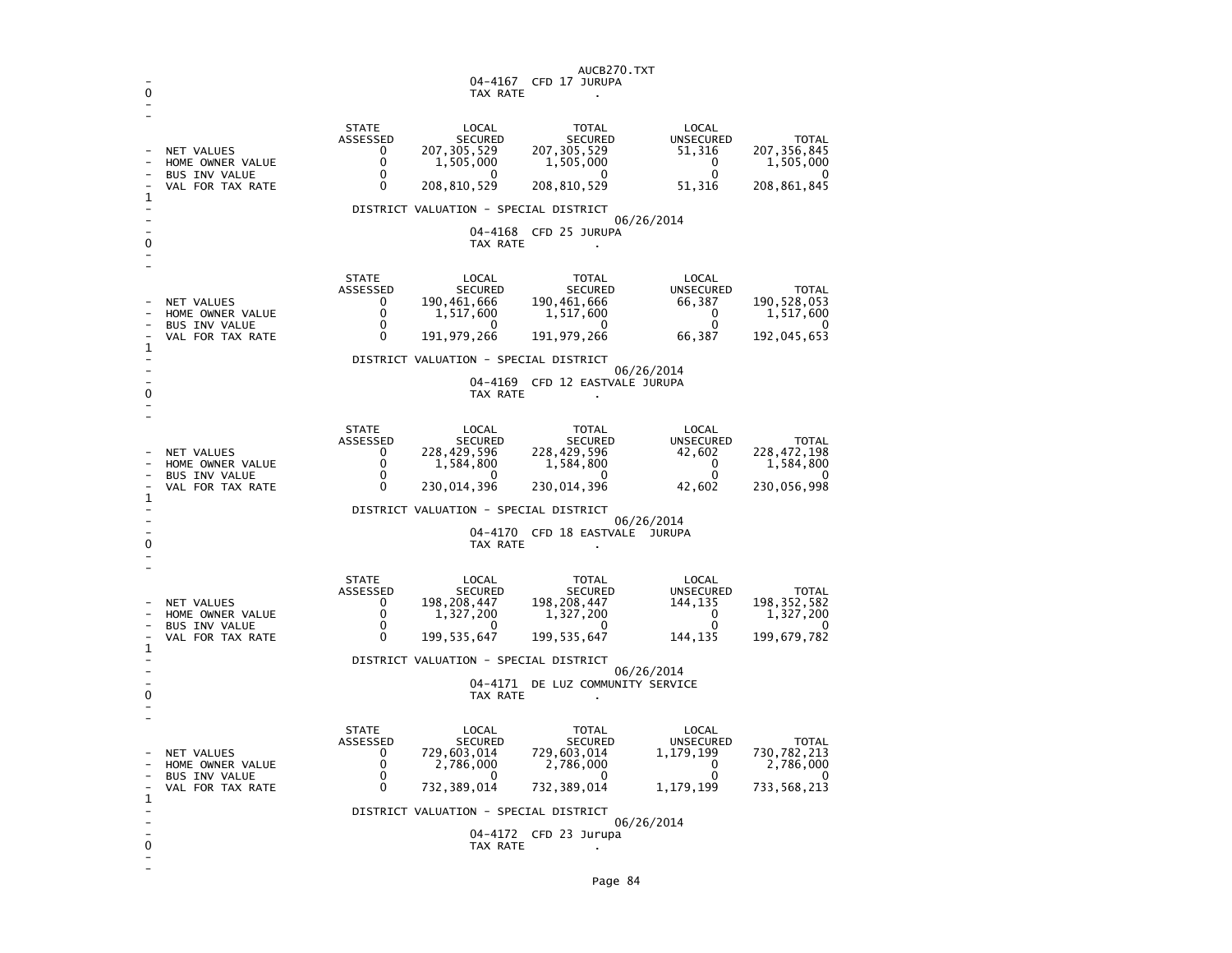|              |                                                                     |                                                                                                   |                                            | AUCB270.TXT                                                                                                                                                                                                                                              |                                                                                     |                                                                                      |  |
|--------------|---------------------------------------------------------------------|---------------------------------------------------------------------------------------------------|--------------------------------------------|----------------------------------------------------------------------------------------------------------------------------------------------------------------------------------------------------------------------------------------------------------|-------------------------------------------------------------------------------------|--------------------------------------------------------------------------------------|--|
|              | NET VALUES<br>HOME OWNER VALUE<br>BUS INV VALUE<br>VAL FOR TAX RATE | STATE<br>$\Omega$<br>$\Omega$<br>0                                                                | LOCAL<br>565,600<br>$\Omega$<br>84,408,740 | <b>TOTAL</b><br>ASSESSED<br>0 83, 843, 140<br>0 83, 843, 140<br>0 83, 843, 140<br>565,600<br>$\overline{0}$<br>84,408,740                                                                                                                                | LOCAL<br>LOCAL<br>UNSECURED                                                         | <b>TOTAL</b><br>$26,600$ $83,869,740$<br>$26,600$<br>$0$<br>$26,600$<br>$84,435,340$ |  |
| 1            |                                                                     |                                                                                                   | DISTRICT VALUATION - SPECIAL DISTRICT      |                                                                                                                                                                                                                                                          |                                                                                     |                                                                                      |  |
|              |                                                                     |                                                                                                   |                                            | 04-4173 CFD 24 Jurupa                                                                                                                                                                                                                                    | 06/26/2014                                                                          |                                                                                      |  |
|              |                                                                     |                                                                                                   | TAX RATE                                   |                                                                                                                                                                                                                                                          |                                                                                     |                                                                                      |  |
|              |                                                                     | <b>STATE</b>                                                                                      | LOCAL                                      | TOTAL                                                                                                                                                                                                                                                    | LOCAL                                                                               |                                                                                      |  |
|              | NET VALUES<br>HOME OWNER VALUE                                      | $\begin{array}{r}\n\widetilde{\text{ASSE}} & \text{SED} \\ 0 & 0 \\ 0 & 0 \\ 0 & 0\n\end{array}$  |                                            | LOCAL<br>LOCAL SECURED<br>147,174,988 147,174,988<br>1,117,200 1,117,200                                                                                                                                                                                 |                                                                                     |                                                                                      |  |
|              | BUS INV VALUE                                                       |                                                                                                   | $\overline{0}$                             | $\overline{\mathbf{0}}$                                                                                                                                                                                                                                  |                                                                                     |                                                                                      |  |
| 1            | VAL FOR TAX RATE                                                    |                                                                                                   |                                            | 148, 292, 188 148, 292, 188                                                                                                                                                                                                                              | LOCAL<br>UNSECURED TOTAL<br>44,513 147,219,501<br>0 1,117,200<br>44,513 148,336,701 |                                                                                      |  |
|              |                                                                     |                                                                                                   | DISTRICT VALUATION - SPECIAL DISTRICT      |                                                                                                                                                                                                                                                          | 06/26/2014                                                                          |                                                                                      |  |
|              |                                                                     |                                                                                                   |                                            | 04-4174 CFD 22 EASTVALE JURUPA<br>TAX RATE                                                                                                                                                                                                               |                                                                                     |                                                                                      |  |
|              |                                                                     |                                                                                                   |                                            |                                                                                                                                                                                                                                                          |                                                                                     |                                                                                      |  |
|              |                                                                     | STATE                                                                                             | LOCAL                                      | TOTAL                                                                                                                                                                                                                                                    | LOCAL                                                                               |                                                                                      |  |
|              | NET VALUES                                                          |                                                                                                   |                                            |                                                                                                                                                                                                                                                          |                                                                                     |                                                                                      |  |
|              | HOME OWNER VALUE<br>BUS INV VALUE                                   | $\begin{array}{ccc}\n 0.1116 \\  0 & 6\n\end{array}$<br>$\begin{array}{ccc}\n 0 & 6\n\end{array}$ |                                            | 10CAL TOTAL LOCAL TOTAL<br>552, 200 522, 200 522, 200 64, 076, 768 64, 076, 768 64, 076, 768 64, 076, 768 64, 076, 768 107, 800 64, 184, 568                                                                                                             |                                                                                     |                                                                                      |  |
| $\mathbf{1}$ | VAL FOR TAX RATE                                                    |                                                                                                   |                                            |                                                                                                                                                                                                                                                          |                                                                                     |                                                                                      |  |
|              |                                                                     |                                                                                                   | DISTRICT VALUATION - SPECIAL DISTRICT      |                                                                                                                                                                                                                                                          | 06/26/2014                                                                          |                                                                                      |  |
|              |                                                                     |                                                                                                   |                                            | 04-4181 SO COACHELLA VALLEY CSD                                                                                                                                                                                                                          |                                                                                     |                                                                                      |  |
|              |                                                                     |                                                                                                   | TAX RATE                                   |                                                                                                                                                                                                                                                          |                                                                                     |                                                                                      |  |
|              |                                                                     | STATE                                                                                             |                                            |                                                                                                                                                                                                                                                          |                                                                                     |                                                                                      |  |
|              | NET VALUES                                                          | ASSESSED                                                                                          |                                            |                                                                                                                                                                                                                                                          |                                                                                     |                                                                                      |  |
|              | HOME OWNER VALUE<br>BUS INV VALUE                                   | $\begin{matrix}0\\0\\0\\0\\0\end{matrix}$                                                         |                                            | 1,290,091,337 1,290,091,337 1,429,160<br>TOTAL SECURED SECURED UNSECURED TOTAL<br>1,290,091,337 1,290,091,337 51,468,463 1,341,559,800<br>7,429,160 7,429,160 0 7,429,160<br>0 7,429,160 1 1,248,960                                                     |                                                                                     |                                                                                      |  |
|              | VAL FOR TAX RATE                                                    |                                                                                                   |                                            | $1,297,520,497$ $1,297,520,497$ $51,468,463$                                                                                                                                                                                                             |                                                                                     | 1,348,988,960                                                                        |  |
| $\mathbf{1}$ |                                                                     | DISTRICT VALUATION - SPECIAL DISTRICT                                                             |                                            |                                                                                                                                                                                                                                                          |                                                                                     |                                                                                      |  |
|              |                                                                     |                                                                                                   |                                            | 04-4182 CFD 29 EASTVALE AREA JURUPA                                                                                                                                                                                                                      | 06/26/2014                                                                          |                                                                                      |  |
| 0            |                                                                     |                                                                                                   |                                            | TAX RATE                                                                                                                                                                                                                                                 |                                                                                     |                                                                                      |  |
|              |                                                                     | STATE                                                                                             |                                            |                                                                                                                                                                                                                                                          |                                                                                     |                                                                                      |  |
|              | <b>NET VALUES</b>                                                   | ASSESSED                                                                                          |                                            |                                                                                                                                                                                                                                                          |                                                                                     |                                                                                      |  |
|              | HOME OWNER VALUE                                                    |                                                                                                   |                                            | 1974.<br>1974.<br>1978.<br>1978.<br>1978.<br>1978.<br>1978.<br>1978.<br>1978.<br>1978.<br>1978.<br>1979.<br>1979.<br>1979.<br>1979.<br>1979.<br>1979.<br>1979.<br>1979.<br>1979.<br>1979.<br>1979.<br>1979.<br>1979.<br>1979.<br>1979.<br>1979.<br>1979. |                                                                                     |                                                                                      |  |
|              | BUS INV VALUE<br>VAL FOR TAX RATE                                   | $\begin{bmatrix} 0 \\ 0 \\ 0 \\ 0 \\ 0 \end{bmatrix}$                                             |                                            | 151, 386, 711 151, 386, 711 27, 875                                                                                                                                                                                                                      |                                                                                     | 151, 414, 586                                                                        |  |
| 1            |                                                                     |                                                                                                   | DISTRICT VALUATION - SPECIAL DISTRICT      |                                                                                                                                                                                                                                                          |                                                                                     |                                                                                      |  |
|              |                                                                     |                                                                                                   |                                            | 04-4183 CFD 30 EASTVALE AREA JURUPA                                                                                                                                                                                                                      | 06/26/2014                                                                          |                                                                                      |  |
| 0            |                                                                     |                                                                                                   | TAX RATE                                   |                                                                                                                                                                                                                                                          |                                                                                     |                                                                                      |  |
|              |                                                                     | STATE                                                                                             | LOCAL                                      | TOTAL                                                                                                                                                                                                                                                    | LOCAL                                                                               |                                                                                      |  |
|              | NET VALUES                                                          | ASSESSED<br>$\overline{0}$                                                                        |                                            | SECURED SECURED<br>85,732,624 85,732,624<br>613,200 613,200                                                                                                                                                                                              | UNSECURED<br>7,104                                                                  | <b>TOTAL</b><br>85,739,728                                                           |  |
|              | HOME OWNER VALUE                                                    |                                                                                                   | 613,200                                    | 613,200                                                                                                                                                                                                                                                  | $\overline{0}$                                                                      | 613,200                                                                              |  |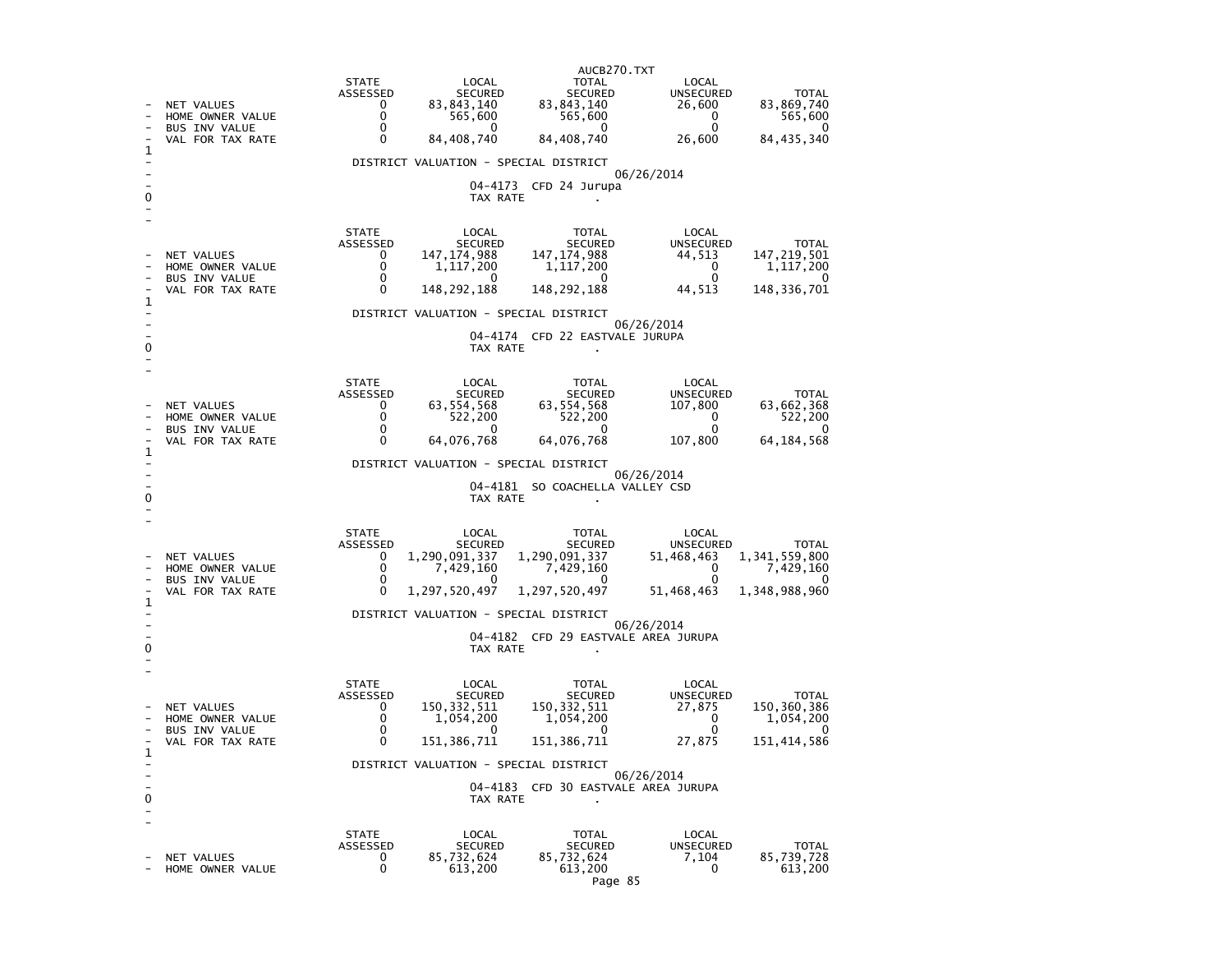|   |                                          |              |                                       | AUCB270.TXT                                                                                                                                                                                                                                   |                                                              |  |
|---|------------------------------------------|--------------|---------------------------------------|-----------------------------------------------------------------------------------------------------------------------------------------------------------------------------------------------------------------------------------------------|--------------------------------------------------------------|--|
|   | <b>BUS INV VALUE</b><br>VAL FOR TAX RATE |              |                                       | $\begin{matrix}0&&&&&0&\ 0&&&&&0&\ 0&&&&86\,,345\,,824&&&86\,,345\,,824&&&7\,,104&&&86\,,352\,,928\end{matrix}$                                                                                                                               |                                                              |  |
|   |                                          |              | DISTRICT VALUATION - SPECIAL DISTRICT |                                                                                                                                                                                                                                               |                                                              |  |
|   |                                          |              |                                       |                                                                                                                                                                                                                                               | 06/26/2014                                                   |  |
|   |                                          |              |                                       | 04-4185 CFD 32 EASTVALE AREA JURUPA<br>TAX RATE                                                                                                                                                                                               |                                                              |  |
|   |                                          |              |                                       |                                                                                                                                                                                                                                               |                                                              |  |
|   | NET VALUES<br>HOME OWNER VALUE           |              |                                       | STATE LOCAL TOTAL LOCAL<br>ASSESSED SECURED SECURED UNSECURED TOTAL<br>0 36,943,308 36,998,943,308 23,290 36,966,598<br>0 37,265,308 37,265,308 23,290 37,288,598                                                                             |                                                              |  |
|   | <b>BUS INV VALUE</b><br>VAL FOR TAX RATE |              |                                       |                                                                                                                                                                                                                                               |                                                              |  |
|   |                                          |              | DISTRICT VALUATION - SPECIAL DISTRICT |                                                                                                                                                                                                                                               | 06/26/2014                                                   |  |
|   |                                          |              |                                       | 04-4188 CFD 35 EASTVALE AREA JURUPA<br>TAX RATE                                                                                                                                                                                               |                                                              |  |
|   |                                          |              |                                       | STATE LOCAL TOTAL<br>ASSESSED SECURED SECURED<br>0 64,851,832 64,851,832<br>0 466,200 466,200<br>0 65,318,032 67                                                                                                                              | LOCAL                                                        |  |
|   | NET VALUES                               |              |                                       |                                                                                                                                                                                                                                               |                                                              |  |
|   | HOME OWNER VALUE<br>BUS INV VALUE        |              |                                       |                                                                                                                                                                                                                                               |                                                              |  |
|   | VAL FOR TAX RATE                         |              |                                       | $65,318,032$ $65,318,032$                                                                                                                                                                                                                     | UNSECURED TOTAL<br>0 64,851,832<br>0 466,200<br>0 65,318,032 |  |
|   |                                          |              | DISTRICT VALUATION - SPECIAL DISTRICT |                                                                                                                                                                                                                                               |                                                              |  |
|   |                                          |              |                                       | 04-4191 CFD 38 EASTVALE AREA JURUPA                                                                                                                                                                                                           | 06/26/2014                                                   |  |
|   |                                          |              |                                       | TAX RATE                                                                                                                                                                                                                                      |                                                              |  |
|   |                                          | <b>STATE</b> | LOCAL                                 | TOTAL<br>STATE LOCAL TOTAL LOCAL TOTAL LOCAL TOTAL LOCAL TOTAL LOCAL TOTAL SECURED SECURED SERVED TOTAL UNSECURED TOTAL<br>ASSESSED 184,295,888 184,295,888 48,449 184,344,337<br>0 1,496,600 1,496,600 1,496,600 0 1,496,600<br>0 185,792,48 | LOCAL                                                        |  |
|   | NET VALUES                               |              |                                       |                                                                                                                                                                                                                                               |                                                              |  |
|   | HOME OWNER VALUE<br>BUS INV VALUE        |              |                                       |                                                                                                                                                                                                                                               |                                                              |  |
|   | VAL FOR TAX RATE                         |              |                                       |                                                                                                                                                                                                                                               |                                                              |  |
|   |                                          |              | DISTRICT VALUATION - SPECIAL DISTRICT |                                                                                                                                                                                                                                               | 06/26/2014                                                   |  |
|   |                                          |              |                                       | 04-4251 RUBIDOUX COMMUNITY SERVICES                                                                                                                                                                                                           |                                                              |  |
|   |                                          |              |                                       | TAX RATE                                                                                                                                                                                                                                      |                                                              |  |
|   |                                          |              |                                       | STATE LOCAL TOTAL LOCAL TOTAL LOCAL TOTAL SECURED SECURED SECURED SECURED TOTAL TOTAL TOTAL TOTAL TOTAL TOTAL TOTAL TOTAL TOTAL TOTAL SECURED SECURED SECURED SECURED SECURED SECURED SECURED SECURED SECURED SECURED SECURED                 |                                                              |  |
|   | NET VALUES                               |              |                                       |                                                                                                                                                                                                                                               |                                                              |  |
|   | HOME OWNER VALUE<br>BUS INV VALUE        |              |                                       |                                                                                                                                                                                                                                               |                                                              |  |
|   | VAL FOR TAX RATE                         |              |                                       |                                                                                                                                                                                                                                               |                                                              |  |
|   |                                          |              | DISTRICT VALUATION - SPECIAL DISTRICT |                                                                                                                                                                                                                                               |                                                              |  |
|   |                                          |              |                                       | 04-4260 TENAJA COMMUNITY SERVICES                                                                                                                                                                                                             | 06/26/2014                                                   |  |
|   |                                          |              | TAX RATE                              |                                                                                                                                                                                                                                               |                                                              |  |
|   |                                          | STATE        | LOCAL                                 | TOTAL                                                                                                                                                                                                                                         | LOCAL                                                        |  |
|   | NET VALUES                               |              |                                       |                                                                                                                                                                                                                                               |                                                              |  |
|   | HOME OWNER VALUE                         |              |                                       |                                                                                                                                                                                                                                               |                                                              |  |
|   | BUS INV VALUE<br>VAL FOR TAX RATE        |              |                                       | 57ATE LOCAL TOTAL LOCAL<br>ASSESSED SECURED SECURED UNSECURED TOTAL<br>0 193,355,595 193,355,595 193,355,595 193,355,595 193,355,595 118,577 193,474,172<br>0 747,600 0 0 747,600<br>0 194,103,195 194,103,195 118,577 194,221,772            |                                                              |  |
| 1 |                                          |              | DISTRICT VALUATION - SPECIAL DISTRICT |                                                                                                                                                                                                                                               |                                                              |  |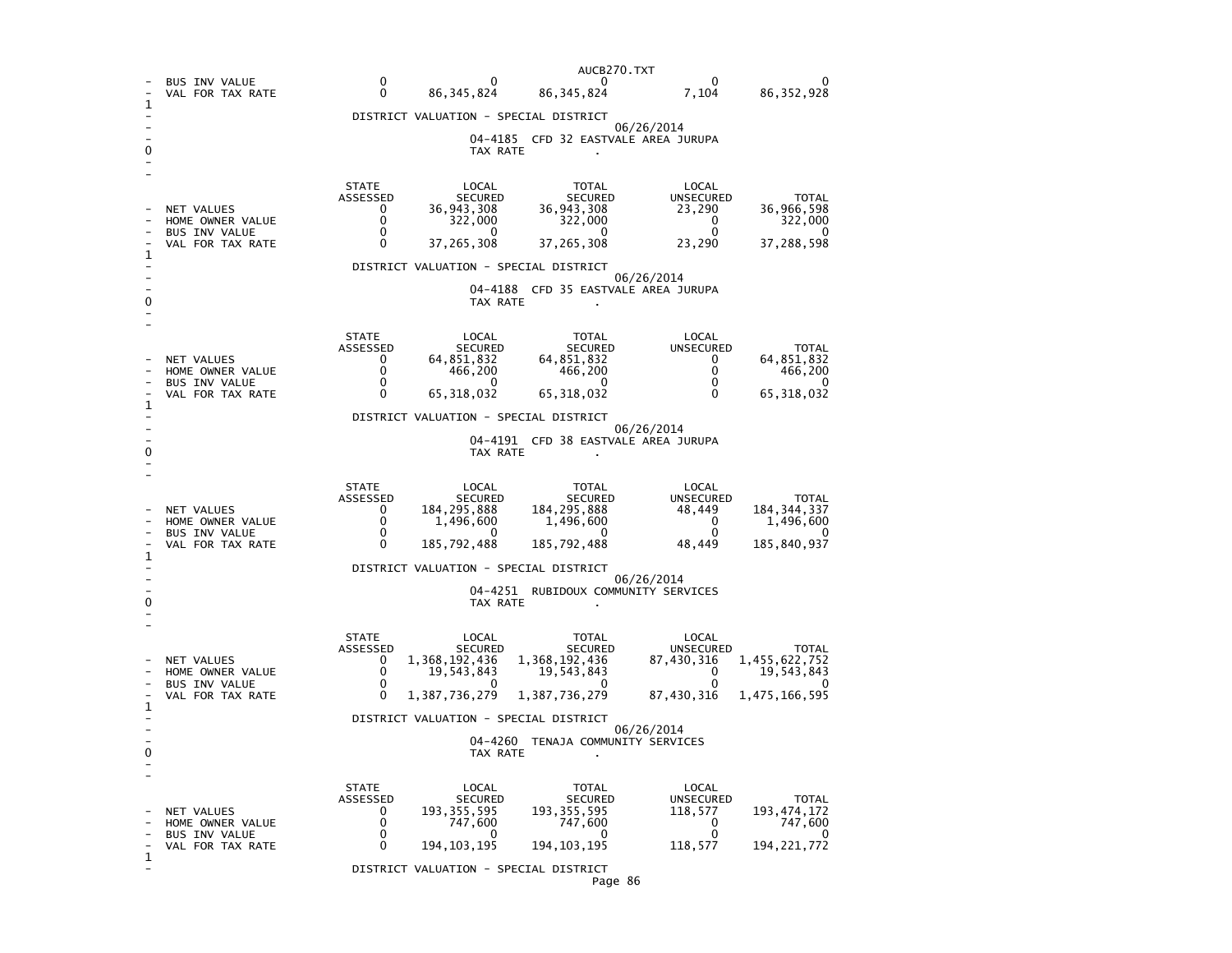|          | AUCB270.TXT                                                                                                                                                                                                                                                                                                                                                                                                                                                                                                                                                         |  |  |  |  |
|----------|---------------------------------------------------------------------------------------------------------------------------------------------------------------------------------------------------------------------------------------------------------------------------------------------------------------------------------------------------------------------------------------------------------------------------------------------------------------------------------------------------------------------------------------------------------------------|--|--|--|--|
| 0        | 06/26/2014<br>04-4265 MURRIETA CITY CSD                                                                                                                                                                                                                                                                                                                                                                                                                                                                                                                             |  |  |  |  |
| TAX RATE |                                                                                                                                                                                                                                                                                                                                                                                                                                                                                                                                                                     |  |  |  |  |
| 1<br>0   | <b>STATE</b><br>LOCAL<br>LOCAL<br>TOTAL<br>ASSESSED<br>SECURED<br>SECURED<br><b>UNSECURED</b><br><b>TOTAL</b><br>264, 102, 063 10, 982, 591, 213<br>10,718,489,150 10,718,489,150<br>NET VALUES<br>$^{\circ}$<br>0<br>109, 334, 732<br>109, 334, 732<br>$\mathbf 0$<br>109, 334, 732<br>HOME OWNER VALUE<br>0<br>0<br><b>BUS INV VALUE</b><br>0<br>0<br>O<br>10,827,823,882 10,827,823,882<br>264, 102, 063 11, 091, 925, 945<br>VAL FOR TAX RATE<br>0<br>DISTRICT VALUATION - SPECIAL DISTRICT<br>06/26/2014<br>04-4266 MURRIETA CITY ZN OF BEN. CSD<br>TAX RATE   |  |  |  |  |
| 1        | <b>STATE</b><br>LOCAL<br>LOCAL<br>TOTAL<br>ASSESSED<br>SECURED<br>SECURED<br>UNSECURED<br>TOTAL<br>4,557,847,971<br>4,557,847,971<br>4,625,303,350<br>0<br>67,455,379<br>NET VALUES<br>0<br>58,651,600<br>58,651,600<br>$\mathbf{0}$<br>HOME OWNER VALUE<br>58,651,600<br>0<br>BUS INV VALUE<br>$\Omega$<br>- 0<br>0<br>$\Omega$<br>4,616,499,571<br>4,616,499,571<br>67,455,379<br>4,683,954,950<br>VAL FOR TAX RATE<br>DISTRICT VALUATION - SPECIAL DISTRICT<br>06/26/2014                                                                                        |  |  |  |  |
| 0        | 04-4270 MORENO VALLEY CS<br>TAX RATE                                                                                                                                                                                                                                                                                                                                                                                                                                                                                                                                |  |  |  |  |
| 1<br>0   | <b>STATE</b><br>LOCAL<br>LOCAL<br>TOTAL<br>ASSESSED<br>SECURED<br>SECURED<br>UNSECURED<br><b>TOTAL</b><br>11,699,095,805 11,699,095,805<br>365, 476, 683 12, 064, 572, 488<br><b>NET VALUES</b><br>0<br>0<br>141, 365, 974<br>141, 365, 974<br>$\mathbf 0$<br>141, 365, 974<br>HOME OWNER VALUE<br>BUS INV VALUE<br>$\Omega$<br>റ<br><sup>0</sup><br>O<br>11,840,461,779 11,840,461,779<br>365,476,683<br>12, 205, 938, 462<br>VAL FOR TAX RATE<br>0<br>DISTRICT VALUATION - SPECIAL DISTRICT<br>06/26/2014<br>04-4271 MORENO VALLEY CS ZN A<br>TAX RATE            |  |  |  |  |
| 1<br>0   | <b>STATE</b><br>LOCAL<br>TOTAL<br>LOCAL<br>ASSESSED<br>SECURED<br>SECURED<br>UNSECURED<br><b>TOTAL</b><br>9,640,570,227<br>9,640,570,227<br>9,904,943,473<br>NET VALUES<br>0<br>264,373,246<br>0<br>128,634,374<br>128,634,374<br>$\Omega$<br>128,634,374<br>HOME OWNER VALUE<br>$\mathbf 0$<br>$\Omega$<br>$\Omega$<br>$\mathbf{0}$<br>BUS INV VALUE<br>$\Omega$<br>0<br>9,769,204,601<br>9,769,204,601<br>VAL FOR TAX RATE<br>264, 373, 246 10, 033, 577, 847<br>DISTRICT VALUATION - SPECIAL DISTRICT<br>06/26/2014<br>04-4272 MORENO VALLEY CS ZN B<br>TAX RATE |  |  |  |  |
| 1<br>0   | <b>STATE</b><br>LOCAL<br>TOTAL<br>LOCAL<br>ASSESSED<br>SECURED<br>SECURED<br><b>UNSECURED</b><br><b>TOTAL</b><br>3, 188, 043, 348<br>3, 188, 043, 348<br>3, 203, 407, 413<br>15,364,065<br>NET VALUES<br>$\mathbf{0}$<br>0<br>59,645,600<br>59,645,600<br>59,645,600<br>0<br>HOME OWNER VALUE<br>$\mathbf 0$<br>BUS INV VALUE<br>0<br>0<br>$\Omega$<br>$\Omega$<br>3,247,688,948<br>3,247,688,948<br>15,364,065<br>3, 263, 053, 013<br>VAL FOR TAX RATE<br>DISTRICT VALUATION - SPECIAL DISTRICT<br>06/26/2014<br>04-4273 MORENO VALLEY CS ZN C<br>TAX RATE         |  |  |  |  |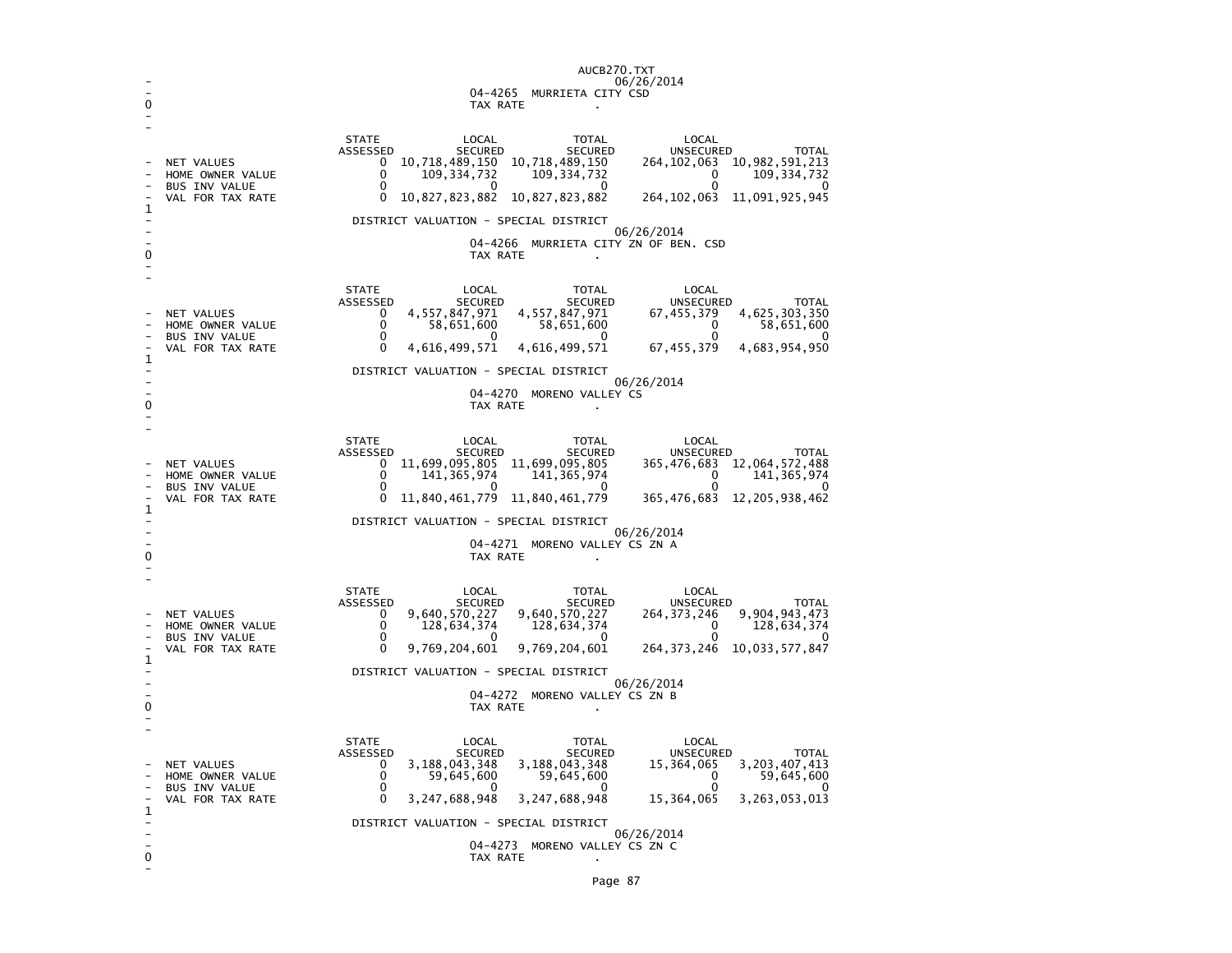| $\mathbf{1}$ | NET VALUES<br>HOME OWNER VALUE<br><b>BUS INV VALUE</b><br>VAL FOR TAX RATE | <b>STATE</b><br>LOCAL<br>ASSESSED<br><b>SECURED</b><br>11,685,897,224<br>$\mathbf{0}$<br>0<br>141, 365, 974<br>0<br>O<br>0<br>DISTRICT VALUATION - SPECIAL DISTRICT | <b>TOTAL</b><br>SECURED<br>11,685,897,224<br>141, 365, 974<br>O<br>11,827,263,198 11,827,263,198                | LOCAL<br>UNSECURED<br><b>TOTAL</b><br>365, 476, 683 12, 051, 373, 907<br>141, 365, 974<br>0<br>0<br>365,476,683<br>12, 192, 739, 881                  |
|--------------|----------------------------------------------------------------------------|---------------------------------------------------------------------------------------------------------------------------------------------------------------------|-----------------------------------------------------------------------------------------------------------------|-------------------------------------------------------------------------------------------------------------------------------------------------------|
|              |                                                                            |                                                                                                                                                                     |                                                                                                                 | 06/26/2014                                                                                                                                            |
|              |                                                                            |                                                                                                                                                                     | 04-4274 MORENO VALLEY CS ZN D<br>TAX RATE                                                                       |                                                                                                                                                       |
| 1            | NET VALUES<br>HOME OWNER VALUE<br><b>BUS INV VALUE</b><br>VAL FOR TAX RATE | <b>STATE</b><br>LOCAL<br>ASSESSED<br><b>SECURED</b><br>11,685,897,224<br>0<br>0<br>141, 365, 974<br>0<br>0<br>$\Omega$                                              | TOTAL<br><b>SECURED</b><br>11,685,897,224<br>141, 365, 974<br>0<br>11,827,263,198 11,827,263,198                | LOCAL<br>UNSECURED<br><b>TOTAL</b><br>12,051,373,907<br>365,476,683<br>$\mathbf{0}$<br>141, 365, 974<br>0<br>365,476,683<br>12, 192, 739, 881         |
|              |                                                                            | DISTRICT VALUATION - SPECIAL DISTRICT                                                                                                                               |                                                                                                                 |                                                                                                                                                       |
| 0            |                                                                            |                                                                                                                                                                     | 04-4275<br>MORENO VALLEY CS ZN E<br>TAX RATE                                                                    | 06/26/2014                                                                                                                                            |
| 1            | NET VALUES<br>HOME OWNER VALUE<br>BUS INV VALUE<br>VAL FOR TAX RATE        | <b>STATE</b><br>LOCAL<br>ASSESSED<br>SECURED<br>$\mathbf{0}$<br>0<br>141, 365, 974<br>0<br>$^{(1)}$<br>0                                                            | TOTAL<br><b>SECURED</b><br>11,685,897,224 11,685,897,224<br>141, 365, 974<br>0<br>11,827,263,198 11,827,263,198 | LOCAL<br>UNSECURED<br><b>TOTAL</b><br>365,476,683 12,051,373,907<br>0<br>141, 365, 974<br>0<br>12, 192, 739, 881<br>365,476,683                       |
| 0            |                                                                            | DISTRICT VALUATION - SPECIAL DISTRICT                                                                                                                               | 04-4300 TEMECULA COMMUNITY SERVICES<br>TAX RATE                                                                 | 06/26/2014                                                                                                                                            |
| $\mathbf 1$  | NET VALUES<br>HOME OWNER VALUE<br><b>BUS INV VALUE</b><br>VAL FOR TAX RATE | <b>STATE</b><br>LOCAL<br>ASSESSED<br><b>SECURED</b><br>0<br>0<br>108,001,310<br>$\Omega$<br>$\mathbf{0}$<br>12,691,310,524<br>0                                     | TOTAL<br><b>SECURED</b><br>12, 583, 309, 214 12, 583, 309, 214<br>108,001,310<br>$\mathbf{0}$<br>12,691,310,524 | LOCAL<br><b>UNSECURED</b><br><b>TOTAL</b><br>13, 227, 223, 559<br>643,914,345<br>0<br>108,001,310<br>0<br>$\Omega$<br>643, 914, 345 13, 335, 224, 869 |
|              |                                                                            | DISTRICT VALUATION - SPECIAL DISTRICT                                                                                                                               |                                                                                                                 |                                                                                                                                                       |
| 0            |                                                                            |                                                                                                                                                                     | 04-4301 TEMECULA ZN A<br>TAX RATE                                                                               | 06/26/2014                                                                                                                                            |
| $\mathbf 1$  | NET VALUES<br>HOME OWNER VALUE<br><b>BUS INV VALUE</b><br>VAL FOR TAX RATE | <b>STATE</b><br>LOCAL<br>ASSESSED<br><b>SECURED</b><br>4, 385, 914, 671<br>$\Omega$<br>0<br>50,023,400<br>$\Omega$<br>0<br>4,435,938,071<br>0                       | TOTAL<br><b>SECURED</b><br>4, 385, 914, 671<br>50,023,400<br>0<br>4,435,938,071                                 | LOCAL<br>UNSECURED<br><b>TOTAL</b><br>4, 437, 280, 125<br>51,365,454<br>0<br>50,023,400<br>$\Omega$<br>0<br>51, 365, 454<br>4, 487, 303, 525          |
|              |                                                                            | DISTRICT VALUATION - SPECIAL DISTRICT                                                                                                                               |                                                                                                                 |                                                                                                                                                       |
| 0            |                                                                            |                                                                                                                                                                     | 04-4302 TEMECULA ZN B<br>TAX RATE                                                                               | 06/26/2014                                                                                                                                            |
|              | NET VALUES                                                                 | <b>STATE</b><br>LOCAL<br>ASSESSED<br><b>SECURED</b><br>768,607,222<br>0                                                                                             | TOTAL<br><b>SECURED</b><br>768,607,222                                                                          | LOCAL<br><b>UNSECURED</b><br><b>TOTAL</b><br>777,376,441<br>8,769,219                                                                                 |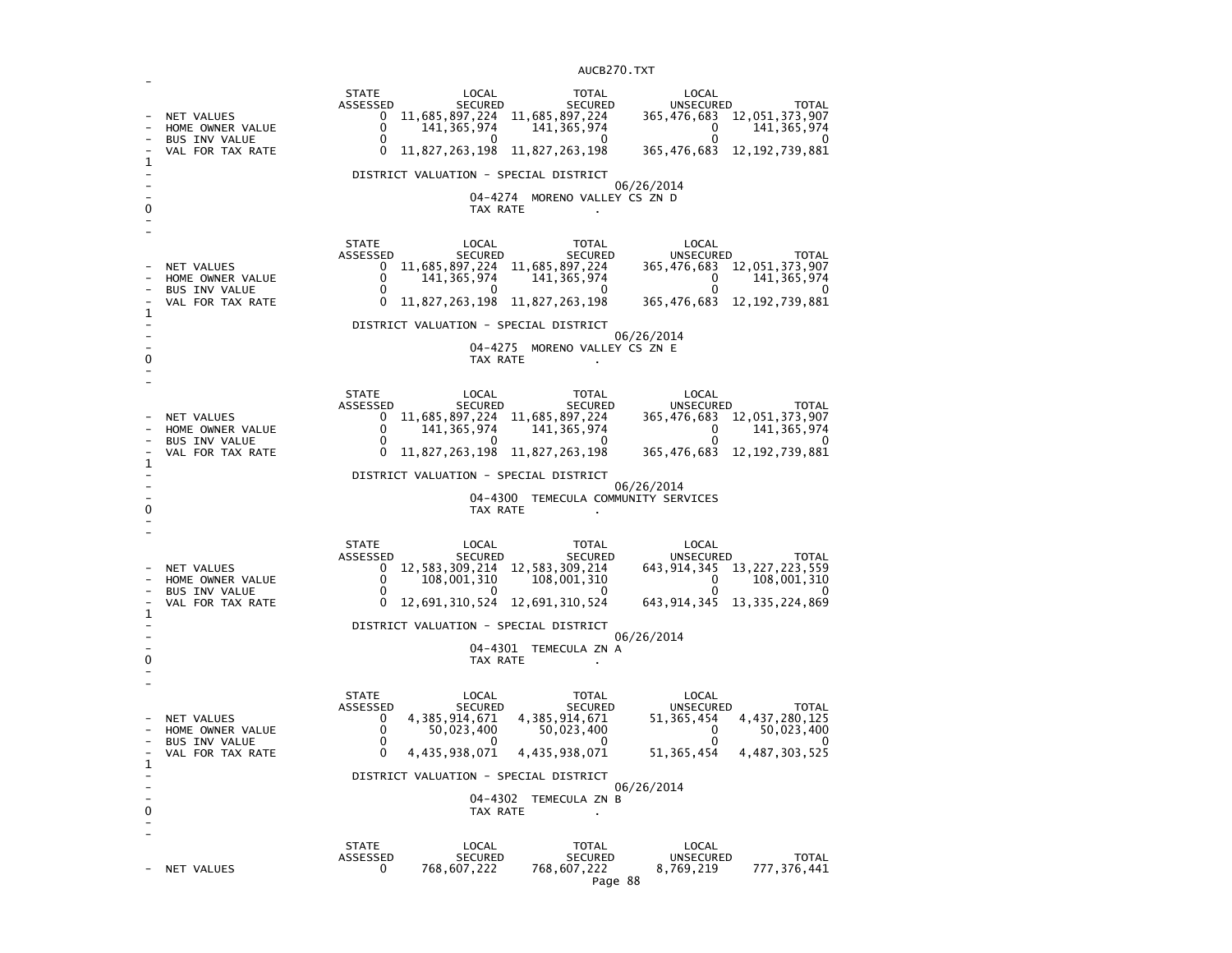|   |                                          | AUCB270.TXT                                                                                                                                       |
|---|------------------------------------------|---------------------------------------------------------------------------------------------------------------------------------------------------|
|   | HOME OWNER VALUE<br><b>BUS INV VALUE</b> | 0<br>8,400,000<br>8,400,000<br>8,400,000<br>0<br>0<br>0<br>0<br>0<br>0                                                                            |
| ı | VAL FOR TAX RATE                         | 0<br>777,007,222<br>777,007,222<br>8,769,219<br>785,776,441                                                                                       |
|   |                                          | DISTRICT VALUATION - SPECIAL DISTRICT                                                                                                             |
|   |                                          | 06/26/2014<br>04-4325 COACHELLA FIRE PROTECTION                                                                                                   |
|   |                                          | TAX RATE                                                                                                                                          |
|   |                                          |                                                                                                                                                   |
|   |                                          | <b>STATE</b><br>LOCAL<br>LOCAL<br>TOTAL<br>ASSESSED<br>SECURED<br>SECURED<br>UNSECURED<br><b>TOTAL</b>                                            |
|   | NET VALUES<br>HOME OWNER VALUE           | 1,387,543,169<br>1, 387, 543, 169<br>1,450,179,396<br>0<br>62,636,227<br>0<br>20,451,439<br>20,451,439<br>0<br>20,451,439                         |
|   | <b>BUS INV VALUE</b>                     | $\Omega$<br>$\Omega$<br>0<br>0<br>0<br>0                                                                                                          |
| 1 | VAL FOR TAX RATE                         | 1,407,994,608<br>1,407,994,608<br>62,636,227<br>1,470,630,835                                                                                     |
|   |                                          | DISTRICT VALUATION - SPECIAL DISTRICT<br>06/26/2014                                                                                               |
|   |                                          | 04-4331 IDYLLWILD FIRE PROTECTION                                                                                                                 |
|   |                                          | TAX RATE                                                                                                                                          |
|   |                                          | <b>STATE</b><br>LOCAL<br>TOTAL<br>LOCAL                                                                                                           |
|   | NET VALUES                               | ASSESSED<br>SECURED<br>SECURED<br>UNSECURED<br>TOTAL<br>591,021,263<br>591,021,263<br>2,990,670<br>594,011,933<br>0                               |
|   | HOME OWNER VALUE                         | 0<br>4,481,400<br>4,481,400<br>0<br>4,481,400                                                                                                     |
|   | <b>BUS INV VALUE</b><br>VAL FOR TAX RATE | 0<br>0<br>0<br>0<br>595,502,663<br>595, 502, 663<br>598,493,333<br>0<br>2,990,670                                                                 |
| 1 |                                          | DISTRICT VALUATION - SPECIAL DISTRICT                                                                                                             |
|   |                                          | 06/26/2014                                                                                                                                        |
| 0 |                                          | 04-4341 MURRIETA FIRE PROT DIST-CITY<br>TAX RATE                                                                                                  |
|   |                                          |                                                                                                                                                   |
|   |                                          | <b>STATE</b><br>LOCAL<br>TOTAL<br>LOCAL<br>ASSESSED<br>SECURED<br><b>SECURED</b><br>UNSECURED<br>TOTAL                                            |
|   | NET VALUES                               | 10,718,489,150 10,718,489,150<br>10,982,591,213<br>264, 102, 063<br>0                                                                             |
|   | HOME OWNER VALUE<br>BUS INV VALUE        | 0<br>109, 334, 732<br>$\Omega$<br>109, 334, 732<br>109, 334, 732<br>0<br>0<br>0<br>0                                                              |
| 1 | VAL FOR TAX RATE                         | 10, 827, 823, 882 10, 827, 823, 882<br>264, 102, 063 11, 091, 925, 945<br>0                                                                       |
|   |                                          | DISTRICT VALUATION - SPECIAL DISTRICT                                                                                                             |
|   |                                          | 06/26/2014<br>04-4343 MURRIETA FIRE POR CO FIRE- CITY                                                                                             |
|   |                                          | TAX RATE                                                                                                                                          |
|   |                                          | <b>STATE</b><br>LOCAL<br>TOTAL<br>LOCAL                                                                                                           |
|   |                                          | ASSESSED<br>SECURED<br><b>SECURED</b><br>UNSECURED<br>TOTAL                                                                                       |
|   | NET VALUES<br>HOME OWNER VALUE           | 8,175,772,281<br>8,175,772,281<br>201,639,649<br>8, 377, 411, 930<br>0<br>0<br>82,540,132<br>82,540,132<br>82,540,132<br>0                        |
|   | BUS INV VALUE<br>VAL FOR TAX RATE        | 0<br>0<br>$\mathbf{0}$<br>0<br>0<br>0<br>8, 258, 312, 413<br>8, 258, 312, 413<br>201,639,649<br>8,459,952,062                                     |
| 1 |                                          | DISTRICT VALUATION - SPECIAL DISTRICT                                                                                                             |
|   |                                          | 06/26/2014                                                                                                                                        |
| 0 |                                          | 04-4365<br><b>DESERT HOSPITAL</b><br>TAX RATE                                                                                                     |
|   |                                          |                                                                                                                                                   |
|   |                                          | STATE<br>LOCAL<br>TOTAL<br>LOCAL                                                                                                                  |
|   | NET VALUES                               | ASSESSED<br>SECURED<br><b>SECURED</b><br>UNSECURED<br><b>TOTAL</b><br>31, 530, 161, 192 31, 530, 161, 192<br>32,678,883,769<br>0<br>1,148,722,577 |
|   | HOME OWNER VALUE<br><b>BUS INV VALUE</b> | 0<br>222,402,791<br>222,402,791<br>0<br>222,402,791<br>0<br>0<br>- 0<br>$\alpha$<br>- 0                                                           |
| 1 | VAL FOR TAX RATE                         | 31,752,563,983 31,752,563,983<br>0<br>1,148,722,577<br>32,901,286,560                                                                             |
|   |                                          |                                                                                                                                                   |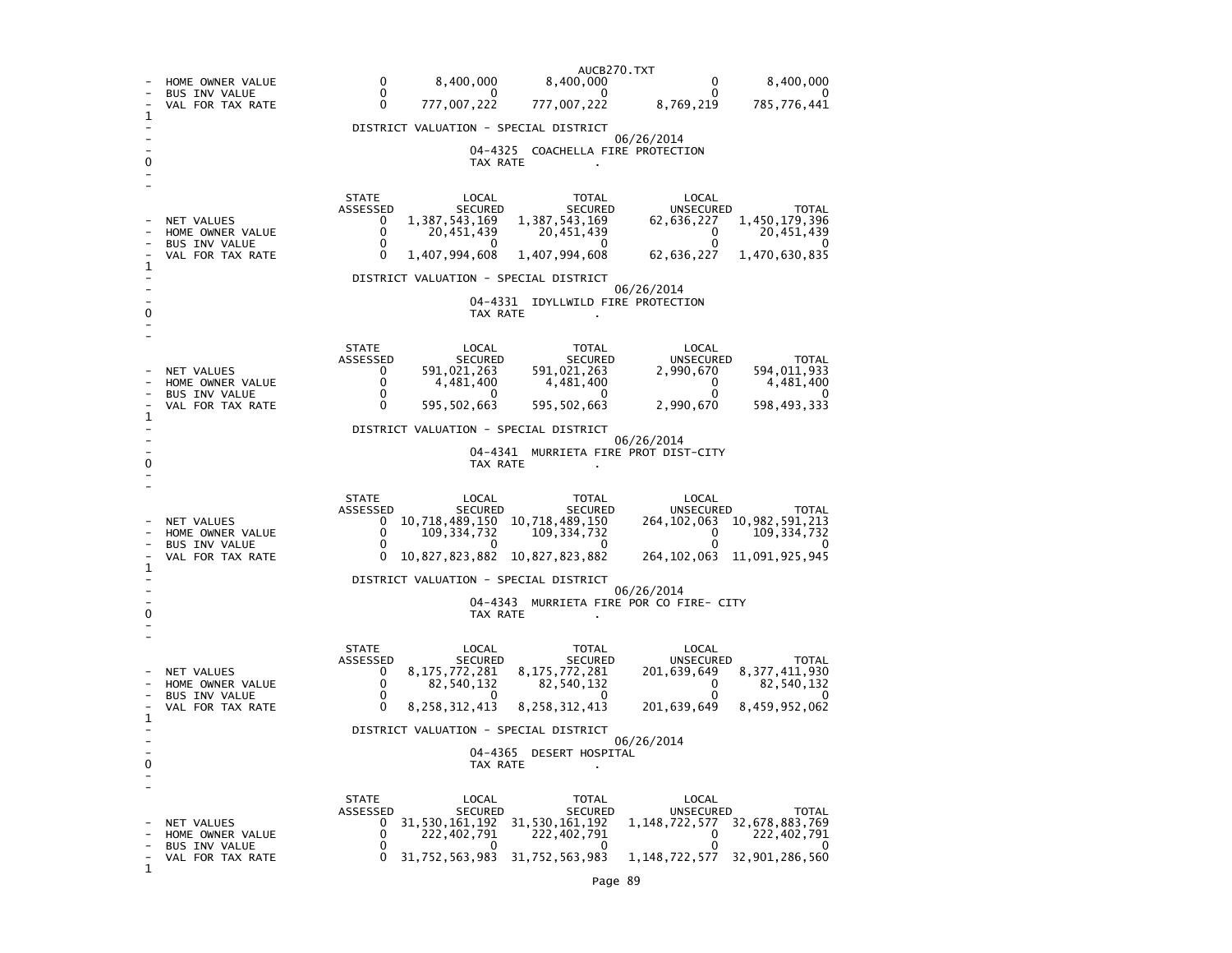| AUCB270.TXT                                         |                                          |                                                                                                                                                                    |  |  |  |  |  |  |
|-----------------------------------------------------|------------------------------------------|--------------------------------------------------------------------------------------------------------------------------------------------------------------------|--|--|--|--|--|--|
| DISTRICT VALUATION - SPECIAL DISTRICT<br>06/26/2014 |                                          |                                                                                                                                                                    |  |  |  |  |  |  |
|                                                     |                                          | 04-4371 VALLEY HEALTH SYSTEM HOSP DIST<br>TAX RATE                                                                                                                 |  |  |  |  |  |  |
|                                                     |                                          |                                                                                                                                                                    |  |  |  |  |  |  |
|                                                     |                                          | <b>STATE</b><br>LOCAL<br>TOTAL<br>LOCAL                                                                                                                            |  |  |  |  |  |  |
|                                                     | NET VALUES                               | ASSESSED<br><b>SECURED</b><br><b>UNSECURED</b><br><b>SECURED</b><br><b>TOTAL</b><br>439, 467, 974 26, 543, 885, 187<br>26, 104, 417, 213<br>26, 104, 417, 213<br>0 |  |  |  |  |  |  |
|                                                     | HOME OWNER VALUE                         | 0<br>378,855,945<br>378,855,945<br>0<br>378,855,945<br>0<br>0<br>0<br>0                                                                                            |  |  |  |  |  |  |
|                                                     | <b>BUS INV VALUE</b><br>VAL FOR TAX RATE | 26, 922, 741, 132<br>0<br>26, 483, 273, 158<br>26, 483, 273, 158<br>439,467,974                                                                                    |  |  |  |  |  |  |
| 1                                                   |                                          | DISTRICT VALUATION - SPECIAL DISTRICT                                                                                                                              |  |  |  |  |  |  |
|                                                     |                                          | 06/26/2014<br>04–4381<br>PALO VERDE VALLEY HOSPITAL                                                                                                                |  |  |  |  |  |  |
| 0                                                   |                                          | TAX RATE<br>$\blacksquare$                                                                                                                                         |  |  |  |  |  |  |
|                                                     |                                          |                                                                                                                                                                    |  |  |  |  |  |  |
|                                                     |                                          | <b>STATE</b><br>LOCAL<br>TOTAL<br>LOCAL<br>ASSESSED<br><b>SECURED</b><br><b>SECURED</b><br><b>UNSECURED</b><br><b>TOTAL</b>                                        |  |  |  |  |  |  |
|                                                     | NET VALUES<br>HOME OWNER VALUE           | 0<br>1, 124, 228, 333<br>1, 124, 228, 333<br>49,843,287<br>1, 174, 071, 620<br>$\Omega$<br>13,218,431<br>13, 218, 431<br>$\Omega$<br>13,218,431                    |  |  |  |  |  |  |
|                                                     | <b>BUS INV VALUE</b>                     | 0<br>0<br>0<br>0<br>O                                                                                                                                              |  |  |  |  |  |  |
| 1                                                   | VAL FOR TAX RATE                         | 1, 187, 290, 051<br>0<br>1,137,446,764<br>1, 137, 446, 764<br>49,843,287                                                                                           |  |  |  |  |  |  |
|                                                     |                                          | DISTRICT VALUATION - SPECIAL DISTRICT<br>06/26/2014                                                                                                                |  |  |  |  |  |  |
| 0                                                   |                                          | 04-4391 SAN GORGONIO PASS MEM HOSPITAL<br>TAX RATE                                                                                                                 |  |  |  |  |  |  |
|                                                     |                                          |                                                                                                                                                                    |  |  |  |  |  |  |
|                                                     |                                          | <b>STATE</b><br>LOCAL<br><b>TOTAL</b><br>LOCAL                                                                                                                     |  |  |  |  |  |  |
|                                                     | NET VALUES                               | ASSESSED<br><b>SECURED</b><br><b>SECURED</b><br>UNSECURED<br><b>TOTAL</b><br>6,259,508,108<br>6,259,508,108<br>6, 612, 121, 277<br>0<br>352,613,169                |  |  |  |  |  |  |
|                                                     | HOME OWNER VALUE<br><b>BUS INV VALUE</b> | 0<br>101, 363, 642<br>101, 363, 642<br>0<br>101, 363, 642<br>0<br>0<br>0<br>0<br>0                                                                                 |  |  |  |  |  |  |
|                                                     | VAL FOR TAX RATE                         | 6,360,871,750<br>6,713,484,919<br>0<br>6,360,871,750<br>352,613,169                                                                                                |  |  |  |  |  |  |
| 1                                                   |                                          | DISTRICT VALUATION - SPECIAL DISTRICT                                                                                                                              |  |  |  |  |  |  |
|                                                     |                                          | 06/26/2014<br>04-4392 SAN GORGONIO SERIES BOND A                                                                                                                   |  |  |  |  |  |  |
| 0                                                   |                                          | TAX RATE                                                                                                                                                           |  |  |  |  |  |  |
|                                                     |                                          |                                                                                                                                                                    |  |  |  |  |  |  |
|                                                     |                                          | <b>STATE</b><br>LOCAL<br><b>TOTAL</b><br>LOCAL<br>ASSESSED<br><b>SECURED</b><br><b>SECURED</b><br><b>UNSECURED</b><br><b>TOTAL</b>                                 |  |  |  |  |  |  |
|                                                     | NET VALUES<br>HOME OWNER VALUE           | 6,259,508,108<br>6, 259, 508, 108<br>6, 612, 121, 277<br>0<br>352,613,169<br>$\Omega$<br>101, 363, 642<br>101, 363, 642<br>101, 363, 642<br>0                      |  |  |  |  |  |  |
|                                                     | <b>BUS INV VALUE</b>                     | $\Omega$<br>0<br>n<br>0<br>0                                                                                                                                       |  |  |  |  |  |  |
| 1                                                   | VAL FOR TAX RATE                         | 0<br>6,360,871,750<br>6,713,484,919<br>6,360,871,750<br>352,613,169                                                                                                |  |  |  |  |  |  |
|                                                     |                                          | DISTRICT VALUATION - SPECIAL DISTRICT<br>06/26/2014                                                                                                                |  |  |  |  |  |  |
| 0                                                   |                                          | 04-4455<br>BANNING LIBRARY DIST<br>TAX RATE                                                                                                                        |  |  |  |  |  |  |
|                                                     |                                          |                                                                                                                                                                    |  |  |  |  |  |  |
|                                                     |                                          | <b>STATE</b><br>LOCAL<br>LOCAL<br><b>TOTAL</b>                                                                                                                     |  |  |  |  |  |  |
|                                                     | NET VALUES                               | ASSESSED<br><b>UNSECURED</b><br><b>SECURED</b><br><b>SECURED</b><br><b>TOTAL</b><br>1,892,242,535<br>0<br>1,840,830,123<br>1,840,830,123<br>51,412,412             |  |  |  |  |  |  |
|                                                     | HOME OWNER VALUE                         | 0<br>40, 375, 532<br>40, 375, 532<br>40, 375, 532<br>0                                                                                                             |  |  |  |  |  |  |
|                                                     | <b>BUS INV VALUE</b><br>VAL FOR TAX RATE | 0<br>0<br>0<br>0<br>$\Omega$<br>1,881,205,655<br>1,881,205,655<br>51, 412, 412<br>1,932,618,067                                                                    |  |  |  |  |  |  |
| 1                                                   |                                          | DISTRICT VALUATION - SPECIAL DISTRICT                                                                                                                              |  |  |  |  |  |  |
|                                                     |                                          | 06/26/2014<br>04-4461<br>BEAUMONT LIBRARY                                                                                                                          |  |  |  |  |  |  |
| 0                                                   |                                          | TAX RATE                                                                                                                                                           |  |  |  |  |  |  |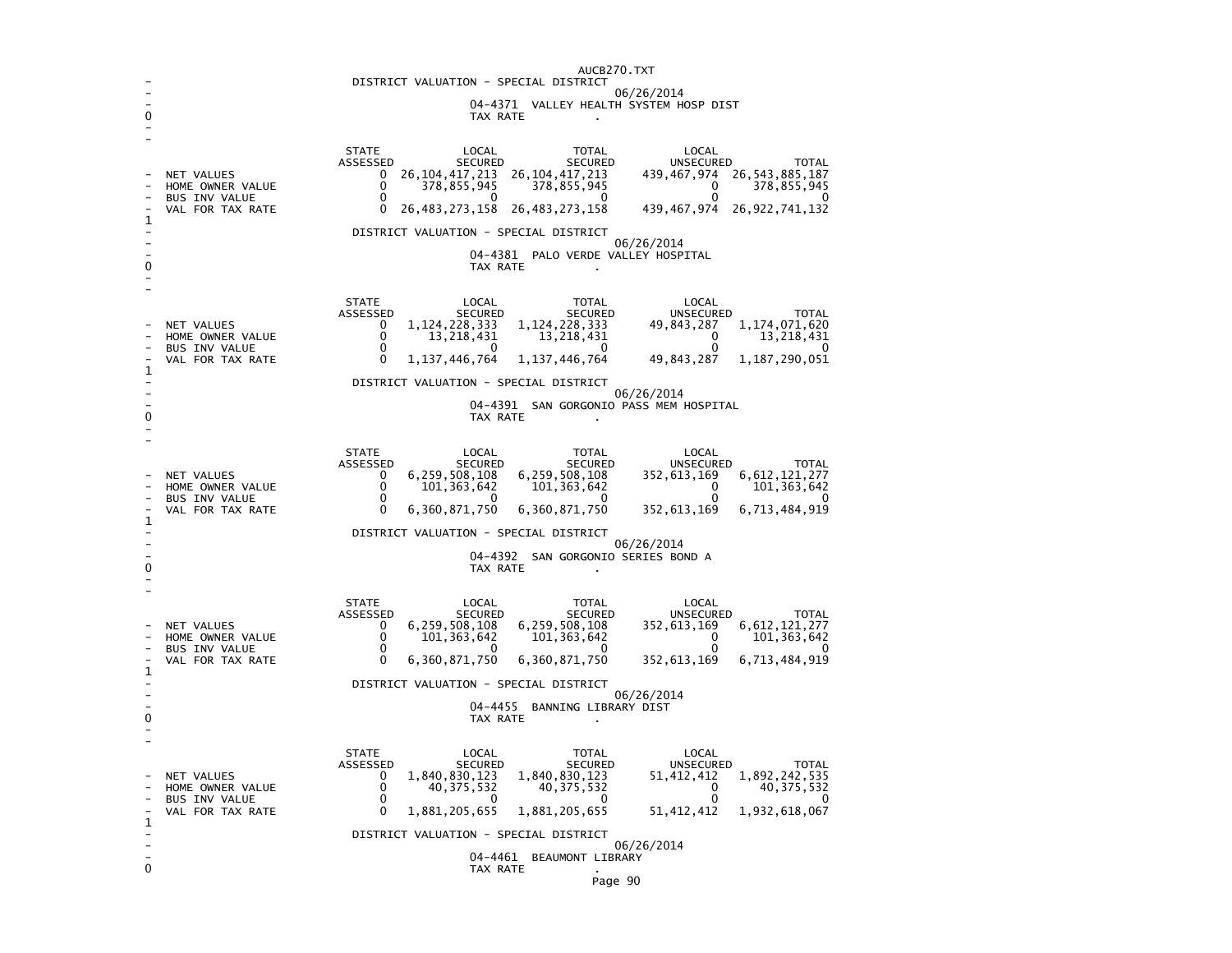| 1<br>0 | NET VALUES<br>HOME OWNER VALUE<br><b>BUS INV VALUE</b><br>VAL FOR TAX RATE | <b>STATE</b><br>ASSESSED<br>0<br>0<br>0<br>0                                    | LOCAL<br><b>SECURED</b><br>3,836,438,612<br>55,469,767<br>$\Omega$<br>3,891,908,379<br>TAX RATE                     | <b>TOTAL</b><br>SECURED<br>3,836,438,612<br>55,469,767<br>0<br>3,891,908,379<br>DISTRICT VALUATION - SPECIAL DISTRICT<br>04-4485 PALO VERDE VALLEY LIBRARY                            | LOCAL<br>UNSECURED<br>67,736,829<br>0<br>0<br>67,736,829<br>06/26/2014                                                                                                      | <b>TOTAL</b><br>3,904,175,441<br>55,469,767<br>$\Omega$<br>3,959,645,208 |
|--------|----------------------------------------------------------------------------|---------------------------------------------------------------------------------|---------------------------------------------------------------------------------------------------------------------|---------------------------------------------------------------------------------------------------------------------------------------------------------------------------------------|-----------------------------------------------------------------------------------------------------------------------------------------------------------------------------|--------------------------------------------------------------------------|
| 1<br>0 | NET VALUES<br>HOME OWNER VALUE<br><b>BUS INV VALUE</b><br>VAL FOR TAX RATE | <b>STATE</b><br>ASSESSED<br>0<br>0<br>0<br>0                                    | LOCAL<br><b>SECURED</b><br>1, 124, 228, 333<br>13,218,431<br>0<br>1, 137, 446, 764<br>TAX RATE                      | TOTAL<br><b>SECURED</b><br>1, 124, 228, 333<br>13,218,431<br>0<br>1, 137, 446, 764<br>DISTRICT VALUATION - SPECIAL DISTRICT<br>04-4555 CV MOSQUITO & VECTOR CONTROL                   | LOCAL<br>UNSECURED<br>49,843,287<br>0<br>0<br>49,843,287<br>06/26/2014                                                                                                      | TOTAL<br>1,174,071,620<br>13,218,431<br>0<br>1, 187, 290, 051            |
| 1<br>0 | NET VALUES<br>HOME OWNER VALUE<br><b>BUS INV VALUE</b><br>VAL FOR TAX RATE | <b>STATE</b><br>ASSESSED<br>0<br>0<br>$\Omega$<br>0                             | LOCAL<br>SECURED<br>430,510,860<br>$\Omega$<br>TAX RATE                                                             | TOTAL<br>SECURED<br>64, 637, 833, 685 64, 637, 833, 685<br>430,510,860<br>$\overline{0}$<br>65,068,344,545 65,068,344,545<br>DISTRICT VALUATION - SPECIAL DISTRICT                    | LOCAL<br><b>UNSECURED</b><br>1,655, 118, 480 66, 292, 952, 165<br>0<br>$\Omega$<br>1,655,118,480 66,723,463,025<br>06/26/2014<br>04-4571 NW MOSQUITO & VECTOR CNTL DIST     | <b>TOTAL</b><br>430,510,860<br>∩                                         |
| 1<br>0 | NET VALUES<br>HOME OWNER VALUE<br><b>BUS INV VALUE</b><br>VAL FOR TAX RATE | <b>STATE</b><br>ASSESSED<br>0<br>0<br>0<br>0                                    | LOCAL<br>SECURED<br>673,752,071<br>$\Omega$<br>TAX RATE                                                             | TOTAL<br>SECURED<br>68, 367, 981, 902 68, 367, 981, 902<br>673,752,071<br>0<br>69, 041, 733, 973 69, 041, 733, 973<br>DISTRICT VALUATION - SPECIAL DISTRICT                           | LOCAL<br>UNSECURED<br>2, 295, 797, 422 70, 663, 779, 324<br>$\mathbf 0$<br>0<br>2, 295, 797, 422 71, 337, 531, 395<br>06/26/2014<br>04-4606 BEAUMONT CHERRY VALLEY REC & PK | <b>TOTAL</b><br>673,752,071                                              |
| 1<br>0 | NET VALUES<br>HOME OWNER VALUE<br><b>BUS INV VALUE</b><br>VAL FOR TAX RATE | <b>STATE</b><br>ASSESSED<br>0<br>0<br>0<br>$\Omega$<br><b>STATE</b><br>ASSESSED | LOCAL<br><b>SECURED</b><br>3,784,983,620<br>54,647,041<br>0<br>3,839,630,661<br>TAX RATE<br>LOCAL<br><b>SECURED</b> | TOTAL<br><b>SECURED</b><br>3,784,983,620<br>54,647,041<br>0<br>3,839,630,661<br>DISTRICT VALUATION - SPECIAL DISTRICT<br>04-4611 COACHELLA VALLEY REC & PK<br>TOTAL<br><b>SECURED</b> | LOCAL<br>UNSECURED<br>68,560,721<br>0<br>0<br>68,560,721<br>06/26/2014<br>LOCAL<br>UNSECURED                                                                                | TOTAL<br>3,853,544,341<br>54,647,041<br>3,908,191,382<br><b>TOTAL</b>    |

-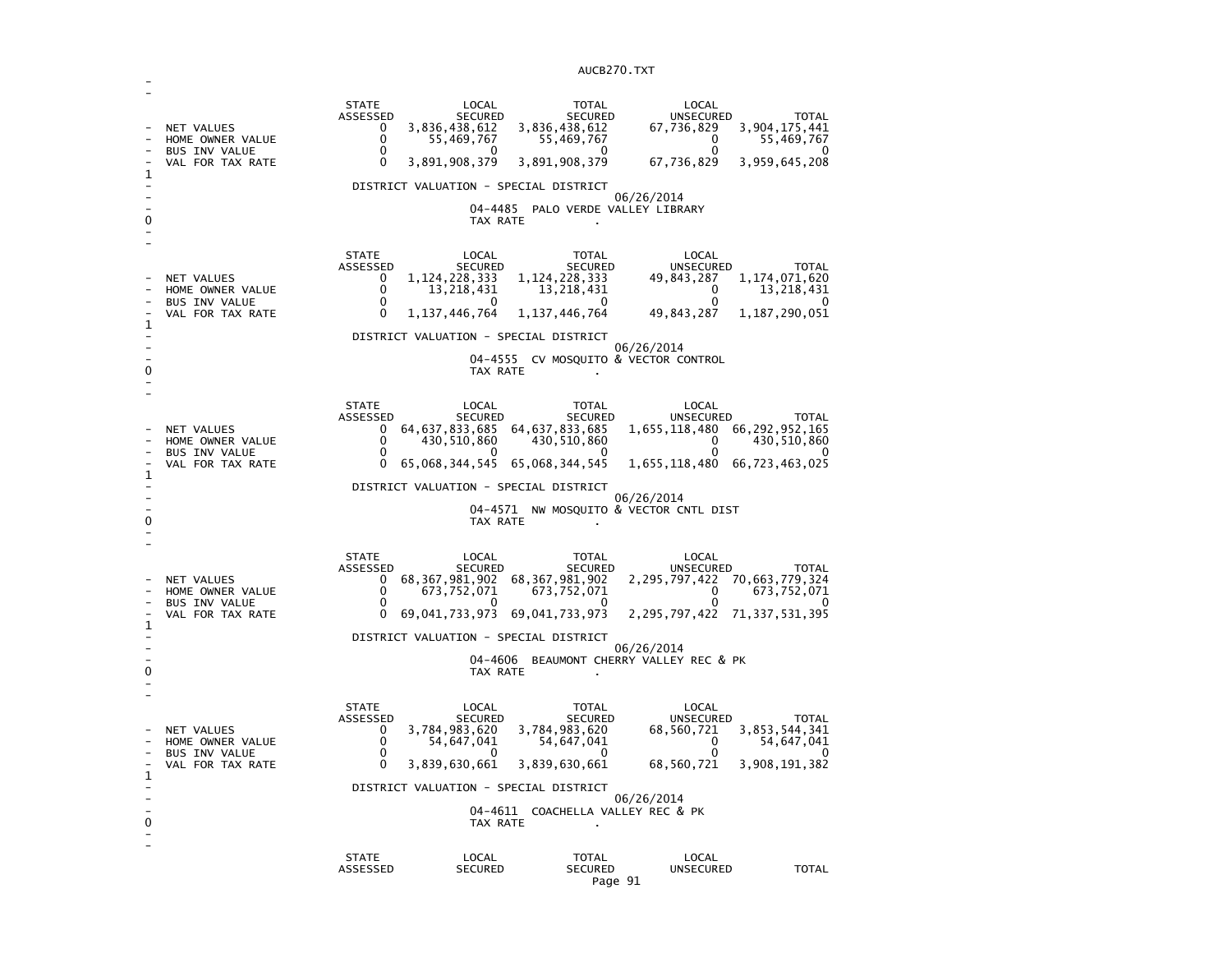AUCB270.TXT- NET VALUES 0 41,923,947,838 41,923,947,838<br>- HOME OWNER VALUE 0 263,479,559 263,479,559 814,035,486 42,737,983,324 - HOME OWNER VALUE 0 263,479,559 263,479,559 0 263,479,559 - BUS INV VALUE  $\begin{array}{ccccccccccc} 0 & 0 & 0 & 0 & 0 & 0 \end{array}$  $\Omega$ VAL FOR TAX RATE 0 42,187,427,397 42,187,427,397 814, 035, 486 43, 001, 462, 883 1 - DISTRICT VALUATION - SPECIAL DISTRICT - 06/26/2014 04-4621 JURUPA AREA REC & PK 0 TAX RATE . - - STATE LOCAL TOTAL LOCAL ASSESSED SECURED SECURED UNSECURED TOTAL - NET VALUES 0 8,449,201,093 8,449,201,093 543,294,707<br>- HOME OWNER VALUE 0 79,265,618 79,265,618 0 543, 294, 707 8, 992, 495, 800  $\begin{bmatrix} 0 & 79,265,618 & 79,265,618 & 0 \ 0 & 0 & 0 & 0 \end{bmatrix}$  $79,265,618$ - BUS INV VALUE  $\overline{0}$ 543, 294, 707 9, 071, 761, 418 VAL FOR TAX RATE 0 8,528,466,711 8,528,466,711 1 - DISTRICT VALUATION - SPECIAL DISTRICT  $\sim$  - 06/26/2014 - 04-4631 CO ORTEGA TRAIL REC & PK 0 TAX RATE . - - STATE LOCAL TOTAL LOCAL ASSESSED SECURED SECURED UNSECURED TOTAL **UNSECURED** - NET VALUES 0 1,859,187,870 1,859,187,870<br>- HOME OWNER VALUE 0 26.257.574 26.257.574 12,534,234 1,871,722,104  $\begin{array}{ccc} 26,257,574 & 26,257,574 & 0 \ 0 & 0 & 0 \end{array}$  $0$  26,257,574 - BUS INV VALUE  $\begin{array}{ccc} 0 & 0 & 0 \end{array}$  $\overline{\phantom{0}}$ VAL FOR TAX RATE 0 1,885,445,444 1,885,445,444 12,534,234 1,897,979,678 1 - DISTRICT VALUATION - SPECIAL DISTRICT - 06/26/2014 04-4646 VALLEY WIDE REC & PK 0 CONTROL CONTROL CONTROL CONTROL CONTROL CONTROL CONTROL CONTROL CONTROL CONTROL CONTROL CONTROL CONTROL CONTROL CONTROL CONTROL CONTROL CONTROL CONTROL CONTROL CONTROL CONTROL CONTROL CONTROL CONTROL CONTROL CONTROL CONT - - STATE LOCAL TOTAL LOCAL ASSESSED SECURED SECURED UNSECURED TOTAL NET VALUES 0 15,920,627,762 15,920,627,762 324, 471, 396 16, 245, 099, 158  $0 \overline{0}$   $744,066,572$ - HOME OWNER VALUE  $0$  244,066,572 244,066,572 0 244,066,572 0 244,066,0572 0 244,066,0572 0 244,066,0572 0 244,066,0572 0 244,066,0572 0 244,066,0572 0 244,066,0572 0 244,066,0572 0 244,066,0572 0 244,066,0572 0 244,066,0 BUS INV VALUE  $\Omega$  - VAL FOR TAX RATE 0 16,164,694,334 16,164,694,334 324,471,396 16,489,165,730 1 - DISTRICT VALUATION - SPECIAL DISTRICT - 06/26/2014 04-4661 COACHELLA SANITARY 0 CONTROL TO TAX RATE THE SET OF TAX RATE AND TAX RATE ASSESSMENT OF TAX RATE AND TAX RATE AND TAX RATE AND TAX RATE AND TAX RATE AND TAX RATE AND TAX RATE AND TAX RATE AND TAX RATE AND TAX RATE AND TAX RATE AND TAX RATE A - - STATE LOCAL TOTAL LOCAL ASSESSED SECURED SECURED UNSECURED TOTAL **UNSECURED** - NET VALUES 0 829,534,640 829,534,640 47,320,800<br>- HOME OWNER VALUE 0 13,572,293 13,572,293 0 876, 855, 440 - HOME OWNER VALUE 0 13,572,293 13,572,293 0 13,572,293 13,572,293 - BUS INV VALUE 0 0 0 0 0 - റ - VAL FOR TAX RATE 0 843,106,933 843,106,933 47,320,800 890, 427, 733 1 - DISTRICT VALUATION - SPECIAL DISTRICT  $\sim$  - 06/26/2014 04-4671 HOME GARDENS SANITARY 0 TAX RATE . - - STATE LOCAL TOTAL LOCAL ASSESSED SECURED SECURED UNSECURED TOTAL - NET VALUES 0 391,302,842 391,302,842 56,381,897<br>- HOME OWNER VALUE 0 6,387,367 6,387,367 0 447,684,739 - HOME OWNER VALUE 0 6,387,367 6,387,367 0 6,387,367  $6,387,367$ - BUS INV VALUE  $\Omega$ - VAL FOR TAX RATE 0 397,690,209 397,690,209 56,381,897 454,072,106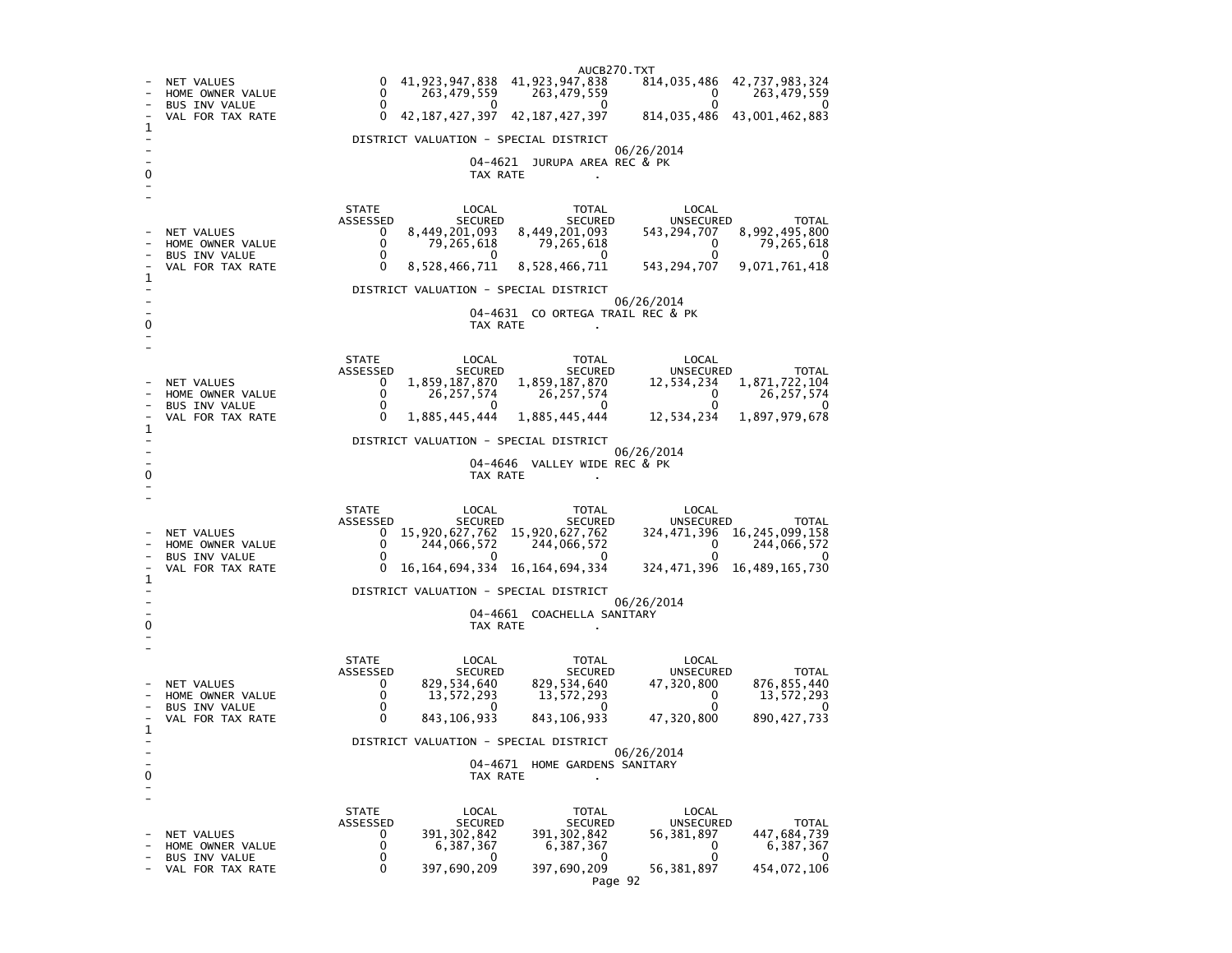|   |                                               |                          |                               | DISTRICT VALUATION - SPECIAL DISTRICT |                                               |                                |
|---|-----------------------------------------------|--------------------------|-------------------------------|---------------------------------------|-----------------------------------------------|--------------------------------|
|   |                                               |                          |                               |                                       | 06/26/2014                                    |                                |
|   | 04-4673 HOME GARDENS SANITARY ANX<br>TAX RATE |                          |                               |                                       |                                               |                                |
|   |                                               |                          |                               |                                       |                                               |                                |
|   |                                               | <b>STATE</b><br>ASSESSED | LOCAL<br><b>SECURED</b>       | <b>TOTAL</b><br><b>SECURED</b>        | LOCAL<br><b>UNSECURED</b>                     | <b>TOTAL</b>                   |
|   | NET VALUES<br>HOME OWNER VALUE                | 0<br>0                   | 80,606,479<br>0               | 80,606,479<br>0                       | 20,957,640<br>0                               | 101,564,119<br>0               |
|   | <b>BUS INV VALUE</b><br>VAL FOR TAX RATE      | $\Omega$<br>0            | $\Omega$<br>80,606,479        | $\Omega$<br>80,606,479                | 0<br>20,957,640                               | $\Omega$<br>101,564,119        |
| 1 |                                               |                          |                               | DISTRICT VALUATION - SPECIAL DISTRICT |                                               |                                |
|   |                                               |                          |                               | 04-4681 VALLEY SANITARY               | 06/26/2014                                    |                                |
| ŋ |                                               |                          | TAX RATE                      | $\mathbf{r}$                          |                                               |                                |
|   |                                               | <b>STATE</b>             | LOCAL                         | <b>TOTAL</b>                          | LOCAL                                         |                                |
|   |                                               | ASSESSED                 | <b>SECURED</b>                | <b>SECURED</b>                        | <b>UNSECURED</b>                              | <b>TOTAL</b>                   |
|   | NET VALUES<br>HOME OWNER VALUE                | 0<br>0                   | 5,216,423,622<br>57, 384, 597 | 5,216,423,622<br>57, 384, 597         | 128,455,250<br>0                              | 5, 344, 878, 872<br>57,384,597 |
|   | <b>BUS INV VALUE</b><br>VAL FOR TAX RATE      | 0<br>0                   | 0<br>5, 273, 808, 219         | 0<br>5, 273, 808, 219                 | 0<br>128,455,250                              | 0<br>5,402,263,469             |
| 1 |                                               |                          |                               | DISTRICT VALUATION - SPECIAL DISTRICT |                                               |                                |
|   |                                               |                          |                               | 04-4811 CABAZON COUNTY WTR            | 06/26/2014                                    |                                |
| 0 |                                               |                          | TAX RATE                      |                                       |                                               |                                |
|   |                                               | <b>STATE</b>             | LOCAL                         | TOTAL                                 | LOCAL                                         |                                |
|   | NET VALUES                                    | ASSESSED<br>0            | <b>SECURED</b><br>332,056,358 | <b>SECURED</b><br>332,056,358         | <b>UNSECURED</b><br>51,743,521                | <b>TOTAL</b><br>383,799,879    |
|   | HOME OWNER VALUE<br><b>BUS INV VALUE</b>      | 0<br>$\Omega$            | 1,783,630<br>0                | 1,783,630<br>0                        | $\Omega$<br>$\Omega$                          | 1,783,630<br>0                 |
|   | VAL FOR TAX RATE                              | 0                        | 333,839,988                   | 333,839,988                           | 51,743,521                                    | 385,583,509                    |
| 1 |                                               |                          |                               | DISTRICT VALUATION - SPECIAL DISTRICT |                                               |                                |
|   |                                               |                          |                               | 04-4812 CABAZON CO WTR IMP 1          | 06/26/2014                                    |                                |
| 0 |                                               |                          | TAX RATE                      |                                       |                                               |                                |
|   |                                               | <b>STATE</b>             | LOCAL                         | <b>TOTAL</b>                          | LOCAL                                         |                                |
|   | NET VALUES                                    | ASSESSED<br>0            | <b>SECURED</b><br>43,206,331  | <b>SECURED</b><br>43,206,331          | <b>UNSECURED</b><br>183,035                   | <b>TOTAL</b><br>43,389,366     |
|   | HOME OWNER VALUE                              | 0<br>0                   | 942,217<br>$\Omega$           | 942,217<br>0                          | $\Omega$<br>$\Omega$                          | 942,217<br>0                   |
|   | <b>BUS INV VALUE</b><br>VAL FOR TAX RATE      | 0                        | 44, 148, 548                  | 44, 148, 548                          | 183,035                                       | 44,331,583                     |
| 1 |                                               |                          |                               | DISTRICT VALUATION - SPECIAL DISTRICT |                                               |                                |
|   |                                               |                          |                               | 04-4820 CVWD IMP DIST 15              | 06/26/2014                                    |                                |
| 0 |                                               |                          | TAX RATE                      |                                       |                                               |                                |
|   |                                               | <b>STATE</b>             | LOCAL                         | <b>TOTAL</b>                          | LOCAL                                         |                                |
|   | NET VALUES                                    | ASSESSED<br>0            | <b>SECURED</b><br>696,966     | <b>SECURED</b><br>696,966             | <b>UNSECURED</b><br>0                         | <b>TOTAL</b><br>696,966        |
|   | HOME OWNER VALUE                              | 0<br>$\Omega$            | 0<br>$\Omega$                 | 0<br>$\mathbf{0}$                     | 0<br>$\Omega$                                 | 0<br>$\Omega$                  |
|   | BUS INV VALUE<br>VAL FOR TAX RATE             | 0                        | 696,966                       | 696,966                               | $\Omega$                                      | 696,966                        |
| 1 |                                               |                          |                               | DISTRICT VALUATION - SPECIAL DISTRICT |                                               |                                |
|   |                                               |                          | 04-4821                       |                                       | 06/26/2014<br>COACHELLA VALLEY WATER DISTRICT |                                |
|   |                                               |                          |                               | Page 93                               |                                               |                                |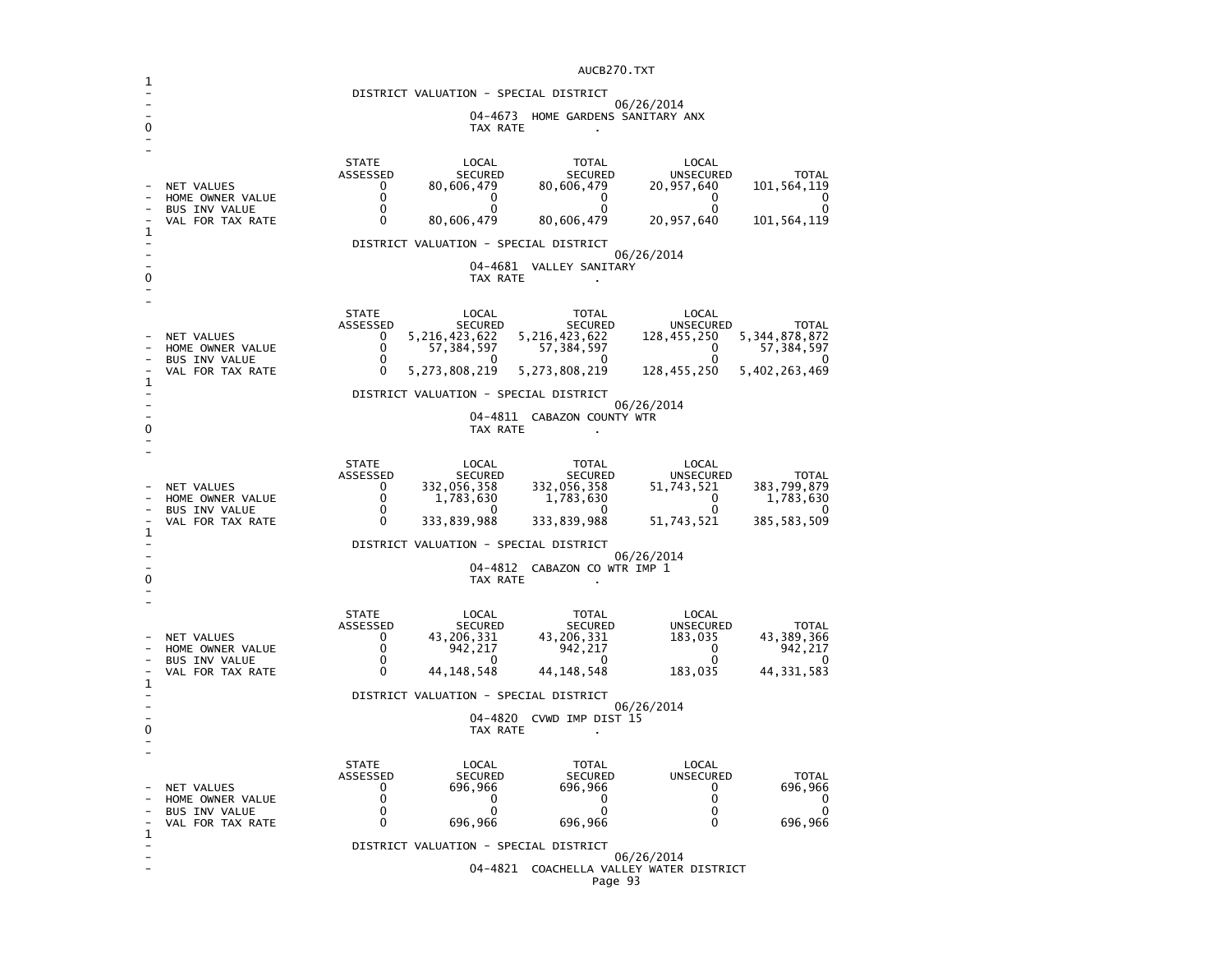|              | AUCB270.TXT                                                                       |                                                                                                                                                                                                                                                                                                                                                                                                                                                                                      |  |  |
|--------------|-----------------------------------------------------------------------------------|--------------------------------------------------------------------------------------------------------------------------------------------------------------------------------------------------------------------------------------------------------------------------------------------------------------------------------------------------------------------------------------------------------------------------------------------------------------------------------------|--|--|
| 0            |                                                                                   | TAX RATE                                                                                                                                                                                                                                                                                                                                                                                                                                                                             |  |  |
| 1            | <b>NET VALUES</b><br>HOME OWNER VALUE<br><b>BUS INV VALUE</b><br>VAL FOR TAX RATE | <b>STATE</b><br>LOCAL<br>TOTAL<br>LOCAL<br><b>SECURED</b><br>SECURED<br><b>UNSECURED</b><br><b>TOTAL</b><br>ASSESSED<br>52,579,307,819<br>52, 579, 307, 819<br>1,033,947,754<br>53,613,255,573<br>0<br>0<br>324,470,084<br>324,470,084<br>0<br>324,470,084<br>0<br>0<br>0<br>0<br>0<br>0<br>52,903,777,903<br>52,903,777,903<br>1,033,947,754<br>53,937,725,657<br>DISTRICT VALUATION - SPECIAL DISTRICT<br>06/26/2014                                                               |  |  |
| 0            |                                                                                   | 04-4822<br>CVWD PSEUDO<br>TAX RATE                                                                                                                                                                                                                                                                                                                                                                                                                                                   |  |  |
|              | NET VALUES<br>HOME OWNER VALUE<br><b>BUS INV VALUE</b>                            | <b>STATE</b><br>LOCAL<br>TOTAL<br>LOCAL<br>ASSESSED<br><b>SECURED</b><br><b>SECURED</b><br>UNSECURED<br><b>TOTAL</b><br>115,965,346<br>115,965,346<br>115,965,346<br>0<br>0<br>0<br>0<br>10,639,285<br>10,639,285<br>10,639,285<br>0<br>0<br>0<br>0<br>0                                                                                                                                                                                                                             |  |  |
| $\mathbf{1}$ | VAL FOR TAX RATE                                                                  | 0<br>126,604,631<br>126,604,631<br>0<br>126,604,631                                                                                                                                                                                                                                                                                                                                                                                                                                  |  |  |
|              |                                                                                   | DISTRICT VALUATION - SPECIAL DISTRICT                                                                                                                                                                                                                                                                                                                                                                                                                                                |  |  |
|              |                                                                                   | 06/26/2014<br>04-4830 CVWD IMP DIST 55                                                                                                                                                                                                                                                                                                                                                                                                                                               |  |  |
| 0            |                                                                                   | TAX RATE                                                                                                                                                                                                                                                                                                                                                                                                                                                                             |  |  |
| 1            | NET VALUES<br>HOME OWNER VALUE<br><b>BUS INV VALUE</b><br>VAL FOR TAX RATE        | <b>STATE</b><br>LOCAL<br>TOTAL<br>LOCAL<br>ASSESSED<br><b>SECURED</b><br>SECURED<br>UNSECURED<br>TOTAL<br>9,666,335,127<br>9,666,335,127<br>9,779,768,179<br>0<br>113,433,052<br>0<br>37,268,000<br>37,268,000<br>37,268,000<br>0<br>0<br>0<br>0<br>0<br>0<br>9,703,603,127<br>9,703,603,127<br>113,433,052<br>9,817,036,179<br>DISTRICT VALUATION - SPECIAL DISTRICT<br>06/26/2014                                                                                                  |  |  |
| 0            |                                                                                   | 04-4833 CVWD IMP DIST 53<br>TAX RATE                                                                                                                                                                                                                                                                                                                                                                                                                                                 |  |  |
| 1<br>0       | NET VALUES<br>HOME OWNER VALUE<br><b>BUS INV VALUE</b><br>VAL FOR TAX RATE        | <b>STATE</b><br>LOCAL<br>LOCAL<br>TOTAL<br>ASSESSED<br><b>SECURED</b><br><b>SECURED</b><br><b>UNSECURED</b><br><b>TOTAL</b><br>10, 145, 786, 338<br>10, 145, 786, 338<br>128, 269, 639 10, 274, 055, 977<br>0<br>0<br>73,370,397<br>73,370,397<br>0<br>73,370,397<br>0<br>0<br>0<br>10, 219, 156, 735<br>10, 219, 156, 735<br>10, 347, 426, 374<br>128,269,639<br>DISTRICT VALUATION - SPECIAL DISTRICT<br>06/26/2014<br>04-4834 CVWD IMP DIST 54<br>TAX RATE                        |  |  |
| 1<br>0       | NET VALUES<br>HOME OWNER VALUE<br><b>BUS INV VALUE</b><br>VAL FOR TAX RATE        | <b>STATE</b><br>LOCAL<br>TOTAL<br>LOCAL<br>ASSESSED<br><b>SECURED</b><br><b>SECURED</b><br>UNSECURED<br>TOTAL<br>7,203,058,369<br>7,203,058,369<br>7, 397, 712, 143<br>0<br>194,653,774<br>0<br>28,004,738<br>28,004,738<br>0<br>28,004,738<br>0<br>$\sim$ 0<br>$\sim$ 0<br>$\sim$ 0<br>$\sim$ 0<br>7, 231, 063, 107 7, 231, 063, 107 194, 653, 774 7, 425, 716, 881<br>0<br>DISTRICT VALUATION - SPECIAL DISTRICT<br>06/26/2014<br>04-4836 CVWD IMP DIST 6<br>TAX RATE<br>$\bullet$ |  |  |
|              |                                                                                   | <b>STATE</b><br>LOCAL<br>LOCAL<br><b>TOTAL</b>                                                                                                                                                                                                                                                                                                                                                                                                                                       |  |  |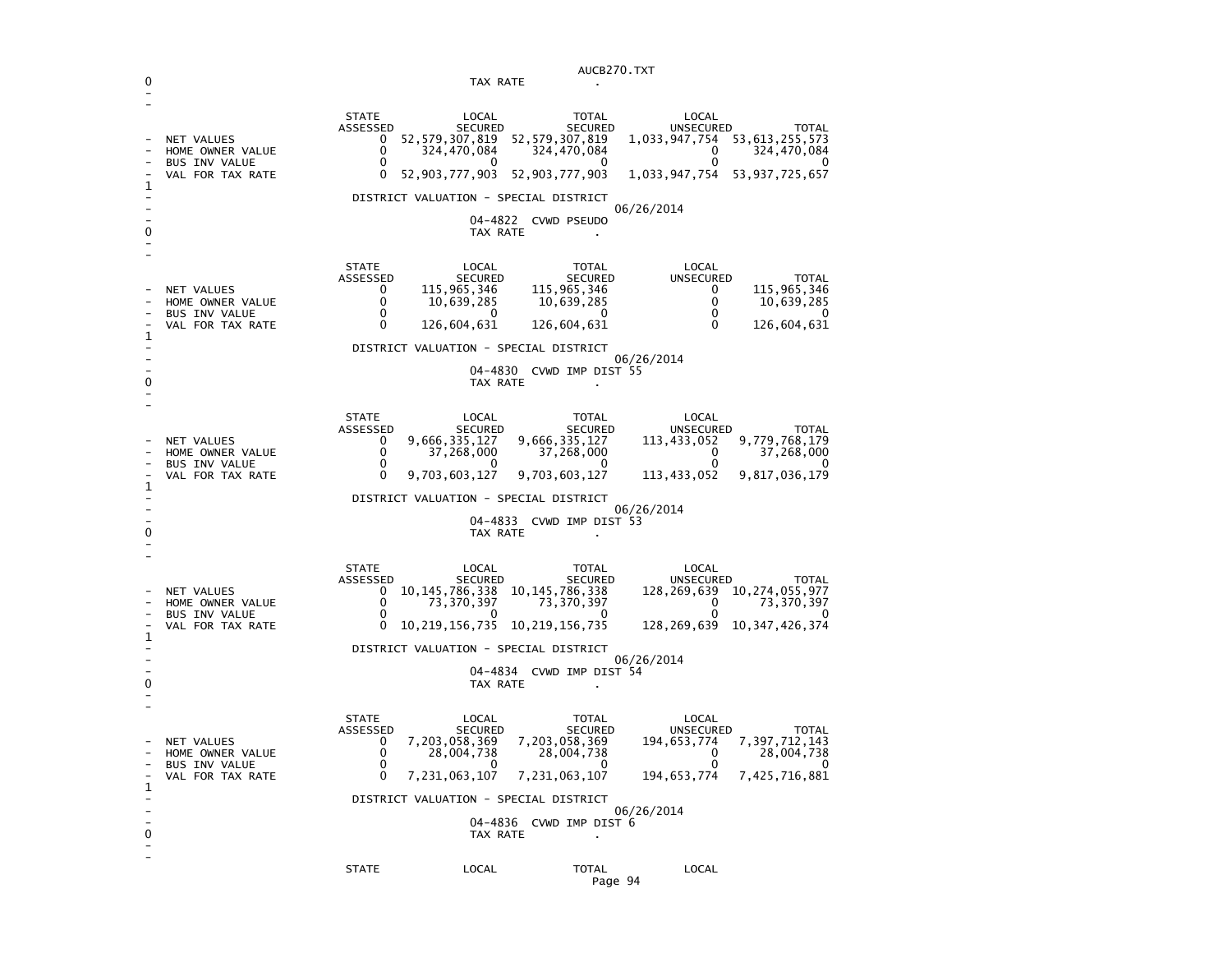AUCB270.TXTASSESSED SECURED SECURED UNSECURED TOTAL 1,797,027 1,104,002,897 - NET VALUES 0 1,102,205,870 1,102,205,870<br>- HOME OWNER VALUE 0 2.579.248 2.579.248 - BUS INV VALUE 0 0 0 0 0 - HOME OWNER VALUE 0 2,579,248 2,579,248 0 2,579,248 1,797,027 1,106,582,145 VAL FOR TAX RATE 0 1,104,785,118 1,104,785,118 1  $\sim$ - DISTRICT VALUATION - SPECIAL DISTRICT - 06/26/2014 - 04-4837 CVWD IMP DIST 7 0 TAX RATE . - - STATE LOCAL TOTAL LOCAL ASSESSED SECURED SECURED UNSECURED TOTAL 443.992,845 - NET VALUES  $\overline{0}$  440,430,302 440,430,302 3,562,543<br>- HOME ON REAL 2,436,000 2,436,000 2,436,000 0<br>- PILS TNY VALUE 0 2,436,000 2,436,000 0 2,436,000 - HOME OWNER VALUE 0 2,436,000 2,436,000 0 2,436,000  $\overline{\phantom{0}}$ - BUS INV VALUE 0 0 0 0 0 446, 428, 845 - VAL FOR TAX RATE  $\qquad \qquad 0$ 1 - DISTRICT VALUATION - SPECIAL DISTRICT - 06/26/2014 - 04-4838 CVWD IMP DIST 8 0 TAX RATE . - - STATE LOCAL TOTAL LOCAL **UNSECURED**  ASSESSED SECURED SECURED UNSECURED TOTAL 214.688.697 - NET VALUES 0 214,281,653 214,281,653 407,044 214,688,697 4,071,645 - HOME OWNER VALUE 0 4,071,645 4,071,645 0 4,071,645  $\overline{\phantom{a}}$ - BUS INV VALUE 218,760,342 VAL FOR TAX RATE 0 218.353.298 218.353.298 407.044 1 - DISTRICT VALUATION - SPECIAL DISTRICT - 06/26/2014 - 04-4839 CVWD IMP DIST 9 0 CONTROL CONTROL CONTROL CONTROL CONTROL CONTROL CONTROL CONTROL CONTROL CONTROL CONTROL CONTROL CONTROL CONTROL CONTROL CONTROL CONTROL CONTROL CONTROL CONTROL CONTROL CONTROL CONTROL CONTROL CONTROL CONTROL CONTROL CONT - - STATE LOCAL TOTAL LOCAL ASSESSED SECURED SECURED UNSECURED TOTAL 147,009,987 - NET VALUES 2,141,868,656 144,868,656 144,868,656 144,868,656 2,141,331 3,176,600 - HOME OWNER VALUE 0 3,176,600 3,176,600 0 3,176,600  $\overline{\mathbf{0}}$ - BUS INV VALUE 0 0 0 0 0 150, 186, 587 - VAL FOR TAX RATE 0 148,045,256 148,045,256 1  $\sim$ - DISTRICT VALUATION - SPECIAL DISTRICT - 06/26/2014 04-4840 CVWD IMP DIST 57 0 TAX RATE . - - STATE LOCAL TOTAL LOCAL ASSESSED SECURED SECURED UNSECURED TOTAL 317.590.436 - NET VALUES<br>- HOME OWNER VALUE  $0$  303,119,735 303,119,735 14,470,701<br>0 303,119,735 303,119,735 14,470,701 1,418,200 - HOME OWNER VALUE 0 1,418,200 1,418,200 0 1,418,200  $\overline{0}$ - BUS INV VALUE 0 0 0 0 0 - VAL FOR TAX RATE 0 304,537,935 304,537,935 14,470,701 319,008,636 319,008,636 1  $\sim$ - DISTRICT VALUATION - SPECIAL DISTRICT - 06/26/2014 - 04-4841 CVWD IMP DIST 10 0 CONTROL CONTROL CONTROL CONTROL CONTROL CONTROL CONTROL CONTROL CONTROL CONTROL CONTROL CONTROL CONTROL CONTROL CONTROL CONTROL CONTROL CONTROL CONTROL CONTROL CONTROL CONTROL CONTROL CONTROL CONTROL CONTROL CONTROL CONT - - STATE LOCAL TOTAL LOCAL **UNSECURED**  ASSESSED SECURED SECURED UNSECURED TOTAL 55.459.795 - NET VALUES 0 55,450,201 55,450,201 9,594 55,459,795 1,177,400 - HOME OWNER VALUE  $\begin{array}{cccc} 0 & 1,177,400 & 1,177,400 & 0 \ 0 & 0 & 0 & 0 \end{array}$  $\Omega$ - BUS INV VALUE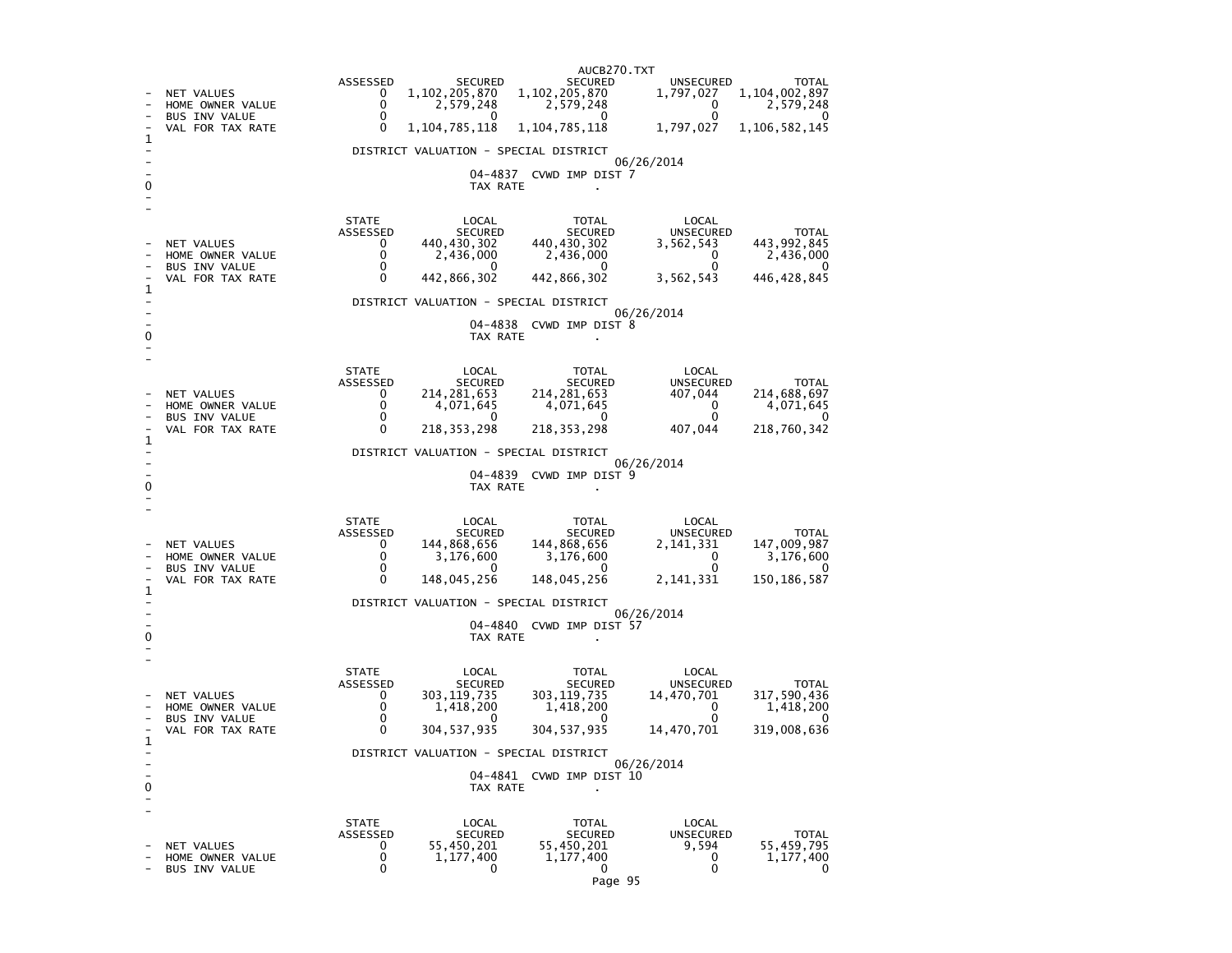|   | VAL FOR TAX RATE                                                           | 0<br>56,627,601                                                                                                                                                       | AUCB270.TXT<br>56,627,601                                                        | 9,594                                                               | 56,637,195                                                           |  |  |  |
|---|----------------------------------------------------------------------------|-----------------------------------------------------------------------------------------------------------------------------------------------------------------------|----------------------------------------------------------------------------------|---------------------------------------------------------------------|----------------------------------------------------------------------|--|--|--|
| 1 |                                                                            | DISTRICT VALUATION - SPECIAL DISTRICT                                                                                                                                 |                                                                                  |                                                                     |                                                                      |  |  |  |
|   | 06/26/2014<br>04–4842<br>CVWD IMP DIST 17<br>TAX RATE                      |                                                                                                                                                                       |                                                                                  |                                                                     |                                                                      |  |  |  |
| 1 | NET VALUES<br>HOME OWNER VALUE<br><b>BUS INV VALUE</b><br>VAL FOR TAX RATE | <b>STATE</b><br>LOCAL<br>ASSESSED<br><b>SECURED</b><br>4,821,461<br>0<br>0<br>49,000<br>0<br>0<br>0<br>4,870,461                                                      | TOTAL<br><b>SECURED</b><br>4,821,461<br>49,000<br>0<br>4,870,461                 | LOCAL<br><b>UNSECURED</b><br>5,000<br>0<br>0<br>5,000               | <b>TOTAL</b><br>4,826,461<br>49,000<br>0<br>4,875,461                |  |  |  |
|   |                                                                            | DISTRICT VALUATION - SPECIAL DISTRICT                                                                                                                                 |                                                                                  | 06/26/2014                                                          |                                                                      |  |  |  |
| 0 |                                                                            | 04–4844<br>TAX RATE                                                                                                                                                   | CVWD IMP DIST 13                                                                 |                                                                     |                                                                      |  |  |  |
|   | NET VALUES<br>HOME OWNER VALUE<br><b>BUS INV VALUE</b><br>VAL FOR TAX RATE | <b>STATE</b><br>LOCAL<br>ASSESSED<br><b>SECURED</b><br>0<br>5,831,664<br>$\Omega$<br>168,000<br>$\Omega$<br>0<br>5,999,664<br>0                                       | TOTAL<br><b>SECURED</b><br>5,831,664<br>168,000<br>$\Omega$<br>5,999,664         | LOCAL<br><b>UNSECURED</b><br>0<br>0<br>0<br>0                       | <b>TOTAL</b><br>5,831,664<br>168,000<br>0<br>5,999,664               |  |  |  |
| 1 |                                                                            | DISTRICT VALUATION - SPECIAL DISTRICT                                                                                                                                 |                                                                                  |                                                                     |                                                                      |  |  |  |
| 0 |                                                                            | 04–4845<br>TAX RATE                                                                                                                                                   | CVWD IMP DIST 16                                                                 | 06/26/2014                                                          |                                                                      |  |  |  |
| 1 | NET VALUES<br>HOME OWNER VALUE<br><b>BUS INV VALUE</b><br>VAL FOR TAX RATE | <b>STATE</b><br>LOCAL<br>ASSESSED<br><b>SECURED</b><br>0<br>8,110,803,529<br>0<br>45,948,000<br>0<br>0<br>8,156,751,529<br>0<br>DISTRICT VALUATION - SPECIAL DISTRICT | TOTAL<br><b>SECURED</b><br>8,110,803,529<br>45,948,000<br>0<br>8, 156, 751, 529  | LOCAL<br><b>UNSECURED</b><br>124,074,254<br>0<br>0<br>124,074,254   | <b>TOTAL</b><br>8, 234, 877, 783<br>45,948,000<br>0<br>8,280,825,783 |  |  |  |
| 0 | 06/26/2014<br>04-4846 CVWD IMP DIST 70<br>TAX RATE                         |                                                                                                                                                                       |                                                                                  |                                                                     |                                                                      |  |  |  |
| 1 | NET VALUES<br>HOME OWNER VALUE<br><b>BUS INV VALUE</b><br>VAL FOR TAX RATE | <b>STATE</b><br>LOCAL<br>ASSESSED<br><b>SECURED</b><br>7,756,360,367<br>0<br>0<br>46,243,400<br>0<br>0<br>7,802,603,767                                               | TOTAL<br><b>SECURED</b><br>7,756,360,367<br>46, 243, 400<br>0<br>7,802,603,767   | LOCAL<br>UNSECURED<br>89,453,843<br>0<br>$\mathbf{0}$<br>89,453,843 | TOTAL<br>7,845,814,210<br>46,243,400<br>7,892,057,610                |  |  |  |
|   |                                                                            |                                                                                                                                                                       |                                                                                  |                                                                     |                                                                      |  |  |  |
| 0 | 06/26/2014<br>CVWD IMP DIST 80<br>04-4847<br>TAX RATE                      |                                                                                                                                                                       |                                                                                  |                                                                     |                                                                      |  |  |  |
|   | NET VALUES<br>HOME OWNER VALUE<br><b>BUS INV VALUE</b><br>VAL FOR TAX RATE | <b>STATE</b><br>LOCAL<br>ASSESSED<br><b>SECURED</b><br>16,648,662,209<br>U<br>0<br>99, 303, 135<br>0<br>U<br>16,747,965,344<br>0                                      | TOTAL<br><b>SECURED</b><br>16,648,662,209<br>99, 303, 135<br>0<br>16,747,965,344 | LOCAL<br>UNSECURED<br>301,435,530<br>0<br>0<br>301,435,530          | TOTAL<br>16,950,097,739<br>99,303,135<br>U<br>17,049,400,874         |  |  |  |
| 1 |                                                                            | DISTRICT VALUATION - SPECIAL DISTRICT                                                                                                                                 |                                                                                  |                                                                     |                                                                      |  |  |  |
|   |                                                                            |                                                                                                                                                                       | Page 96                                                                          | 06/26/2014                                                          |                                                                      |  |  |  |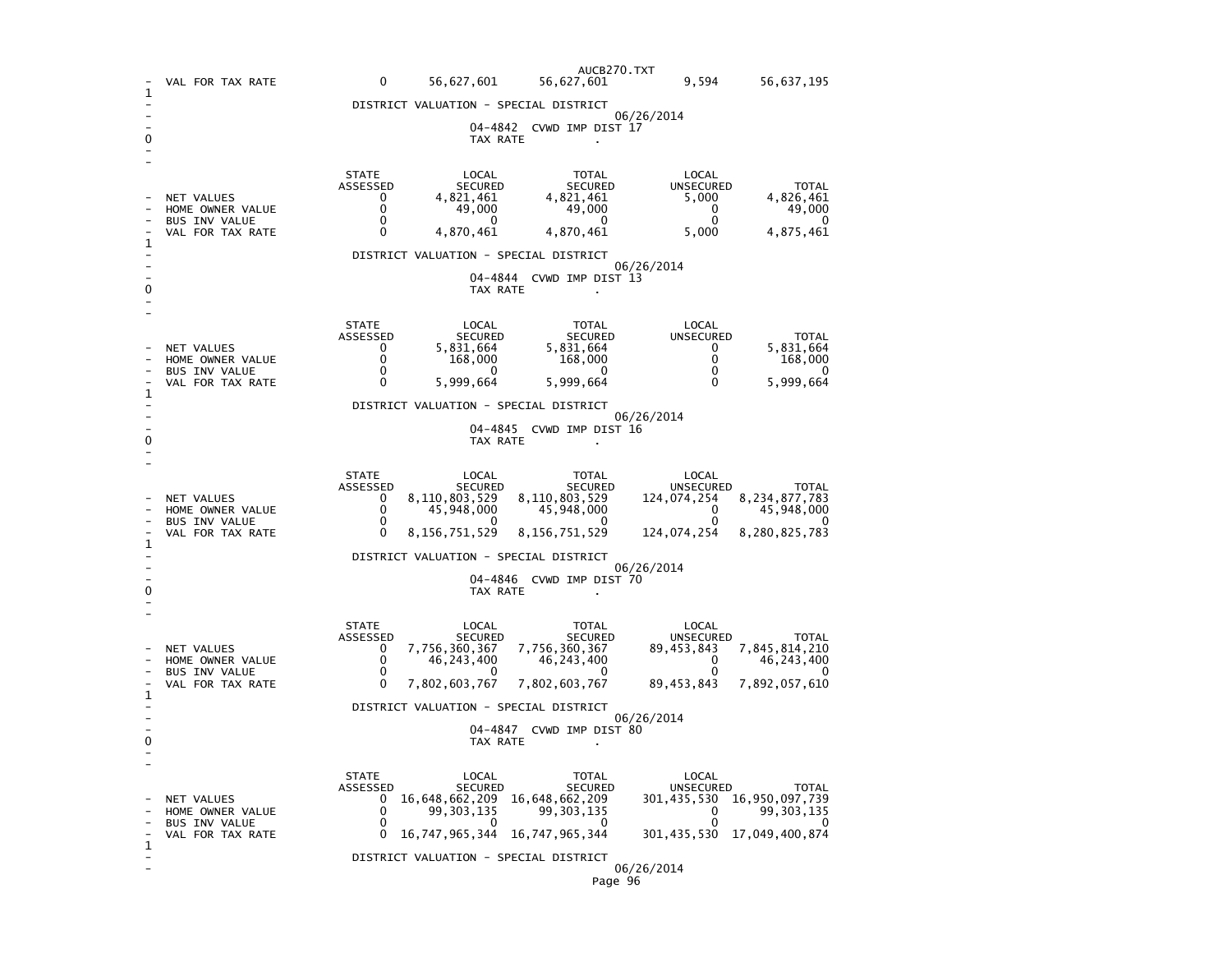| 0      |                                                                                                         | AUCB270.TXT<br>04-4849<br>CVWD IMP DIST 50<br>TAX RATE                                                                                                                                                                                                                                                                                                                                                                                                           |  |  |  |  |  |
|--------|---------------------------------------------------------------------------------------------------------|------------------------------------------------------------------------------------------------------------------------------------------------------------------------------------------------------------------------------------------------------------------------------------------------------------------------------------------------------------------------------------------------------------------------------------------------------------------|--|--|--|--|--|
| 1      | NET VALUES<br>HOME OWNER VALUE<br><b>BUS INV VALUE</b><br>VAL FOR TAX RATE                              | <b>STATE</b><br>LOCAL<br><b>TOTAL</b><br>LOCAL<br>ASSESSED<br><b>SECURED</b><br><b>SECURED</b><br><b>UNSECURED</b><br><b>TOTAL</b><br>31,899<br>0<br>14,580,457<br>14,580,457<br>14,612,356<br>0<br>91,000<br>91,000<br>91,000<br>0<br>$\Omega$<br>$\Omega$<br>0<br>$\mathbf{0}$<br>0<br>14,671,457<br>14,671,457<br>31,899<br>14,703,356<br>0                                                                                                                   |  |  |  |  |  |
| 0      |                                                                                                         | DISTRICT VALUATION - SPECIAL DISTRICT<br>06/26/2014<br>04-4850<br>MISSION SPRINGS WTR IMP 101<br>TAX RATE                                                                                                                                                                                                                                                                                                                                                        |  |  |  |  |  |
| 1      | NET VALUES<br>HOME OWNER VALUE<br><b>BUS INV VALUE</b><br>VAL FOR TAX RATE                              | <b>STATE</b><br>LOCAL<br>TOTAL<br>LOCAL<br>ASSESSED<br><b>SECURED</b><br><b>SECURED</b><br><b>UNSECURED</b><br><b>TOTAL</b><br>629,933,066<br>629,933,066<br>7,725,469<br>637,658,535<br>0<br>0<br>10,267,600<br>10,267,600<br>0<br>10,267,600<br>0<br>0<br>0<br><sup>0</sup><br>0<br>640, 200, 666<br>647,926,135<br>$\Omega$<br>640,200,666<br>7,725,469                                                                                                       |  |  |  |  |  |
| 0      |                                                                                                         | DISTRICT VALUATION - SPECIAL DISTRICT<br>06/26/2014<br>04-4851 MISSION SPRINGS WTR DIST<br>TAX RATE                                                                                                                                                                                                                                                                                                                                                              |  |  |  |  |  |
| 1      | NET VALUES<br>HOME OWNER VALUE<br><b>BUS INV VALUE</b><br>VAL FOR TAX RATE                              | <b>STATE</b><br>LOCAL<br>TOTAL<br>LOCAL<br><b>ASSESSED</b><br><b>SECURED</b><br><b>SECURED</b><br><b>UNSECURED</b><br><b>TOTAL</b><br>1,840,523,064<br>1,840,523,064<br>2, 121, 984, 701<br>0<br>281,461,637<br>$\mathbf 0$<br>29,408,620<br>29,408,620<br>29,408,620<br>0<br>0<br>0<br>0<br>0<br>0<br>$\mathbf{0}$<br>1,869,931,684<br>1,869,931,684<br>281,461,637<br>2, 151, 393, 321<br>DISTRICT VALUATION - SPECIAL DISTRICT                                |  |  |  |  |  |
| 0      | 06/26/2014<br>04-4852<br>MISSION SPRINGS WTR IMP A<br>TAX RATE                                          |                                                                                                                                                                                                                                                                                                                                                                                                                                                                  |  |  |  |  |  |
| 1      | <b>NET VALUES</b><br>HOME OWNER VALUE<br><b>BUS INV VALUE</b><br>VAL FOR TAX RATE                       | <b>STATE</b><br>LOCAL<br><b>TOTAL</b><br>LOCAL<br>ASSESSED<br><b>SECURED</b><br><b>SECURED</b><br>UNSECURED<br><b>TOTAL</b><br>12,053,474<br>12,053,474<br>2,600,925<br>14,654,399<br>0<br>0<br>0<br>0<br>0<br>0<br>$\mathbf 0$<br>$\mathbf 0$<br>$\mathbf 0$<br>$\Omega$<br>$\Omega$<br>0<br>2,600,925<br>12,053,474<br>12,053,474<br>14,654,399                                                                                                                |  |  |  |  |  |
| 0      | DISTRICT VALUATION - SPECIAL DISTRICT<br>06/26/2014<br>04-4853<br>MISSION SPRINGS WTR IMP B<br>TAX RATE |                                                                                                                                                                                                                                                                                                                                                                                                                                                                  |  |  |  |  |  |
| 1<br>0 | <b>NET VALUES</b><br>HOME OWNER VALUE<br><b>BUS INV VALUE</b><br>VAL FOR TAX RATE                       | <b>STATE</b><br>LOCAL<br>LOCAL<br>TOTAL<br>ASSESSED<br><b>SECURED</b><br><b>SECURED</b><br><b>UNSECURED</b><br><b>TOTAL</b><br>225, 346, 301<br>134, 365, 545<br>0<br>134,365,545<br>90,980,756<br>$\Omega$<br>378,000<br>378,000<br>$\mathbf{0}$<br>378,000<br>0<br>0<br>0<br>O<br>0<br>0<br>134,743,545<br>134,743,545<br>225,724,301<br>90,980,756<br>DISTRICT VALUATION - SPECIAL DISTRICT<br>06/26/2014<br>04-4854<br>MISSION SPRINGS WTR IMP C<br>TAX RATE |  |  |  |  |  |

-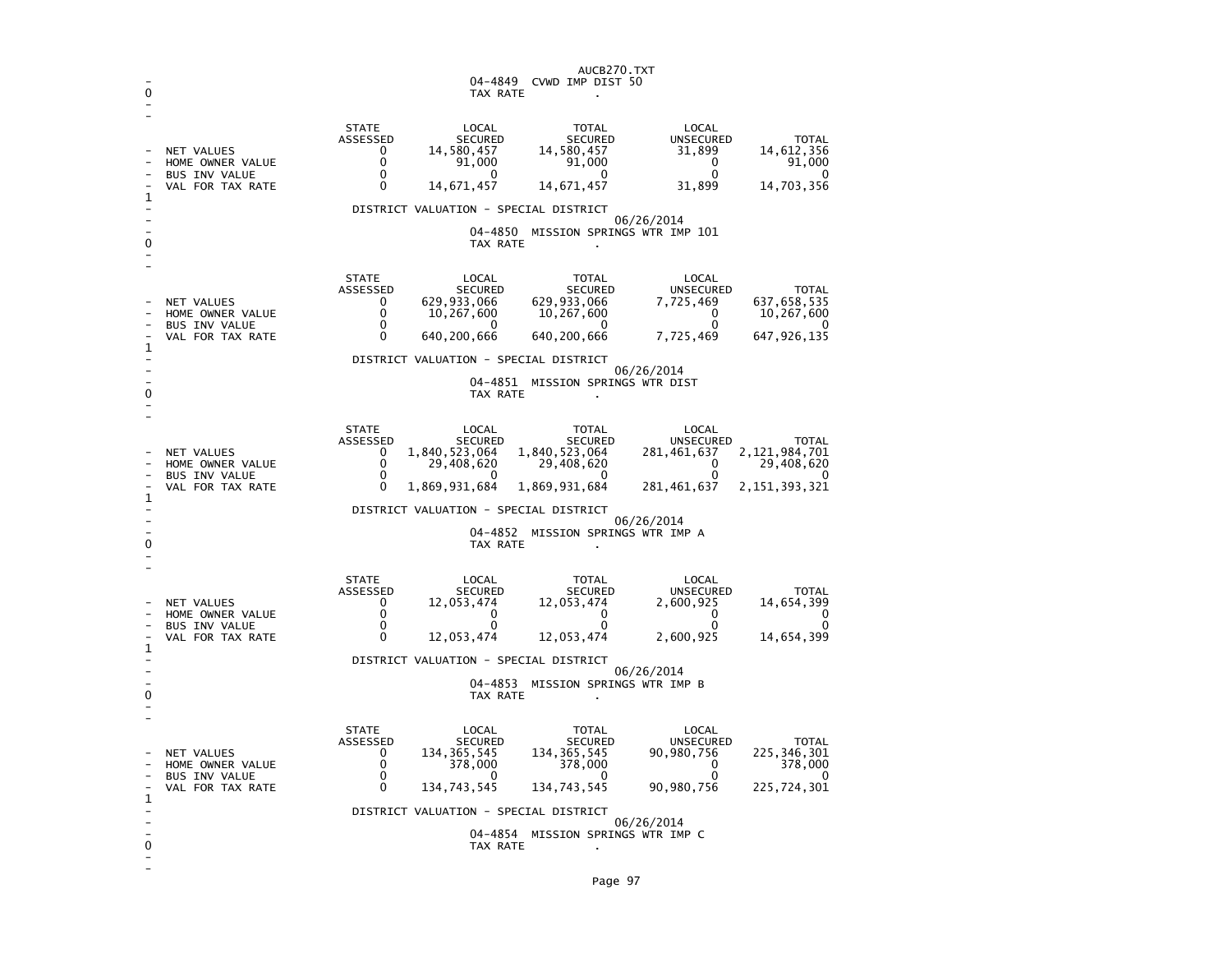|   |                                          |                              |                                       | AUCB270.TXT                       |                                       |                               |
|---|------------------------------------------|------------------------------|---------------------------------------|-----------------------------------|---------------------------------------|-------------------------------|
|   |                                          | <b>STATE</b><br>ASSESSED     | LOCAL<br>SECURED                      | TOTAL<br>SECURED                  | LOCAL<br><b>UNSECURED</b>             | <b>TOTAL</b>                  |
|   | NET VALUES<br>HOME OWNER VALUE           | 0<br>$\Omega$                | 905,461<br>0                          | 905,461<br>$\overline{0}$         | 29,328,023<br>0                       | 30, 233, 484<br>0             |
|   | <b>BUS INV VALUE</b><br>VAL FOR TAX RATE | $\mathbf{0}$<br>0            | $\Omega$<br>905,461                   | $\Omega$<br>905,461               | 0<br>29,328,023                       | 0<br>30,233,484               |
| 1 |                                          |                              |                                       |                                   |                                       |                               |
|   |                                          |                              | DISTRICT VALUATION - SPECIAL DISTRICT |                                   | 06/26/2014                            |                               |
| 0 |                                          |                              | 04–4855<br>TAX RATE                   | MISSION SPRINGS WTR IMP 1         |                                       |                               |
|   |                                          | <b>STATE</b><br>ASSESSED     | LOCAL<br>SECURED                      | TOTAL<br>SECURED                  | LOCAL<br>UNSECURED                    | <b>TOTAL</b>                  |
|   | NET VALUES                               | $\Omega$<br>0                | 644,765,022                           | 644,765,022                       | 3,893,312<br>$\overline{\phantom{0}}$ | 648, 658, 334                 |
|   | HOME OWNER VALUE<br><b>BUS INV VALUE</b> | $\mathbf{0}$                 | 12,236,016<br>0                       | 12,236,016<br>- 0                 | 0                                     | 12,236,016                    |
| 1 | VAL FOR TAX RATE                         | $\Omega$                     | 657,001,038                           | 657,001,038                       | 3,893,312                             | 660,894,350                   |
|   |                                          |                              | DISTRICT VALUATION - SPECIAL DISTRICT |                                   | 06/26/2014                            |                               |
| 0 |                                          |                              | TAX RATE                              | 04-4856 MISSION SPRINGS WTR IMP 2 |                                       |                               |
|   |                                          | <b>STATE</b>                 | LOCAL                                 | TOTAL                             | LOCAL                                 |                               |
|   | <b>NET VALUES</b>                        | ASSESSED<br>$^{\circ}$       | SECURED<br>3,702,461                  | SECURED<br>3,702,461              | UNSECURED<br>3,284,397                | <b>TOTAL</b><br>6,986,858     |
|   | HOME OWNER VALUE<br><b>BUS INV VALUE</b> | $\mathbf{0}$<br>0            | 42,000<br>- 0                         | 42,000<br>- 0                     | $\overline{0}$<br>0                   | 42,000                        |
|   | VAL FOR TAX RATE                         | $\Omega$                     | 3,744,461                             | 3,744,461                         | 3,284,397                             | 7,028,858                     |
| 1 |                                          |                              | DISTRICT VALUATION - SPECIAL DISTRICT |                                   |                                       |                               |
|   |                                          |                              |                                       | 04-4861 EAST BLYTHE COUNTY WATER  | 06/26/2014                            |                               |
|   |                                          |                              | TAX RATE                              |                                   |                                       |                               |
|   |                                          | <b>STATE</b>                 | LOCAL                                 | <b>TOTAL</b>                      | LOCAL                                 |                               |
|   | NET VALUES                               | ASSESSED<br>$\mathbf{0}$     | SECURED<br>35,609,609                 | SECURED<br>35,609,609             | <b>UNSECURED</b><br>461,663           | <b>TOTAL</b><br>36,071,272    |
|   | HOME OWNER VALUE                         | $\mathbf{0}$<br>$\mathbf{0}$ | 718,799<br>$\Omega$                   | 718,799<br>$\mathbf{0}$           | $\overline{0}$<br>0                   | 718,799                       |
|   | <b>BUS INV VALUE</b><br>VAL FOR TAX RATE | 0                            | 36, 328, 408                          | 36, 328, 408                      | 461,663                               | $\Omega$<br>36,790,071        |
| 1 |                                          |                              | DISTRICT VALUATION - SPECIAL DISTRICT |                                   |                                       |                               |
|   |                                          |                              |                                       | 04-4866 MISSION SPRINGS WTR IMP G | 06/26/2014                            |                               |
|   |                                          |                              | TAX RATE                              |                                   |                                       |                               |
|   |                                          | <b>STATE</b>                 | LOCAL                                 | TOTAL                             | LOCAL                                 |                               |
|   | NET VALUES                               | ASSESSED<br>$\mathbf{0}$     | SECURED<br>1,199,508,851              | SECURED<br>1,199,508,851          | <b>UNSECURED</b><br>10,896,763        | <b>TOTAL</b><br>1,210,405,614 |
|   | HOME OWNER VALUE<br><b>BUS INV VALUE</b> | 0<br>0                       | 22, 353, 823                          | 22,353,823<br>0                   | $\overline{0}$                        | 22, 353, 823                  |
| 1 | VAL FOR TAX RATE                         | $\Omega$                     | 1,221,862,674                         | 1,221,862,674                     | 10,896,763                            | 1,232,759,437                 |
|   |                                          |                              | DISTRICT VALUATION - SPECIAL DISTRICT |                                   | 06/26/2014                            |                               |
| 0 |                                          |                              | TAX RATE                              | 04-4867 MISSION SPRINGS WTR IMP E |                                       |                               |
|   |                                          |                              |                                       |                                   |                                       |                               |
|   |                                          | <b>STATE</b>                 | LOCAL                                 | TOTAL                             | LOCAL                                 |                               |
|   | <b>NET VALUES</b>                        | ASSESSED<br>$\mathbf{0}$     | SECURED<br>38,733,235                 | <b>SECURED</b><br>38,733,235      | <b>UNSECURED</b><br>57,300            | TOTAL<br>38,790,535           |
|   | HOME OWNER VALUE                         | $\mathbf{0}$                 | 956,200                               | 956,200                           | $\mathbf{0}$                          | 956,200                       |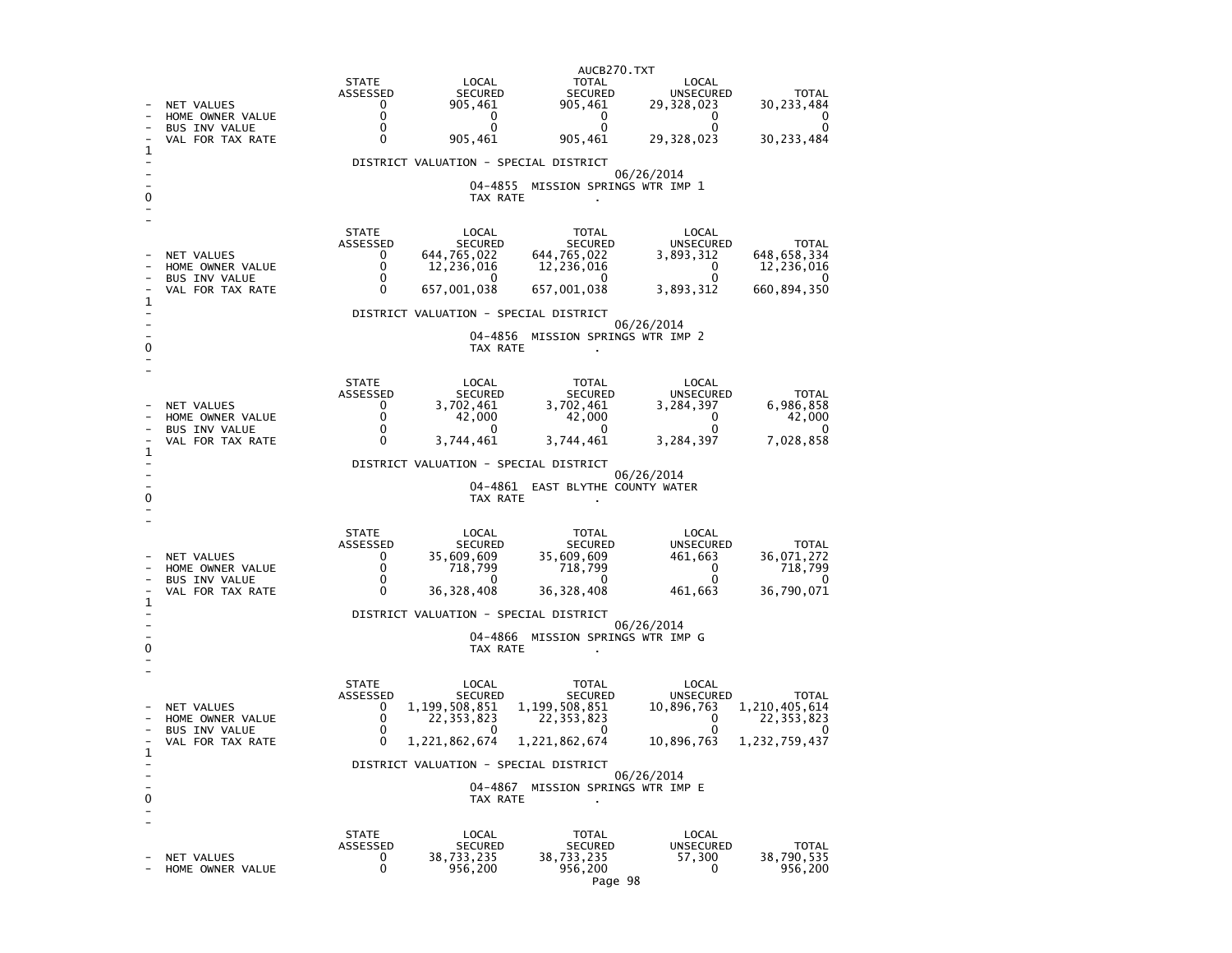|   |                                          |                                                       |                                       | AUCB270.TXT                                                                                                                                                                              |                           |                            |  |  |
|---|------------------------------------------|-------------------------------------------------------|---------------------------------------|------------------------------------------------------------------------------------------------------------------------------------------------------------------------------------------|---------------------------|----------------------------|--|--|
|   | <b>BUS INV VALUE</b><br>VAL FOR TAX RATE | $\Omega$<br>0                                         |                                       | $0$ 0 0<br>39,689,435 39,689,435 57,300                                                                                                                                                  |                           | 39,746,735                 |  |  |
|   |                                          |                                                       | DISTRICT VALUATION - SPECIAL DISTRICT |                                                                                                                                                                                          |                           |                            |  |  |
|   |                                          |                                                       |                                       | 04-4868 MISSION SPRINGS WTR IMP F                                                                                                                                                        | 06/26/2014                |                            |  |  |
|   |                                          |                                                       |                                       | TAX RATE                                                                                                                                                                                 |                           |                            |  |  |
|   |                                          | STATE                                                 | LOCAL                                 | TOTAL                                                                                                                                                                                    | LOCAL                     |                            |  |  |
|   | NET VALUES                               | ASSESSED<br>$\overline{\mathbf{0}}$                   |                                       |                                                                                                                                                                                          |                           |                            |  |  |
|   | HOME OWNER VALUE                         | $\overline{0}$                                        |                                       |                                                                                                                                                                                          |                           |                            |  |  |
|   | BUS INV VALUE<br>VAL FOR TAX RATE        | $\overline{0}$<br>$\sim$ 0                            |                                       | 10CAL TOTAL LOCAL TOTAL LOCAL TOTAL SECURED TOTAL<br>114,978,178 114,978,178 32,582,662 147,560,840<br>1,816,886 1,816,886 0 1,816,886<br>116,795,064 116,795,064 32,582,662 149,377,726 |                           |                            |  |  |
| 1 |                                          |                                                       |                                       |                                                                                                                                                                                          |                           |                            |  |  |
|   |                                          |                                                       | DISTRICT VALUATION - SPECIAL DISTRICT |                                                                                                                                                                                          | 06/26/2014                |                            |  |  |
| 0 |                                          |                                                       |                                       | 04-4869 MISSION SPRINGS WTR IMP S<br>TAX RATE                                                                                                                                            |                           |                            |  |  |
|   |                                          | <b>STATE</b>                                          |                                       |                                                                                                                                                                                          |                           |                            |  |  |
|   |                                          | ASSESSED                                              |                                       |                                                                                                                                                                                          |                           |                            |  |  |
|   | NET VALUES<br>HOME OWNER VALUE           | $\overline{0}$<br>$\Omega$                            |                                       |                                                                                                                                                                                          |                           |                            |  |  |
|   | BUS INV VALUE                            | $\overline{0}$<br>$\sim$ 0                            |                                       | 1,178,339,239 1,178,339,239 25,780,352 1,204,119,591                                                                                                                                     |                           |                            |  |  |
| 1 | VAL FOR TAX RATE                         |                                                       |                                       |                                                                                                                                                                                          |                           |                            |  |  |
|   |                                          | DISTRICT VALUATION - SPECIAL DISTRICT<br>06/26/2014   |                                       |                                                                                                                                                                                          |                           |                            |  |  |
|   |                                          |                                                       |                                       | 04-4871 IDYLLWILD CO WATER                                                                                                                                                               |                           |                            |  |  |
| 0 |                                          |                                                       | TAX RATE                              |                                                                                                                                                                                          |                           |                            |  |  |
|   |                                          | <b>STATE</b>                                          | LOCAL                                 | TOTAL                                                                                                                                                                                    | LOCAL                     |                            |  |  |
|   |                                          | ASSESSED<br>0                                         |                                       | 20021 1994<br>ECURED SECURED UNSECURED<br>337,456,716 337,456,716 2,954,366<br>2,847,600 2,847,600 0<br>200201.000 0<br>200201.000 0                                                     |                           | TOTAL                      |  |  |
|   | NET VALUES<br>HOME OWNER VALUE           |                                                       |                                       |                                                                                                                                                                                          |                           | 340, 411, 082<br>2,847,600 |  |  |
|   | BUS INV VALUE<br>VAL FOR TAX RATE        | $\begin{matrix}0\\0\\0\end{matrix}$                   |                                       | $340, 304, 316$ $340, 304, 316$ 2,954,366                                                                                                                                                |                           | 343, 258, 682              |  |  |
| 1 |                                          |                                                       |                                       |                                                                                                                                                                                          |                           |                            |  |  |
|   |                                          |                                                       | DISTRICT VALUATION - SPECIAL DISTRICT |                                                                                                                                                                                          | 06/26/2014                |                            |  |  |
| 0 |                                          |                                                       | TAX RATE                              | 04-4872 IDYLLWILD CO WATER IMP 1                                                                                                                                                         |                           |                            |  |  |
|   |                                          |                                                       |                                       |                                                                                                                                                                                          |                           |                            |  |  |
|   |                                          | STATE                                                 |                                       |                                                                                                                                                                                          |                           |                            |  |  |
|   |                                          | ASSESSED                                              |                                       |                                                                                                                                                                                          |                           | TOTAL                      |  |  |
|   | NET VALUES<br>HOME OWNER VALUE           | $\begin{bmatrix} 0 \\ 0 \\ 0 \\ 0 \\ 0 \end{bmatrix}$ |                                       |                                                                                                                                                                                          |                           | 132,970,581<br>975,800     |  |  |
|   | BUS INV VALUE<br>VAL FOR TAX RATE        |                                                       |                                       | $131, 144, 087$ $131, 144, 087$ $2, 802, 294$ $133, 946, 381$                                                                                                                            |                           | - 0                        |  |  |
| 1 |                                          |                                                       |                                       |                                                                                                                                                                                          |                           |                            |  |  |
|   |                                          |                                                       |                                       | DISTRICT VALUATION - SPECIAL DISTRICT                                                                                                                                                    | 06/26/2014                |                            |  |  |
| 0 |                                          |                                                       | TAX RATE                              | 04-4875 HOME GARDENS CO WATER                                                                                                                                                            |                           |                            |  |  |
|   |                                          |                                                       |                                       |                                                                                                                                                                                          |                           |                            |  |  |
|   |                                          | <b>STATE</b>                                          | LOCAL                                 | TOTAL                                                                                                                                                                                    | LOCAL                     |                            |  |  |
|   |                                          |                                                       |                                       |                                                                                                                                                                                          |                           | TOTAL                      |  |  |
|   | NET VALUES<br>HOME OWNER VALUE           |                                                       |                                       |                                                                                                                                                                                          | UNSECURED<br>938,760<br>0 | 112,052,972<br>2,275,000   |  |  |
|   | <b>BUS INV VALUE</b><br>VAL FOR TAX RATE |                                                       |                                       | ASSESSED<br>0 111, 114, 212 111, 114, 212<br>0 2, 275, 000 2, 275, 000<br>0 113, 389, 212 113, 389, 212<br>113, 389, 212 113, 389, 212 938, 760 114, 327, 972                            | $\overline{0}$            |                            |  |  |
| 1 |                                          |                                                       |                                       |                                                                                                                                                                                          |                           |                            |  |  |
|   |                                          |                                                       | DISTRICT VALUATION - SPECIAL DISTRICT |                                                                                                                                                                                          |                           |                            |  |  |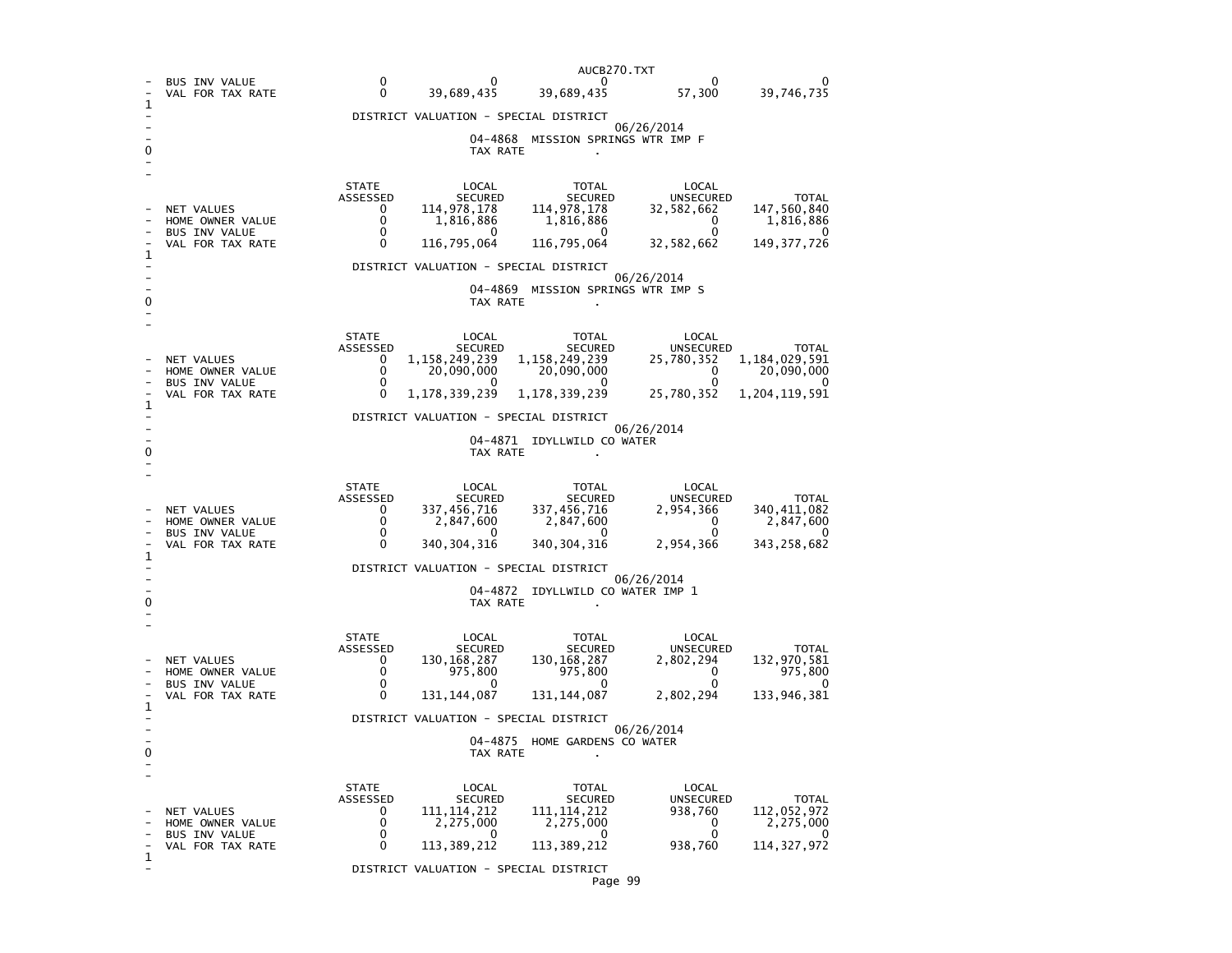| AUCB270.TXT |                                             |                                                |                                       |                                     |                             |                            |  |  |
|-------------|---------------------------------------------|------------------------------------------------|---------------------------------------|-------------------------------------|-----------------------------|----------------------------|--|--|
|             |                                             | 06/26/2014<br>04-4882 CHIRIACO SUMMIT CO WATER |                                       |                                     |                             |                            |  |  |
|             |                                             |                                                | TAX RATE                              |                                     |                             |                            |  |  |
|             |                                             |                                                |                                       |                                     |                             |                            |  |  |
|             |                                             | <b>STATE</b>                                   | LOCAL                                 | <b>TOTAL</b>                        | LOCAL                       |                            |  |  |
|             | NET VALUES                                  | ASSESSED<br>0                                  | <b>SECURED</b><br>3,185,493           | <b>SECURED</b><br>3,185,493         | <b>UNSECURED</b><br>191,047 | <b>TOTAL</b><br>3,376,540  |  |  |
|             | HOME OWNER VALUE                            | $\mathbf 0$                                    | $\Omega$                              | $\mathbf 0$                         | 0                           | 0                          |  |  |
|             | <b>BUS INV VALUE</b><br>VAL FOR TAX RATE    | $\mathbf 0$<br>$\Omega$                        | $\Omega$<br>3,185,493                 | $\mathbf{0}$<br>3,185,493           | 0<br>191,047                | 0<br>3,376,540             |  |  |
| ı           |                                             |                                                |                                       |                                     |                             |                            |  |  |
|             |                                             |                                                | DISTRICT VALUATION - SPECIAL DISTRICT |                                     | 06/26/2014                  |                            |  |  |
| $\Gamma$    |                                             |                                                | TAX RATE                              | 04-4889 CVWD WATER ASMT 65          |                             |                            |  |  |
|             |                                             |                                                |                                       |                                     |                             |                            |  |  |
|             |                                             | <b>STATE</b>                                   | LOCAL                                 | TOTAL                               | LOCAL                       |                            |  |  |
|             |                                             | ASSESSED                                       | <b>SECURED</b>                        | <b>SECURED</b>                      | UNSECURED                   | TOTAL                      |  |  |
|             | NET VALUES<br>HOME OWNER VALUE              | $\Omega$<br>0                                  | 69,305,613<br>0                       | 69,305,613<br>$\mathbf 0$           | 10,836,633<br>0             | 80, 142, 246<br>0          |  |  |
|             | <b>BUS INV VALUE</b>                        | $\mathbf 0$                                    | $\mathbf{0}$                          | $\mathbf{0}$                        | $\Omega$                    | $\mathbf 0$                |  |  |
| 1           | VAL FOR TAX RATE                            | 0                                              | 69, 305, 613                          | 69, 305, 613                        | 10,836,633                  | 80, 142, 246               |  |  |
|             |                                             |                                                | DISTRICT VALUATION - SPECIAL DISTRICT |                                     | 06/26/2014                  |                            |  |  |
|             |                                             |                                                |                                       | 04-4891 PINE COVE CO WATER          |                             |                            |  |  |
| 0           |                                             |                                                | TAX RATE                              |                                     |                             |                            |  |  |
|             |                                             | <b>STATE</b>                                   |                                       |                                     | LOCAL                       |                            |  |  |
|             |                                             | ASSESSED                                       | LOCAL<br><b>SECURED</b>               | TOTAL                               | UNSECURED                   | <b>TOTAL</b>               |  |  |
|             | NET VALUES<br>HOME OWNER VALUE              | $\mathbf{0}$<br>$\mathbf{0}$                   | 197,279,701<br>1,535,697              | SECURED<br>197,279,701<br>1,535,697 | 397,537<br>$\Omega$         | 197, 677, 238<br>1,535,697 |  |  |
|             | BUS INV VALUE                               | $\Omega$                                       | $\Omega$                              | $\overline{0}$                      | $\Omega$                    | 0                          |  |  |
| 1           | VAL FOR TAX RATE                            | $\Omega$                                       | 198,815,398                           | 198,815,398                         | 397,537                     | 199, 212, 935              |  |  |
|             | DISTRICT VALUATION - SPECIAL DISTRICT       |                                                |                                       |                                     |                             |                            |  |  |
|             | 06/26/2014<br>04-4892 PINYON PINES CO WATER |                                                |                                       |                                     |                             |                            |  |  |
|             | TAX RATE                                    |                                                |                                       |                                     |                             |                            |  |  |
|             |                                             | <b>STATE</b>                                   | LOCAL                                 | TOTAL                               | LOCAL                       |                            |  |  |
|             |                                             | ASSESSED                                       | <b>SECURED</b>                        | <b>SECURED</b>                      | UNSECURED                   | <b>TOTAL</b>               |  |  |
|             | NET VALUES<br>HOME OWNER VALUE              | 0<br>$\mathbf{0}$                              | 9,417,784<br>238,000                  | 9,417,784<br>238,000                | $\mathbf{0}$<br>$\Omega$    | 9,417,784<br>238,000       |  |  |
|             | <b>BUS INV VALUE</b>                        | 0                                              | $\mathbf 0$                           | - റ                                 | 0                           | 0                          |  |  |
| 1           | VAL FOR TAX RATE                            | 0                                              | 9,655,784                             | 9,655,784                           | 0                           | 9,655,784                  |  |  |
|             |                                             |                                                | DISTRICT VALUATION - SPECIAL DISTRICT |                                     | 06/26/2014                  |                            |  |  |
|             |                                             |                                                |                                       | 04-4893 WEST VALLEY WATER           |                             |                            |  |  |
|             |                                             |                                                | TAX RATE                              |                                     |                             |                            |  |  |
|             |                                             | <b>STATE</b>                                   | LOCAL                                 | TOTAL                               | LOCAL                       |                            |  |  |
|             |                                             | ASSESSED                                       | <b>SECURED</b>                        | <b>SECURED</b>                      | <b>UNSECURED</b>            | <b>TOTAL</b>               |  |  |
|             | NET VALUES<br>HOME OWNER VALUE              | 0<br>$\mathbf{0}$                              | 108,491,036<br>406,000                | 108,491,036<br>406,000              | 22,523,045<br>$\mathbf{0}$  | 131,014,081<br>406,000     |  |  |
|             | <b>BUS INV VALUE</b>                        | $\Omega$                                       | $\Omega$                              | $\Omega$                            | $\Omega$                    | 0                          |  |  |
| 1           | VAL FOR TAX RATE                            | 0                                              | 108,897,036                           | 108,897,036                         | 22,523,045                  | 131,420,081                |  |  |
|             |                                             |                                                | DISTRICT VALUATION - SPECIAL DISTRICT |                                     | 06/26/2014                  |                            |  |  |
|             |                                             |                                                |                                       | 04-4896 YUCAIPA VALLEY CO WTR       |                             |                            |  |  |
| 0           | TAX RATE                                    |                                                |                                       |                                     |                             |                            |  |  |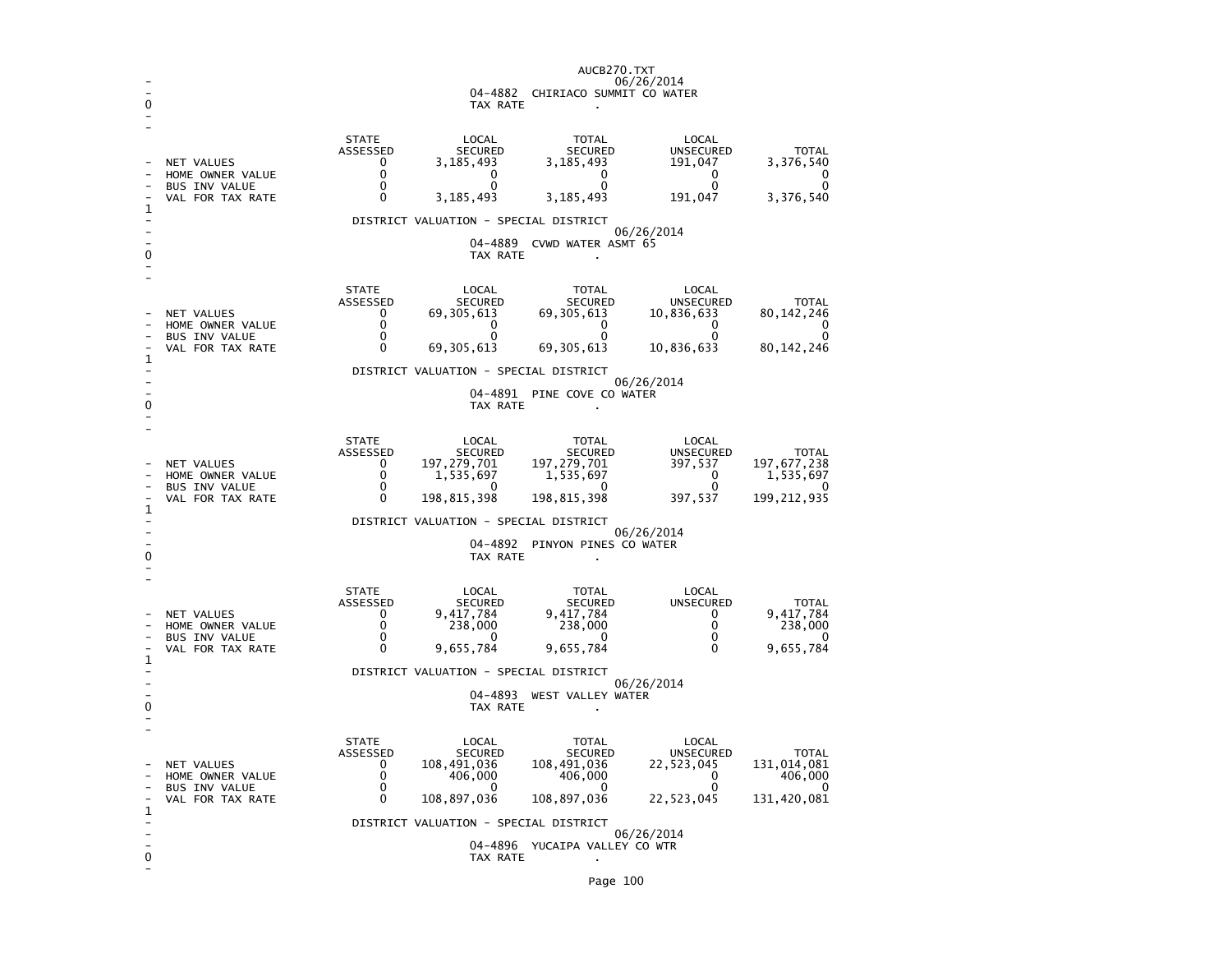| 1<br>O | NET VALUES<br>HOME OWNER VALUE<br><b>BUS INV VALUE</b><br>VAL FOR TAX RATE | <b>STATE</b><br>ASSESSED<br>$\Omega$<br>$\mathbf{0}$<br>$\mathbf 0$<br>$\Omega$ | LOCAL<br>SECURED<br>653, 366, 480<br>9,229,566<br>0<br>662,596,046<br>DISTRICT VALUATION - SPECIAL DISTRICT<br>TAX RATE            | TOTAL<br>SECURED<br>653, 366, 480<br>9,229,566<br>0<br>662,596,046<br>04-4897 YUCAIPA VALLEY CO WTR IMP 1                             | LOCAL<br>UNSECURED<br>12,471,336<br>$\overline{\mathbf{0}}$<br>$\overline{0}$<br>12,471,336<br>06/26/2014 | <b>TOTAL</b><br>665, 837, 816<br>9,229,566<br>0<br>675,067,382        |
|--------|----------------------------------------------------------------------------|---------------------------------------------------------------------------------|------------------------------------------------------------------------------------------------------------------------------------|---------------------------------------------------------------------------------------------------------------------------------------|-----------------------------------------------------------------------------------------------------------|-----------------------------------------------------------------------|
| 1      | NET VALUES<br>HOME OWNER VALUE<br>BUS INV VALUE<br>VAL FOR TAX RATE        | STATE<br>ASSESSED<br>$^{\circ}$<br>$\Omega$<br>$\mathbf 0$<br>0                 | LOCAL<br>SECURED<br>224,121,258<br>3,321,478<br>$\overline{0}$<br>227,442,736<br>DISTRICT VALUATION - SPECIAL DISTRICT<br>TAX RATE | TOTAL<br>SECURED<br>224, 121, 258<br>3, 321, 478<br>$\overline{0}$<br>04-4898 YUCAIPA VALLEY CO WTR IMP 2                             | LOCAL<br>UNSECURED<br>7,890,435<br>$\frac{1}{2}$<br>$\overline{0}$<br>227,442,736 7,890,435<br>06/26/2014 | <b>TOTAL</b><br>232,011,693<br>3,321,478<br>$\Omega$<br>235, 333, 171 |
| 1      | NET VALUES<br>HOME OWNER VALUE<br>BUS INV VALUE<br>VAL FOR TAX RATE        | <b>STATE</b><br>ASSESSED<br>$\Omega$<br>$\Omega$<br>$\mathbf 0$<br>0            | LOCAL<br>SECURED<br>118, 240, 449<br>1,152,200<br>- 0<br>119,392,649<br>DISTRICT VALUATION - SPECIAL DISTRICT<br>TAX RATE          | TOTAL<br>SECURED<br>118, 240, 449<br>1, 152, 200<br>$\overline{\mathbf{0}}$<br>119, 392, 649<br>04-4904 JURUPA COMMUNITY SRV IMP 2 DS | LOCAL<br>UNSECURED<br>225,788<br>$\overline{a}$<br>$\overline{0}$<br>225,788<br>06/26/2014                | <b>TOTAL</b><br>118,466,237<br>1,152,200<br>- 0<br>119,618,437        |
| 1      | NET VALUES<br>HOME OWNER VALUE<br>BUS INV VALUE<br>VAL FOR TAX RATE        | <b>STATE</b><br>ASSESSED<br>$^{\circ}$<br>$\mathbf 0$<br>$\Omega$<br>0          | LOCAL<br>SECURED<br>1,018,900,782<br>6,868,400<br>1,025,769,182<br>DISTRICT VALUATION - SPECIAL DISTRICT                           | TOTAL<br>SECURED<br>1,018,900,782<br>6,868,400<br>$\Omega$<br>1,025,769,182<br>04-4907 LA SIERRA COMMUNITY SRV DS<br>TAX RATE         | LOCAL<br>UNSECURED<br>42,870,467<br>$\frac{1}{2}$<br>$\Omega$<br>42,870,467<br>06/26/2014                 | TOTAL<br>1,061,771,249<br>6,868,400<br>1,068,639,649                  |
| 1      | NET VALUES<br>HOME OWNER VALUE<br><b>BUS INV VALUE</b><br>VAL FOR TAX RATE | <b>STATE</b><br>ASSESSED<br>$\mathbf{0}$<br>$\Omega$<br>$\Omega$<br>0           | LOCAL<br>SECURED<br>1,113,549,428<br>17, 143, 000<br>1,130,692,428<br>DISTRICT VALUATION - SPECIAL DISTRICT<br>TAX RATE            | TOTAL<br>SECURED<br>1, 113, 549, 428<br>17, 143, 000<br>$\Omega$<br>1,130,692,428<br>04-4913 NORCO COMMUNITY SRV DS                   | LOCAL<br>UNSECURED<br>56,007,304<br>$\overline{\phantom{a}}$ 0<br>$\Omega$<br>56,007,304<br>06/26/2014    | <b>TOTAL</b><br>1, 169, 556, 732<br>17, 143, 000<br>1,186,699,732     |
|        | NET VALUES                                                                 | <b>STATE</b><br>ASSESSED<br>$\mathbf{0}$                                        | LOCAL<br>SECURED<br>2,780,937,979                                                                                                  | TOTAL<br><b>SECURED</b><br>2,780,937,979<br>Page 101                                                                                  | LOCAL<br>UNSECURED<br>58,032,040 2,838,970,019                                                            | <b>TOTAL</b>                                                          |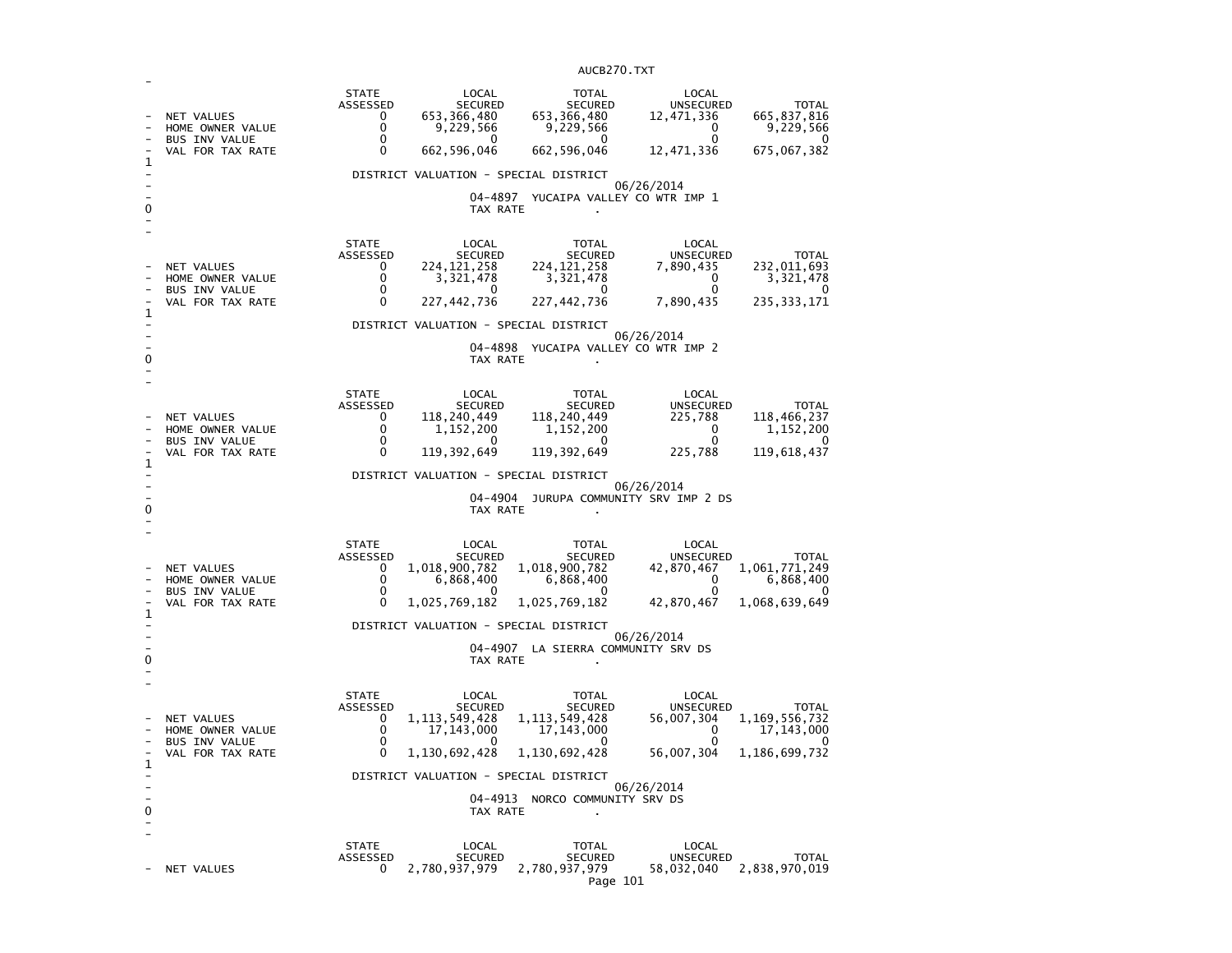|                                                       | HOME OWNER VALUE                                                           | AUCB270.TXT<br>$\Omega$<br>31,203,200<br>31,203,200<br>31,203,200<br>0<br>0                                                                                                                                                                                                                                                                                                                                                                        |  |  |  |  |  |  |
|-------------------------------------------------------|----------------------------------------------------------------------------|----------------------------------------------------------------------------------------------------------------------------------------------------------------------------------------------------------------------------------------------------------------------------------------------------------------------------------------------------------------------------------------------------------------------------------------------------|--|--|--|--|--|--|
|                                                       | <b>BUS INV VALUE</b><br>VAL FOR TAX RATE                                   | 0<br>0<br>2,812,141,179<br>58,032,040<br>$\mathbf{0}$<br>2,812,141,179<br>2,870,173,219                                                                                                                                                                                                                                                                                                                                                            |  |  |  |  |  |  |
| ı                                                     |                                                                            | DISTRICT VALUATION - SPECIAL DISTRICT                                                                                                                                                                                                                                                                                                                                                                                                              |  |  |  |  |  |  |
|                                                       |                                                                            | 06/26/2014<br>04–4917<br>RUBIDOUX COMMUNITY SRV DS<br>TAX RATE                                                                                                                                                                                                                                                                                                                                                                                     |  |  |  |  |  |  |
| 1<br>0                                                | NET VALUES<br>HOME OWNER VALUE<br><b>BUS INV VALUE</b><br>VAL FOR TAX RATE | <b>STATE</b><br>LOCAL<br>TOTAL<br>LOCAL<br>ASSESSED<br><b>SECURED</b><br><b>SECURED</b><br><b>UNSECURED</b><br>TOTAL<br>1,239,385,630<br>1,305,338,351<br>1,239,385,630<br>0<br>65,952,721<br>0<br>18,740,243<br>18,740,243<br>18,740,243<br>0<br>0<br>0<br>0<br>U<br>1,258,125,873<br>0<br>1,258,125,873<br>65,952,721<br>1,324,078,594<br>DISTRICT VALUATION - SPECIAL DISTRICT<br>06/26/2014<br>04-4972 IDYLLWILD CO WATER IMP 1 DS<br>TAX RATE |  |  |  |  |  |  |
| 1                                                     | NET VALUES<br>HOME OWNER VALUE<br><b>BUS INV VALUE</b><br>VAL FOR TAX RATE | <b>STATE</b><br>LOCAL<br>TOTAL<br>LOCAL<br>ASSESSED<br><b>SECURED</b><br><b>SECURED</b><br><b>UNSECURED</b><br><b>TOTAL</b><br>139,862,769<br>139,862,769<br>142,676,630<br>0<br>2,813,861<br>0<br>1,177,400<br>1,177,400<br>0<br>1,177,400<br>0<br>0<br>0<br>141,040,169<br>143,854,030<br>0<br>141,040,169<br>2,813,861<br>DISTRICT VALUATION - SPECIAL DISTRICT<br>06/26/2014<br>04-4981 CABAZON CO WATER IMP DIST 1 DS                         |  |  |  |  |  |  |
|                                                       |                                                                            | TAX RATE                                                                                                                                                                                                                                                                                                                                                                                                                                           |  |  |  |  |  |  |
| 1                                                     | NET VALUES<br>HOME OWNER VALUE<br>BUS INV VALUE<br>VAL FOR TAX RATE        | <b>STATE</b><br>LOCAL<br>LOCAL<br>TOTAL<br>ASSESSED<br><b>SECURED</b><br><b>SECURED</b><br><b>UNSECURED</b><br><b>TOTAL</b><br>264,472<br>264,472<br>264,472<br>0<br>0<br>0<br>0<br>0<br>0<br>0<br>0<br>0<br>0<br>0<br>0<br>$\Omega$<br>0<br>264,472<br>264,472<br>264,472                                                                                                                                                                         |  |  |  |  |  |  |
|                                                       |                                                                            | DISTRICT VALUATION - SPECIAL DISTRICT<br>06/26/2014                                                                                                                                                                                                                                                                                                                                                                                                |  |  |  |  |  |  |
| o                                                     |                                                                            | 04-5121 DESERT WATER AG<br>TAX RATE                                                                                                                                                                                                                                                                                                                                                                                                                |  |  |  |  |  |  |
|                                                       | NET VALUES<br>HOME OWNER VALUE<br><b>BUS INV VALUE</b><br>VAL FOR TAX RATE | <b>STATE</b><br>LOCAL<br>LOCAL<br>TOTAL<br>ASSESSED<br><b>SECURED</b><br><b>SECURED</b><br><b>UNSECURED</b><br><b>TOTAL</b><br>9,912,368,210<br>9,912,368,210<br>406,234,600<br>10, 318, 602, 810<br>0<br>0<br>65,534,000<br>65,534,000<br>0<br>65,534,000<br>$\Omega$<br>0<br>0<br>0<br>0<br>9,977,902,210<br>0<br>9,977,902,210<br>406,234,600<br>10, 384, 136, 810                                                                              |  |  |  |  |  |  |
|                                                       |                                                                            | DISTRICT VALUATION - SPECIAL DISTRICT<br>06/26/2014                                                                                                                                                                                                                                                                                                                                                                                                |  |  |  |  |  |  |
| 04-5122<br>DESERT WTR AG PSEUDO<br>0<br>TAX RATE<br>۰ |                                                                            |                                                                                                                                                                                                                                                                                                                                                                                                                                                    |  |  |  |  |  |  |
| 1                                                     | NET VALUES<br>HOME OWNER VALUE<br>BUS INV VALUE<br>VAL FOR TAX RATE        | LOCAL<br>LOCAL<br><b>STATE</b><br>TOTAL<br><b>ASSESSED</b><br>UNSECURED<br><b>SECURED</b><br><b>SECURED</b><br>TOTAL<br>15,654,376<br>15,654,376<br>15,654,376<br>0<br>0<br>0<br>0<br>1,700,671<br>1,700,671<br>1,700,671<br>0<br>0<br>0<br>0<br>0<br>17, 355, 047<br>17,355,047<br>17, 355, 047<br>0<br>0                                                                                                                                         |  |  |  |  |  |  |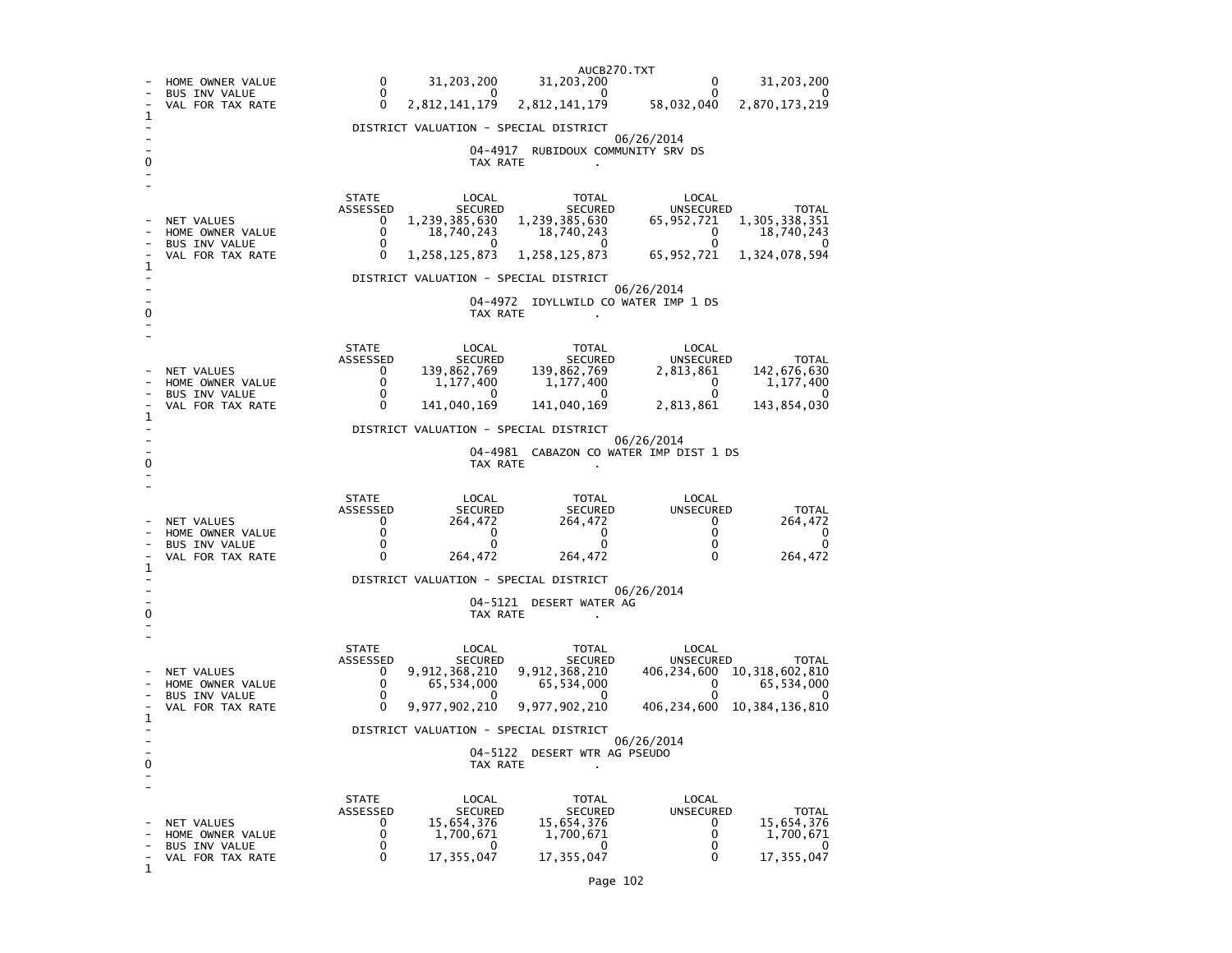|                                                              | AUCB270.TXT                                         |                          |                             |                                       |                           |                             |  |
|--------------------------------------------------------------|-----------------------------------------------------|--------------------------|-----------------------------|---------------------------------------|---------------------------|-----------------------------|--|
|                                                              | DISTRICT VALUATION - SPECIAL DISTRICT<br>06/26/2014 |                          |                             |                                       |                           |                             |  |
| 04-5128<br>DESERT 10TH FRNG AREA BLO PSEUDO<br>0<br>TAX RATE |                                                     |                          |                             |                                       |                           |                             |  |
|                                                              |                                                     |                          |                             |                                       |                           |                             |  |
|                                                              |                                                     | <b>STATE</b><br>ASSESSED | LOCAL<br><b>SECURED</b>     | <b>TOTAL</b><br><b>SECURED</b>        | LOCAL<br><b>UNSECURED</b> | TOTAL                       |  |
|                                                              | NET VALUES                                          | 0                        | 11,558,124                  | 11,558,124                            | 1,466,102                 | 13,024,226                  |  |
|                                                              | HOME OWNER VALUE<br><b>BUS INV VALUE</b>            | 0<br>0                   | 0<br>0                      | 0<br>0                                | U<br>0                    | U<br>0                      |  |
| 1                                                            | VAL FOR TAX RATE                                    | 0                        | 11,558,124                  | 11,558,124                            | 1,466,102                 | 13,024,226                  |  |
|                                                              |                                                     |                          |                             | DISTRICT VALUATION - SPECIAL DISTRICT |                           |                             |  |
|                                                              |                                                     |                          | $04 - 5129$                 | DESERT WATER 5TH FR PSEUDO            | 06/26/2014                |                             |  |
| 0                                                            |                                                     |                          | TAX RATE                    |                                       |                           |                             |  |
|                                                              |                                                     | <b>STATE</b>             | LOCAL                       | <b>TOTAL</b>                          | LOCAL                     |                             |  |
|                                                              |                                                     | ASSESSED                 | <b>SECURED</b>              | <b>SECURED</b>                        | <b>UNSECURED</b>          | <b>TOTAL</b>                |  |
|                                                              | NET VALUES<br>HOME OWNER VALUE                      | 0<br>0                   | 341,074<br>70,000           | 341,074<br>70,000                     | 0<br>0                    | 341,074<br>70,000           |  |
|                                                              | <b>BUS INV VALUE</b><br>VAL FOR TAX RATE            | $\mathbf 0$<br>0         | 0<br>411,074                | 0<br>411,074                          | 0<br>0                    | 0<br>411,074                |  |
| 1                                                            |                                                     |                          |                             | DISTRICT VALUATION - SPECIAL DISTRICT |                           |                             |  |
|                                                              |                                                     |                          |                             |                                       | 06/26/2014                |                             |  |
| 0                                                            |                                                     |                          | 04-5130<br>TAX RATE         | DESERT WTR 1ST FR PSEUDO              |                           |                             |  |
|                                                              |                                                     |                          |                             |                                       |                           |                             |  |
|                                                              |                                                     | <b>STATE</b>             | LOCAL                       | <b>TOTAL</b>                          | LOCAL                     |                             |  |
|                                                              | NET VALUES                                          | ASSESSED<br>0            | <b>SECURED</b><br>6,001,156 | <b>SECURED</b><br>6,001,156           | UNSECURED<br>0            | TOTAL<br>6,001,156          |  |
|                                                              | HOME OWNER VALUE<br><b>BUS INV VALUE</b>            | 0<br>0                   | 637,023<br>0                | 637,023<br>0                          | 0<br>0                    | 637,023<br>0                |  |
| 1                                                            | VAL FOR TAX RATE                                    | 0                        | 6,638,179                   | 6,638,179                             | 0                         | 6,638,179                   |  |
|                                                              |                                                     |                          |                             | DISTRICT VALUATION - SPECIAL DISTRICT |                           |                             |  |
|                                                              |                                                     |                          | 04-5131                     | DESERT WTR AGENCY 1ST FR              | 06/26/2014                |                             |  |
| 0                                                            |                                                     |                          | TAX RATE                    |                                       |                           |                             |  |
|                                                              |                                                     | <b>STATE</b>             | LOCAL                       | TOTAL                                 | LOCAL                     |                             |  |
|                                                              |                                                     | ASSESSED                 | <b>SECURED</b>              | SECURED                               | UNSECURED                 | TOTAL                       |  |
|                                                              | NET VALUES<br>HOME OWNER VALUE                      | 0<br>$\mathbf 0$         | 1,306,967,646<br>21,318,311 | 1,306,967,646<br>21,318,311           | 49,161,812<br>0           | 1,356,129,458<br>21,318,311 |  |
|                                                              | <b>BUS INV VALUE</b><br>VAL FOR TAX RATE            | 0<br>0                   | $\Omega$<br>1,328,285,957   | 0<br>1,328,285,957                    | $\Omega$<br>49,161,812    | 0<br>1, 377, 447, 769       |  |
| 1                                                            |                                                     |                          |                             | DISTRICT VALUATION - SPECIAL DISTRICT |                           |                             |  |
|                                                              |                                                     |                          | 04-5132                     |                                       | 06/26/2014                |                             |  |
| 0                                                            |                                                     |                          | TAX RATE                    | DESERT WTR AGENCY 2ND FR              |                           |                             |  |
|                                                              |                                                     |                          |                             |                                       |                           |                             |  |
|                                                              |                                                     | <b>STATE</b><br>ASSESSED | LOCAL<br><b>SECURED</b>     | <b>TOTAL</b><br><b>SECURED</b>        | LOCAL<br>UNSECURED        | TOTAL                       |  |
|                                                              | NET VALUES                                          | 0<br>0                   | 2,576,675                   | 2,576,675                             | 2,750,174                 | 5,326,849                   |  |
|                                                              | HOME OWNER VALUE<br><b>BUS INV VALUE</b>            | 0                        | 7,000<br>0                  | 7,000<br>0                            | 0<br>0                    | 7,000<br>0                  |  |
| 1                                                            | VAL FOR TAX RATE                                    | 0                        | 2,583,675                   | 2,583,675                             | 2,750,174                 | 5,333,849                   |  |
|                                                              | DISTRICT VALUATION - SPECIAL DISTRICT<br>06/26/2014 |                          |                             |                                       |                           |                             |  |
| 0                                                            |                                                     |                          |                             | 04-5133 DESERT WTR AGENCY 3RD FR      |                           |                             |  |
|                                                              |                                                     |                          | TAX RATE                    |                                       |                           |                             |  |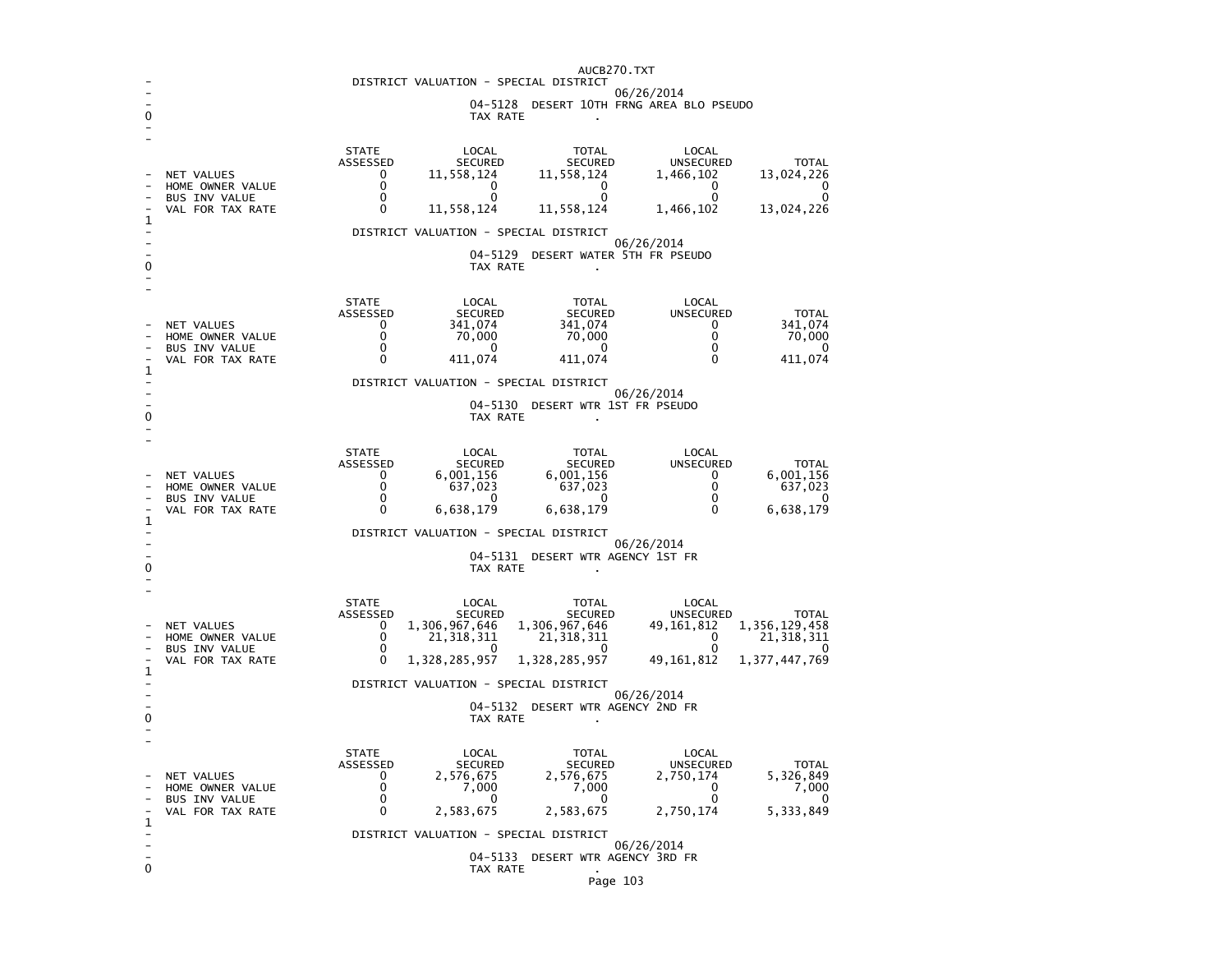| 1<br>0            | NET VALUES<br>HOME OWNER VALUE<br><b>BUS INV VALUE</b><br>VAL FOR TAX RATE        | <b>STATE</b><br>ASSESSED<br>0<br>0<br>0<br>0           | LOCAL<br><b>SECURED</b><br>228,104,693<br>921,200<br>$\Omega$<br>229,025,893<br>DISTRICT VALUATION - SPECIAL DISTRICT<br>TAX RATE       | <b>TOTAL</b><br><b>SECURED</b><br>228, 104, 693<br>921,200<br>0<br>229,025,893<br>04-5134 DESERT WTR AGENCY 4TH FR    | LOCAL<br><b>UNSECURED</b><br>46,521<br>0<br>0<br>46,521<br>06/26/2014                     | <b>TOTAL</b><br>228, 151, 214<br>921,200<br>0<br>229,072,414        |
|-------------------|-----------------------------------------------------------------------------------|--------------------------------------------------------|-----------------------------------------------------------------------------------------------------------------------------------------|-----------------------------------------------------------------------------------------------------------------------|-------------------------------------------------------------------------------------------|---------------------------------------------------------------------|
| 1<br>0            | NET VALUES<br>HOME OWNER VALUE<br>BUS INV VALUE<br>VAL FOR TAX RATE               | <b>STATE</b><br>ASSESSED<br>0<br>0<br>$\mathbf 0$<br>0 | LOCAL<br><b>SECURED</b><br>17,802,601<br>273,000<br>0<br>18,075,601<br>DISTRICT VALUATION - SPECIAL DISTRICT<br>TAX RATE                | <b>TOTAL</b><br><b>SECURED</b><br>17,802,601<br>273,000<br>0<br>18,075,601<br>04-5135 DESERT WTR AGENCY 5TH FR        | LOCAL<br><b>UNSECURED</b><br>0<br>0<br>0<br>$\Omega$<br>06/26/2014                        | <b>TOTAL</b><br>17,802,601<br>273,000<br>0<br>18,075,601            |
| 1<br>0            | <b>NET VALUES</b><br>HOME OWNER VALUE<br><b>BUS INV VALUE</b><br>VAL FOR TAX RATE | <b>STATE</b><br>ASSESSED<br>0<br>0<br>$\Omega$<br>0    | LOCAL<br><b>SECURED</b><br>200,648,430<br>4,043,200<br>0<br>204,691,630<br>DISTRICT VALUATION - SPECIAL DISTRICT<br>04-5136<br>TAX RATE | <b>TOTAL</b><br><b>SECURED</b><br>200,648,430<br>4,043,200<br>$\mathbf{0}$<br>204,691,630<br>DESERT WTR AGENCY 6TH FR | LOCAL<br><b>UNSECURED</b><br>3,612,052<br>0<br>$\Omega$<br>3,612,052<br>06/26/2014        | <b>TOTAL</b><br>204, 260, 482<br>4,043,200<br>0<br>208, 303, 682    |
| 1<br>0            | NET VALUES<br>HOME OWNER VALUE<br><b>BUS INV VALUE</b><br>VAL FOR TAX RATE        | <b>STATE</b><br>ASSESSED<br>0<br>0<br>0<br>0           | LOCAL<br><b>SECURED</b><br>140,531,240<br>392,000<br>$\Omega$<br>140, 923, 240<br>DISTRICT VALUATION - SPECIAL DISTRICT<br>TAX RATE     | TOTAL<br><b>SECURED</b><br>140, 531, 240<br>392,000<br>0<br>140, 923, 240<br>04-5137 DESERT WTR AGENCY 7TH FR         | LOCAL<br><b>UNSECURED</b><br>175,986,159<br>0<br>$\mathbf 0$<br>175,986,159<br>06/26/2014 | <b>TOTAL</b><br>316, 517, 399<br>392,000<br>$\Omega$<br>316,909,399 |
| $\mathbf{1}$<br>0 | NET VALUES<br>HOME OWNER VALUE<br><b>BUS INV VALUE</b><br>VAL FOR TAX RATE        | <b>STATE</b><br>ASSESSED<br>0<br>0<br>0<br>0           | LOCAL<br><b>SECURED</b><br>8,319,109<br>77,000<br>0<br>8,396,109<br>DISTRICT VALUATION - SPECIAL DISTRICT<br>04-5139<br>TAX RATE        | <b>TOTAL</b><br><b>SECURED</b><br>8,319,109<br>77,000<br>0<br>8,396,109<br>DESERT WTR AGENCY 9TH FR                   | LOCAL<br>UNSECURED<br>0<br>0<br>0<br>0<br>06/26/2014                                      | <b>TOTAL</b><br>8,319,109<br>77,000<br>O<br>8,396,109               |
|                   |                                                                                   | <b>STATE</b><br>ASSESSED                               | LOCAL<br><b>SECURED</b>                                                                                                                 | <b>TOTAL</b><br><b>SECURED</b>                                                                                        | LOCAL<br>UNSECURED                                                                        | <b>TOTAL</b>                                                        |

-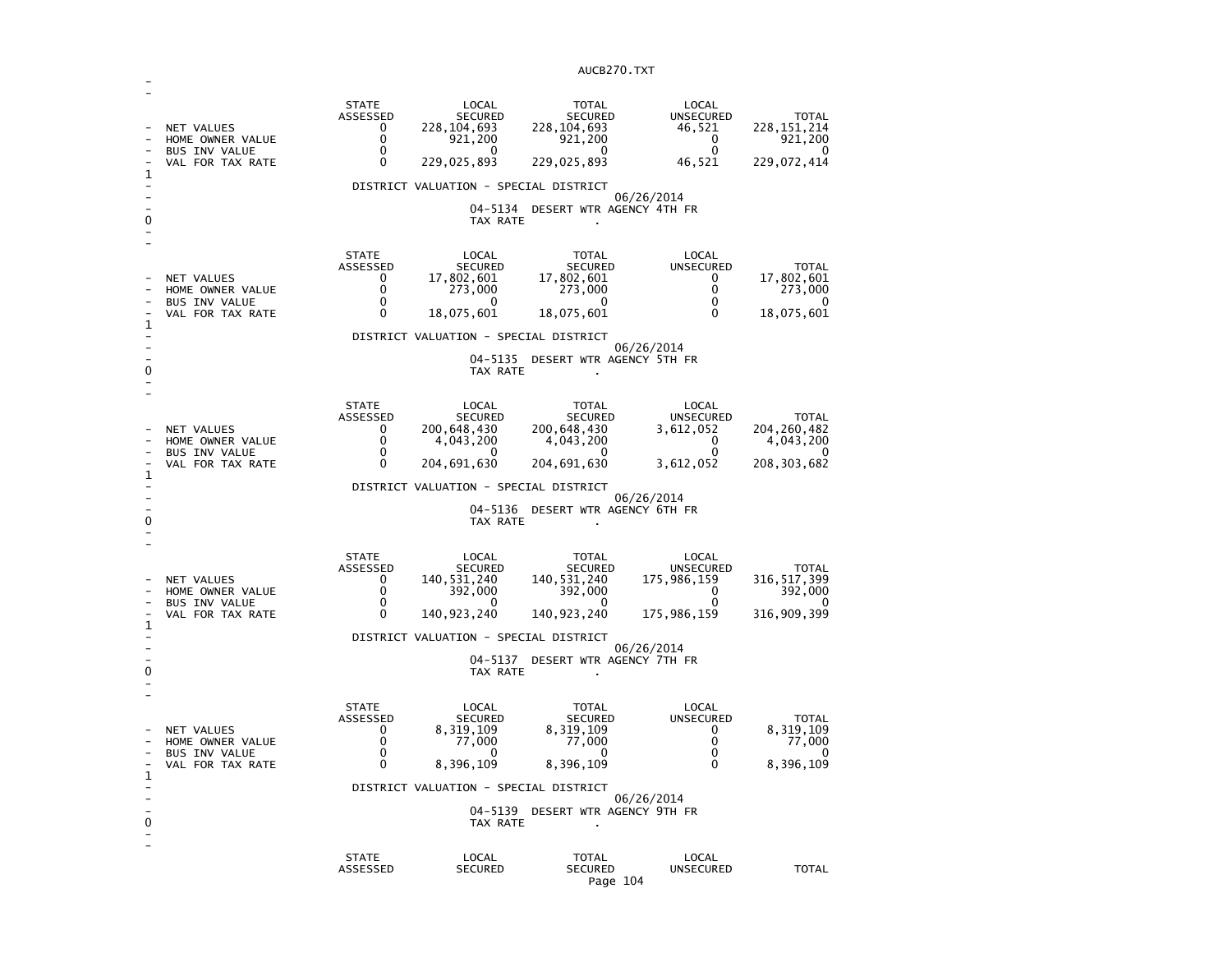AUCB270.TXT- NET VALUES 0 2,434 2,434 0 2,434<br>- HOME OWNER VALUE 0 0 0 0 0 0 0 - HOME OWNER VALUE  $\overline{0}$ - BUS INV VALUE  $\begin{array}{ccc} 0 & 0 & 0 \end{array}$  $\Omega$ VAL FOR TAX RATE  $0$  2,434 2,434 0 2,434 1 - DISTRICT VALUATION - SPECIAL DISTRICT - 06/26/2014 - 04-5141 DESERT WTR AGENCY 10TH FR 0 TAX RATE . - - STATE LOCAL TOTAL LOCAL ASSESSED SECURED SECURED UNSECURED TOTAL NET VALUES<br>
HOME OWNER VALUE  $\begin{array}{cccc} 0 & 137,07\overline{1},145 & 137,07\overline{1},145 & 5,551,880 \\ 0 & 1,627,886 & 1,627,886 \end{array}$ 142.623.025 - HOME OWNER VALUE 0 1,627,886 1,627,886 0 1,627,886 1,627,886 - BUS INV VALUE  $\overline{0}$ VAL FOR TAX RATE 0 138,699,031 138,699,031 5,551,880 144.250.911 1 - DISTRICT VALUATION - SPECIAL DISTRICT  $\sim$  - 06/26/2014 - 04-5142 DESERT WTR AGENCY 6TH FR PSEUDO 0 TAX RATE . - - STATE LOCAL TOTAL LOCAL **UNSECURED**  ASSESSED SECURED SECURED UNSECURED TOTAL - NET VALUES 0 388,530 388,530 0 388,530 388.530 - HOME OWNER VALUE 0 14,000 14,000 0 14,000 14,000 - BUS INV VALUE 0 0 0 0 0  $\overline{\phantom{0}}$ - VAL FOR TAX RATE 0 402,530 402,530 0 402,530 402,530 1 - DISTRICT VALUATION - SPECIAL DISTRICT - 06/26/2014 - 04-5171 SAN GORGONIO PASS WTR AGENCY DS 0 CONTROL TO TAX RATE THE SET OF TAX RATE AND TAX RATE ASSESSMENT OF TAX RATE AND TAX RATE AND TAX RATE AND TAX RATE AND TAX RATE AND TAX RATE AND TAX RATE AND TAX RATE AND TAX RATE AND TAX RATE AND TAX RATE AND TAX RATE A - - STATE LOCAL TOTAL LOCAL ASSESSED SECURED SECURED UNSECURED TOTAL **UNSECURED** 308,560,252 7,045,456,292 - NET VALUES 0 6,736,896,040 6,736,896,040 308,560,252 7,045,456,292 - HOME OWNER VALUE 0 104,270,252 104,270,252 0 104,270,252  $\overline{0}$   $\overline{104}$ , 270, 252 - BUS INV VALUE 0 0 0 0 0  $\Omega$ - VAL FOR TAX RATE 0 6,841,166,292 6,841,166,292 308.560.252 7.149.726.544 1 - DISTRICT VALUATION - SPECIAL DISTRICT - 06/26/2014 - 04-5172 SAN GORGONIO GP (MOBILE HOME) 0 CONTROL TO TAX RATE THE SET OF TAX RATE AND TAX RATE ASSESSMENT OF TAX RATE AND TAX RATE AND TAX RATE AND TAX RATE AND TAX RATE AND TAX RATE AND TAX RATE AND TAX RATE AND TAX RATE AND TAX RATE AND TAX RATE AND TAX RATE A - - STATE LOCAL TOTAL LOCAL ASSESSED SECURED SECURED UNSECURED TOTAL **UNSECURED** - NET VALUES 0 41,924,451 41,924,451 0 41,924,451 0 41,924,451 0 41,924,451 0 41,924,451 0 41,924,451 0 41,924 41,924,451  $5,482,517$ - HOME OWNER VALUE 0 5,482,517 5,482,517 0 5,482,517 - BUS INV VALUE 0 0 0 0 0  $\sim$ 47,406,968 - VAL FOR TAX RATE 0 47,406,968 47,406,968 0 47,406,968 1 - DISTRICT VALUATION - SPECIAL DISTRICT  $\sim$  - 06/26/2014 - 04-5300 SO. CALIF,JT(19,30,33,36,37,56) 0 TAX RATE . - - STATE LOCAL TOTAL LOCAL ASSESSED SECURED SECURED UNSECURED TOTAL - NET VALUES 0 139,358,037,422 139,358,037,422 5,323,892,765 144,681,930,187  $0 \t 1,515,061,325$ - HOME OWNER VALUE 0 1,515,061,325 1,515,061,325 0 1,515,061,325 - BUS INV VALUE 0 0 0 0 0  $\Omega$  - VAL FOR TAX RATE 0 140,873,098,747 140,873,098,747 5,323,892,765 146,196,991,512 Page 105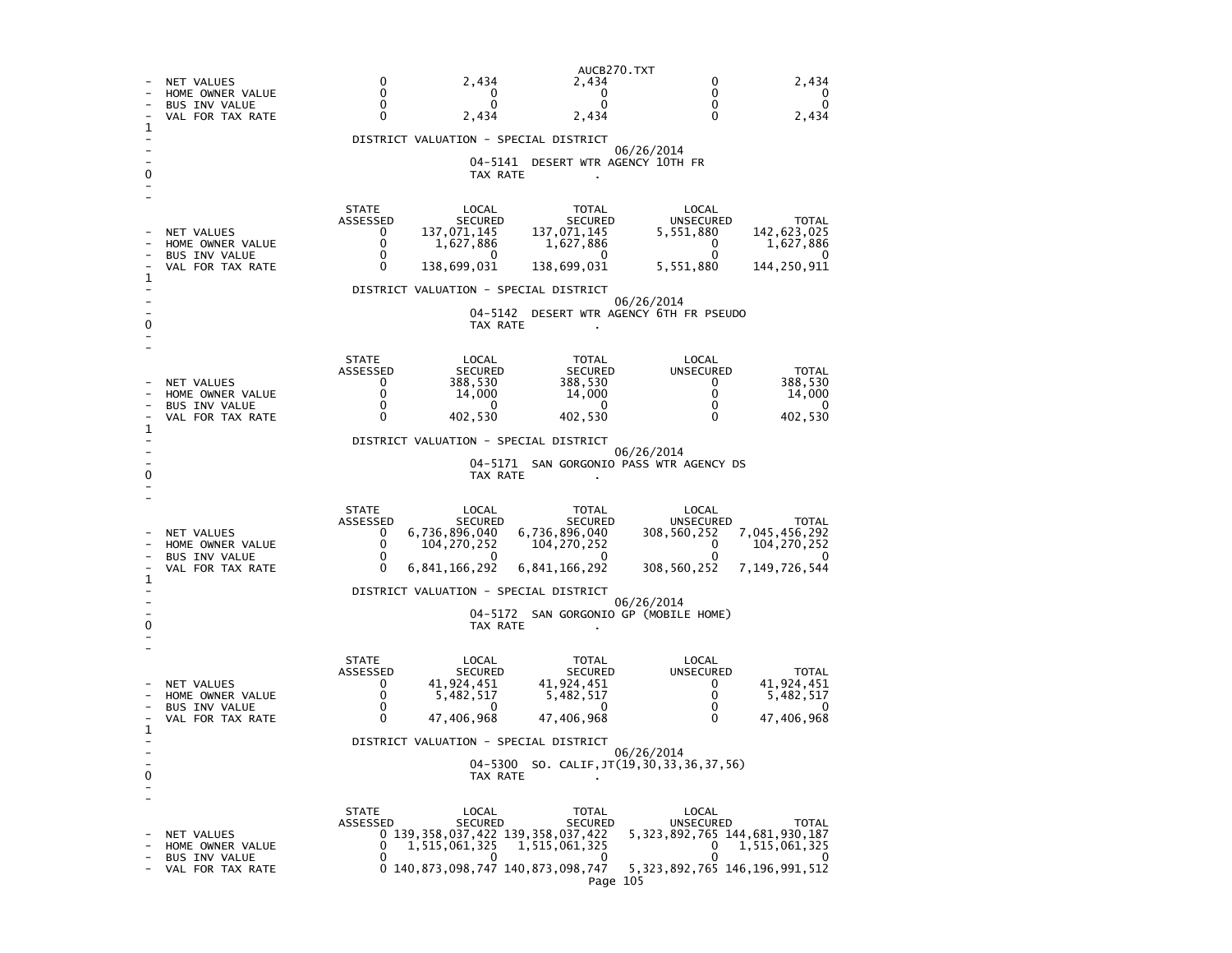| ı |                                                                            | AULDZIU.IAI                                                                                                                                                                                                                                                                                                                                                                                                      |  |  |  |  |  |  |
|---|----------------------------------------------------------------------------|------------------------------------------------------------------------------------------------------------------------------------------------------------------------------------------------------------------------------------------------------------------------------------------------------------------------------------------------------------------------------------------------------------------|--|--|--|--|--|--|
|   |                                                                            | DISTRICT VALUATION - SPECIAL DISTRICT<br>06/26/2014                                                                                                                                                                                                                                                                                                                                                              |  |  |  |  |  |  |
| 0 | 04-5301 MWD EAST 1301999<br>TAX RATE                                       |                                                                                                                                                                                                                                                                                                                                                                                                                  |  |  |  |  |  |  |
| 1 | NET VALUES<br>HOME OWNER VALUE<br>BUS INV VALUE<br>VAL FOR TAX RATE        | <b>STATE</b><br>LOCAL<br><b>TOTAL</b><br>LOCAL<br>ASSESSED<br><b>SECURED</b><br><b>UNSECURED</b><br><b>SECURED</b><br><b>TOTAL</b><br>59,092,705,803<br>59,092,705,803<br>60, 964, 677, 669<br>1,871,971,866<br>0<br>0<br>711,640,383<br>711,640,383<br>711,640,383<br>0<br>0<br>0<br>0<br>0<br>0<br>59,804,346,186<br>59,804,346,186<br>1,871,971,866<br>61,676,318,052<br>0                                    |  |  |  |  |  |  |
|   |                                                                            | DISTRICT VALUATION - SPECIAL DISTRICT                                                                                                                                                                                                                                                                                                                                                                            |  |  |  |  |  |  |
| 0 |                                                                            | 06/26/2014<br>04-5302 EMWD U-13 PSEUDO<br>TAX RATE                                                                                                                                                                                                                                                                                                                                                               |  |  |  |  |  |  |
| 1 | NET VALUES<br>HOME OWNER VALUE<br>BUS INV VALUE<br>VAL FOR TAX RATE        | <b>STATE</b><br>LOCAL<br><b>TOTAL</b><br>LOCAL<br>ASSESSED<br><b>SECURED</b><br><b>SECURED</b><br>UNSECURED<br><b>TOTAL</b><br>220,146<br>220,146<br>0<br>220,146<br>0<br>0<br>0<br>39,847<br>39,847<br>39,847<br>$\Omega$<br>$\Omega$<br>O<br>0<br>$\Omega$<br>259,993<br>259,993<br>0<br>259,993<br>0                                                                                                          |  |  |  |  |  |  |
|   |                                                                            | DISTRICT VALUATION - SPECIAL DISTRICT<br>06/26/2014                                                                                                                                                                                                                                                                                                                                                              |  |  |  |  |  |  |
| 0 | 04-5333<br>MWD EAST 21ST FR 1301021<br>TAX RATE<br>ä.                      |                                                                                                                                                                                                                                                                                                                                                                                                                  |  |  |  |  |  |  |
|   | NET VALUES<br>HOME OWNER VALUE<br><b>BUS INV VALUE</b><br>VAL FOR TAX RATE | <b>STATE</b><br>LOCAL<br><b>TOTAL</b><br>LOCAL<br>ASSESSED<br><b>SECURED</b><br><b>SECURED</b><br><b>UNSECURED</b><br><b>TOTAL</b><br>0<br>98,657,419<br>98,657,419<br>194,641<br>98,852,060<br>0<br>725,200<br>725,200<br>$\Omega$<br>725,200<br>0<br>0<br>0<br>0<br>0<br>99,382,619<br>99,577,260<br>0<br>99,382,619<br>194,641                                                                                |  |  |  |  |  |  |
| 1 |                                                                            | DISTRICT VALUATION - SPECIAL DISTRICT                                                                                                                                                                                                                                                                                                                                                                            |  |  |  |  |  |  |
| 0 | 06/26/2014<br>MWD WEST 1302999<br>04-5351<br>TAX RATE                      |                                                                                                                                                                                                                                                                                                                                                                                                                  |  |  |  |  |  |  |
| 1 | NET VALUES<br>HOME OWNER VALUE<br><b>BUS INV VALUE</b><br>VAL FOR TAX RATE | <b>STATE</b><br>LOCAL<br><b>TOTAL</b><br>LOCAL<br>ASSESSED<br><b>SECURED</b><br><b>SECURED</b><br><b>UNSECURED</b><br><b>TOTAL</b><br>80, 265, 331, 619 80, 265, 331, 619<br>0<br>3,451,839,221 83,717,170,840<br>0<br>803,420,942<br>803,420,942<br>0<br>803,420,942<br>0<br>0<br>0<br>0<br>0<br>3,451,839,221 84,520,591,782<br>0<br>81,068,752,561<br>81,068,752,561<br>DISTRICT VALUATION - SPECIAL DISTRICT |  |  |  |  |  |  |
| 0 | 06/26/2014<br>04–5372<br>MWD WEST 11TH FR 1302011<br>TAX RATE              |                                                                                                                                                                                                                                                                                                                                                                                                                  |  |  |  |  |  |  |
| 1 | NET VALUES<br>HOME OWNER VALUE<br><b>BUS INV VALUE</b><br>VAL FOR TAX RATE | <b>STATE</b><br>LOCAL<br><b>TOTAL</b><br>LOCAL<br>UNSECURED<br>ASSESSED<br><b>SECURED</b><br><b>SECURED</b><br><b>TOTAL</b><br>22,966,043<br>22,966,043<br>22,966,043<br>0<br>0<br>0<br>140,000<br>140,000<br>0<br>140,000<br>0<br>$\Omega$<br>0<br>0<br>0<br>23,106,043<br>0<br>23,106,043<br>23,106,043<br>0                                                                                                   |  |  |  |  |  |  |
|   |                                                                            | DISTRICT VALUATION - SPECIAL DISTRICT<br>06/26/2014                                                                                                                                                                                                                                                                                                                                                              |  |  |  |  |  |  |
|   |                                                                            | 04-5401<br><b>EMWD</b><br>Page 106                                                                                                                                                                                                                                                                                                                                                                               |  |  |  |  |  |  |
|   |                                                                            |                                                                                                                                                                                                                                                                                                                                                                                                                  |  |  |  |  |  |  |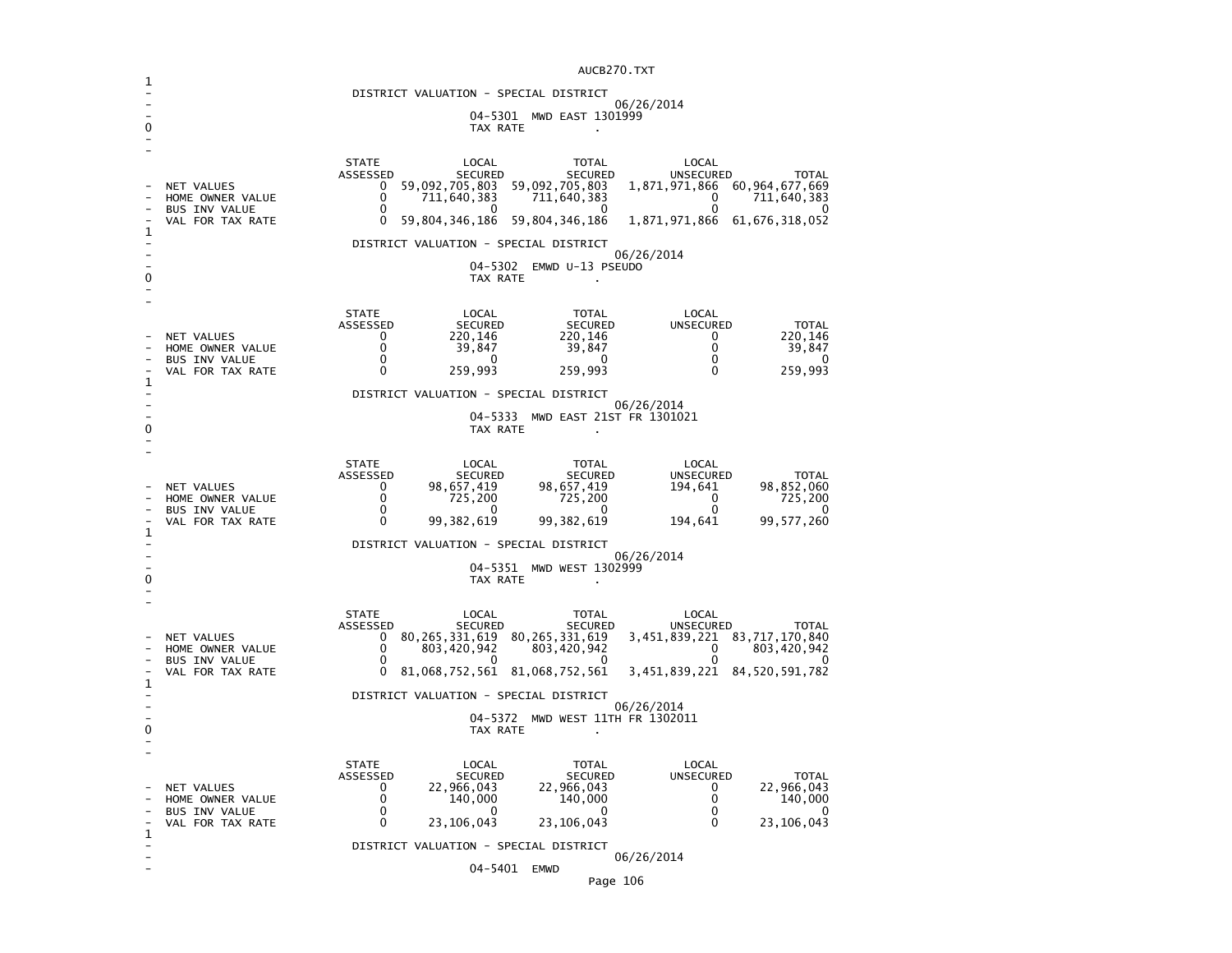|   |                                                                                                  | AUCB270.TXT                                                                  |                                                                                    |                                                                                         |                                                                 |                                                                             |  |
|---|--------------------------------------------------------------------------------------------------|------------------------------------------------------------------------------|------------------------------------------------------------------------------------|-----------------------------------------------------------------------------------------|-----------------------------------------------------------------|-----------------------------------------------------------------------------|--|
|   | TAX RATE<br>$\mathbf{r}$                                                                         |                                                                              |                                                                                    |                                                                                         |                                                                 |                                                                             |  |
|   | <b>NET VALUES</b><br>HOME OWNER VALUE<br><b>BUS INV VALUE</b>                                    | <b>STATE</b><br>ASSESSED<br>0<br>$\mathbf 0$<br>0                            | LOCAL<br><b>SECURED</b><br>59,086,154,941<br>712,427,183<br>0                      | <b>TOTAL</b><br><b>SECURED</b><br>59,086,154,941<br>712,427,183<br>0                    | LOCAL<br><b>UNSECURED</b><br>1,866,952,870<br>0<br><sup>0</sup> | <b>TOTAL</b><br>60, 953, 107, 811<br>712, 427, 183<br>$\Omega$              |  |
| 1 | VAL FOR TAX RATE                                                                                 | 0                                                                            | 59,798,582,124                                                                     | 59,798,582,124                                                                          | 1,866,952,870                                                   | 61, 665, 534, 994                                                           |  |
| 0 | DISTRICT VALUATION - SPECIAL DISTRICT<br>06/26/2014<br>04-5403<br>EMWD IMP DIST U-17<br>TAX RATE |                                                                              |                                                                                    |                                                                                         |                                                                 |                                                                             |  |
|   | NET VALUES<br>HOME OWNER VALUE<br><b>BUS INV VALUE</b><br>VAL FOR TAX RATE                       | <b>STATE</b><br>ASSESSED<br>0<br>$\mathbf 0$<br>$\mathbf{0}$<br>$\mathbf{0}$ | LOCAL<br><b>SECURED</b><br>703, 342, 095<br>9,779,000<br>0<br>713, 121, 095        | <b>TOTAL</b><br><b>SECURED</b><br>703, 342, 095<br>9,779,000<br>0<br>713, 121, 095      | LOCAL<br>UNSECURED<br>38, 185, 849<br>0<br>0<br>38, 185, 849    | <b>TOTAL</b><br>741,527,944<br>9,779,000<br>$\Omega$<br>751, 306, 944       |  |
| 1 |                                                                                                  |                                                                              | DISTRICT VALUATION - SPECIAL DISTRICT                                              |                                                                                         |                                                                 |                                                                             |  |
| 0 |                                                                                                  |                                                                              | TAX RATE                                                                           | 04-5405 EMWD IMP DIST U-16                                                              | 06/26/2014                                                      |                                                                             |  |
| 1 | NET VALUES<br>HOME OWNER VALUE<br><b>BUS INV VALUE</b><br>VAL FOR TAX RATE                       | <b>STATE</b><br>ASSESSED<br>0<br>0<br>$\mathbf{0}$<br>0                      | LOCAL<br><b>SECURED</b><br>238,591,806<br>558,600<br>$\Omega$<br>239, 150, 406     | <b>TOTAL</b><br><b>SECURED</b><br>238,591,806<br>558,600<br>$\mathbf{0}$<br>239,150,406 | LOCAL<br>UNSECURED<br>19,990,273<br>0<br>$\Omega$<br>19,990,273 | TOTAL<br>258, 582, 079<br>558,600<br>$\Omega$<br>259,140,679                |  |
|   |                                                                                                  |                                                                              | DISTRICT VALUATION - SPECIAL DISTRICT                                              |                                                                                         |                                                                 |                                                                             |  |
| 0 |                                                                                                  | 06/26/2014<br>04-5407 EMWD IMP DIST U-18<br>TAX RATE                         |                                                                                    |                                                                                         |                                                                 |                                                                             |  |
| 1 | NET VALUES<br>HOME OWNER VALUE<br><b>BUS INV VALUE</b><br>VAL FOR TAX RATE                       | <b>STATE</b><br>ASSESSED<br>0<br>$\Omega$<br>0<br>0                          | LOCAL<br><b>SECURED</b><br>658,864,091<br>9,779,000<br>$\mathbf{0}$<br>668,643,091 | TOTAL<br><b>SECURED</b><br>658,864,091<br>9,779,000<br>0<br>668,643,091                 | LOCAL<br>UNSECURED<br>31,950,085<br>$\Omega$<br>O<br>31,950,085 | <b>TOTAL</b><br>690, 814, 176<br>9,779,000<br>$\mathbf{U}$<br>700, 593, 176 |  |
|   | DISTRICT VALUATION - SPECIAL DISTRICT                                                            |                                                                              |                                                                                    |                                                                                         |                                                                 |                                                                             |  |
| 0 | 06/26/2014<br>04-5408 EMWD DETACHMENT 2<br>TAX RATE                                              |                                                                              |                                                                                    |                                                                                         |                                                                 |                                                                             |  |
| 1 | <b>NET VALUES</b><br>HOME OWNER VALUE<br><b>BUS INV VALUE</b><br>VAL FOR TAX RATE                | <b>STATE</b><br>ASSESSED<br>$\mathbf{0}$<br>0<br>0<br>0                      | LOCAL<br><b>SECURED</b><br>4,170,799<br>77,000<br>$\Omega$<br>4,247,799            | TOTAL<br><b>SECURED</b><br>4,170,799<br>77,000<br>0<br>4,247,799                        | LOCAL<br><b>UNSECURED</b><br>40,691<br>0<br>0<br>40,691         | <b>TOTAL</b><br>4, 211, 490<br>77,000<br>$\Omega$<br>4,288,490              |  |
|   |                                                                                                  |                                                                              | DISTRICT VALUATION - SPECIAL DISTRICT<br>TAX RATE                                  | 04-5449 EMWD IMP U-8 BOND LEVY ONLY                                                     | 06/26/2014                                                      |                                                                             |  |
|   |                                                                                                  | <b>STATE</b>                                                                 | LOCAL                                                                              | <b>TOTAL</b>                                                                            | LOCAL                                                           |                                                                             |  |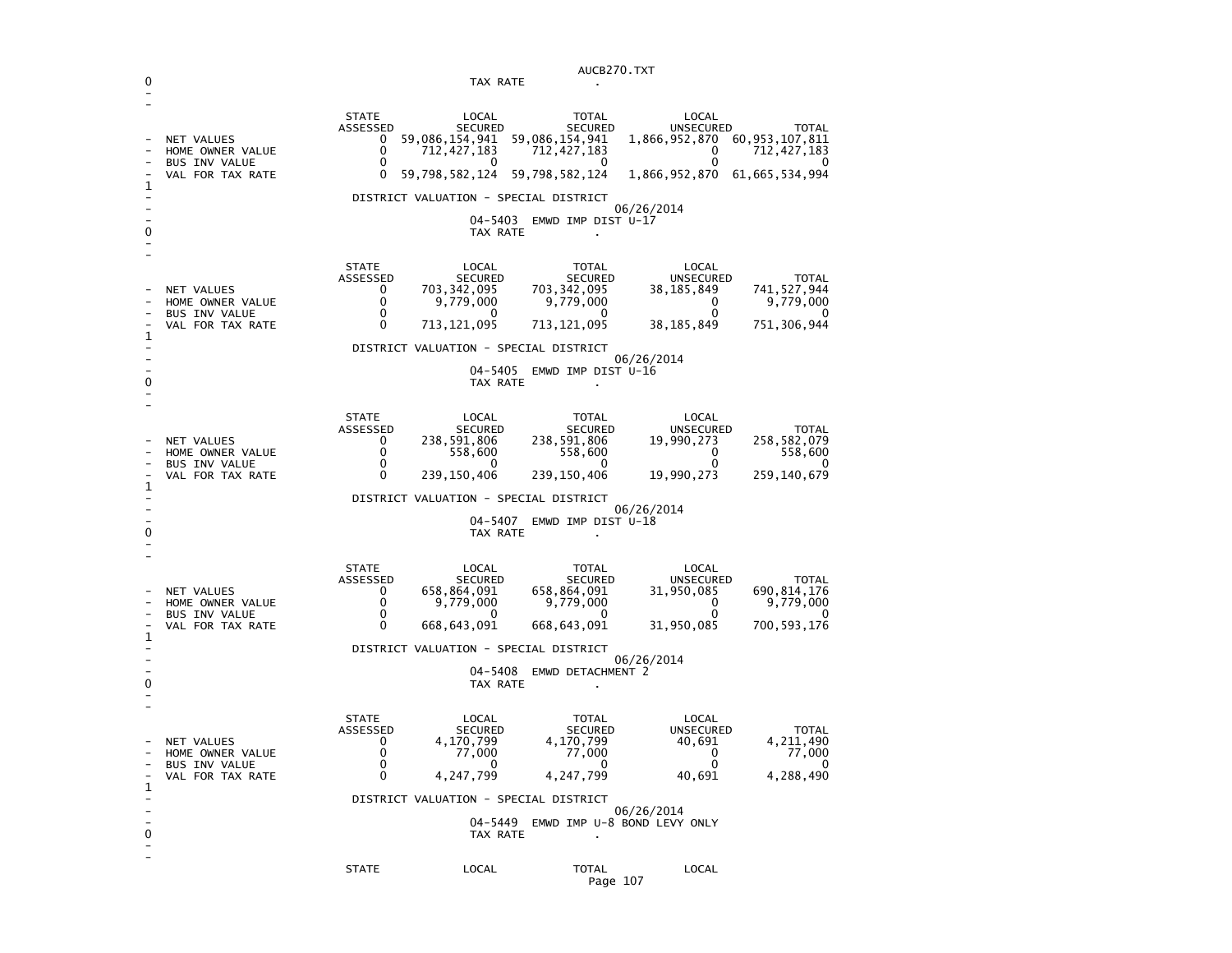|   |                                                     | AUCB270.TXT              |                                       |                                |                               |                             |  |
|---|-----------------------------------------------------|--------------------------|---------------------------------------|--------------------------------|-------------------------------|-----------------------------|--|
|   |                                                     | ASSESSED                 | <b>SECURED</b>                        | <b>SECURED</b>                 | <b>UNSECURED</b>              | TOTAL                       |  |
|   | NET VALUES<br>HOME OWNER VALUE                      | 0<br>0                   | 15,491,788<br>35,000                  | 15,491,788<br>35,000           | 0<br>0                        | 15,491,788<br>35,000        |  |
|   | <b>BUS INV VALUE</b>                                | 0                        | 0                                     | 0                              | 0                             | 0                           |  |
| 1 | VAL FOR TAX RATE                                    | $\Omega$                 | 15,526,788                            | 15,526,788                     | $\Omega$                      | 15,526,788                  |  |
|   |                                                     |                          | DISTRICT VALUATION - SPECIAL DISTRICT |                                |                               |                             |  |
|   |                                                     |                          | 04–5451                               | EMWD IMP DIST 1                | 06/26/2014                    |                             |  |
|   |                                                     |                          | TAX RATE                              |                                |                               |                             |  |
|   |                                                     |                          |                                       |                                |                               |                             |  |
|   |                                                     | <b>STATE</b>             | LOCAL                                 | <b>TOTAL</b>                   | LOCAL                         |                             |  |
|   | NET VALUES                                          | ASSESSED<br>0            | <b>SECURED</b><br>764,778,681         | <b>SECURED</b><br>764,778,681  | <b>UNSECURED</b><br>3,758,046 | <b>TOTAL</b><br>768,536,727 |  |
|   | HOME OWNER VALUE                                    | 0                        | 20,978,519                            | 20,978,519                     | 0                             | 20,978,519                  |  |
|   | <b>BUS INV VALUE</b><br>VAL FOR TAX RATE            | 0<br>$\Omega$            | 0<br>785,757,200                      | 0<br>785,757,200               | 0<br>3,758,046                | 0<br>789,515,246            |  |
| ı |                                                     |                          | DISTRICT VALUATION - SPECIAL DISTRICT |                                |                               |                             |  |
|   |                                                     |                          |                                       |                                | 06/26/2014                    |                             |  |
| 0 |                                                     |                          | 04–5452<br>TAX RATE                   | EMWD IMP DIST 2                |                               |                             |  |
|   |                                                     |                          |                                       |                                |                               |                             |  |
|   |                                                     | <b>STATE</b>             | LOCAL                                 | <b>TOTAL</b>                   | LOCAL                         |                             |  |
|   |                                                     | ASSESSED<br>0            | <b>SECURED</b>                        | <b>SECURED</b>                 | UNSECURED                     | <b>TOTAL</b><br>216,010,293 |  |
|   | NET VALUES<br>HOME OWNER VALUE                      | 0                        | 214,913,650<br>5,817,000              | 214,913,650<br>5,817,000       | 1,096,643<br>0                | 5,817,000                   |  |
|   | <b>BUS INV VALUE</b><br>VAL FOR TAX RATE            | 0<br>0                   | 0<br>220,730,650                      | 0<br>220,730,650               | 0<br>1,096,643                | 0<br>221,827,293            |  |
| 1 |                                                     |                          |                                       |                                |                               |                             |  |
|   |                                                     |                          | DISTRICT VALUATION - SPECIAL DISTRICT |                                | 06/26/2014                    |                             |  |
| 0 |                                                     |                          | 04–5453<br>TAX RATE                   | EMWD IMP DIST 3                |                               |                             |  |
|   |                                                     |                          |                                       |                                |                               |                             |  |
|   |                                                     | <b>STATE</b>             | LOCAL                                 | TOTAL                          | LOCAL                         |                             |  |
|   |                                                     | ASSESSED                 | <b>SECURED</b>                        | <b>SECURED</b>                 | <b>UNSECURED</b>              | <b>TOTAL</b>                |  |
|   | NET VALUES<br>HOME OWNER VALUE                      | 0<br>0                   | 6,389,083,960<br>85,996,198           | 6,389,083,960<br>85,996,198    | 191, 397, 317<br>0            | 6,580,481,277<br>85,996,198 |  |
|   | <b>BUS INV VALUE</b>                                | 0                        | 0                                     | 0                              | 0                             | 0                           |  |
| 1 | VAL FOR TAX RATE                                    | 0                        | 6,475,080,158                         | 6,475,080,158                  | 191, 397, 317                 | 6,666,477,475               |  |
|   | DISTRICT VALUATION - SPECIAL DISTRICT<br>06/26/2014 |                          |                                       |                                |                               |                             |  |
|   |                                                     |                          | 04–5454                               | EMWD IMP DIST 4                |                               |                             |  |
| 0 |                                                     |                          | TAX RATE                              |                                |                               |                             |  |
|   |                                                     |                          |                                       |                                |                               |                             |  |
|   |                                                     | <b>STATE</b><br>ASSESSED | LOCAL<br><b>SECURED</b>               | TOTAL<br><b>SECURED</b>        | LOCAL<br><b>UNSECURED</b>     | <b>TOTAL</b>                |  |
|   | NET VALUES                                          | 0                        | 22,469,771                            | 22,469,771                     | 936,050                       | 23,405,821                  |  |
|   | HOME OWNER VALUE<br><b>BUS INV VALUE</b>            | 0<br>0                   | 315,000<br>0                          | 315,000<br>0                   | 0<br>0                        | 315,000<br>0                |  |
| 1 | VAL FOR TAX RATE                                    | 0                        | 22,784,771                            | 22,784,771                     | 936,050                       | 23,720,821                  |  |
|   |                                                     |                          | DISTRICT VALUATION - SPECIAL DISTRICT |                                |                               |                             |  |
|   |                                                     |                          | 04–5455                               | EMWD IMP DIST 5                | 06/26/2014                    |                             |  |
| 0 |                                                     |                          | TAX RATE                              |                                |                               |                             |  |
|   |                                                     |                          |                                       |                                |                               |                             |  |
|   |                                                     | STATE<br>ASSESSED        | LOCAL<br><b>SECURED</b>               | <b>TOTAL</b><br><b>SECURED</b> | LOCAL<br><b>UNSECURED</b>     | <b>TOTAL</b>                |  |
|   | NET VALUES                                          | 0                        | 10,066,868                            | 10,066,868                     | 212,923                       | 10,279,791                  |  |
|   | HOME OWNER VALUE<br><b>BUS INV VALUE</b>            | 0<br>0                   | 0<br>0                                | 0<br>$\mathbf 0$               | 0<br>0                        | 0<br>0                      |  |
|   |                                                     |                          |                                       | Page 108                       |                               |                             |  |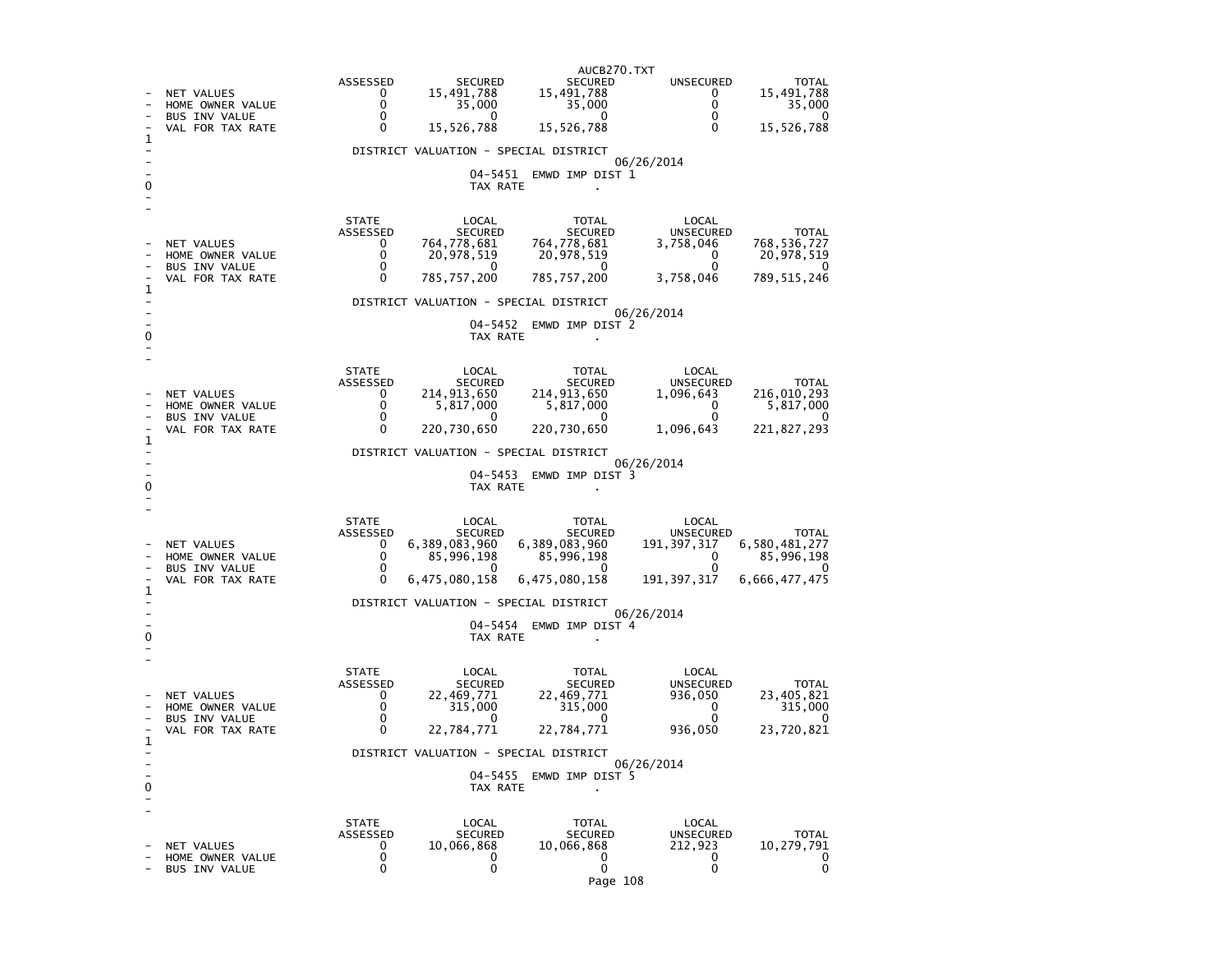|              | VAL FOR TAX RATE                                                           | 0                                                                      | 10,066,868                                                                   | AUCB270.TXT<br>10,066,868                                                           | 212,923                                                                      | 10,279,791                                                              |  |  |  |
|--------------|----------------------------------------------------------------------------|------------------------------------------------------------------------|------------------------------------------------------------------------------|-------------------------------------------------------------------------------------|------------------------------------------------------------------------------|-------------------------------------------------------------------------|--|--|--|
| 1            | DISTRICT VALUATION - SPECIAL DISTRICT                                      |                                                                        |                                                                              |                                                                                     |                                                                              |                                                                         |  |  |  |
| 0            |                                                                            | 06/26/2014<br>04-5456<br>EMWD IMP DIST 6<br>TAX RATE<br>$\blacksquare$ |                                                                              |                                                                                     |                                                                              |                                                                         |  |  |  |
| 1            | <b>NET VALUES</b><br>HOME OWNER VALUE<br>BUS INV VALUE<br>VAL FOR TAX RATE | <b>STATE</b><br>ASSESSED<br>0<br>0<br>0<br>0                           | LOCAL<br><b>SECURED</b><br>6,174,956<br>7,000<br>$\Omega$<br>6,181,956       | <b>TOTAL</b><br>SECURED<br>6,174,956<br>7,000<br>0<br>6,181,956                     | LOCAL<br><b>UNSECURED</b><br>0<br>0<br>0<br>$\Omega$                         | <b>TOTAL</b><br>6,174,956<br>7,000<br>0<br>6,181,956                    |  |  |  |
|              |                                                                            |                                                                        | DISTRICT VALUATION - SPECIAL DISTRICT                                        |                                                                                     | 06/26/2014                                                                   |                                                                         |  |  |  |
| 0            |                                                                            |                                                                        | 04-5457<br>TAX RATE                                                          | EMWD IMP DIST 7                                                                     |                                                                              |                                                                         |  |  |  |
|              | NET VALUES<br>HOME OWNER VALUE<br><b>BUS INV VALUE</b><br>VAL FOR TAX RATE | <b>STATE</b><br>ASSESSED<br>0<br>0<br>0<br>0                           | LOCAL<br>SECURED<br>69,657,584<br>1,041,189<br><sup>0</sup><br>70,698,773    | TOTAL<br><b>SECURED</b><br>69,657,584<br>1,041,189<br>0<br>70,698,773               | LOCAL<br><b>UNSECURED</b><br>4,696,630<br>0<br>$\Omega$<br>4,696,630         | <b>TOTAL</b><br>74, 354, 214<br>1,041,189<br>0<br>75, 395, 403          |  |  |  |
| 1            |                                                                            |                                                                        | DISTRICT VALUATION - SPECIAL DISTRICT                                        |                                                                                     |                                                                              |                                                                         |  |  |  |
| 0            | 06/26/2014<br>$04 - 5458$<br>EMWD IMP DIST 8<br>TAX RATE                   |                                                                        |                                                                              |                                                                                     |                                                                              |                                                                         |  |  |  |
| 1            | NET VALUES<br>HOME OWNER VALUE<br>BUS INV VALUE<br>VAL FOR TAX RATE        | <b>STATE</b><br>ASSESSED<br>0<br>0<br>$\Omega$<br>0                    | LOCAL<br><b>SECURED</b><br>309,185,016<br>6,252,097<br>0<br>315,437,113      | TOTAL<br><b>SECURED</b><br>309,185,016<br>6,252,097<br>0<br>315, 437, 113           | LOCAL<br>UNSECURED<br>2,143,072<br>0<br>$\Omega$<br>2,143,072                | <b>TOTAL</b><br>311, 328, 088<br>6,252,097<br>0<br>317,580,185          |  |  |  |
|              |                                                                            | DISTRICT VALUATION - SPECIAL DISTRICT<br>06/26/2014                    |                                                                              |                                                                                     |                                                                              |                                                                         |  |  |  |
| 0            |                                                                            | 04-5459<br>EMWD IMP DIST 9<br>TAX RATE                                 |                                                                              |                                                                                     |                                                                              |                                                                         |  |  |  |
| $\mathbf{1}$ | NET VALUES<br>HOME OWNER VALUE<br>BUS INV VALUE<br>VAL FOR TAX RATE        | <b>STATE</b><br>ASSESSED<br>0<br>0<br>0<br>$\Omega$                    | LOCAL<br><b>SECURED</b><br>410, 308, 707<br>6,406,400<br>O<br>416,715,107    | TOTAL<br>SECURED<br>410, 308, 707<br>6,406,400<br>0<br>416,715,107                  | LOCAL<br><b>UNSECURED</b><br>1,457,963<br>0<br>0<br>1,457,963                | <b>TOTAL</b><br>411,766,670<br>6,406,400<br>0<br>418, 173, 070          |  |  |  |
|              |                                                                            | DISTRICT VALUATION - SPECIAL DISTRICT                                  |                                                                              |                                                                                     |                                                                              |                                                                         |  |  |  |
| 0            |                                                                            | 06/26/2014<br>04-5461<br>EMWD IMP DIST 10<br>TAX RATE                  |                                                                              |                                                                                     |                                                                              |                                                                         |  |  |  |
| $\mathbf 1$  | NET VALUES<br>HOME OWNER VALUE<br><b>BUS INV VALUE</b><br>VAL FOR TAX RATE | <b>STATE</b><br>ASSESSED<br>0<br>0<br>0<br>0                           | LOCAL<br><b>SECURED</b><br>1,973,462,525<br>12,943,000<br>O<br>1,986,405,525 | <b>TOTAL</b><br><b>SECURED</b><br>1,973,462,525<br>12,943,000<br>O<br>1,986,405,525 | LOCAL<br><b>UNSECURED</b><br>151,401,709<br>0<br>$\mathbf{0}$<br>151,401,709 | <b>TOTAL</b><br>2, 124, 864, 234<br>12,943,000<br>0<br>2, 137, 807, 234 |  |  |  |
|              |                                                                            |                                                                        | DISTRICT VALUATION - SPECIAL DISTRICT                                        |                                                                                     | 06/26/2014                                                                   |                                                                         |  |  |  |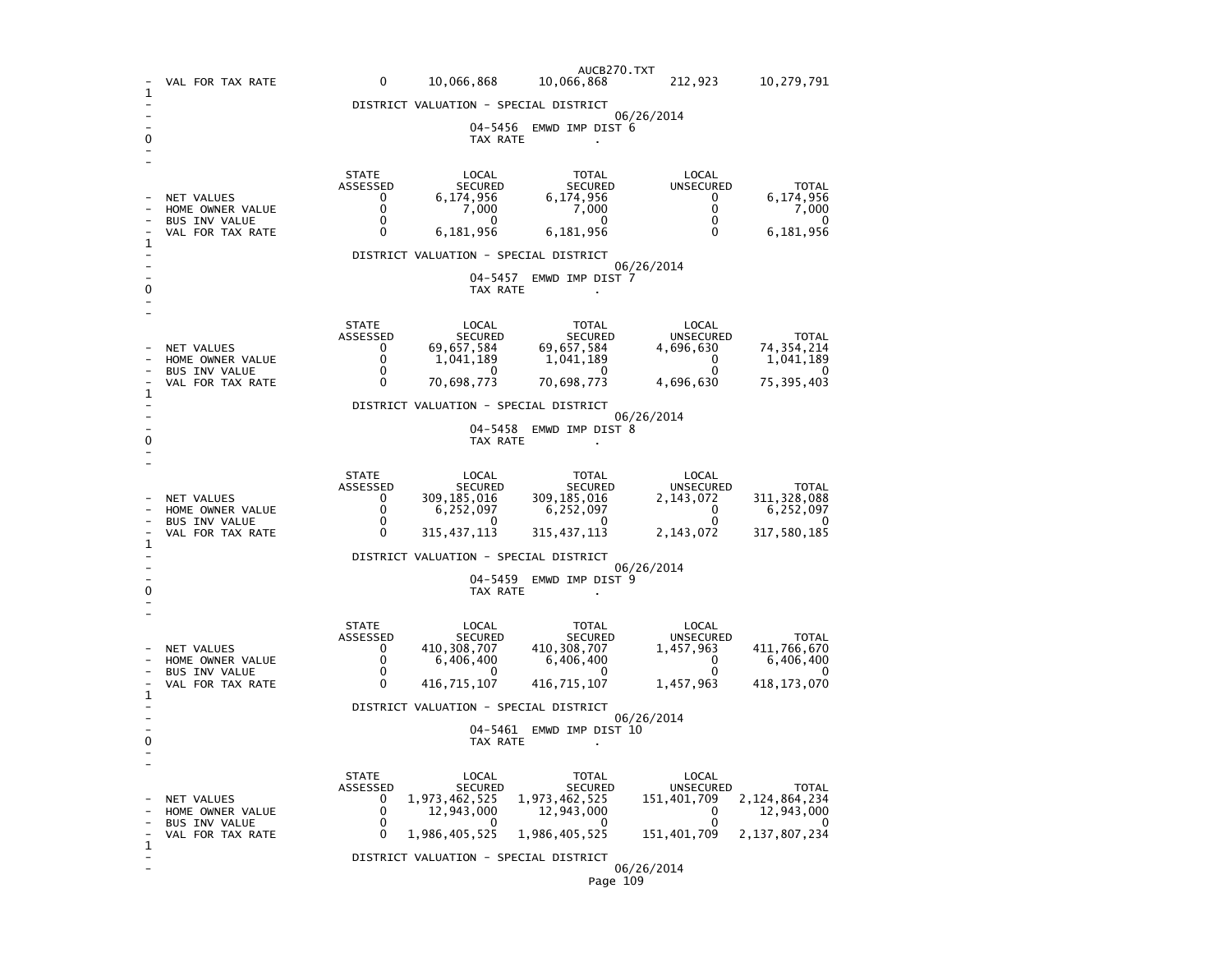| 0           |                                                                                   | AUCB270.TXT<br>04-5462<br>EMWD IMP DIST 11<br>TAX RATE                                                                                                                                                                                                                                                                                                                                                                                                                                       |  |  |  |  |
|-------------|-----------------------------------------------------------------------------------|----------------------------------------------------------------------------------------------------------------------------------------------------------------------------------------------------------------------------------------------------------------------------------------------------------------------------------------------------------------------------------------------------------------------------------------------------------------------------------------------|--|--|--|--|
| 1           | <b>NET VALUES</b><br>HOME OWNER VALUE<br><b>BUS INV VALUE</b><br>VAL FOR TAX RATE | <b>STATE</b><br>LOCAL<br>LOCAL<br><b>TOTAL</b><br>UNSECURED<br>ASSESSED<br><b>SECURED</b><br><b>SECURED</b><br><b>TOTAL</b><br>22,614,521<br>22,623,340<br>0<br>22,614,521<br>8,819<br>$\Omega$<br>399,000<br>399,000<br>399,000<br>$\Omega$<br>0<br>0<br>0<br>0<br>$\Omega$<br>0<br>23,013,521<br>23,013,521<br>8,819<br>23,022,340                                                                                                                                                         |  |  |  |  |
| 0           |                                                                                   | DISTRICT VALUATION - SPECIAL DISTRICT<br>06/26/2014<br>04-5463<br>EMWD IMP DIST 12<br>TAX RATE<br>$\bullet$                                                                                                                                                                                                                                                                                                                                                                                  |  |  |  |  |
| 1           | NET VALUES<br>HOME OWNER VALUE<br><b>BUS INV VALUE</b><br>VAL FOR TAX RATE        | <b>STATE</b><br>LOCAL<br><b>TOTAL</b><br>LOCAL<br>ASSESSED<br><b>UNSECURED</b><br><b>SECURED</b><br><b>SECURED</b><br><b>TOTAL</b><br>57,978,126<br>0<br>57,978,126<br>2,144,003<br>60,122,129<br>0<br>996,800<br>996,800<br>0<br>996,800<br>0<br>0<br>0<br>0<br>0<br>58,974,926<br>61, 118, 929<br>$\Omega$<br>58,974,926<br>2,144,003                                                                                                                                                      |  |  |  |  |
| 0           |                                                                                   | DISTRICT VALUATION - SPECIAL DISTRICT<br>06/26/2014<br>04–5464<br>EMWD IMP DIST 13<br>TAX RATE<br>×                                                                                                                                                                                                                                                                                                                                                                                          |  |  |  |  |
| 1           | <b>NET VALUES</b><br>HOME OWNER VALUE<br>BUS INV VALUE<br>VAL FOR TAX RATE        | <b>STATE</b><br>LOCAL<br>LOCAL<br><b>TOTAL</b><br>ASSESSED<br><b>SECURED</b><br><b>SECURED</b><br>UNSECURED<br>TOTAL<br>12, 518, 456, 414<br>12, 184, 109, 604<br>0<br>12,184,109,604<br>334,346,810<br>$\Omega$<br>152,148,207<br>152, 148, 207<br>0<br>152, 148, 207<br>0<br>$\Omega$<br>$\Omega$<br><sup>0</sup><br>∩<br>12,336,257,811<br>12,336,257,811<br>334,346,810<br>12,670,604,621<br>0<br>DISTRICT VALUATION - SPECIAL DISTRICT<br>06/26/2014<br>$04 - 5465$<br>EMWD IMP DIST 14 |  |  |  |  |
| 0<br>1      | NET VALUES<br>HOME OWNER VALUE<br><b>BUS INV VALUE</b><br>VAL FOR TAX RATE        | TAX RATE<br><b>STATE</b><br>LOCAL<br><b>TOTAL</b><br>LOCAL<br>ASSESSED<br><b>SECURED</b><br><b>SECURED</b><br><b>UNSECURED</b><br><b>TOTAL</b><br>473, 526, 673<br>473,526,673<br>2,943,083<br>476,469,756<br>0<br>0<br>12,189,836<br>0<br>12,189,836<br>12,189,836<br>$\mathbf{0}$<br>0<br>O<br>0<br>0<br>$\Omega$<br>485,716,509<br>485,716,509<br>2,943,083<br>488,659,592<br>DISTRICT VALUATION - SPECIAL DISTRICT<br>06/26/2014<br>04-5466<br>EMWD IMP DIST 15                          |  |  |  |  |
| 0<br>1<br>0 | <b>NET VALUES</b><br>HOME OWNER VALUE<br>BUS INV VALUE<br>VAL FOR TAX RATE        | TAX RATE<br><b>STATE</b><br>LOCAL<br>LOCAL<br><b>TOTAL</b><br>ASSESSED<br><b>SECURED</b><br><b>UNSECURED</b><br><b>SECURED</b><br><b>TOTAL</b><br>23,405,821<br>0<br>22,469,771<br>22,469,771<br>936,050<br>0<br>315,000<br>315,000<br>0<br>315,000<br>$\Omega$<br>$\Omega$<br>$\Omega$<br>n<br>0<br>0<br>936,050<br>23,720,821<br>22,784,771<br>22,784,771<br>DISTRICT VALUATION - SPECIAL DISTRICT<br>06/26/2014<br>04-5467<br>EMWD IMP DIST 16<br>TAX RATE                                |  |  |  |  |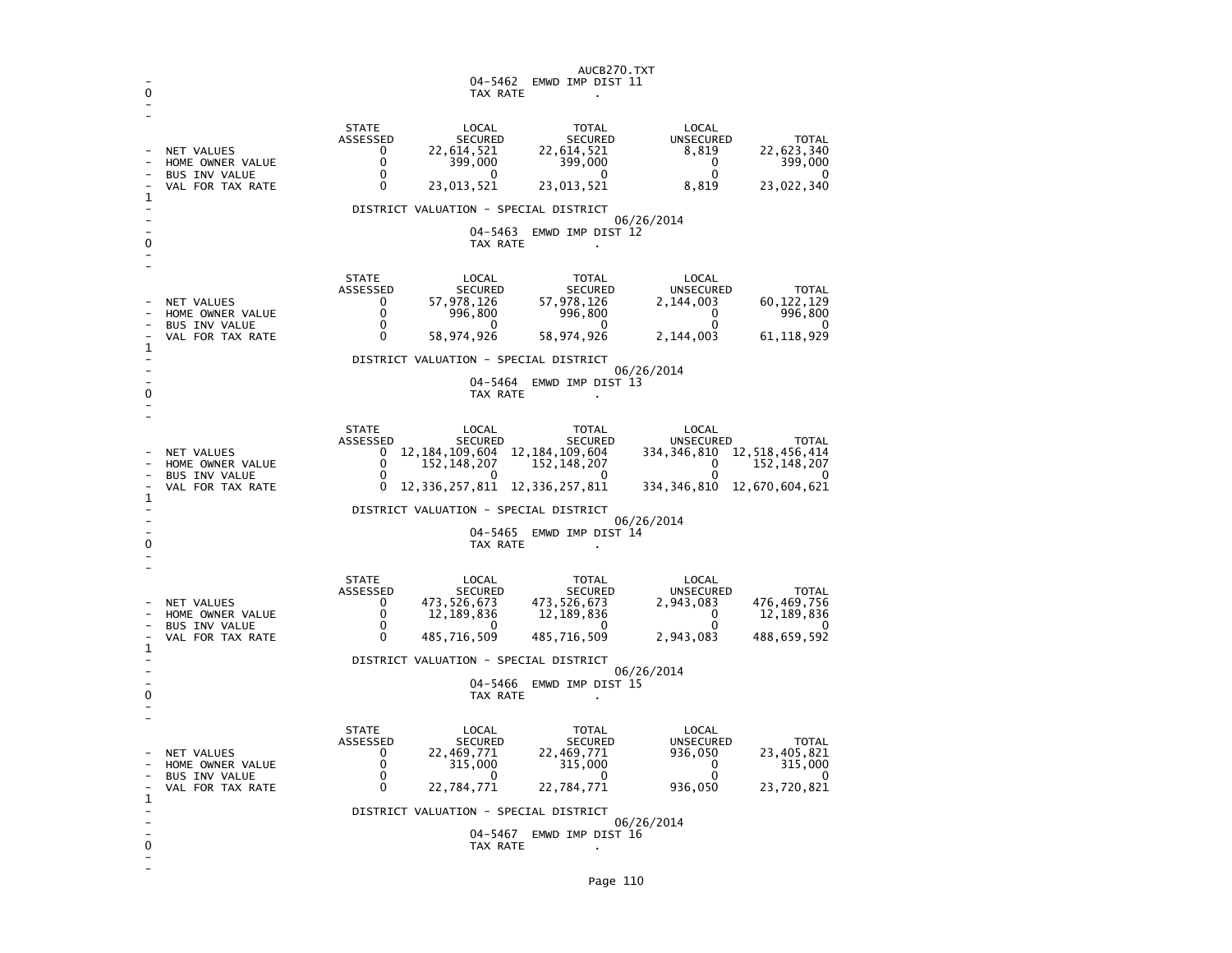|                                                       |                                                                                   | AUCB270.TXT                                                                                                                                                                                                                                                                                                                                                                                        |  |  |  |  |  |
|-------------------------------------------------------|-----------------------------------------------------------------------------------|----------------------------------------------------------------------------------------------------------------------------------------------------------------------------------------------------------------------------------------------------------------------------------------------------------------------------------------------------------------------------------------------------|--|--|--|--|--|
|                                                       | NET VALUES<br>HOME OWNER VALUE<br><b>BUS INV VALUE</b><br>VAL FOR TAX RATE        | <b>STATE</b><br>LOCAL<br>TOTAL<br>LOCAL<br>ASSESSED<br>SECURED<br><b>SECURED</b><br><b>UNSECURED</b><br><b>TOTAL</b><br>454, 627, 811<br>455, 923, 864<br>454,627,811<br>$\mathbf{0}$<br>1,296,053<br>0<br>8,387,881<br>8,387,881<br>0<br>8,387,881<br>$\mathbf{0}$<br>$\mathbf{0}$<br>$\mathbf{0}$<br>$\Omega$<br>0<br>463,015,692<br>463,015,692<br>464, 311, 745<br>$\Omega$<br>1,296,053       |  |  |  |  |  |
| 1                                                     |                                                                                   | DISTRICT VALUATION - SPECIAL DISTRICT                                                                                                                                                                                                                                                                                                                                                              |  |  |  |  |  |
| 0                                                     |                                                                                   | 06/26/2014<br>04-5468<br>EMWD IMP DIST 17<br>TAX RATE                                                                                                                                                                                                                                                                                                                                              |  |  |  |  |  |
| $\mathbf{1}$                                          | <b>NET VALUES</b><br>HOME OWNER VALUE<br><b>BUS INV VALUE</b><br>VAL FOR TAX RATE | <b>STATE</b><br>LOCAL<br>TOTAL<br>LOCAL<br>ASSESSED<br><b>SECURED</b><br>SECURED<br><b>UNSECURED</b><br><b>TOTAL</b><br>7,921,749,538<br>7,921,749,538<br>219,689,628<br>8, 141, 439, 166<br>$\Omega$<br>$\Omega$<br>158,039,517<br>158,039,517<br>158,039,517<br>$\Omega$<br>0<br>0<br>$\Omega$<br>$\Omega$<br>0<br>8,079,789,055<br>8,079,789,055<br>8,299,478,683<br>0<br>219,689,628           |  |  |  |  |  |
|                                                       |                                                                                   | DISTRICT VALUATION - SPECIAL DISTRICT                                                                                                                                                                                                                                                                                                                                                              |  |  |  |  |  |
| 0                                                     |                                                                                   | 06/26/2014<br>04-5469 EMWD IMP DIST 18<br>TAX RATE                                                                                                                                                                                                                                                                                                                                                 |  |  |  |  |  |
|                                                       | NET VALUES<br>HOME OWNER VALUE<br>BUS INV VALUE<br>VAL FOR TAX RATE               | <b>STATE</b><br>LOCAL<br>LOCAL<br>TOTAL<br>ASSESSED<br>SECURED<br>SECURED<br>UNSECURED<br><b>TOTAL</b><br>44,864,760<br>44,864,760<br>44, 914, 745<br>49,985<br>0<br>0<br>847,000<br>847,000<br>0<br>847,000<br>$\Omega$<br>$\Omega$<br>$\Omega$<br>$\Omega$<br>$\Omega$<br>45,711,760<br>49,985<br>0<br>45,711,760<br>45,761,745                                                                  |  |  |  |  |  |
| $\mathbf{1}$<br>DISTRICT VALUATION - SPECIAL DISTRICT |                                                                                   |                                                                                                                                                                                                                                                                                                                                                                                                    |  |  |  |  |  |
|                                                       |                                                                                   | 06/26/2014<br>04-5471<br>EMWD IMP DIST 19                                                                                                                                                                                                                                                                                                                                                          |  |  |  |  |  |
|                                                       |                                                                                   | TAX RATE                                                                                                                                                                                                                                                                                                                                                                                           |  |  |  |  |  |
| $\mathbf{1}$                                          | NET VALUES<br>HOME OWNER VALUE<br><b>BUS INV VALUE</b><br>VAL FOR TAX RATE        | <b>STATE</b><br>TOTAL<br>LOCAL<br>LOCAL<br>ASSESSED<br>SECURED<br>SECURED<br>UNSECURED<br><b>TOTAL</b><br>3,407,374,195<br>3,407,374,195<br>3,447,756,599<br>$\Omega$<br>40,382,404<br>$\mathbf 0$<br>52,994,026<br>52,994,026<br>$\mathbf{0}$<br>52,994,026<br>$\mathbf{0}$<br>0<br>3,460,368,221<br>3,460,368,221<br>40, 382, 404<br>3,500,750,625<br>0<br>DISTRICT VALUATION - SPECIAL DISTRICT |  |  |  |  |  |
| 0                                                     |                                                                                   | 06/26/2014<br>04-5472 EMWD IMP DIST 20<br>TAX RATE                                                                                                                                                                                                                                                                                                                                                 |  |  |  |  |  |
| 1                                                     | <b>NET VALUES</b><br>HOME OWNER VALUE<br><b>BUS INV VALUE</b><br>VAL FOR TAX RATE | <b>STATE</b><br>LOCAL<br>TOTAL<br>LOCAL<br>ASSESSED<br>SECURED<br>SECURED<br>UNSECURED<br><b>TOTAL</b><br>155,971,954<br>155,971,954<br>159,791,203<br>0<br>3,819,249<br>$\mathbf{0}$<br>2,083,373<br>2,083,373<br>$\mathbf{0}$<br>2,083,373<br>0<br>$\Omega$<br><sup>n</sup><br><sup>n</sup><br>0<br>158,055,327<br>158,055,327<br>$\Omega$<br>3,819,249<br>161,874,576                           |  |  |  |  |  |
|                                                       | DISTRICT VALUATION - SPECIAL DISTRICT<br>06/26/2014                               |                                                                                                                                                                                                                                                                                                                                                                                                    |  |  |  |  |  |
| 0                                                     |                                                                                   | 04-5473 EMWD IMP DIST 21<br>TAX RATE                                                                                                                                                                                                                                                                                                                                                               |  |  |  |  |  |
|                                                       | NET VALUES<br>HOME OWNER VALUE                                                    | <b>STATE</b><br><b>TOTAL</b><br>LOCAL<br>LOCAL<br>ASSESSED<br>SECURED<br>SECURED<br><b>UNSECURED</b><br><b>TOTAL</b><br>1,278,956,908<br>$\mathbf{0}$<br>1,222,130,436<br>1,222,130,436<br>56,826,472<br>$\Omega$<br>8,884,400<br>8,884,400<br>8,884,400<br>0                                                                                                                                      |  |  |  |  |  |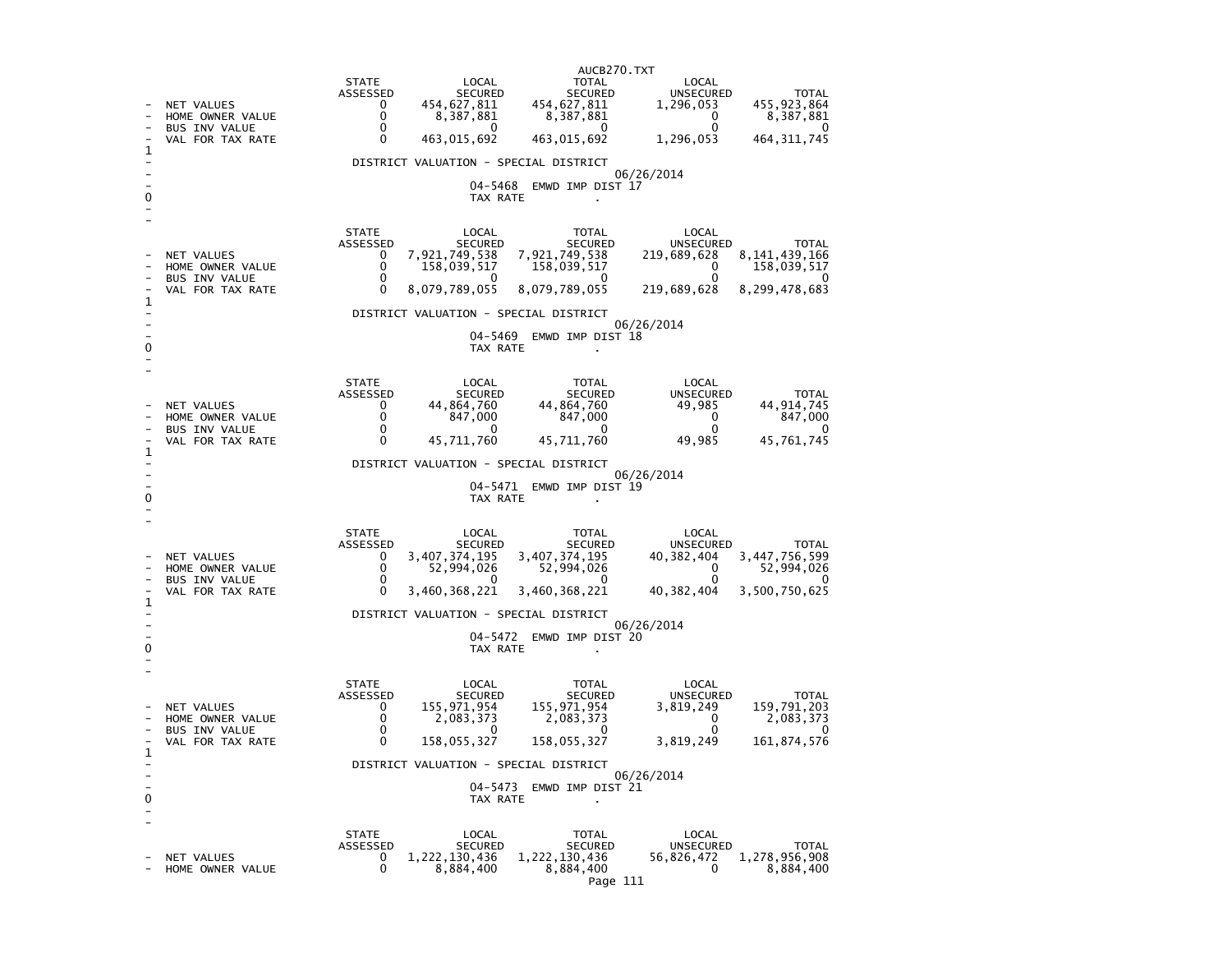|   |                                          | AUCB270.TXT                                                                                                                                                           |  |  |  |  |  |  |  |
|---|------------------------------------------|-----------------------------------------------------------------------------------------------------------------------------------------------------------------------|--|--|--|--|--|--|--|
|   | <b>BUS INV VALUE</b><br>VAL FOR TAX RATE | 0<br>O<br>∩<br>$\Omega$<br>1,231,014,836<br>56,826,472<br>$\mathbf{0}$<br>1,287,841,308<br>1,231,014,836                                                              |  |  |  |  |  |  |  |
| 1 |                                          | DISTRICT VALUATION - SPECIAL DISTRICT                                                                                                                                 |  |  |  |  |  |  |  |
|   |                                          | 06/26/2014<br>04–5474<br>EMWD IMP DIST 22                                                                                                                             |  |  |  |  |  |  |  |
|   |                                          | TAX RATE                                                                                                                                                              |  |  |  |  |  |  |  |
|   |                                          | <b>STATE</b><br>LOCAL<br><b>TOTAL</b><br>LOCAL                                                                                                                        |  |  |  |  |  |  |  |
|   | NET VALUES                               | ASSESSED<br><b>SECURED</b><br><b>SECURED</b><br><b>UNSECURED</b><br><b>TOTAL</b><br>3,200,226,952<br>3, 117, 869, 118<br>3,117,869,118<br>82, 357, 834<br>0<br>0<br>0 |  |  |  |  |  |  |  |
|   | HOME OWNER VALUE<br><b>BUS INV VALUE</b> | 35,716,800<br>35,716,800<br>35,716,800<br>$\Omega$<br>0<br>0<br>0                                                                                                     |  |  |  |  |  |  |  |
| 1 | VAL FOR TAX RATE                         | 3, 153, 585, 918<br>3, 153, 585, 918<br>82, 357, 834<br>3, 235, 943, 752<br>DISTRICT VALUATION - SPECIAL DISTRICT                                                     |  |  |  |  |  |  |  |
|   |                                          | 06/26/2014<br>04-5475<br>EMWD IMP DIST 23                                                                                                                             |  |  |  |  |  |  |  |
| 0 |                                          | TAX RATE                                                                                                                                                              |  |  |  |  |  |  |  |
|   |                                          | <b>STATE</b><br>LOCAL<br>TOTAL<br>LOCAL                                                                                                                               |  |  |  |  |  |  |  |
|   | <b>NET VALUES</b>                        | ASSESSED<br><b>SECURED</b><br><b>SECURED</b><br>UNSECURED<br><b>TOTAL</b><br>3,330,334,321<br>3,330,334,321<br>82,466,397<br>3,412,800,718<br>0                       |  |  |  |  |  |  |  |
|   | HOME OWNER VALUE<br>BUS INV VALUE        | 0<br>38,425,800<br>38,425,800<br>$\Omega$<br>38,425,800<br>$\Omega$<br>0<br>$\Omega$<br>0<br>$\Omega$                                                                 |  |  |  |  |  |  |  |
| 1 | VAL FOR TAX RATE                         | 3,368,760,121<br>3,368,760,121<br>82,466,397<br>3,451,226,518<br>0                                                                                                    |  |  |  |  |  |  |  |
|   |                                          | DISTRICT VALUATION - SPECIAL DISTRICT<br>06/26/2014                                                                                                                   |  |  |  |  |  |  |  |
|   |                                          | 04-5476<br>EMWD IMP DST U-22<br>TAX RATE                                                                                                                              |  |  |  |  |  |  |  |
|   |                                          |                                                                                                                                                                       |  |  |  |  |  |  |  |
|   |                                          | <b>STATE</b><br>LOCAL<br>TOTAL<br>LOCAL<br>ASSESSED<br><b>SECURED</b><br><b>SECURED</b><br>UNSECURED<br><b>TOTAL</b>                                                  |  |  |  |  |  |  |  |
|   | <b>NET VALUES</b><br>HOME OWNER VALUE    | 2,466,036,770<br>2,466,036,770<br>2,576,607,527<br>0<br>110,570,757<br>$\mathbf{0}$<br>25,993,800<br>25,993,800<br>0<br>25,993,800                                    |  |  |  |  |  |  |  |
|   | <b>BUS INV VALUE</b><br>VAL FOR TAX RATE | 0<br>$\Omega$<br>2,492,030,570<br>2,492,030,570<br>2,602,601,327<br>0<br>110,570,757                                                                                  |  |  |  |  |  |  |  |
| 1 |                                          | DISTRICT VALUATION - SPECIAL DISTRICT                                                                                                                                 |  |  |  |  |  |  |  |
|   |                                          | 06/26/2014<br>04-5477<br>EMWD IMP DIST U-15                                                                                                                           |  |  |  |  |  |  |  |
|   | TAX RATE                                 |                                                                                                                                                                       |  |  |  |  |  |  |  |
|   |                                          | <b>STATE</b><br>LOCAL<br><b>TOTAL</b><br>LOCAL                                                                                                                        |  |  |  |  |  |  |  |
|   | NET VALUES                               | <b>ASSESSED</b><br><b>SECURED</b><br><b>SECURED</b><br><b>UNSECURED</b><br><b>TOTAL</b><br>194,643,383<br>194,736,155<br>$\mathbf{0}$<br>194,643,383<br>92,772        |  |  |  |  |  |  |  |
|   | HOME OWNER VALUE<br><b>BUS INV VALUE</b> | 0<br>$\mathbf 0$<br>7,516,600<br>7,516,600<br>7,516,600<br>0<br>0<br>$^{\circ}$                                                                                       |  |  |  |  |  |  |  |
| 1 | VAL FOR TAX RATE                         | 202, 159, 983<br>$\Omega$<br>202, 159, 983<br>92,772<br>202, 252, 755                                                                                                 |  |  |  |  |  |  |  |
|   |                                          | DISTRICT VALUATION - SPECIAL DISTRICT<br>06/26/2014                                                                                                                   |  |  |  |  |  |  |  |
| 0 |                                          | 04-5478 EMWD U-25<br>TAX RATE                                                                                                                                         |  |  |  |  |  |  |  |
|   |                                          |                                                                                                                                                                       |  |  |  |  |  |  |  |
|   |                                          | <b>STATE</b><br>LOCAL<br>TOTAL<br>LOCAL<br>ASSESSED<br>SECURED<br><b>SECURED</b><br>UNSECURED<br><b>TOTAL</b>                                                         |  |  |  |  |  |  |  |
|   | NET VALUES<br>HOME OWNER VALUE           | 0<br>1,539,394,819<br>1,539,394,819<br>1,573,057,202<br>33,662,383<br>0<br>0<br>14,126,000<br>14,126,000<br>14,126,000<br>0<br>O                                      |  |  |  |  |  |  |  |
| 1 | <b>BUS INV VALUE</b><br>VAL FOR TAX RATE | 0<br>$\Omega$<br>$\Omega$<br>1,553,520,819<br>1,553,520,819<br>33,662,383<br>1,587,183,202                                                                            |  |  |  |  |  |  |  |
|   |                                          | DISTRICT VALUATION - SPECIAL DISTRICT                                                                                                                                 |  |  |  |  |  |  |  |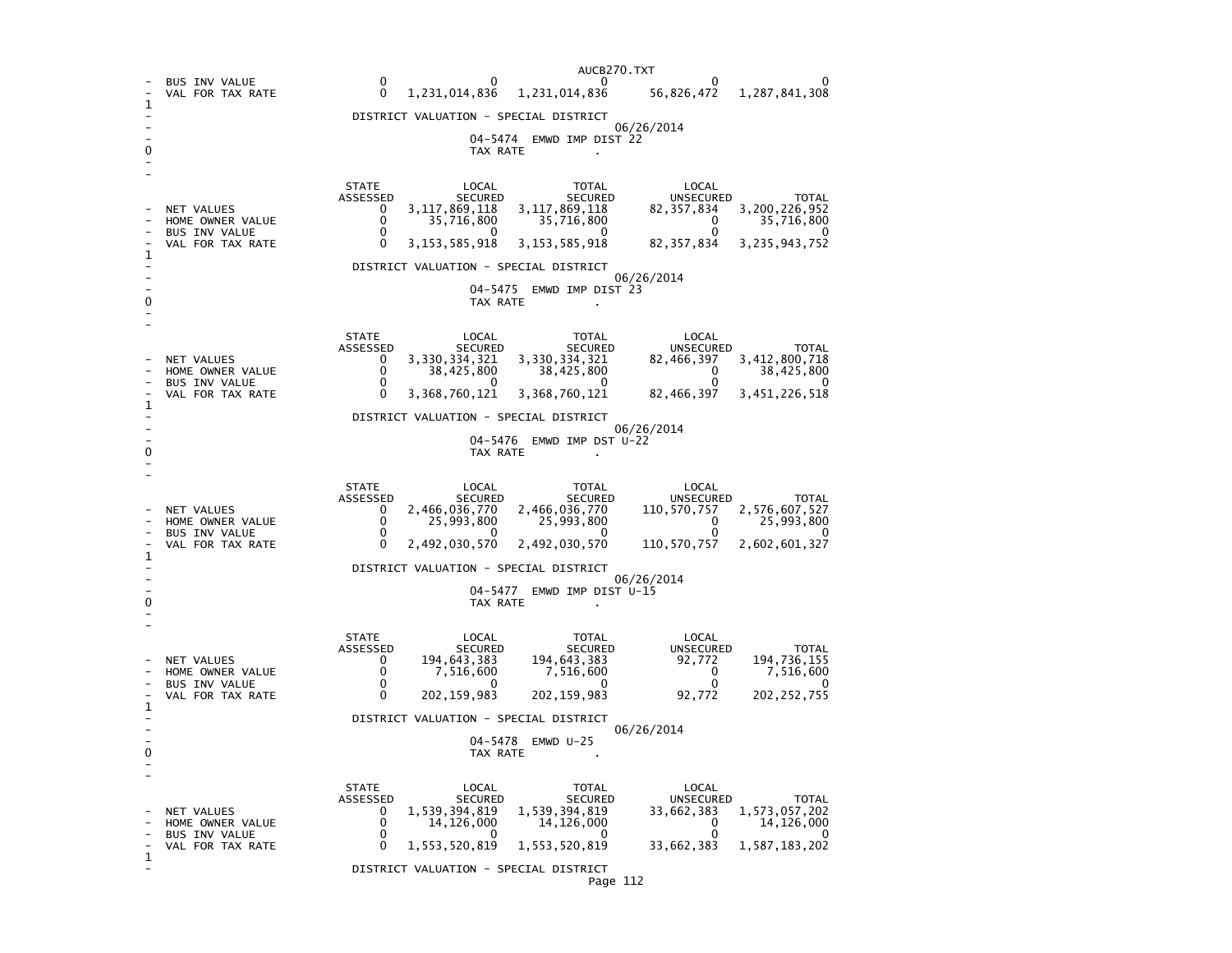|   |                                                                                            | AUCB270.TXT<br>06/26/2014<br>04-5479 EMWD DIST U-4 PSEUDO<br>TAX RATE                                                                                                                                                                                                                                                                                                                                                                                                                     |  |  |  |  |  |
|---|--------------------------------------------------------------------------------------------|-------------------------------------------------------------------------------------------------------------------------------------------------------------------------------------------------------------------------------------------------------------------------------------------------------------------------------------------------------------------------------------------------------------------------------------------------------------------------------------------|--|--|--|--|--|
| 1 | NET VALUES<br>HOME OWNER VALUE<br><b>BUS INV VALUE</b><br>VAL FOR TAX RATE                 | <b>STATE</b><br>LOCAL<br><b>TOTAL</b><br>LOCAL<br>ASSESSED<br>SECURED<br><b>UNSECURED</b><br><b>TOTAL</b><br><b>SECURED</b><br>2,975,514<br>$\mathbf{0}$<br>2,975,514<br>$\mathbf 0$<br>2,975,514<br>$\Omega$<br>678,695<br>678,695<br>$\Omega$<br>678,695<br>0<br>$\Omega$<br>0<br>$\Omega$<br>0<br>3,654,209<br>3,654,209<br>3,654,209<br>0<br>0                                                                                                                                        |  |  |  |  |  |
| O |                                                                                            | DISTRICT VALUATION - SPECIAL DISTRICT<br>06/26/2014<br>04-5480 EMWD U-26<br>TAX RATE                                                                                                                                                                                                                                                                                                                                                                                                      |  |  |  |  |  |
| 1 | NET VALUES<br>HOME OWNER VALUE<br>BUS INV VALUE<br>VAL FOR TAX RATE                        | <b>STATE</b><br>LOCAL<br>TOTAL<br>LOCAL<br>ASSESSED<br>SECURED<br><b>SECURED</b><br>UNSECURED<br><b>TOTAL</b><br>1,792,597,405<br>1,792,597,405<br>1,829,965,578<br>0<br>37, 368, 173<br>$\mathbf{0}$<br>17,736,600<br>17,736,600<br>$\mathbf{0}$<br>17,736,600<br>$\mathbf{0}$<br>$\Omega$<br>$\Omega$<br>$\Omega$<br>0<br>1,810,334,005<br>1,810,334,005<br>37, 368, 173<br>1,847,702,178<br>DISTRICT VALUATION - SPECIAL DISTRICT                                                      |  |  |  |  |  |
|   | 06/26/2014<br>04-5481 EMWD IMP DIST A<br>TAX RATE                                          |                                                                                                                                                                                                                                                                                                                                                                                                                                                                                           |  |  |  |  |  |
| 1 | NET VALUES<br>HOME OWNER VALUE<br><b>BUS INV VALUE</b><br>VAL FOR TAX RATE                 | <b>STATE</b><br>LOCAL<br>LOCAL<br>TOTAL<br>ASSESSED<br>SECURED<br>SECURED<br>UNSECURED<br>TOTAL<br>12, 184, 109, 604 12, 184, 109, 604<br>334, 346, 810 12, 518, 456, 414<br>$^{\circ}$<br>0<br>152, 148, 207<br>152,148,207<br>0<br>152, 148, 207<br>0<br>0<br>0<br>12, 336, 257, 811 12, 336, 257, 811<br>334, 346, 810 12, 670, 604, 621<br>0                                                                                                                                          |  |  |  |  |  |
| ŋ | DISTRICT VALUATION - SPECIAL DISTRICT<br>06/26/2014<br>04-5482 EMWD IMP DIST B<br>TAX RATE |                                                                                                                                                                                                                                                                                                                                                                                                                                                                                           |  |  |  |  |  |
| 1 | <b>NET VALUES</b><br>HOME OWNER VALUE<br><b>BUS INV VALUE</b><br>VAL FOR TAX RATE          | <b>STATE</b><br>LOCAL<br>LOCAL<br>TOTAL<br>ASSESSED<br>SECURED<br>SECURED<br>UNSECURED<br>TOTAL<br>14,872,587,880 14,872,587,880<br>$\mathbf{0}$<br>600, 878, 953 15, 473, 466, 833<br>0<br>130,034,510<br>130,034,510<br>0<br>130,034,510<br>0<br>$\Omega$<br>$\Omega$<br>∩<br>0<br>15,002,622,390 15,002,622,390<br>600,878,953 15,603,501,343                                                                                                                                          |  |  |  |  |  |
| 0 | DISTRICT VALUATION - SPECIAL DISTRICT<br>06/26/2014<br>04-5483 EMWD IMP DIST C<br>TAX RATE |                                                                                                                                                                                                                                                                                                                                                                                                                                                                                           |  |  |  |  |  |
| 1 | NET VALUES<br>HOME OWNER VALUE<br><b>BUS INV VALUE</b><br>VAL FOR TAX RATE                 | <b>STATE</b><br>LOCAL<br>TOTAL<br>LOCAL<br>ASSESSED<br>SECURED<br><b>SECURED</b><br>UNSECURED<br><b>TOTAL</b><br>3, 345, 177, 523<br>3,263,656,540<br>3,263,656,540<br>$\Omega$<br>81,520,983<br>0<br>37,555,000<br>37,555,000<br>$\mathbf{0}$<br>37,555,000<br>$\mathbf 0$<br>$\Omega$<br>$\mathbf{0}$<br>0<br>$\Omega$<br>0<br>3,301,211,540<br>3, 301, 211, 540<br>81,520,983<br>3, 382, 732, 523<br>DISTRICT VALUATION - SPECIAL DISTRICT<br>06/26/2014<br>04-5484 EMWD IMP DIST U-13 |  |  |  |  |  |
| 0 |                                                                                            | TAX RATE                                                                                                                                                                                                                                                                                                                                                                                                                                                                                  |  |  |  |  |  |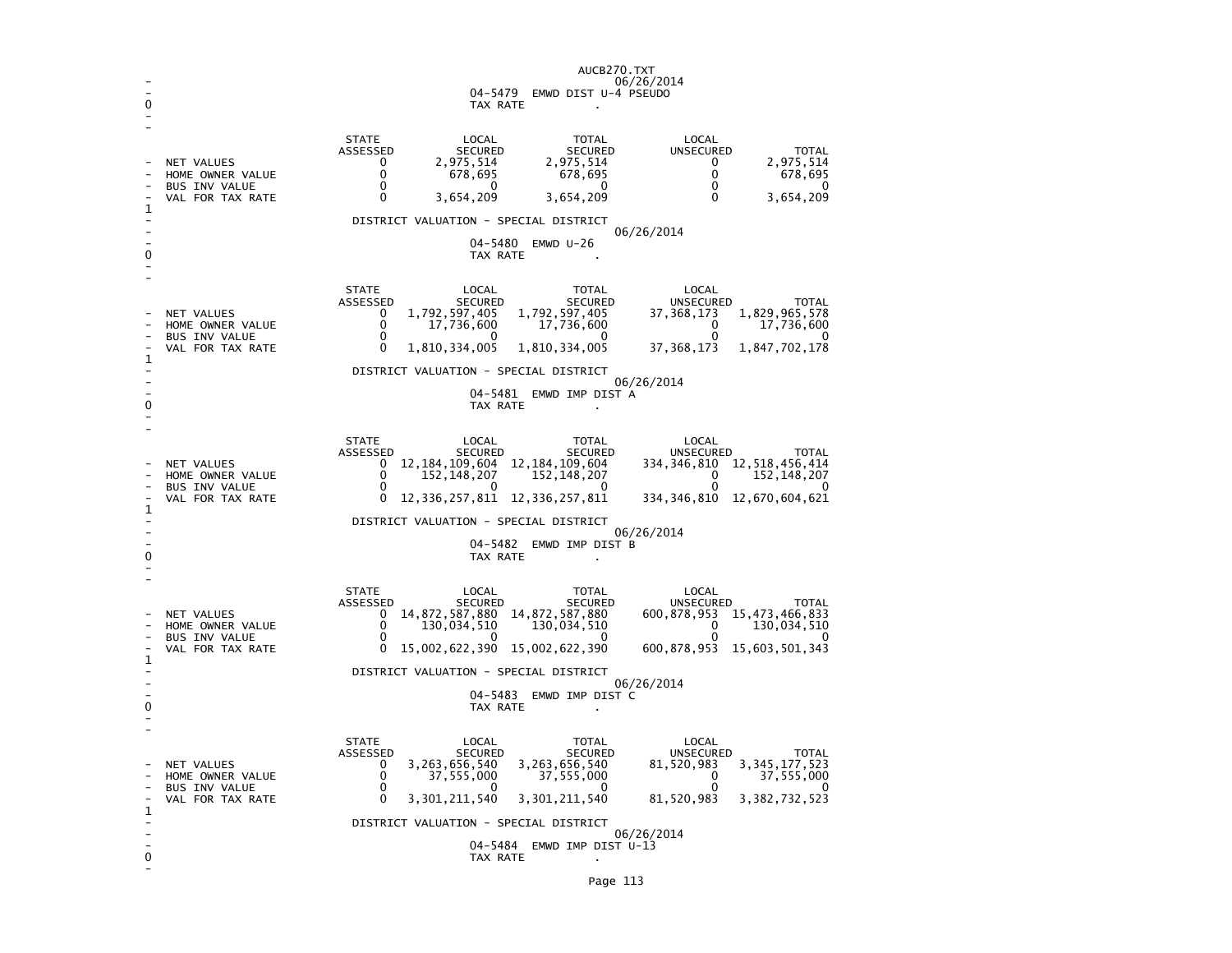| 1<br>0 | NET VALUES<br>HOME OWNER VALUE<br><b>BUS INV VALUE</b><br>VAL FOR TAX RATE        | <b>STATE</b><br><b>ASSESSED</b><br>0<br>0<br>0<br>0        | LOCAL<br><b>SECURED</b><br>3,892,722,442<br>49,282,800<br>$\Omega$<br>3,942,005,242<br>DISTRICT VALUATION - SPECIAL DISTRICT<br>04-5485<br>TAX RATE | TOTAL<br><b>SECURED</b><br>3,892,722,442<br>49,282,800<br>$\Omega$<br>3,942,005,242<br>EMWD IMP DIST 24             | LOCAL<br><b>UNSECURED</b><br>108,904,092<br>0<br>0<br>108,904,092<br>06/26/2014 | <b>TOTAL</b><br>4,001,626,534<br>49,282,800<br>$\Omega$<br>4,050,909,334 |
|--------|-----------------------------------------------------------------------------------|------------------------------------------------------------|-----------------------------------------------------------------------------------------------------------------------------------------------------|---------------------------------------------------------------------------------------------------------------------|---------------------------------------------------------------------------------|--------------------------------------------------------------------------|
| 1<br>0 | NET VALUES<br>HOME OWNER VALUE<br>BUS INV VALUE<br>VAL FOR TAX RATE               | <b>STATE</b><br>ASSESSED<br>0<br>0<br>0<br>0               | LOCAL<br><b>SECURED</b><br>2,341,156,510<br>41,074,136<br>$\Omega$<br>2,382,230,646<br>DISTRICT VALUATION - SPECIAL DISTRICT<br>04–5486<br>TAX RATE | <b>TOTAL</b><br><b>SECURED</b><br>2,341,156,510<br>41,074,136<br>0<br>2,382,230,646<br>EMWD IMP DIST U-11           | LOCAL<br><b>UNSECURED</b><br>35,791,831<br>0<br>0<br>35,791,831<br>06/26/2014   | <b>TOTAL</b><br>2,376,948,341<br>41,074,136<br>2,418,022,477             |
| 1<br>0 | NET VALUES<br>HOME OWNER VALUE<br><b>BUS INV VALUE</b><br>VAL FOR TAX RATE        | <b>STATE</b><br>ASSESSED<br>0<br>0<br>0<br>$\Omega$        | LOCAL<br>SECURED<br>107,001,660<br>753,200<br>0<br>107,754,860<br>DISTRICT VALUATION - SPECIAL DISTRICT<br>04-5487<br>TAX RATE                      | <b>TOTAL</b><br><b>SECURED</b><br>107,001,660<br>753,200<br>0<br>107,754,860<br>EMWD IMP DIST U-12                  | LOCAL<br><b>UNSECURED</b><br>79,052<br>0<br>0<br>79,052<br>06/26/2014           | TOTAL<br>107,080,712<br>753,200<br>0<br>107,833,912                      |
| 1<br>0 | NET VALUES<br>HOME OWNER VALUE<br><b>BUS INV VALUE</b><br>VAL FOR TAX RATE        | <b>STATE</b><br>ASSESSED<br>0<br>0<br>$\Omega$<br>$\Omega$ | LOCAL<br><b>SECURED</b><br>174,526,173<br>2,959,495<br>0<br>177,485,668<br>DISTRICT VALUATION - SPECIAL DISTRICT<br>$04 - 5488$<br>TAX RATE         | <b>TOTAL</b><br><b>SECURED</b><br>174, 526, 173<br>2,959,495<br>0<br>177,485,668<br>EMWD IMP DIST U-9               | LOCAL<br><b>UNSECURED</b><br>701,159<br>0<br>0<br>701,159<br>06/26/2014         | <b>TOTAL</b><br>175, 227, 332<br>2,959,495<br>0<br>178, 186, 827         |
| 1<br>0 | <b>NET VALUES</b><br>HOME OWNER VALUE<br><b>BUS INV VALUE</b><br>VAL FOR TAX RATE | <b>STATE</b><br>ASSESSED<br>0<br>0<br>0<br>0               | LOCAL<br><b>SECURED</b><br>485,798,634<br>9,161,600<br>0<br>494,960,234<br>DISTRICT VALUATION - SPECIAL DISTRICT<br>TAX RATE                        | <b>TOTAL</b><br><b>SECURED</b><br>485,798,634<br>9,161,600<br>$\Omega$<br>494,960,234<br>04-5489 EMWD IMP DIST U-10 | LOCAL<br><b>UNSECURED</b><br>333,385<br>$\Omega$<br>0<br>333,385<br>06/26/2014  | <b>TOTAL</b><br>486, 132, 019<br>9,161,600<br>$\Omega$<br>495, 293, 619  |
|        | NET VALUES                                                                        | <b>STATE</b><br><b>ASSESSED</b><br>0                       | LOCAL<br><b>SECURED</b><br>103,498,749                                                                                                              | TOTAL<br><b>SECURED</b><br>103,498,749                                                                              | LOCAL<br><b>UNSECURED</b><br>726,256                                            | <b>TOTAL</b><br>104, 225, 005                                            |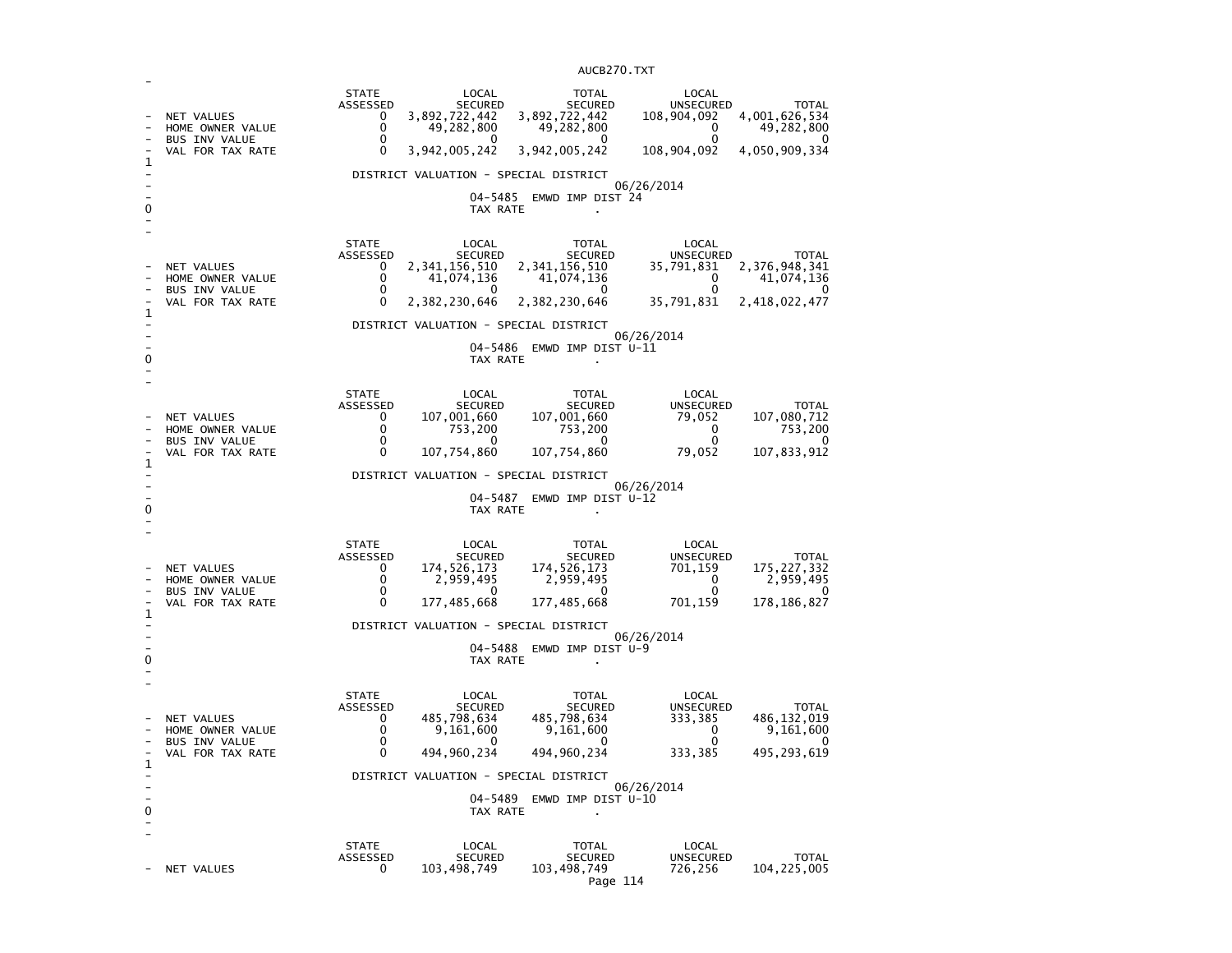|                     | HOME OWNER VALUE<br><b>BUS INV VALUE</b><br>VAL FOR TAX RATE               | AUCB270.TXT<br>0<br>1,467,200<br>1,467,200<br>1,467,200<br>0<br>$\Omega$<br>$\mathbf{0}$<br>0<br>0<br>0<br>104, 965, 949<br>104, 965, 949<br>105,692,205<br>0<br>726,256                                                                                                                                                                                                                                                                                          |  |  |  |  |  |  |  |
|---------------------|----------------------------------------------------------------------------|-------------------------------------------------------------------------------------------------------------------------------------------------------------------------------------------------------------------------------------------------------------------------------------------------------------------------------------------------------------------------------------------------------------------------------------------------------------------|--|--|--|--|--|--|--|
| 1                   |                                                                            | DISTRICT VALUATION - SPECIAL DISTRICT                                                                                                                                                                                                                                                                                                                                                                                                                             |  |  |  |  |  |  |  |
|                     |                                                                            | 06/26/2014<br>04–5490<br>EMWD IMP B BOND LEVY ONLY<br>TAX RATE                                                                                                                                                                                                                                                                                                                                                                                                    |  |  |  |  |  |  |  |
| 1<br>0              | NET VALUES<br>HOME OWNER VALUE<br><b>BUS INV VALUE</b><br>VAL FOR TAX RATE | <b>STATE</b><br>LOCAL<br>LOCAL<br>TOTAL<br>ASSESSED<br><b>SECURED</b><br><b>SECURED</b><br><b>UNSECURED</b><br><b>TOTAL</b><br>15,491,788<br>0<br>15,491,788<br>15,491,788<br>0<br>0<br>35,000<br>35,000<br>0<br>35,000<br>0<br>0<br>0<br>$^{(1)}$<br>$\Omega$<br>15,526,788<br>15,526,788<br>0<br>15,526,788<br>$\mathbf{0}$<br>DISTRICT VALUATION - SPECIAL DISTRICT<br>06/26/2014<br>04–5491<br>EMWD IMP DIST U-1<br>TAX RATE                                  |  |  |  |  |  |  |  |
| 1                   | NET VALUES<br>HOME OWNER VALUE<br><b>BUS INV VALUE</b><br>VAL FOR TAX RATE | <b>STATE</b><br>LOCAL<br>TOTAL<br>LOCAL<br>ASSESSED<br><b>SECURED</b><br><b>SECURED</b><br>UNSECURED<br><b>TOTAL</b><br>3,875,466,778<br>3,820,927,726<br>3,820,927,726<br>0<br>54,539,052<br>0<br>71,233,095<br>71,233,095<br>0<br>71,233,095<br>$\Omega$<br>0<br>0<br>$^{\circ}$<br>0<br>0<br>3,892,160,821<br>3,892,160,821<br>54,539,052<br>3,946,699,873<br>DISTRICT VALUATION - SPECIAL DISTRICT<br>06/26/2014<br>04-5492<br>EMWD IMP DIST U-2<br>TAX RATE  |  |  |  |  |  |  |  |
| 1<br>0              | NET VALUES<br>HOME OWNER VALUE<br>BUS INV VALUE<br>VAL FOR TAX RATE        | <b>STATE</b><br>LOCAL<br><b>TOTAL</b><br>LOCAL<br>ASSESSED<br><b>SECURED</b><br><b>SECURED</b><br>UNSECURED<br>TOTAL<br>607,120,539<br>607,120,539<br>621, 114, 926<br>0<br>13,994,387<br>0<br>17,666,600<br>17,666,600<br>0<br>17,666,600<br>0<br>$\mathbf{0}$<br>0<br>$^{\circ}$<br>0<br>$\Omega$<br>624,787,139<br>624,787,139<br>13,994,387<br>638,781,526<br>DISTRICT VALUATION - SPECIAL DISTRICT<br>06/26/2014<br>04–5493<br>EMWD IMP DIST U-3<br>TAX RATE |  |  |  |  |  |  |  |
| 1<br>0              | NET VALUES<br>HOME OWNER VALUE<br><b>BUS INV VALUE</b><br>VAL FOR TAX RATE | <b>STATE</b><br>LOCAL<br>LOCAL<br>TOTAL<br>ASSESSED<br><b>SECURED</b><br>SECURED<br>UNSECURED<br><b>TOTAL</b><br>1, 222, 012, 172<br>1,222,012,172<br>2,422,598<br>1,224,434,770<br>0<br>$\Omega$<br>19,416,600<br>19,416,600<br>0<br>19,416,600<br>0<br>$\Omega$<br>0<br>0<br>0<br>$\Omega$<br>1,241,428,772<br>1,241,428,772<br>2,422,598<br>1,243,851,370<br>DISTRICT VALUATION - SPECIAL DISTRICT<br>06/26/2014<br>04-5494<br>EMWD IMP DIST U-4<br>TAX RATE   |  |  |  |  |  |  |  |
| $\overline{a}$<br>1 | NET VALUES<br>HOME OWNER VALUE<br><b>BUS INV VALUE</b><br>VAL FOR TAX RATE | TOTAL<br><b>STATE</b><br>LOCAL<br>LOCAL<br>ASSESSED<br>UNSECURED<br><b>SECURED</b><br><b>SECURED</b><br><b>TOTAL</b><br>144,730,364<br>0<br>141,830,757<br>141,830,757<br>2,899,607<br>0<br>0<br>4,180,400<br>4,180,400<br>4,180,400<br>0<br>0<br>0<br>0<br>0<br>0<br>146,011,157<br>146,011,157<br>2,899,607<br>148,910,764                                                                                                                                      |  |  |  |  |  |  |  |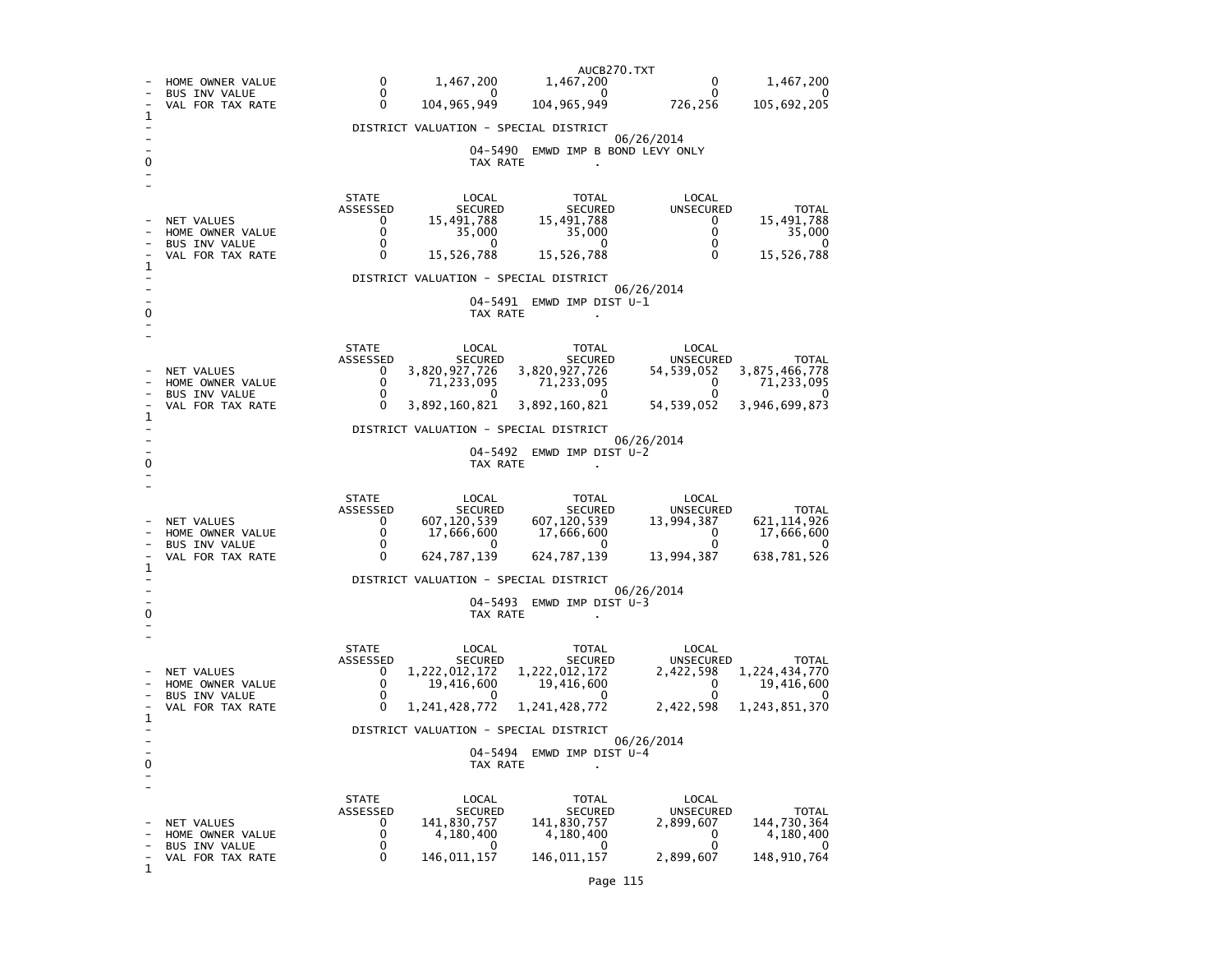|                                                                 | AUCB270.TXT<br>DISTRICT VALUATION - SPECIAL DISTRICT |                                         |                                                           |                                                   |                     |  |  |
|-----------------------------------------------------------------|------------------------------------------------------|-----------------------------------------|-----------------------------------------------------------|---------------------------------------------------|---------------------|--|--|
| 06/26/2014                                                      |                                                      |                                         |                                                           |                                                   |                     |  |  |
| 04-5495<br>EMWD IMP DIST $U-5$<br>0<br>TAX RATE<br>$\mathbf{r}$ |                                                      |                                         |                                                           |                                                   |                     |  |  |
|                                                                 |                                                      |                                         |                                                           |                                                   |                     |  |  |
|                                                                 |                                                      | <b>STATE</b><br>ASSESSED                | LOCAL<br><b>TOTAL</b><br><b>SECURED</b><br><b>SECURED</b> | LOCAL<br><b>UNSECURED</b>                         | <b>TOTAL</b>        |  |  |
|                                                                 | NET VALUES                                           | 0<br>44,662,006                         | 44,662,006                                                | 45,577,598<br>915,592                             |                     |  |  |
|                                                                 | HOME OWNER VALUE<br><b>BUS INV VALUE</b>             | 0<br>429,800<br>0                       | 429,800<br>0<br>0                                         | 0<br>0                                            | 429,800<br>0        |  |  |
| 1                                                               | VAL FOR TAX RATE                                     | 0<br>45,091,806                         | 45,091,806                                                | 46,007,398<br>915,592                             |                     |  |  |
|                                                                 |                                                      |                                         | DISTRICT VALUATION - SPECIAL DISTRICT                     | 06/26/2014                                        |                     |  |  |
| 0                                                               |                                                      |                                         | $04 - 5496$<br>EMWD IMP DIST U-6<br>TAX RATE              |                                                   |                     |  |  |
|                                                                 |                                                      |                                         |                                                           |                                                   |                     |  |  |
|                                                                 |                                                      | <b>STATE</b>                            | LOCAL<br><b>TOTAL</b>                                     | LOCAL                                             |                     |  |  |
|                                                                 | NET VALUES                                           | ASSESSED<br>354,297,947<br>0            | <b>SECURED</b><br><b>SECURED</b><br>354, 297, 947         | <b>UNSECURED</b><br>355,252,538<br>954,591        | <b>TOTAL</b>        |  |  |
|                                                                 | HOME OWNER VALUE<br><b>BUS INV VALUE</b>             | 0<br>5,649,000<br>$\Omega$              | 5,649,000<br>∩<br>0                                       | 0<br>$\Omega$                                     | 5,649,000<br>0      |  |  |
|                                                                 | VAL FOR TAX RATE                                     | $\Omega$<br>359,946,947                 | 359,946,947                                               | 954,591<br>360,901,538                            |                     |  |  |
| 1                                                               |                                                      |                                         | DISTRICT VALUATION - SPECIAL DISTRICT                     |                                                   |                     |  |  |
|                                                                 |                                                      |                                         | 04-5497<br>EMWD IMP DIST U-7                              | 06/26/2014                                        |                     |  |  |
| 0                                                               |                                                      |                                         | TAX RATE                                                  |                                                   |                     |  |  |
|                                                                 |                                                      | <b>STATE</b>                            |                                                           |                                                   |                     |  |  |
|                                                                 |                                                      | ASSESSED                                | LOCAL<br>TOTAL<br><b>SECURED</b><br><b>SECURED</b>        | LOCAL<br><b>UNSECURED</b>                         | <b>TOTAL</b>        |  |  |
|                                                                 | <b>NET VALUES</b><br>HOME OWNER VALUE                | 58,050,406<br>0<br>$\Omega$<br>782,600  | 58,050,406<br>782,600                                     | 58,205,426<br>155,020<br>0                        | 782,600             |  |  |
|                                                                 | <b>BUS INV VALUE</b><br>VAL FOR TAX RATE             | 0<br>0<br>58,833,006                    | 0<br>0<br>58,833,006                                      | 0<br>58,988,026<br>155,020                        | 0                   |  |  |
| 1                                                               |                                                      |                                         |                                                           |                                                   |                     |  |  |
|                                                                 | DISTRICT VALUATION - SPECIAL DISTRICT<br>06/26/2014  |                                         |                                                           |                                                   |                     |  |  |
| 0                                                               |                                                      |                                         | 04-5498<br>EMWD IMP DIST U-8<br>TAX RATE                  |                                                   |                     |  |  |
|                                                                 |                                                      |                                         |                                                           |                                                   |                     |  |  |
|                                                                 |                                                      | <b>STATE</b><br>ASSESSED                | LOCAL<br><b>TOTAL</b><br>SECURED<br><b>SECURED</b>        | LOCAL<br><b>UNSECURED</b>                         | <b>TOTAL</b>        |  |  |
|                                                                 | NET VALUES<br>HOME OWNER VALUE                       | 14,047,563,201<br>0<br>0<br>123,699,510 | 14,047,563,201<br>123,699,510                             | 14,664,765,902<br>617,202,701<br>0<br>123,699,510 |                     |  |  |
|                                                                 | <b>BUS INV VALUE</b>                                 | $\Omega$                                | $\Omega$<br>$\Omega$                                      | 0                                                 | $\Omega$            |  |  |
| 1                                                               | VAL FOR TAX RATE                                     | 14, 171, 262, 711<br>0                  | 14, 171, 262, 711                                         | 617, 202, 701<br>14,788,465,412                   |                     |  |  |
|                                                                 | DISTRICT VALUATION - SPECIAL DISTRICT<br>06/26/2014  |                                         |                                                           |                                                   |                     |  |  |
| 0                                                               |                                                      |                                         | 04-5499<br>EMWD IMP DIST 25<br>TAX RATE                   |                                                   |                     |  |  |
|                                                                 |                                                      |                                         |                                                           |                                                   |                     |  |  |
|                                                                 |                                                      | <b>STATE</b>                            | LOCAL<br><b>TOTAL</b>                                     | LOCAL                                             |                     |  |  |
|                                                                 | NET VALUES                                           | <b>ASSESSED</b><br>180, 995, 022<br>0   | <b>SECURED</b><br><b>SECURED</b><br>180,995,022           | <b>UNSECURED</b><br>187,837,547<br>6,842,525      | <b>TOTAL</b>        |  |  |
|                                                                 | HOME OWNER VALUE<br><b>BUS INV VALUE</b>             | 0<br>175,000<br>0                       | 175,000<br>O<br>O                                         | 0<br>$\Omega$                                     | 175,000<br>$\Omega$ |  |  |
| 1                                                               | VAL FOR TAX RATE                                     | 0<br>181, 170, 022                      | 181, 170, 022                                             | 188,012,547<br>6,842,525                          |                     |  |  |
|                                                                 |                                                      |                                         | DISTRICT VALUATION - SPECIAL DISTRICT                     | 06/26/2014                                        |                     |  |  |
|                                                                 |                                                      |                                         | 04-5501                                                   | ELSINORE VALLEY MUNICIPAL WATER                   |                     |  |  |
| 0                                                               |                                                      |                                         | TAX RATE                                                  |                                                   |                     |  |  |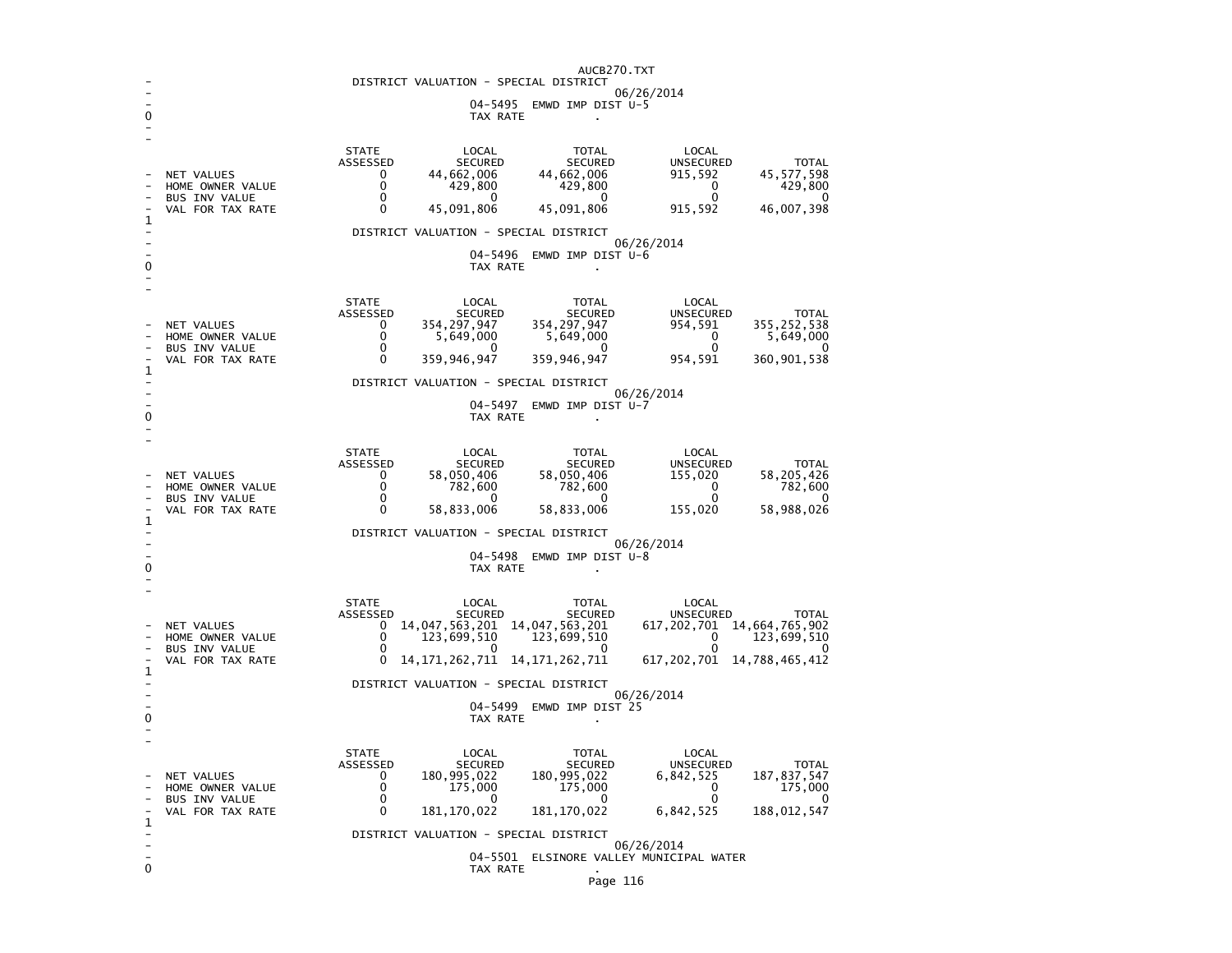| 1<br>0 | NET VALUES<br>HOME OWNER VALUE<br><b>BUS INV VALUE</b><br>VAL FOR TAX RATE        | <b>STATE</b><br>ASSESSED<br>0<br>0<br>$\mathbf{0}$<br>0      | LOCAL<br>SECURED<br>11, 261, 840, 615 11, 261, 840, 615<br>133,926,841<br>$^{(1)}$<br>11, 395, 767, 456<br>DISTRICT VALUATION - SPECIAL DISTRICT<br>TAX RATE | <b>TOTAL</b><br><b>SECURED</b><br>133,926,841<br>0<br>11,395,767,456<br>04-5502 EMWD IMP DIST U-14                               | LOCAL<br><b>UNSECURED</b><br>235,927,312<br>0<br>$\Omega$<br>235, 927, 312 11, 631, 694, 768<br>06/26/2014 | <b>TOTAL</b><br>11, 497, 767, 927<br>133,926,841<br>0        |
|--------|-----------------------------------------------------------------------------------|--------------------------------------------------------------|--------------------------------------------------------------------------------------------------------------------------------------------------------------|----------------------------------------------------------------------------------------------------------------------------------|------------------------------------------------------------------------------------------------------------|--------------------------------------------------------------|
| 1<br>0 | NET VALUES<br>HOME OWNER VALUE<br><b>BUS INV VALUE</b><br>VAL FOR TAX RATE        | <b>STATE</b><br>ASSESSED<br>0<br>0<br>0<br>0                 | LOCAL<br>SECURED<br>33,598,450<br>1,440,954<br>0<br>35,039,404<br>DISTRICT VALUATION - SPECIAL DISTRICT<br>04-5518<br>TAX RATE                               | <b>TOTAL</b><br>SECURED<br>33,598,450<br>1,440,954<br>0<br>35,039,404<br>EASTERN MUN WTR IMP D U-7 PSEUDO                        | LOCAL<br>UNSECURED<br>1,436,807<br>0<br>0<br>1,436,807<br>06/26/2014                                       | <b>TOTAL</b><br>35,035,257<br>1,440,954<br>0<br>36,476,211   |
| 1<br>0 | <b>NET VALUES</b><br>HOME OWNER VALUE<br><b>BUS INV VALUE</b><br>VAL FOR TAX RATE | <b>STATE</b><br>ASSESSED<br>0<br>$\Omega$<br>0<br>0          | LOCAL<br><b>SECURED</b><br>3,956,056<br>693,000<br>0<br>4,649,056<br>DISTRICT VALUATION - SPECIAL DISTRICT<br>TAX RATE                                       | <b>TOTAL</b><br><b>SECURED</b><br>3,956,056<br>693,000<br>0<br>4,649,056<br>04-5551 ELSINORE VLY MUNI WTR IMP DIST 1             | LOCAL<br><b>UNSECURED</b><br>0<br>$\mathbf{0}$<br>$\mathbf 0$<br>$\Omega$<br>06/26/2014                    | <b>TOTAL</b><br>3,956,056<br>693,000<br>0<br>4,649,056       |
| 1<br>0 | <b>NET VALUES</b><br>HOME OWNER VALUE<br><b>BUS INV VALUE</b><br>VAL FOR TAX RATE | <b>STATE</b><br>ASSESSED<br>0<br>0<br>0<br>0                 | LOCAL<br>SECURED<br>4,678,319,053<br>56,910,518<br>0<br>4,735,229,571<br>DISTRICT VALUATION - SPECIAL DISTRICT<br>TAX RATE                                   | TOTAL<br><b>SECURED</b><br>4,678,319,053<br>56,910,518<br>0<br>4,735,229,571<br>04-5597 CFD NO 2002-1 ELSINORE VALLEY            | LOCAL<br>UNSECURED<br>102,639,276<br>$\mathbf{0}$<br>$\Omega$<br>102,639,276<br>06/26/2014                 | <b>TOTAL</b><br>4,780,958,329<br>56,910,518<br>4,837,868,847 |
| 1<br>0 | <b>NET VALUES</b><br>HOME OWNER VALUE<br><b>BUS INV VALUE</b><br>VAL FOR TAX RATE | <b>STATE</b><br>ASSESSED<br>0<br>0<br>0<br>0<br><b>STATE</b> | LOCAL<br><b>SECURED</b><br>28, 595, 332<br>329,000<br>28,924,332<br>DISTRICT VALUATION - SPECIAL DISTRICT<br>TAX RATE<br>LOCAL                               | <b>TOTAL</b><br><b>SECURED</b><br>28,595,332<br>329,000<br>0<br>28,924,332<br>04-5601 LAKE HEMET MUNICIPAL WATER<br><b>TOTAL</b> | LOCAL<br>UNSECURED<br>7,780<br>0<br>$\Omega$<br>7,780<br>06/26/2014<br>LOCAL                               | TOTAL<br>28,603,112<br>329,000<br>28,932,112                 |
|        |                                                                                   | ASSESSED                                                     | <b>SECURED</b>                                                                                                                                               | <b>SECURED</b>                                                                                                                   | <b>UNSECURED</b>                                                                                           | <b>TOTAL</b>                                                 |

-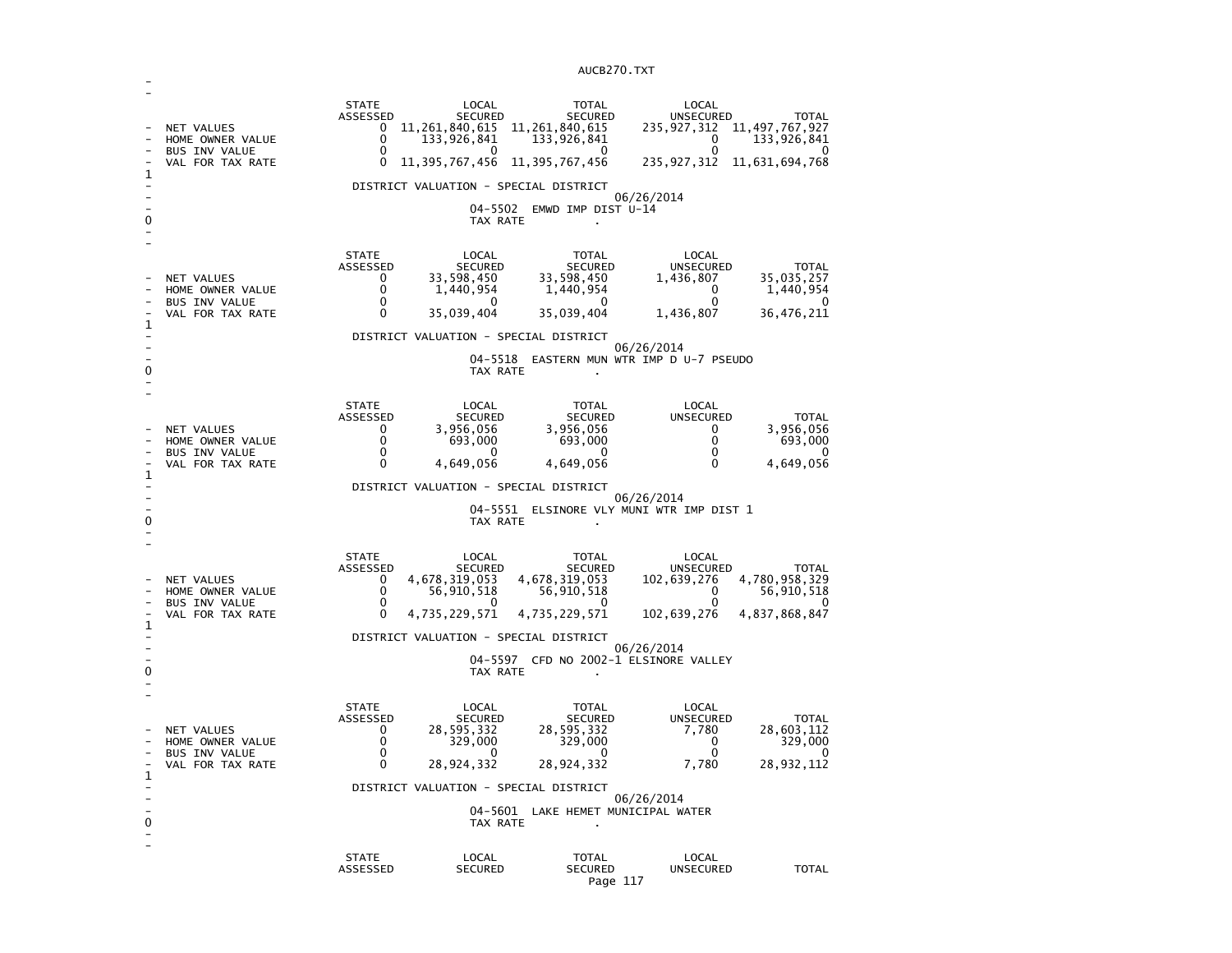AUCB270.TXT29,018,750 - NET VALUES 0 2,510,059,896 2,510,059,896 2,539,078,646<br>- HOME OWNER VALUE 0 51,387,258 51,387,258 0 51,387,258  $51,387,258$  $\begin{array}{ccc} 0 & 51,387,258 & 51,387,258 & 0 \ 0 & 0 & 0 & 0 \end{array}$  $\Omega$ - BUS INV VALUE 29,018,750 2,590,465,904 VAL FOR TAX RATE 0 2,561,447,154 2,561,447,154 1 - DISTRICT VALUATION - SPECIAL DISTRICT - 06/26/2014 - 04-5602 LAKE HEMET MUNI WTR IMP 1 0 TAX RATE . - - STATE LOCAL TOTAL LOCAL **UNSECURED**  ASSESSED SECURED SECURED UNSECURED TOTAL 45.403.718 - NET VALUES 0 45,373,325 45,373,325 30,393 45,403,718 648,200 - HOME OWNER VALUE 0 648,200 648,200 0 648,200  $\Omega$ - BUS INV VALUE 46.051.918 VAL FOR TAX RATE 0 46,021,525 46,021,525 30,393 1  $\sim$ - DISTRICT VALUATION - SPECIAL DISTRICT - 06/26/2014 - 04-5604 LAKE HEMET MUNI WTR IMP A 0 TAX RATE . - - STATE LOCAL TOTAL LOCAL UNSECURED ASSESSED SECURED SECURED UNSECURED TOTAL 106,758,601 - NET VALUES 0 106,679,549 106,679,549 79,052 106,758,601 753,200 - HOME OWNER VALUE 0 753,200 753,200 0 753,200  $\overline{\phantom{0}}$ - BUS INV VALUE 0 0 0 0 0 107, 511, 801 VAL FOR TAX RATE 0 1 - DISTRICT VALUATION - SPECIAL DISTRICT - 06/26/2014 - 04-5609 LAKE HEMET MUNI WTR IMP U-1 0 CONTROL TO TAX RATE THE SET OF TAX RATE AND TAX RATE ASSESSMENT OF TAX RATE AND TAX RATE AND TAX RATE AND TAX RATE AND TAX RATE AND TAX RATE AND TAX RATE AND TAX RATE AND TAX RATE AND TAX RATE AND TAX RATE AND TAX RATE A - - STATE LOCAL TOTAL LOCAL UNSECURED ASSESSED SECURED SECURED UNSECURED TOTAL 106,758,601 - NET VALUES 0 106,679,549 106,679,549 79,052 106,758,601 753,200 - HOME OWNER VALUE 0 753,200 753,200 0 753,200  $\overline{\mathbf{0}}$ BUS INV VALUE 107.511.801 - VAL FOR TAX RATE 0 107.432.749 107.432.749 79.052 1  $\sim$ - DISTRICT VALUATION - SPECIAL DISTRICT - 06/26/2014 - 04-5611 LAKE HEMET MUNI WTR IMP U-2 0 CONTROL CONTROL CONTROL CONTROL CONTROL CONTROL CONTROL CONTROL CONTROL CONTROL CONTROL CONTROL CONTROL CONTROL CONTROL CONTROL CONTROL CONTROL CONTROL CONTROL CONTROL CONTROL CONTROL CONTROL CONTROL CONTROL CONTROL CONT - - STATE LOCAL TOTAL LOCAL ASSESSED SECURED SECURED UNSECURED TOTAL **UNSECURED** 201, 573, 442 - NET VALUES 0 201,481,722 201,481,722 91,720<br>- HOME OWNER VALUE 0 6,508,600 6,508,600 0  $6,508,600$ - HOME OWNER VALUE 0 6,508,600 6,508,600 0 6,508,600 - 0 - BUS INV VALUE 0 0 0 0 0 208,082,042 - VAL FOR TAX RATE 0 1  $\sim$ - DISTRICT VALUATION - SPECIAL DISTRICT - 06/26/2014 - 04-5651 SAN BERNARDINO V MUNI WTR DS 0 TAX RATE . - - STATE LOCAL TOTAL LOCAL **UNSECURED**  ASSESSED SECURED SECURED UNSECURED TOTAL 72.089.579 - NET VALUES<br>- HOME OWNER VALUE  $\begin{array}{cccc} 0 & 72,043,075 & 72,043,075 \\ - & 0 & 903,000 & 903,000 \end{array}$  46,504 903,000 السباب المسلم المسلم المسلم المسلم المسلم المسلم المسلم المسلم المسلم المسلم المسلم المسلم المسلم المسلم المسل<br>- BUS INV VALUE للمسلم المسلم المسلم المسلم المسلم المسلم المسلم المسلم المسلم المسلم المسلم المسلم المسلم الم  $\overline{\mathbf{0}}$ - BUS INV VALUE 0 0 0 0 0 72,992,579 - VAL FOR TAX RATE 0 72,946,075 72,946,075 46,504 Page 118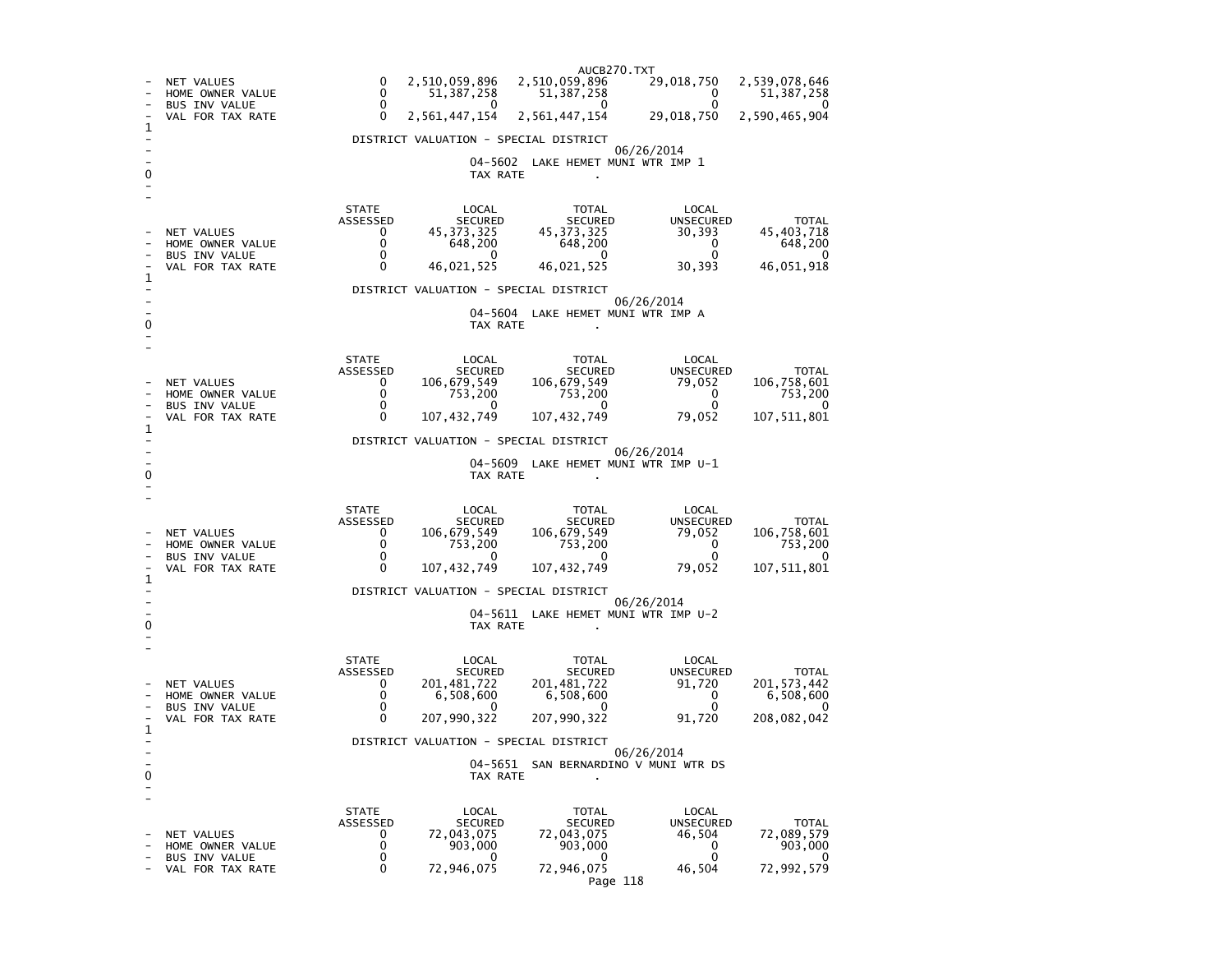|                          | AUCB270.TXT                                   |                                                                                                                                           |  |  |  |  |  |
|--------------------------|-----------------------------------------------|-------------------------------------------------------------------------------------------------------------------------------------------|--|--|--|--|--|
| 1                        |                                               | DISTRICT VALUATION - SPECIAL DISTRICT                                                                                                     |  |  |  |  |  |
|                          | 06/26/2014<br>04-5701 WESTERN MUNICIPAL WATER |                                                                                                                                           |  |  |  |  |  |
| 0                        | TAX RATE                                      |                                                                                                                                           |  |  |  |  |  |
|                          |                                               |                                                                                                                                           |  |  |  |  |  |
|                          |                                               | <b>STATE</b><br>TOTAL<br>LOCAL<br>LOCAL<br>ASSESSED<br><b>SECURED</b><br>SECURED<br><b>UNSECURED</b><br><b>TOTAL</b>                      |  |  |  |  |  |
|                          | NET VALUES<br>HOME OWNER VALUE                | 68,789,342,329<br>68,789,342,329<br>3, 205, 999, 446 71, 995, 341, 775<br>0<br>0<br>695, 235, 822<br>695, 235, 822<br>0<br>695, 235, 822  |  |  |  |  |  |
|                          | <b>BUS INV VALUE</b>                          | 0<br>$\mathbf{0}$<br>0<br>0                                                                                                               |  |  |  |  |  |
| 1                        | VAL FOR TAX RATE                              | 69, 484, 578, 151 69, 484, 578, 151<br>3, 205, 999, 446 72, 690, 577, 597<br>0                                                            |  |  |  |  |  |
|                          |                                               | DISTRICT VALUATION - SPECIAL DISTRICT<br>06/26/2014                                                                                       |  |  |  |  |  |
| 0                        |                                               | 04-5702 MWD MURRIETA DISSOLUTION<br>TAX RATE                                                                                              |  |  |  |  |  |
|                          |                                               |                                                                                                                                           |  |  |  |  |  |
|                          |                                               | STATE<br>LOCAL<br>TOTAL<br>LOCAL                                                                                                          |  |  |  |  |  |
|                          | NET VALUES                                    | ASSESSED<br><b>SECURED</b><br><b>SECURED</b><br>UNSECURED<br><b>TOTAL</b><br>337,759,317<br>337,759,317<br>349,231,175<br>0<br>11,471,858 |  |  |  |  |  |
|                          | HOME OWNER VALUE<br><b>BUS INV VALUE</b>      | 0<br>2,591,400<br>2,591,400<br>$\Omega$<br>2,591,400<br>0<br>$\Omega$<br>0<br>0                                                           |  |  |  |  |  |
|                          | VAL FOR TAX RATE                              | $\Omega$<br>340, 350, 717<br>11,471,858<br>351,822,575<br>340, 350, 717                                                                   |  |  |  |  |  |
| 1                        | DISTRICT VALUATION - SPECIAL DISTRICT         |                                                                                                                                           |  |  |  |  |  |
|                          |                                               | 06/26/2014<br>04-5710 WMWD 2ND EXCLUSION AREA                                                                                             |  |  |  |  |  |
| 0                        |                                               | TAX RATE                                                                                                                                  |  |  |  |  |  |
|                          |                                               | <b>STATE</b><br>LOCAL<br>TOTAL<br>LOCAL                                                                                                   |  |  |  |  |  |
|                          |                                               | ASSESSED<br><b>SECURED</b><br>UNSECURED<br><b>TOTAL</b><br><b>SECURED</b>                                                                 |  |  |  |  |  |
|                          | NET VALUES<br>HOME OWNER VALUE                | 0<br>4,381,849<br>4,381,849<br>18,553<br>4,400,402<br>63,000<br>0<br>63.000<br>$\mathbf{0}$<br>63,000                                     |  |  |  |  |  |
|                          | <b>BUS INV VALUE</b><br>VAL FOR TAX RATE      | 0<br>$\mathbf{0}$<br>0<br>0<br>0<br>$\Omega$<br>4,444,849<br>4,444,849<br>18,553<br>4,463,402                                             |  |  |  |  |  |
| 1                        |                                               | DISTRICT VALUATION - SPECIAL DISTRICT                                                                                                     |  |  |  |  |  |
|                          | 06/26/2014<br>04-5711 WMWD 1ST FR             |                                                                                                                                           |  |  |  |  |  |
| 0                        |                                               | TAX RATE                                                                                                                                  |  |  |  |  |  |
|                          |                                               |                                                                                                                                           |  |  |  |  |  |
|                          |                                               | <b>STATE</b><br>LOCAL<br>LOCAL<br>TOTAL<br>ASSESSED<br><b>SECURED</b><br><b>SECURED</b><br>UNSECURED<br><b>TOTAL</b>                      |  |  |  |  |  |
|                          | NET VALUES<br>HOME OWNER VALUE                | 4,736,236,910<br>4,736,236,910<br>76,788,413<br>4,813,025,323<br>0<br>0<br>46,088,800<br>46,088,800<br>46,088,800<br>0                    |  |  |  |  |  |
|                          | <b>BUS INV VALUE</b><br>VAL FOR TAX RATE      | 0<br>$\mathbf{0}$<br>$\mathbf{0}$<br>$\Omega$<br>0<br>$\Omega$<br>76,788,413                                                              |  |  |  |  |  |
| 1                        |                                               | 4,782,325,710<br>4,782,325,710<br>4,859,114,123                                                                                           |  |  |  |  |  |
|                          |                                               | DISTRICT VALUATION - SPECIAL DISTRICT<br>06/26/2014                                                                                       |  |  |  |  |  |
| 0                        |                                               | 04-5712 WMWD 2ND FR<br>TAX RATE                                                                                                           |  |  |  |  |  |
|                          |                                               |                                                                                                                                           |  |  |  |  |  |
|                          |                                               | <b>STATE</b><br><b>TOTAL</b><br>LOCAL<br>LOCAL                                                                                            |  |  |  |  |  |
|                          | NET VALUES                                    | ASSESSED<br>UNSECURED<br><b>TOTAL</b><br><b>SECURED</b><br><b>SECURED</b><br>70,701,606<br>70,701,606<br>575,041<br>71,276,647<br>0       |  |  |  |  |  |
|                          | HOME OWNER VALUE<br>BUS INV VALUE             | 0<br>700,000<br>700,000<br>700,000<br>0<br>0<br>0<br>0<br>0                                                                               |  |  |  |  |  |
| 1                        | VAL FOR TAX RATE                              | 0<br>71,976,647<br>71,401,606<br>71,401,606<br>575,041                                                                                    |  |  |  |  |  |
| $\overline{\phantom{0}}$ |                                               | DISTRICT VALUATION - SPECIAL DISTRICT                                                                                                     |  |  |  |  |  |
|                          |                                               | 06/26/2014<br>04-5713<br>WMWD 3RD FR                                                                                                      |  |  |  |  |  |
|                          |                                               | Page 119                                                                                                                                  |  |  |  |  |  |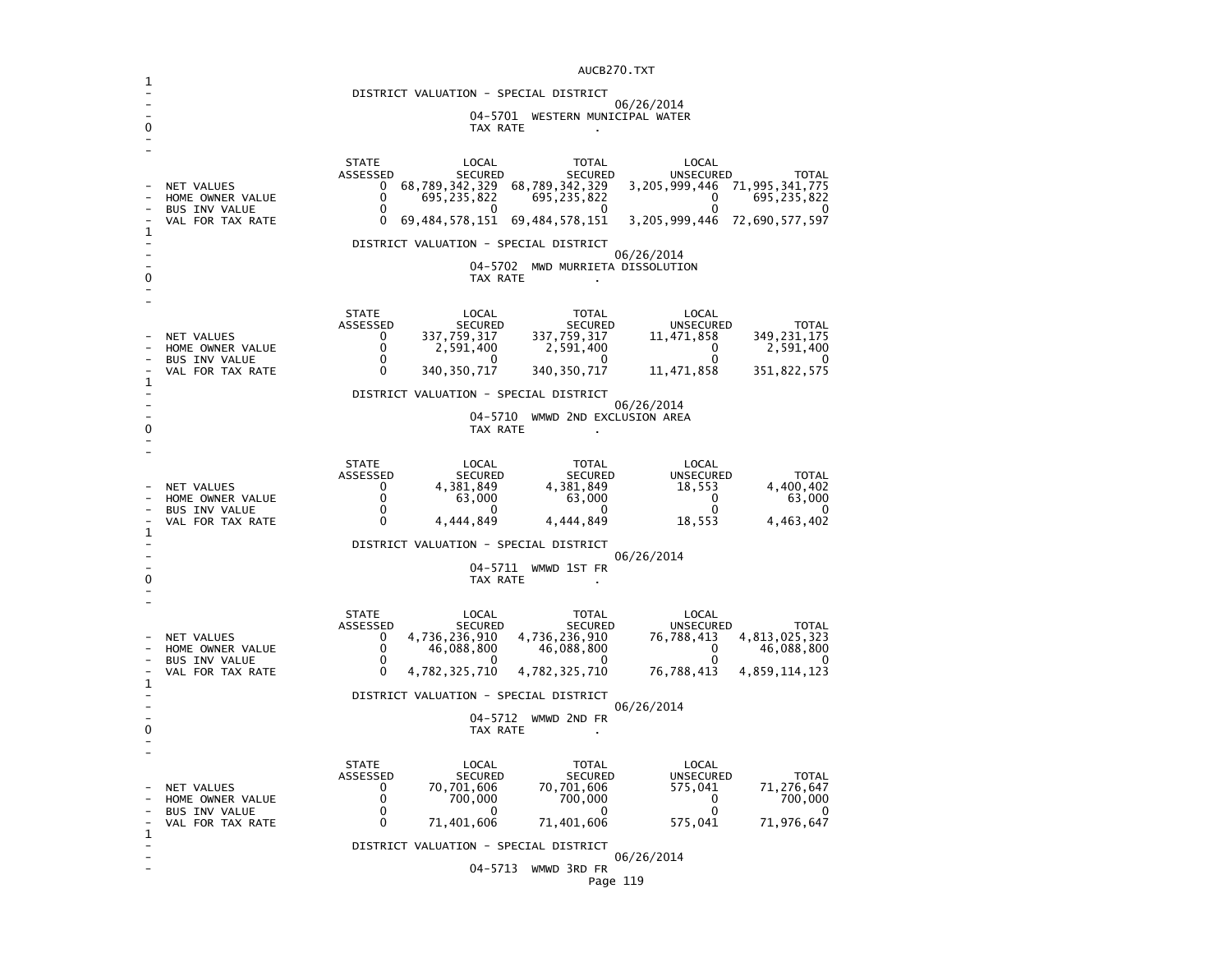| AUCB270.TXT                                               |                                                                            |                                                        |                                                                            |                                                                                  |                                                                      |                                                                   |
|-----------------------------------------------------------|----------------------------------------------------------------------------|--------------------------------------------------------|----------------------------------------------------------------------------|----------------------------------------------------------------------------------|----------------------------------------------------------------------|-------------------------------------------------------------------|
| 0                                                         |                                                                            |                                                        | TAX RATE                                                                   |                                                                                  |                                                                      |                                                                   |
| 1                                                         | NET VALUES<br>HOME OWNER VALUE<br><b>BUS INV VALUE</b><br>VAL FOR TAX RATE | <b>STATE</b><br>ASSESSED<br>0<br>0<br>$\mathbf 0$<br>0 | LOCAL<br><b>SECURED</b><br>596,071,558<br>6,876,800<br>0<br>602,948,358    | <b>TOTAL</b><br><b>SECURED</b><br>596,071,558<br>6,876,800<br>0<br>602, 948, 358 | LOCAL<br><b>UNSECURED</b><br>3,599,644<br>0<br>0<br>3,599,644        | <b>TOTAL</b><br>599,671,202<br>6,876,800<br>0<br>606,548,002      |
|                                                           |                                                                            |                                                        | DISTRICT VALUATION - SPECIAL DISTRICT                                      |                                                                                  | 06/26/2014                                                           |                                                                   |
| 0                                                         |                                                                            |                                                        | 04-5715<br>TAX RATE                                                        | WMWD 5TH FR                                                                      |                                                                      |                                                                   |
| 1                                                         | NET VALUES<br>HOME OWNER VALUE<br><b>BUS INV VALUE</b><br>VAL FOR TAX RATE | <b>STATE</b><br>ASSESSED<br>0<br>0<br>0<br>0           | LOCAL<br><b>SECURED</b><br>50,572,601<br>467,600<br>0<br>51,040,201        | <b>TOTAL</b><br><b>SECURED</b><br>50, 572, 601<br>467,600<br>0<br>51,040,201     | LOCAL<br><b>UNSECURED</b><br>76,282<br>0<br>0<br>76,282              | <b>TOTAL</b><br>50,648,883<br>467,600<br>0<br>51,116,483          |
|                                                           |                                                                            |                                                        | DISTRICT VALUATION - SPECIAL DISTRICT                                      |                                                                                  |                                                                      |                                                                   |
| 0                                                         |                                                                            |                                                        | 04-5716<br>TAX RATE                                                        | WMWD 6TH FR                                                                      | 06/26/2014                                                           |                                                                   |
| 1                                                         | NET VALUES<br>HOME OWNER VALUE<br><b>BUS INV VALUE</b><br>VAL FOR TAX RATE | <b>STATE</b><br>ASSESSED<br>0<br>0<br>0<br>0           | LOCAL<br><b>SECURED</b><br>343,932,559<br>6,624,120<br>0<br>350,556,679    | <b>TOTAL</b><br><b>SECURED</b><br>343,932,559<br>6,624,120<br>0<br>350, 556, 679 | LOCAL<br><b>UNSECURED</b><br>1,566,580<br>0<br>0<br>1,566,580        | <b>TOTAL</b><br>345,499,139<br>6,624,120<br>0<br>352,123,259      |
|                                                           |                                                                            |                                                        | DISTRICT VALUATION - SPECIAL DISTRICT                                      |                                                                                  |                                                                      |                                                                   |
| 0                                                         |                                                                            |                                                        | 04-5717<br>TAX RATE                                                        | WMWD 7TH FR                                                                      | 06/26/2014                                                           |                                                                   |
|                                                           | NET VALUES<br>HOME OWNER VALUE<br><b>BUS INV VALUE</b><br>VAL FOR TAX RATE | <b>STATE</b><br>ASSESSED<br>0<br>0<br>0<br>0           | LOCAL<br><b>SECURED</b><br>82,797<br>0<br>0<br>82,797                      | <b>TOTAL</b><br><b>SECURED</b><br>82,797<br>0<br>0<br>82,797                     | LOCAL<br><b>UNSECURED</b><br>0<br>0<br>0<br>0                        | <b>TOTAL</b><br>82,797<br>0<br>0<br>82,797                        |
| 1                                                         |                                                                            |                                                        | DISTRICT VALUATION - SPECIAL DISTRICT                                      |                                                                                  |                                                                      |                                                                   |
| 0                                                         |                                                                            |                                                        | 04-5718<br>TAX RATE                                                        | WMWD 8TH FR                                                                      | 06/26/2014                                                           |                                                                   |
| $\overline{\phantom{0}}$                                  | NET VALUES<br>HOME OWNER VALUE<br><b>BUS INV VALUE</b><br>VAL FOR TAX RATE | <b>STATE</b><br>ASSESSED<br>0<br>0<br>0<br>0           | LOCAL<br><b>SECURED</b><br>11,107,239<br>196,000<br>$\sim$ 0<br>11,303,239 | TOTAL<br><b>SECURED</b><br>11, 107, 239<br>196,000<br>$\sim$ 0<br>11, 303, 239   | LOCAL<br><b>UNSECURED</b><br>31,676<br>0<br>$\overline{0}$<br>31,676 | <b>TOTAL</b><br>11, 138, 915<br>196,000<br>$\sim$ 0<br>11,334,915 |
| 1<br>$\overline{\phantom{0}}$                             |                                                                            |                                                        | DISTRICT VALUATION - SPECIAL DISTRICT                                      |                                                                                  |                                                                      |                                                                   |
| $\overline{\phantom{a}}$<br>0<br>$\overline{\phantom{0}}$ |                                                                            |                                                        | TAX RATE                                                                   | 04-5719 WMWD 9TH FR<br>$\bullet$                                                 | 06/26/2014                                                           |                                                                   |
|                                                           |                                                                            | <b>STATE</b>                                           | LOCAL                                                                      | TOTAL<br>Page 120                                                                | LOCAL                                                                |                                                                   |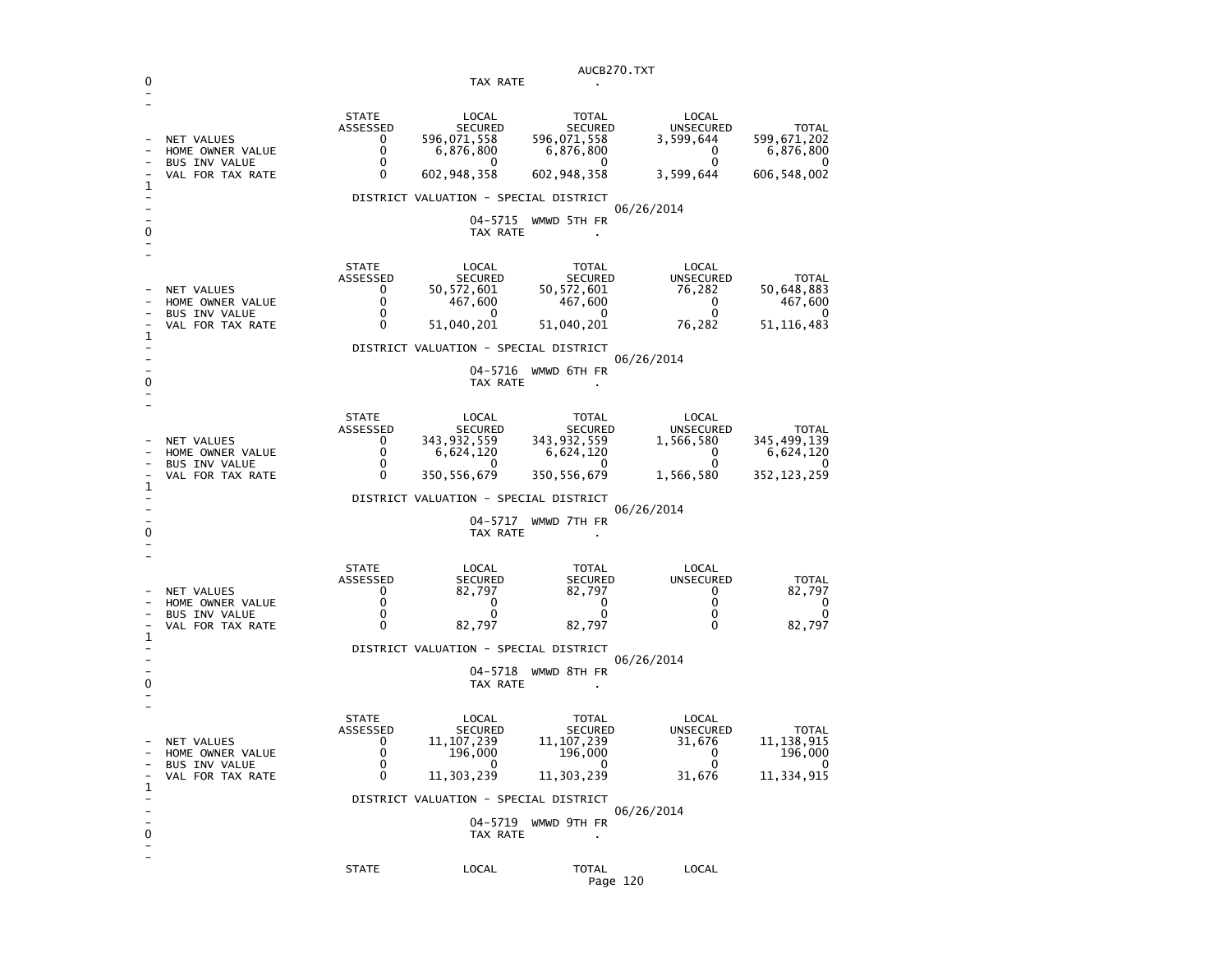AUCB270.TXTASSESSED SECURED SECURED SECURED UNSECURED TOTAL 3,007,687 2,491,443,975 - NET VALUES 0 2,488,436,288 2,488,436,288 3,007<br>- HOME OWNER VALUE 0 15,509,200 15,509,200  $0 \qquad 15,509,200$  $\begin{array}{ccc} 0 & 15,509,200 & 15,509,200 \ 0 & 0 & 0 \end{array}$ ໌ ∩ - BUS INV VALUE 3,007,687 2,506,953,175 VAL FOR TAX RATE 0 2,503,945,488 2,503,945,488 1  $\sim$ - DISTRICT VALUATION - SPECIAL DISTRICT - 06/26/2014 - 04-5721 WMWD 10TH FR 0 TAX RATE . - - STATE LOCAL TOTAL LOCAL ASSESSED SECURED SECURED UNSECURED TOTAL 523, 279, 156 - NET VALUES 0 452,057,069 452,057,069 71,222,087<br>- HOME OWNER VALUE 0 0 0 0 0  $\Omega$ - HOME OWNER VALUE 0 0 0 0 0  $\Omega$ - BUS INV VALUE 0 0 0 0 0 523, 279, 156 - VAL FOR TAX RATE 452,057,069 91,222,069 92,057,069 452,069 92,057,069 92,057,069 92,069 92,069 523,279,1566 523,279,1566 92,069 92,069 92,069 92,069 93,279,1669 93,279,1566 93,279,1566 93,279,1566 93,279,1566 93,279,1566 1 - DISTRICT VALUATION - SPECIAL DISTRICT - 06/26/2014 - 04-5722 WMWD 11TH FR 0 CONTROL CONTROL CONTROL CONTROL CONTROL CONTROL CONTROL CONTROL CONTROL CONTROL CONTROL CONTROL CONTROL CONTROL CONTROL CONTROL CONTROL CONTROL CONTROL CONTROL CONTROL CONTROL CONTROL CONTROL CONTROL CONTROL CONTROL CONT - - STATE LOCAL TOTAL LOCAL **UNSECURED**  ASSESSED SECURED SECURED UNSECURED TOTAL 22.966.043 - NET VALUES 0 22,966,043 22,966,043 0 22,966,043  $140,000$ - HOME OWNER VALUE 0 140,000 140,000 0 140,000 BUS INV VALUE 23.106.043 - VAL FOR TAX RATE 0 23,106,043 23,106,043 0 23,106,043 1 - DISTRICT VALUATION - SPECIAL DISTRICT - 06/26/2014 - 04-5723 WMWD 12TH FR 0 TAX RATE . - - STATE LOCAL TOTAL LOCAL **UNSECURED**  ASSESSED SECURED SECURED UNSECURED TOTAL 4, 211, 490 - NET VALUES 0 4,170,799 4,170,799 40,691 4,211,490 77,000 - HOME OWNER VALUE 0 77,000 77,000 0 77,000  $\overline{\mathbf{0}}$ - BUS INV VALUE 0 0 0 0 0 4,288,490 - VAL FOR TAX RATE 0 1  $\sim$ - DISTRICT VALUATION - SPECIAL DISTRICT - 06/26/2014 - 04-5724 WMWD 13TH FR 0 TAX RATE . - - STATE LOCAL TOTAL LOCAL **UNSECURED**  ASSESSED SECURED SECURED UNSECURED TOTAL 88.552.849 - NET VALUES 0 88,434,843 88,434,843 118,006<br>- HOME OWNER VALUE 0 849,800 849,800 0 849,800 - HOME OWNER VALUE 0 849,800 849,800 0 849,800  $\Omega$ - BUS INV VALUE 0 0 0 0 0 89,402,649 - VAL FOR TAX RATE 0 89.284.643 89.284.643 118.006 1  $\sim$ - DISTRICT VALUATION - SPECIAL DISTRICT - 06/26/2014 - 04-5725 WMWD 14TH FR 0 CONTROL CONTROL CONTROL CONTROL CONTROL CONTROL CONTROL CONTROL CONTROL CONTROL CONTROL CONTROL CONTROL CONTROL CONTROL CONTROL CONTROL CONTROL CONTROL CONTROL CONTROL CONTROL CONTROL CONTROL CONTROL CONTROL CONTROL CONT - - STATE LOCAL TOTAL LOCAL ASSESSED SECURED SECURED UNSECURED TOTAL 356.295.047 - NET VALUES 0 291,011,850 291,011,850 65,283,197 356,295,047  $\mathbf 0$ - HOME OWNER VALUE  $\mathbf 0$ - BUS INV VALUE  $\begin{array}{ccccccc} 0 & 0 & 0 & 0 & 0 \end{array}$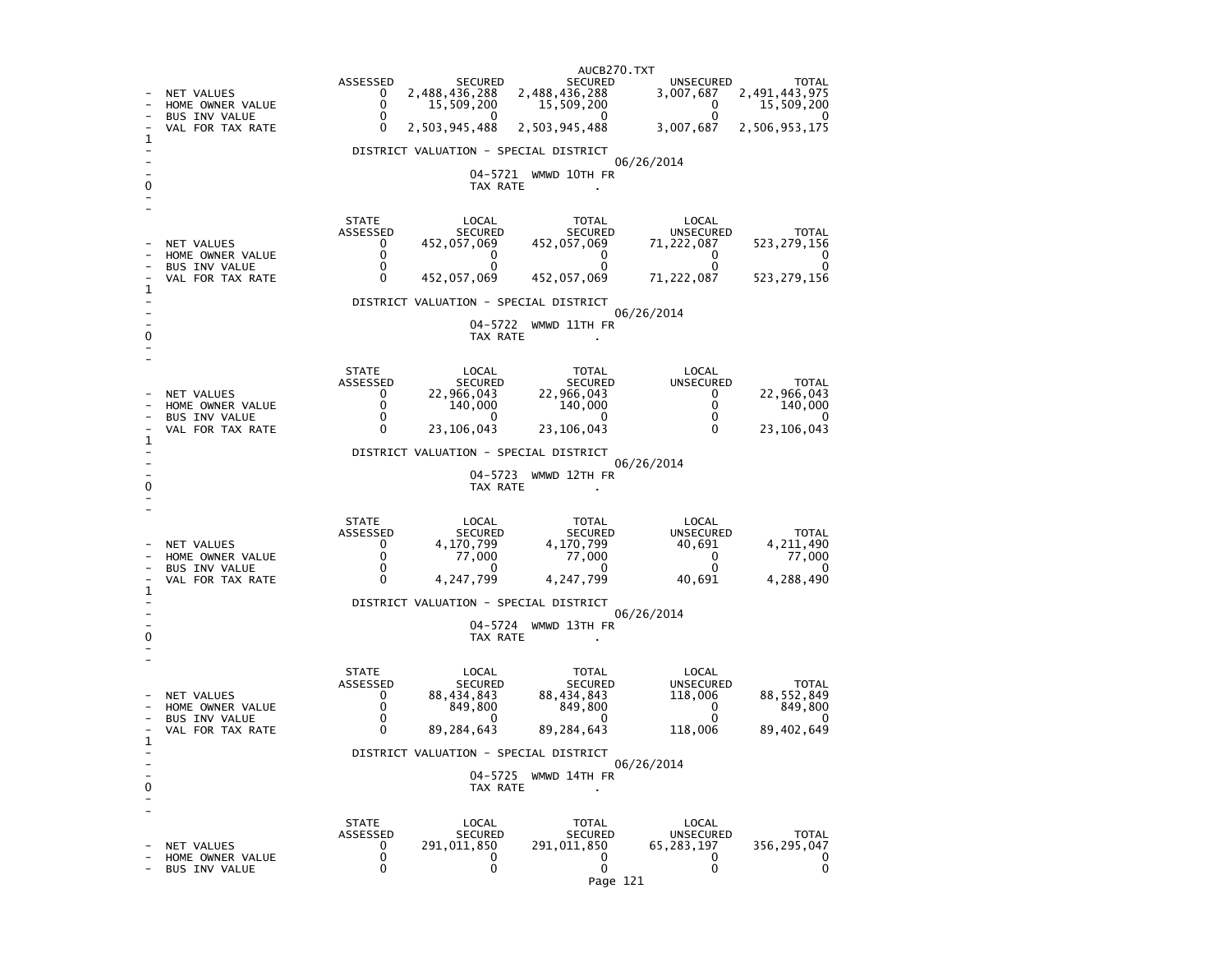|                                       |                                                                                   |                                                                |                                                                         | AUCB270.TXT                                                               |                                                                        |                                                                     |
|---------------------------------------|-----------------------------------------------------------------------------------|----------------------------------------------------------------|-------------------------------------------------------------------------|---------------------------------------------------------------------------|------------------------------------------------------------------------|---------------------------------------------------------------------|
| 1                                     | VAL FOR TAX RATE                                                                  | 0                                                              | 291,011,850                                                             | 291,011,850                                                               | 65,283,197                                                             | 356,295,047                                                         |
|                                       |                                                                                   |                                                                | DISTRICT VALUATION - SPECIAL DISTRICT                                   |                                                                           | 06/26/2014                                                             |                                                                     |
| 0                                     |                                                                                   |                                                                | TAX RATE                                                                | 04-5727 WMWD 16TH FR                                                      |                                                                        |                                                                     |
|                                       | NET VALUES<br>HOME OWNER VALUE<br>BUS INV VALUE                                   | <b>STATE</b><br>ASSESSED<br>0<br>0<br>0                        | LOCAL<br><b>SECURED</b><br>876,019,467<br>13,323,800<br>$\Omega$        | TOTAL<br><b>SECURED</b><br>876,019,467<br>13, 323, 800<br>$\Omega$        | LOCAL<br>UNSECURED<br>7,951,765<br>0<br>$\mathbf 0$                    | <b>TOTAL</b><br>883, 971, 232<br>13,323,800<br>$\mathbf{I}$         |
| 1                                     | VAL FOR TAX RATE                                                                  | 0                                                              | 889, 343, 267                                                           | 889, 343, 267                                                             | 7,951,765                                                              | 897, 295, 032                                                       |
|                                       |                                                                                   |                                                                | DISTRICT VALUATION - SPECIAL DISTRICT                                   |                                                                           | 06/26/2014                                                             |                                                                     |
| 0                                     |                                                                                   |                                                                | 04-5728<br>TAX RATE                                                     | WMWD 17TH FR                                                              |                                                                        |                                                                     |
|                                       | NET VALUES<br>HOME OWNER VALUE<br><b>BUS INV VALUE</b>                            | <b>STATE</b><br>ASSESSED<br>$\Omega$<br>0<br>0                 | LOCAL<br><b>SECURED</b><br>782,530,741<br>10, 119, 200<br>0             | TOTAL<br>SECURED<br>782,530,741<br>10, 119, 200<br>$\Omega$               | LOCAL<br>UNSECURED<br>17,256,679<br>0<br>$\mathbf 0$                   | <b>TOTAL</b><br>799,787,420<br>10, 119, 200<br>0                    |
| 1                                     | VAL FOR TAX RATE                                                                  | 0                                                              | 792,649,941                                                             | 792,649,941                                                               | 17,256,679                                                             | 809,906,620                                                         |
|                                       |                                                                                   |                                                                | DISTRICT VALUATION - SPECIAL DISTRICT                                   |                                                                           | 06/26/2014                                                             |                                                                     |
| 0                                     |                                                                                   | 04-5729 WMWD 18TH FR<br>TAX RATE                               |                                                                         |                                                                           |                                                                        |                                                                     |
| 1                                     | NET VALUES<br>HOME OWNER VALUE<br>BUS INV VALUE<br>VAL FOR TAX RATE               | <b>STATE</b><br>ASSESSED<br>0<br>0<br>$\Omega$<br>0            | LOCAL<br>SECURED<br>41,969,027<br>378,000<br>0<br>42, 347, 027          | TOTAL<br>SECURED<br>41,969,027<br>378,000<br>$\mathbf{0}$<br>42, 347, 027 | LOCAL<br>UNSECURED<br>10,464<br>$\mathbf{0}$<br>$\mathbf{0}$<br>10,464 | <b>TOTAL</b><br>41,979,491<br>378,000<br>$\Omega$<br>42, 357, 491   |
| DISTRICT VALUATION - SPECIAL DISTRICT |                                                                                   |                                                                |                                                                         |                                                                           |                                                                        |                                                                     |
| 0                                     | 06/26/2014<br>04-5730 WMWD 23RD FR<br>TAX RATE                                    |                                                                |                                                                         |                                                                           |                                                                        |                                                                     |
|                                       | <b>NET VALUES</b><br>HOME OWNER VALUE<br><b>BUS INV VALUE</b><br>VAL FOR TAX RATE | <b>STATE</b><br>ASSESSED<br>0<br>$\Omega$<br>0<br>0            | LOCAL<br>SECURED<br>117,838,436<br>1,808,800<br>0<br>119,647,236        | TOTAL<br>SECURED<br>117,838,436<br>1,808,800<br>$\Omega$<br>119,647,236   | LOCAL<br>UNSECURED<br>61,809<br>$\Omega$<br>0<br>61,809                | <b>TOTAL</b><br>117,900,245<br>1,808,800<br>$\Omega$<br>119,709,045 |
| 1                                     |                                                                                   |                                                                | DISTRICT VALUATION - SPECIAL DISTRICT                                   |                                                                           |                                                                        |                                                                     |
| 0                                     | 06/26/2014<br>04-5731 WMWD 20TH FR<br>TAX RATE                                    |                                                                |                                                                         |                                                                           |                                                                        |                                                                     |
|                                       | NET VALUES<br>HOME OWNER VALUE<br><b>BUS INV VALUE</b><br>VAL FOR TAX RATE        | <b>STATE</b><br>ASSESSED<br>$\Omega$<br>0<br>0<br>$\mathbf{0}$ | LOCAL<br><b>SECURED</b><br>65,291,946<br>1,036,000<br>0<br>66, 327, 946 | TOTAL<br>SECURED<br>65,291,946<br>1,036,000<br>0<br>66, 327, 946          | LOCAL<br><b>UNSECURED</b><br>63,118<br>0<br>$\mathbf 0$<br>63,118      | <b>TOTAL</b><br>65, 355, 064<br>1,036,000<br>0<br>66,391,064        |
| 1                                     |                                                                                   |                                                                | DISTRICT VALUATION - SPECIAL DISTRICT                                   |                                                                           | 06/26/2014                                                             |                                                                     |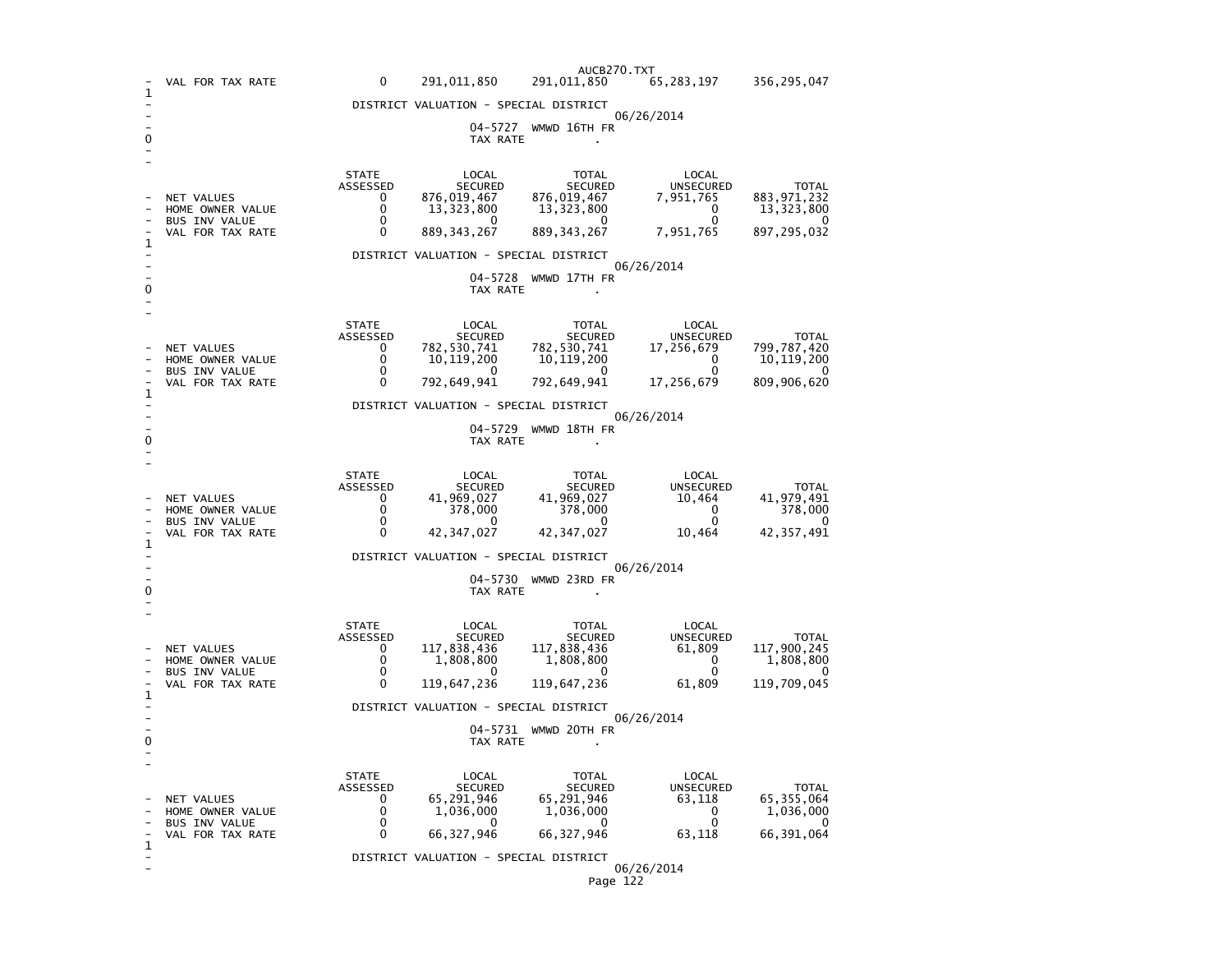| 0 |                                                                                         |                                                            | AUCB270.TXT<br>04–5737<br>WMWD 25TH FR<br>TAX RATE                                     |                                                                             |                                                                |                                                                 |  |
|---|-----------------------------------------------------------------------------------------|------------------------------------------------------------|----------------------------------------------------------------------------------------|-----------------------------------------------------------------------------|----------------------------------------------------------------|-----------------------------------------------------------------|--|
| 1 | <b>NET VALUES</b><br>HOME OWNER VALUE<br><b>BUS INV VALUE</b><br>VAL FOR TAX RATE       | <b>STATE</b><br>ASSESSED<br>0<br>$\Omega$<br>0<br>0        | LOCAL<br><b>SECURED</b><br>26,652,176<br>404,600<br>$\Omega$<br>27,056,776             | TOTAL<br><b>SECURED</b><br>26,652,176<br>404,600<br>0<br>27,056,776         | LOCAL<br><b>UNSECURED</b><br>17,064<br>0<br>$\Omega$<br>17,064 | <b>TOTAL</b><br>26,669,240<br>404,600<br>$\Omega$<br>27,073,840 |  |
| 0 |                                                                                         |                                                            | DISTRICT VALUATION - SPECIAL DISTRICT<br>04-5738<br>TAX RATE                           | WMWD 26TH FR                                                                | 06/26/2014                                                     |                                                                 |  |
| 1 | NET VALUES<br>HOME OWNER VALUE<br><b>BUS INV VALUE</b><br>VAL FOR TAX RATE              | <b>STATE</b><br>ASSESSED<br>0<br>0<br>0<br>$\Omega$        | LOCAL<br><b>SECURED</b><br>40,049,713<br>732,200<br>0<br>40,781,913                    | <b>TOTAL</b><br><b>SECURED</b><br>40,049,713<br>732,200<br>0<br>40,781,913  | LOCAL<br><b>UNSECURED</b><br>81,678<br>0<br>0<br>81,678        | <b>TOTAL</b><br>40, 131, 391<br>732,200<br>0<br>40,863,591      |  |
| 0 |                                                                                         |                                                            | DISTRICT VALUATION - SPECIAL DISTRICT<br>04-5740<br>TAX RATE                           | WMWD 27TH FR                                                                | 06/26/2014                                                     |                                                                 |  |
| 1 | <b>NET VALUES</b><br>HOME OWNER VALUE<br>BUS INV VALUE<br>VAL FOR TAX RATE              | <b>STATE</b><br>ASSESSED<br>0<br>$\Omega$<br>0<br>$\Omega$ | LOCAL<br><b>SECURED</b><br>701, 319, 545<br>5,824,000<br><sup>0</sup><br>707, 143, 545 | TOTAL<br><b>SECURED</b><br>701, 319, 545<br>5,824,000<br>0<br>707, 143, 545 | LOCAL<br>UNSECURED<br>5,487,162<br>0<br>0<br>5,487,162         | <b>TOTAL</b><br>706,806,707<br>5,824,000<br>O<br>712,630,707    |  |
| 0 | DISTRICT VALUATION - SPECIAL DISTRICT<br>06/26/2014<br>04-5741 WMWD 28TH FR<br>TAX RATE |                                                            |                                                                                        |                                                                             |                                                                |                                                                 |  |
| 1 | NET VALUES<br>HOME OWNER VALUE<br><b>BUS INV VALUE</b><br>VAL FOR TAX RATE              | <b>STATE</b><br>ASSESSED<br>0<br>0<br>0<br>$\Omega$        | LOCAL<br><b>SECURED</b><br>168, 303, 055<br>1,764,000<br><sup>0</sup><br>170,067,055   | TOTAL<br>SECURED<br>168, 303, 055<br>1,764,000<br>0<br>170,067,055          | LOCAL<br><b>UNSECURED</b><br>23,441<br>0<br>0<br>23,441        | <b>TOTAL</b><br>168, 326, 496<br>1,764,000<br>0<br>170,090,496  |  |
| 0 | DISTRICT VALUATION - SPECIAL DISTRICT<br>06/26/2014<br>04-5743 WMWD 30TH FR<br>TAX RATE |                                                            |                                                                                        |                                                                             |                                                                |                                                                 |  |
| 1 | NET VALUES<br>HOME OWNER VALUE<br>BUS INV VALUE<br>VAL FOR TAX RATE                     | <b>STATE</b><br>ASSESSED<br>0<br>0<br>$\Omega$<br>0        | LOCAL<br><b>SECURED</b><br>15,818,407<br>320,600<br>$\Omega$<br>16, 139, 007           | TOTAL<br><b>SECURED</b><br>15,818,407<br>320,600<br>0<br>16,139,007         | LOCAL<br><b>UNSECURED</b><br>0<br>0<br>0<br>$\mathbf{0}$       | <b>TOTAL</b><br>15,818,407<br>320,600<br>0<br>16,139,007        |  |
| 0 |                                                                                         |                                                            | DISTRICT VALUATION - SPECIAL DISTRICT<br>04-5746<br>TAX RATE                           | WMWD 33RD FR                                                                | 06/26/2014                                                     |                                                                 |  |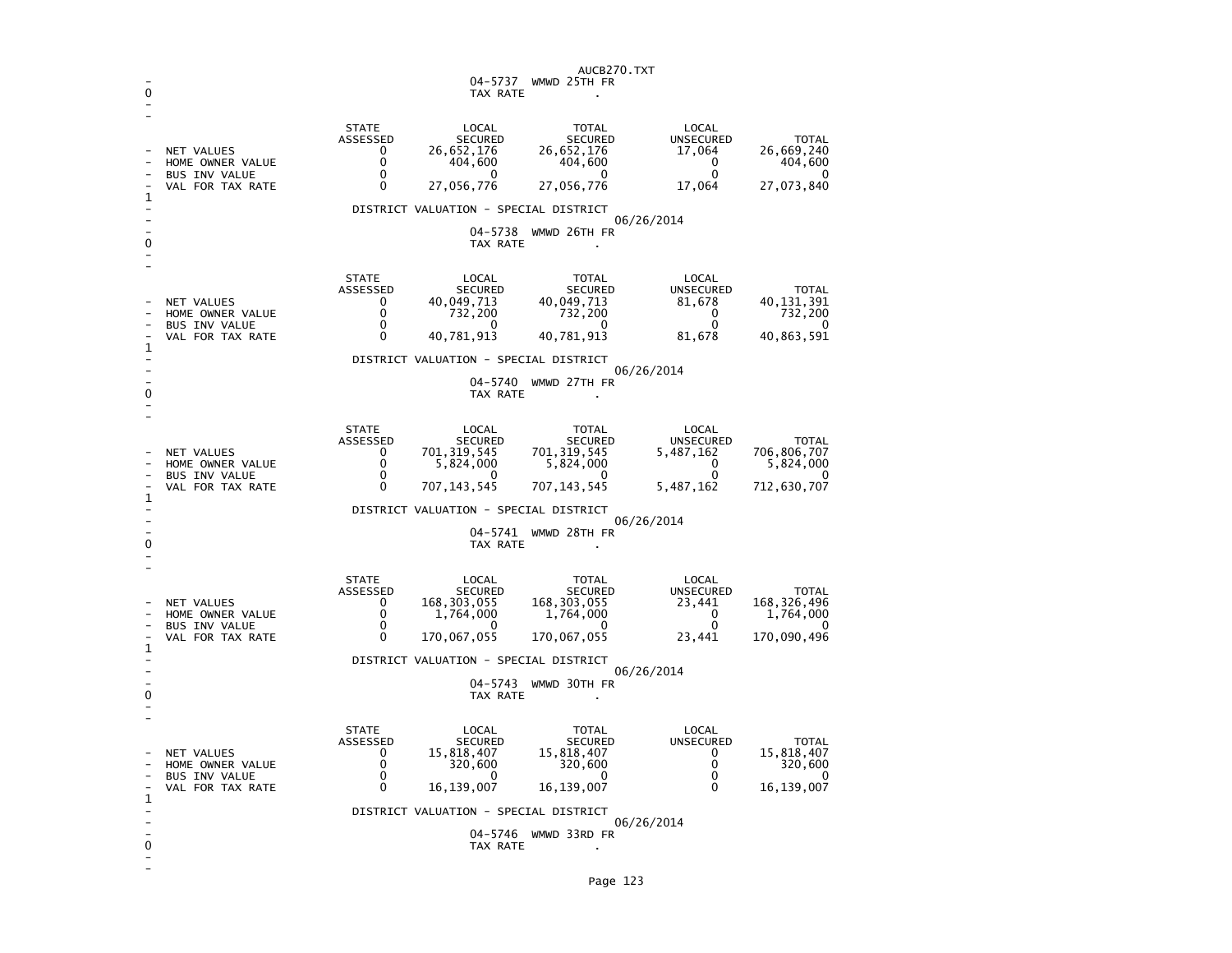|   |                                                                            | AUCB270.TXT                                                                                                                                                                                                                                                                                                                                                                                              |
|---|----------------------------------------------------------------------------|----------------------------------------------------------------------------------------------------------------------------------------------------------------------------------------------------------------------------------------------------------------------------------------------------------------------------------------------------------------------------------------------------------|
|   | NET VALUES<br>HOME OWNER VALUE<br><b>BUS INV VALUE</b><br>VAL FOR TAX RATE | <b>STATE</b><br>LOCAL<br>TOTAL<br>LOCAL<br>SECURED<br>ASSESSED<br>SECURED<br>UNSECURED<br><b>TOTAL</b><br>$\mathbf{0}$<br>4,185,863<br>4,185,863<br>4,185,863<br>$\mathbf{0}$<br>0<br>$\Omega$<br>7,000<br>7,000<br>7,000<br>$\mathbf{0}$<br>$\mathbf{0}$<br>$\Omega$<br>$\mathbf{0}$<br>$\mathbf{0}$<br>4,192,863<br>4,192,863<br>4,192,863<br>0<br>0                                                   |
| 1 |                                                                            | DISTRICT VALUATION - SPECIAL DISTRICT                                                                                                                                                                                                                                                                                                                                                                    |
| 0 |                                                                            | 06/26/2014<br>04-5747 WMWD 34TH FR<br>TAX RATE                                                                                                                                                                                                                                                                                                                                                           |
| 1 | NET VALUES<br>HOME OWNER VALUE<br><b>BUS INV VALUE</b><br>VAL FOR TAX RATE | <b>STATE</b><br>LOCAL<br>TOTAL<br>LOCAL<br>ASSESSED<br>SECURED<br>SECURED<br>UNSECURED<br><b>TOTAL</b><br>3,746,957<br>3,746,957<br>3,759,983<br>$\Omega$<br>13,026<br>$\Omega$<br>42,000<br>42,000<br>42,000<br>$\overline{\mathbf{0}}$<br>$\mathbf 0$<br>0<br>$\mathbf{0}$<br>- 0<br>0<br>3,788,957<br>3,788,957<br>3,801,983<br>$\Omega$<br>13,026                                                    |
|   |                                                                            | DISTRICT VALUATION - SPECIAL DISTRICT<br>06/26/2014                                                                                                                                                                                                                                                                                                                                                      |
| 0 |                                                                            | 04-5751 WMWD IMP DIST 1<br>TAX RATE                                                                                                                                                                                                                                                                                                                                                                      |
|   | NET VALUES<br>HOME OWNER VALUE<br><b>BUS INV VALUE</b><br>VAL FOR TAX RATE | <b>STATE</b><br>LOCAL<br>TOTAL<br>LOCAL<br>ASSESSED<br>SECURED<br>SECURED<br>UNSECURED<br><b>TOTAL</b><br>3,004,108,157<br>3,004,108,157<br>3,027,827,814<br>23,719,657<br>0<br>35, 381, 508<br>$\mathbf{0}$<br>35, 381, 508<br>35, 381, 508<br>$\Omega$<br>$\mathbf{0}$<br>$\overline{0}$<br>$\mathbf{0}$<br>$\Omega$<br>$\Omega$<br>3,039,489,665<br>3,039,489,665<br>3,063,209,322<br>0<br>23,719,657 |
| 1 |                                                                            | DISTRICT VALUATION - SPECIAL DISTRICT                                                                                                                                                                                                                                                                                                                                                                    |
| 0 |                                                                            | 06/26/2014<br>04-5752 WMWD IMP DIST 2<br>TAX RATE                                                                                                                                                                                                                                                                                                                                                        |
| 1 | NET VALUES<br>HOME OWNER VALUE<br><b>BUS INV VALUE</b><br>VAL FOR TAX RATE | <b>STATE</b><br>LOCAL<br>TOTAL<br>LOCAL<br>SECURED<br>ASSESSED<br>SECURED<br>UNSECURED<br><b>TOTAL</b><br>267,149,415<br>267, 149, 415<br>$\mathbf{0}$<br>464,324<br>267, 613, 739<br>0<br>3,085,600<br>3,085,600<br>$\mathbf 0$<br>3,085,600<br>$\mathbf{0}$<br>$\mathbf{0}$<br><sup>0</sup><br>270, 235, 015<br>270, 235, 015<br>270,699,339<br>$\Omega$<br>464,324                                    |
|   |                                                                            | DISTRICT VALUATION - SPECIAL DISTRICT<br>06/26/2014                                                                                                                                                                                                                                                                                                                                                      |
| 0 |                                                                            | 04-5753 WMWD IMP DIST 3<br>TAX RATE                                                                                                                                                                                                                                                                                                                                                                      |
| 1 | NET VALUES<br>HOME OWNER VALUE<br><b>BUS INV VALUE</b><br>VAL FOR TAX RATE | <b>STATE</b><br>LOCAL<br>TOTAL<br>LOCAL<br>ASSESSED<br>SECURED<br>SECURED<br>UNSECURED<br><b>TOTAL</b><br>2,961,377,936<br>2,961,377,936<br>138,477,406<br>3,099,855,342<br>$\Omega$<br>$\mathbf 0$<br>27,462,400<br>27,462,400<br>$\mathbf{0}$<br>27,462,400<br>$\mathbf 0$<br>0<br>$\Omega$<br>2,988,840,336<br>2,988,840,336<br>3, 127, 317, 742<br>0<br>138,477,406                                  |
|   |                                                                            | DISTRICT VALUATION - SPECIAL DISTRICT                                                                                                                                                                                                                                                                                                                                                                    |
| 0 |                                                                            | 06/26/2014<br>04-5754 WMWD IMP DIST 4<br>TAX RATE                                                                                                                                                                                                                                                                                                                                                        |
|   | NET VALUES<br>HOME OWNER VALUE                                             | <b>STATE</b><br>LOCAL<br>TOTAL<br>LOCAL<br>ASSESSED<br>SECURED<br><b>UNSECURED</b><br>SECURED<br><b>TOTAL</b><br>328,710,077<br>328,710,077<br>3,151,583<br>331,861,660<br>$\mathbf{0}$<br>0<br>3,865,400<br>3,865,400<br>3,865,400<br>0                                                                                                                                                                 |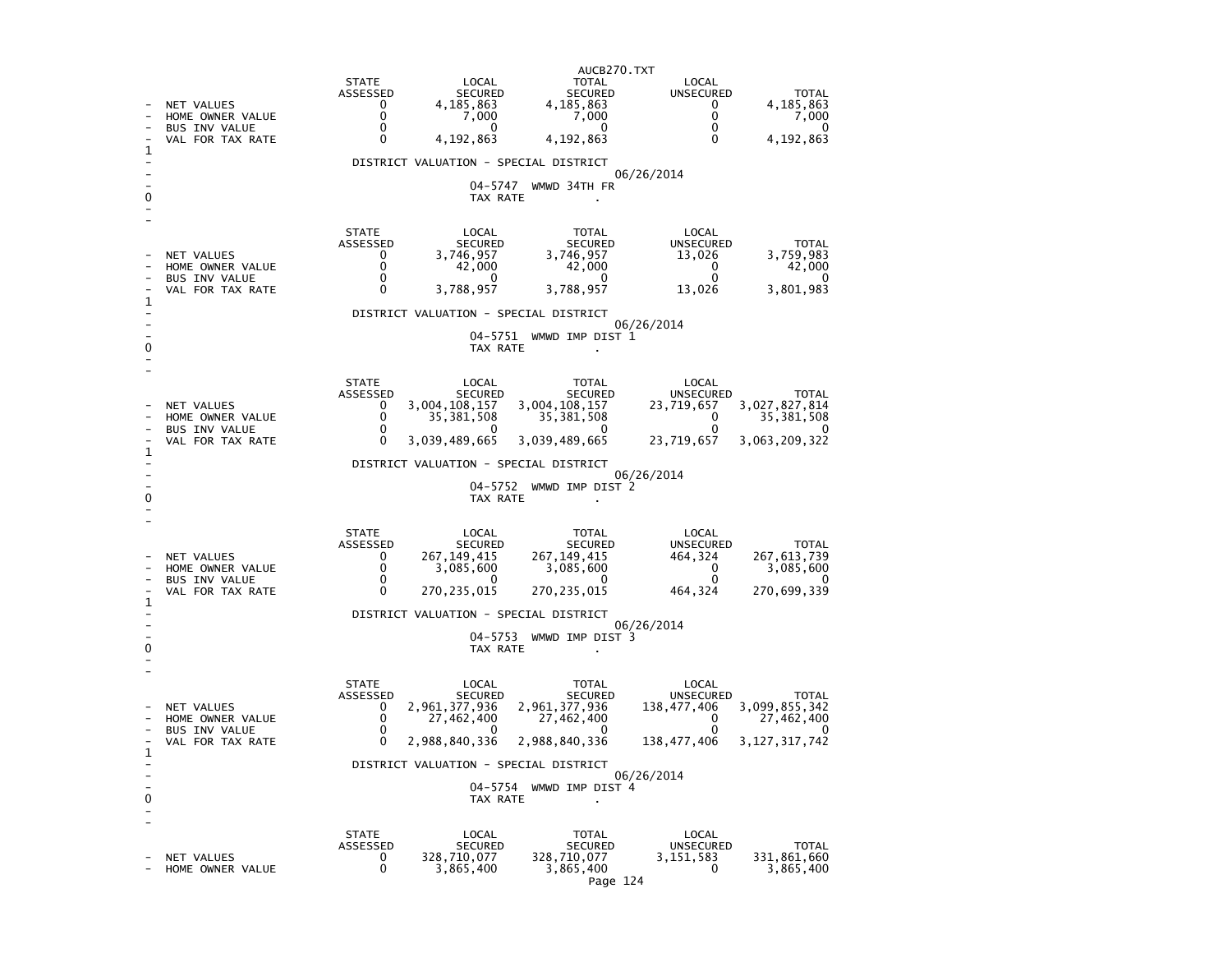|   |                                          |                                                     |                                                    | AUCB270.TXT                  |                                       |                            |  |  |
|---|------------------------------------------|-----------------------------------------------------|----------------------------------------------------|------------------------------|---------------------------------------|----------------------------|--|--|
|   | <b>BUS INV VALUE</b><br>VAL FOR TAX RATE | 0<br>$\Omega$                                       | 0<br>332, 575, 477                                 | 0<br>332, 575, 477           | 3, 151, 583                           | 335,727,060                |  |  |
| 1 |                                          |                                                     | DISTRICT VALUATION - SPECIAL DISTRICT              |                              | 06/26/2014                            |                            |  |  |
|   |                                          |                                                     | 04-5755<br>TAX RATE                                | WMWD IMP 1 BOND LEVY ONLY    |                                       |                            |  |  |
|   |                                          |                                                     |                                                    |                              |                                       |                            |  |  |
|   |                                          | <b>STATE</b><br>ASSESSED                            | LOCAL<br><b>SECURED</b>                            | TOTAL<br><b>SECURED</b>      | LOCAL<br><b>UNSECURED</b>             | <b>TOTAL</b>               |  |  |
|   | NET VALUES<br>HOME OWNER VALUE           | 0<br>0                                              | 1,710,350<br>0                                     | 1,710,350<br>0               | 0<br>0                                | 1,710,350<br>0             |  |  |
|   | <b>BUS INV VALUE</b><br>VAL FOR TAX RATE | 0<br>0                                              | 0<br>1,710,350                                     | $\Omega$<br>1,710,350        | $\Omega$<br>0                         | 0<br>1,710,350             |  |  |
| 1 |                                          |                                                     | DISTRICT VALUATION - SPECIAL DISTRICT              |                              |                                       |                            |  |  |
|   |                                          |                                                     | 04-5756                                            | WMWD IMP 2 1ST FR            | 06/26/2014                            |                            |  |  |
|   |                                          |                                                     | TAX RATE                                           |                              |                                       |                            |  |  |
|   |                                          | <b>STATE</b>                                        | LOCAL                                              | TOTAL                        | LOCAL                                 |                            |  |  |
|   | NET VALUES                               | ASSESSED<br>0<br>0                                  | <b>SECURED</b><br>1,495,591                        | <b>SECURED</b><br>1,495,591  | <b>UNSECURED</b><br>0<br>$\mathbf{0}$ | <b>TOTAL</b><br>1,495,591  |  |  |
|   | HOME OWNER VALUE<br><b>BUS INV VALUE</b> | 0<br>0                                              | 0<br>$\Omega$                                      | 0<br>$\Omega$                | $\Omega$<br>0                         | 0<br>$\Omega$              |  |  |
| 1 | VAL FOR TAX RATE                         |                                                     | 1,495,591<br>DISTRICT VALUATION - SPECIAL DISTRICT | 1,495,591                    |                                       | 1,495,591                  |  |  |
|   |                                          |                                                     | 04–5781                                            | WMWD IMP DIST A              | 06/26/2014                            |                            |  |  |
|   |                                          |                                                     | TAX RATE                                           |                              |                                       |                            |  |  |
|   |                                          | <b>STATE</b>                                        | LOCAL                                              | TOTAL                        | LOCAL                                 |                            |  |  |
|   | NET VALUES                               | ASSESSED<br>0                                       | <b>SECURED</b><br>19,261,295                       | <b>SECURED</b><br>19,261,295 | <b>UNSECURED</b><br>1.194.245         | <b>TOTAL</b><br>20,455,540 |  |  |
|   | HOME OWNER VALUE<br><b>BUS INV VALUE</b> | 0<br>0                                              | 63,000                                             | 63,000<br>$\mathbf{0}$       | 0<br>$\mathbf{0}$                     | 63,000<br>0                |  |  |
| 1 | VAL FOR TAX RATE                         | 0                                                   | 19,324,295                                         | 19,324,295                   | 1,194,245                             | 20,518,540                 |  |  |
|   |                                          | DISTRICT VALUATION - SPECIAL DISTRICT<br>06/26/2014 |                                                    |                              |                                       |                            |  |  |
| 0 |                                          | 04–5782<br>WMWD IMP DIST B<br>TAX RATE              |                                                    |                              |                                       |                            |  |  |
|   |                                          | <b>STATE</b>                                        | LOCAL                                              | TOTAL                        | LOCAL                                 |                            |  |  |
|   | NET VALUES                               | ASSESSED<br>0                                       | <b>SECURED</b><br>89,601,805                       | <b>SECURED</b><br>89,601,805 | UNSECURED<br>1,176,726                | <b>TOTAL</b><br>90,778,531 |  |  |
|   | HOME OWNER VALUE<br><b>BUS INV VALUE</b> | 0<br>0                                              | 1,100,901                                          | 1,100,901<br>0               | $\mathbf{0}$<br>$\mathbf{0}$          | 1,100,901<br>O             |  |  |
| 1 | VAL FOR TAX RATE                         | 0                                                   | 90,702,706                                         | 90,702,706                   | 1,176,726                             | 91,879,432                 |  |  |
|   |                                          |                                                     | DISTRICT VALUATION - SPECIAL DISTRICT              |                              | 06/26/2014                            |                            |  |  |
| 0 |                                          |                                                     | 04-5785<br>TAX RATE                                | WMWD IMP DIST F              |                                       |                            |  |  |
|   |                                          |                                                     |                                                    |                              |                                       |                            |  |  |
|   |                                          | <b>STATE</b><br>ASSESSED                            | LOCAL<br><b>SECURED</b>                            | <b>TOTAL</b><br>SECURED      | LOCAL<br><b>UNSECURED</b>             | TOTAL                      |  |  |
|   | NET VALUES<br>HOME OWNER VALUE           | 0<br>0                                              | 456,579,735<br>4,580,800                           | 456, 579, 735<br>4,580,800   | 322,485<br>0                          | 456,902,220<br>4,580,800   |  |  |
|   | <b>BUS INV VALUE</b><br>VAL FOR TAX RATE | 0<br>0                                              | 0<br>461, 160, 535                                 | O<br>461, 160, 535           | 0<br>322,485                          | 0<br>461, 483, 020         |  |  |
| 1 |                                          |                                                     | DISTRICT VALUATION - SPECIAL DISTRICT              |                              |                                       |                            |  |  |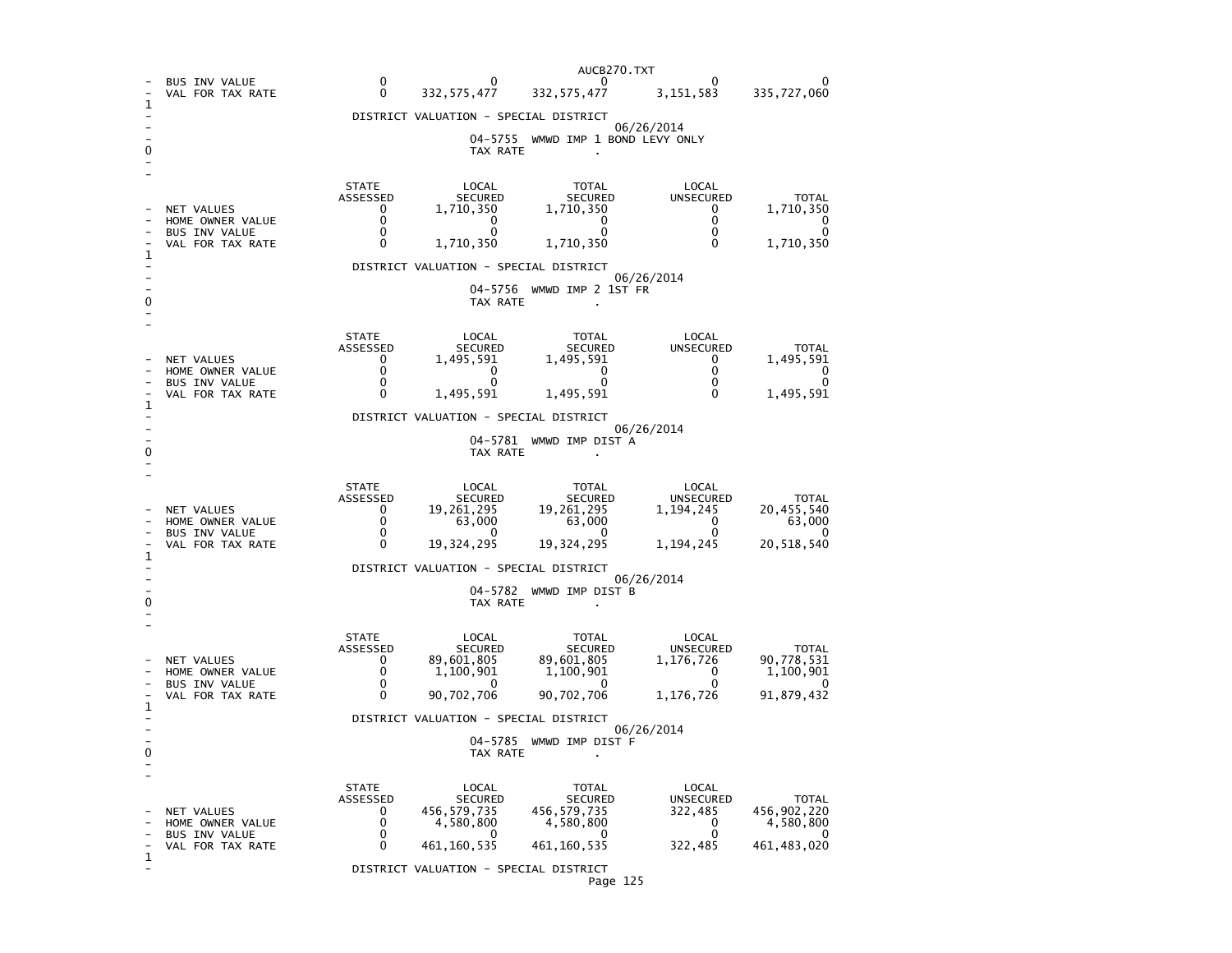|   |                                                                            |                                                                                       |                                                                                                                    | AUCB270.TXT                                                                     | 06/26/2014                                                                 |                                                                   |  |
|---|----------------------------------------------------------------------------|---------------------------------------------------------------------------------------|--------------------------------------------------------------------------------------------------------------------|---------------------------------------------------------------------------------|----------------------------------------------------------------------------|-------------------------------------------------------------------|--|
| 0 |                                                                            |                                                                                       | TAX RATE                                                                                                           | 04-5786 WMWD IMP DIST G                                                         |                                                                            |                                                                   |  |
|   |                                                                            |                                                                                       |                                                                                                                    |                                                                                 |                                                                            |                                                                   |  |
| 1 | NET VALUES<br>HOME OWNER VALUE<br><b>BUS INV VALUE</b><br>VAL FOR TAX RATE | <b>STATE</b><br>ASSESSED<br>$\Omega$<br>0<br>0<br>0                                   | LOCAL<br>SECURED<br>10,159,760<br>0<br>0<br>10,159,760<br>DISTRICT VALUATION - SPECIAL DISTRICT                    | TOTAL<br>SECURED<br>10,159,760<br>$\mathbf 0$<br>0<br>10,159,760                | LOCAL<br>UNSECURED<br>4,678,792<br>0<br>0<br>4,678,792                     | <b>TOTAL</b><br>14,838,552<br>0<br>0<br>14,838,552                |  |
| 0 |                                                                            |                                                                                       | 04–5787<br>TAX RATE                                                                                                | WMWD IMP U-2 2ND FR                                                             | 06/26/2014                                                                 |                                                                   |  |
| 1 | NET VALUES<br>HOME OWNER VALUE<br><b>BUS INV VALUE</b><br>VAL FOR TAX RATE | <b>STATE</b><br>ASSESSED<br>$\mathbf{0}$<br>$\mathbf{0}$<br>0<br>$\Omega$             | LOCAL<br>SECURED<br>11, 107, 239<br>196,000<br><sup>0</sup><br>11,303,239<br>DISTRICT VALUATION - SPECIAL DISTRICT | <b>TOTAL</b><br>SECURED<br>11, 107, 239<br>196,000<br>- 0<br>11, 303, 239       | LOCAL<br><b>UNSECURED</b><br>31,676<br>0<br>0<br>31,676                    | <b>TOTAL</b><br>11, 138, 915<br>196,000<br>$\Omega$<br>11,334,915 |  |
| 0 |                                                                            |                                                                                       | 04-5788<br>TAX RATE                                                                                                | WMWD IMP U-2 3RD FR<br>$\mathbf{r}$                                             | 06/26/2014                                                                 |                                                                   |  |
| 1 | <b>NET VALUES</b><br>HOME OWNER VALUE<br>BUS INV VALUE<br>VAL FOR TAX RATE | <b>STATE</b><br>ASSESSED<br>0<br>0<br>$\Omega$<br>$\Omega$                            | LOCAL<br>SECURED<br>88,732,329<br>884,800<br>$\Omega$<br>89,617,129                                                | TOTAL<br>SECURED<br>88,732,329<br>884,800<br>- 0<br>89,617,129                  | LOCAL<br>UNSECURED<br>118,006<br>0<br>$\Omega$<br>118,006                  | <b>TOTAL</b><br>88,850,335<br>884,800<br>$\Omega$<br>89,735,135   |  |
|   |                                                                            | DISTRICT VALUATION - SPECIAL DISTRICT<br>06/26/2014<br>WMWD IMP U-3 1ST FR<br>04–5789 |                                                                                                                    |                                                                                 |                                                                            |                                                                   |  |
| 0 |                                                                            |                                                                                       | TAX RATE                                                                                                           |                                                                                 |                                                                            |                                                                   |  |
|   | NET VALUES<br>HOME OWNER VALUE<br><b>BUS INV VALUE</b><br>VAL FOR TAX RATE | <b>STATE</b><br>ASSESSED<br>$\Omega$<br>$\mathbf{0}$<br>0<br>0                        | LOCAL<br><b>SECURED</b><br>3,057,593<br>12,600<br>$\Omega$<br>3,070,193                                            | TOTAL<br>SECURED<br>3,057,593<br>12,600<br>$\overline{\mathbf{0}}$<br>3,070,193 | LOCAL<br><b>UNSECURED</b><br>5,896<br>$\Omega$<br>$\mathbf{0}$<br>5,896    | <b>TOTAL</b><br>3,063,489<br>12,600<br>$\Omega$<br>3,076,089      |  |
| 1 | DISTRICT VALUATION - SPECIAL DISTRICT                                      |                                                                                       |                                                                                                                    |                                                                                 |                                                                            |                                                                   |  |
| 0 | 06/26/2014<br>04-5790 WMWD IMP U-3 8TH FR<br>TAX RATE                      |                                                                                       |                                                                                                                    |                                                                                 |                                                                            |                                                                   |  |
| 1 | NET VALUES<br>HOME OWNER VALUE<br><b>BUS INV VALUE</b><br>VAL FOR TAX RATE | <b>STATE</b><br>ASSESSED<br>$\Omega$<br>0<br>0<br>$\Omega$                            | LOCAL<br><b>SECURED</b><br>169,660<br>7,000<br>$\mathbf{0}$<br>176,660<br>DISTRICT VALUATION - SPECIAL DISTRICT    | TOTAL<br>SECURED<br>169,660<br>7,000<br>0<br>176,660                            | LOCAL<br>UNSECURED<br>$\mathbf{0}$<br>0<br>0<br>$\mathbf{0}$<br>06/26/2014 | <b>TOTAL</b><br>169,660<br>7,000<br>$\mathbf{0}$<br>176,660       |  |
| 0 |                                                                            |                                                                                       | TAX RATE                                                                                                           | 04-5791 WMWD IMP DIST U-1                                                       |                                                                            |                                                                   |  |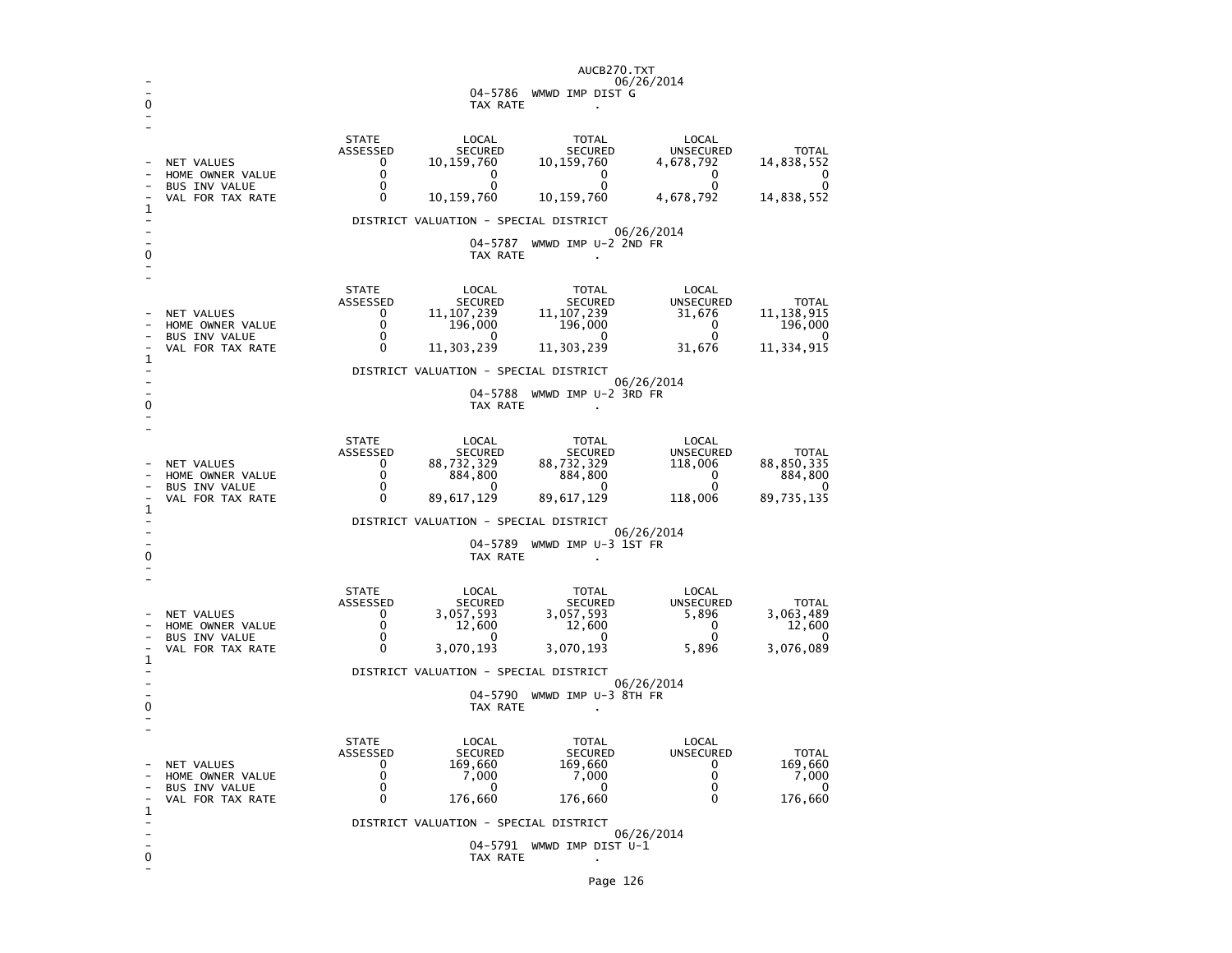| 1<br>0 | NET VALUES<br>HOME OWNER VALUE<br><b>BUS INV VALUE</b><br>VAL FOR TAX RATE | <b>STATE</b><br>ASSESSED<br>0<br>$\mathbf{0}$<br>0<br>0               | LOCAL<br><b>SECURED</b><br>17,029,461<br>56,000<br>0<br>17,085,461<br>DISTRICT VALUATION - SPECIAL DISTRICT<br>04–5792<br>TAX RATE                  | <b>TOTAL</b><br><b>SECURED</b><br>17,029,461<br>56,000<br>0<br>17,085,461<br>WMWD IMP DIST U-2                  | LOCAL<br><b>UNSECURED</b><br>409,124<br>0<br>0<br>409,124<br>06/26/2014        | <b>TOTAL</b><br>17,438,585<br>56,000<br>0<br>17,494,585               |
|--------|----------------------------------------------------------------------------|-----------------------------------------------------------------------|-----------------------------------------------------------------------------------------------------------------------------------------------------|-----------------------------------------------------------------------------------------------------------------|--------------------------------------------------------------------------------|-----------------------------------------------------------------------|
| 1<br>0 | NET VALUES<br>HOME OWNER VALUE<br><b>BUS INV VALUE</b><br>VAL FOR TAX RATE | <b>STATE</b><br>ASSESSED<br>0<br>0<br>0<br>$\Omega$                   | LOCAL<br><b>SECURED</b><br>1,845,424,586<br>22,555,400<br>$\Omega$<br>1,867,979,986<br>DISTRICT VALUATION - SPECIAL DISTRICT<br>04–5793<br>TAX RATE | <b>TOTAL</b><br><b>SECURED</b><br>1,845,424,586<br>22,555,400<br>$\Omega$<br>1,867,979,986<br>WMWD IMP DIST U-3 | LOCAL<br><b>UNSECURED</b><br>11,271,579<br>0<br>0<br>11,271,579<br>06/26/2014  | TOTAL<br>1,856,696,165<br>22,555,400<br>1,879,251,565                 |
| 1<br>0 | NET VALUES<br>HOME OWNER VALUE<br>BUS INV VALUE<br>VAL FOR TAX RATE        | <b>STATE</b><br>ASSESSED<br>0<br>0<br>0<br>0                          | LOCAL<br><b>SECURED</b><br>126,495,150<br>1,470,000<br>0<br>127,965,150<br>DISTRICT VALUATION - SPECIAL DISTRICT<br>04-5794<br>TAX RATE             | <b>TOTAL</b><br><b>SECURED</b><br>126,495,150<br>1,470,000<br>0<br>127,965,150<br>WMWD IMP DIST C               | LOCAL<br>UNSECURED<br>168,198<br>0<br>0<br>168,198<br>06/26/2014               | <b>TOTAL</b><br>126,663,348<br>1,470,000<br>$\Omega$<br>128, 133, 348 |
| 1<br>0 | NET VALUES<br>HOME OWNER VALUE<br><b>BUS INV VALUE</b><br>VAL FOR TAX RATE | <b>STATE</b><br>ASSESSED<br>0<br>$\mathbf{0}$<br>$\Omega$<br>$\Omega$ | LOCAL<br><b>SECURED</b><br>874,794,952<br>8,961,400<br>0<br>883,756,352<br>DISTRICT VALUATION - SPECIAL DISTRICT<br>TAX RATE                        | <b>TOTAL</b><br><b>SECURED</b><br>874,794,952<br>8,961,400<br>0<br>883,756,352<br>04-5824 CVWD IMP DIST 18      | LOCAL<br><b>UNSECURED</b><br>980,936<br>0<br>$\Omega$<br>980,936<br>06/26/2014 | <b>TOTAL</b><br>875,775,888<br>8,961,400<br>0<br>884,737,288          |
| 1<br>0 | NET VALUES<br>HOME OWNER VALUE<br><b>BUS INV VALUE</b><br>VAL FOR TAX RATE | <b>STATE</b><br>ASSESSED<br>0<br>0<br>0<br>$\Omega$                   | LOCAL<br><b>SECURED</b><br>34, 245, 325<br>1,016,884<br>0<br>35,262,209<br>DISTRICT VALUATION - SPECIAL DISTRICT<br>TAX RATE                        | <b>TOTAL</b><br><b>SECURED</b><br>34, 245, 325<br>1,016,884<br>0<br>35,262,209<br>04-5825 CVWD SERVICE AREA 42  | LOCAL<br>UNSECURED<br>14,748<br>0<br>0<br>14,748<br>06/26/2014                 | <b>TOTAL</b><br>34,260,073<br>1,016,884<br>0<br>35,276,957            |
|        | NET VALUES                                                                 | <b>STATE</b><br>ASSESSED<br>0                                         | LOCAL<br><b>SECURED</b><br>38,942,087                                                                                                               | <b>TOTAL</b><br><b>SECURED</b><br>38, 942, 087                                                                  | LOCAL<br><b>UNSECURED</b><br>16,036                                            | <b>TOTAL</b><br>38,958,123                                            |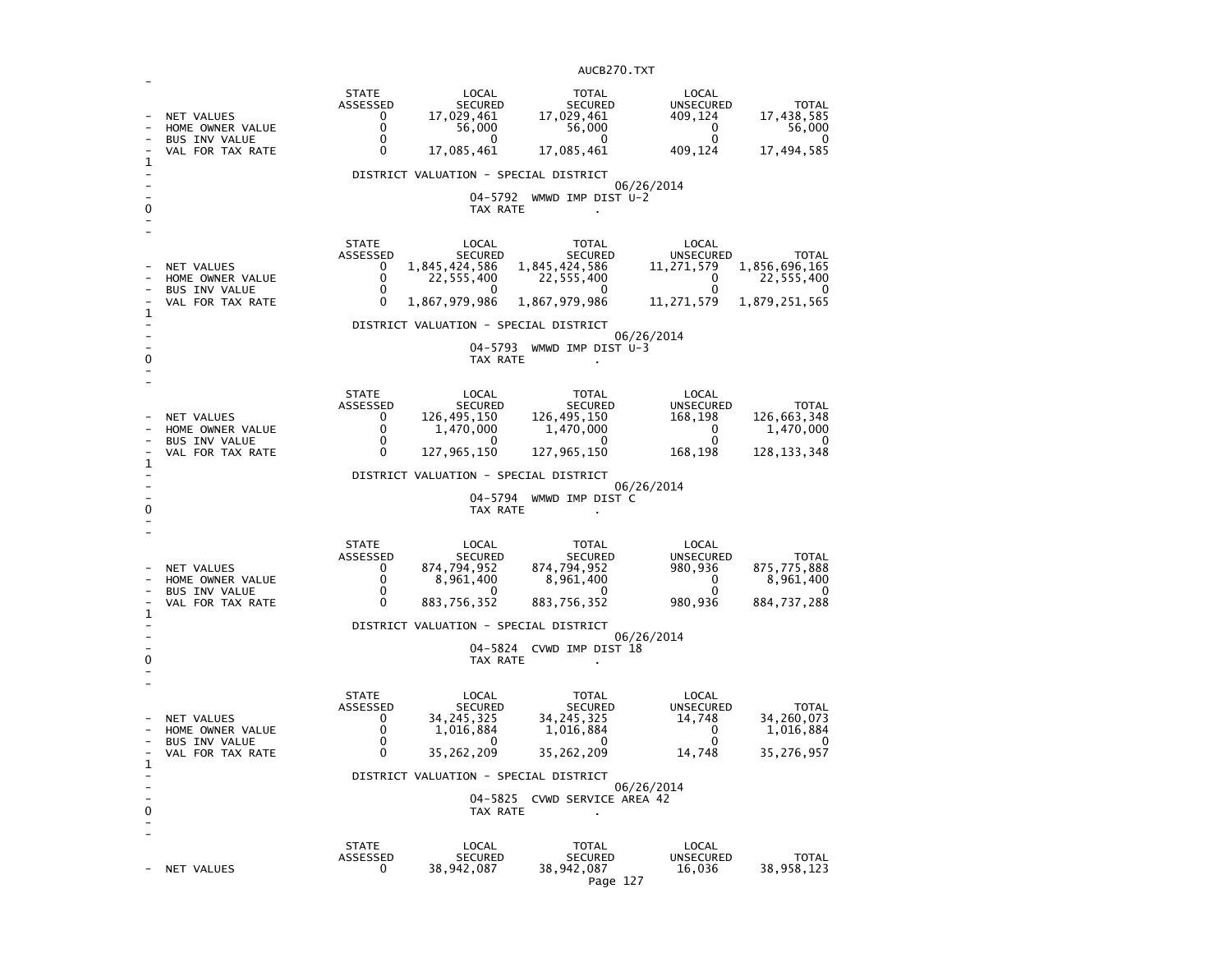|        |                                                                            | AUCB270.TXT                                                                                                                                                                                                                                                                                                                                                                                                                                                                                                             |  |
|--------|----------------------------------------------------------------------------|-------------------------------------------------------------------------------------------------------------------------------------------------------------------------------------------------------------------------------------------------------------------------------------------------------------------------------------------------------------------------------------------------------------------------------------------------------------------------------------------------------------------------|--|
|        | HOME OWNER VALUE<br>BUS INV VALUE                                          | $\Omega$<br>1,300,600<br>$\Omega$<br>1,300,600<br>1,300,600<br>0<br>0<br>0<br>$\Omega$<br>O                                                                                                                                                                                                                                                                                                                                                                                                                             |  |
| 1      | VAL FOR TAX RATE                                                           | 0<br>40, 242, 687<br>40, 242, 687<br>16,036<br>40,258,723                                                                                                                                                                                                                                                                                                                                                                                                                                                               |  |
|        |                                                                            | DISTRICT VALUATION - SPECIAL DISTRICT                                                                                                                                                                                                                                                                                                                                                                                                                                                                                   |  |
| 0      |                                                                            | 06/26/2014<br>04-5838 CVWD IMP DIST 19<br>TAX RATE                                                                                                                                                                                                                                                                                                                                                                                                                                                                      |  |
| 1<br>0 | NET VALUES<br>HOME OWNER VALUE<br><b>BUS INV VALUE</b><br>VAL FOR TAX RATE | <b>STATE</b><br>LOCAL<br>LOCAL<br>TOTAL<br>ASSESSED<br><b>SECURED</b><br><b>SECURED</b><br><b>UNSECURED</b><br><b>TOTAL</b><br>3,228,653<br>3,228,653<br>3,237,529<br>0<br>8,876<br>0<br>56,000<br>56,000<br>0<br>56,000<br>0<br>0<br>0<br>$\Omega$<br>0<br>3,284,653<br>3,284,653<br>3,293,529<br>$\Omega$<br>8,876<br>DISTRICT VALUATION - SPECIAL DISTRICT<br>06/26/2014<br>04-5858 CVWD IMP DIST 58<br>TAX RATE                                                                                                     |  |
| 1<br>0 | NET VALUES<br>HOME OWNER VALUE<br>BUS INV VALUE<br>VAL FOR TAX RATE        | <b>STATE</b><br>LOCAL<br>TOTAL<br>LOCAL<br>ASSESSED<br><b>SECURED</b><br><b>SECURED</b><br><b>UNSECURED</b><br><b>TOTAL</b><br>6,159,091,000<br>6,159,091,000<br>6, 248, 160, 832<br>0<br>89,069,832<br>0<br>43,120,000<br>43,120,000<br>43,120,000<br>0<br>0<br>0<br>0<br>0<br>0<br>6,202,211,000<br>6,291,280,832<br>$\mathbf{0}$<br>6,202,211,000<br>89,069,832<br>DISTRICT VALUATION - SPECIAL DISTRICT<br>06/26/2014<br>04-5859 CVWD IMP DIST 81<br>TAX RATE                                                       |  |
| 1<br>0 | NET VALUES<br>HOME OWNER VALUE<br>BUS INV VALUE<br>VAL FOR TAX RATE        | <b>STATE</b><br>LOCAL<br>LOCAL<br>TOTAL<br>ASSESSED<br><b>UNSECURED</b><br><b>SECURED</b><br><b>SECURED</b><br><b>TOTAL</b><br>5, 359, 438, 069<br>5,359,438,069<br>5,440,637,430<br>0<br>81, 199, 361<br>0<br>38,602,200<br>38,602,200<br>0<br>38,602,200<br>$\Omega$<br>0<br>$\mathbf{0}$<br>0<br>$\Omega$<br>$\Omega$<br>5,398,040,269<br>5,398,040,269<br>81, 199, 361<br>5,479,239,630<br>DISTRICT VALUATION - SPECIAL DISTRICT<br>06/26/2014<br>04–5925<br>EMWD IMP DIST U-19<br>TAX RATE<br>$\ddot{\phantom{a}}$ |  |
| 1<br>0 | NET VALUES<br>HOME OWNER VALUE<br><b>BUS INV VALUE</b><br>VAL FOR TAX RATE | <b>STATE</b><br>LOCAL<br>TOTAL<br>LOCAL<br>ASSESSED<br><b>UNSECURED</b><br><b>SECURED</b><br><b>SECURED</b><br><b>TOTAL</b><br>0<br>431,884,919<br>431,884,919<br>4,191,633<br>436,076,552<br>0<br>8,156,400<br>8,156,400<br>$\Omega$<br>8,156,400<br>0<br>0<br>$\Omega$<br>$\mathbf{0}$<br>$\Omega$<br>0<br>440,041,319<br>440,041,319<br>4,191,633<br>444,232,952<br>DISTRICT VALUATION - SPECIAL DISTRICT<br>06/26/2014<br>04-5926<br>EMWD IMP DIST U-20<br>TAX RATE                                                 |  |
| 1      | NET VALUES<br>HOME OWNER VALUE<br><b>BUS INV VALUE</b><br>VAL FOR TAX RATE | <b>STATE</b><br>LOCAL<br>TOTAL<br>LOCAL<br>UNSECURED<br>ASSESSED<br><b>SECURED</b><br><b>SECURED</b><br><b>TOTAL</b><br>427, 472, 470<br>431, 270, 263<br>0<br>427, 472, 470<br>3,797,793<br>$\mathbf 0$<br>8,184,400<br>8,184,400<br>0<br>8,184,400<br>0<br>0<br>0<br>0<br>0<br>0<br>435,656,870<br>435,656,870<br>3,797,793<br>439, 454, 663                                                                                                                                                                          |  |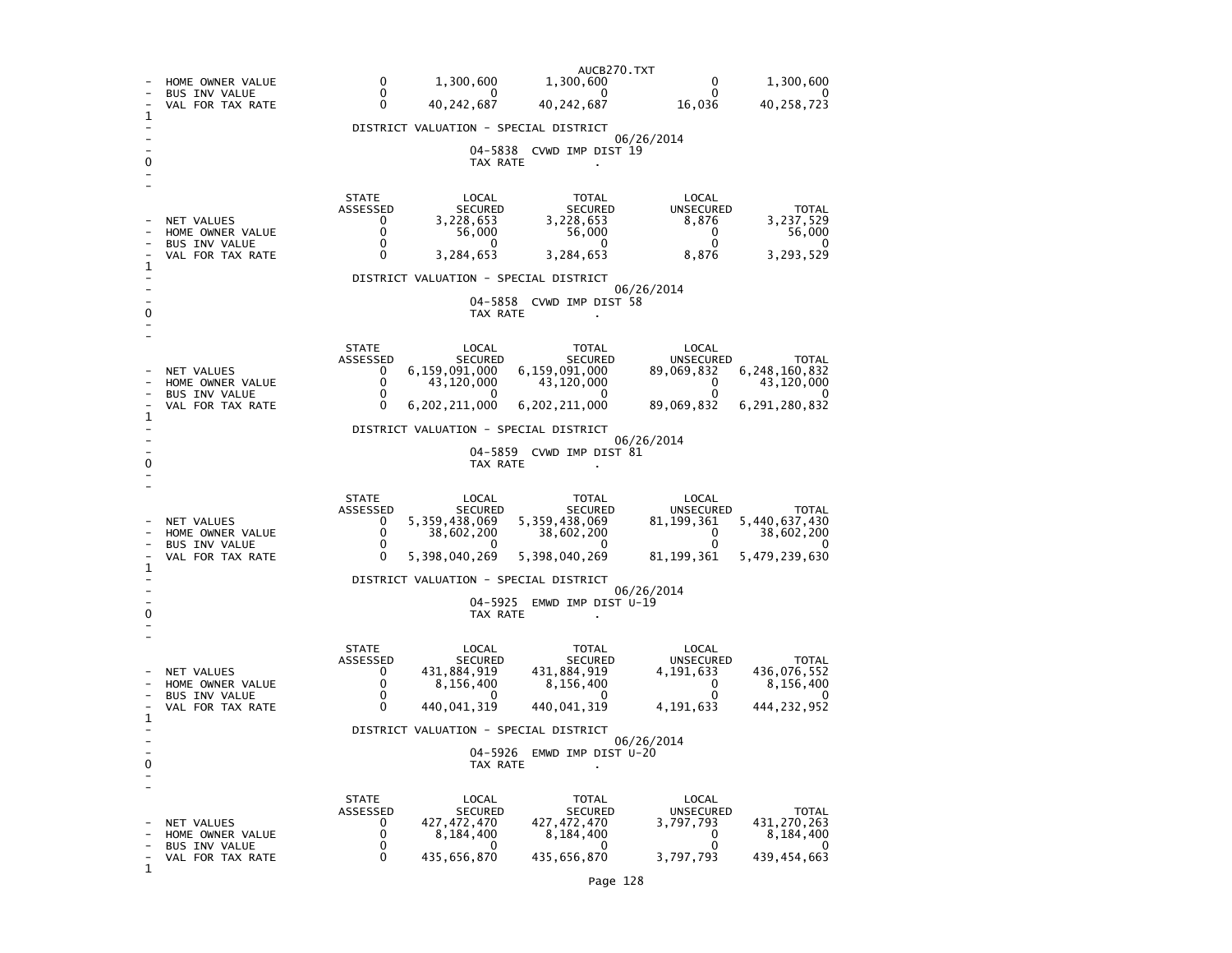|                                           | AUCB270.TXT<br>DISTRICT VALUATION - SPECIAL DISTRICT |                                                                                                                                                                |  |  |  |  |  |
|-------------------------------------------|------------------------------------------------------|----------------------------------------------------------------------------------------------------------------------------------------------------------------|--|--|--|--|--|
| 06/26/2014                                |                                                      |                                                                                                                                                                |  |  |  |  |  |
| 04-5927<br>EMWD IMP DIST U-21<br>TAX RATE |                                                      |                                                                                                                                                                |  |  |  |  |  |
|                                           |                                                      |                                                                                                                                                                |  |  |  |  |  |
|                                           |                                                      | <b>STATE</b><br>LOCAL<br><b>TOTAL</b><br>LOCAL<br>ASSESSED<br>UNSECURED<br><b>TOTAL</b><br><b>SECURED</b><br><b>SECURED</b>                                    |  |  |  |  |  |
|                                           | NET VALUES                                           | 53,720,810<br>53,720,810<br>93,873<br>53,814,683<br>0                                                                                                          |  |  |  |  |  |
|                                           | HOME OWNER VALUE<br><b>BUS INV VALUE</b>             | 0<br>1,286,600<br>1,286,600<br>0<br>1,286,600<br>0<br>0<br>0<br>0                                                                                              |  |  |  |  |  |
| 1                                         | VAL FOR TAX RATE                                     | 55, 101, 283<br>0<br>55,007,410<br>55,007,410<br>93,873                                                                                                        |  |  |  |  |  |
|                                           |                                                      | DISTRICT VALUATION - SPECIAL DISTRICT<br>06/26/2014                                                                                                            |  |  |  |  |  |
|                                           |                                                      | 04-5944<br>EMWD IMP DIST U-23                                                                                                                                  |  |  |  |  |  |
| 0                                         |                                                      | TAX RATE<br>$\mathbf{r}$                                                                                                                                       |  |  |  |  |  |
|                                           |                                                      | <b>STATE</b><br>LOCAL<br><b>TOTAL</b><br>LOCAL                                                                                                                 |  |  |  |  |  |
|                                           | <b>NET VALUES</b>                                    | ASSESSED<br><b>SECURED</b><br><b>SECURED</b><br><b>UNSECURED</b><br><b>TOTAL</b><br>2,194,469,681<br>2,194,469,681<br>49, 167, 887<br>2,243,637,568<br>0       |  |  |  |  |  |
|                                           | HOME OWNER VALUE                                     | $\Omega$<br>22,848,000<br>22,848,000<br>0<br>22,848,000<br>0<br>0<br>O                                                                                         |  |  |  |  |  |
|                                           | <b>BUS INV VALUE</b><br>VAL FOR TAX RATE             | 0<br>0<br>2, 217, 317, 681<br>2, 217, 317, 681<br>49, 167, 887<br>2,266,485,568                                                                                |  |  |  |  |  |
| 1                                         |                                                      | DISTRICT VALUATION - SPECIAL DISTRICT                                                                                                                          |  |  |  |  |  |
|                                           |                                                      | 06/26/2014<br>$04 - 5945$<br>EMWD IMP DIST U-24                                                                                                                |  |  |  |  |  |
| 0                                         |                                                      | TAX RATE                                                                                                                                                       |  |  |  |  |  |
|                                           |                                                      |                                                                                                                                                                |  |  |  |  |  |
|                                           |                                                      | <b>STATE</b><br>LOCAL<br><b>TOTAL</b><br>LOCAL<br>ASSESSED<br><b>SECURED</b><br><b>SECURED</b><br><b>UNSECURED</b><br><b>TOTAL</b>                             |  |  |  |  |  |
|                                           | NET VALUES<br>HOME OWNER VALUE                       | 2,194,469,681<br>2, 194, 469, 681<br>49, 167, 887<br>2, 243, 637, 568<br>0<br>$\mathbf 0$<br>22,848,000<br>22,848,000<br>22,848,000<br>0                       |  |  |  |  |  |
|                                           | <b>BUS INV VALUE</b><br>VAL FOR TAX RATE             | 0<br>0<br>0<br>0<br>0<br>49, 167, 887<br>0<br>2, 217, 317, 681<br>2,217,317,681<br>2,266,485,568                                                               |  |  |  |  |  |
| 1                                         |                                                      |                                                                                                                                                                |  |  |  |  |  |
|                                           | DISTRICT VALUATION - SPECIAL DISTRICT<br>06/26/2014  |                                                                                                                                                                |  |  |  |  |  |
| 0                                         |                                                      | 04-5946<br>EMWD IMP DIST U-27<br>TAX RATE                                                                                                                      |  |  |  |  |  |
|                                           |                                                      |                                                                                                                                                                |  |  |  |  |  |
|                                           |                                                      | <b>STATE</b><br><b>LOCAL</b><br><b>TOTAL</b><br>LOCAL<br>ASSESSED<br><b>SECURED</b><br><b>SECURED</b><br><b>UNSECURED</b><br><b>TOTAL</b>                      |  |  |  |  |  |
|                                           | NET VALUES<br>HOME OWNER VALUE                       | 1,733,278,695<br>1,733,278,695<br>1,879,039,895<br>0<br>145,761,200<br>$\Omega$<br>8,356,600<br>8,356,600<br>0<br>8,356,600                                    |  |  |  |  |  |
|                                           | <b>BUS INV VALUE</b>                                 | 0<br>U<br>0<br>∩<br>$\mathbf{0}$                                                                                                                               |  |  |  |  |  |
| 1                                         | VAL FOR TAX RATE                                     | 0<br>1,887,396,495<br>1,741,635,295<br>1,741,635,295<br>145,761,200                                                                                            |  |  |  |  |  |
|                                           |                                                      | DISTRICT VALUATION - SPECIAL DISTRICT<br>06/26/2014                                                                                                            |  |  |  |  |  |
| 0                                         |                                                      | 04-5947<br>EMWD IMP DIST U-28<br>TAX RATE                                                                                                                      |  |  |  |  |  |
|                                           |                                                      |                                                                                                                                                                |  |  |  |  |  |
|                                           |                                                      | <b>STATE</b><br>LOCAL<br><b>TOTAL</b><br>LOCAL                                                                                                                 |  |  |  |  |  |
|                                           | NET VALUES                                           | <b>ASSESSED</b><br><b>SECURED</b><br><b>SECURED</b><br><b>UNSECURED</b><br><b>TOTAL</b><br>1,481,934,608<br>1,481,934,608<br>1,627,633,101<br>0<br>145,698,493 |  |  |  |  |  |
|                                           | HOME OWNER VALUE<br><b>BUS INV VALUE</b>             | 0<br>4,953,200<br>4,953,200<br>0<br>4,953,200<br>$\mathbf 0$<br>0<br>0<br>0<br>0                                                                               |  |  |  |  |  |
| 1                                         | VAL FOR TAX RATE                                     | 0<br>1,486,887,808<br>145,698,493<br>1,632,586,301<br>1,486,887,808                                                                                            |  |  |  |  |  |
|                                           |                                                      | DISTRICT VALUATION - SPECIAL DISTRICT<br>06/26/2014                                                                                                            |  |  |  |  |  |
|                                           |                                                      | 04-5948<br>EMWD IMP U-29                                                                                                                                       |  |  |  |  |  |
| 0                                         |                                                      | TAX RATE                                                                                                                                                       |  |  |  |  |  |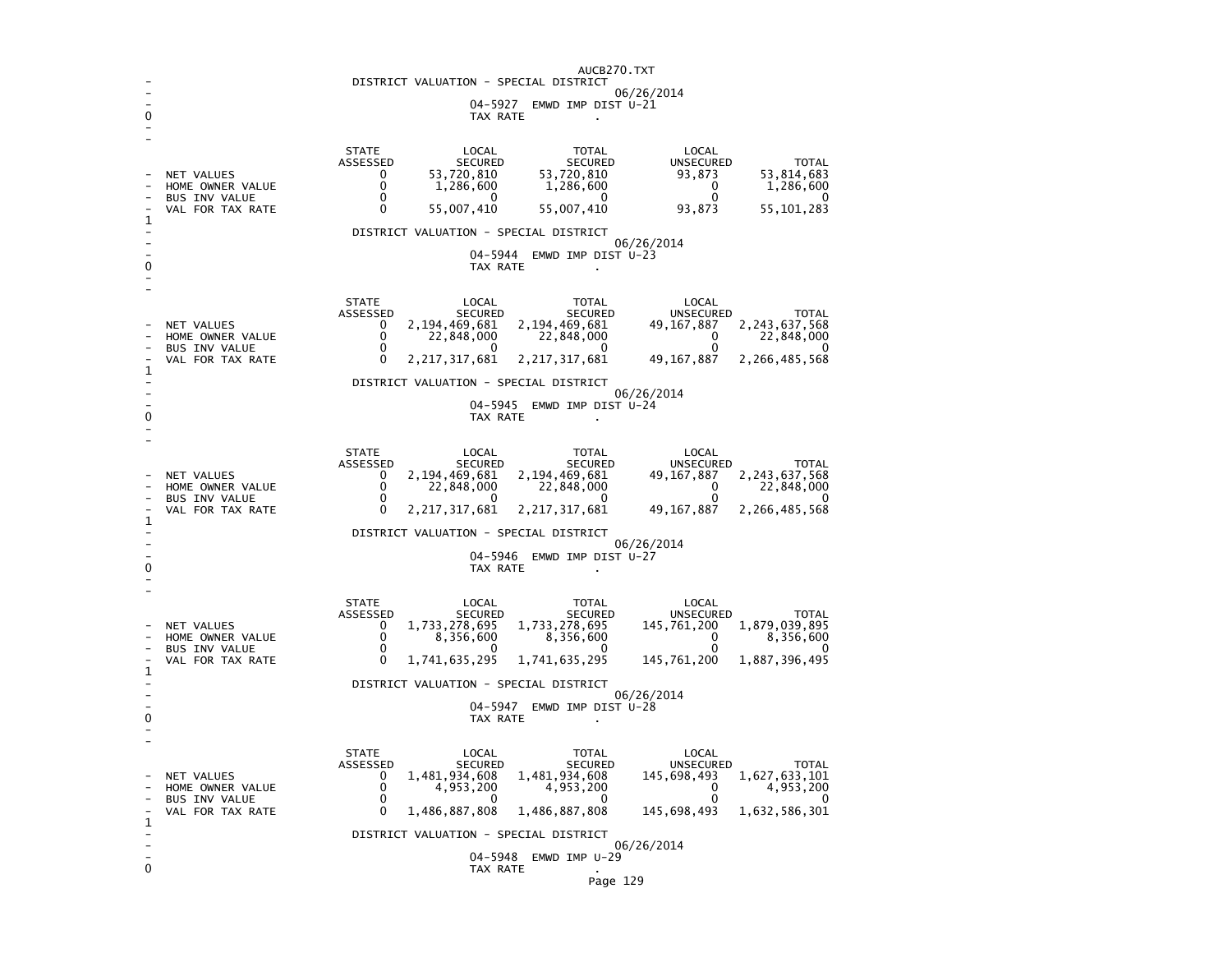| 1            | NET VALUES<br>HOME OWNER VALUE<br><b>BUS INV VALUE</b><br>VAL FOR TAX RATE        | <b>STATE</b><br>ASSESSED<br>0<br>0<br>$\Omega$<br>$\mathbf 0$ | LOCAL<br>SECURED<br>773,500,416<br>8,213,800<br>$\Omega$<br>781,714,216<br>DISTRICT VALUATION - SPECIAL DISTRICT                                 | <b>TOTAL</b><br><b>SECURED</b><br>773,500,416<br>8,213,800<br>0<br>781, 714, 216                           | LOCAL<br><b>UNSECURED</b><br>10,476,143<br>$\Omega$<br>$\Omega$<br>10,476,143<br>06/26/2014        | <b>TOTAL</b><br>783,976,559<br>8,213,800<br>$\Omega$<br>792, 190, 359  |  |
|--------------|-----------------------------------------------------------------------------------|---------------------------------------------------------------|--------------------------------------------------------------------------------------------------------------------------------------------------|------------------------------------------------------------------------------------------------------------|----------------------------------------------------------------------------------------------------|------------------------------------------------------------------------|--|
|              |                                                                                   |                                                               | 04–5949                                                                                                                                          | EMWD IMP $U-30$                                                                                            |                                                                                                    |                                                                        |  |
| 0<br>1       | NET VALUES<br>HOME OWNER VALUE<br><b>BUS INV VALUE</b><br>VAL FOR TAX RATE        | <b>STATE</b><br>ASSESSED<br>0<br>0<br>0<br>0                  | TAX RATE<br>LOCAL<br><b>SECURED</b><br>767,237,205<br>8,010,800<br>$^{(1)}$<br>775,248,005<br>DISTRICT VALUATION - SPECIAL DISTRICT              | <b>TOTAL</b><br><b>SECURED</b><br>767, 237, 205<br>8,010,800<br>0<br>775, 248, 005                         | LOCAL<br>UNSECURED<br>10,430,421<br>$\mathbf{0}$<br>0<br>10,430,421<br>06/26/2014                  | <b>TOTAL</b><br>777,667,626<br>8,010,800<br>$\Omega$<br>785,678,426    |  |
| 0            |                                                                                   |                                                               | 04–5950<br>TAX RATE                                                                                                                              | EMWD IMP U-31                                                                                              |                                                                                                    |                                                                        |  |
| $\mathbf{1}$ | <b>NET VALUES</b><br>HOME OWNER VALUE<br><b>BUS INV VALUE</b><br>VAL FOR TAX RATE | <b>STATE</b><br>ASSESSED<br>0<br>0<br>0<br>$\mathbf 0$        | LOCAL<br><b>SECURED</b><br>957,196,085<br>11,368,000<br>0<br>968,564,085<br>DISTRICT VALUATION - SPECIAL DISTRICT                                | <b>TOTAL</b><br><b>SECURED</b><br>957,196,085<br>11,368,000<br>0<br>968, 564, 085<br>04-5951 EMWD IMP U-32 | LOCAL<br><b>UNSECURED</b><br>11,809,183<br>$\mathbf 0$<br>$\mathbf{0}$<br>11,809,183<br>06/26/2014 | <b>TOTAL</b><br>969,005,268<br>11,368,000<br>0<br>980, 373, 268        |  |
| 0            |                                                                                   |                                                               | TAX RATE                                                                                                                                         |                                                                                                            |                                                                                                    |                                                                        |  |
| $\mathbf 1$  | NET VALUES<br>HOME OWNER VALUE<br>BUS INV VALUE<br>VAL FOR TAX RATE               | <b>STATE</b><br>ASSESSED<br>0<br>0<br>$\Omega$<br>0           | LOCAL<br><b>SECURED</b><br>969, 593, 188<br>11,361,000<br>n<br>980, 954, 188                                                                     | <b>TOTAL</b><br><b>SECURED</b><br>969, 593, 188<br>11,361,000<br>$\Omega$<br>980, 954, 188                 | LOCAL<br><b>UNSECURED</b><br>12,694,767<br>0<br>$\Omega$<br>12,694,767                             | <b>TOTAL</b><br>982, 287, 955<br>11,361,000<br>$\Omega$<br>993,648,955 |  |
|              |                                                                                   |                                                               | DISTRICT VALUATION - SPECIAL DISTRICT                                                                                                            |                                                                                                            |                                                                                                    |                                                                        |  |
| 0            | 06/26/2014<br>04-5952 EMWD IMP U-33<br>TAX RATE                                   |                                                               |                                                                                                                                                  |                                                                                                            |                                                                                                    |                                                                        |  |
| 1<br>0       | NET VALUES<br>HOME OWNER VALUE<br><b>BUS INV VALUE</b><br>VAL FOR TAX RATE        | <b>STATE</b><br>ASSESSED<br>0<br>0<br>0<br>0                  | LOCAL<br><b>SECURED</b><br>17,488,256<br>257,600<br>$^{\circ}$<br>17,745,856<br>DISTRICT VALUATION - SPECIAL DISTRICT<br>$04 - 5953$<br>TAX RATE | <b>TOTAL</b><br><b>SECURED</b><br>17,488,256<br>257,600<br>0<br>17,745,856<br>EMWD IMP $U-34$              | LOCAL<br>UNSECURED<br>4,323<br>$\Omega$<br>$\mathbf{0}$<br>4,323<br>06/26/2014                     | <b>TOTAL</b><br>17,492,579<br>257,600<br>O<br>17,750,179               |  |
|              |                                                                                   |                                                               |                                                                                                                                                  |                                                                                                            |                                                                                                    |                                                                        |  |
|              |                                                                                   | <b>STATE</b><br>ASSESSED                                      | LOCAL<br><b>SECURED</b>                                                                                                                          | <b>TOTAL</b><br><b>SECURED</b>                                                                             | LOCAL<br>UNSECURED                                                                                 | <b>TOTAL</b>                                                           |  |

-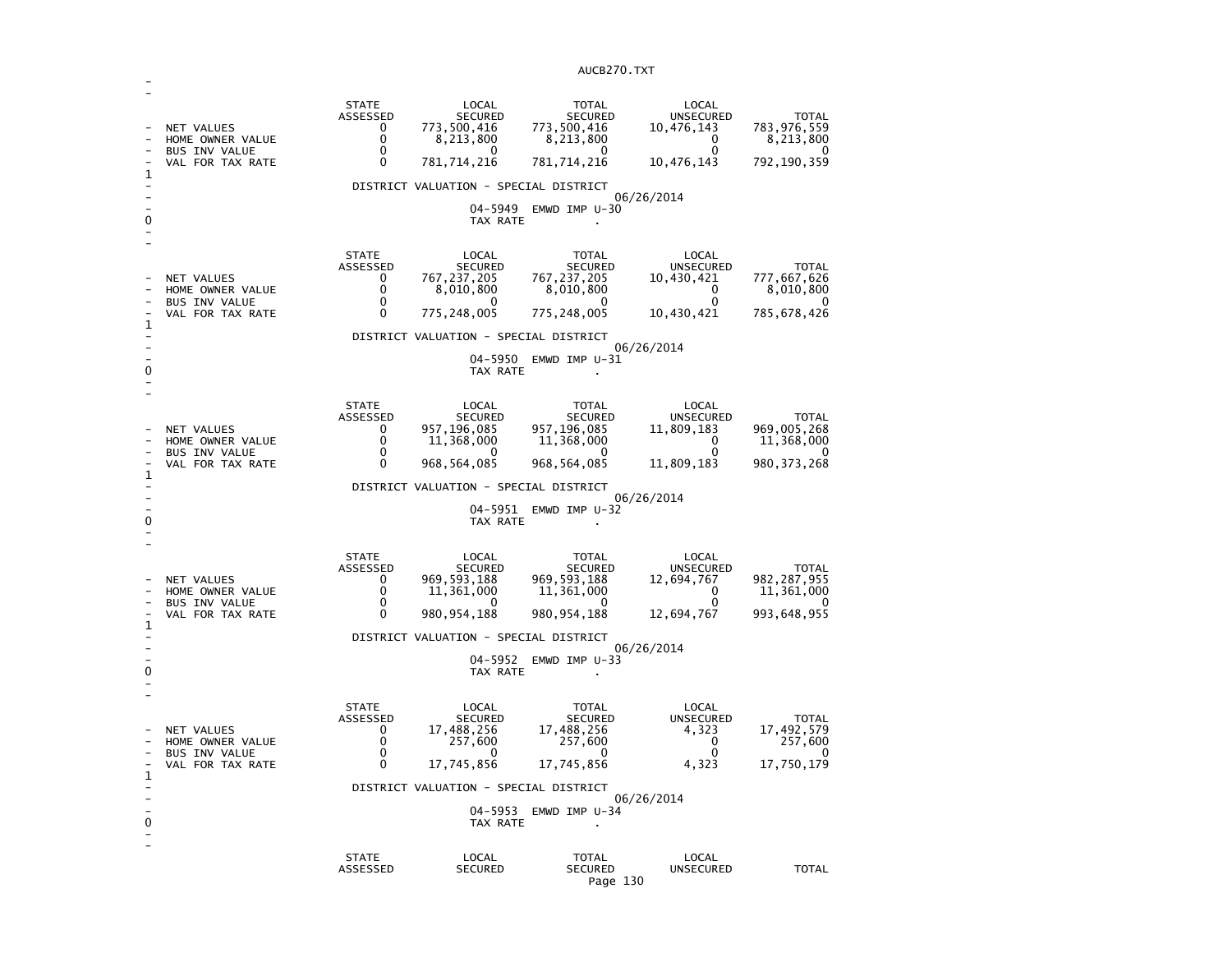AUCB270.TXT<br>17.488,256 - NET VALUES 0 17,488,256 17,488,256 4,323 17,492,579<br>- HOME OWNER VALUE 0 257,600 257,600 257,600 0 257,600  $257,600$ - HOME OWNER VALUE 0 257,600 257,600 0 257,600  $\overline{0}$ - BUS INV VALUE 0 0 0 0 0 17,750,179 VAL FOR TAX RATE 0 17,745,856 17,745,856 1 - DISTRICT VALUATION - SPECIAL DISTRICT - 06/26/2014 - 04-5954 EMWD IMP U-35 0 TAX RATE . - - STATE LOCAL TOTAL LOCAL ASSESSED SECURED SECURED UNSECURED TOTAL 82, 574, 858 3, 156, 176, 410 - NET VALUES 0 3,073,601,552 3,073,601,552 82,574,858<br>- HOME OWNER VALUE 0 26,898,200 26,898,200 0  $26,898,200$  $\begin{bmatrix} 0 & 26,898,200 & 26,898,200 & 0 \\ 0 & 0 & 0 & 0 \\ 0 & 0 & 0 & 0 \end{bmatrix}$  $\Omega$ - BUS INV VALUE 82,574,858 3,183,074,610 VAL FOR TAX RATE 0 3,100,499,752 3,100,499,752 1  $\sim$ - DISTRICT VALUATION - SPECIAL DISTRICT - 06/26/2014 - 04-5955 EMWD IMP U-36 0 TAX RATE - - STATE LOCAL TOTAL LOCAL ASSESSED SECURED SECURED UNSECURED TOTAL  $82,574,858$   $3,156,176,410$ - NET VALUES 0 3,073,601,552 3,073,601,552<br>- HOME OWNER VALUE 0 26.898.200 26.898.200  $0 \t 26,898,200$  $\begin{array}{ccc} 0 & 26,898,200 & 26,898,200\ 0 & 0 & 0\ \end{array}$  $\overline{\phantom{0}}$ - BUS INV VALUE  $\begin{array}{ccc} & 0 & 0 & 0 \end{array}$ 82,574,858 3,183,074,610 VAL FOR TAX RATE 0 3,100,499,752 3,100,499,752 1 - DISTRICT VALUATION - SPECIAL DISTRICT - 06/26/2014 - 28-2105 CITY BEAUMONT MUNICIPAL LTG 0 CONTROL TO TAX RATE THE SET OF TAX RATE AND TAX RATE ASSESSMENT OF TAX RATE AND TAX RATE AND TAX RATE AND TAX RATE AND TAX RATE AND TAX RATE AND TAX RATE AND TAX RATE AND TAX RATE AND TAX RATE AND TAX RATE AND TAX RATE A - - STATE LOCAL TOTAL LOCAL UNSECURED ASSESSED SECURED SECURED UNSECURED TOTAL 241,082,879 - NET VALUES 0 241,082,879 241,082,879 0 241,082,879  $\sim$   $\sim$   $\sim$  0 - HOME OWNER VALUE  $\mathbf 0$ - BUS INV VALUE 0 0 0 0 0 241.082.879 - VAL FOR TAX RATE 0 241,082,879 241,082,879 0 241,082,879 1  $\sim$ - DISTRICT VALUATION - SPECIAL DISTRICT - 06/26/2014 - 28-2702 RIVERSIDE PARKING DIST 1 0 CONTROL TO TAX RATE THE SET OF TAX RATE AND TAX RATE ASSESSMENT OF TAX RATE AND TAX RATE AND TAX RATE AND TAX RATE AND TAX RATE AND TAX RATE AND TAX RATE AND TAX RATE AND TAX RATE AND TAX RATE AND TAX RATE AND TAX RATE A - - STATE LOCAL TOTAL LOCAL ASSESSED SECURED SECURED UNSECURED TOTAL 37.492.177 - NET VALUES 0 37,492,177 37,492,177 0<br>- HOME OWNER VALUE 0 0 0 0 0  $\sim$  0 - HOME OWNER VALUE  $\Omega$ - BUS INV VALUE 0 0 0 0 0 37, 492, 177 - VAL FOR TAX RATE 0 37,492,177 37,492,177 0 37,492,177 1  $\sim$ - DISTRICT VALUATION - SPECIAL DISTRICT - 06/26/2014 - 28-2805 CITY OF SAN JACINTO LTG 0 TAX RATE . - - STATE LOCAL TOTAL LOCAL **UNSECURED**  ASSESSED SECURED SECURED UNSECURED TOTAL 103.739.212 - NET VALUES 0 103,739,212 103,739,212<br>- HOME OWNER VALUE 0 0 0 0 0 0 0 0  $\Omega$ - HOME OWNER VALUE 0 0 0 0 0  $\Omega$ - BUS INV VALUE 0 0 0 0 0 103,739,212 - VAL FOR TAX RATE 0 103,739,212 103,739,212 0 103,739,212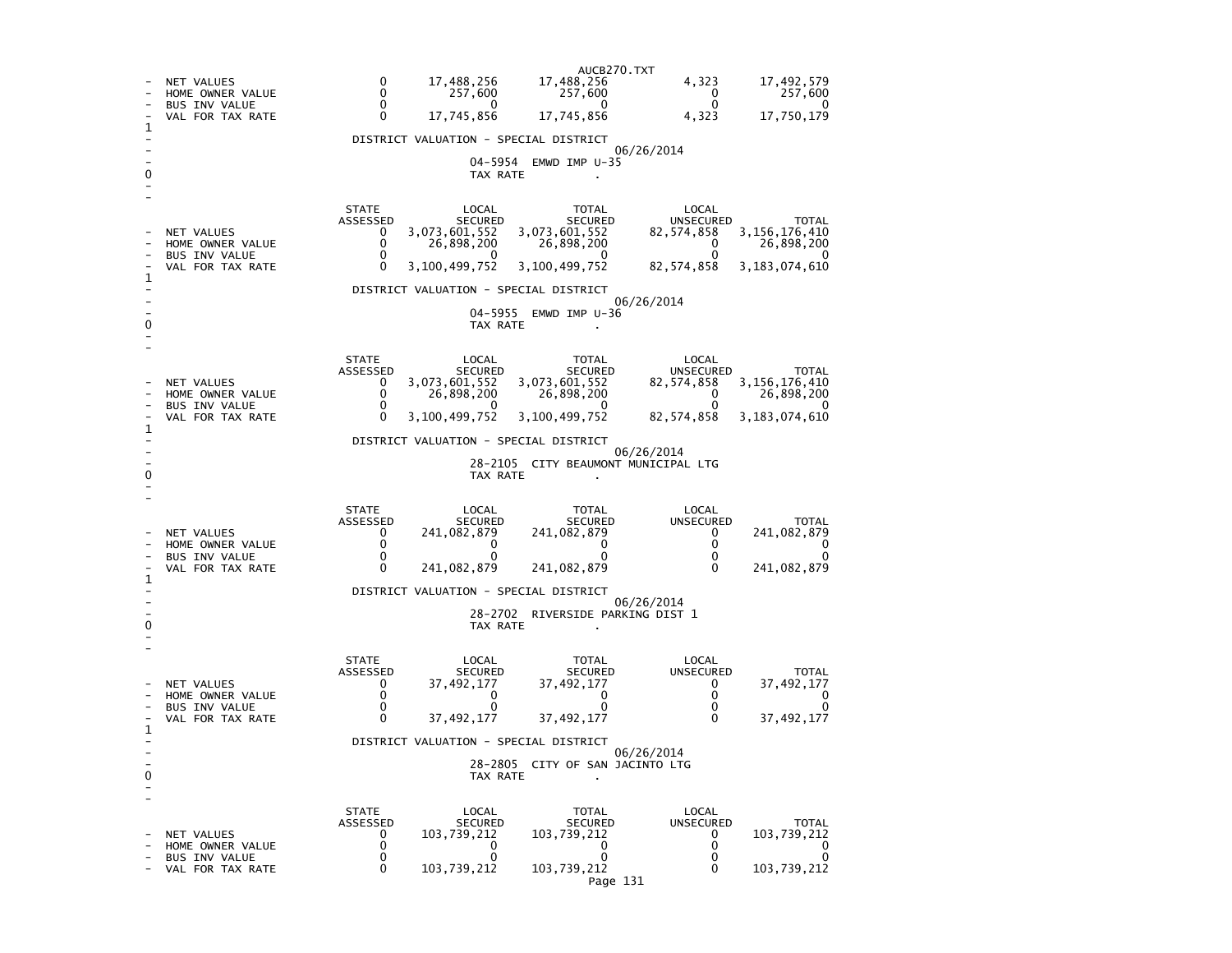|   |                                                                     | DISTRICT VALUATION - SPECIAL DISTRICT                                                                                                                                                                                                                                                                                                                                                                                           |  |  |  |  |  |
|---|---------------------------------------------------------------------|---------------------------------------------------------------------------------------------------------------------------------------------------------------------------------------------------------------------------------------------------------------------------------------------------------------------------------------------------------------------------------------------------------------------------------|--|--|--|--|--|
|   |                                                                     | 06/26/2014<br>28-4705 COACHELLA VALLEY RESOURCE CONS<br>TAX RATE                                                                                                                                                                                                                                                                                                                                                                |  |  |  |  |  |
|   |                                                                     | <b>STATE</b><br>LOCAL<br>TOTAL<br>LOCAL                                                                                                                                                                                                                                                                                                                                                                                         |  |  |  |  |  |
| 1 | NET VALUES<br>HOME OWNER VALUE<br>BUS INV VALUE<br>VAL FOR TAX RATE |                                                                                                                                                                                                                                                                                                                                                                                                                                 |  |  |  |  |  |
|   |                                                                     | DISTRICT VALUATION - SPECIAL DISTRICT<br>06/26/2014                                                                                                                                                                                                                                                                                                                                                                             |  |  |  |  |  |
|   |                                                                     | 28-4711 ELS MURRIETA ANZA RESOURCE CONS<br>TAX RATE                                                                                                                                                                                                                                                                                                                                                                             |  |  |  |  |  |
|   | NET VALUES<br>HOME OWNER VALUE<br>BUS INV VALUE                     | STATE<br>LOCAL<br>TOTAL<br>LOCAL<br>STATE LOCAL TOTAL LOCAL SECURED SECURED SECURED TOTAL SECURED TOTAL SECURED TOTAL ON SECURED TOTAL ON SECURED TOTAL SECURED SECURED TOTAL SECURED TOTAL SECURED SECURED UNSECURED TOTAL ON SECURED SECURED USE ON SECURE ON SE                                                                                                                                                              |  |  |  |  |  |
| 1 | VAL FOR TAX RATE                                                    |                                                                                                                                                                                                                                                                                                                                                                                                                                 |  |  |  |  |  |
|   |                                                                     | DISTRICT VALUATION - SPECIAL DISTRICT<br>06/26/2014                                                                                                                                                                                                                                                                                                                                                                             |  |  |  |  |  |
| n |                                                                     | 28-4736 RIV CORONA RESOURCE CONSERVATION<br>TAX RATE                                                                                                                                                                                                                                                                                                                                                                            |  |  |  |  |  |
|   | NET VALUES<br>HOME OWNER VALUE<br>BUS INV VALUE                     | STATE<br>LOCAL<br>TOTAL<br>913,696,413,779 13,696,413,779 13,696,413,779 13,696,413,779 13,696,413,779 129,612 129,612 13,696,543,391                                                                                                                                                                                                                                                                                           |  |  |  |  |  |
| 1 | VAL FOR TAX RATE                                                    |                                                                                                                                                                                                                                                                                                                                                                                                                                 |  |  |  |  |  |
|   | DISTRICT VALUATION - SPECIAL DISTRICT<br>06/26/2014                 |                                                                                                                                                                                                                                                                                                                                                                                                                                 |  |  |  |  |  |
| 0 | 28-4743 SAN JACINTO BASIN RESOURCE CONS<br>TAX RATE                 |                                                                                                                                                                                                                                                                                                                                                                                                                                 |  |  |  |  |  |
|   | NET VALUES<br>HOME OWNER VALUE<br>BUS INV VALUE                     | LOCAL<br>STATE LOCAL TOTAL<br>ASSESSED SECURED SECURED<br>0 13,640,319,978 13,640,319,978<br>0 0 0 0<br>0 13,640,319,978 13.640.319 978<br>UNSECURED TOTAL<br>$\begin{bmatrix} 23,252 & 13,640,343,230 \\ 0 & 0 & 0 \\ 0 & 0 & 0 \end{bmatrix}$<br>$\mathbf{0}$<br>$\Omega$                                                                                                                                                     |  |  |  |  |  |
|   | VAL FOR TAX RATE                                                    | $0$ 13,640,319,978 13,640,319,978 23,252 13,640,343,230                                                                                                                                                                                                                                                                                                                                                                         |  |  |  |  |  |
| 1 |                                                                     | DISTRICT VALUATION - SPECIAL DISTRICT<br>06/26/2014                                                                                                                                                                                                                                                                                                                                                                             |  |  |  |  |  |
| o |                                                                     | 28-4748 INLAND EMPIRE JT(33,36)RES<br>TAX RATE                                                                                                                                                                                                                                                                                                                                                                                  |  |  |  |  |  |
| 1 | NET VALUES<br>HOME OWNER VALUE<br>BUS INV VALUE<br>VAL FOR TAX RATE | <b>STATE</b><br>LOCAL<br>TOTAL<br>LOCAL<br><b>SECURED</b><br>ASSESSED<br>SECURED<br>$6,824,255,844$ $6,824,255,844$<br>$6,824,255,844$<br>$6,824,255,844$<br>$6,824,255,844$<br>$6,824,255,844$<br>$6,824,255,844$<br>$6,824,255,844$<br>$6,824,255,844$<br>$6,824,255,844$<br>$6,824,255,844$<br>$6,824,255,844$<br>$6,824,255,844$<br>$6,824,255,844$<br>$6,824,255,844$<br><br>$\overline{\mathbf{0}}$<br>0<br>$\Omega$<br>0 |  |  |  |  |  |
|   |                                                                     | DISTRICT VALUATION - SPECIAL DISTRICT<br>06/26/2014                                                                                                                                                                                                                                                                                                                                                                             |  |  |  |  |  |
|   |                                                                     | 28-4831 CVWD IMP DIST 1 DS<br>Page 132                                                                                                                                                                                                                                                                                                                                                                                          |  |  |  |  |  |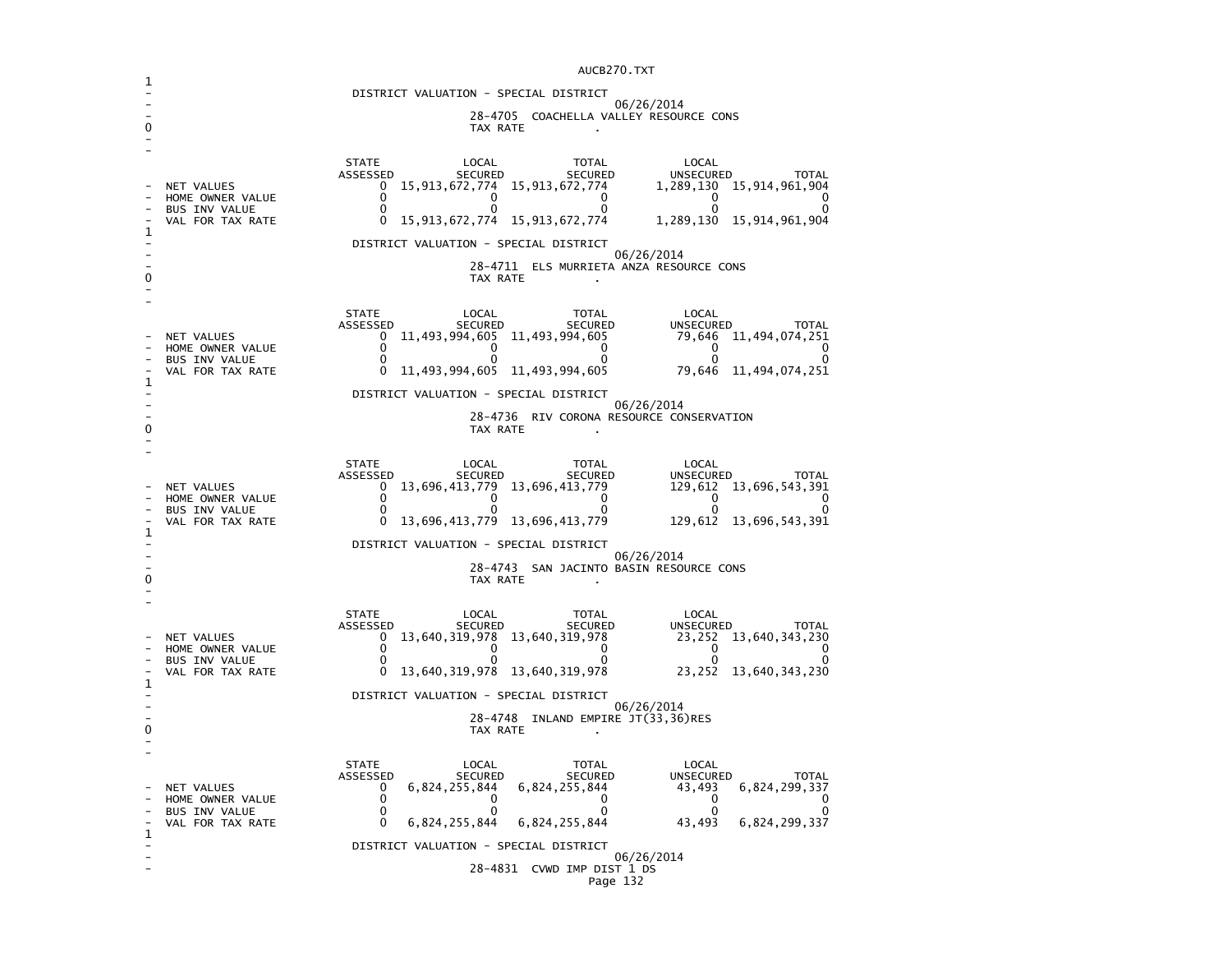| AUCB270.TXT              |                                                                            |                                                     |                                                                                                                         |                                                                                                                     |                                                  |                                                                        |
|--------------------------|----------------------------------------------------------------------------|-----------------------------------------------------|-------------------------------------------------------------------------------------------------------------------------|---------------------------------------------------------------------------------------------------------------------|--------------------------------------------------|------------------------------------------------------------------------|
|                          |                                                                            |                                                     | TAX RATE                                                                                                                |                                                                                                                     |                                                  |                                                                        |
| 1                        | NET VALUES<br>HOME OWNER VALUE<br><b>BUS INV VALUE</b><br>VAL FOR TAX RATE | <b>STATE</b><br>ASSESSED<br>0<br>0<br>0<br>0        | LOCAL<br><b>SECURED</b><br>7,495,730,575<br>0<br>0<br>7,495,730,575<br>DISTRICT VALUATION - SPECIAL DISTRICT<br>28–4897 | <b>TOTAL</b><br>SECURED<br>7,495,730,575<br>0<br>0<br>7,495,730,575<br>06/26/2014<br>YUCAIPA VALLEY CO WTR IMP 1 DS | LOCAL<br>UNSECURED<br>34,544<br>0<br>0<br>34,544 | <b>TOTAL</b><br>7,495,765,119<br>0<br>0<br>7,495,765,119               |
| 0                        |                                                                            |                                                     | TAX RATE                                                                                                                |                                                                                                                     |                                                  |                                                                        |
| 1                        | NET VALUES<br>HOME OWNER VALUE<br><b>BUS INV VALUE</b><br>VAL FOR TAX RATE | <b>STATE</b><br>ASSESSED<br>0<br>0<br>0<br>0        | LOCAL<br><b>SECURED</b><br>73,510,449<br>0<br>$\Omega$<br>73,510,449                                                    | TOTAL<br><b>SECURED</b><br>73,510,449<br>0<br>$\Omega$<br>73,510,449                                                | LOCAL<br>UNSECURED<br>0<br>0<br>0<br>0           | <b>TOTAL</b><br>73,510,449<br>0<br>0<br>73,510,449                     |
|                          |                                                                            |                                                     |                                                                                                                         | DISTRICT VALUATION - SPECIAL DISTRICT                                                                               |                                                  |                                                                        |
|                          |                                                                            |                                                     | 28–5251<br>TAX RATE                                                                                                     | 06/26/2014<br>FERN VALLEY WATER                                                                                     |                                                  |                                                                        |
| 1                        | NET VALUES<br>HOME OWNER VALUE<br><b>BUS INV VALUE</b><br>VAL FOR TAX RATE | <b>STATE</b><br>ASSESSED<br>0<br>0<br>0<br>0        | LOCAL<br><b>SECURED</b><br>84,618,385<br>0<br>$\Omega$<br>84,618,385                                                    | <b>TOTAL</b><br><b>SECURED</b><br>84, 618, 385<br>0<br>0<br>84,618,385                                              | LOCAL<br>UNSECURED<br>0<br>0<br>0<br>0           | <b>TOTAL</b><br>84,618,385<br>0<br>0<br>84,618,385                     |
|                          |                                                                            |                                                     |                                                                                                                         | DISTRICT VALUATION - SPECIAL DISTRICT                                                                               |                                                  |                                                                        |
| O                        |                                                                            |                                                     | TAX RATE                                                                                                                | 06/26/2014<br>28-5255 HIGH VALLEY WATER                                                                             |                                                  |                                                                        |
| 1                        | NET VALUES<br>HOME OWNER VALUE<br><b>BUS INV VALUE</b><br>VAL FOR TAX RATE | <b>STATE</b><br>ASSESSED<br>0<br>0<br>0<br>$\Omega$ | LOCAL<br><b>SECURED</b><br>18,201,464<br>0<br>0<br>18,201,464                                                           | <b>TOTAL</b><br>SECURED<br>18,201,464<br>0<br>0<br>18,201,464                                                       | LOCAL<br><b>UNSECURED</b><br>0<br>0<br>0<br>0    | <b>TOTAL</b><br>18,201,464<br>0<br>0<br>18,201,464                     |
|                          |                                                                            |                                                     |                                                                                                                         | DISTRICT VALUATION - SPECIAL DISTRICT                                                                               |                                                  |                                                                        |
| 0                        |                                                                            |                                                     | TAX RATE                                                                                                                | 06/26/2014<br>28-5256 HIGH VALLEY WATER DS                                                                          |                                                  |                                                                        |
| 1                        | NET VALUES<br>HOME OWNER VALUE<br>BUS INV VALUE<br>VAL FOR TAX RATE        | <b>STATE</b><br>ASSESSED<br>0<br>0<br>0<br>0        | LOCAL<br><b>SECURED</b><br>6,413,899<br>0<br>$\overline{\phantom{0}}$<br>6,413,899                                      | TOTAL<br><b>SECURED</b><br>6,413,899<br>0<br>$\sim$ 0<br>6,413,899                                                  | LOCAL<br><b>UNSECURED</b><br>0<br>0<br>0<br>0    | <b>TOTAL</b><br>6,413,899<br>0<br>$\overline{\mathbf{0}}$<br>6,413,899 |
| -<br>0<br>$\overline{a}$ |                                                                            |                                                     | TAX RATE                                                                                                                | DISTRICT VALUATION - SPECIAL DISTRICT<br>06/26/2014<br>28-5257 HIGH VALLEY WATER IMP NO 1 DS<br>$\sim$              |                                                  |                                                                        |
|                          |                                                                            | <b>STATE</b>                                        | LOCAL                                                                                                                   | TOTAL<br>Page 133                                                                                                   | LOCAL                                            |                                                                        |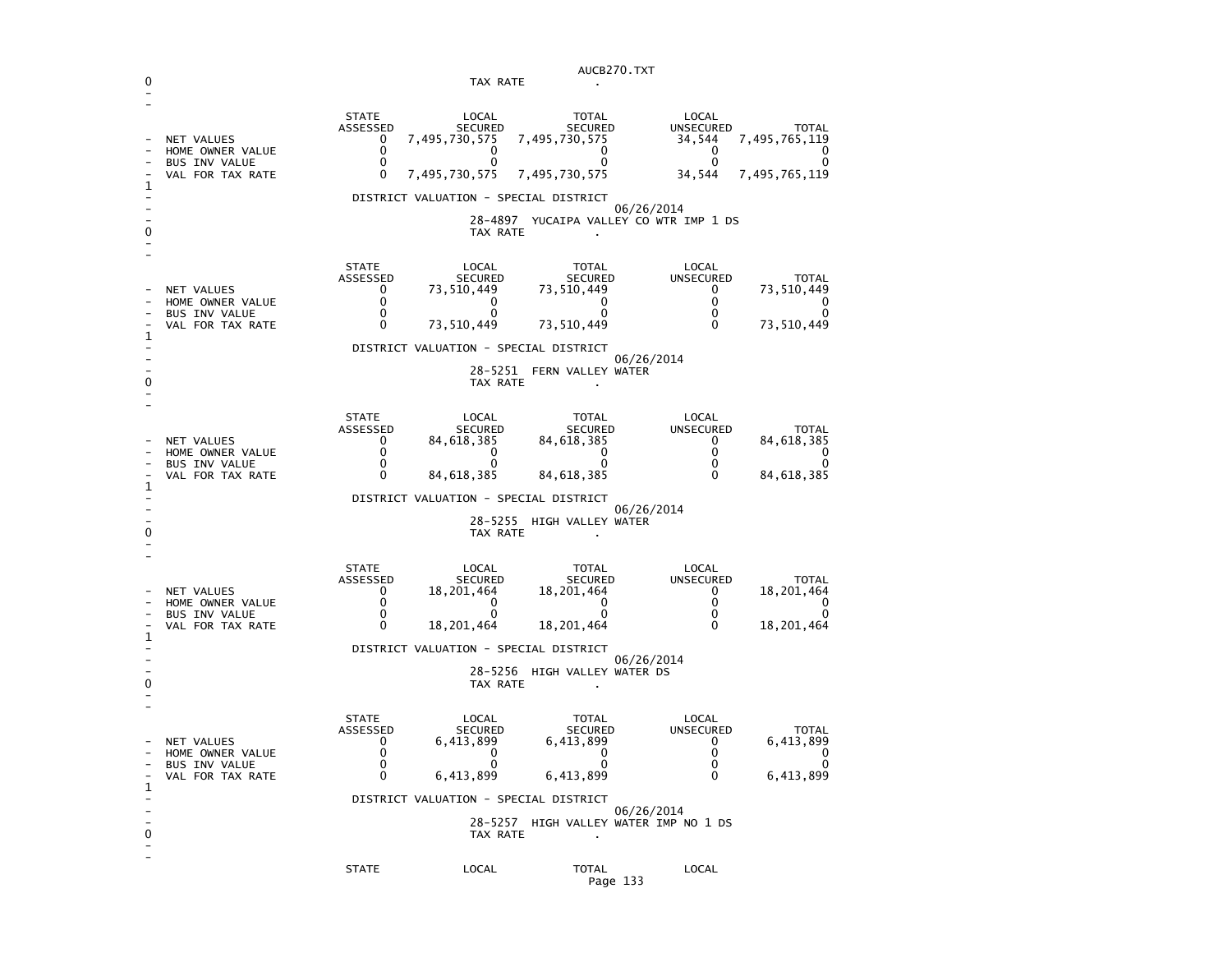| 1 | NET VALUES<br>HOME OWNER VALUE<br>BUS INV VALUE<br>VAL FOR TAX RATE        | ASSESSED<br>0<br>0<br>0<br>$\Omega$                     | <b>SECURED</b><br>4,752,227<br>0<br>0<br>4,752,227<br>DISTRICT VALUATION - SPECIAL DISTRICT | AUCB270.TXT<br><b>SECURED</b><br>4,752,227<br>0<br>0<br>4,752,227<br>28-5260 LEE LAKE WATER | UNSECURED<br>$^{\rm o}$<br>0<br>0<br>$\mathbf{0}$<br>06/26/2014 | <b>TOTAL</b><br>4,752,227<br>0<br>0<br>4,752,227            |
|---|----------------------------------------------------------------------------|---------------------------------------------------------|---------------------------------------------------------------------------------------------|---------------------------------------------------------------------------------------------|-----------------------------------------------------------------|-------------------------------------------------------------|
|   | NET VALUES                                                                 | <b>STATE</b><br>ASSESSED<br>0                           | TAX RATE<br>LOCAL<br>SECURED<br>769,067,708                                                 | TOTAL<br><b>SECURED</b><br>769,067,708                                                      | LOCAL<br>UNSECURED<br>$\mathbf{0}$                              | <b>TOTAL</b><br>769,067,708                                 |
| 1 | HOME OWNER VALUE<br>BUS INV VALUE<br>VAL FOR TAX RATE                      | 0<br>0<br>$\Omega$                                      | 0<br>$\Omega$<br>769,067,708                                                                | 0<br>0<br>769,067,708                                                                       | $\mathbf{0}$<br>0<br>$\Omega$                                   | 0<br>0<br>769,067,708                                       |
|   |                                                                            |                                                         | DISTRICT VALUATION - SPECIAL DISTRICT                                                       |                                                                                             | 06/26/2014                                                      |                                                             |
|   |                                                                            |                                                         | TAX RATE                                                                                    | 28-5261 LEE LAKE WATER IMP 1 ANX                                                            |                                                                 |                                                             |
|   | NET VALUES<br>HOME OWNER VALUE<br><b>BUS INV VALUE</b>                     | <b>STATE</b><br>ASSESSED<br>0<br>0<br>$\mathbf 0$<br>0  | LOCAL<br>SECURED<br>14,281,669<br>0<br>0                                                    | TOTAL<br>SECURED<br>14,281,669<br>0<br>0                                                    | LOCAL<br>UNSECURED<br>$^{\rm o}$<br>0<br>0<br>0                 | <b>TOTAL</b><br>14,281,669<br>0<br>0                        |
| 1 | VAL FOR TAX RATE                                                           |                                                         | 14,281,669                                                                                  | 14,281,669                                                                                  |                                                                 | 14,281,669                                                  |
|   |                                                                            |                                                         | DISTRICT VALUATION - SPECIAL DISTRICT<br>TAX RATE                                           | 28-5262 LEE LAKE WATER IMP 2                                                                | 06/26/2014                                                      |                                                             |
|   | NET VALUES<br>HOME OWNER VALUE<br>BUS INV VALUE<br>VAL FOR TAX RATE        | <b>STATE</b><br>ASSESSED<br>0<br>0<br>0<br>0            | LOCAL<br>SECURED<br>25,543,099<br>0<br>0<br>25,543,099                                      | TOTAL<br>SECURED<br>25,543,099<br>0<br>0<br>25,543,099                                      | LOCAL<br>UNSECURED<br>0<br>0<br>0<br>0                          | <b>TOTAL</b><br>25,543,099<br>0<br>0<br>25,543,099          |
| 1 |                                                                            |                                                         | DISTRICT VALUATION - SPECIAL DISTRICT                                                       |                                                                                             |                                                                 |                                                             |
|   |                                                                            |                                                         | TAX RATE                                                                                    | 28-5270 RCWD JT WATER                                                                       | 06/26/2014                                                      |                                                             |
| 1 | <b>NET VALUES</b><br>HOME OWNER VALUE<br>BUS INV VALUE<br>VAL FOR TAX RATE | <b>STATE</b><br>ASSESSED<br>0<br>0<br>0<br>$\mathbf{0}$ | LOCAL<br>SECURED<br>5,567,121,270<br>0<br>$\Omega$<br>5,567,121,270                         | TOTAL<br>SECURED<br>5,567,121,270<br>0<br>0<br>5,567,121,270                                | LOCAL<br>UNSECURED<br>60,241<br>0<br>$\Omega$<br>60,241         | <b>TOTAL</b><br>5, 567, 181, 511<br>0<br>0<br>5,567,181,511 |
|   |                                                                            |                                                         | DISTRICT VALUATION - SPECIAL DISTRICT                                                       |                                                                                             | 06/26/2014                                                      |                                                             |
| 0 |                                                                            |                                                         | 28-5273<br>TAX RATE                                                                         | RCWD ASMT 2                                                                                 |                                                                 |                                                             |
|   | NET VALUES<br>HOME OWNER VALUE<br><b>BUS INV VALUE</b>                     | STATE<br>ASSESSED<br>0<br>0<br>0                        | LOCAL<br><b>SECURED</b><br>219,077,538<br>0<br>0                                            | TOTAL<br><b>SECURED</b><br>219,077,538<br>0<br>0<br>Page 134                                | LOCAL<br><b>UNSECURED</b><br>0<br>0<br>0                        | <b>TOTAL</b><br>219,077,538<br>0<br>0                       |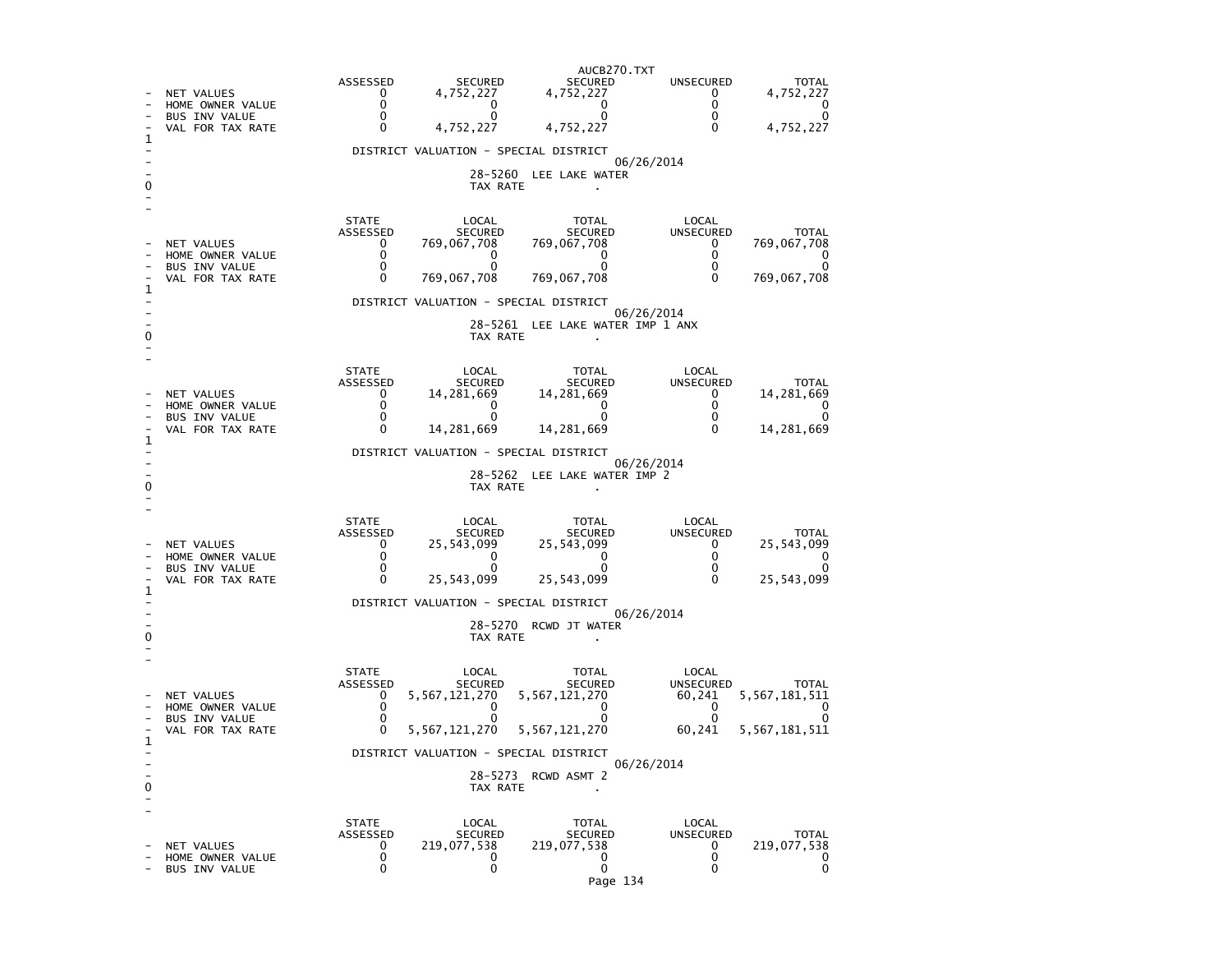|   | VAL FOR TAX RATE                                                           | $\mathbf 0$<br>219,077,538                                                                                                                                          | AUCB270.TXT<br>219,077,538                                                                                        | $\mathbf 0$                                                                                                           | 219,077,538                                                                  |  |  |  |
|---|----------------------------------------------------------------------------|---------------------------------------------------------------------------------------------------------------------------------------------------------------------|-------------------------------------------------------------------------------------------------------------------|-----------------------------------------------------------------------------------------------------------------------|------------------------------------------------------------------------------|--|--|--|
| 1 |                                                                            | DISTRICT VALUATION - SPECIAL DISTRICT                                                                                                                               |                                                                                                                   |                                                                                                                       |                                                                              |  |  |  |
|   |                                                                            | TAX RATE                                                                                                                                                            | 28-5274 RCWD ASMT 1                                                                                               | 06/26/2014                                                                                                            |                                                                              |  |  |  |
| 1 | NET VALUES<br>HOME OWNER VALUE<br>BUS INV VALUE<br>VAL FOR TAX RATE        | <b>STATE</b><br>LUCAL<br>SECURED<br>ASSESSED<br>41, 191, 863<br>$\mathbf{0}$<br>$\mathbf{0}$<br>$\overline{0}$<br>$\mathbf 0$<br>$\mathbf{0}$<br>$\mathbf 0$        | SECURED<br>41, 191, 863<br>$\frac{1}{2}$ $\frac{1}{2}$ $\frac{1}{2}$<br>$\mathbf{0}$<br>41, 191, 863 41, 191, 863 | LOCAL<br><b>UNSECURED</b><br>$\overline{a}$<br>$\overline{0}$<br>$\overline{0}$<br>$\mathbf{0}$                       | <b>TOTAL</b><br>41, 191, 863<br>0<br>O<br>41, 191, 863                       |  |  |  |
|   |                                                                            | DISTRICT VALUATION - SPECIAL DISTRICT                                                                                                                               |                                                                                                                   | 06/26/2014                                                                                                            |                                                                              |  |  |  |
|   |                                                                            | TAX RATE                                                                                                                                                            | 28-5275 RCWD R DIV DS                                                                                             |                                                                                                                       |                                                                              |  |  |  |
|   | NET VALUES<br>HOME OWNER VALUE<br><b>BUS INV VALUE</b><br>VAL FOR TAX RATE | STATE<br>LUCAL<br>SECURED<br>ASSESSED<br>4, 233, 762, 258 4, 233, 762, 258<br>$\mathbf{0}$<br>$\mathbf{0}$<br>$\overline{0}$<br>$\overline{0}$<br>$\mathbf 0$<br>0  | SECURED<br>$\begin{smallmatrix}0\end{smallmatrix}$<br>4, 233, 762, 258 4, 233, 762, 258                           | LOCAL<br><b>UNSECURED</b><br>$\overline{a}$<br>$\overline{0}$<br>60,241                                               | <b>TOTAL</b><br>60,241 4,233,822,499<br>$\mathbf 0$<br>0<br>4, 233, 822, 499 |  |  |  |
| 1 |                                                                            | DISTRICT VALUATION - SPECIAL DISTRICT                                                                                                                               |                                                                                                                   |                                                                                                                       |                                                                              |  |  |  |
|   | 06/26/2014<br>28-5285 CVWD SALTON SEA ANX<br>TAX RATE                      |                                                                                                                                                                     |                                                                                                                   |                                                                                                                       |                                                                              |  |  |  |
| 1 | NET VALUES<br>HOME OWNER VALUE<br>BUS INV VALUE<br>VAL FOR TAX RATE        | <b>STATE</b><br>LOCAL<br>SECURED<br>JELURED<br>3,601,455 3<br>0<br>ASSESSED<br>$\mathbf{0}$<br>$\mathbf{0}$<br>$\Omega$<br>$\mathbf{0}$<br>$\mathbf 0$<br>3,601,455 | TOTAL<br><b>SECURED</b><br>3,601,455<br>$\overline{Q}$<br>$\mathbf{0}$<br>3,601,455                               | LOCAL<br>UNSECURED<br>$\begin{matrix}0\\0\end{matrix}$<br>$\overline{0}$<br>$\check{\mathrm{o}}$<br>$\overline{0}$    | <b>TOTAL</b><br>3,601,455<br>$\Omega$<br>0<br>3,601,455                      |  |  |  |
|   |                                                                            | DISTRICT VALUATION - SPECIAL DISTRICT                                                                                                                               |                                                                                                                   |                                                                                                                       |                                                                              |  |  |  |
|   |                                                                            | 06/26/2014<br>28-5291 RCWD SAN R DIV DS<br>TAX RATE                                                                                                                 |                                                                                                                   |                                                                                                                       |                                                                              |  |  |  |
| 1 | <b>NET VALUES</b><br>HOME OWNER VALUE<br>BUS INV VALUE<br>VAL FOR TAX RATE | <b>STATE</b><br>LOCAL<br>SECURED<br>ASSESSED<br>1, 331, 418, 722<br>$\mathbf{0}$<br>$\mathbf 0$<br>$\mathbf{0}$<br>0<br>$\mathbf{0}$<br>0<br>1,331,418,722          | TOTAL<br>$\overline{a}$<br>$\mathbf{0}$<br>1,331,418,722                                                          | LOCAL<br>UNSECURED $\begin{bmatrix} 0 & 1 \\ 0 & 0 \\ 0 & 0 \end{bmatrix}$<br>$\overline{\mathbf{0}}$<br>$\sim$ 0     | <b>TOTAL</b><br>1,331,418,722<br>$\mathbf{0}$<br>0<br>1,331,418,722          |  |  |  |
|   |                                                                            | DISTRICT VALUATION - SPECIAL DISTRICT                                                                                                                               |                                                                                                                   | 06/26/2014                                                                                                            |                                                                              |  |  |  |
|   |                                                                            | TAX RATE                                                                                                                                                            | 28-5292 RCWD SANTA ROSA ID2-SEWER                                                                                 |                                                                                                                       |                                                                              |  |  |  |
| 1 | NET VALUES<br>HOME OWNER VALUE<br><b>BUS INV VALUE</b><br>VAL FOR TAX RATE | <b>STATE</b><br>LOCAL<br>ASSESSED<br>SECURED<br>328, 323, 234<br>$\mathbf{0}$<br>0<br>$\mathbf{0}$<br>$\mathbf 0$<br>$\overline{0}$<br>$\Omega$<br>328, 323, 234    | TOTAL<br><b>SECURED</b><br>328, 323, 234<br>$\overline{0}$<br>$\mathbf 0$<br>328, 323, 234                        | LOCAL<br>UNSECURED<br>$\overline{\mathbf{0}}$<br>$\overline{\mathbf{0}}$<br>$\overline{\mathbf{0}}$<br>$\overline{0}$ | <b>TOTAL</b><br>328, 323, 234<br>0<br>0<br>328, 323, 234                     |  |  |  |
|   |                                                                            | DISTRICT VALUATION - SPECIAL DISTRICT                                                                                                                               |                                                                                                                   | 06/26/2014                                                                                                            |                                                                              |  |  |  |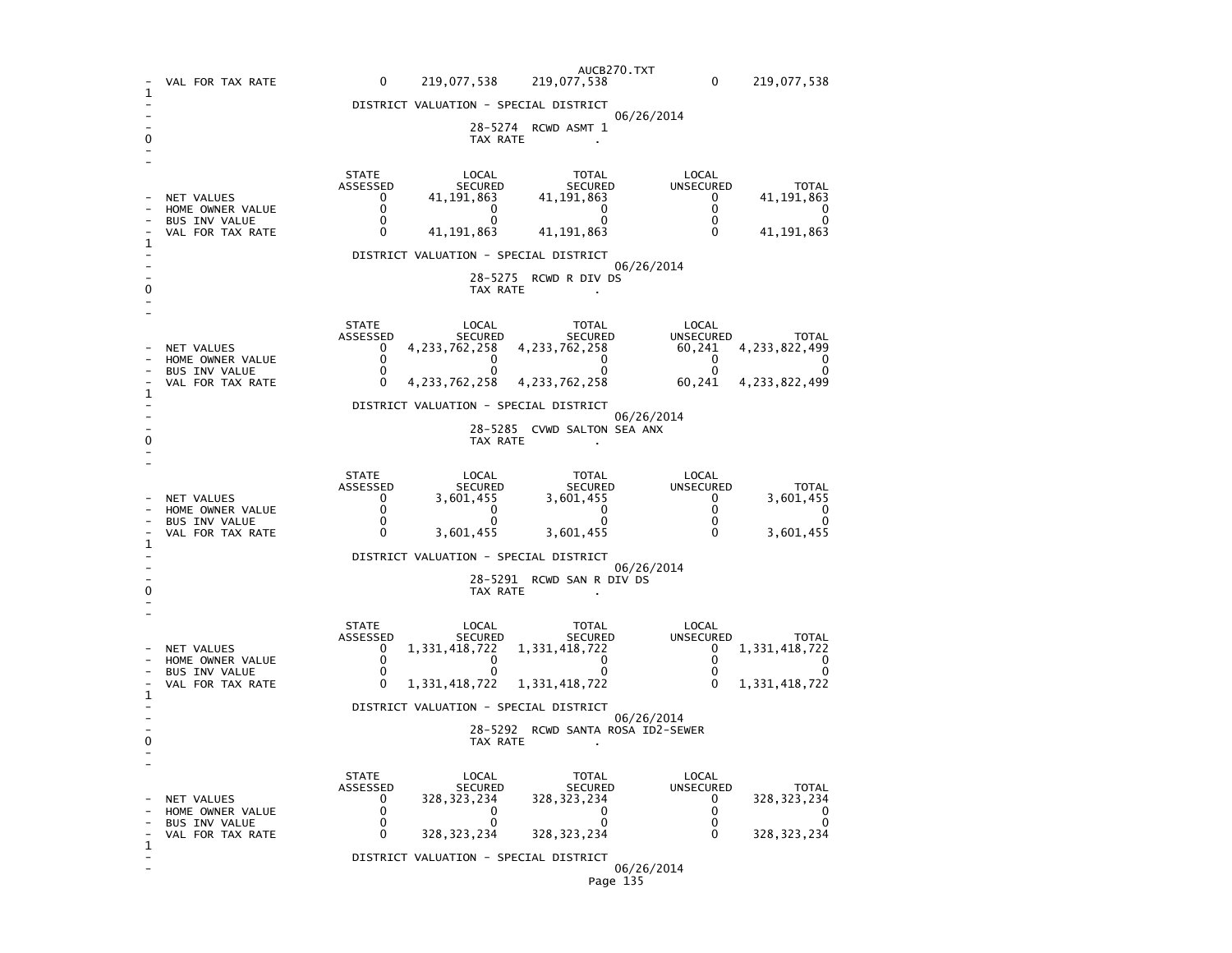| 0      | AUCB270.TXT<br>28–5293<br>RCWD SANTA ROSA ID2-WATER<br>TAX RATE                          |                                                                                                                |                                                                                                                                             |                                                                                                          |                                                                                   |                                                                 |  |  |
|--------|------------------------------------------------------------------------------------------|----------------------------------------------------------------------------------------------------------------|---------------------------------------------------------------------------------------------------------------------------------------------|----------------------------------------------------------------------------------------------------------|-----------------------------------------------------------------------------------|-----------------------------------------------------------------|--|--|
| 1      | <b>NET VALUES</b><br>HOME OWNER VALUE<br><b>BUS INV VALUE</b><br>VAL FOR TAX RATE        | <b>STATE</b><br>ASSESSED<br>$\mathbf{0}$<br>0<br>$\Omega$<br>0                                                 | LOCAL<br><b>SECURED</b><br>8,807,675<br>0<br>$\Omega$<br>8,807,675                                                                          | <b>TOTAL</b><br><b>SECURED</b><br>8,807,675<br>0<br>$\Omega$<br>8,807,675                                | LOCAL<br><b>UNSECURED</b><br>$\mathbf{0}$<br>0<br>$\mathbf 0$<br>$\Omega$         | <b>TOTAL</b><br>8,807,675<br>0<br>0<br>8,807,675                |  |  |
| 0      | DISTRICT VALUATION - SPECIAL DISTRICT<br>06/26/2014<br>28-5294<br>RCWD IMP 1<br>TAX RATE |                                                                                                                |                                                                                                                                             |                                                                                                          |                                                                                   |                                                                 |  |  |
| 1      | <b>NET VALUES</b><br>HOME OWNER VALUE<br><b>BUS INV VALUE</b><br>VAL FOR TAX RATE        | <b>STATE</b><br>ASSESSED<br>$\mathbf{0}$<br>0<br>$\Omega$<br>0                                                 | LOCAL<br><b>SECURED</b><br>22,715,585<br>0<br>$\Omega$<br>22,715,585                                                                        | <b>TOTAL</b><br><b>SECURED</b><br>22,715,585<br>0<br>$\Omega$<br>22,715,585                              | LOCAL<br><b>UNSECURED</b><br>$\Omega$<br>0<br>$\mathbf 0$<br>$\Omega$             | <b>TOTAL</b><br>22,715,585<br>0<br>$\Omega$<br>22,715,585       |  |  |
| 0      |                                                                                          | DISTRICT VALUATION - SPECIAL DISTRICT<br>06/26/2014<br>38–2446<br>INDIAN WELLS FIRE ACCESS MAINT 1<br>TAX RATE |                                                                                                                                             |                                                                                                          |                                                                                   |                                                                 |  |  |
| 1      | <b>NET VALUES</b><br>HOME OWNER VALUE<br><b>BUS INV VALUE</b><br>VAL FOR TAX RATE        | <b>STATE</b><br>ASSESSED<br>$\mathbf{0}$<br>0<br>$\mathbf 0$<br>0                                              | LOCAL<br><b>SECURED</b><br>647,497,984<br>$\mathbf{0}$<br>$\Omega$<br>647,497,984                                                           | <b>TOTAL</b><br><b>SECURED</b><br>647,497,984<br>$\mathbf 0$<br>$\mathbf 0$<br>647, 497, 984             | LOCAL<br><b>UNSECURED</b><br>6,209<br>0<br>$\mathbf 0$<br>6,209                   | <b>TOTAL</b><br>647, 504, 193<br>0<br>$\Omega$<br>647, 504, 193 |  |  |
| 0      |                                                                                          | DISTRICT VALUATION - SPECIAL DISTRICT<br>06/26/2014<br>38–2447<br>INDIAN WELLS FIRE ACCESS MAINT 2<br>TAX RATE |                                                                                                                                             |                                                                                                          |                                                                                   |                                                                 |  |  |
| 1      | <b>NET VALUES</b><br>HOME OWNER VALUE<br><b>BUS INV VALUE</b><br>VAL FOR TAX RATE        | <b>STATE</b><br>ASSESSED<br>$\mathbf{0}$<br>0<br>$\mathbf 0$<br>0                                              | LOCAL<br><b>SECURED</b><br>396,569,877<br>0<br>$\Omega$<br>396,569,877                                                                      | <b>TOTAL</b><br><b>SECURED</b><br>396,569,877<br>0<br>0<br>396,569,877                                   | LOCAL<br><b>UNSECURED</b><br>$\Omega$<br>0<br>$\mathbf 0$<br>$\Omega$             | <b>TOTAL</b><br>396, 569, 877<br>0<br>$\Omega$<br>396, 569, 877 |  |  |
| 0      |                                                                                          | DISTRICT VALUATION - SPECIAL DISTRICT<br>06/26/2014<br>38–2455<br>INDIO CITY PARKING DIST 1<br>TAX RATE        |                                                                                                                                             |                                                                                                          |                                                                                   |                                                                 |  |  |
| 1<br>0 | <b>NET VALUES</b><br>HOME OWNER VALUE<br><b>BUS INV VALUE</b><br>VAL FOR TAX RATE        | <b>STATE</b><br>ASSESSED<br>0<br>0<br>$\mathbf 0$<br>0                                                         | LOCAL<br><b>SECURED</b><br>14,235,539<br>$\Omega$<br>$\Omega$<br>14,235,539<br>DISTRICT VALUATION - SPECIAL DISTRICT<br>38-2608<br>TAX RATE | <b>TOTAL</b><br><b>SECURED</b><br>14,235,539<br>0<br>0<br>14, 235, 539<br>PALM SPGS PARKWAY MAINT DIST 1 | LOCAL<br><b>UNSECURED</b><br>256,483<br>0<br>$\mathbf 0$<br>256,483<br>06/26/2014 | <b>TOTAL</b><br>14,492,022<br>0<br>$\Omega$<br>14,492,022       |  |  |

-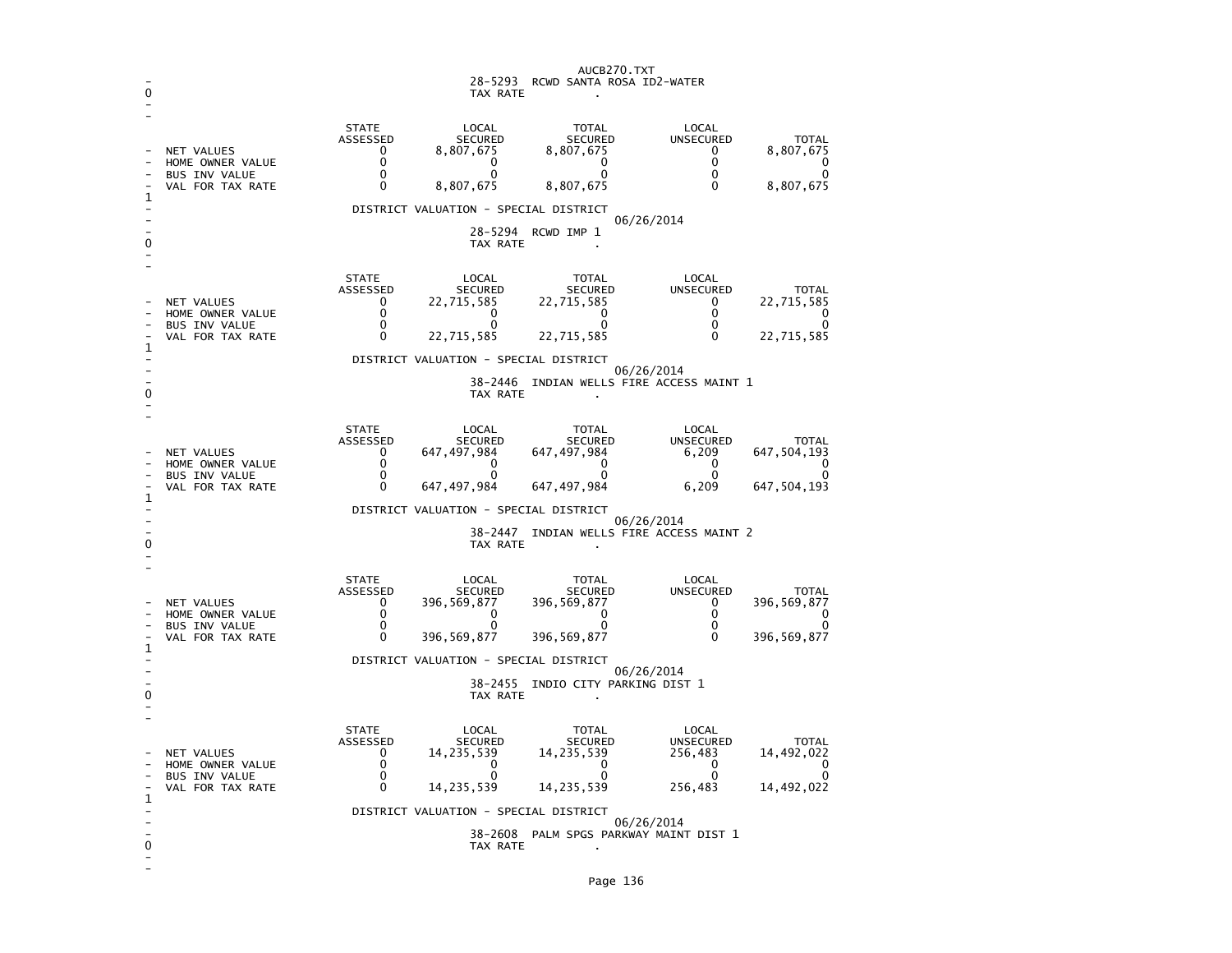|                                                       | AUCB270.TXT                                |                                |                                       |                                 |                                 |                           |  |
|-------------------------------------------------------|--------------------------------------------|--------------------------------|---------------------------------------|---------------------------------|---------------------------------|---------------------------|--|
|                                                       |                                            | <b>STATE</b>                   | LOCAL                                 | TOTAL                           | LOCAL                           |                           |  |
|                                                       | <b>NET VALUES</b>                          | ASSESSED<br>$\Omega$           | <b>SECURED</b><br>9,501,402           | <b>SECURED</b><br>9,501,402     | <b>UNSECURED</b><br>$\Omega$    | <b>TOTAL</b><br>9,501,402 |  |
|                                                       | HOME OWNER VALUE                           | 0                              | 0                                     | 0                               | 0                               | 0                         |  |
|                                                       | BUS INV VALUE<br>VAL FOR TAX RATE          | 0<br>$\Omega$                  | 0<br>9,501,402                        | 0<br>9,501,402                  | 0<br>$\mathbf{0}$               | O<br>9,501,402            |  |
|                                                       |                                            |                                |                                       |                                 |                                 |                           |  |
|                                                       |                                            |                                | DISTRICT VALUATION - SPECIAL DISTRICT |                                 | 06/26/2014                      |                           |  |
|                                                       |                                            | PALM SPGS PARKWAY MAINT DIST 2 |                                       |                                 |                                 |                           |  |
|                                                       |                                            |                                | TAX RATE                              |                                 |                                 |                           |  |
|                                                       |                                            |                                |                                       |                                 |                                 |                           |  |
|                                                       |                                            | <b>STATE</b><br>ASSESSED       | LOCAL<br>SECURED                      | TOTAL<br><b>SECURED</b>         | LOCAL<br>UNSECURED              | <b>TOTAL</b>              |  |
|                                                       | NET VALUES                                 | 0                              | 15,045,591                            | 15,045,591                      | 0                               | 15,045,591                |  |
|                                                       | HOME OWNER VALUE<br>BUS INV VALUE          | 0<br>0                         | 0<br>0                                | 0<br>0                          | 0<br>0                          | 0<br>0                    |  |
|                                                       | VAL FOR TAX RATE                           | $\Omega$                       | 15,045,591                            | 15,045,591                      | $\Omega$                        | 15,045,591                |  |
|                                                       |                                            |                                | DISTRICT VALUATION - SPECIAL DISTRICT |                                 |                                 |                           |  |
|                                                       |                                            |                                |                                       |                                 | 06/26/2014                      |                           |  |
|                                                       |                                            |                                | TAX RATE                              | 38-2655 CITY OF PERRIS LIGHTING |                                 |                           |  |
|                                                       |                                            |                                |                                       |                                 |                                 |                           |  |
|                                                       |                                            | <b>STATE</b>                   | LOCAL                                 |                                 |                                 |                           |  |
|                                                       |                                            | <b>ASSESSED</b>                | <b>SECURED</b>                        | TOTAL<br><b>SECURED</b>         | LOCAL<br><b>UNSECURED</b>       | <b>TOTAL</b>              |  |
|                                                       | NET VALUES<br>HOME OWNER VALUE             | 0<br>$\Omega$                  | 1,519,306,276<br>0                    | 1,519,306,276<br>$\Omega$       | 24, 242, 800<br>$\Omega$        | 1,543,549,076<br>∩        |  |
|                                                       | <b>BUS INV VALUE</b>                       | 0                              | $^{\circ}$                            | $\Omega$                        | 0                               | $\Omega$                  |  |
|                                                       | VAL FOR TAX RATE                           | $\Omega$                       | 1,519,306,276                         | 1,519,306,276                   | 24, 242, 800                    | 1,543,549,076             |  |
|                                                       | 1<br>DISTRICT VALUATION - SPECIAL DISTRICT |                                |                                       |                                 |                                 |                           |  |
| 06/26/2014<br>38-2708 LOVING HOMES PARK/PARKWAY MAINT |                                            |                                |                                       |                                 |                                 |                           |  |
|                                                       |                                            |                                |                                       |                                 |                                 |                           |  |
|                                                       |                                            |                                | TAX RATE                              |                                 |                                 |                           |  |
|                                                       |                                            |                                |                                       |                                 |                                 |                           |  |
|                                                       |                                            | <b>STATE</b>                   | LOCAL                                 | <b>TOTAL</b>                    | LOCAL                           |                           |  |
|                                                       |                                            | ASSESSED                       | <b>SECURED</b>                        | <b>SECURED</b>                  | UNSECURED                       | <b>TOTAL</b>              |  |
|                                                       | NET VALUES<br>HOME OWNER VALUE             | 0<br>$\mathbf 0$               | 23,284,029<br>0                       | 23,284,029<br>0                 | 0<br>0                          | 23,284,029<br>O           |  |
|                                                       | <b>BUS INV VALUE</b>                       | $\Omega$                       | U                                     | O                               | $\mathbf{0}$                    |                           |  |
|                                                       | VAL FOR TAX RATE                           | $\Omega$                       | 23,284,029                            | 23,284,029                      | $\mathbf{0}$                    | 23,284,029                |  |
|                                                       |                                            |                                | DISTRICT VALUATION - SPECIAL DISTRICT |                                 | 06/26/2014                      |                           |  |
|                                                       |                                            |                                | 38-2709                               |                                 | CANYON CREST PARK/PARKWAY MAINT |                           |  |
|                                                       |                                            |                                | TAX RATE                              |                                 |                                 |                           |  |
|                                                       |                                            |                                |                                       |                                 |                                 |                           |  |
|                                                       |                                            | <b>STATE</b><br>ASSESSED       | LOCAL<br><b>SECURED</b>               | <b>TOTAL</b><br><b>SECURED</b>  | LOCAL<br>UNSECURED              | <b>TOTAL</b>              |  |
|                                                       | NET VALUES                                 | 0                              | 16,333,431                            | 16,333,431                      | 5,346                           | 16,338,777                |  |
|                                                       | HOME OWNER VALUE<br><b>BUS INV VALUE</b>   | $\Omega$<br>0                  | $\Omega$<br>U                         | $\mathbf{0}$<br>0               | $\mathbf{0}$<br>0               | O<br>O                    |  |
|                                                       | VAL FOR TAX RATE                           | $\Omega$                       | 16, 333, 431                          | 16,333,431                      | 5,346                           | 16,338,777                |  |
| 1                                                     |                                            |                                | DISTRICT VALUATION - SPECIAL DISTRICT |                                 |                                 |                           |  |
|                                                       |                                            |                                |                                       |                                 | 06/26/2014                      |                           |  |
|                                                       |                                            |                                | 38–2712<br>TAX RATE                   | RIVERSIDE PARKING DIST 2        |                                 |                           |  |
|                                                       |                                            |                                |                                       |                                 |                                 |                           |  |
|                                                       |                                            | <b>STATE</b>                   | LOCAL                                 | <b>TOTAL</b>                    | LOCAL                           |                           |  |
|                                                       | NET VALUES                                 | ASSESSED<br>0                  | <b>SECURED</b><br>9,088,605           | <b>SECURED</b><br>9,088,605     | <b>UNSECURED</b><br>779,452     | <b>TOTAL</b><br>9,868,057 |  |

```
Page 137
```